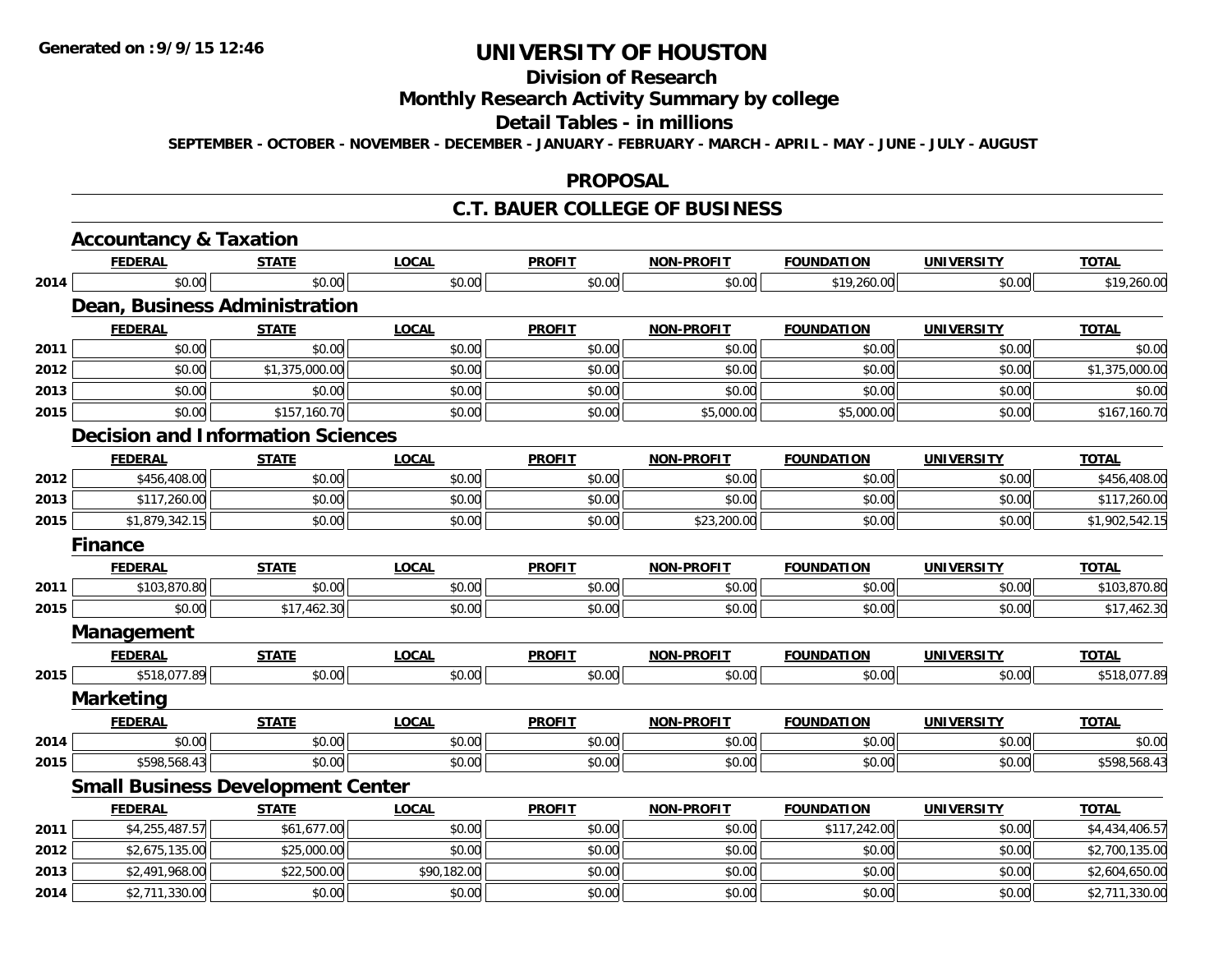# **Division of Research**

## **Monthly Research Activity Summary by college**

### **Detail Tables - in millions**

**SEPTEMBER - OCTOBER - NOVEMBER - DECEMBER - JANUARY - FEBRUARY - MARCH - APRIL - MAY - JUNE - JULY - AUGUST**

### **PROPOSAL**

## **C.T. BAUER COLLEGE OF BUSINESS**

## **Small Business Development Center**

|              | FEDERAL                    | <b>STATE</b>         | .OCAL       | PROFIT | <b>NON-PROFIT</b> | <b>FOUNDATION</b>   | <b>UNIVERSITY</b> | T <u>OTAL</u>   |
|--------------|----------------------------|----------------------|-------------|--------|-------------------|---------------------|-------------------|-----------------|
| 2015         | $\Lambda$ 004 070<br>72.VV | 0000<br><b>JU.UU</b> | \$0.00      | \$0.00 | ററ<br>16.UU       | 0.21<br>$\sim$<br>. | \$0.00            | .719.00         |
| <b>Total</b> | \$19,812,419.84            | 1.658.800.00         | \$90,182.00 | \$0.00 | \$182,616.00      | \$595,833.00        | \$0.00            | \$22.339.850.84 |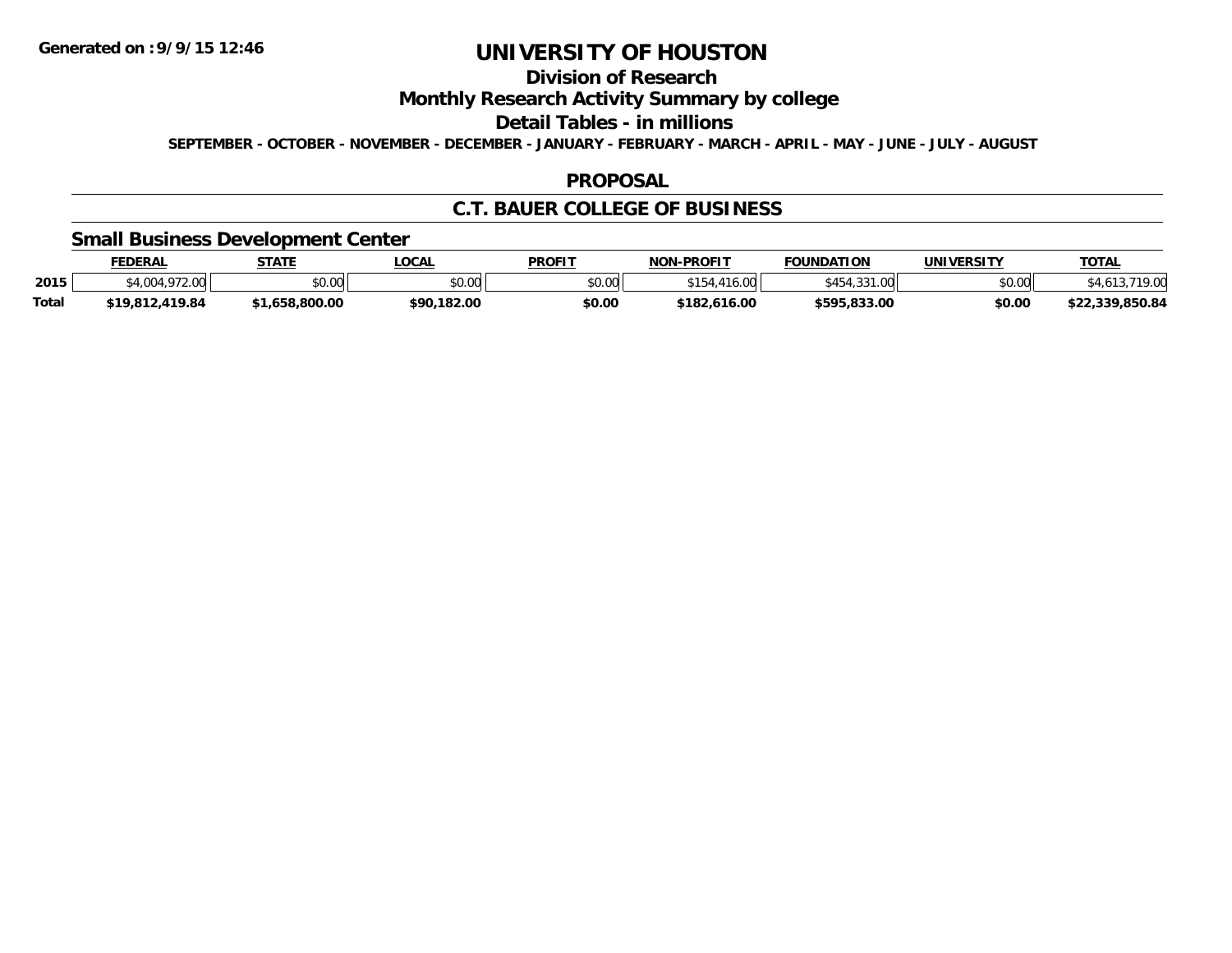# **Division of Research**

## **Monthly Research Activity Summary by college**

### **Detail Tables - in millions**

**SEPTEMBER - OCTOBER - NOVEMBER - DECEMBER - JANUARY - FEBRUARY - MARCH - APRIL - MAY - JUNE - JULY - AUGUST**

### **PROPOSAL**

### **COLLEGE OF ARCHITECTURE**

### **Architecture**

|      | <b>FEDERAL</b> | <b>STATE</b> | <b>LOCAL</b> | <b>PROFIT</b> | <b>NON-PROFIT</b> | <b>FOUNDATION</b> | <b>UNIVERSITY</b> | <b>TOTAL</b>   |
|------|----------------|--------------|--------------|---------------|-------------------|-------------------|-------------------|----------------|
| 2011 | \$1,537,604.88 | \$25,000.00  | \$0.00       | \$0.00        | \$0.00            | \$25,000.00       | \$0.00            | \$1,587,604.88 |
| 2012 | \$140,758.05   | \$0.00       | \$0.00       | \$0.00        | \$0.00            | \$8,200.00        | \$2,500.00        | \$151,458.05   |
| 2013 | \$638,133.25   | \$0.00       | \$0.00       | \$0.00        | \$24,714.50       | \$0.00            | \$0.00            | \$662,847.75   |
| 2014 | \$1,852,257.00 | \$0.00       | \$0.00       | \$0.00        | \$24,925.20       | \$0.00            | \$0.00            | \$1,877,182.20 |
| 2015 | \$370,150.00   | \$0.00       | \$0.00       | \$0.00        | \$0.00            | \$0.00            | \$0.00            | \$370,150.00   |

## **Dean, Architecture**

|       | <b>FEDERAL</b> | <u>STATE</u> | <u>LOCAL</u> | <b>PROFIT</b> | <b>NON-PROFIT</b> | <b>FOUNDATION</b> | <b>UNIVERSITY</b> | <b>TOTAL</b>   |
|-------|----------------|--------------|--------------|---------------|-------------------|-------------------|-------------------|----------------|
| 2011  | \$50,000.00    | \$25,000.00  | \$0.00       | \$5,000.00    | \$5,000.00        | \$0.00            | \$0.00            | \$85,000.00    |
| 2012  | \$57,600.00    | \$0.00       | \$0.00       | \$0.00        | \$5,000.00        | \$0.00            | \$0.00            | \$62,600.00    |
| 2014  | \$108,136.40   | \$0.00       | \$0.00       | \$0.00        | \$0.00            | \$0.00            | \$1,101,748.00    | \$1,209,884.40 |
| Total | \$4,754,639.58 | \$50,000.00  | \$0.00       | \$5,000.00    | \$59,639.70       | \$33,200.00       | \$1,104,248.00    | \$6,006,727.28 |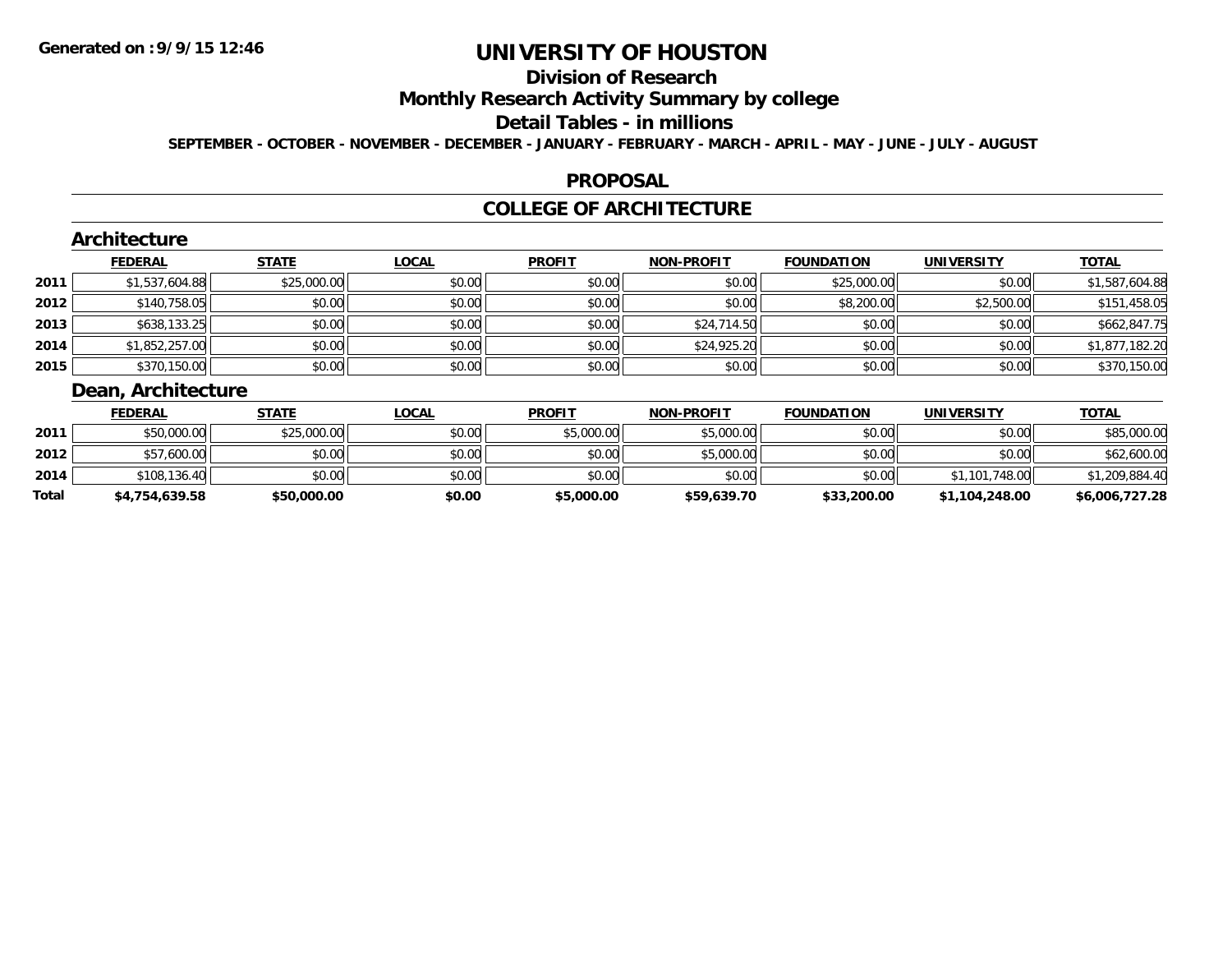## **Division of Research**

## **Monthly Research Activity Summary by college**

### **Detail Tables - in millions**

**SEPTEMBER - OCTOBER - NOVEMBER - DECEMBER - JANUARY - FEBRUARY - MARCH - APRIL - MAY - JUNE - JULY - AUGUST**

### **PROPOSAL**

## **COLLEGE OF EDUCATION**

## **Consistency Mgmt and Coop Disc**

|      | <b>FEDERAL</b> | <b>STATE</b> | <b>LOCAL</b> | <b>PROFIT</b> | <b>NON-PROFIT</b> | <b>FOUNDATION</b> | <b>UNIVERSITY</b> | <b>TOTAL</b>   |
|------|----------------|--------------|--------------|---------------|-------------------|-------------------|-------------------|----------------|
| 2011 | \$450,357.70   | \$0.00       | \$295,410.00 | \$0.00        | \$165,374.00      | \$0.00            | \$0.00            | \$911,141.70   |
| 2012 | \$4,176,056.65 | \$0.00       | \$30,000.00  | \$0.00        | \$960,908.00      | \$0.00            | \$0.00            | \$5,166,964.65 |
| 2013 | \$2,480,018.64 | \$0.00       | \$0.00       | \$0.00        | \$3,500.00        | \$0.00            | \$0.00            | \$2,483,518.64 |
| 2014 | \$2,632,766.14 | \$0.00       | \$383,966.00 | \$0.00        | \$0.00            | \$0.00            | \$0.00            | \$3,016,732.14 |
| 2015 | \$0.00         | \$0.00       | \$249,910.00 | \$0.00        | \$0.00            | \$0.00            | \$0.00            | \$249,910.00   |

## **Curriculum and Instruction**

|      | <b>FEDERAL</b> | <b>STATE</b>   | <u>LOCAL</u> | <b>PROFIT</b> | <b>NON-PROFIT</b> | <b>FOUNDATION</b> | <b>UNIVERSITY</b> | <b>TOTAL</b>    |
|------|----------------|----------------|--------------|---------------|-------------------|-------------------|-------------------|-----------------|
| 2011 | \$5,419,027.50 | \$1,640,673.10 | \$0.00       | \$124,500.00  | \$75,000.00       | \$24,901.40       | \$246,279.00      | \$7,530,381.00  |
| 2012 | \$2,161,385.90 | \$715,991.00   | \$180,000,00 | \$0.00        | \$57,153.00       | \$0.00            | \$526,014.00      | \$3,640,543.90  |
| 2013 | \$2,457,888.50 | \$351,775.00   | \$0.00       | \$0.00        | \$100,770.98      | \$0.00            | \$258,964.50      | \$3,169,398.98  |
| 2014 | \$9,783,646.19 | \$1,834,645.80 | \$21,958.00  | \$0.00        | \$237,200.00      | \$50,000.00       | \$262,874.00      | \$12,190,323.99 |
| 2015 | \$8,798,714.82 | \$886,898.20   | \$0.00       | \$0.00        | \$317,350.00      | \$89,931.00       | \$50,000.00       | \$10,142,894.02 |

## **Dean, Education**

|      | <u>FEDERAL</u> | <b>STATE</b> | <u>LOCAL</u> | <b>PROFIT</b> | <b>NON-PROFIT</b> | <b>FOUNDATION</b> | <b>UNIVERSITY</b> | <b>TOTAL</b>   |
|------|----------------|--------------|--------------|---------------|-------------------|-------------------|-------------------|----------------|
| 2011 | \$0.00         | \$0.00       | \$0.00       | \$0.00        | \$0.00            | \$0.00            | \$0.00            | \$0.00         |
| 2013 | \$1,720,000.00 | \$0.00       | \$0.00       | \$0.00        | \$0.00            | \$0.00            | \$0.00            | \$1,720,000.00 |
| 2014 | \$2,599,993.50 | \$258,000.00 | \$146.553.25 | \$0.00        | \$5,700.00        | \$0.00            | \$0.00            | \$3,010,246.75 |
| 2015 | \$746,454.20   | \$267,000.00 | \$0.00       | \$0.00        | \$0.00            | \$0.00            | \$0.00            | \$1,013,454.20 |

## **Educational Leadership & Policy Studies**

|      | <b>FEDERAL</b>  | <b>STATE</b>   | <b>LOCAL</b> | <b>PROFIT</b> | <b>NON-PROFIT</b> | <b>FOUNDATION</b> | <b>UNIVERSITY</b> | <b>TOTAL</b>    |
|------|-----------------|----------------|--------------|---------------|-------------------|-------------------|-------------------|-----------------|
| 2011 | \$199,522.00    | \$1,339,134.18 | \$0.00       | \$48,419.00   | \$0.00            | \$0.00            | \$0.00            | \$1,587,075.18  |
| 2012 | \$1,079,092.00  | \$366,462.00   | \$0.00       | \$0.00        | \$32,160.00       | \$43,833.50       | \$1,816,362.70    | \$3,337,910.20  |
| 2013 | \$1,928,076.00  | \$0.00         | \$0.00       | \$0.00        | \$15,825.00       | \$87,009.00       | \$0.00            | \$2,030,910.00  |
| 2014 | \$11,469,859.40 | \$617,304.00   | \$774,572.75 | \$0.00        | \$406,350.00      | \$0.00            | \$184,325.00      | \$13,452,411.15 |
| 2015 | \$8,778,574.73  | \$0.00         | \$0.00       | \$0.00        | \$0.00            | \$0.00            | \$143,400.00      | \$8,921,974.73  |

## **Institute for Urban Education**

|      | <b>FEDERAL</b> | <b>STATE</b> | <u>LOCAL</u> | <b>PROFIT</b> | <b>NON-PROFIT</b> | <b>FOUNDATION</b> | <b>UNIVERSITY</b> | <b>TOTAL</b> |
|------|----------------|--------------|--------------|---------------|-------------------|-------------------|-------------------|--------------|
| 2011 | \$609,499.90   | \$0.00       | \$0.00       | \$0.00        | \$41,000.00       | \$0.00            | \$0.00            | \$650,499.90 |
| 2013 | \$0.00         | \$0.00       | \$0.00       | \$0.00        | \$0.00            | \$0.00            | \$0.00            | \$0.00       |
| 2014 | \$0.00         | \$0.00       | \$0.00       | \$0.00        | \$0.00            | \$0.00            | \$0.00            | \$0.00       |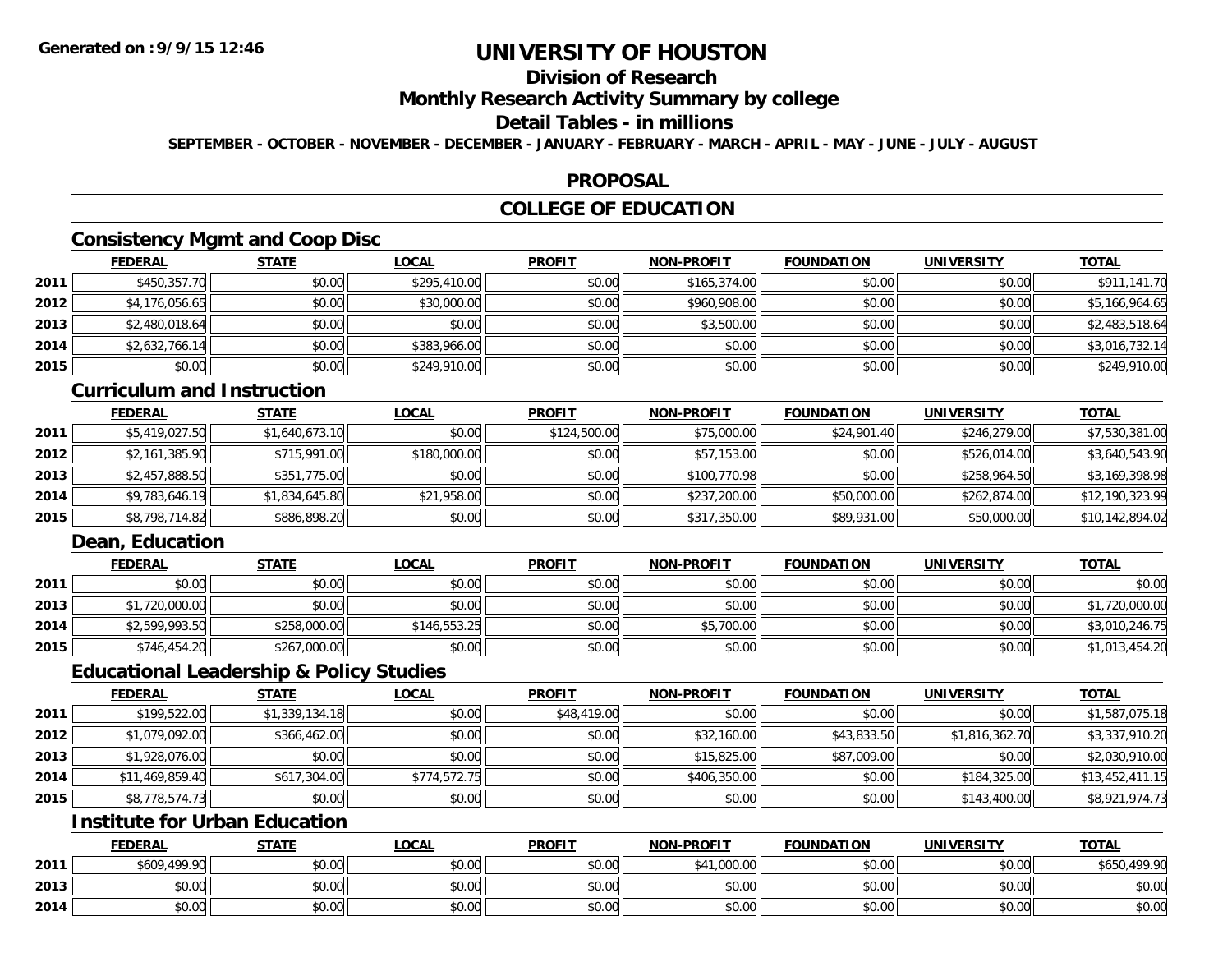# **Division of Research**

## **Monthly Research Activity Summary by college**

### **Detail Tables - in millions**

**SEPTEMBER - OCTOBER - NOVEMBER - DECEMBER - JANUARY - FEBRUARY - MARCH - APRIL - MAY - JUNE - JULY - AUGUST**

### **PROPOSAL**

## **COLLEGE OF EDUCATION**

## **Psychological, Health, and Learning Sciences**

|      | <b>FEDERAL</b>  | <b>STATE</b>   | <b>LOCAL</b> | <b>PROFIT</b> | <b>NON-PROFIT</b> | <b>FOUNDATION</b> | <b>UNIVERSITY</b> | <b>TOTAL</b>    |
|------|-----------------|----------------|--------------|---------------|-------------------|-------------------|-------------------|-----------------|
| 2011 | \$5,769,605.00  | \$112,935.10   | \$0.00       | \$20,000.00   | \$41,873.00       | \$510,310.65      | \$69,020.00       | \$6,523,743.75  |
| 2012 | \$3,837,719.26  | \$1,195,697.00 | \$0.00       | \$0.00        | \$25,500.00       | \$43,833.50       | \$333,109.04      | \$5,435,858.80  |
| 2013 | \$3,800,408.00  | \$71,610.00    | \$0.00       | \$0.00        | \$44,723.53       | \$300,318.00      | \$1,374,240.50    | \$5,591,300.03  |
| 2014 | \$18,148,574.00 | \$844,664.00   | \$0.00       | \$0.00        | \$23,431.00       | \$0.00            | \$822,300.60      | \$19,838,969.60 |
| 2015 | \$24,916,367.20 | \$103,047.00   | \$0.00       | \$0.00        | \$964,997.00      | \$99,196.00       | \$2,130,292.00    | \$28,213,899.20 |

### **UH Charter School**

|       | <b>FEDERAL</b>   | <b>STATE</b>    | <b>LOCAL</b>   | <b>PROFIT</b> | <b>NON-PROFIT</b> | <b>FOUNDATION</b> | <b>UNIVERSITY</b> | <u>TOTAL</u>     |
|-------|------------------|-----------------|----------------|---------------|-------------------|-------------------|-------------------|------------------|
| 2011  | \$0.00           | \$1,055,698.00  | \$0.00         | \$0.00        | \$0.00            | \$0.00            | \$0.00            | \$1,055,698.00   |
| 2012  | \$0.00           | \$7,150.00      | \$0.00         | \$0.00        | \$0.00            | \$0.00            | \$0.00            | \$7,150.00       |
| 2013  | \$0.00           | \$1,489.55      | \$0.00         | \$0.00        | \$0.00            | \$0.00            | \$0.00            | \$1,489.55       |
| 2014  | \$187,811.00     | \$0.00          | \$0.00         | \$0.00        | \$0.00            | \$0.00            | \$0.00            | \$187,811.00     |
| Total | \$124,151,418.23 | \$11,670,173.93 | \$2,082,370.00 | \$192,919.00  | \$3,518,815.51    | \$1,249,333.05    | \$8,217,181.34    | \$151,082,211.06 |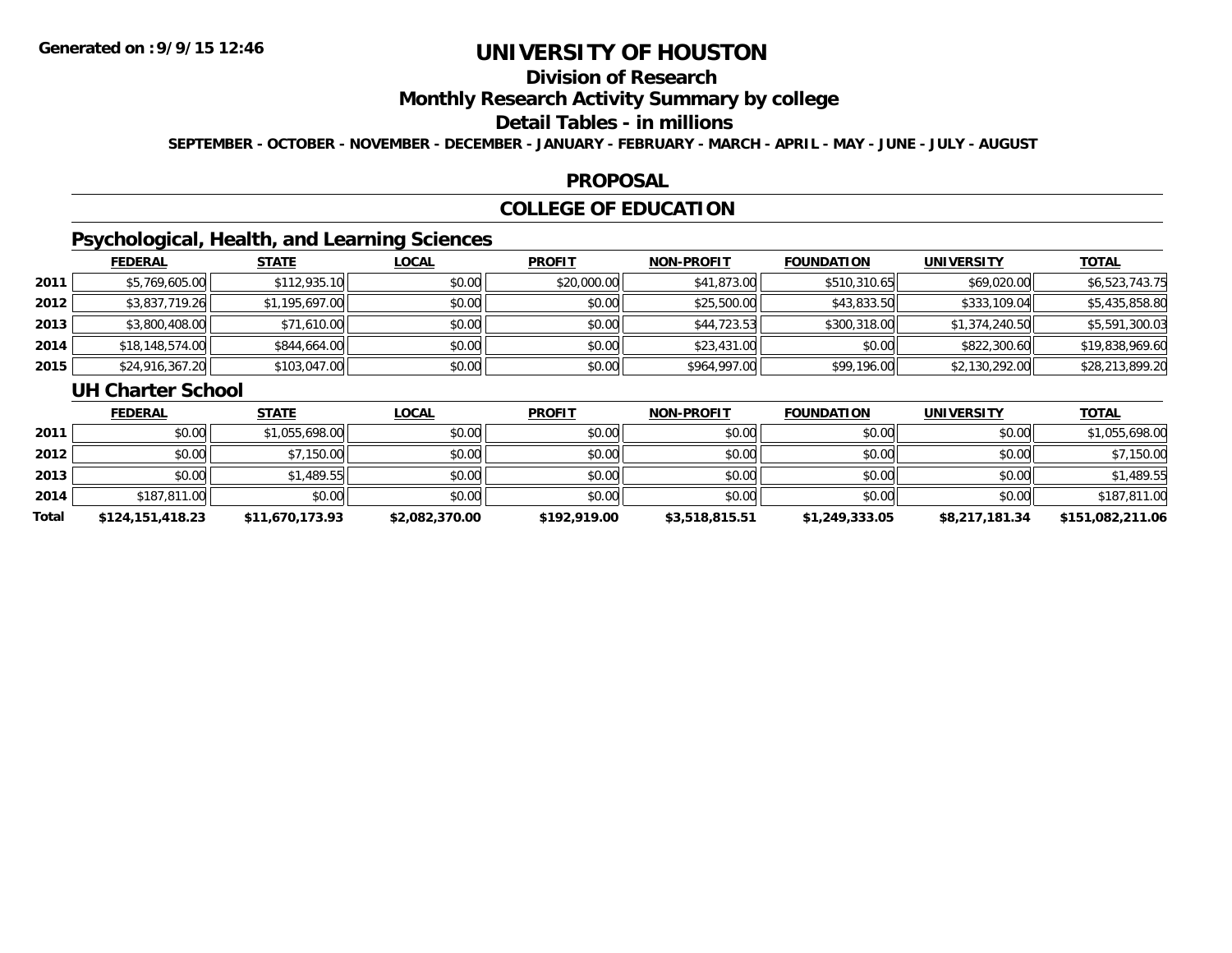# **Division of Research**

## **Monthly Research Activity Summary by college**

### **Detail Tables - in millions**

**SEPTEMBER - OCTOBER - NOVEMBER - DECEMBER - JANUARY - FEBRUARY - MARCH - APRIL - MAY - JUNE - JULY - AUGUST**

### **PROPOSAL**

### **COLLEGE OF LIBERAL ARTS AND SOCIAL SCIENCES**

|      | <b>African-American Studies</b>  |              |              |               |                   |                   |                   |                |
|------|----------------------------------|--------------|--------------|---------------|-------------------|-------------------|-------------------|----------------|
|      | <b>FEDERAL</b>                   | <b>STATE</b> | <b>LOCAL</b> | <b>PROFIT</b> | <b>NON-PROFIT</b> | <b>FOUNDATION</b> | <b>UNIVERSITY</b> | <b>TOTAL</b>   |
| 2013 | \$0.00                           | \$0.00       | \$0.00       | \$0.00        | \$11,337.00       | \$0.00            | \$0.00            | \$11,337.00    |
| 2014 | \$0.00                           | \$0.00       | \$0.00       | \$0.00        | \$9,500.00        | \$0.00            | \$0.00            | \$9,500.00     |
|      | Art                              |              |              |               |                   |                   |                   |                |
|      | <b>FEDERAL</b>                   | <b>STATE</b> | <b>LOCAL</b> | <b>PROFIT</b> | <b>NON-PROFIT</b> | <b>FOUNDATION</b> | <b>UNIVERSITY</b> | <b>TOTAL</b>   |
| 2011 | \$114,979.30                     | \$0.00       | \$0.00       | \$0.00        | \$0.00            | \$0.00            | \$0.00            | \$114,979.30   |
| 2012 | \$294,676.59                     | \$0.00       | \$0.00       | \$0.00        | \$35,000.00       | \$0.00            | \$0.00            | \$329,676.59   |
| 2013 | \$34,681.58                      | \$0.00       | \$0.00       | \$0.00        | \$1,400.00        | \$0.00            | \$0.00            | \$36,081.58    |
| 2014 | \$36,991.49                      | \$0.00       | \$0.00       | \$0.00        | \$0.00            | \$0.00            | \$0.00            | \$36,991.49    |
| 2015 | \$37,000.00                      | \$0.00       | \$0.00       | \$0.00        | \$34,614.00       | \$0.00            | \$0.00            | \$71,614.00    |
|      | <b>Arte Publico Press</b>        |              |              |               |                   |                   |                   |                |
|      | <b>FEDERAL</b>                   | <b>STATE</b> | <b>LOCAL</b> | <b>PROFIT</b> | <b>NON-PROFIT</b> | <b>FOUNDATION</b> | <b>UNIVERSITY</b> | <b>TOTAL</b>   |
| 2011 | \$100,000.00                     | \$15,000.00  | \$0.00       | \$0.00        | \$105,079.00      | \$120,000.00      | \$0.00            | \$340,079.00   |
| 2012 | \$373,497.00                     | \$20,000.00  | \$0.00       | \$0.00        | \$98,393.00       | \$400,000.00      | \$0.00            | \$891,890.00   |
| 2013 | \$459,773.00                     | \$55,000.00  | \$0.00       | \$0.00        | \$50,000.00       | \$200,000.00      | \$0.00            | \$764,773.00   |
| 2014 | \$2,423,550.50                   | \$6,000.00   | \$0.00       | \$0.00        | \$170,074.00      | \$200,000.00      | \$0.00            | \$2,799,624.50 |
| 2015 | \$677,368.40                     | \$36,000.00  | \$0.00       | \$0.00        | \$100,000.00      | \$0.00            | \$0.00            | \$813,368.40   |
|      | <b>Blaffer Gallery</b>           |              |              |               |                   |                   |                   |                |
|      | <b>FEDERAL</b>                   | <b>STATE</b> | <b>LOCAL</b> | <b>PROFIT</b> | <b>NON-PROFIT</b> | <b>FOUNDATION</b> | <b>UNIVERSITY</b> | <b>TOTAL</b>   |
| 2011 | \$50,000.00                      | \$8,500.00   | \$0.00       | \$0.00        | \$102,445.00      | \$0.00            | \$0.00            | \$160,945.00   |
| 2012 | \$67,500.00                      | \$5,132.00   | \$0.00       | \$0.00        | \$85,759.00       | \$0.00            | \$0.00            | \$158,391.00   |
| 2013 | \$50,000.00                      | \$10,000.00  | \$0.00       | \$0.00        | \$91,160.00       | \$0.00            | \$0.00            | \$151,160.00   |
| 2014 | \$50,000.00                      | \$14,000.00  | \$0.00       | \$0.00        | \$80,000.00       | \$0.00            | \$0.00            | \$144,000.00   |
| 2015 | \$50,000.00                      | \$4,000.00   | \$0.00       | \$0.00        | \$40,000.00       | \$70,000.00       | \$0.00            | \$164,000.00   |
|      | <b>Center for Public History</b> |              |              |               |                   |                   |                   |                |
|      | <b>FEDERAL</b>                   | <b>STATE</b> | <b>LOCAL</b> | <b>PROFIT</b> | <b>NON-PROFIT</b> | <b>FOUNDATION</b> | <b>UNIVERSITY</b> | <b>TOTAL</b>   |
| 2011 | \$250,000.00                     | \$0.00       | \$0.00       | \$0.00        | \$369,000.00      | \$0.00            | \$0.00            | \$619,000.00   |
|      | Communication                    |              |              |               |                   |                   |                   |                |
|      | <b>FEDERAL</b>                   | <b>STATE</b> | <b>LOCAL</b> | <b>PROFIT</b> | <b>NON-PROFIT</b> | <b>FOUNDATION</b> | <b>UNIVERSITY</b> | <b>TOTAL</b>   |
| 2011 | \$294,900.00                     | \$0.00       | \$0.00       | \$0.00        | \$0.00            | \$0.00            | \$0.00            | \$294,900.00   |
| 2012 | \$336,545.00                     | \$0.00       | \$0.00       | \$0.00        | \$0.00            | \$0.00            | \$0.00            | \$336,545.00   |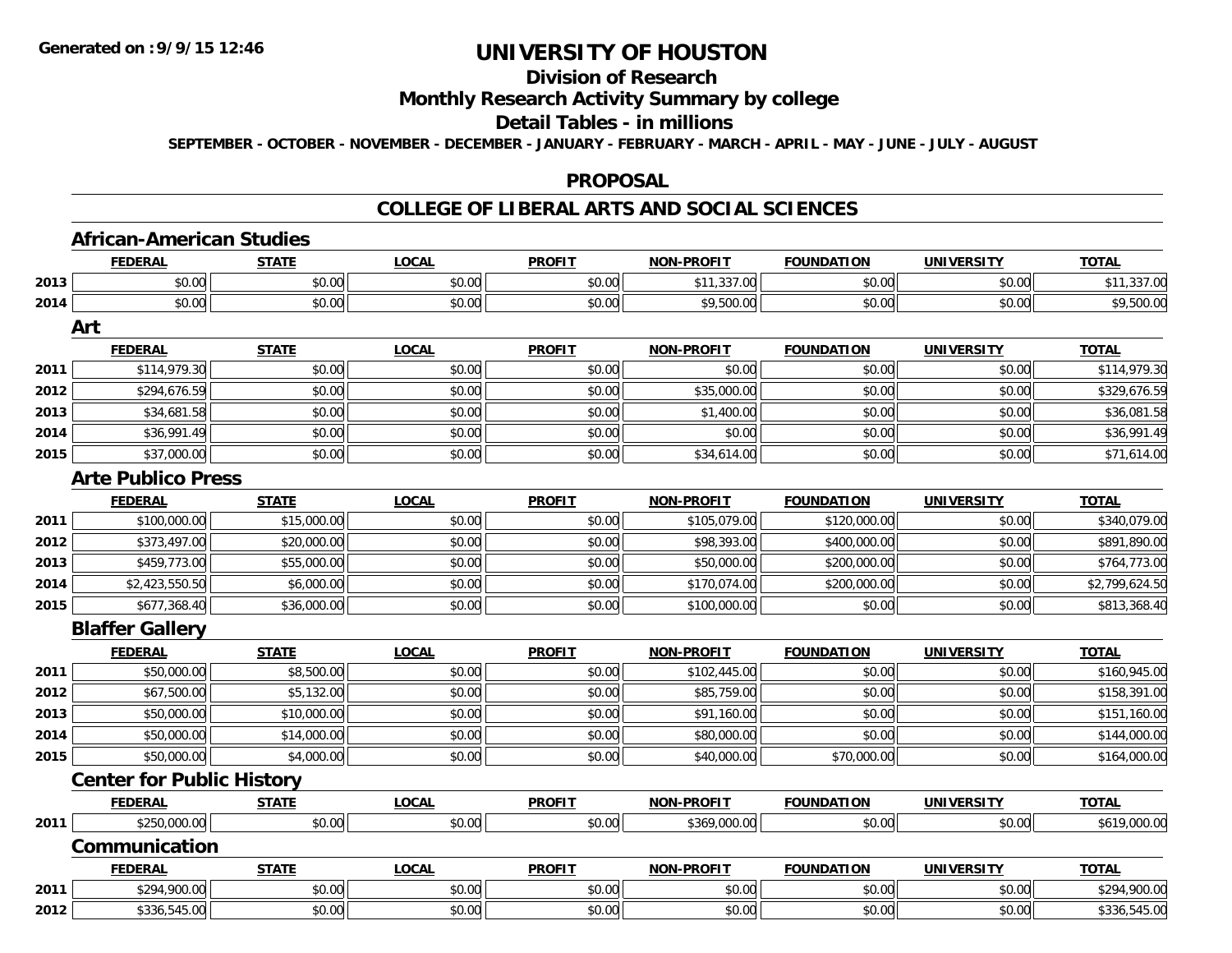### **Division of Research**

### **Monthly Research Activity Summary by college**

### **Detail Tables - in millions**

**SEPTEMBER - OCTOBER - NOVEMBER - DECEMBER - JANUARY - FEBRUARY - MARCH - APRIL - MAY - JUNE - JULY - AUGUST**

### **PROPOSAL**

## **COLLEGE OF LIBERAL ARTS AND SOCIAL SCIENCES**

#### **CommunicationFEDERAL STATE LOCAL PROFIT NON-PROFIT FOUNDATION UNIVERSITY TOTALTOTAL 2013** $\textbf{3} \mid \textbf{3} \mid \textbf{5} \mid \textbf{5} \mid \textbf{6}, \textbf{7} \mid \textbf{6}, \textbf{8} \mid \textbf{7} \mid \textbf{8}, \textbf{9} \mid \textbf{8}, \textbf{0}, \textbf{0} \mid \textbf{1} \mid \textbf{1} \mid \textbf{1} \mid \textbf{1} \mid \textbf{1} \mid \textbf{1} \mid \textbf{1} \mid \textbf{1} \mid \textbf{1} \mid \textbf{1} \mid \textbf{1} \mid \textbf{1} \mid \textbf{1} \mid \textbf{1} \mid \textbf{1}$ **2014**4 \$1,264,722.42 \$0.00 \$0.00 \$0.00 \$0.00 \$0.00 \$0.00 \$1,500.00 \$1,500.00 \$44,993.00 \$9,591.00 \$1,320,806.42 **2015** \$2,916,503.12 \$0.00 \$0.00 \$0.00 \$211,745.00 \$0.00 \$14,884.00 \$3,143,132.12 **Communication Sciences and DisordersFEDERAL STATE LOCAL PROFIT NON-PROFIT FOUNDATION UNIVERSITY TOTAL2011** \$148,670.00 \$17,940.10 \$0.00 \$0.00 \$0.00 \$10,000.00 \$0.00 \$176,610.10 **2012** \$447,207.00 \$11,723.40 \$0.00 \$0.00 \$58,248.00 \$22,770.00 \$263,177.00 \$803,125.40 **2013** \$640,475.00 \$77,569.00 \$0.00 \$0.00 \$54,922.00 \$24,500.00 \$396,469.00 \$1,193,935.00 **2014**4 \$295,718.47|| \$0.00|| \$0.00|| \$0.00|| \$0.00|| \$17,556.00|| \$311,666.00|| \$624,940.47 **2015** \$591,448.40 \$0.00 \$0.00 \$0.00 \$191,644.00 \$29,932.00 \$59,594.00 \$872,618.40 **Comparative Cultural Studies FEDERAL STATE LOCAL PROFIT NON-PROFIT FOUNDATION UNIVERSITY TOTAL2015** \$99,999.00 \$0.00 \$0.00 \$0.00 \$0.00 \$0.00 \$0.00 \$99,999.00 **Cynthia Woods Mitchell Center for the Arts FEDERAL STATE LOCAL PROFIT NON-PROFIT FOUNDATION UNIVERSITY TOTAL2012**2 | \$0.00 | \$6,000.00 | \$0.00 | \$0.00 | \$0.00 | \$0.00 | \$6,000.00 | \$0.00 | **2013**3 | \$0.00| \$154,500.00| \$154,500.00| \$0.00| \$200,000.00| \$35,000.00| \$15,000.00| \$0.00| \$0.00| \$404,500.00 **2014**4 \$0.00 \$0.00 \$0.00 \$8,000.00 \$0.00 \$0.00 \$0.00 \$240,000.00 \$240,000.00 \$500.00 \$1,400.00 \$1,400.00 \$0.00 \$0.00 **2015** \$100,000.00 \$0.00 \$0.00 \$0.00 \$10,000.00 \$10,000.00 \$0.00 \$120,000.00 **Dean, Liberal Arts and Social Sciences FEDERAL STATE LOCAL PROFIT NON-PROFIT FOUNDATION UNIVERSITY TOTAL2011**1 \$413,091.00 \$0.00 \$0.00 \$0.00 \$0.00 \$0.00 \$0.00 \$0.00 \$0.00 \$0.00 \$0.00 \$0.00 \$0.00 \$113,091.00 **2013**3 \$0.00 | \$0.00 | \$0.00 | \$0.00 | \$0.00 | \$0.00 | \$0.00 | \$0.00 **2014**4 \$0.00 \$0.00 \$0.00 \$0.00 \$0.00 \$0.00 \$0.00 \$0.00 \$0.00 \$55,000.00 \$55,000.00 \$0.00 \$0.00 \$0.00 \$55,000.00 **2015** \$598,568.43 \$0.00 \$0.00 \$0.00 \$0.00 \$0.00 \$0.00 \$598,568.43 **EconomicsFEDERAL STATE LOCAL PROFIT NON-PROFIT FOUNDATION UNIVERSITY TOTALTOTAL 2011**.\$309,606.00|| \$0.00|| \$0.00|| \$75,000.00|| \$78,014.00|| \$312,521.00|| \$75,000.00|| \$850,141.00 **2012** \$882,933.40 \$0.00 \$0.00 \$0.00 \$843,624.00 \$248,086.00 \$0.00 \$1,974,643.40 **2013**\$491,545.00 \$0.00 \$0.00 \$0.00 \$24,637.00 \$34,967.00 \$0.00 \$551,149.00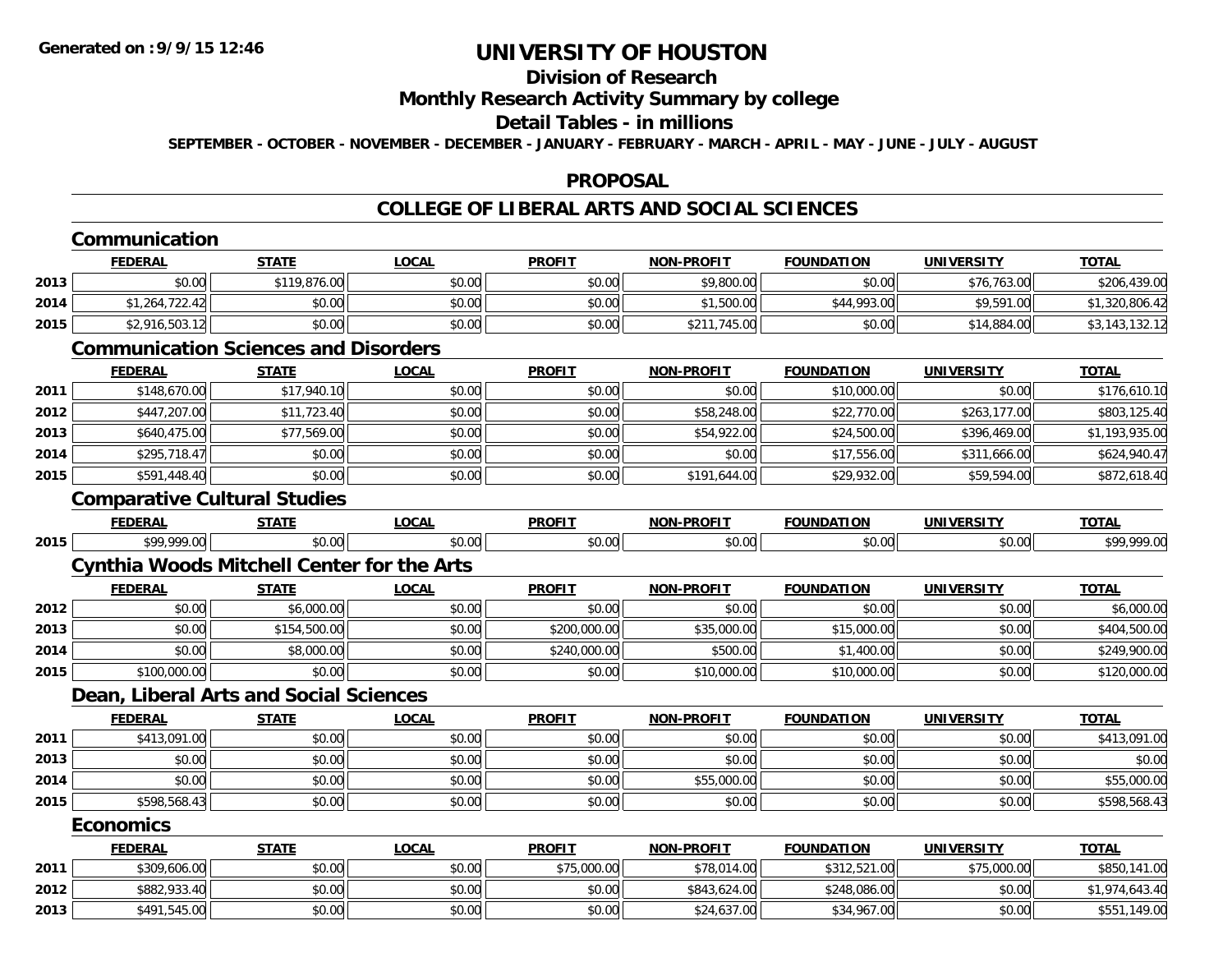### **Division of Research**

## **Monthly Research Activity Summary by college**

### **Detail Tables - in millions**

**SEPTEMBER - OCTOBER - NOVEMBER - DECEMBER - JANUARY - FEBRUARY - MARCH - APRIL - MAY - JUNE - JULY - AUGUST**

### **PROPOSAL**

### **COLLEGE OF LIBERAL ARTS AND SOCIAL SCIENCES**

|      | <b>Economics</b>                      |                |              |                |                   |                   |                   |                 |
|------|---------------------------------------|----------------|--------------|----------------|-------------------|-------------------|-------------------|-----------------|
|      | <b>FEDERAL</b>                        | <b>STATE</b>   | <b>LOCAL</b> | <b>PROFIT</b>  | <b>NON-PROFIT</b> | <b>FOUNDATION</b> | <b>UNIVERSITY</b> | <b>TOTAL</b>    |
| 2014 | \$336,686.40                          | \$0.00         | \$0.00       | \$0.00         | \$0.00            | \$28,449.00       | \$90,353.00       | \$455,488.40    |
| 2015 | \$7,931,827.24                        | \$0.00         | \$0.00       | \$0.00         | \$15,000.00       | \$137,106.00      | \$215,736.00      | \$8,299,669.24  |
|      | <b>English</b>                        |                |              |                |                   |                   |                   |                 |
|      | <b>FEDERAL</b>                        | <b>STATE</b>   | <b>LOCAL</b> | <b>PROFIT</b>  | <b>NON-PROFIT</b> | <b>FOUNDATION</b> | <b>UNIVERSITY</b> | <b>TOTAL</b>    |
| 2011 | \$0.00                                | \$7,500.00     | \$0.00       | \$0.00         | \$1,500.00        | \$0.00            | \$0.00            | \$9,000.00      |
| 2012 | \$932,888.40                          | \$0.00         | \$0.00       | \$0.00         | \$0.00            | \$0.00            | \$0.00            | \$932,888.40    |
| 2014 | \$363,341.50                          | \$7,109.00     | \$0.00       | \$0.00         | \$0.00            | \$0.00            | \$0.00            | \$370,450.50    |
| 2015 | \$0.00                                | \$0.00         | \$0.00       | \$0.00         | \$1,500.00        | \$0.00            | \$0.00            | \$1,500.00      |
|      | <b>Health and Human Performance</b>   |                |              |                |                   |                   |                   |                 |
|      | <b>FEDERAL</b>                        | <b>STATE</b>   | <b>LOCAL</b> | <b>PROFIT</b>  | <b>NON-PROFIT</b> | <b>FOUNDATION</b> | <b>UNIVERSITY</b> | <b>TOTAL</b>    |
| 2011 | \$13,536,021.40                       | \$0.00         | \$0.00       | \$94,276.00    | \$205,000.00      | \$209,569.30      | \$1,002,452.00    | \$15,047,318.70 |
| 2012 | \$8,217,754.31                        | \$502,818.00   | \$0.00       | \$1,222,608.00 | \$166,233.20      | \$39,428.00       | \$1,179,339.00    | \$11,328,180.51 |
| 2013 | \$7,090,773.52                        | \$1,750,000.00 | \$0.00       | \$121,843.60   | \$1,038,001.00    | \$104,400.00      | \$608,106.00      | \$10,713,124.12 |
| 2014 | \$18,385,093.00                       | \$0.00         | \$0.00       | \$0.00         | \$137,046.60      | \$168,482.40      | \$904,457.80      | \$19,595,079.80 |
| 2015 | \$11,392,980.77                       | \$1,063,685.00 | \$0.00       | \$1,446,494.00 | \$2,195,355.92    | \$262,959.00      | \$370,580.40      | \$16,732,055.09 |
|      | <b>Hispanic Studies</b>               |                |              |                |                   |                   |                   |                 |
|      | <b>FEDERAL</b>                        | <b>STATE</b>   | <b>LOCAL</b> | <b>PROFIT</b>  | <b>NON-PROFIT</b> | <b>FOUNDATION</b> | <b>UNIVERSITY</b> | <b>TOTAL</b>    |
| 2011 | \$0.00                                | \$0.00         | \$0.00       | \$0.00         | \$0.00            | \$74,704.20       | \$0.00            | \$74,704.20     |
| 2012 | \$38,419.59                           | \$0.00         | \$0.00       | \$0.00         | \$0.00            | \$0.00            | \$0.00            | \$38,419.59     |
| 2013 | \$100,000.00                          | \$0.00         | \$0.00       | \$0.00         | \$0.00            | \$0.00            | \$11,992.50       | \$111,992.50    |
| 2014 | \$1,048,315.27                        | \$0.00         | \$0.00       | \$0.00         | \$0.00            | \$0.00            | \$0.00            | \$1,048,315.27  |
| 2015 | \$1,655,345.60                        | \$0.00         | \$0.00       | \$0.00         | \$0.00            | \$0.00            | \$0.00            | \$1,655,345.60  |
|      | <b>History</b>                        |                |              |                |                   |                   |                   |                 |
|      | <b>FEDERAL</b>                        | <b>STATE</b>   | <b>LOCAL</b> | <b>PROFIT</b>  | <b>NON-PROFIT</b> | <b>FOUNDATION</b> | <b>UNIVERSITY</b> | <b>TOTAL</b>    |
| 2011 | \$350,000.00                          | \$0.00         | \$0.00       | \$0.00         | \$14,000.00       | \$0.00            | \$0.00            | \$364,000.00    |
| 2012 | \$136,664.82                          | \$0.00         | \$0.00       | \$0.00         | \$0.00            | \$0.00            | \$0.00            | \$136,664.82    |
| 2013 | \$100,000.00                          | \$0.00         | \$0.00       | \$0.00         | \$0.00            | \$0.00            | \$0.00            | \$100,000.00    |
|      | <b>Hobby Center for Public Policy</b> |                |              |                |                   |                   |                   |                 |
|      | <b>FEDERAL</b>                        | <b>STATE</b>   | <b>LOCAL</b> | <b>PROFIT</b>  | <b>NON-PROFIT</b> | <b>FOUNDATION</b> | <b>UNIVERSITY</b> | <b>TOTAL</b>    |
| 2011 | \$8,435.00                            | \$0.00         | \$0.00       | \$0.00         | \$0.00            | \$0.00            | \$0.00            | \$8,435.00      |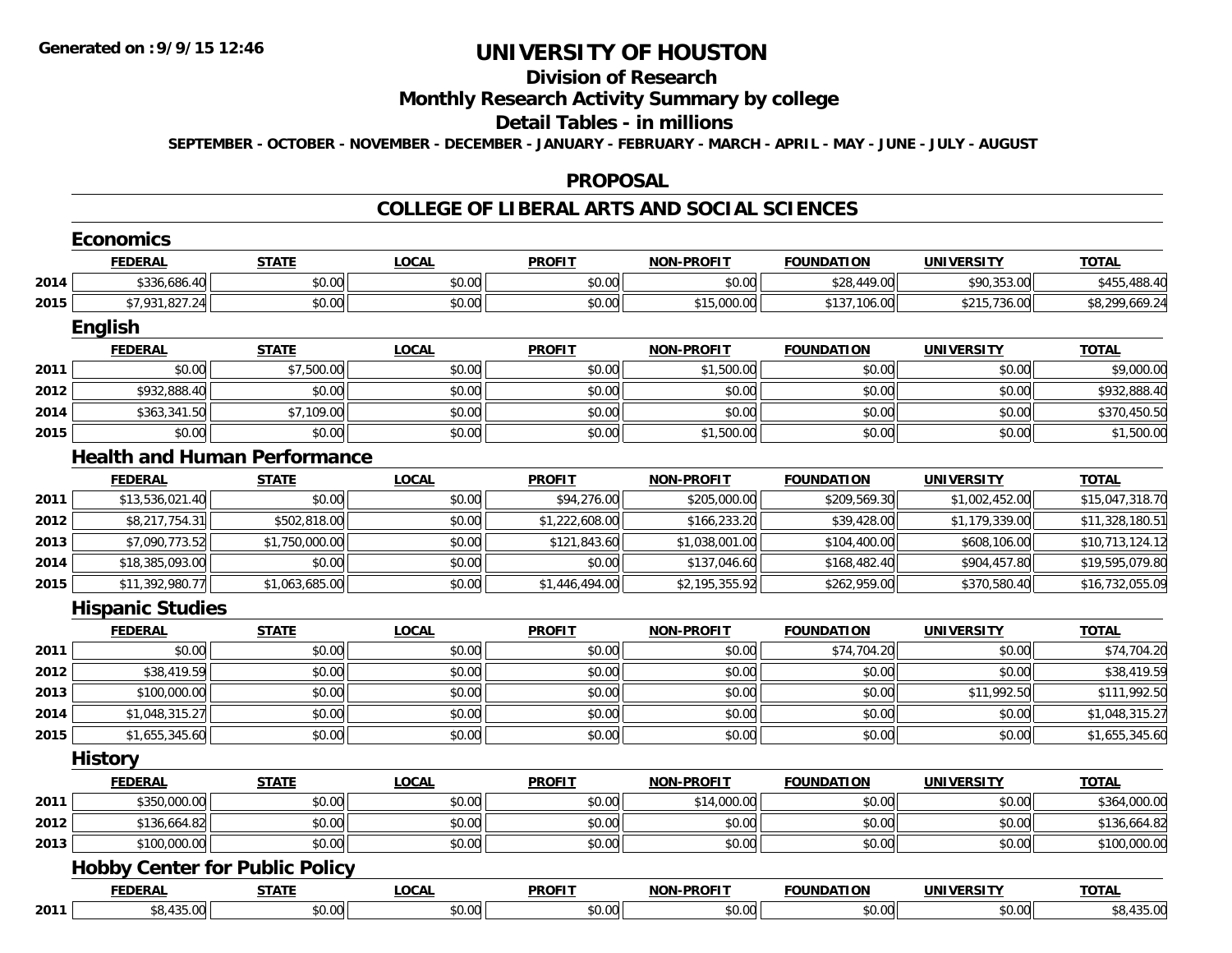## **Division of Research**

## **Monthly Research Activity Summary by college**

### **Detail Tables - in millions**

**SEPTEMBER - OCTOBER - NOVEMBER - DECEMBER - JANUARY - FEBRUARY - MARCH - APRIL - MAY - JUNE - JULY - AUGUST**

### **PROPOSAL**

## **COLLEGE OF LIBERAL ARTS AND SOCIAL SCIENCES**

# **Hobby Center for Public Policy**

|      | <b>FEDERAL</b>                    | <b>STATE</b> | <b>LOCAL</b> | <b>PROFIT</b> | <b>NON-PROFIT</b> | <b>FOUNDATION</b> | <b>UNIVERSITY</b> | <b>TOTAL</b>   |
|------|-----------------------------------|--------------|--------------|---------------|-------------------|-------------------|-------------------|----------------|
| 2013 | \$164,250.00                      | \$0.00       | \$0.00       | \$0.00        | \$0.00            | \$0.00            | \$26,400.00       | \$190,650.00   |
| 2014 | \$1,800.00                        | \$0.00       | \$0.00       | \$0.00        | \$0.00            | \$28,780.00       | \$0.00            | \$30,580.00    |
| 2015 | \$518,077.89                      | \$0.00       | \$0.00       | \$0.00        | \$0.00            | \$15,000.00       | \$0.00            | \$533,077.89   |
|      | <b>Modern/Classical Languages</b> |              |              |               |                   |                   |                   |                |
|      | <b>FEDERAL</b>                    | <b>STATE</b> | <b>LOCAL</b> | <b>PROFIT</b> | <b>NON-PROFIT</b> | <b>FOUNDATION</b> | <b>UNIVERSITY</b> | <b>TOTAL</b>   |
| 2011 | \$413,091.00                      | \$0.00       | \$0.00       | \$0.00        | \$0.00            | \$0.00            | \$0.00            | \$413,091.00   |
| 2012 | \$396,977.00                      | \$0.00       | \$0.00       | \$0.00        | \$0.00            | \$0.00            | \$0.00            | \$396,977.00   |
| 2013 | \$99,251.00                       | \$0.00       | \$0.00       | \$0.00        | \$0.00            | \$0.00            | \$0.00            | \$99,251.00    |
| 2015 | \$89,835.00                       | \$0.00       | \$0.00       | \$0.00        | \$0.00            | \$29,771.00       | \$0.00            | \$119,606.00   |
|      | Philosophy                        |              |              |               |                   |                   |                   |                |
|      | <b>FEDERAL</b>                    | <b>STATE</b> | <b>LOCAL</b> | <b>PROFIT</b> | <b>NON-PROFIT</b> | <b>FOUNDATION</b> | <b>UNIVERSITY</b> | <b>TOTAL</b>   |
| 2011 | \$29,932.50                       | \$0.00       | \$0.00       | \$0.00        | \$0.00            | \$0.00            | \$0.00            | \$29,932.50    |
| 2012 | \$23,229.00                       | \$0.00       | \$0.00       | \$0.00        | \$0.00            | \$0.00            | \$0.00            | \$23,229.00    |
| 2013 | \$83,949.42                       | \$0.00       | \$0.00       | \$0.00        | \$0.00            | \$0.00            | \$0.00            | \$83,949.42    |
| 2014 | \$62,985.51                       | \$0.00       | \$0.00       | \$0.00        | \$0.00            | \$0.00            | \$0.00            | \$62,985.51    |
| 2015 | \$63,000.00                       | \$0.00       | \$0.00       | \$0.00        | \$0.00            | \$0.00            | \$19,170.00       | \$82,170.00    |
|      | <b>Political Science</b>          |              |              |               |                   |                   |                   |                |
|      | <b>FEDERAL</b>                    | <b>STATE</b> | <b>LOCAL</b> | <b>PROFIT</b> | <b>NON-PROFIT</b> | <b>FOUNDATION</b> | <b>UNIVERSITY</b> | <b>TOTAL</b>   |
| 2011 | \$1,540,222.50                    | \$0.00       | \$0.00       | \$0.00        | \$3,250.00        | \$0.00            | \$0.00            | \$1,543,472.50 |
| 2012 | \$962,484.00                      | \$77,296.00  | \$0.00       | \$0.00        | \$0.00            | \$2,000.00        | \$0.00            | \$1,041,780.00 |

| 2012 | \$962,484.00 | ا296.00 ہ | \$0.00 | \$0.00      | \$0.00      | \$2,000.00  | \$0.00       | \$1,041,780.00   |
|------|--------------|-----------|--------|-------------|-------------|-------------|--------------|------------------|
| 2013 | \$877,697.00 | \$0.00    | \$0.00 | \$0.00      | \$0.00      | \$0.00      | \$0.00       | \$877.697.00     |
| 2014 | \$253,449.00 | \$0.00    | \$0.00 | \$0.00      | \$3,300.00  | \$73,222.00 | \$0.00       | \$329,971.00     |
| 2015 | \$277,127.00 | \$0.00    | \$0.00 | \$45,000.00 | \$63,092.00 | \$59,923.00 | \$108,963.00 | ,105.00<br>\$554 |

**Psychology**

|      | <b>FEDERAL</b>  | <b>STATE</b>   | <u>LOCAL</u> | <b>PROFIT</b> | <b>NON-PROFIT</b> | <b>FOUNDATION</b> | UNIVERSITY     | <u>TOTAL</u>    |
|------|-----------------|----------------|--------------|---------------|-------------------|-------------------|----------------|-----------------|
| 2011 | \$26,290,053.80 | \$3,347,351.10 | \$331,088.80 | \$796,632.00  | \$260,433.00      | \$178,772.00      | \$2,731,917.80 | \$33,936,248.50 |
| 2012 | \$13,002,208.47 | \$4,457,427.15 | \$0.00       | \$468,270.00  | \$176,916.00      | \$70,367.00       | \$1,892,402.00 | \$20,067,590.62 |
| 2013 | \$20,072,009.35 | \$1,855,437.40 | \$0.00       | \$164,709.00  | \$260,249.00      | \$264,142.00      | \$2,894,998.50 | \$25,511,545.25 |
| 2014 | \$16,187,019.21 | \$2,728,010.05 | \$0.00       | \$45,507.00   | \$470,921.89      | \$0.00            | \$7,382,578.90 | \$26,814,037.05 |
| 2015 | \$18,964,814.00 | \$3,636,605.00 | \$0.00       | \$23,100.00   | \$1,000,081.80    | \$277,254.00      | \$8,236,617.20 | \$32,138,472.00 |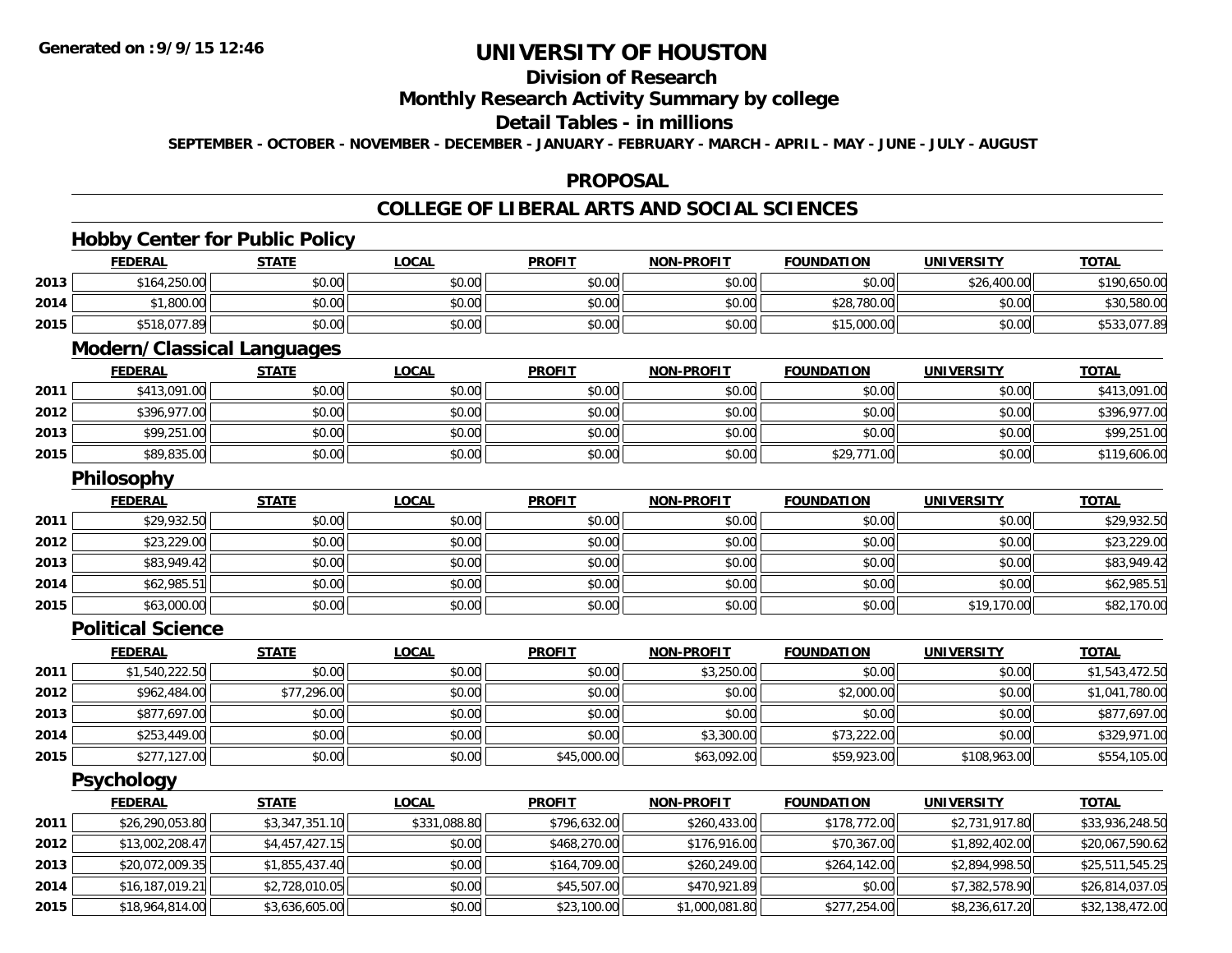## **Division of Research**

## **Monthly Research Activity Summary by college**

### **Detail Tables - in millions**

**SEPTEMBER - OCTOBER - NOVEMBER - DECEMBER - JANUARY - FEBRUARY - MARCH - APRIL - MAY - JUNE - JULY - AUGUST**

### **PROPOSAL**

## **COLLEGE OF LIBERAL ARTS AND SOCIAL SCIENCES**

## **School of Music**

|      | <b>FEDERAL</b> | <b>STATE</b> | <u>LOCAL</u> | <b>PROFIT</b> | <b>NON-PROFIT</b> | <b>FOUNDATION</b> | <b>UNIVERSITY</b> | <b>TOTAL</b> |
|------|----------------|--------------|--------------|---------------|-------------------|-------------------|-------------------|--------------|
| 2011 | \$0.00         | \$26,500.00  | \$0.00       | \$0.00        | \$0.00            | \$0.00            | \$0.00            | \$26,500.00  |
| 2012 | \$0.00         | \$3,347.00   | \$0.00       | \$0.00        | \$0.00            | \$0.00            | \$0.00            | \$3,347.00   |
| 2013 | \$0.00         | \$5,000.00   | \$0.00       | \$0.00        | \$10,000.00       | \$24,500.00       | \$0.00            | \$39,500.00  |
| 2014 | \$0.00         | \$9,000.00   | \$0.00       | \$0.00        | \$0.00            | \$3,919.00        | \$0.00            | \$12,919.00  |
| 2015 | \$0.00         | \$9,000.00   | \$0.00       | \$0.00        | \$10,000.00       | \$18,000.00       | \$0.00            | \$37,000.00  |

## **Sociology**

|      | <u>FEDERAL</u> | <b>STATE</b> | <u>LOCAL</u> | <b>PROFIT</b> | <b>NON-PROFIT</b> | <b>FOUNDATION</b> | <b>UNIVERSITY</b> | <b>TOTAL</b> |
|------|----------------|--------------|--------------|---------------|-------------------|-------------------|-------------------|--------------|
| 2011 | \$796,309.80   | \$0.00       | \$0.00       | \$0.00        | \$4,500.00        | \$0.00            | \$0.00            | \$800,809.80 |
| 2012 | \$0.00         | \$0.00       | \$0.00       | \$0.00        | \$0.00            | \$16,808.00       | \$523,195.30      | \$540,003.30 |
| 2013 | \$160,063.00   | \$0.00       | \$18,000.00  | \$0.00        | \$0.00            | \$0.00            | \$0.00            | \$178,063.00 |
| 2014 | \$0.00         | \$0.00       | \$31,200.00  | \$0.00        | \$0.00            | \$0.00            | \$0.00            | \$31,200.00  |
| 2015 | \$0.00         | \$0.00       | \$0.00       | \$0.00        | \$0.00            | \$0.00            | \$9,429.00        | \$9,429.00   |

### **Theatre**

|       | <b>FEDERAL</b>   | <b>STATE</b>    | <u>LOCAL</u> | <b>PROFIT</b>  | NON-PROFIT     | <b>FOUNDATION</b> | <b>UNIVERSITY</b> | <b>TOTAL</b>     |
|-------|------------------|-----------------|--------------|----------------|----------------|-------------------|-------------------|------------------|
| 2011  | \$0.00           | \$0.00          | \$0.00       | \$5,000.00     | \$100,027.00   | \$0.00            | \$0.00            | \$105,027.00     |
| 2013  | \$43,187.00      | \$0.00          | \$0.00       | \$0.00         | \$220,027.00   | \$0.00            | \$0.00            | \$263,214.00     |
| 2014  | \$187,811.00     | \$0.00          | \$0.00       | \$0.00         | \$110,000.00   | \$0.00            | \$0.00            | \$297,811.00     |
| 2015  | \$0.00           | \$0.00          | \$0.00       | \$0.00         | \$120,000.00   | \$0.00            | \$0.00            | \$120,000.00     |
| Total | \$188,087,330.35 | \$20,055,326.20 | \$380,288.80 | \$4,948,439.60 | \$9,544,829.41 | \$3,849,280.90    | \$29,415,832.40   | \$256,281,327.66 |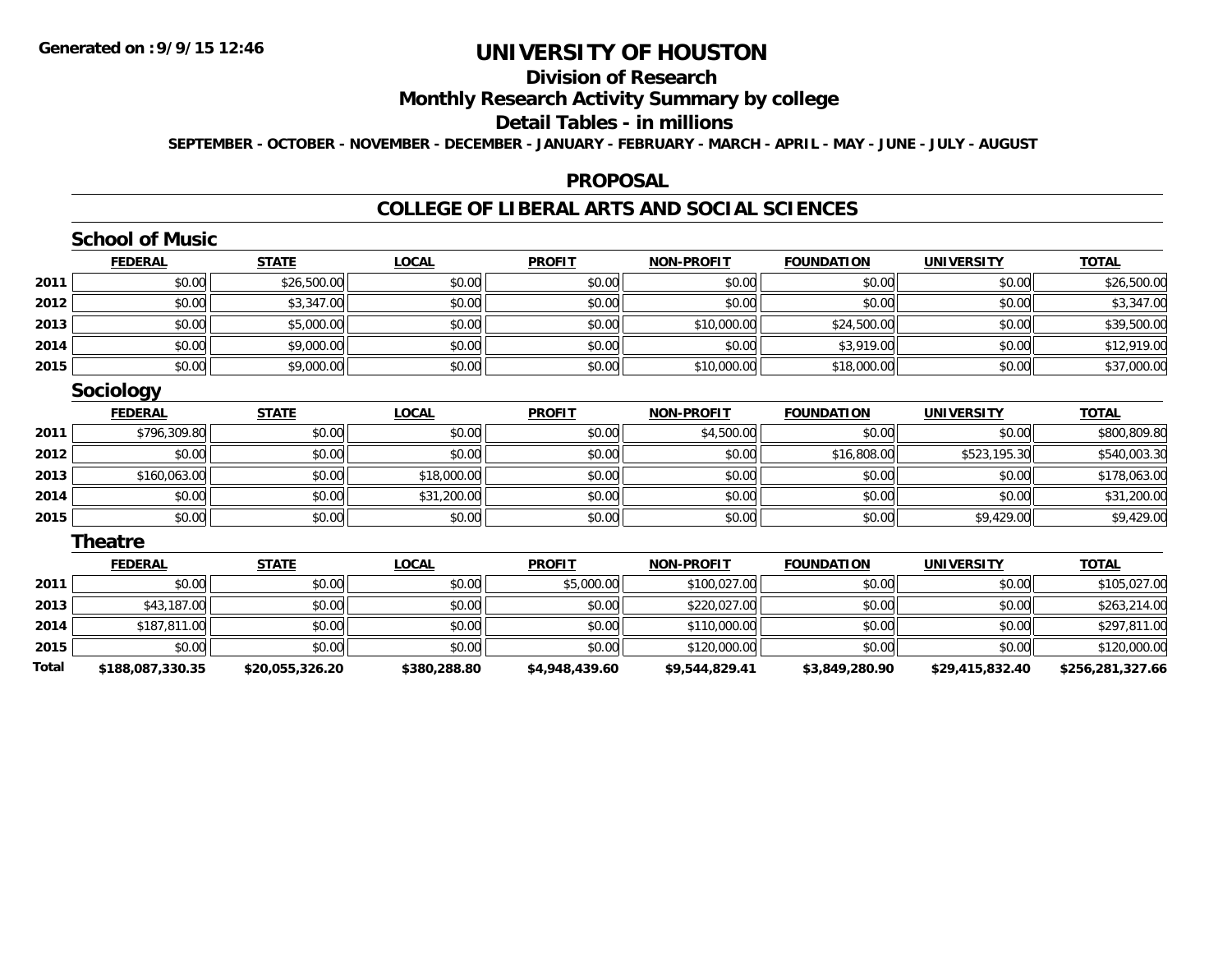## **Division of Research**

## **Monthly Research Activity Summary by college**

## **Detail Tables - in millions**

**SEPTEMBER - OCTOBER - NOVEMBER - DECEMBER - JANUARY - FEBRUARY - MARCH - APRIL - MAY - JUNE - JULY - AUGUST**

### **PROPOSAL**

## **COLLEGE OF NATURAL SCIENCES AND MATHEMATICS**

## **Biology/Biochemistry**

|      | <b>FEDERAL</b>  | <u>STATE</u>    | <u>LOCAL</u> | <b>PROFIT</b>  | NON-PROFIT     | <b>FOUNDATION</b> | UNIVERSITY     | <u>TOTAL</u>    |
|------|-----------------|-----------------|--------------|----------------|----------------|-------------------|----------------|-----------------|
| 2011 | \$53,598,094.43 | \$5,998,253.00  | \$0.00       | \$276,082.00   | \$1,719,297.31 | \$1,443,917.00    | \$1,932,494.50 | \$64,968,138.24 |
| 2012 | \$42,120,392.61 | \$7,534,296.46  | \$0.00       | \$552,412.00   | \$3,587,527.80 | \$1,932,312.00    | \$2,846,104.58 | \$58,573,045.45 |
| 2013 | \$32,510,586.95 | \$1,754,893.03  | \$0.00       | \$562,171.00   | \$577,307.00   | \$1,901,970.00    | \$1,779,085.00 | \$39,086,012.98 |
| 2014 | \$36,445,149.02 | \$10,915,087.25 | \$0.00       | \$192,411.00   | \$945,759.26   | \$1,874,390.00    | \$1,262,664.00 | \$51,635,460.53 |
| 2015 | \$30,360,042.32 | \$9,280,699.85  | \$0.00       | \$1,322,153.00 | \$2,655,905.89 | \$1,045,000.00    | \$2,377,908.00 | \$47,041,709.06 |

## **Center for Nuclear Receptors and Cell Signaling**

|      | <b>FEDERAL</b>  | <b>STATE</b>    | <b>LOCAL</b> | <b>PROFIT</b> | <b>NON-PROFIT</b> | <b>FOUNDATION</b> | <b>UNIVERSITY</b> | <b>TOTAL</b>    |
|------|-----------------|-----------------|--------------|---------------|-------------------|-------------------|-------------------|-----------------|
| 2011 | \$12,711,813.18 | \$13,531,384.00 | \$0.00       | \$332,729.00  | \$600,126.00      | \$1,459,011.00    | \$818,762.00      | \$29,453,825.18 |
| 2012 | \$8,750,004.00  | \$1,380,708.50  | \$0.00       | \$0.00        | \$511,096.00      | \$899,999,00      | \$37,500.00       | \$11,579,307.50 |
| 2013 | \$23,665,447.20 | \$2,445,872.00  | \$0.00       | \$337,414.00  | \$1,361,994.00    | \$1,864,346.00    | \$0.00            | \$29,675,073.20 |
| 2014 | \$25,339,884.10 | \$11,274,192.00 | \$0.00       | \$0.00        | \$1,864,612.00    | \$1,272,623.90    | \$36,000.00       | \$39,787,312.00 |
| 2015 | \$22,487,083.20 | \$13,860,582.50 | \$0.00       | \$144,000.00  | \$5,956,118.40    | \$653,384.00      | \$352,253.00      | \$43,453,421.10 |

## **Chemistry**

|      | <b>FEDERAL</b>  | <u>STATE</u>   | <u>LOCAL</u> | <b>PROFIT</b> | <b>NON-PROFIT</b> | <b>FOUNDATION</b> | <b>UNIVERSITY</b> | <b>TOTAL</b>    |
|------|-----------------|----------------|--------------|---------------|-------------------|-------------------|-------------------|-----------------|
| 2011 | \$22,883,316.43 | \$1,033,083.70 | \$0.00       | \$130,000.00  | \$276,248.00      | \$981,420.00      | \$669,942.00      | \$25,974,010.13 |
| 2012 | \$20,592,404.75 | \$4,487,398.04 | \$0.00       | \$594,148.00  | \$1,114,109.00    | \$2,155,000.00    | \$450,581.60      | \$29,393,641.39 |
| 2013 | \$14,569,531.53 | \$3,372,568.80 | \$0.00       | \$135,998.98  | \$160,000.00      | \$2,420,000.00    | \$649,128.00      | \$21,307,227.31 |
| 2014 | \$12,862,347.85 | \$985,816.08   | \$0.00       | \$204,995.00  | \$1,644,200.00    | \$4,875,000.00    | \$511,702.00      | \$21,084,060.93 |
| 2015 | \$18,600,371.19 | \$3,143,068.20 | \$0.00       | \$146,543.50  | \$2,074,318.00    | \$2,470,000.00    | \$1,150,491.00    | \$27,584,791.89 |

### **Computer Science**

|      | <b>FEDERAL</b>  | <b>STATE</b>   | <b>LOCAL</b> | <b>PROFIT</b>  | <b>NON-PROFIT</b> | <b>FOUNDATION</b> | <b>UNIVERSITY</b> | <b>TOTAL</b>    |
|------|-----------------|----------------|--------------|----------------|-------------------|-------------------|-------------------|-----------------|
| 2011 | \$24,361,436.70 | \$1,864,941.00 | \$0.00       | \$1,280,244.00 | \$1,383,365.16    | \$302,606.25      | \$0.00            | \$29,192,593.11 |
| 2012 | \$26,626,972.89 | \$1,486,949.00 | \$0.00       | \$430,379.00   | \$18,000.00       | \$195,918.20      | \$129,955.00      | \$28,888,174.09 |
| 2013 | \$31,002,197.49 | \$508,212.00   | \$0.00       | \$1,442,109.57 | \$780,000.00      | \$0.00            | \$0.00            | \$33,732,519.06 |
| 2014 | \$50,946,945.70 | \$2,922,905.50 | \$0.00       | \$220,803.41   | \$1,763,722.00    | \$78,646.25       | \$754,666.00      | \$56,687,688.86 |
| 2015 | \$63,606,921.51 | \$1,592,955.50 | \$0.00       | \$870,667.00   | \$816,512.60      | \$134,316.00      | \$831,355.60      | \$67,852,728.21 |

# **Dean, Natural Sciences and Mathematics**

|      | <b>FEDERAL</b>                                           | <b>STATE</b>                        | LOCAL                 | <b>PROFIT</b>                | <b>NON-PROFIT</b> | <b>FOUNDATION</b> | <b>UNIVERSITY</b>      | <b>TOTAL</b>                 |
|------|----------------------------------------------------------|-------------------------------------|-----------------------|------------------------------|-------------------|-------------------|------------------------|------------------------------|
| 2011 | 100 38<br>$\overline{\phantom{a}}$<br>92. / 2J. IU 7.JUI | roon<br>24152<br>1 ن.∠ة ة.<br>14.JZ | <sup>↑</sup> 9,700.ບບ | <b>ተገ</b><br>JU.UU           | 0.00<br>DU.UG     | \$0.00            | <b>AO</b> UP<br>\$U.UU | 123.00<br><b>JUIUILLUITU</b> |
| 2012 | \$499,922.50<br>744.JU                                   | $\sim$ $\sim$<br>יש.ו               | \$0.00                | A<br>$\overline{1}$<br>14.UU | 0.00<br>DU.UG     | \$0.00            | \$0.00                 | \$78.<br>705E<br>,789.90     |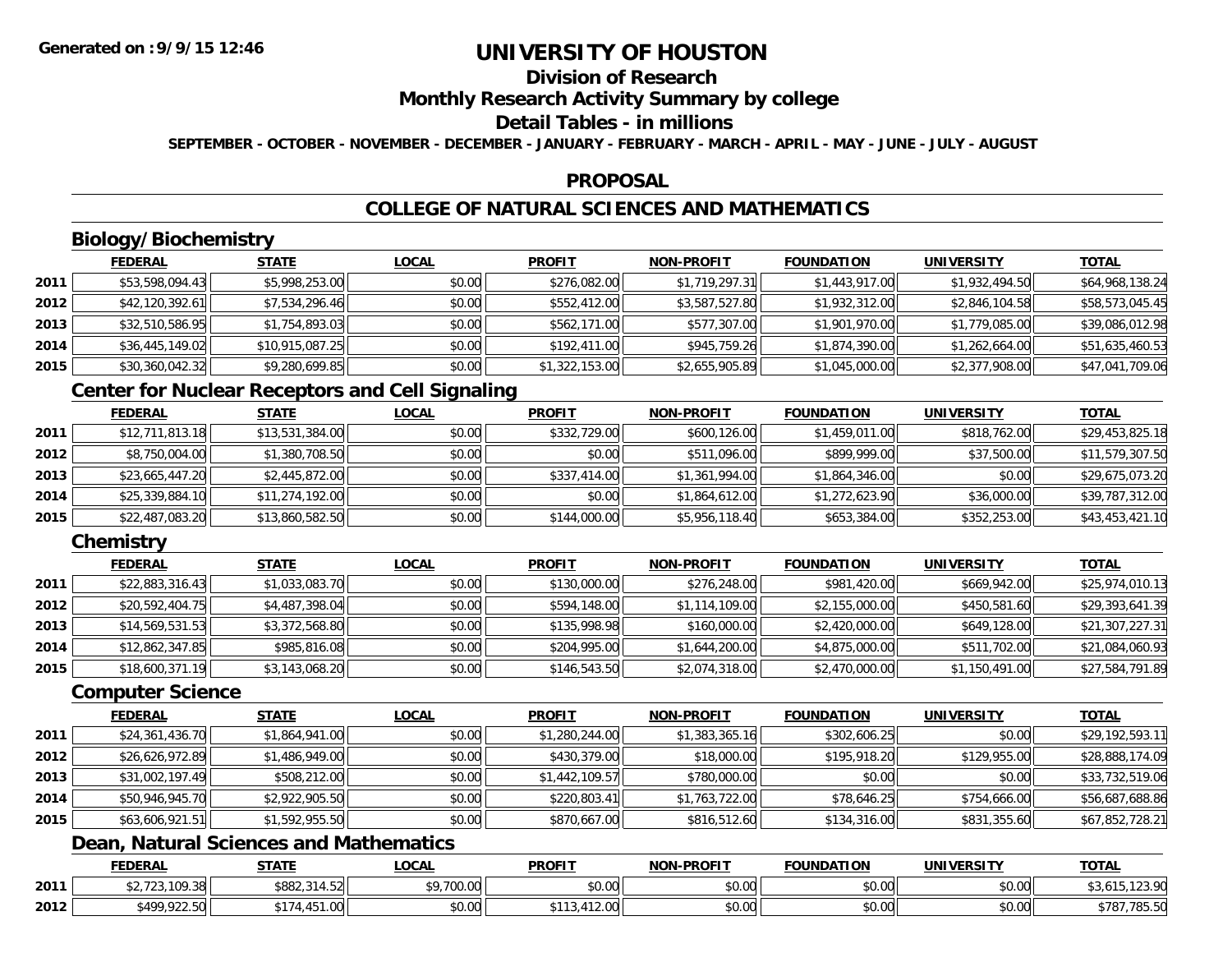## **Division of Research**

### **Monthly Research Activity Summary by college**

## **Detail Tables - in millions**

**SEPTEMBER - OCTOBER - NOVEMBER - DECEMBER - JANUARY - FEBRUARY - MARCH - APRIL - MAY - JUNE - JULY - AUGUST**

### **PROPOSAL**

## **COLLEGE OF NATURAL SCIENCES AND MATHEMATICS**

## **Dean, Natural Sciences and Mathematics**

|      | <b>FEDERAL</b> | <u>STATE</u> | <u>LOCAL</u> | <b>PROFIT</b> | <b>NON-PROFIT</b> | <b>FOUNDATION</b> | UNIVERSITY | <b>TOTAL</b> |
|------|----------------|--------------|--------------|---------------|-------------------|-------------------|------------|--------------|
| 2013 | \$0.00         | \$210,187.00 | \$0.00       | \$0.00        | \$0.00            | \$0.00            | \$0.00     | \$210,187.00 |
| 2014 | \$95,681.25    | \$401,835,00 | \$0.00       | \$76,907.50   | \$375,000.00      | \$0.00            | \$0.00     | \$949,423.75 |
| 2015 | \$735,150.50   | \$43,916.85  | \$0.00       | \$16,800.00   | \$0.00            | \$0.00            | \$0.00     | \$795,867.35 |

### **Earth & Atmospheric Sciences**

|      | <b>FEDERAL</b>  | <b>STATE</b>   | <u>LOCAL</u> | <b>PROFIT</b>  | <b>NON-PROFIT</b> | <b>FOUNDATION</b> | <b>UNIVERSITY</b> | <u>TOTAL</u>    |
|------|-----------------|----------------|--------------|----------------|-------------------|-------------------|-------------------|-----------------|
| 2011 | \$6,743,801.38  | \$990,980.20   | \$0.00       | \$3,663,710.00 | \$15,108,245.18   | \$120,000.00      | \$1,252,133.00    | \$27,878,869.76 |
| 2012 | \$8,427,034.10  | \$789,987.20   | \$0.00       | \$1,161,613.00 | \$151,387.00      | \$150,000.00      | \$505,768.00      | \$11,185,789.30 |
| 2013 | \$9,363,070.00  | \$653,818.00   | \$0.00       | \$1,075,090.07 | \$1,000,951.00    | \$180,000.00      | \$754,110.68      | \$13,027,039.75 |
| 2014 | \$24,406,472.48 | \$1,025,266.24 | \$0.00       | \$547,673.02   | \$355,000.00      | \$245,149.00      | \$2,957,597.84    | \$29,537,158.58 |
| 2015 | \$12,117,368.61 | \$1,577,640.00 | \$0.00       | \$490,832.00   | \$2,785,821.25    | \$258,502.00      | \$1,061,742.00    | \$18,291,905.86 |

## **Institute for Climate and Atmospheric Science**

|      | <b>FEDERAL</b> | <b>STATE</b> | <u>LOCAL</u> | <b>PROFIT</b> | <b>NON-PROFIT</b> | <b>FOUNDATION</b> | <b>UNIVERSITY</b> | <b>TOTAL</b> |
|------|----------------|--------------|--------------|---------------|-------------------|-------------------|-------------------|--------------|
| 2011 | \$0.00         | \$0.00       | \$0.00       | \$0.00        | \$0.00            | \$0.00            | \$0.00            | \$0.00       |
| 2012 | \$0.00         | \$0.00       | \$0.00       | \$0.00        | \$0.00            | \$0.00            | \$0.00            | \$0.00       |
| 2013 | \$0.00         | \$0.00       | \$0.00       | \$0.00        | \$0.00            | \$0.00            | \$0.00            | \$0.00       |
| 2014 | \$0.00         | \$0.00       | \$0.00       | \$0.00        | \$0.00            | \$0.00            | \$0.00            | \$0.00       |

## **Institute for Nanoenergy**

|      | <b>FEDERAL</b> | <b>STATE</b>           | LOCAL         | <b>PROFIT</b> | <b>NON-PROFIT</b> | <b>FOUNDATION</b> | <b>UNIVERSITY</b> | <b>TOTAL</b> |
|------|----------------|------------------------|---------------|---------------|-------------------|-------------------|-------------------|--------------|
| 2011 | \$0.00         | ሖ ∩<br>$\sim$<br>JU.UU | 0000<br>DU.UG | \$0.00        | \$0.00            | \$0.00            | \$0.00            | \$0.00       |
| 2012 | \$0.00         | ¢Λ<br>$\sim$<br>JU.UU  | 0000<br>งบ.บบ | \$0.00        | \$0.00            | \$0.00            | \$0.00            | \$0.00       |
| 2015 | \$0.00         | $\sim$<br>งบ.บบ        | \$0.00        | \$0.00        | \$0.00            | \$0.00            | \$0.00            | \$0.00       |

### **Mathematics**

|      | <b>FEDERAL</b> | <b>STATE</b> | <b>LOCAL</b> | <b>PROFIT</b> | <b>NON-PROFIT</b> | <b>FOUNDATION</b> | <b>UNIVERSITY</b> | <b>TOTAL</b>    |
|------|----------------|--------------|--------------|---------------|-------------------|-------------------|-------------------|-----------------|
| 2011 | \$7,236,292.66 | \$784,756,00 | \$0.00       | \$329,690.00  | \$48,424,00       | \$115,000.00      | \$74,383.00       | \$8,588,545.66  |
| 2012 | \$5,557,573.26 | \$264,163.50 | \$0.00       | \$210,000.00  | \$167,808.00      | \$222,725.00      | \$710,825.00      | \$7,133,094.76  |
| 2013 | \$6,865,591.05 | \$0.00       | \$0.00       | \$169,348.17  | \$0.00            | \$106,456.00      | \$0.00            | \$7,141,395.22  |
| 2014 | \$9,758,725.12 | \$0.00       | \$0.00       | \$90,000.00   | \$375,000.00      | \$192,924.00      | \$85,112.00       | \$10,501,761.12 |
| 2015 | \$9,875,286.50 | \$514,410.00 | \$0.00       | \$188,000.00  | \$95,719.00       | \$899,294.00      | \$725,266.00      | \$12,297,975.50 |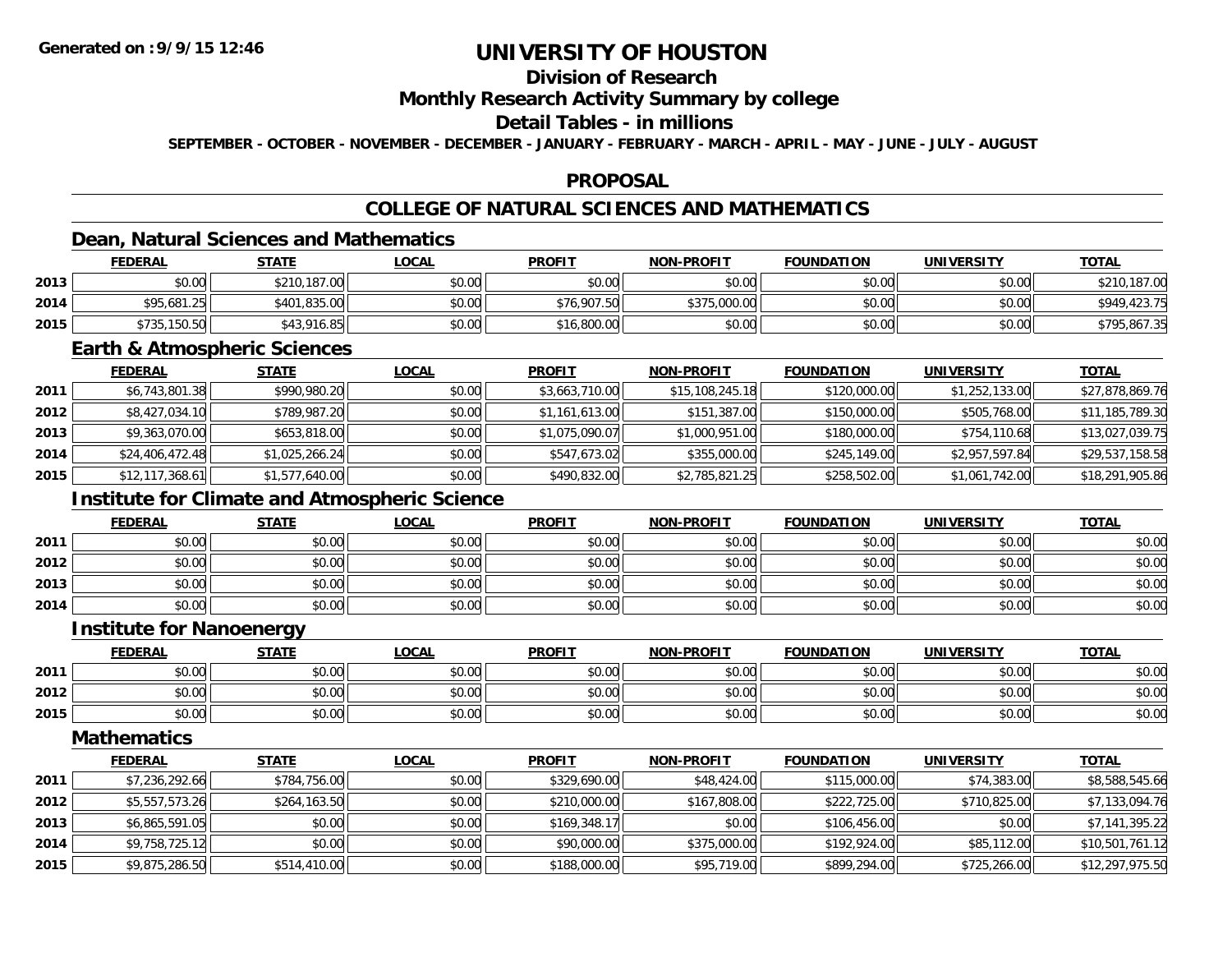#### **Division of Research**

## **Monthly Research Activity Summary by college**

### **Detail Tables - in millions**

**SEPTEMBER - OCTOBER - NOVEMBER - DECEMBER - JANUARY - FEBRUARY - MARCH - APRIL - MAY - JUNE - JULY - AUGUST**

### **PROPOSAL**

### **COLLEGE OF NATURAL SCIENCES AND MATHEMATICS**

|       | <b>Physics</b>   |                  |              |                 |                   |                   |                   |                    |  |  |  |  |
|-------|------------------|------------------|--------------|-----------------|-------------------|-------------------|-------------------|--------------------|--|--|--|--|
|       | <b>FEDERAL</b>   | <b>STATE</b>     | <b>LOCAL</b> | <b>PROFIT</b>   | <b>NON-PROFIT</b> | <b>FOUNDATION</b> | <b>UNIVERSITY</b> | <b>TOTAL</b>       |  |  |  |  |
| 2011  | \$20,671,483.41  | \$506,397.30     | \$6,000.00   | \$1,953,077.00  | \$3,153,209.20    | \$581,260.20      | \$0.00            | \$26,871,427.11    |  |  |  |  |
| 2012  | \$16,069,931.47  | \$594,016.00     | \$0.00       | \$4,056,187.00  | \$758,660.00      | \$1,331,591.30    | \$1,149,515.00    | \$23,959,900.77    |  |  |  |  |
| 2013  | \$44,257,044.52  | \$277,044.50     | \$0.00       | \$1,021,339.00  | \$1,104,058.60    | \$1,035,000.00    | \$2,616,131.00    | \$50,310,617.62    |  |  |  |  |
| 2014  | \$37,572,696.87  | \$3,699,308.86   | \$0.00       | \$474,111.50    | \$1,045,500.00    | \$1,023,646.25    | \$4,991,292.00    | \$48,806,555.48    |  |  |  |  |
| 2015  | \$40,652,524.88  | \$575,810.48     | \$0.00       | \$320,987.00    | \$2,190,162.00    | \$1,448,000.00    | \$1,002,215.00    | \$46,189,699.36    |  |  |  |  |
| Total | \$837,669,702.99 | \$113,340,169.06 | \$15,700.00  | \$25,134,037.72 | \$58,525,163.65   | \$35,869,407.35   | \$34,476,682.80   | \$1,105,030,863.57 |  |  |  |  |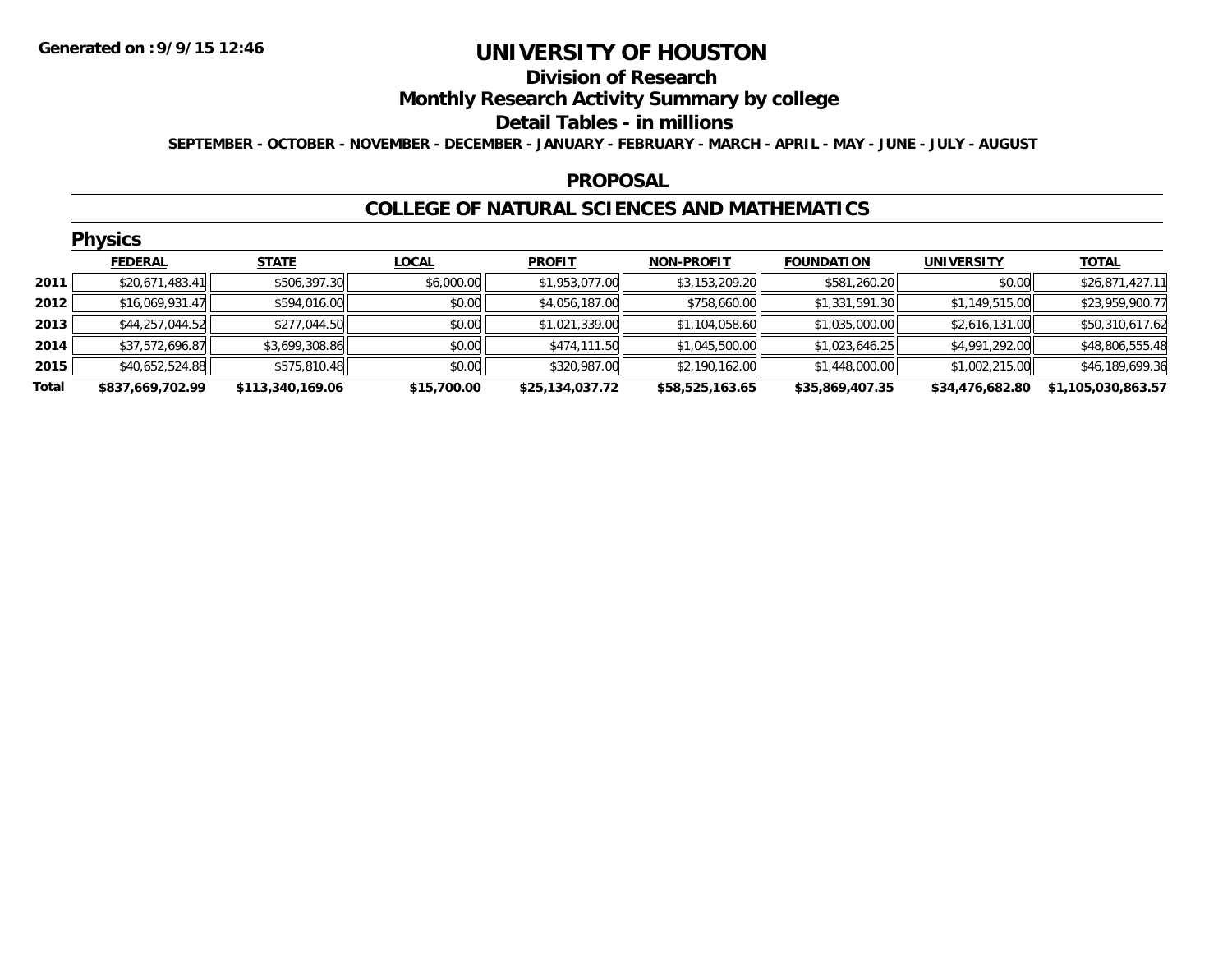# **Division of Research**

**Monthly Research Activity Summary by college**

### **Detail Tables - in millions**

**SEPTEMBER - OCTOBER - NOVEMBER - DECEMBER - JANUARY - FEBRUARY - MARCH - APRIL - MAY - JUNE - JULY - AUGUST**

### **PROPOSAL**

### **COLLEGE OF OPTOMETRY**

## **Optometry Vision Sciences**

|       | <b>FEDERAL</b>  | <b>STATE</b> | <b>LOCAL</b> | <b>PROFIT</b>  | <b>NON-PROFIT</b> | <b>FOUNDATION</b> | <b>UNIVERSITY</b> | <b>TOTAL</b>    |
|-------|-----------------|--------------|--------------|----------------|-------------------|-------------------|-------------------|-----------------|
| 2011  | \$18,170,240.25 | \$62,945.00  | \$0.00       | \$1,645,824.12 | \$338,578.00      | \$239,995.00      | \$546,158.00      | \$21,003,740.37 |
| 2012  | \$15,365,584.24 | \$140,433.12 | \$0.00       | \$718,097.50   | \$388,952.00      | \$0.00            | \$1,257,311.00    | \$17,870,377.86 |
| 2013  | \$14,334,999.00 | \$65,683.12  | \$0.00       | \$1,676,627.52 | \$6,300.00        | \$25,000.00       | \$752,931.00      | \$16,861,540.64 |
| 2014  | \$9,545,689.05  | \$10,989.00  | \$0.00       | \$1,017,073.32 | \$49,900.00       | \$60,000.00       | \$349,349.00      | \$11,033,000.37 |
| 2015  | \$8,482,543.10  | \$57,804.40  | \$0.00       | \$220,829.00   | \$32,997.00       | \$255,000.00      | \$1,854,295.00    | \$10,903,468.50 |
| Total | \$65,899,055.64 | \$337,854.64 | \$0.00       | \$5,278,451.46 | \$816,727.00      | \$579,995.00      | \$4,760,044.00    | \$77,672,127.74 |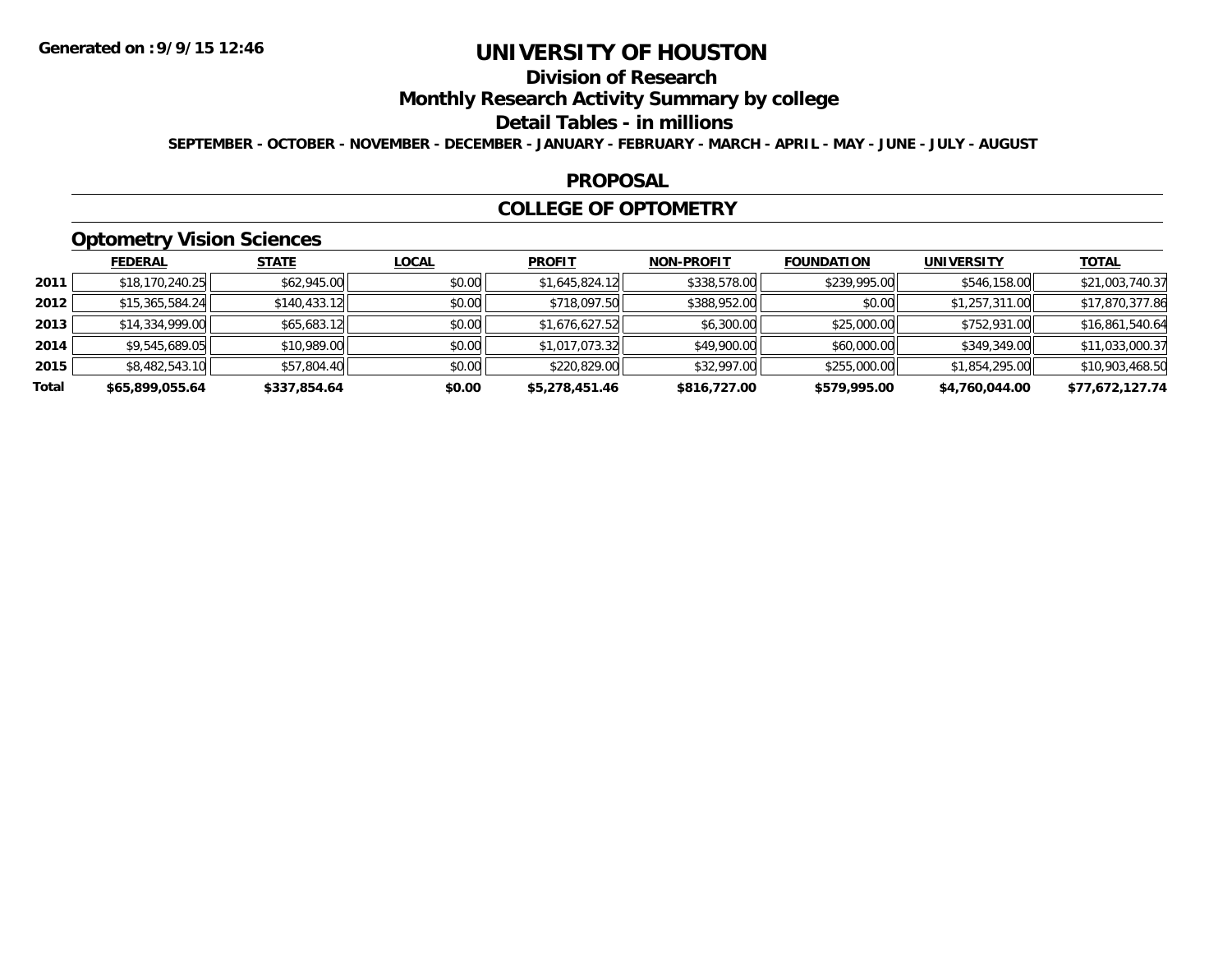## **Division of Research**

## **Monthly Research Activity Summary by college**

## **Detail Tables - in millions**

**SEPTEMBER - OCTOBER - NOVEMBER - DECEMBER - JANUARY - FEBRUARY - MARCH - APRIL - MAY - JUNE - JULY - AUGUST**

### **PROPOSAL**

# **COLLEGE OF PHARMACY**

## **Center for Experimental Therapeutics and Pharmacoi**

|      | <b>FEDERAL</b> | <b>STATE</b> | <b>LOCAL</b> | <b>PROFIT</b> | <b>NON-PROFIT</b> | <b>FOUNDATION</b> | <b>UNIVERSITY</b> | <b>TOTAL</b> |
|------|----------------|--------------|--------------|---------------|-------------------|-------------------|-------------------|--------------|
| 2011 | \$0.00         | \$0.00       | \$0.00       | \$0.00        | \$0.00            | \$0.00            | \$0.00            | \$0.00       |
| 2012 | \$0.00         | \$0.00       | \$0.00       | \$0.00        | \$0.00            | \$0.00            | \$0.00            | \$0.00       |
| 2013 | \$0.00         | \$0.00       | \$0.00       | \$0.00        | \$0.00            | \$0.00            | \$0.00            | \$0.00       |
| 2014 | \$0.00         | \$0.00       | \$0.00       | \$0.00        | \$0.00            | \$0.00            | \$0.00            | \$0.00       |
| 2015 | \$0.00         | \$0.00       | \$0.00       | \$0.00        | \$0.00            | \$0.00            | \$0.00            | \$0.00       |

## **Clinical Pharmacy & Administration**

|      | <b>FEDERAL</b> | <u>STATE</u>   | <u>LOCAL</u>   | <b>PROFIT</b> | <b>NON-PROFIT</b> | <b>FOUNDATION</b> | <b>UNIVERSITY</b> | <b>TOTAL</b>   |
|------|----------------|----------------|----------------|---------------|-------------------|-------------------|-------------------|----------------|
| 2011 | \$4,243,837.11 | \$0.00         | \$530,487.50   | \$528,749.80  | \$403,254.50      | \$170,340.00      | \$710,769.35      | \$6,587,438.26 |
| 2012 | \$3,292,793.34 | \$65,047.00    | \$247,391.00   | \$759,780.00  | \$31,000.00       | \$197,630.00      | \$919,265.12      | \$5,512,906.46 |
| 2013 | \$6,172,784.79 | \$145,286.00   | \$144,311.00   | \$913,036.00  | \$620,000.00      | \$0.00            | \$528,418.00      | \$8,523,835.79 |
| 2014 | \$6,387,918.07 | \$1,432,621.90 | \$0.00         | \$553,152.25  | \$483,677,00      | \$0.00            | \$0.00            | \$8,857,369.22 |
| 2015 | \$666,413.38   | \$3,668,742.30 | \$1,611,710.00 | \$812,473.60  | \$263,375.00      | \$0.00            | \$2,471,178.40    | \$9,493,892.67 |

## **Dean, Pharmacy**

|      | <b>FEDERAL</b> | <b>STATE</b> | <u>LOCAL</u> | <b>PROFIT</b> | <b>NON-PROFIT</b> | <b>FOUNDATION</b> | <b>UNIVERSITY</b> | <b>TOTAL</b> |
|------|----------------|--------------|--------------|---------------|-------------------|-------------------|-------------------|--------------|
| 2011 | \$0.00         | \$0.00       | \$0.00       | \$0.00        | \$0.00            | \$0.00            | \$0.00            | \$0.00       |
| 2012 | \$0.00         | \$0.00       | \$0.00       | \$0.00        | \$0.00            | \$0.00            | \$0.00            | \$0.00       |
| 2013 | \$0.00         | \$0.00       | \$0.00       | \$0.00        | \$0.00            | \$0.00            | \$0.00            | \$0.00       |
| 2014 | \$0.00         | \$0.00       | \$0.00       | \$0.00        | \$0.00            | \$0.00            | \$0.00            | \$0.00       |
| 2015 | \$0.00         | \$0.00       | \$0.00       | \$0.00        | \$0.00            | \$0.00            | \$0.00            | \$0.00       |

### **Pharm Health Outcomes & Policy**

|      | <b>FEDERAL</b> | <b>STATE</b> | <b>LOCAL</b> | <b>PROFIT</b> | <b>NON-PROFIT</b> | <b>FOUNDATION</b> | <b>UNIVERSITY</b> | <b>TOTAL</b>   |
|------|----------------|--------------|--------------|---------------|-------------------|-------------------|-------------------|----------------|
| 2011 | \$6,512,008.95 | \$11,000.00  | \$9,762.50   | \$0.00        | \$13,600.00       | \$0.00            | \$0.00            | \$6,546,371.45 |
| 2012 | \$2,164,549.50 | \$0.00       | \$0.00       | \$10,000.00   | \$120,000.00      | \$2,500.00        | \$0.00            | \$2,297,049.50 |
| 2013 | \$7,031,706.50 | \$8,000.00   | \$0.00       | \$116,571.00  | \$40,000.00       | \$0.00            | \$154,590.00      | \$7,350,867.50 |
| 2014 | \$3,627,783.90 | \$42,025.10  | \$0.00       | \$79,509.00   | \$240,948.00      | \$0.00            | \$0.00            | \$3,990,266.00 |
| 2015 | \$3,780,687.60 | \$298,111.20 | \$0.00       | \$176,851.00  | \$67,398.00       | \$0.00            | \$0.00            | \$4,323,047.80 |

## **Pharmacological and Pharmaceutical Sciences**

|      | <b>FEDERAL</b>              | <b>STATE</b>      | <b>LOCAL</b> | <b>PROFIT</b> | <b>NON-PROFIT</b> | <b>FOUNDATION</b>     | UNIVERSITY                   | <b>TOTAL</b>                  |
|------|-----------------------------|-------------------|--------------|---------------|-------------------|-----------------------|------------------------------|-------------------------------|
| 2011 | <sup>*</sup> 36.083.799.94L | 140 007 NN<br>.uu | \$0.00       | \$156,337.00  | 4.669.50          | .265.00<br>$\sqrt{2}$ | 147,334.15                   | \$42.288.<br>102 FQ<br>40Z.G. |
| 2012 | \$39,951,344.12             | \$509,889.00      | \$0.00       | \$282,500.00  | \$3,881,982.20    | \$203,976.00          | .110.00<br>110<br><b>IO.</b> | \$48,547,801.32               |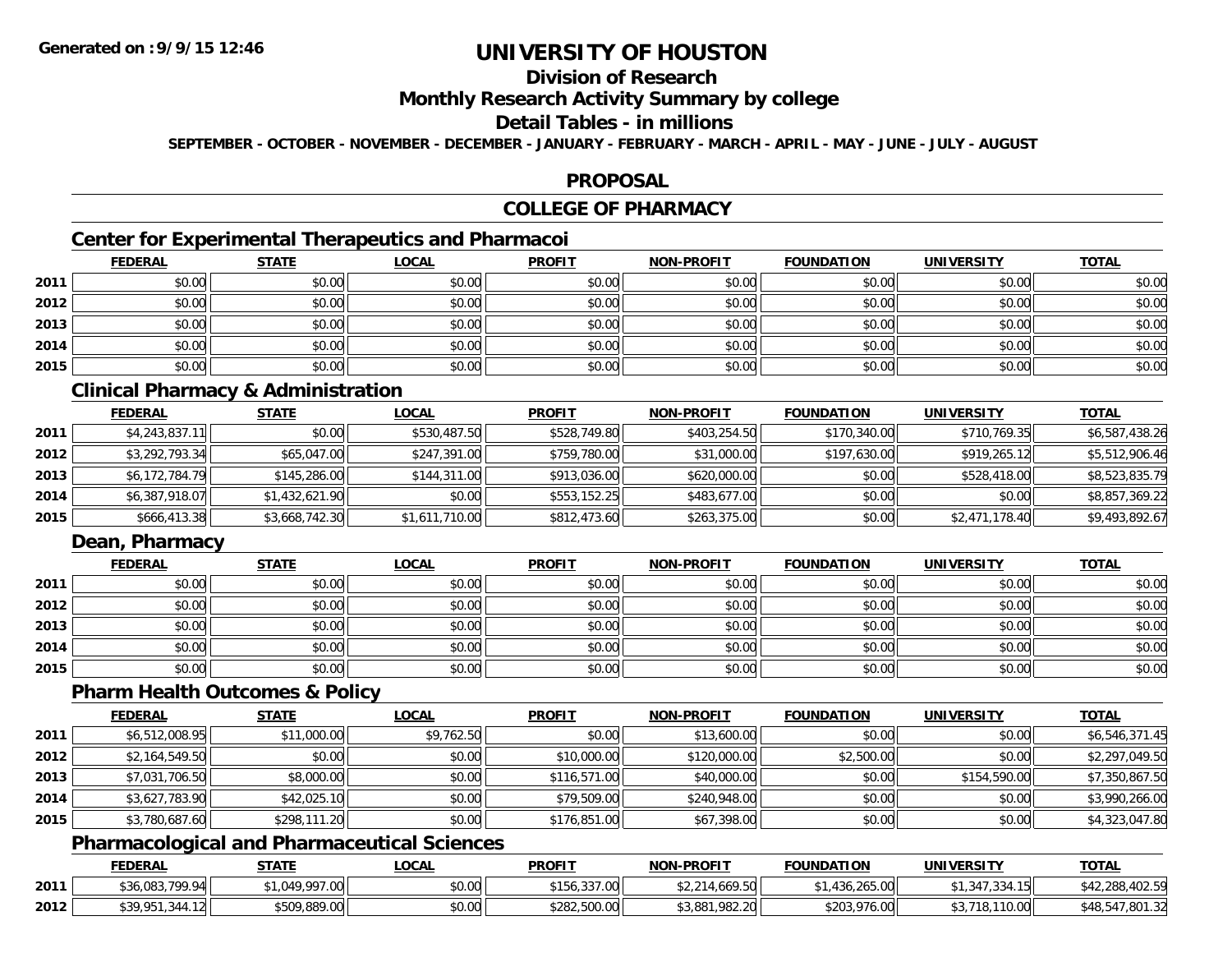# **Division of Research**

## **Monthly Research Activity Summary by college**

### **Detail Tables - in millions**

**SEPTEMBER - OCTOBER - NOVEMBER - DECEMBER - JANUARY - FEBRUARY - MARCH - APRIL - MAY - JUNE - JULY - AUGUST**

### **PROPOSAL**

### **COLLEGE OF PHARMACY**

# **Pharmacological and Pharmaceutical Sciences**

|       | <u>FEDERAL</u>   | <u>STATE</u>    | <u>LOCAL</u>   | <b>PROFIT</b>  | <b>NON-PROFIT</b> | <b>FOUNDATION</b> | UNIVERSITY      | <b>TOTAL</b>     |
|-------|------------------|-----------------|----------------|----------------|-------------------|-------------------|-----------------|------------------|
| 2013  | \$30,783,904.84  | \$720,362.00    | \$0.00         | \$421,989.00   | \$1,654,608.00    | \$944,000.00      | \$3,262,893.00  | \$37,787,756.84  |
| 2014  | \$21,174,417.26  | \$130,035.00    | \$0.00         | \$933,706.75   | \$944,890,00      | \$173,919.90      | \$2,576,920.00  | \$25,933,888.91  |
| 2015  | \$24,839,724.32  | \$3,233,144.27  | \$0.00         | \$447,504.00   | \$1,792,857.00    | \$1,300,585.00    | \$4,315,109.60  | \$35,928,924.19  |
| Total | \$196,713,673.62 | \$11,314,260.77 | \$2,543,662.00 | \$6,192,159.40 | \$12,772,259.20   | \$4,429,215.90    | \$20,004,587.62 | \$253,969,818.51 |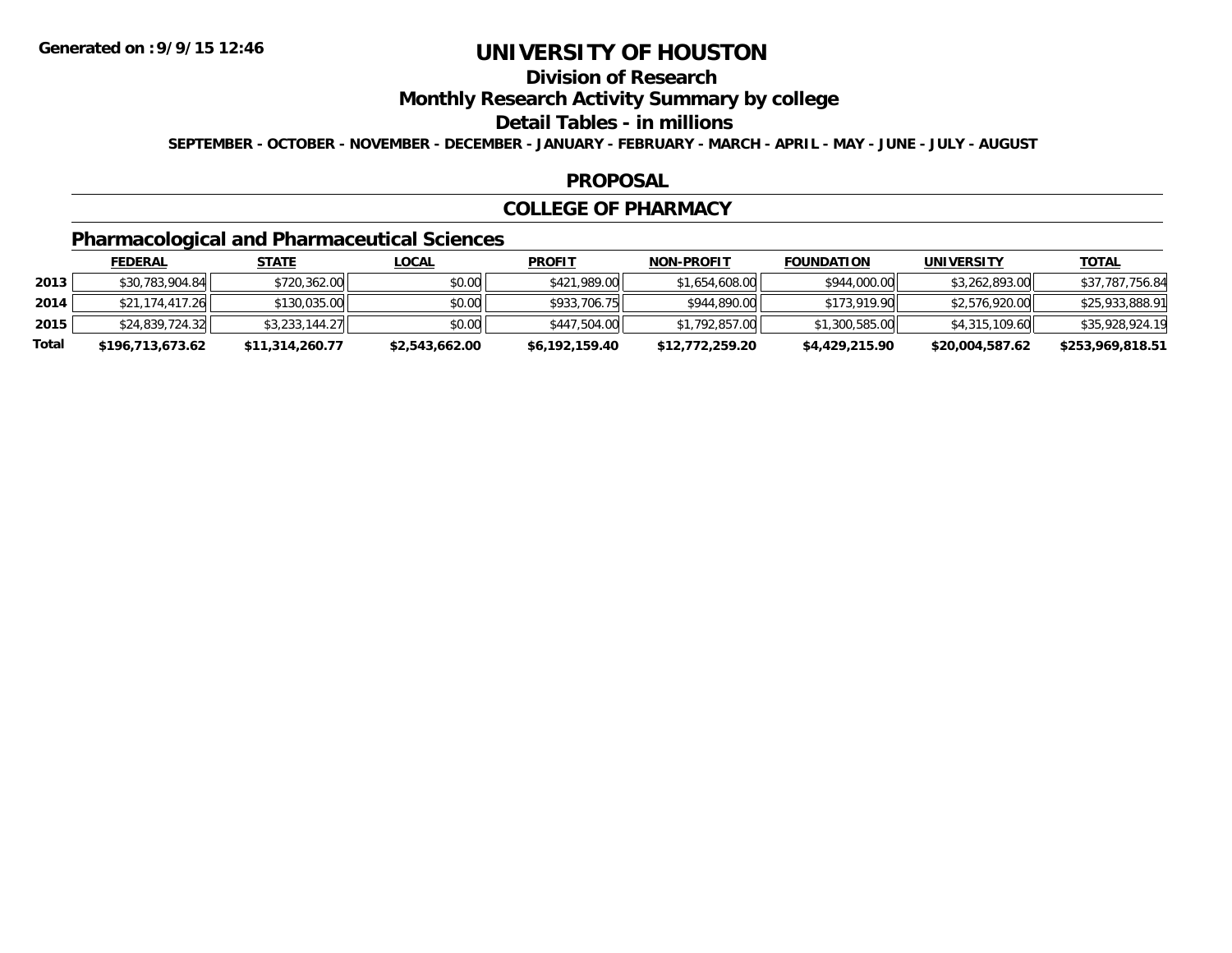## **Division of Research**

## **Monthly Research Activity Summary by college**

### **Detail Tables - in millions**

**SEPTEMBER - OCTOBER - NOVEMBER - DECEMBER - JANUARY - FEBRUARY - MARCH - APRIL - MAY - JUNE - JULY - AUGUST**

### **PROPOSAL**

# **COLLEGE OF TECHNOLOGY**

|      |                                               |                | <b>Center for Information Security, Research and Edu</b> |               |                   |                   |                   |                 |
|------|-----------------------------------------------|----------------|----------------------------------------------------------|---------------|-------------------|-------------------|-------------------|-----------------|
|      | <b>FEDERAL</b>                                | <b>STATE</b>   | <b>LOCAL</b>                                             | <b>PROFIT</b> | <b>NON-PROFIT</b> | <b>FOUNDATION</b> | <b>UNIVERSITY</b> | <b>TOTAL</b>    |
| 2015 | \$0.00                                        | \$0.00         | \$0.00                                                   | \$0.00        | \$0.00            | \$265,242.00      | \$0.00            | \$265,242.00    |
|      | <b>Center for Technology Literacy</b>         |                |                                                          |               |                   |                   |                   |                 |
|      | <b>FEDERAL</b>                                | <b>STATE</b>   | <b>LOCAL</b>                                             | <b>PROFIT</b> | <b>NON-PROFIT</b> | <b>FOUNDATION</b> | <b>UNIVERSITY</b> | <b>TOTAL</b>    |
| 2011 | \$59,903.20                                   | \$0.00         | \$0.00                                                   | \$230,106.00  | \$0.00            | \$0.00            | \$0.00            | \$290,009.20    |
| 2012 | \$0.00                                        | \$111,690.00   | \$0.00                                                   | \$0.00        | \$0.00            | \$0.00            | \$0.00            | \$111,690.00    |
| 2013 | \$0.00                                        | \$1,151,750.80 | \$752,766.65                                             | \$0.00        | \$0.00            | \$0.00            | \$0.00            | \$1,904,517.45  |
| 2014 | \$1,157,759.32                                | \$931,847.00   | \$0.00                                                   | \$0.00        | \$0.00            | \$62,917.00       | \$0.00            | \$2,152,523.32  |
| 2015 | \$129,893.70                                  | \$861,965.00   | \$0.00                                                   | \$0.00        | \$0.00            | \$0.00            | \$0.00            | \$991,858.70    |
|      | <b>Construction Management</b>                |                |                                                          |               |                   |                   |                   |                 |
|      | <b>FEDERAL</b>                                | <b>STATE</b>   | <b>LOCAL</b>                                             | <b>PROFIT</b> | <b>NON-PROFIT</b> | <b>FOUNDATION</b> | <b>UNIVERSITY</b> | <b>TOTAL</b>    |
| 2012 | \$0.00                                        | \$515,515.80   | \$0.00                                                   | \$0.00        | \$0.00            | \$44,810.00       | \$0.00            | \$560,325.80    |
| 2013 | \$0.00                                        | \$231,436.00   | \$0.00                                                   | \$0.00        | \$0.00            | \$0.00            | \$50,633.00       | \$282,069.00    |
| 2014 | \$1,159,901.60                                | \$59,950.00    | \$0.00                                                   | \$0.00        | \$0.00            | \$0.00            | \$0.00            | \$1,219,851.60  |
| 2015 | \$366,986.80                                  | \$656,107.80   | \$0.00                                                   | \$0.00        | \$0.00            | \$858,399.95      | \$0.00            | \$1,881,494.55  |
|      | Dean, Technology                              |                |                                                          |               |                   |                   |                   |                 |
|      | <b>FEDERAL</b>                                | <b>STATE</b>   | <b>LOCAL</b>                                             | <b>PROFIT</b> | <b>NON-PROFIT</b> | <b>FOUNDATION</b> | <b>UNIVERSITY</b> | <b>TOTAL</b>    |
| 2011 | \$0.00                                        | \$1,185,600.00 | \$0.00                                                   | \$0.00        | \$0.00            | \$0.00            | \$0.00            | \$1,185,600.00  |
| 2012 | \$514,128.64                                  | \$342,089.00   | \$0.00                                                   | \$0.00        | \$0.00            | \$0.00            | \$0.00            | \$856,217.64    |
|      | <b>Engineering Technology</b>                 |                |                                                          |               |                   |                   |                   |                 |
|      | <b>FEDERAL</b>                                | <b>STATE</b>   | <b>LOCAL</b>                                             | <b>PROFIT</b> | <b>NON-PROFIT</b> | <b>FOUNDATION</b> | <b>UNIVERSITY</b> | <b>TOTAL</b>    |
| 2011 | \$5,881,032.38                                | \$1,466,429.00 | \$0.00                                                   | \$134,702.00  | \$1,132,124.58    | \$214,335.70      | \$99,440.50       | \$8,928,064.16  |
| 2012 | \$7,022,789.75                                | \$123,310.20   | \$0.00                                                   | \$120,000.00  | \$369,852.00      | \$150,000.00      | \$624,509.00      | \$8,410,460.95  |
| 2013 | \$7,094,051.30                                | \$0.00         | \$0.00                                                   | \$804,456.33  | \$342,690.00      | \$179,046.00      | \$3,746,730.00    | \$12,166,973.63 |
| 2014 | \$22,746,451.01                               | \$968,337.28   | \$0.00                                                   | \$57,800.00   | \$762,573.75      | \$454,375.50      | \$287,927.80      | \$25,277,465.34 |
| 2015 | \$12,678,068.49                               | \$2,520,816.80 | \$0.00                                                   | \$262,432.00  | \$645,373.00      | \$375,000.00      | \$651,794.64      | \$17,133,484.93 |
|      | <b>Human Development and Consumer Science</b> |                |                                                          |               |                   |                   |                   |                 |
|      | <b>FEDERAL</b>                                | <b>STATE</b>   | <b>LOCAL</b>                                             | <b>PROFIT</b> | <b>NON-PROFIT</b> | <b>FOUNDATION</b> | <b>UNIVERSITY</b> | <b>TOTAL</b>    |
| 2011 | \$115,500.00                                  | \$0.00         | \$0.00                                                   | \$0.00        | \$0.00            | \$0.00            | \$0.00            | \$115,500.00    |
| 2012 | \$898,718.00                                  | \$46,549.08    | \$0.00                                                   | \$0.00        | \$0.00            | \$0.00            | \$0.00            | \$945,267.08    |
| 2013 | \$119,995.20                                  | \$0.00         | \$224,965.35                                             | \$0.00        | \$0.00            | \$0.00            | \$0.00            | \$344,960.55    |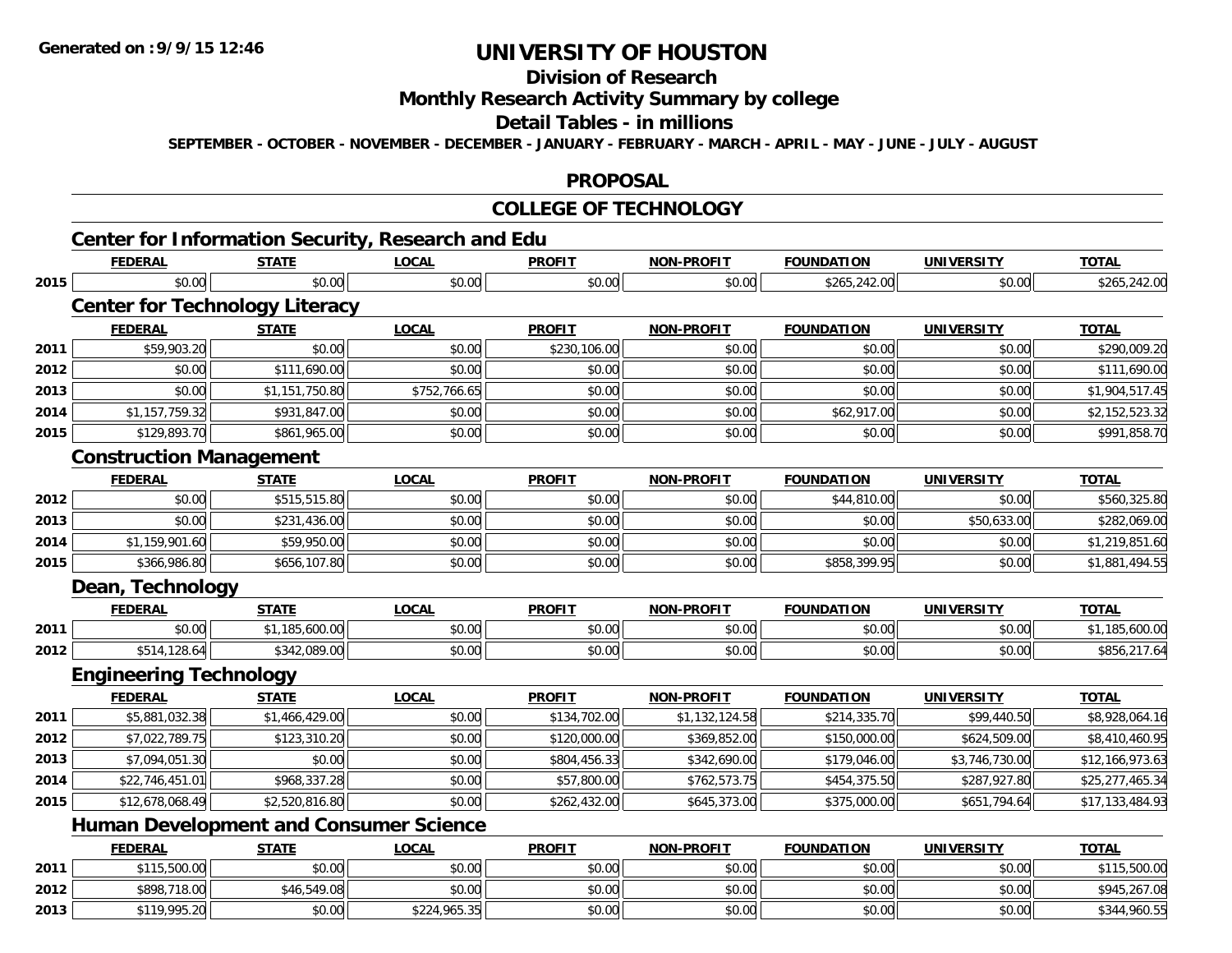## **Division of Research**

### **Monthly Research Activity Summary by college**

## **Detail Tables - in millions**

**SEPTEMBER - OCTOBER - NOVEMBER - DECEMBER - JANUARY - FEBRUARY - MARCH - APRIL - MAY - JUNE - JULY - AUGUST**

### **PROPOSAL**

## **COLLEGE OF TECHNOLOGY**

# **Human Development and Consumer Science**

|      | <b>FEDERAL</b> | <b>STATE</b>        | <b>OCAL</b>   | <b>PROFIT</b> | <b>N-PROFIT</b><br>NON- | <b>FOUNDATION</b>                          | UNIVERSITY    | <b>TOTAL</b> |
|------|----------------|---------------------|---------------|---------------|-------------------------|--------------------------------------------|---------------|--------------|
| 2014 | \$865,098.80   | nn na<br>DU.UU      | 0000<br>JU.UU | \$0.00        | \$0.00                  | oon no<br>$\uparrow$ $\uparrow$<br>,,,,,,, | \$0.00        | ົດ<br>uoo.ot |
| 2015 | .608.48        | $\sim$<br>וטט.טטערי | 0000<br>JU.UU | 400<br>JU.UU  | nn na<br>DU.UU          | $\cdot$ , JU , UG.                         | m up<br>JU.UU | OUO.         |

<u> 1980 - Johann Stoff, deutscher Stoffen und der Stoffen und der Stoffen und der Stoffen und der Stoffen und der</u>

## **Information & Logistics Technology**

|      | <b>FEDERAL</b> | <b>STATE</b> | <b>LOCAL</b> | <b>PROFIT</b>  | <b>NON-PROFIT</b> | <b>FOUNDATION</b> | <b>UNIVERSITY</b> | <b>TOTAL</b>   |
|------|----------------|--------------|--------------|----------------|-------------------|-------------------|-------------------|----------------|
| 2011 | \$4,048,700.90 | \$31,800.00  | \$0.00       | \$0.00         | \$0.00            | \$0.00            | \$0.00            | \$4,080,500.90 |
| 2012 | \$15,784.60    | \$81,029.88  | \$0.00       | \$141,250.00   | \$50,000.00       | \$0.00            | \$111,934.00      | \$399,998.48   |
| 2013 | \$348,075.00   | \$0.00       | \$0.00       | \$0.00         | \$50,000.00       | \$0.00            | \$0.00            | \$398,075.00   |
| 2014 | \$7,972,451.34 | \$0.00       | \$0.00       | \$0.00         | \$87,500.00       | \$0.00            | \$0.00            | \$8,059,951.34 |
| 2015 | \$1,568,280.95 | \$40,333.00  | \$0.00       | \$1,065,988.00 | \$500,000.00      | \$0.00            | \$798,613.76      | \$3,973,215.71 |

## **Texas Manufacturing Assistance Center**

|       | <b>FEDERAL</b>  | <b>STATE</b>    | LOCAL        | <b>PROFIT</b>  | <b>NON-PROFIT</b> | <b>FOUNDATION</b> | <b>UNIVERSITY</b> | <b>TOTAL</b>     |
|-------|-----------------|-----------------|--------------|----------------|-------------------|-------------------|-------------------|------------------|
| 2011  | \$0.00          | \$0.00          | \$0.00       | \$0.00         | \$0.00            | \$0.00            | \$0.00            | \$0.00           |
| 2012  | \$0.00          | \$0.00          | \$0.00       | \$0.00         | \$0.00            | \$0.00            | \$0.00            | \$0.00           |
| 2013  | \$0.00          | \$0.00          | \$0.00       | \$0.00         | \$0.00            | \$0.00            | \$0.00            | \$0.00           |
| 2014  | \$0.00          | \$0.00          | \$0.00       | \$0.00         | \$0.00            | \$0.00            | \$0.00            | \$0.00           |
| 2015  | \$0.00          | \$0.00          | \$0.00       | \$0.00         | \$0.00            | \$0.00            | \$0.00            | \$0.00           |
| Total | \$74,831,179.45 | \$11,366,889.64 | \$977,732.00 | \$2,816,734.33 | \$3,940,113.33    | \$2,958,683.15    | \$6,371,582.70    | \$103,262,914.60 |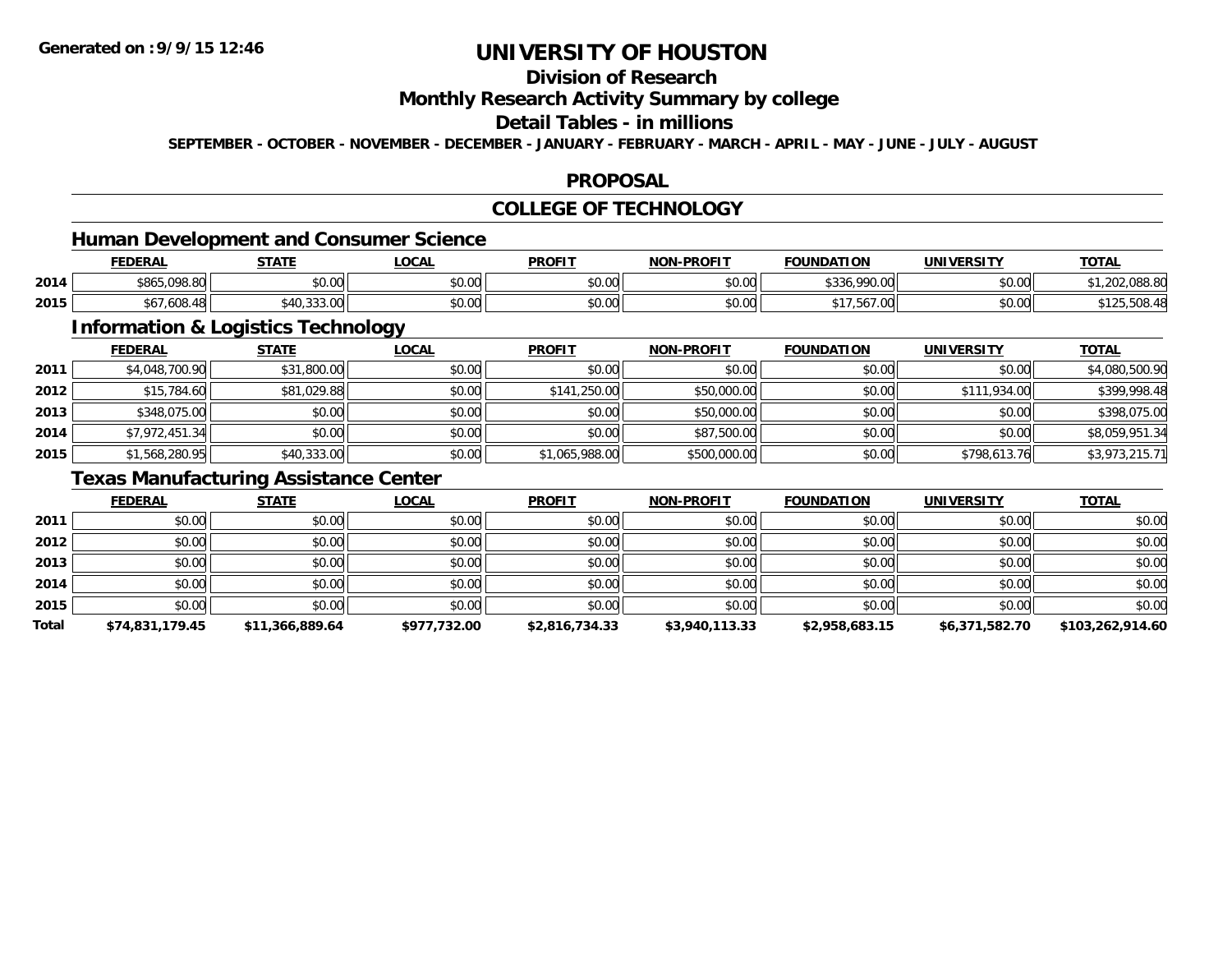# **Division of Research**

## **Monthly Research Activity Summary by college**

## **Detail Tables - in millions**

**SEPTEMBER - OCTOBER - NOVEMBER - DECEMBER - JANUARY - FEBRUARY - MARCH - APRIL - MAY - JUNE - JULY - AUGUST**

### **PROPOSAL**

## **CULLEN COLLEGE OF ENGINEERING**

# **Biomedical Engineering**

|                                                          | <b>FEDERAL</b>  | <b>STATE</b>   | <b>LOCAL</b> | <b>PROFIT</b> | <b>NON-PROFIT</b> | <b>FOUNDATION</b> | <b>UNIVERSITY</b> | <b>TOTAL</b>    |  |
|----------------------------------------------------------|-----------------|----------------|--------------|---------------|-------------------|-------------------|-------------------|-----------------|--|
| 2011                                                     | \$7,771,469.95  | \$0.00         | \$0.00       | \$0.00        | \$15,002.10       | \$0.00            | \$1,383,750.00    | \$9,170,222.05  |  |
| 2012                                                     | \$15,008,613.10 | \$872,750.00   | \$0.00       | \$185,731.00  | \$0.00            | \$0.00            | \$1,403,125.00    | \$17,470,219.10 |  |
| 2013                                                     | \$15,340,658.08 | \$202,500.00   | \$0.00       | \$66,477.00   | \$622,000.00      | \$495,836.34      | \$921,081.00      | \$17,648,552.42 |  |
| 2014                                                     | \$63,148,639.18 | \$1,017,982.00 | \$0.00       | \$664,412.00  | \$1,171,364.00    | \$829,250.00      | \$4,115,133.00    | \$70,946,780.18 |  |
| 2015                                                     | \$41,852,927.40 | \$88,136.25    | \$0.00       | \$111,131.00  | \$4,782,693.00    | \$2,612,396.00    | \$3,346,067.00    | \$52,793,350.65 |  |
| <b>Center for Innovative Grouting Materials and Tech</b> |                 |                |              |               |                   |                   |                   |                 |  |
|                                                          | <b>FEDERAL</b>  | <u>STATE</u>   | <b>LOCAL</b> | <b>PROFIT</b> | <b>NON-PROFIT</b> | <b>FOUNDATION</b> | <b>UNIVERSITY</b> | <b>TOTAL</b>    |  |

|      | FEDERAL            | . . <b>.</b> | .UUAL  | <b>PRUFI</b>  | www.<br>-PRUFI                    | FUUNDA<br>uum | UNIVERSIIY | .      |
|------|--------------------|--------------|--------|---------------|-----------------------------------|---------------|------------|--------|
| 2011 | ሶስ ስስ<br>DU.UU     | \$0.00       | \$0.00 | 0000<br>DU.UU | $\circ$ $\circ$ $\circ$<br>ึงบ.บบ | \$0.00        | \$0.00     | \$0.00 |
| 2012 | $\sim$ 00<br>pu.uu | \$0.00       | \$0.00 | 0000<br>DU.UU | \$0.00                            | \$0.00        | \$0.00     | \$0.00 |

### **Chemical Engineering**

|      | <b>FEDERAL</b>  | <b>STATE</b>   | <b>LOCAL</b> | <b>PROFIT</b>  | <b>NON-PROFIT</b> | <b>FOUNDATION</b> | <b>UNIVERSITY</b> | <b>TOTAL</b>    |
|------|-----------------|----------------|--------------|----------------|-------------------|-------------------|-------------------|-----------------|
| 2011 | \$23,275,501.50 | \$964,512.00   | \$153,000.00 | \$6,119,656.78 | \$7,648,527.76    | \$1,180,847.50    | \$795,167.00      | \$40,137,212.53 |
| 2012 | \$16,668,647.01 | \$4,490,373.60 | \$0.00       | \$2,704,251.00 | \$1,493,238.75    | \$3,282,448.00    | \$1,338,226.60    | \$29,977,184.96 |
| 2013 | \$20,829,014.36 | \$2,531,023.70 | \$0.00       | \$5,375,811.00 | \$1,523,550.00    | \$1,898,663.00    | \$4,702,493.00    | \$36,860,555.06 |
| 2014 | \$22,211,213.16 | \$4,195,268.80 | \$0.00       | \$4,993,403.00 | \$0.00            | \$3,835,578.20    | \$732,472.00      | \$35,967,935.16 |
| 2015 | \$40,086,318.44 | \$2,489,123.00 | \$0.00       | \$1,741,146.50 | \$3,354,344.00    | \$3,673,000.00    | \$5,550,146.00    | \$56,894,077.94 |

## **Civil Engineering**

|      | <b>FEDERAL</b>  | <b>STATE</b>   | <b>LOCAL</b> | <b>PROFIT</b>  | <b>NON-PROFIT</b> | <b>FOUNDATION</b> | <b>UNIVERSITY</b> | <u>TOTAL</u>    |
|------|-----------------|----------------|--------------|----------------|-------------------|-------------------|-------------------|-----------------|
| 2011 | \$26,307,150.45 | \$4,303,984.20 | \$100,000.00 | \$281,050.00   | \$4,379,383.30    | \$274,006.75      | \$931,819.00      | \$36,577,393.70 |
| 2012 | \$9,393,431.45  | \$2,489,252.60 | \$0.00       | \$2,263,602.90 | \$3,131,498.65    | \$701,202.70      | \$2,083,106.50    | \$20,062,094.80 |
| 2013 | \$12,421,318.28 | \$2,631,676.80 | \$0.00       | \$633,602.40   | \$1,318,473.40    | \$2,985,570.00    | \$1,479,857.85    | \$21,470,498.73 |
| 2014 | \$31,888,603.61 | \$2,516,185.84 | \$0.00       | \$408,850.00   | \$185,000.00      | \$3,700,738.54    | \$362,041.80      | \$39,061,419.79 |
| 2015 | \$30,931,713.98 | \$2,045,867.50 | \$99,998.00  | \$122,314.50   | \$3,958,015.00    | \$1,540,897.05    | \$1,429,553.00    | \$40,128,359.03 |

## **Dean, Engineering**

|      | <b>FEDERAL</b> | <b>STATE</b>   | <u>LOCAL</u> | <b>PROFIT</b> | <b>NON-PROFIT</b> | <b>FOUNDATION</b> | <b>UNIVERSITY</b> | <b>TOTAL</b>   |
|------|----------------|----------------|--------------|---------------|-------------------|-------------------|-------------------|----------------|
| 2012 | \$882,933.40   | \$0.00         | \$0.00       | \$0.00        | \$0.00            | \$0.00            | \$0.00            | \$882,933.40   |
| 2013 | \$0.00         | \$0.00         | \$0.00       | \$0.00        | \$0.00            | \$0.00            | \$0.00            | \$0.00         |
| 2014 | \$0.00         | \$0.00         | \$0.00       | \$0.00        | \$0.00            | \$0.00            | \$0.00            | \$0.00         |
| 2015 | \$150,000.00   | \$2,000,000.00 | \$0.00       | \$0.00        | \$0.00            | \$150,000.00      | \$0.00            | \$2,300,000.00 |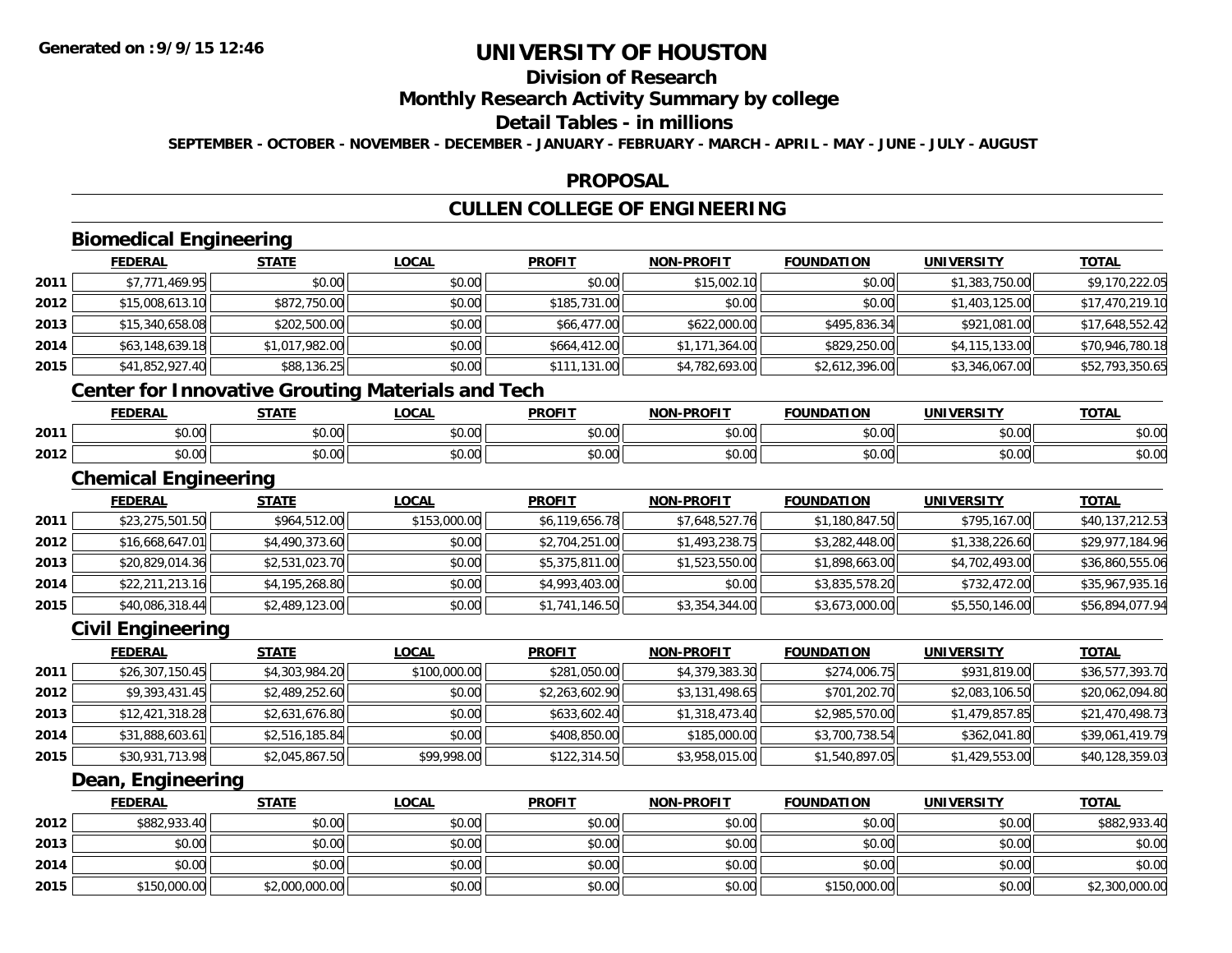## **Division of Research**

### **Monthly Research Activity Summary by college**

## **Detail Tables - in millions**

**SEPTEMBER - OCTOBER - NOVEMBER - DECEMBER - JANUARY - FEBRUARY - MARCH - APRIL - MAY - JUNE - JULY - AUGUST**

### **PROPOSAL**

## **CULLEN COLLEGE OF ENGINEERING**

## **Electrical & Computer Engineering**

|      | <b>FEDERAL</b>  | <b>STATE</b>   | <u>LOCAL</u> | <b>PROFIT</b>  | <b>NON-PROFIT</b> | <b>FOUNDATION</b> | UNIVERSITY     | <u>TOTAL</u>    |
|------|-----------------|----------------|--------------|----------------|-------------------|-------------------|----------------|-----------------|
| 2011 | \$18,315,192.39 | \$80,000.00    | \$0.00       | \$2,407,064.81 | \$9,209,963.50    | \$320,524.00      | \$1,464,899.00 | \$31,797,643.70 |
| 2012 | \$28,760,687.77 | \$1,784,905.03 | \$0.00       | \$1,850,100.00 | \$1,073,562.25    | \$1,485,800.00    | \$3,405,425.00 | \$38,360,480.05 |
| 2013 | \$26,517,650.12 | \$1,209,528.40 | \$0.00       | \$1,220,814.00 | \$1,753,872.00    | \$1,014,395.00    | \$4,322,978.00 | \$36,039,237.52 |
| 2014 | \$34,632,552.73 | \$3,395,101.50 | \$0.00       | \$980,485.00   | \$1,481,511.25    | \$976,945.00      | \$5,320,168.80 | \$46,786,764.28 |
| 2015 | \$24,921,318.51 | \$3,594,130.27 | \$0.00       | \$1,797,598.00 | \$2,716,691.00    | \$922,000.00      | \$1,561,626.40 | \$35,513,364.18 |

## **Industrial Engineering**

|      | <b>FEDERAL</b>  | <u>STATE</u> | <u>LOCAL</u> | <b>PROFIT</b> | <b>NON-PROFIT</b> | <b>FOUNDATION</b> | <b>UNIVERSITY</b> | <b>TOTAL</b>    |
|------|-----------------|--------------|--------------|---------------|-------------------|-------------------|-------------------|-----------------|
| 2011 | \$1,174,612.38  | \$403,829.00 | \$0.00       | \$11,317.00   | \$0.00            | \$336,822.00      | \$0.00            | \$1,926,580.38  |
| 2012 | \$4,621,172.80  | \$460,544.60 | \$32,326.00  | \$127,143.50  | \$0.00            | \$0.00            | \$0.00            | \$5,241,186.90  |
| 2013 | \$560,968.25    | \$284,050.00 | \$0.00       | \$0.00        | \$24,714.50       | \$413.072.00      | \$0.00            | \$1,282,804.75  |
| 2014 | \$21,152,109.77 | \$800,014.00 | \$0.00       | \$0.00        | \$29,887.80       | \$779,564.00      | \$2,211,000.00    | \$24,972,575.57 |
| 2015 | \$1,414,578.50  | \$159,401.00 | \$0.00       | \$47,832.00   | \$0.00            | \$619,162.00      | \$0.00            | \$2,240,973.50  |

## **Mechanical Engineering**

|      | <b>FEDERAL</b>  | <b>STATE</b> | <u>LOCAL</u> | <b>PROFIT</b>  | <b>NON-PROFIT</b> | <b>FOUNDATION</b> | UNIVERSITY     | <b>TOTAL</b>    |
|------|-----------------|--------------|--------------|----------------|-------------------|-------------------|----------------|-----------------|
| 2011 | \$31,315,034.24 | \$226,312.00 | \$0.00       | \$3,771,133.50 | \$5,046,316.52    | \$1,338,678.20    | \$1,165,283.00 | \$42,862,757.46 |
| 2012 | \$33,330,195.09 | \$530,790.14 | \$0.00       | \$2,188,666.10 | \$1,765,748.76    | \$975,274.60      | \$2,199,380.00 | \$40,990,054.69 |
| 2013 | \$6,002,375.30  | \$720,580.00 | \$0.00       | \$4,175,585.27 | \$174,372.00      | \$814,713.16      | \$567,007.00   | \$12,454,632.73 |
| 2014 | \$16,832,422.24 | \$521,050.00 | \$0.00       | \$1,834,594.00 | \$735,000.00      | \$482,228.76      | \$224,963.00   | \$20,630,258.00 |
| 2015 | \$17,767,977.40 | \$100,300.00 | \$0.00       | \$2,840,899.50 | \$499,746.00      | \$2,154,612.00    | \$1,135,135.00 | \$24,498,669.90 |

## **National Center for Airborne Laser Mapping**

|      | <b>FEDERAL</b>            | <b>STATE</b> | <b>LOCAL</b> | <b>PROFIT</b> | <b>NON-PROFIT</b> | <b>FOUNDATION</b> | <b>UNIVERSITY</b> | <b>TOTAL</b>   |  |  |  |  |
|------|---------------------------|--------------|--------------|---------------|-------------------|-------------------|-------------------|----------------|--|--|--|--|
| 2011 | \$56,979.60               | \$0.00       | \$0.00       | \$0.00        | \$8,810,979.50    | \$0.00            | \$0.00            | \$8,867,959.10 |  |  |  |  |
| 2012 | \$444,083.30              | \$0.00       | \$0.00       | \$0.00        | \$425,504.85      | \$0.00            | \$469,029.50      | \$1,338,617.65 |  |  |  |  |
| 2013 | \$2,703,394.80            | \$0.00       | \$0.00       | \$0.00        | \$0.00            | \$0.00            | \$1,556,631.15    | \$4,260,025.95 |  |  |  |  |
| 2014 | \$1,758,538.05            | \$48,896.00  | \$0.00       | \$0.00        | \$0.00            | \$0.00            | \$431,856.20      | \$2,239,290.25 |  |  |  |  |
| 2015 | \$816,084.35              | \$62,506.50  | \$0.00       | \$0.00        | \$0.00            | \$0.00            | \$485,503.00      | \$1,364,093.85 |  |  |  |  |
|      | <b>Wind Energy Center</b> |              |              |               |                   |                   |                   |                |  |  |  |  |
|      | <b>FEDERAL</b>            | <b>STATE</b> | <b>LOCAL</b> | <b>PROFIT</b> | <b>NON-PROFIT</b> | <b>FOUNDATION</b> | <b>UNIVERSITY</b> | <b>TOTAL</b>   |  |  |  |  |

|      | .<br>ERAI     | 1 A L             | <b>OCAL</b> | <b>PROFI</b>   | .<br>'NJ       | FOUNDZ<br>TION | UNIVERSITY            | IOTAL                |
|------|---------------|-------------------|-------------|----------------|----------------|----------------|-----------------------|----------------------|
| 2013 | n nnl<br>v.vu | $\sim$ 00<br>u.uu | $\sim$      | to ool<br>J.UU | $\sim$<br>ט. ט | \$0.00         | ሶስ ስስ<br><b>DU.UU</b> | $$ $\cup$ . $\cup$ . |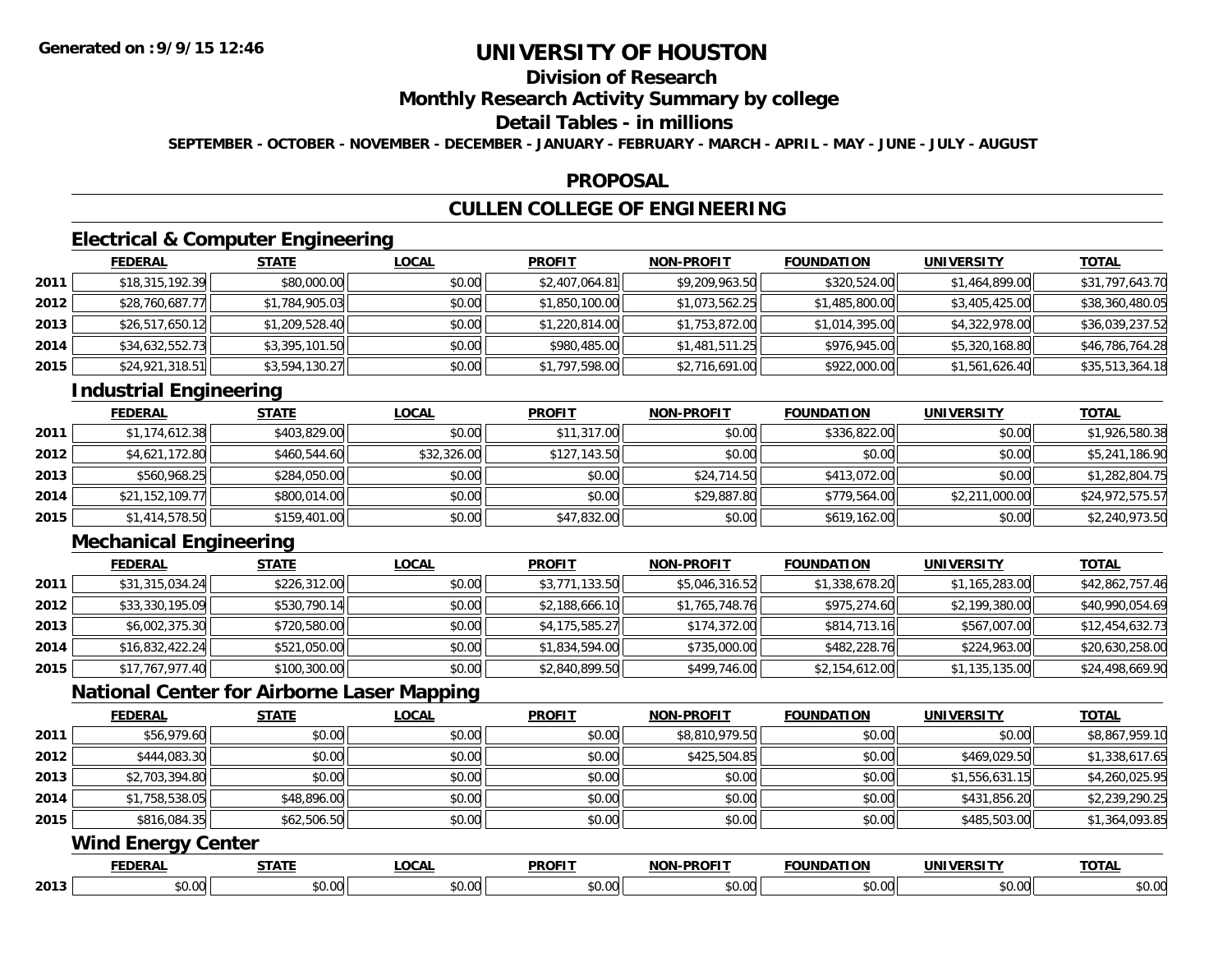## **Division of Research**

## **Monthly Research Activity Summary by college**

### **Detail Tables - in millions**

**SEPTEMBER - OCTOBER - NOVEMBER - DECEMBER - JANUARY - FEBRUARY - MARCH - APRIL - MAY - JUNE - JULY - AUGUST**

### **PROPOSAL**

# **CULLEN COLLEGE OF ENGINEERING**

## **Wind Energy Center**

|       | <b>EDERAL</b>        | <b>STATE</b> | _OCA          | PROFIT                 | <b>J-PROFIT</b><br>NON- | <b>FOUNDATION</b>     | UNIVERSITY      | TOTA.                                   |
|-------|----------------------|--------------|---------------|------------------------|-------------------------|-----------------------|-----------------|-----------------------------------------|
| 2014  | \$0.00               | \$0.00       | 0000<br>₽U.UU | $\epsilon$ n nn<br>.uu | ልስ ባህ<br>∕∪.∪∪ ∶        | \$0.00                | \$0.00          | \$0.00                                  |
| Total | .266.080.93<br>\$651 | \$4`<br>つつの  | \$385.324.00  | \$48.924               | 330.959.89              | .224.80<br>430<br>704 | \$57.094.923.80 | .759.90<br><b>¢012</b><br>$. \n  0.1 7$ |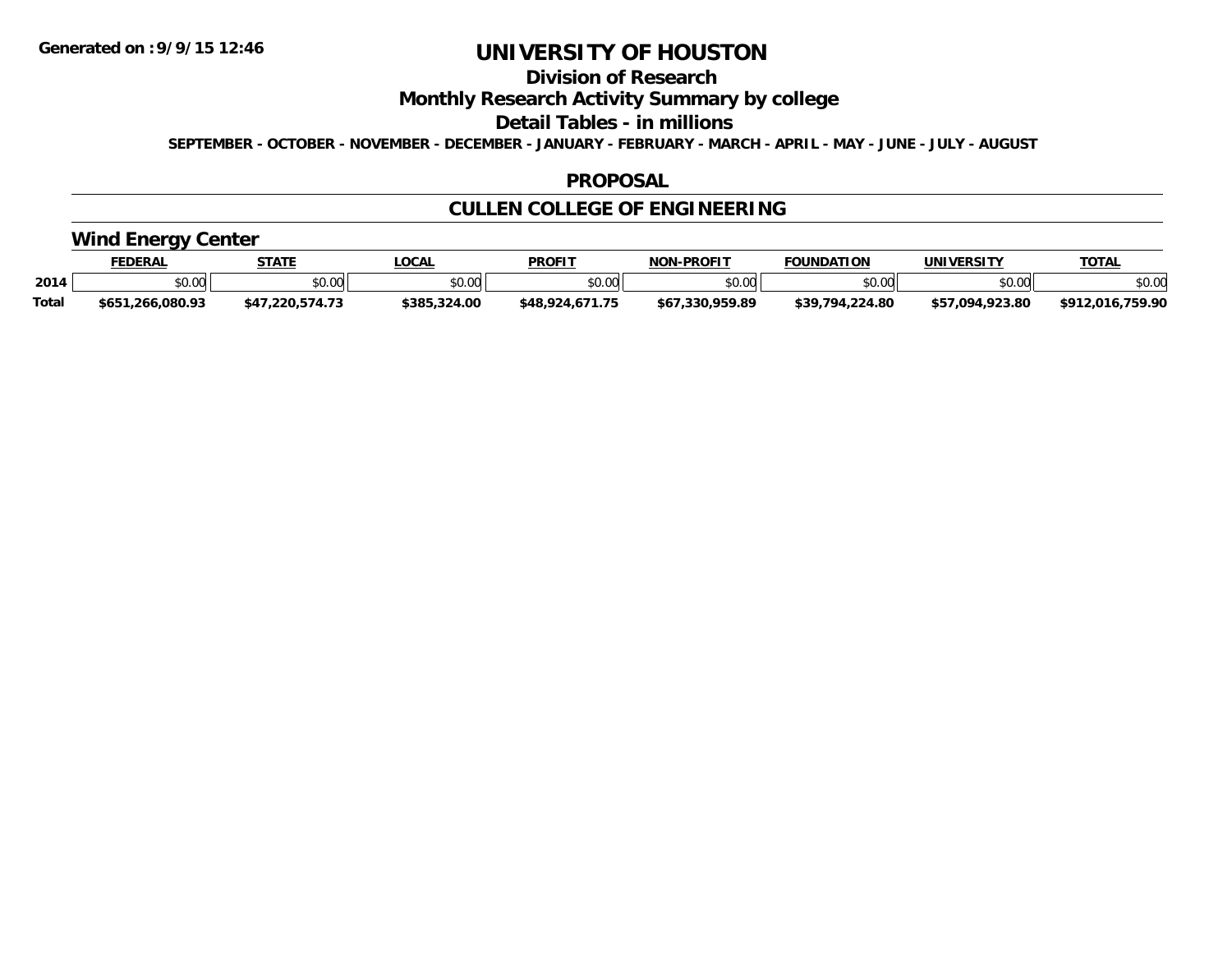# **Division of Research**

## **Monthly Research Activity Summary by college**

### **Detail Tables - in millions**

**SEPTEMBER - OCTOBER - NOVEMBER - DECEMBER - JANUARY - FEBRUARY - MARCH - APRIL - MAY - JUNE - JULY - AUGUST**

### **PROPOSAL**

# **DIVISION OF RESEARCH**

|      | <b>Allied Geophysical Laboratories</b>                    |                |              |               |                   |                   |                   |                |
|------|-----------------------------------------------------------|----------------|--------------|---------------|-------------------|-------------------|-------------------|----------------|
|      | <b>FEDERAL</b>                                            | <b>STATE</b>   | <b>LOCAL</b> | <b>PROFIT</b> | <b>NON-PROFIT</b> | <b>FOUNDATION</b> | <b>UNIVERSITY</b> | <b>TOTAL</b>   |
| 2011 | \$0.00                                                    | \$0.00         | \$0.00       | \$70,000.00   | \$0.00            | \$0.00            | \$0.00            | \$70,000.00    |
|      | <b>Center for Advanced Computing and Data Systems</b>     |                |              |               |                   |                   |                   |                |
|      | <b>FEDERAL</b>                                            | <b>STATE</b>   | <b>LOCAL</b> | <b>PROFIT</b> | <b>NON-PROFIT</b> | <b>FOUNDATION</b> | <b>UNIVERSITY</b> | <b>TOTAL</b>   |
| 2011 | \$1,508,621.00                                            | \$0.00         | \$0.00       | \$163,000.00  | \$2,789,396.00    | \$0.00            | \$34,145.00       | \$4,495,162.00 |
| 2012 | \$578,097.11                                              | \$0.00         | \$0.00       | \$120,000.00  | \$1,397,357.00    | \$0.00            | \$1,064,253.70    | \$3,159,707.81 |
| 2013 | \$199,698.00                                              | \$0.00         | \$0.00       | \$80,000.00   | \$1,381,700.00    | \$0.00            | \$14,474.00       | \$1,675,872.00 |
| 2014 | \$374,005.00                                              | \$0.00         | \$0.00       | \$19,061.00   | \$0.00            | \$0.00            | \$0.00            | \$393,066.00   |
| 2015 | \$0.00                                                    | \$0.00         | \$0.00       | \$0.00        | \$0.00            | \$0.00            | \$69,683.00       | \$69,683.00    |
|      | <b>Center for Advanced Materials</b>                      |                |              |               |                   |                   |                   |                |
|      | <b>FEDERAL</b>                                            | <b>STATE</b>   | <b>LOCAL</b> | <b>PROFIT</b> | <b>NON-PROFIT</b> | <b>FOUNDATION</b> | <b>UNIVERSITY</b> | <b>TOTAL</b>   |
| 2011 | \$1,560,672.10                                            | \$0.00         | \$0.00       | \$433,411.00  | \$0.00            | \$197,095.80      | \$0.00            | \$2,191,178.90 |
| 2012 | \$1,494,569.02                                            | \$0.00         | \$0.00       | \$0.00        | \$0.00            | \$291,259.20      | \$0.00            | \$1,785,828.22 |
| 2013 | \$151,114.00                                              | \$0.00         | \$0.00       | \$0.00        | \$1,293,106.00    | \$0.00            | \$0.00            | \$1,444,220.00 |
| 2014 | \$0.00                                                    | \$0.00         | \$0.00       | \$74,000.00   | \$0.00            | \$0.00            | \$0.00            | \$74,000.00    |
|      | <b>Center for Biomedical &amp; Environmental Genomics</b> |                |              |               |                   |                   |                   |                |
|      | <b>FEDERAL</b>                                            | <b>STATE</b>   | <b>LOCAL</b> | <b>PROFIT</b> | <b>NON-PROFIT</b> | <b>FOUNDATION</b> | <b>UNIVERSITY</b> | <b>TOTAL</b>   |
| 2011 | \$0.00                                                    | \$0.00         | \$0.00       | \$0.00        | \$0.00            | \$0.00            | \$0.00            | \$0.00         |
| 2012 | \$0.00                                                    | \$0.00         | \$0.00       | \$0.00        | \$0.00            | \$0.00            | \$0.00            | \$0.00         |
| 2013 | \$0.00                                                    | \$0.00         | \$0.00       | \$0.00        | \$0.00            | \$0.00            | \$0.00            | \$0.00         |
|      | <b>Division of Research</b>                               |                |              |               |                   |                   |                   |                |
|      | <b>FEDERAL</b>                                            | <b>STATE</b>   | <b>LOCAL</b> | <b>PROFIT</b> | <b>NON-PROFIT</b> | <b>FOUNDATION</b> | <b>UNIVERSITY</b> | <b>TOTAL</b>   |
| 2011 | \$0.00                                                    | \$0.00         | \$0.00       | \$0.00        | \$0.00            | \$0.00            | \$0.00            | \$0.00         |
| 2012 | \$0.00                                                    | \$0.00         | \$0.00       | \$0.00        | \$0.00            | \$0.00            | \$0.00            | \$0.00         |
| 2013 | \$0.00                                                    | \$7,877,932.00 | \$0.00       | \$0.00        | \$0.00            | \$0.00            | \$0.00            | \$7,877,932.00 |
| 2015 | \$10,000.00                                               | \$5,754,381.00 | \$0.00       | \$0.00        | \$0.00            | \$0.00            | \$500.00          | \$5,764,881.00 |
|      | <b>TcSUH</b>                                              |                |              |               |                   |                   |                   |                |
|      | <b>FEDERAL</b>                                            | <b>STATE</b>   | <b>LOCAL</b> | <b>PROFIT</b> | <b>NON-PROFIT</b> | <b>FOUNDATION</b> | <b>UNIVERSITY</b> | <b>TOTAL</b>   |
| 2011 | \$518,946.76                                              | \$0.00         | \$0.00       | \$40,000.00   | \$72,000.00       | \$0.00            | \$0.00            | \$630,946.76   |
| 2012 | \$2,304,745.15                                            | \$0.00         | \$0.00       | \$90,000.00   | \$37,926.00       | \$0.00            | \$80,077.00       | \$2,512,748.15 |
| 2013 | \$713,400.48                                              | \$50,000.00    | \$0.00       | \$178,821.00  | \$0.00            | \$0.00            | \$0.00            | \$942,221.48   |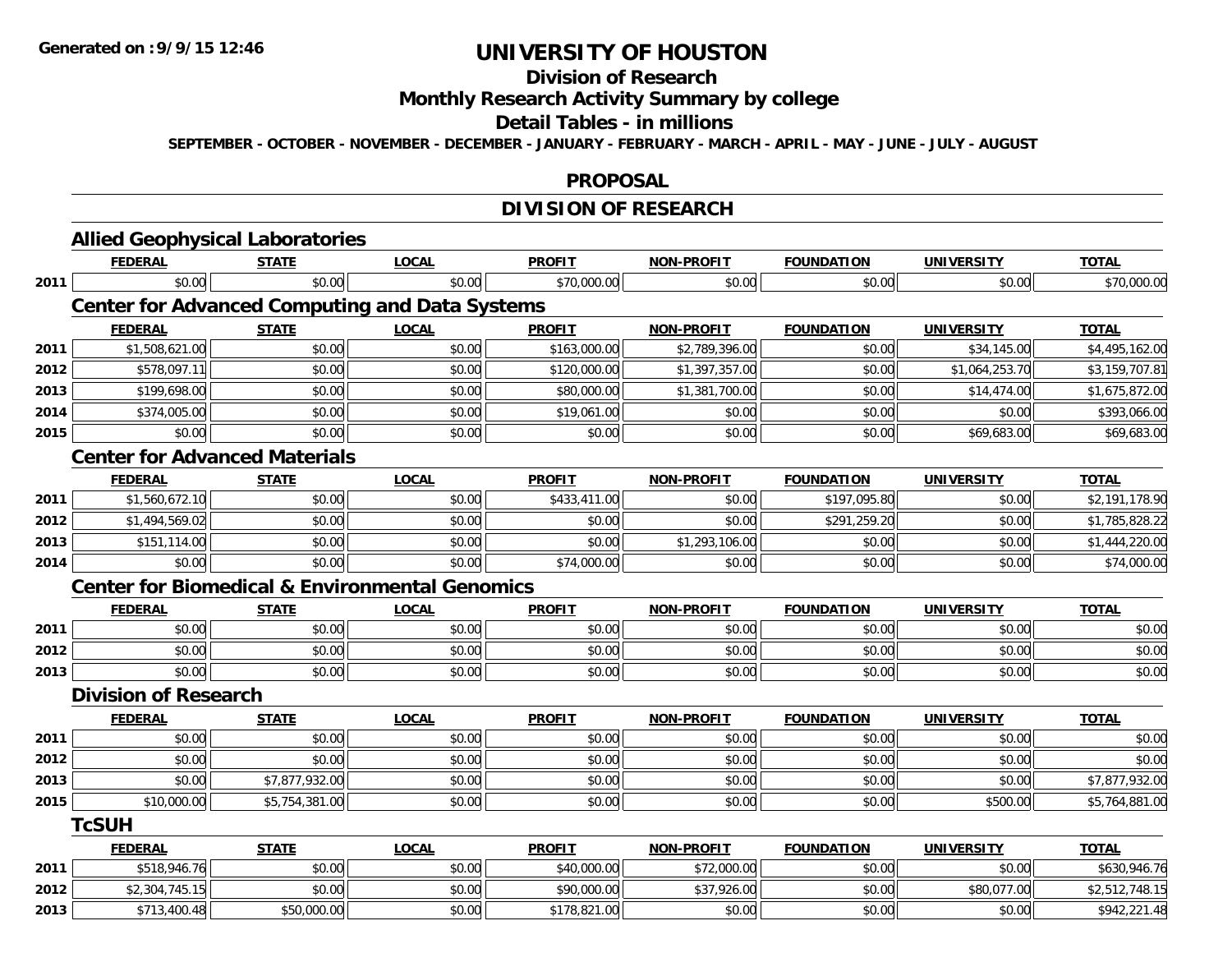**TCSUM** 

# **UNIVERSITY OF HOUSTON**

# **Division of Research**

## **Monthly Research Activity Summary by college**

### **Detail Tables - in millions**

**SEPTEMBER - OCTOBER - NOVEMBER - DECEMBER - JANUARY - FEBRUARY - MARCH - APRIL - MAY - JUNE - JULY - AUGUST**

### **PROPOSAL**

## **DIVISION OF RESEARCH**

|       | <b>⊺cSUH</b>                         |                 |                                                |                |                   |                   |                   |                 |
|-------|--------------------------------------|-----------------|------------------------------------------------|----------------|-------------------|-------------------|-------------------|-----------------|
|       | <b>FEDERAL</b>                       | <b>STATE</b>    | <b>LOCAL</b>                                   | <b>PROFIT</b>  | <b>NON-PROFIT</b> | <b>FOUNDATION</b> | <b>UNIVERSITY</b> | <b>TOTAL</b>    |
| 2014  | \$5,122,003.56                       | \$0.00          | \$4,500.00                                     | \$183,200.00   | \$0.00            | \$0.00            | \$848,356.00      | \$6,158,059.56  |
| 2015  | \$1,349,912.45                       | \$0.00          | \$0.00                                         | \$88,000.00    | \$0.00            | \$0.00            | \$0.00            | \$1,437,912.45  |
|       | <b>Texas Obesity Research Center</b> |                 |                                                |                |                   |                   |                   |                 |
|       | <b>FEDERAL</b>                       | <b>STATE</b>    | <b>LOCAL</b>                                   | <b>PROFIT</b>  | <b>NON-PROFIT</b> | <b>FOUNDATION</b> | <b>UNIVERSITY</b> | <b>TOTAL</b>    |
| 2011  | \$0.00                               | \$0.00          | \$0.00                                         | \$0.00         | \$0.00            | \$0.00            | \$0.00            | \$0.00          |
| 2012  | \$0.00                               | \$0.00          | \$0.00                                         | \$0.00         | \$0.00            | \$0.00            | \$0.00            | \$0.00          |
| 2013  | \$0.00                               | \$0.00          | \$0.00                                         | \$0.00         | \$0.00            | \$0.00            | \$0.00            | \$0.00          |
|       | <b>TIMES</b>                         |                 |                                                |                |                   |                   |                   |                 |
|       | <b>FEDERAL</b>                       | <b>STATE</b>    | <b>LOCAL</b>                                   | <b>PROFIT</b>  | <b>NON-PROFIT</b> | <b>FOUNDATION</b> | <b>UNIVERSITY</b> | <b>TOTAL</b>    |
| 2011  | \$5,204,423.00                       | \$8,000.00      | \$141,895.20                                   | \$1,701,715.40 | \$254,256.00      | \$0.00            | \$4,431,471.00    | \$11,741,760.60 |
| 2012  | \$1,194,418.00                       | \$72,831.00     | \$0.00                                         | \$869,316.00   | \$119,028.00      | \$0.00            | \$929,450.00      | \$3,185,043.00  |
| 2013  | \$5,701,575.80                       | \$335,681.60    | \$0.00                                         | \$0.00         | \$0.00            | \$0.00            | \$787,559.00      | \$6,824,816.40  |
| 2014  | \$15,490,971.55                      | \$98,197.00     | \$0.00                                         | \$1,006,321.00 | \$8,724.89        | \$0.00            | \$2,682,029.50    | \$19,286,243.94 |
| 2015  | \$2,307,966.00                       | \$360,178.00    | \$0.00                                         | \$0.00         | \$76,188.00       | \$0.00            | \$2,826,942.00    | \$5,571,274.00  |
|       |                                      |                 | USE H0589 - Center for Industrial Partnerships |                |                   |                   |                   |                 |
|       | <b>FEDERAL</b>                       | <b>STATE</b>    | <b>LOCAL</b>                                   | <b>PROFIT</b>  | <b>NON-PROFIT</b> | <b>FOUNDATION</b> | <b>UNIVERSITY</b> | <b>TOTAL</b>    |
| 2011  | \$160,371.95                         | \$0.00          | \$0.00                                         | \$0.00         | \$0.00            | \$0.00            | \$0.00            | \$160,371.95    |
| 2012  | \$696,294.00                         | \$0.00          | \$0.00                                         | \$100,500.00   | \$0.00            | \$0.00            | \$0.00            | \$796,794.00    |
| 2013  | \$574,253.00                         | \$0.00          | \$0.00                                         | \$0.00         | \$0.00            | \$0.00            | \$0.00            | \$574,253.00    |
| 2014  | \$299,853.00                         | \$0.00          | \$0.00                                         | \$0.00         | \$0.00            | \$0.00            | \$0.00            | \$299,853.00    |
| 2015  | \$241,592.00                         | \$1,000,000.00  | \$0.00                                         | \$0.00         | \$0.00            | \$0.00            | \$0.00            | \$1,241,592.00  |
| Total | \$47,757,502.92                      | \$15,557,200.60 | \$146,395.20                                   | \$5,217,345.40 | \$7,429,681.89    | \$488,355.00      | \$13,768,940.20   | \$90,365,421.21 |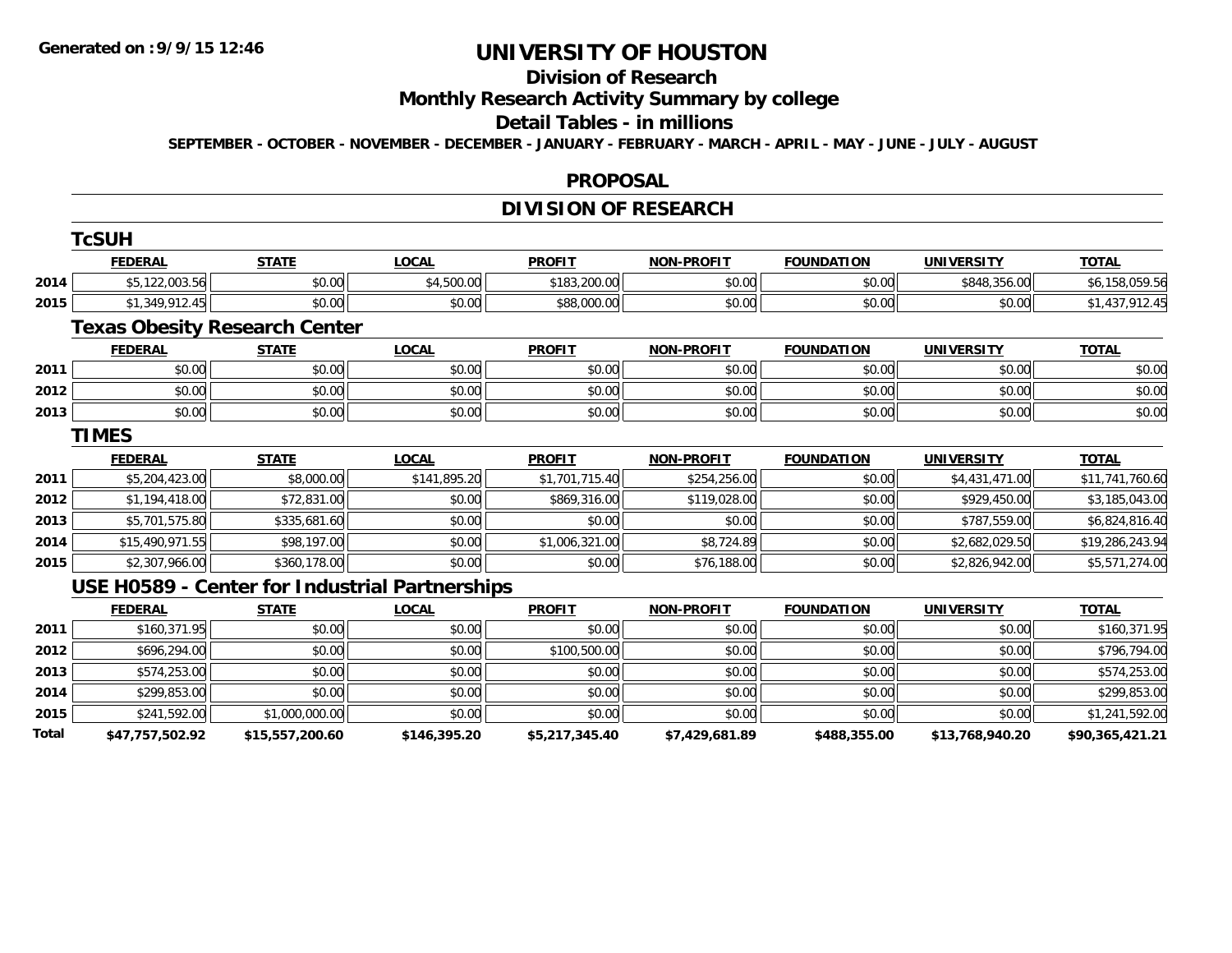## **Division of Research**

## **Monthly Research Activity Summary by college**

## **Detail Tables - in millions**

**SEPTEMBER - OCTOBER - NOVEMBER - DECEMBER - JANUARY - FEBRUARY - MARCH - APRIL - MAY - JUNE - JULY - AUGUST**

### **PROPOSAL**

## **GRADUATE COLLEGE OF SOCIAL WORK**

# **Center for Drug and Social Policy Research**

|      | <b>FEDERAL</b> | <b>STATE</b> | <b>LOCAL</b> | <b>PROFIT</b> | <b>NON-PROFIT</b> | <b>FOUNDATION</b> | <b>UNIVERSITY</b> | <u>TOTAL</u>   |
|------|----------------|--------------|--------------|---------------|-------------------|-------------------|-------------------|----------------|
| 2011 | \$0.00         | \$0.00       | \$0.00       | \$100,982.00  | \$0.00            | \$0.00            | \$0.00            | \$100,982.00   |
| 2012 | \$127,438.94   | \$0.00       | \$0.00       | \$192,378.00  | \$0.00            | \$0.00            | \$0.00            | \$319,816.94   |
| 2013 | \$2,444,133.51 | \$0.00       | \$0.00       | \$0.00        | \$45,910.00       | \$0.00            | \$0.00            | \$2,490,043.51 |
| 2014 | \$0.00         | \$0.00       | \$0.00       | \$45,050.00   | \$0.00            | \$0.00            | \$356,205.00      | \$401,255.00   |
| 2015 | \$956,700.00   | \$0.00       | \$0.00       | \$0.00        | \$1,500,000.00    | \$0.00            | \$0.00            | \$2,456,700.00 |

## **Center for Health Equities & Evaluation Research**

|      | <b>FEDERAL</b>  | <b>STATE</b> | <u>LOCAL</u> | <b>PROFIT</b> | <b>NON-PROFIT</b> | <b>FOUNDATION</b> | UNIVERSITY   | <b>TOTAL</b>    |
|------|-----------------|--------------|--------------|---------------|-------------------|-------------------|--------------|-----------------|
| 2011 | \$10,137,657.00 | \$266,367.00 | \$228,236.00 | \$0.00        | \$0.00            | \$0.00            | \$0.00       | \$10,632,260.00 |
| 2012 | \$592,827.00    | \$0.00       | \$0.00       | \$0.00        | \$0.00            | \$0.00            | \$464,380.00 | \$1,057,207.00  |
| 2013 | \$0.00          | \$0.00       | \$0.00       | \$39,755.90   | \$0.00            | \$0.00            | \$0.00       | \$39,755.90     |
| 2015 | \$430,954.00    | \$0.00       | \$0.00       | \$0.00        | \$0.00            | \$0.00            | \$0.00       | \$430,954.00    |

## **Child & Family for Innovative Research**

|      | <b>FEDERAL</b> | <b>STATE</b>   | <b>LOCAL</b> | <b>PROFIT</b> | <b>NON-PROFIT</b> | <b>FOUNDATION</b> | <b>UNIVERSITY</b> | <b>TOTAL</b>   |
|------|----------------|----------------|--------------|---------------|-------------------|-------------------|-------------------|----------------|
| 2011 | \$5,345,790.00 | \$984,400.20   | \$101,305.00 | \$176,505.00  | \$25,000.00       | \$19,979.05       | \$154,609.00      | \$6,807,588.25 |
| 2012 | \$5,224,984.18 | \$1,118,698.00 | \$56,704.00  | \$175,681.00  | \$127,352.80      | \$28,560.00       | \$299,421.00      | \$7,031,400.98 |
| 2013 | \$4,565,367.40 | \$3,038,533.00 | \$0.00       | \$182,765.40  | \$505,932.20      | \$79,250.00       | \$0.00            | \$8,371,848.00 |
| 2014 | \$1,864,783.26 | \$1,104,718.00 | \$0.00       | \$0.00        | \$24,977.00       | \$146,836.70      | \$91,666.36       | \$3,232,981.32 |
| 2015 | \$757,797.70   | \$1,101,997.00 | \$0.00       | \$0.00        | \$853,298.00      | \$99,730.00       | \$107,213.00      | \$2,920,035.70 |

### **Community Projects - Social Work**

|      | <b>FEDERAL</b>                       | 27.77<br>$\blacksquare$ | LOCAL             | <b>PROFIT</b> | DQCDCIT<br><b>NIONI</b> | INDA <sup>-</sup><br>. <i>.</i><br>110N | <b>UNIVERSI</b><br>$\cdots$ Delta $\cdots$ | <b>TOTAL</b>            |
|------|--------------------------------------|-------------------------|-------------------|---------------|-------------------------|-----------------------------------------|--------------------------------------------|-------------------------|
| 2011 | $\sim$ $\sim$<br>$\sqrt{2}$<br>99.UU | * <i>*</i> *            | --<br>۰^<br>טט.טע | 0000<br>vu.vu | 0000<br>JU.UU           | JU.UU                                   | $\sim$ 00<br><b>DU.UG</b>                  | . .<br>$\sim$<br>່ ເວລ. |

### **Dean, Social Work**

|              | <b>FEDERAL</b>  | <b>STATE</b>   | <u>LOCAL</u> | <b>PROFIT</b> | <b>NON-PROFIT</b> | <b>FOUNDATION</b> | <b>UNIVERSITY</b> | <b>TOTAL</b>    |
|--------------|-----------------|----------------|--------------|---------------|-------------------|-------------------|-------------------|-----------------|
| 2011         | \$3,690,683.80  | \$17,940.10    | \$0.00       | \$0.00        | \$0.00            | \$0.00            | \$0.00            | \$3,708,623.90  |
| 2012         | \$68,430.00     | \$0.00         | \$0.00       | \$0.00        | \$0.00            | \$0.00            | \$0.00            | \$68,430.00     |
| 2013         | \$0.00          | \$0.00         | \$0.00       | \$0.00        | \$4,912.00        | \$0.00            | \$0.00            | \$4,912.00      |
| 2014         | \$31,299.00     | \$0.00         | \$0.00       | \$0.00        | \$0.00            | \$0.00            | \$0.00            | \$31,299.00     |
| 2015         | \$0.00          | \$0.00         | \$0.00       | \$81,750.00   | \$34,500.00       | \$114,180.00      | \$25,000.00       | \$255,430.00    |
| <b>Total</b> | \$38,659,090.79 | \$7.650.593.40 | \$386,245.00 | \$994,867.30  | \$3,121,882.00    | \$488,535.75      | \$1,498,494.36    | \$52,799,708.60 |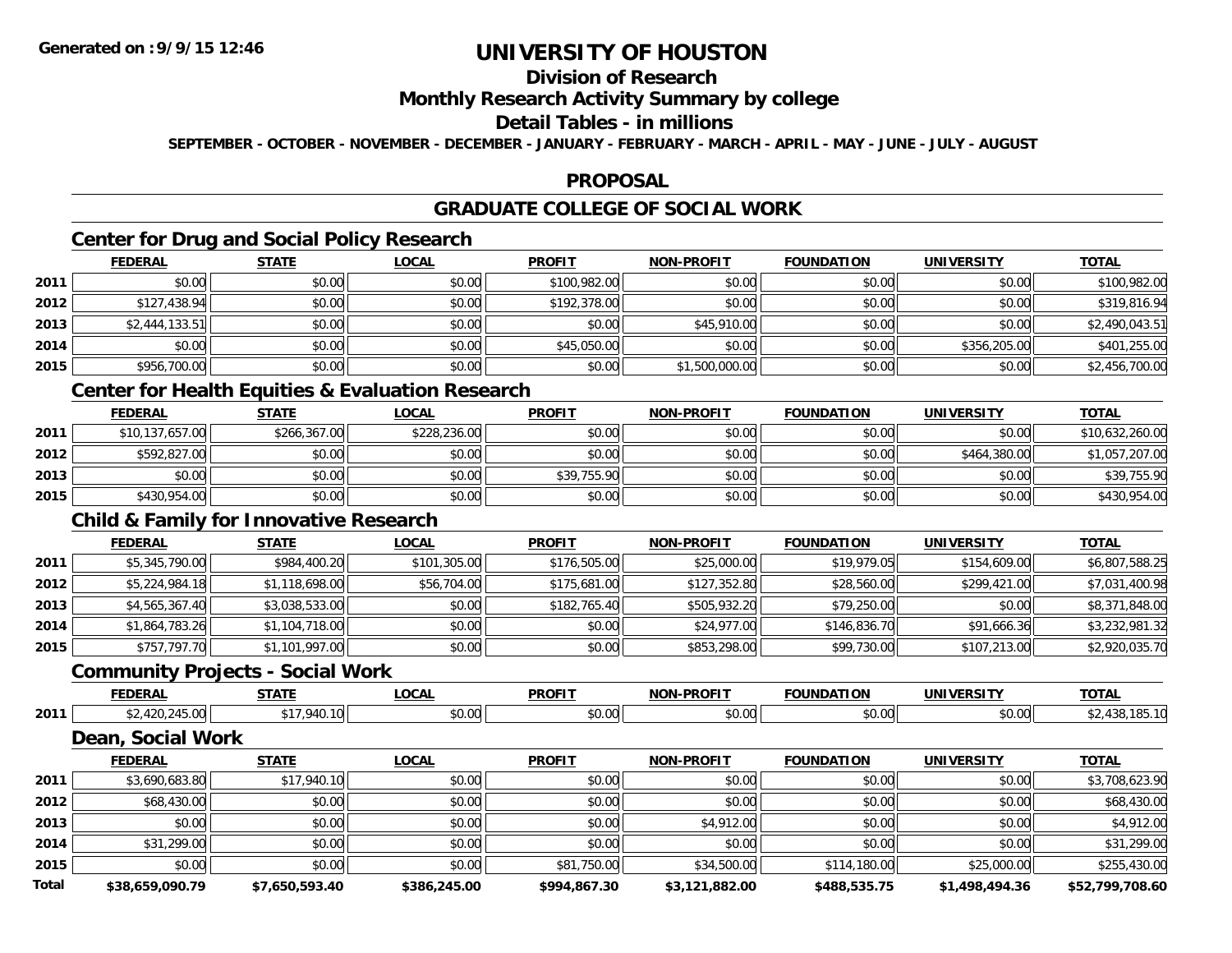# **Division of Research**

## **Monthly Research Activity Summary by college**

### **Detail Tables - in millions**

**SEPTEMBER - OCTOBER - NOVEMBER - DECEMBER - JANUARY - FEBRUARY - MARCH - APRIL - MAY - JUNE - JULY - AUGUST**

### **PROPOSAL**

## **HILTON COLLEGE OF HOTEL AND RESTAURANT MANAGEMENT**

## **Hotel and Restaurant Management**

|       | <b>FEDERAL</b> | <b>STATE</b> | <u>LOCAL</u> | <b>PROFIT</b> | <b>NON-PROFIT</b> | <b>FOUNDATION</b> | <b>UNIVERSITY</b> | <b>TOTAL</b>   |
|-------|----------------|--------------|--------------|---------------|-------------------|-------------------|-------------------|----------------|
| 2011  | \$2,191,266.00 | \$124,047.00 | \$0.00       | \$223,500.00  | \$43,271.00       | \$81,463.00       | \$312,542.00      | \$2,976,089.00 |
| 2012  | \$85,444.00    | \$174,830.00 | \$49,847.00  | \$0.00        | \$118,422.00      | \$0.00            | \$37,354.00       | \$465,897.00   |
| 2013  | \$553,755.00   | \$73,774.00  | \$16,154.00  | \$0.00        | \$10,987.00       | \$111,711.00      | \$143,232.00      | \$909,613.00   |
| 2014  | \$999,586.40   | \$0.00       | \$0.00       | \$0.00        | \$5,000.00        | \$0.00            | \$0.00            | \$1,004,586.40 |
| 2015  | \$604,073.70   | \$0.00       | \$0.00       | \$0.00        | \$0.00            | \$0.00            | \$0.00            | \$604,073.70   |
| Total | \$4,434,125.10 | \$372,651.00 | \$66,001.00  | \$223,500.00  | \$177,680.00      | \$193,174.00      | \$493,128.00      | \$5,960,259.10 |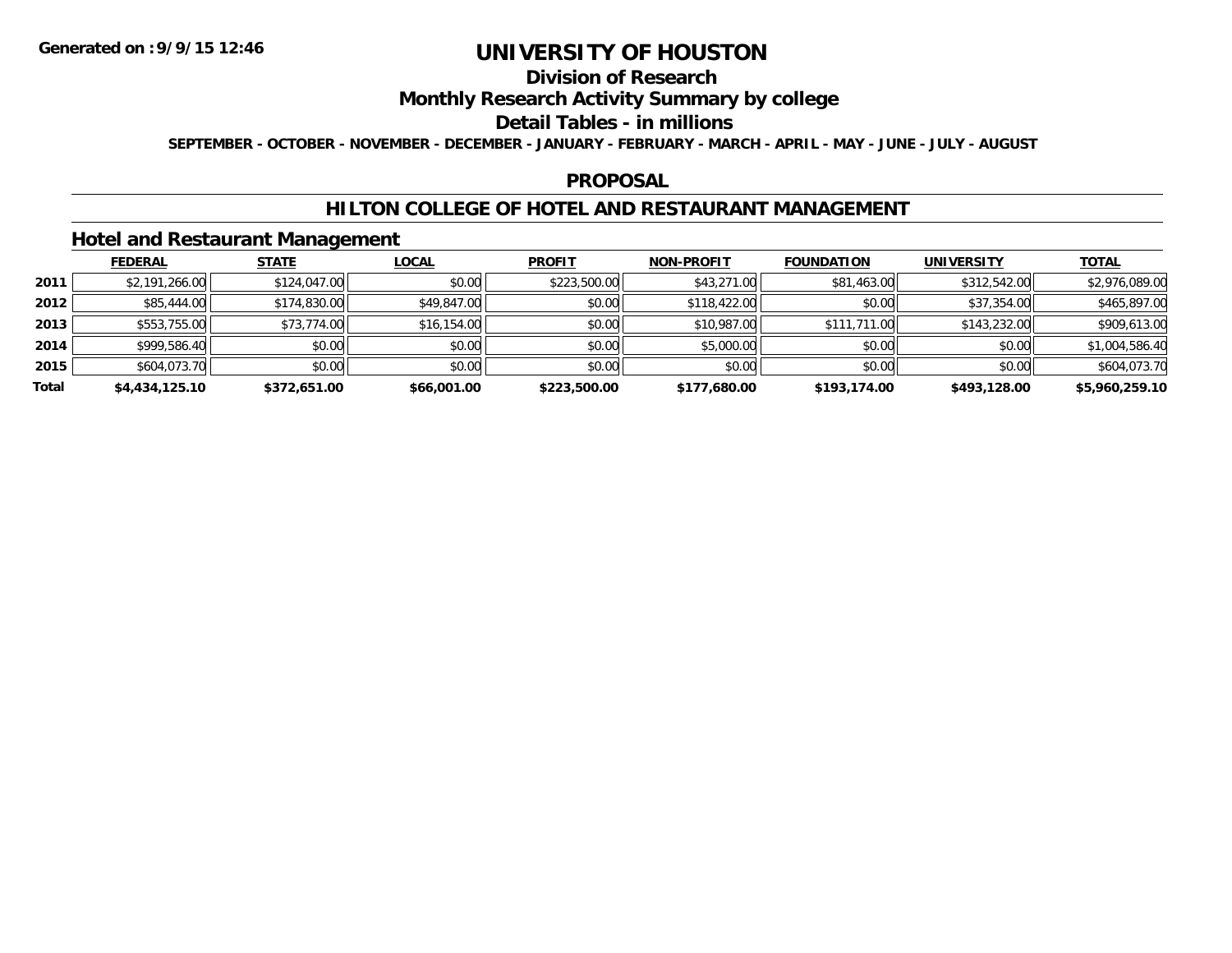## **Division of Research**

**Monthly Research Activity Summary by college**

### **Detail Tables - in millions**

**SEPTEMBER - OCTOBER - NOVEMBER - DECEMBER - JANUARY - FEBRUARY - MARCH - APRIL - MAY - JUNE - JULY - AUGUST**

### **PROPOSAL**

### **HONORS COLLEGE**

## **Dean, Honors College**

|       | <b>FEDERAL</b> | <b>STATE</b> | <b>LOCAL</b> | <b>PROFIT</b> | <b>NON-PROFIT</b> | <b>FOUNDATION</b> | <b>UNIVERSITY</b> | <b>TOTAL</b>   |
|-------|----------------|--------------|--------------|---------------|-------------------|-------------------|-------------------|----------------|
| 2011  | \$182,908.70   | \$0.00       | \$0.00       | \$0.00        | \$53,185.20       | \$0.00            | \$0.00            | \$236,093.90   |
| 2013  | \$0.00         | \$0.00       | \$0.00       | \$341,900.74  | \$0.00            | \$100,000.00      | \$9,150.32        | \$451,051.06   |
| 2014  | \$448,806.00   | \$457,985.75 | \$0.00       | \$19,061.00   | \$1,495.00        | \$0.00            | \$129,028.40      | \$1,056,376.15 |
| 2015  | \$177,242.82   | \$0.00       | \$0.00       | \$0.00        | \$367,989.75      | \$0.00            | \$0.00            | \$545,232.57   |
| Total | \$808,957.52   | \$457,985.75 | \$0.00       | \$360,961.74  | \$422,669.95      | \$100,000.00      | \$138,178.72      | \$2,288,753.68 |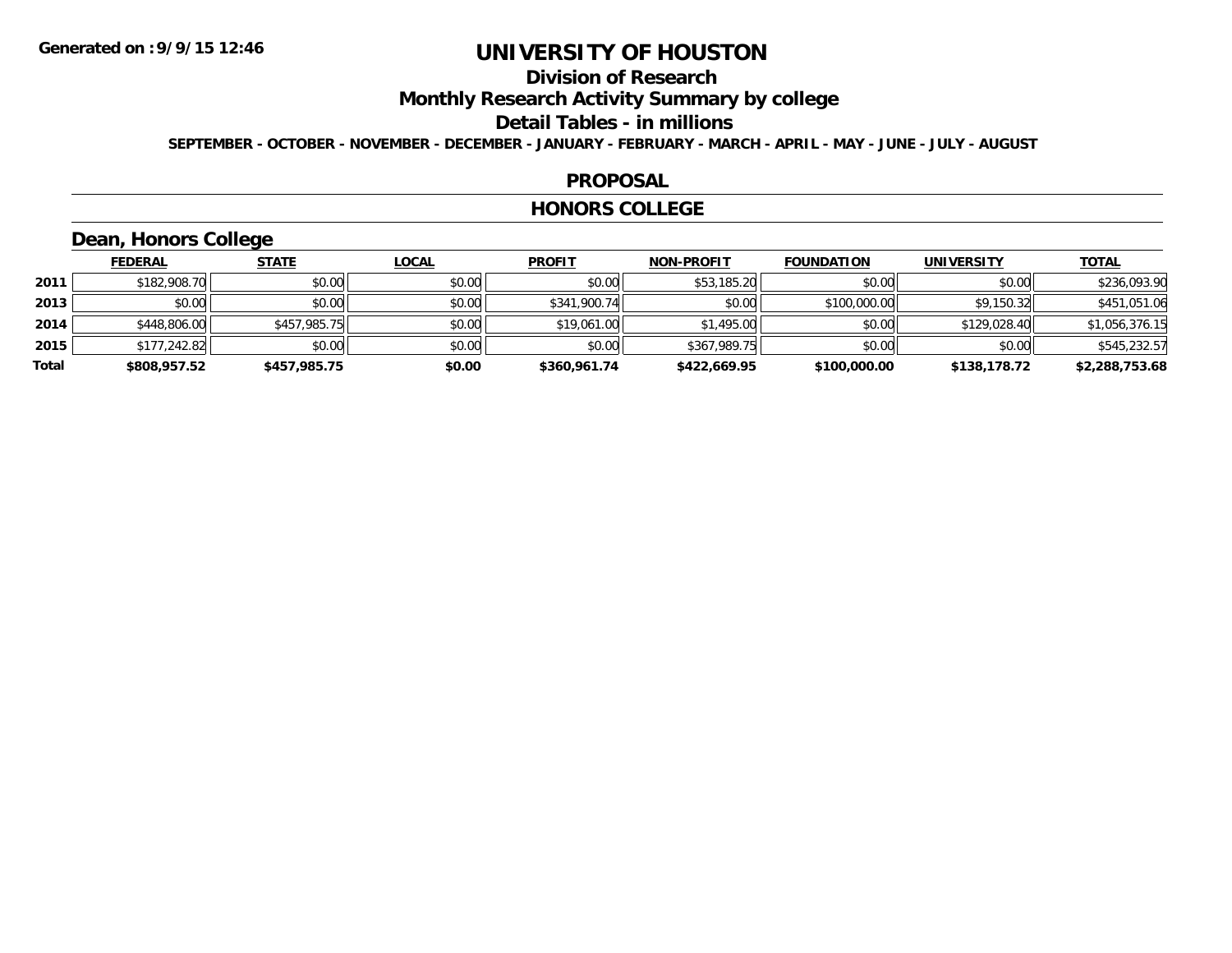## **Division of Research**

**Monthly Research Activity Summary by college**

### **Detail Tables - in millions**

**SEPTEMBER - OCTOBER - NOVEMBER - DECEMBER - JANUARY - FEBRUARY - MARCH - APRIL - MAY - JUNE - JULY - AUGUST**

### **PROPOSAL**

### **LIBRARY**

## **Administration, Library**

|              | <b>FEDERAL</b>   | STATE  | LOCAL  | <b>PROFIT</b> | <b>NON-PROFIT</b> | <b>FOUNDATION</b> | <b>UNIVERSITY</b> | <u>TOTAL</u> |
|--------------|------------------|--------|--------|---------------|-------------------|-------------------|-------------------|--------------|
| 2011         | \$242,982,00     | \$0.00 | \$0.00 | \$0.00        | \$0.00            | \$0.00            | \$0.00            | \$242,982.00 |
| 2013         | .174.00<br>\$187 | \$0.00 | \$0.00 | \$0.00        | \$0.00            | \$0.00            | \$0.00            | \$18         |
| <b>Total</b> | \$430,156.00     | \$0.00 | \$0.00 | \$0.00        | \$0.00            | \$0.00            | \$0.00            | \$430,156.00 |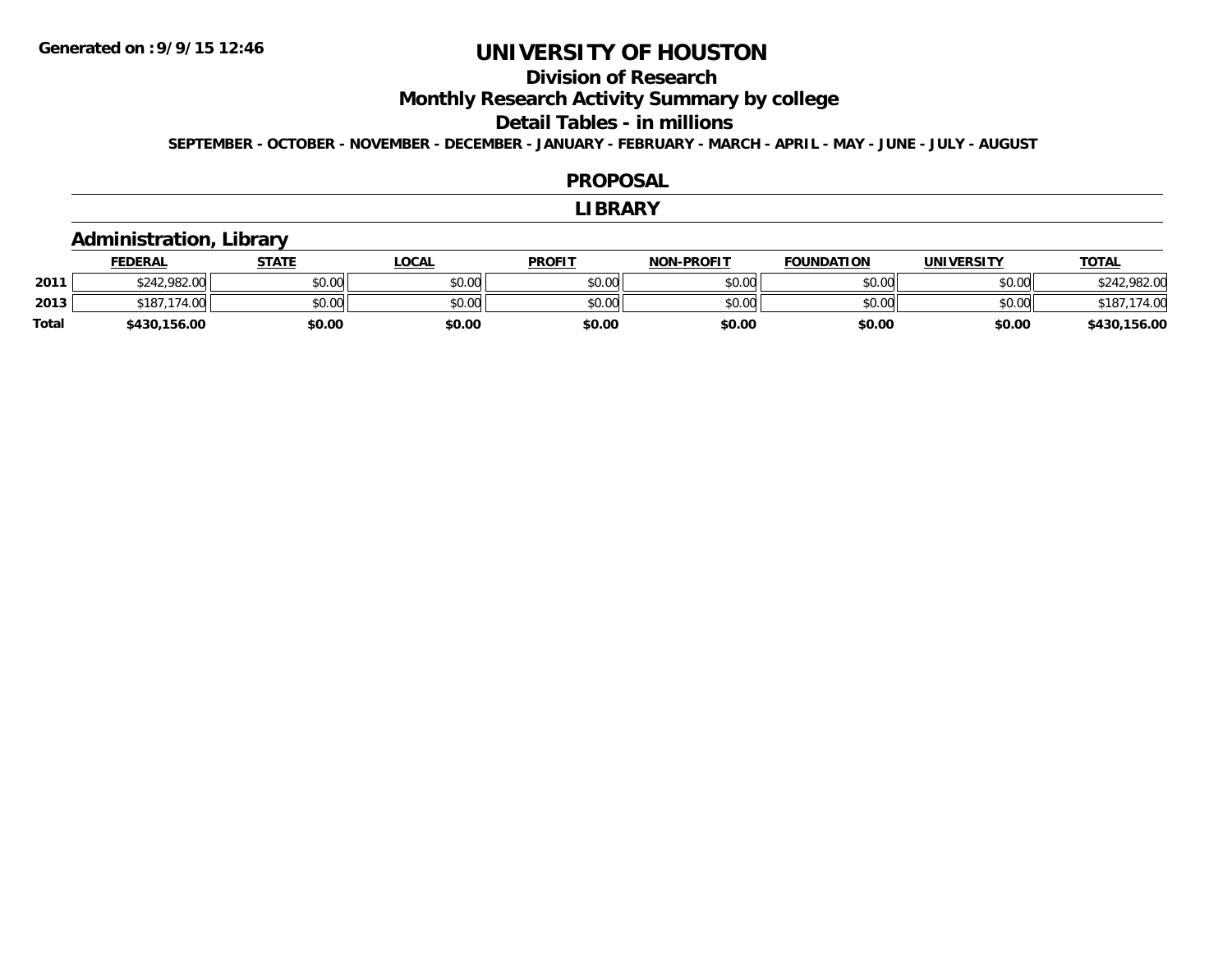#### **Division of Research**

## **Monthly Research Activity Summary by college**

### **Detail Tables - in millions**

**SEPTEMBER - OCTOBER - NOVEMBER - DECEMBER - JANUARY - FEBRUARY - MARCH - APRIL - MAY - JUNE - JULY - AUGUST**

### **PROPOSAL**

## **OTHER OUTSIDE ORGANIZATIONS USED FOR CPHS LOGINS**

|       | ------- |        | $\bigcap_{n=1}^{\infty}$ | <b>PROFIT</b> | <b>DDAEIT</b><br>. | FOUNDATION            | ,,,,,,,,,,    | ΤΩΤΑ   |
|-------|---------|--------|--------------------------|---------------|--------------------|-----------------------|---------------|--------|
| 2013  | 0.00    | 0.00   | \$0.00                   | 50.00         | ስስ ስስ<br>DU.UU     | $\sim$ 0.000<br>,,,,, | to ool<br>,uu | \$0.00 |
| Tota. | \$0.00  | \$0.00 | \$0.00                   | \$0.00        | \$0.00             | \$0.00                | \$0.00        | \$0.00 |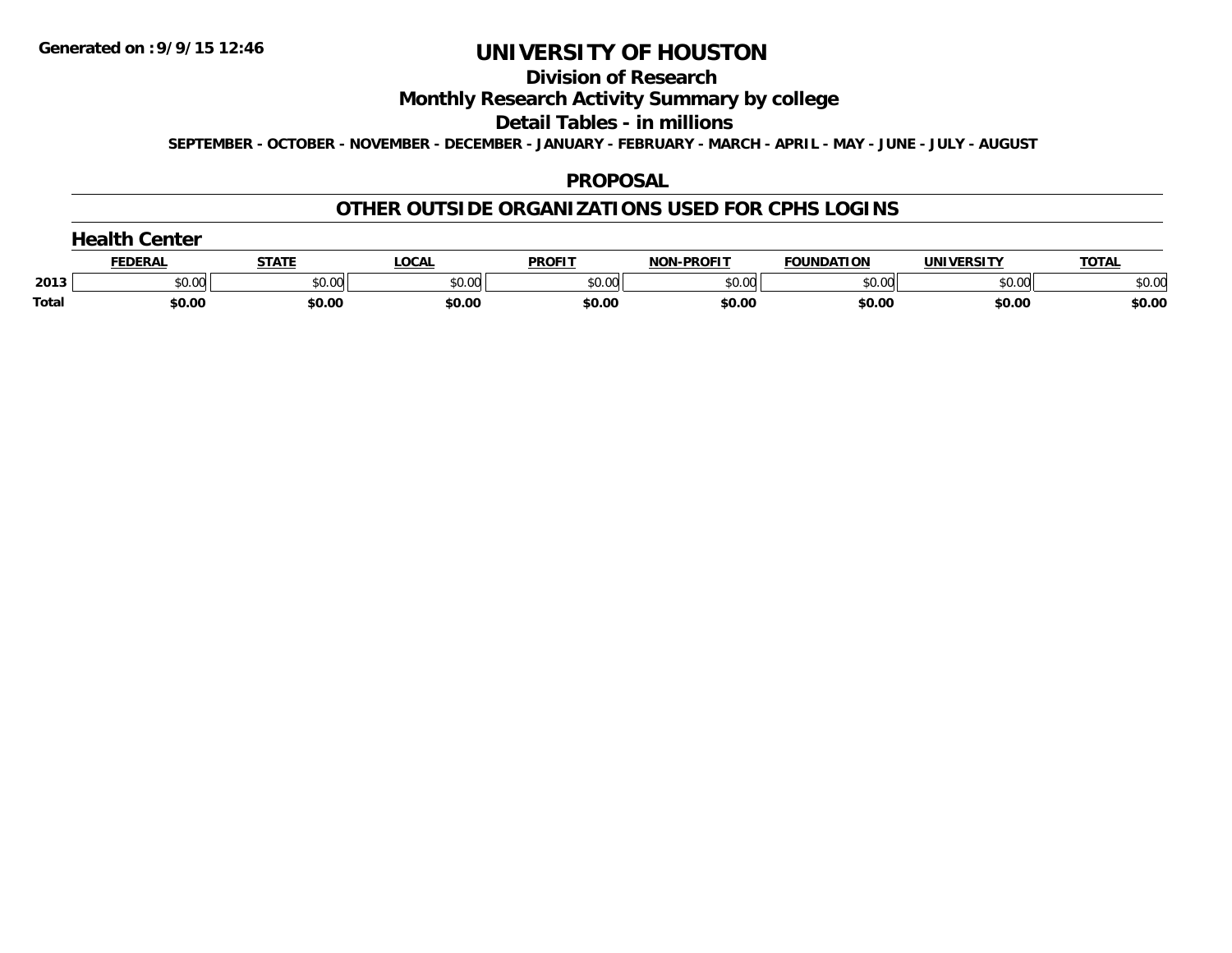## **Division of Research**

## **Monthly Research Activity Summary by college**

### **Detail Tables - in millions**

**SEPTEMBER - OCTOBER - NOVEMBER - DECEMBER - JANUARY - FEBRUARY - MARCH - APRIL - MAY - JUNE - JULY - AUGUST**

### **PROPOSAL**

### **PRESIDENT**

### **Office of the President**

|      | <b>FEDERAL</b>                      | <b>STATE</b> | <u>LOCAL</u> | <b>PROFIT</b> | <b>NON-PROFIT</b> | <b>FOUNDATION</b> | <b>UNIVERSITY</b> | <b>TOTAL</b>   |
|------|-------------------------------------|--------------|--------------|---------------|-------------------|-------------------|-------------------|----------------|
| 2014 | \$0.00                              | \$0.00       | \$0.00       | \$0.00        | \$0.00            | \$0.00            | \$0.00            | \$0.00         |
|      | <b>Vice President Admin/Finance</b> |              |              |               |                   |                   |                   |                |
|      |                                     |              |              |               |                   |                   |                   |                |
|      | <b>FEDERAL</b>                      | <u>STATE</u> | <u>LOCAL</u> | <b>PROFIT</b> | <b>NON-PROFIT</b> | <b>FOUNDATION</b> | <b>UNIVERSITY</b> | <b>TOTAL</b>   |
| 2011 | \$1,935,000.00                      | \$0.00       | \$0.00       | \$0.00        | \$0.00            | \$0.00            | \$0.00            | \$1,935,000.00 |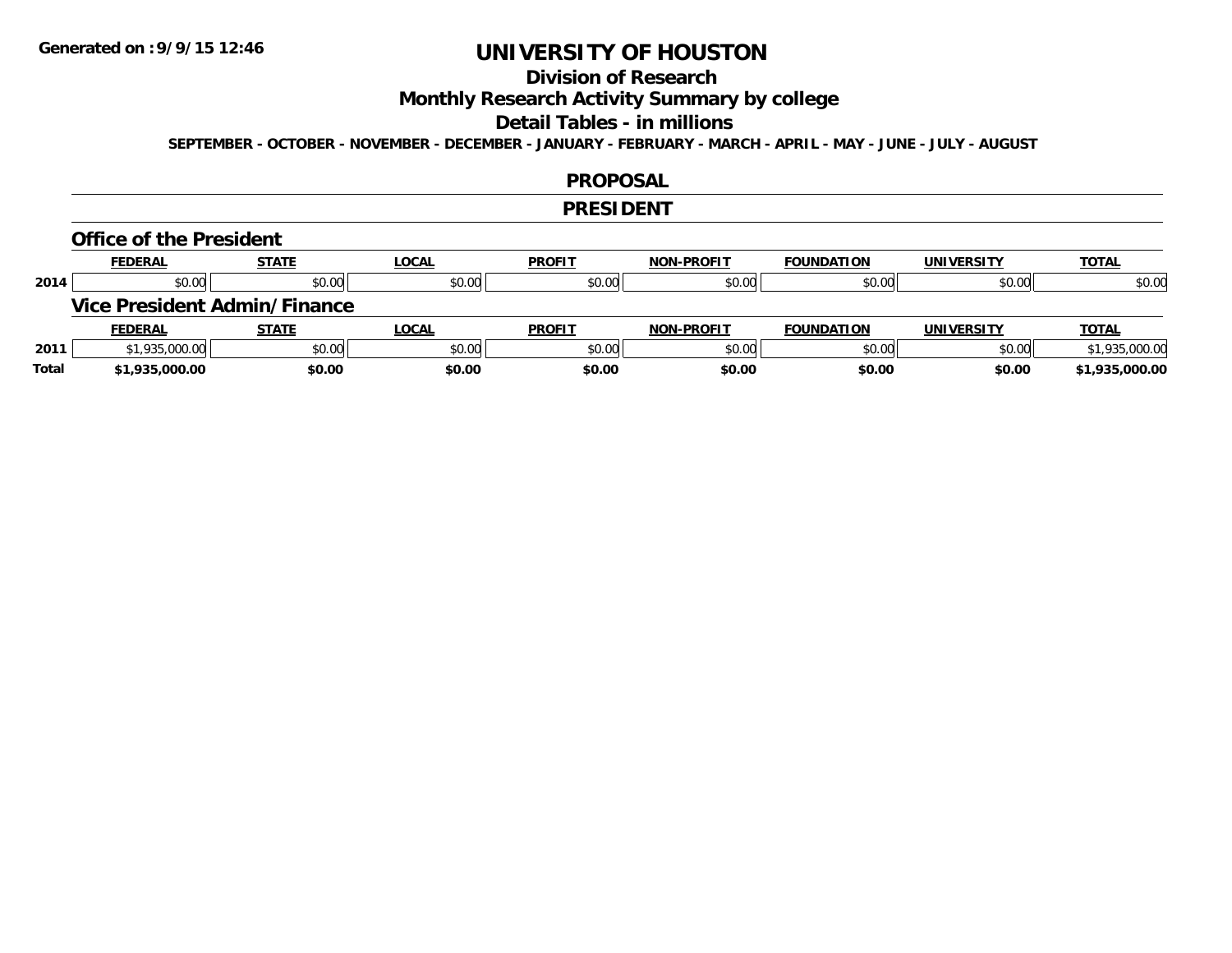# **Division of Research**

# **Monthly Research Activity Summary by college**

### **Detail Tables - in millions**

**SEPTEMBER - OCTOBER - NOVEMBER - DECEMBER - JANUARY - FEBRUARY - MARCH - APRIL - MAY - JUNE - JULY - AUGUST**

### **PROPOSAL**

### **SENIOR V.P. FOR ACADEMIC AFFAIRS AND PROVOST**

|      | <b>Learning Support Services</b>                    |              |              |               |                   |                   |                   |                |
|------|-----------------------------------------------------|--------------|--------------|---------------|-------------------|-------------------|-------------------|----------------|
|      | <b>FEDERAL</b>                                      | <b>STATE</b> | <b>LOCAL</b> | <b>PROFIT</b> | <b>NON-PROFIT</b> | <b>FOUNDATION</b> | <b>UNIVERSITY</b> | <b>TOTAL</b>   |
| 2011 | \$0.00                                              | \$0.00       | \$0.00       | \$0.00        | \$0.00            | \$0.00            | \$0.00            | \$0.00         |
|      | <b>Office of Admissions</b>                         |              |              |               |                   |                   |                   |                |
|      | <b>FEDERAL</b>                                      | <b>STATE</b> | <b>LOCAL</b> | <b>PROFIT</b> | <b>NON-PROFIT</b> | <b>FOUNDATION</b> | <b>UNIVERSITY</b> | <b>TOTAL</b>   |
| 2011 | \$0.00                                              | \$0.00       | \$0.00       | \$0.00        | \$0.00            | \$0.00            | \$0.00            | \$0.00         |
|      | <b>Senior V.P. for Academic Affairs and Provost</b> |              |              |               |                   |                   |                   |                |
|      | <b>FEDERAL</b>                                      | <b>STATE</b> | <b>LOCAL</b> | <b>PROFIT</b> | <b>NON-PROFIT</b> | <b>FOUNDATION</b> | <b>UNIVERSITY</b> | <b>TOTAL</b>   |
| 2011 | \$0.00                                              | \$0.00       | \$0.00       | \$0.00        | \$0.00            | \$0.00            | \$0.00            | \$0.00         |
| 2012 | \$0.00                                              | \$75,000.00  | \$0.00       | \$0.00        | \$0.00            | \$0.00            | \$0.00            | \$75,000.00    |
| 2013 | \$0.00                                              | \$0.00       | \$0.00       | \$0.00        | \$149,488.00      | \$0.00            | \$0.00            | \$149,488.00   |
| 2014 | \$2,997,422.25                                      | \$0.00       | \$0.00       | \$0.00        | \$0.00            | \$0.00            | \$0.00            | \$2,997,422.25 |
| 2015 | \$2,248,559.25                                      | \$0.00       | \$0.00       | \$0.00        | \$0.00            | \$0.00            | \$0.00            | \$2,248,559.25 |
|      | <b>Student Support Services</b>                     |              |              |               |                   |                   |                   |                |
|      | <b>FEDERAL</b>                                      | <b>STATE</b> | <b>LOCAL</b> | <b>PROFIT</b> | <b>NON-PROFIT</b> | <b>FOUNDATION</b> | <b>UNIVERSITY</b> | <b>TOTAL</b>   |
| 2012 | \$198,944.00                                        | \$0.00       | \$0.00       | \$0.00        | \$0.00            | \$0.00            | \$0.00            | \$198,944.00   |
|      | <b>Undergraduate Scholars</b>                       |              |              |               |                   |                   |                   |                |
|      | <b>FEDERAL</b>                                      | <b>STATE</b> | <b>LOCAL</b> | <b>PROFIT</b> | <b>NON-PROFIT</b> | <b>FOUNDATION</b> | <b>UNIVERSITY</b> | <b>TOTAL</b>   |
| 2011 | \$0.00                                              | \$29,456.00  | \$0.00       | \$0.00        | \$0.00            | \$0.00            | \$0.00            | \$29,456.00    |
| 2012 | \$0.00                                              | \$38,101.00  | \$0.00       | \$0.00        | \$0.00            | \$0.00            | \$0.00            | \$38,101.00    |
| 2014 | \$0.00                                              | \$20,330.00  | \$0.00       | \$0.00        | \$0.00            | \$0.00            | \$0.00            | \$20,330.00    |
|      | <b>Undergraduate Student Success</b>                |              |              |               |                   |                   |                   |                |
|      | <b>FEDERAL</b>                                      | <b>STATE</b> | <b>LOCAL</b> | <b>PROFIT</b> | <b>NON-PROFIT</b> | <b>FOUNDATION</b> | <b>UNIVERSITY</b> | TOTAL          |
| 2011 | \$940,235.50                                        | \$300,000.00 | \$0.00       | \$0.00        | \$0.00            | \$0.00            | \$0.00            | \$1,240,235.50 |
| 2013 | \$0.00                                              | \$30,000.00  | \$0.00       | \$0.00        | \$0.00            | \$0.00            | \$0.00            | \$30,000.00    |
| 2014 | \$999,140.75                                        | \$268,000.00 | \$0.00       | \$0.00        | \$0.00            | \$0.00            | \$0.00            | \$1,267,140.75 |
| 2015 | \$1,047,098.75                                      | \$9,759.30   | \$0.00       | \$0.00        | \$0.00            | \$0.00            | \$0.00            | \$1,056,858.05 |
|      | <b>Undergraduate Student Success Center</b>         |              |              |               |                   |                   |                   |                |
|      | <b>FEDERAL</b>                                      | <b>STATE</b> | <b>LOCAL</b> | <b>PROFIT</b> | <b>NON-PROFIT</b> | <b>FOUNDATION</b> | <b>UNIVERSITY</b> | <b>TOTAL</b>   |
| 2011 | \$0.00                                              | \$219,384.00 | \$0.00       | \$0.00        | \$498,889.00      | \$0.00            | \$0.00            | \$718,273.00   |
| 2012 | \$0.00                                              | \$134,767.00 | \$0.00       | \$0.00        | \$77,158.00       | \$0.00            | \$0.00            | \$211,925.00   |
| 2013 | \$0.00                                              | \$137,647.00 | \$0.00       | \$0.00        | \$78,500.00       | \$0.00            | \$0.00            | \$216,147.00   |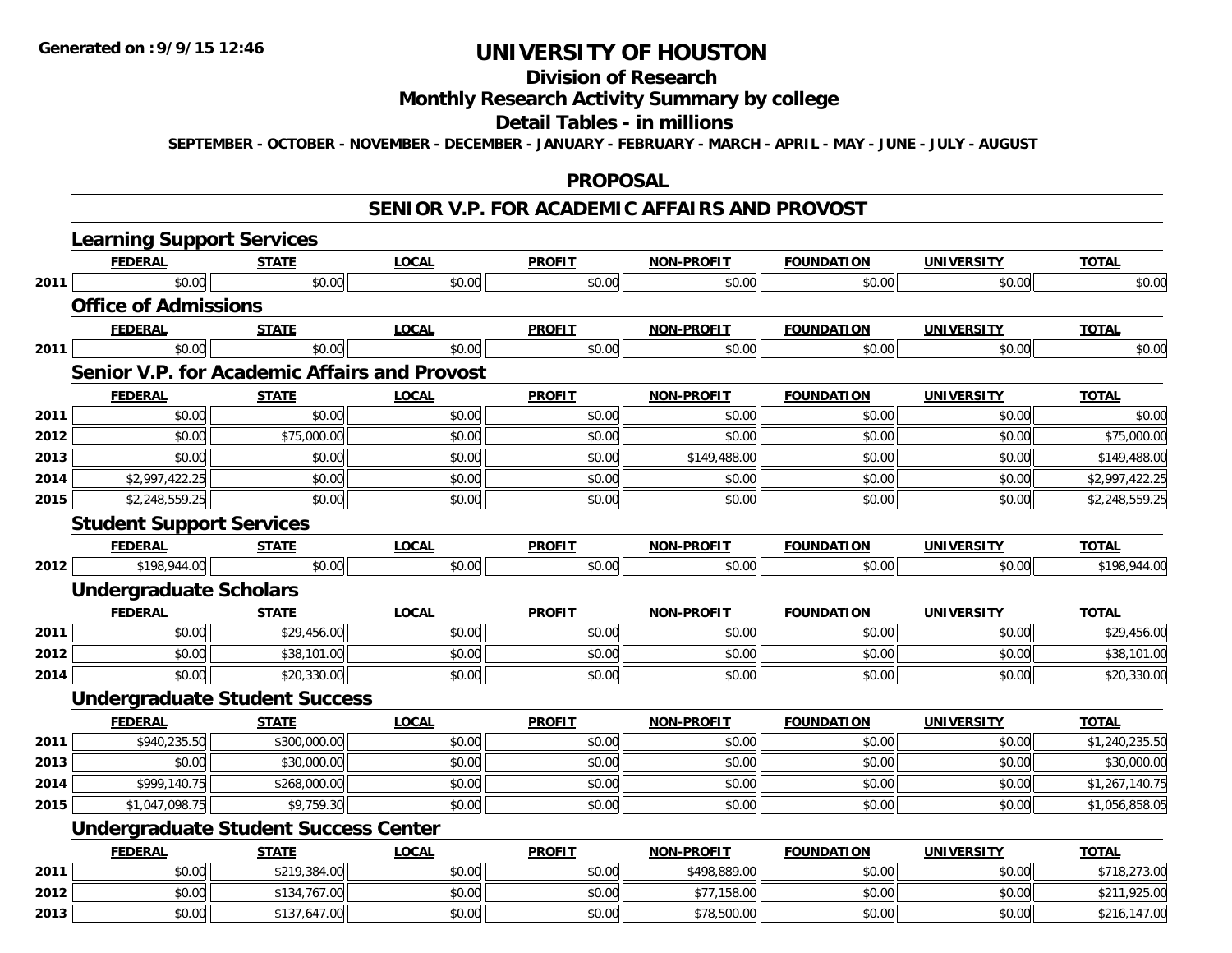## **Division of Research**

## **Monthly Research Activity Summary by college**

### **Detail Tables - in millions**

**SEPTEMBER - OCTOBER - NOVEMBER - DECEMBER - JANUARY - FEBRUARY - MARCH - APRIL - MAY - JUNE - JULY - AUGUST**

### **PROPOSAL**

### **SENIOR V.P. FOR ACADEMIC AFFAIRS AND PROVOST**

### **Undergraduate Student Success Center**

|              | <b>FEDERAL</b> | <b>STATE</b>   | <u>LOCAL</u> | <b>PROFIT</b> | <b>NON-PROFIT</b> | <b>FOUNDATION</b> | UNIVERSITY | <b>TOTAL</b>    |
|--------------|----------------|----------------|--------------|---------------|-------------------|-------------------|------------|-----------------|
| 2014         | \$0.00         | \$137,817,00   | \$0.00       | \$0.00        | \$0.00            | \$0.00            | \$0.00     | .817.00         |
| 2015         | \$0.00         | 767.00         | \$0.00       | \$0.00        | \$78,500.00       | \$0.00            | \$0.00     | \$216,267.00    |
| <b>Total</b> | \$8,431,400.50 | \$1,538,028.30 | \$0.00       | \$0.00        | \$882,535.00      | \$0.00            | \$0.00     | \$10,851,963.80 |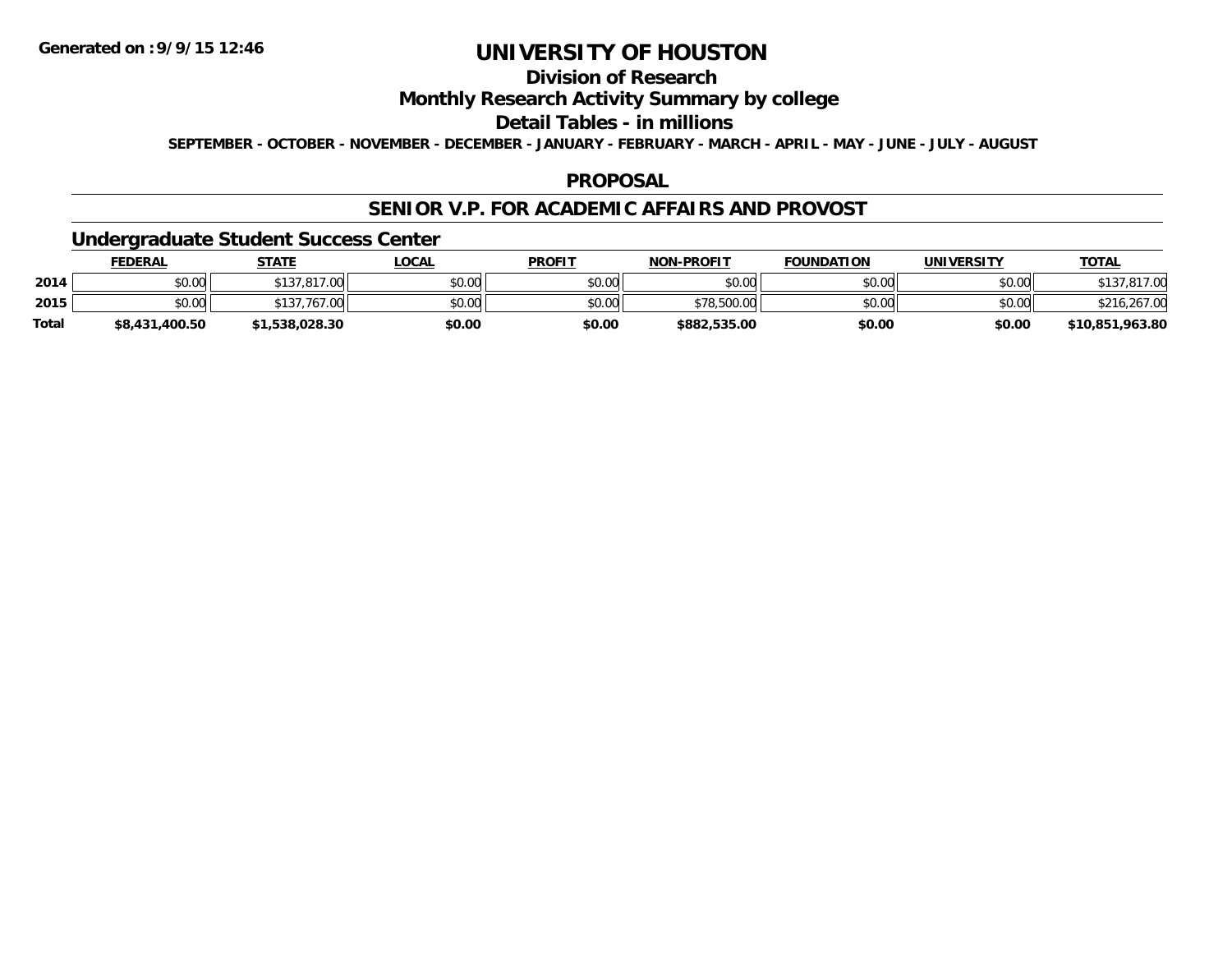# **Division of Research**

**Monthly Research Activity Summary by college**

### **Detail Tables - in millions**

**SEPTEMBER - OCTOBER - NOVEMBER - DECEMBER - JANUARY - FEBRUARY - MARCH - APRIL - MAY - JUNE - JULY - AUGUST**

### **PROPOSAL**

### **UH LAW CENTER**

|       | Dean, Law      |                |              |               |                   |                   |                   |                |
|-------|----------------|----------------|--------------|---------------|-------------------|-------------------|-------------------|----------------|
|       | <b>FEDERAL</b> | <b>STATE</b>   | <b>LOCAL</b> | <b>PROFIT</b> | <b>NON-PROFIT</b> | <b>FOUNDATION</b> | <b>UNIVERSITY</b> | <b>TOTAL</b>   |
| 2012  | \$0.00         | \$0.00         | \$0.00       | \$303,629.00  | \$0.00            | \$0.00            | \$0.00            | \$303,629.00   |
| 2013  | \$0.00         | \$0.00         | \$0.00       | \$71,560.62   | \$0.00            | \$47,656.00       | \$0.00            | \$119,216.62   |
| 2015  | \$601,568.43   | \$228,000.00   | \$0.00       | \$0.00        | \$0.00            | \$0.00            | \$0.00            | \$829,568.43   |
|       | Law-UH         |                |              |               |                   |                   |                   |                |
|       | <b>FEDERAL</b> | <b>STATE</b>   | <b>LOCAL</b> | <b>PROFIT</b> | <b>NON-PROFIT</b> | <b>FOUNDATION</b> | <b>UNIVERSITY</b> | <b>TOTAL</b>   |
| 2011  | \$0.00         | \$121,906.10   | \$0.00       | \$10,063.00   | \$0.00            | \$201,639.00      | \$68,956.00       | \$402,564.10   |
| 2012  | \$0.00         | \$360,386.00   | \$0.00       | \$0.00        | \$0.00            | \$0.00            | \$0.00            | \$360,386.00   |
| 2013  | \$1,000,000.00 | \$114,000.00   | \$0.00       | \$0.00        | \$90,378.80       | \$0.00            | \$0.00            | \$1,204,378.80 |
| 2014  | \$0.00         | \$200,000.00   | \$0.00       | \$0.00        | \$158,038.00      | \$0.00            | \$54,689.00       | \$412,727.00   |
| 2015  | \$0.00         | \$114,000.00   | \$0.00       | \$0.00        | \$100,000.00      | \$322,841.00      | \$474,892.00      | \$1,011,733.00 |
| Total | \$1,601,568.43 | \$1,138,292.10 | \$0.00       | \$385,252.62  | \$348,416.80      | \$572,136.00      | \$598,537.00      | \$4,644,202.95 |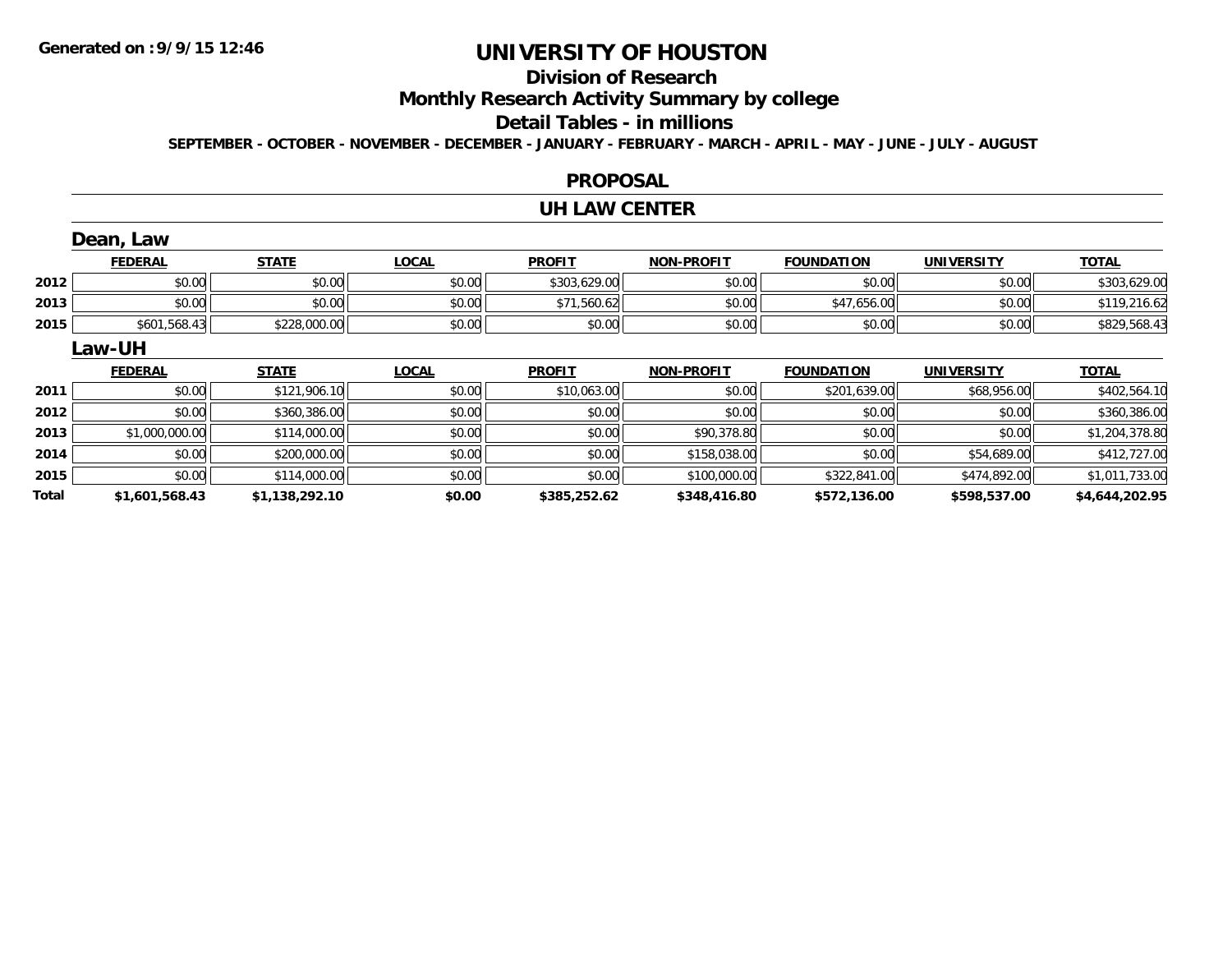## **Division of Research**

## **Monthly Research Activity Summary by college**

### **Detail Tables - in millions**

**SEPTEMBER - OCTOBER - NOVEMBER - DECEMBER - JANUARY - FEBRUARY - MARCH - APRIL - MAY - JUNE - JULY - AUGUST**

### **PROPOSAL**

### **UKNOWN COLLEGE**

### **Unknown Department**

|              | <b>FEDERAL</b>                           | <b>STATE</b> | <b>LOCAL</b> | <b>PROFIT</b> | <b>NON-PROFIT</b> | <b>FOUNDATION</b> | <b>UNIVERSITY</b> | <b>TOTAL</b> |
|--------------|------------------------------------------|--------------|--------------|---------------|-------------------|-------------------|-------------------|--------------|
| 2014         | \$0.00                                   | \$0.00       | \$0.00       | \$0.00        | \$0.00            | \$0.00            | \$0.00            | \$0.00       |
|              | Wrong Department - Please Dont Select It |              |              |               |                   |                   |                   |              |
|              | <b>FEDERAL</b>                           | <b>STATE</b> | <b>LOCAL</b> | <b>PROFIT</b> | <b>NON-PROFIT</b> | <b>FOUNDATION</b> | <b>UNIVERSITY</b> | <b>TOTAL</b> |
| 2011         | \$0.00                                   | \$0.00       | \$0.00       | \$0.00        | \$0.00            | \$0.00            | \$0.00            | \$0.00       |
| 2012         | \$0.00                                   | \$0.00       | \$0.00       | \$0.00        | \$0.00            | \$0.00            | \$15,730.00       | \$15,730.00  |
| 2013         | \$0.00                                   | \$0.00       | \$0.00       | \$0.00        | \$0.00            | \$0.00            | \$0.00            | \$0.00       |
| <b>Total</b> | \$0.00                                   | \$0.00       | \$0.00       | \$0.00        | \$0.00            | \$0.00            | \$15,730.00       | \$15,730.00  |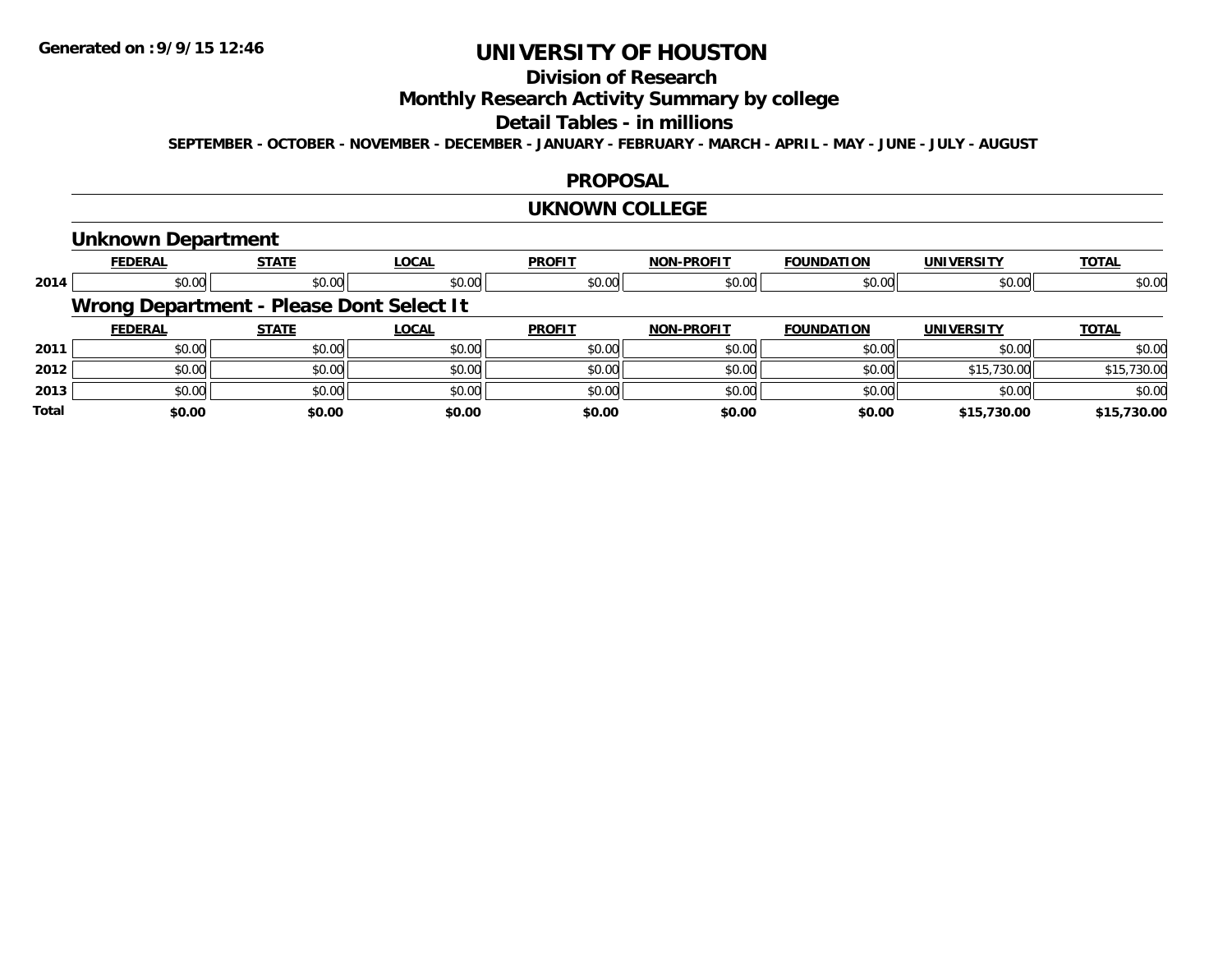# **Division of Research**

# **Monthly Research Activity Summary by college**

### **Detail Tables - in millions**

**SEPTEMBER - OCTOBER - NOVEMBER - DECEMBER - JANUARY - FEBRUARY - MARCH - APRIL - MAY - JUNE - JULY - AUGUST**

### **PROPOSAL**

# **VICE PRESIDENT FOR ADMINISTRATION**

|       | <b>KUHF - Radio</b>         |              |              |               |                   |                   |                   |                 |
|-------|-----------------------------|--------------|--------------|---------------|-------------------|-------------------|-------------------|-----------------|
|       | <b>FEDERAL</b>              | <b>STATE</b> | <b>LOCAL</b> | <b>PROFIT</b> | <b>NON-PROFIT</b> | <b>FOUNDATION</b> | <b>UNIVERSITY</b> | <b>TOTAL</b>    |
| 2011  | \$0.00                      | \$12,500.00  | \$0.00       | \$0.00        | \$623,146.00      | \$0.00            | \$0.00            | \$635,646.00    |
| 2012  | \$24,500.00                 | \$0.00       | \$0.00       | \$0.00        | \$2,261,596.00    | \$0.00            | \$0.00            | \$2,286,096.00  |
| 2013  | \$0.00                      | \$0.00       | \$0.00       | \$0.00        | \$2,193,199.00    | \$0.00            | \$0.00            | \$2,193,199.00  |
| 2014  | \$0.00                      | \$0.00       | \$0.00       | \$0.00        | \$2,147,877.00    | \$0.00            | \$0.00            | \$2,147,877.00  |
| 2015  | \$0.00                      | \$0.00       | \$0.00       | \$0.00        | \$2,363,344.00    | \$0.00            | \$0.00            | \$2,363,344.00  |
|       | <b>KUHT-TV</b>              |              |              |               |                   |                   |                   |                 |
|       | <b>FEDERAL</b>              | <b>STATE</b> | <b>LOCAL</b> | <b>PROFIT</b> | <b>NON-PROFIT</b> | <b>FOUNDATION</b> | <b>UNIVERSITY</b> | <b>TOTAL</b>    |
| 2011  | \$0.00                      | \$0.00       | \$0.00       | \$0.00        | \$1,606,903.00    | \$0.00            | \$0.00            | \$1,606,903.00  |
| 2012  | \$0.00                      | \$0.00       | \$0.00       | \$0.00        | \$14,132.00       | \$0.00            | \$0.00            | \$14,132.00     |
|       | <b>Physical Plant</b>       |              |              |               |                   |                   |                   |                 |
|       | <b>FEDERAL</b>              | <b>STATE</b> | <b>LOCAL</b> | <b>PROFIT</b> | <b>NON-PROFIT</b> | <b>FOUNDATION</b> | <b>UNIVERSITY</b> | <b>TOTAL</b>    |
| 2012  | \$0.00                      | \$0.00       | \$0.00       | \$0.00        | \$0.00            | \$0.00            | \$0.00            | \$0.00          |
|       | <b>UH Police Department</b> |              |              |               |                   |                   |                   |                 |
|       | <b>FEDERAL</b>              | <b>STATE</b> | <b>LOCAL</b> | <b>PROFIT</b> | <b>NON-PROFIT</b> | <b>FOUNDATION</b> | <b>UNIVERSITY</b> | <b>TOTAL</b>    |
| 2011  | \$53,805.00                 | \$4,755.00   | \$0.00       | \$0.00        | \$0.00            | \$0.00            | \$0.00            | \$58,560.00     |
| 2014  | \$0.00                      | \$3,000.00   | \$0.00       | \$0.00        | \$0.00            | \$0.00            | \$0.00            | \$3,000.00      |
| 2015  | \$335,584.00                | \$49,642.00  | \$0.00       | \$0.00        | \$0.00            | \$0.00            | \$0.00            | \$385,226.00    |
| Total | \$413,889.00                | \$69,897.00  | \$0.00       | \$0.00        | \$11,210,197.00   | \$0.00            | \$0.00            | \$11,693,983.00 |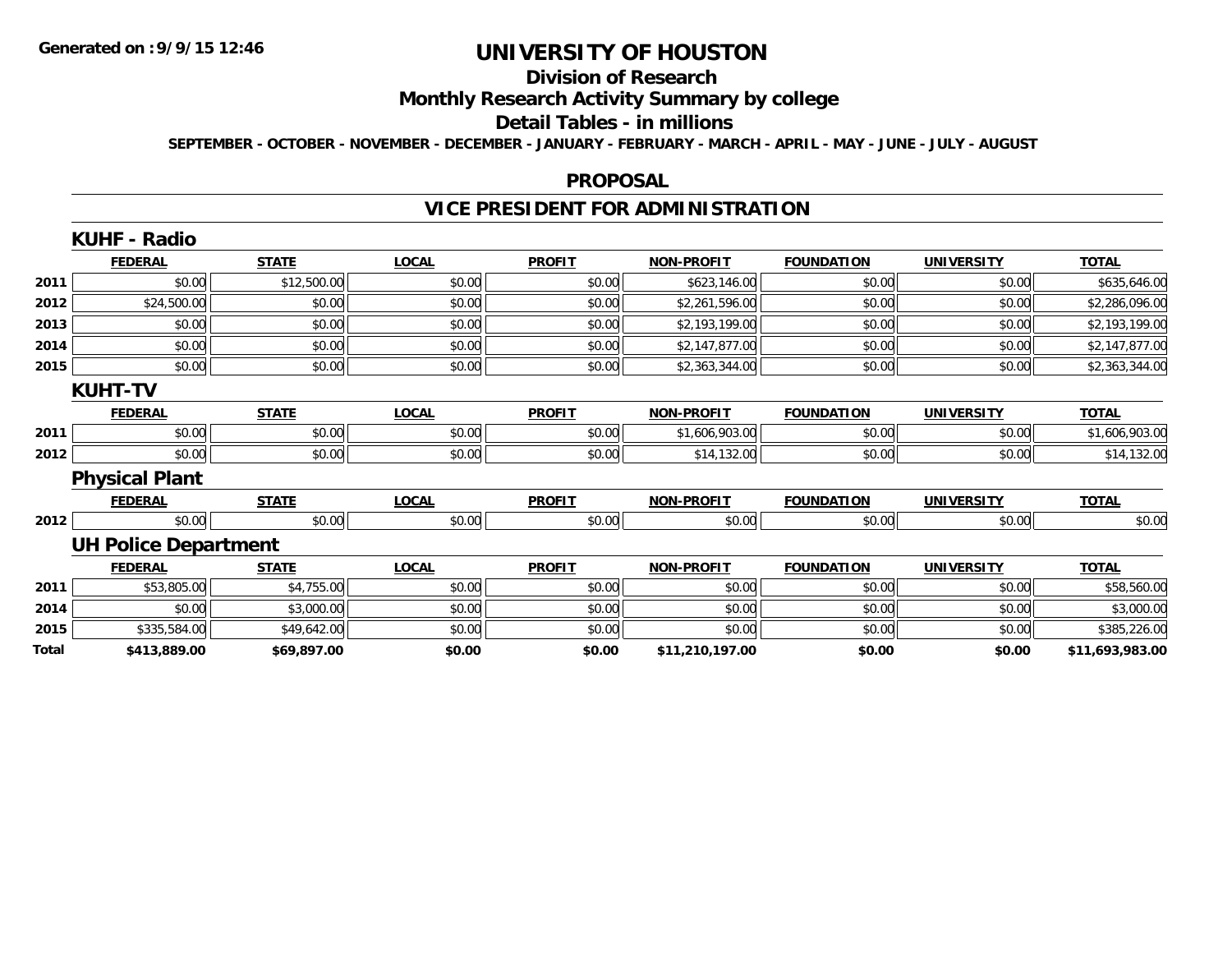## **Division of Research**

### **Monthly Research Activity Summary by college**

## **Detail Tables - in millions**

**SEPTEMBER - OCTOBER - NOVEMBER - DECEMBER - JANUARY - FEBRUARY - MARCH - APRIL - MAY - JUNE - JULY - AUGUST**

### **PROPOSAL**

## **VICE PRESIDENT FOR STUDENT AFFAIRS**

### **Childrens Learning Centers**

|      | <b>FEDERA</b>          | <b>CTATE</b><br>n                   | .OCAI                         | <b>PROFIT</b> | -PROFIT<br>NON-      | <b>FOUNDA</b><br>חחוז | <b>IINIVERSIT\</b> | TOTA.                                                          |
|------|------------------------|-------------------------------------|-------------------------------|---------------|----------------------|-----------------------|--------------------|----------------------------------------------------------------|
| 2012 | $\sim$ $\sim$<br>JU.UU | $ATE$ $000$ $00$<br><u>a.uuu.uu</u> | $n \cap \neg$<br><b>JU.UU</b> | \$0.00        | 0000<br>PO.OO        | \$0.00                | \$0.00             | 00000<br>$\rightarrow$ $\rightarrow$ $\rightarrow$<br>J,UUU.UW |
| 2013 | 40.UU                  | \$0.00                              | \$0.00                        | \$0.00        | 0000<br><b>JU.UU</b> | \$0.00                | \$0.00             | $\sim$<br>140.UU                                               |

## **Dean, Student Affairs**

|      | ------   | -----         | $\sim$<br>$\cdots$        | <b>PROFIT</b> | ------<br>ימות | מרוח<br>ำเภ | HN H      | $-2 -$ |
|------|----------|---------------|---------------------------|---------------|----------------|-------------|-----------|--------|
| 2012 | $\cdots$ | 0.00<br>טט.טי | $\cdot$ v $\cup$ . $\cup$ | 0.00<br>v.vu  | $ -$<br>70.OU  |             | $\sim$ 00 |        |

## **Vice President, Student Affairs**

|              | <b>FEDERAL</b> | <b>STATE</b> | <b>LOCAL</b> | <b>PROFIT</b> | <b>NON-PROFIT</b> | <b>FOUNDATION</b> | UNIVERSITY | <b>TOTAL</b>   |
|--------------|----------------|--------------|--------------|---------------|-------------------|-------------------|------------|----------------|
| 2012         | \$0.00         | \$149,837,00 | \$0.00       | \$0.00        | \$0.00            | \$0.00            | \$0.00     |                |
| 2013         | \$0.00         | \$0.00       | \$0.00       | \$0.00        | \$0.00            | \$10,000.00       | \$0.00     | \$10,000.00    |
| <b>Total</b> | \$2,241,676.50 | \$224,837.00 | \$0.00       | \$0.00        | \$0.00            | \$10,000.00       | \$0.00     | \$2,476,513.50 |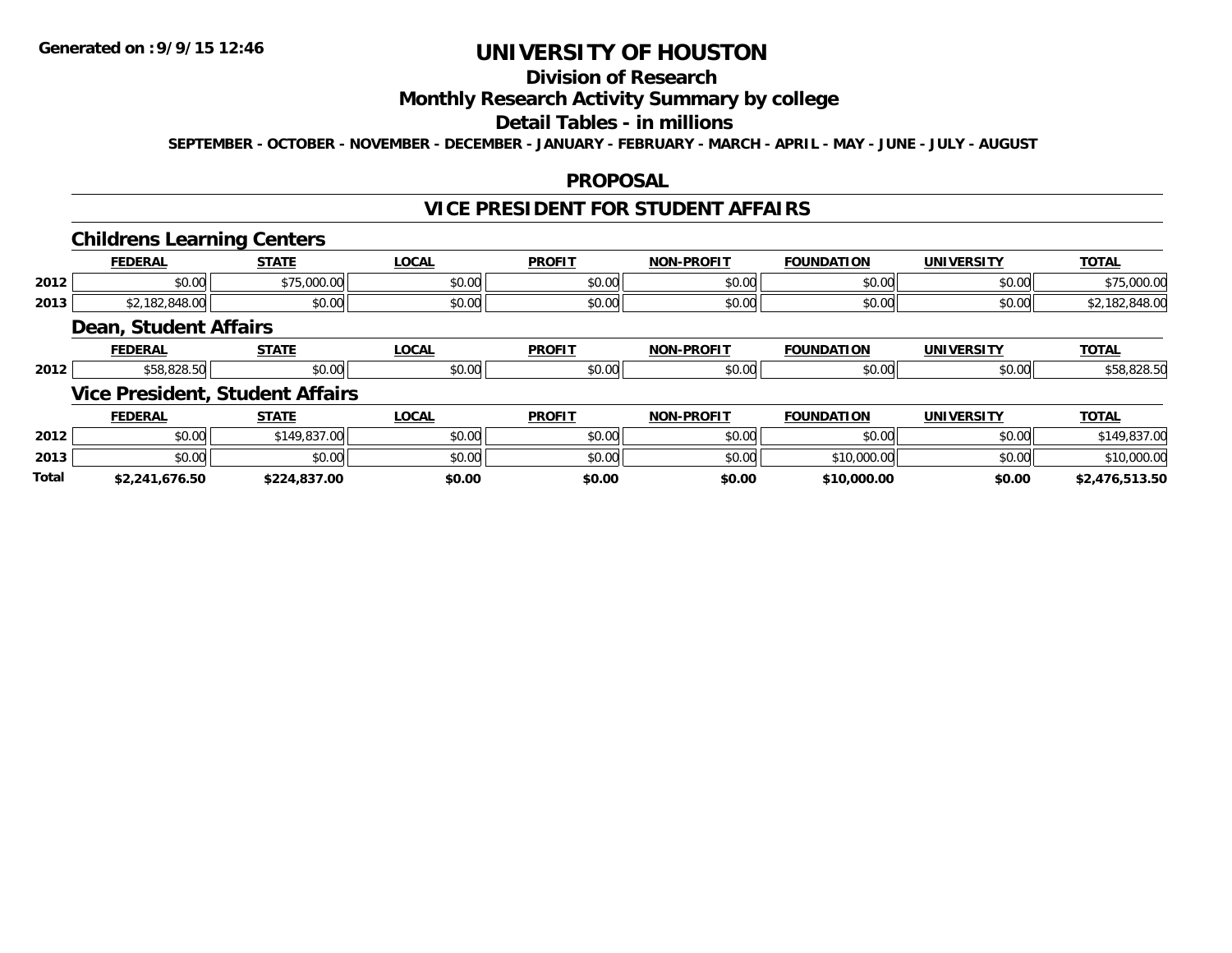# **Division of Research**

## **Monthly Research Activity Summary by college**

### **Detail Tables - in millions**

**SEPTEMBER - OCTOBER - NOVEMBER - DECEMBER - JANUARY - FEBRUARY - MARCH - APRIL - MAY - JUNE - JULY - AUGUST**

### **PROPOSAL**

## **VP for Community Relations and Institutional Acces**

### **Center for Student's with Disabilities**

|              | <b>FEDERAL</b> | <b>STATE</b>         | LOCAI          | <b>PROFIT</b> | -PROFIT<br><b>NON</b> | <b>FOUNDATION</b>  | <b>UNIVERSITY</b> | <b>TOTAL</b> |
|--------------|----------------|----------------------|----------------|---------------|-----------------------|--------------------|-------------------|--------------|
| 2011         | JU.UU          | 384<br>$. \, \cdots$ | ልስ ስስ<br>JU.UU | 0.00<br>ט.טע  | \$0.00                | $\sim$ 00<br>JU.UU | \$0.00            |              |
| <b>Total</b> | \$0.00         | .384.00              | \$0.OC         | \$0.00        | \$0.00                | \$0.00             | \$0.00            | .384.00      |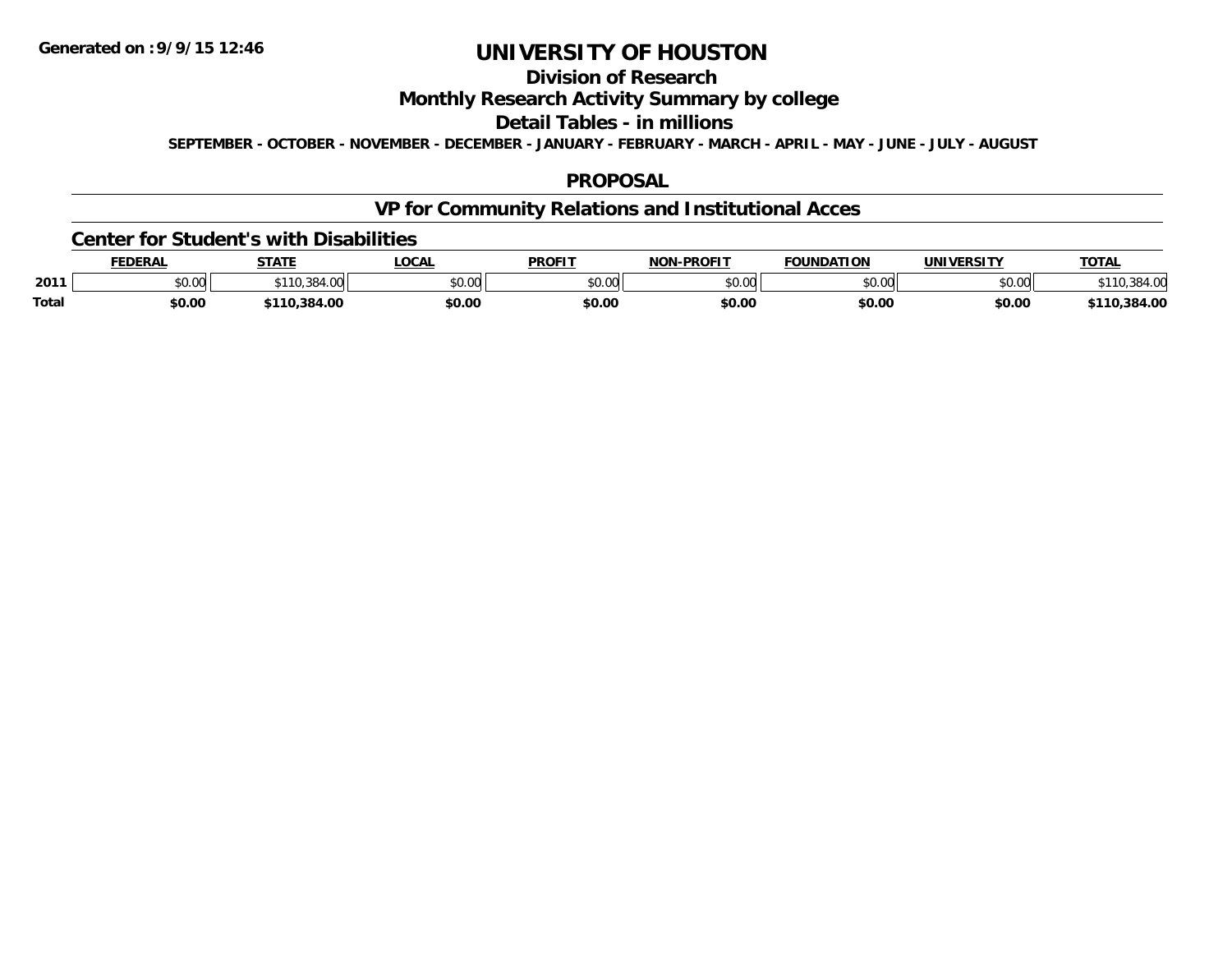# **Division of Research**

### **Monthly Research Activity Summary by college**

#### **Detail Tables - in millions**

**SEPTEMBER - OCTOBER - NOVEMBER - DECEMBER - JANUARY - FEBRUARY - MARCH - APRIL - MAY - JUNE - JULY - AUGUST**

#### **AWARD**

#### **C.T. BAUER COLLEGE OF BUSINESS**

|      | <b>Accountancy &amp; Taxation</b>        |                |              |               |                   |                   |                   |                |  |  |  |
|------|------------------------------------------|----------------|--------------|---------------|-------------------|-------------------|-------------------|----------------|--|--|--|
|      | <b>FEDERAL</b>                           | <b>STATE</b>   | <b>LOCAL</b> | <b>PROFIT</b> | <b>NON-PROFIT</b> | <b>FOUNDATION</b> | <b>UNIVERSITY</b> | <b>TOTAL</b>   |  |  |  |
| 2013 | \$0.00                                   | \$0.00         | \$0.00       | \$0.00        | \$0.00            | \$0.00            | \$0.00            | \$0.00         |  |  |  |
| 2014 | \$0.00                                   | \$0.00         | \$0.00       | \$0.00        | \$0.00            | \$19,260.00       | \$0.00            | \$19,260.00    |  |  |  |
|      | Dean, Business Administration            |                |              |               |                   |                   |                   |                |  |  |  |
|      | <b>FEDERAL</b>                           | <b>STATE</b>   | <b>LOCAL</b> | <b>PROFIT</b> | <b>NON-PROFIT</b> | <b>FOUNDATION</b> | <b>UNIVERSITY</b> | <b>TOTAL</b>   |  |  |  |
| 2011 | \$0.00                                   | \$0.00         | \$0.00       | \$0.00        | \$0.00            | \$0.00            | \$0.00            | \$0.00         |  |  |  |
| 2012 | \$0.00                                   | \$1,375,000.00 | \$0.00       | \$0.00        | \$0.00            | \$0.00            | \$0.00            | \$1,375,000.00 |  |  |  |
| 2013 | \$0.00                                   | \$1,500,000.00 | \$0.00       | \$0.00        | \$0.00            | \$0.00            | \$0.00            | \$1,500,000.00 |  |  |  |
| 2014 | \$0.00                                   | \$121,250.00   | \$0.00       | \$0.00        | \$0.00            | \$0.00            | \$0.00            | \$121,250.00   |  |  |  |
| 2015 | \$0.00                                   | \$900,000.00   | \$0.00       | \$0.00        | \$0.00            | \$5,000.00        | \$0.00            | \$905,000.00   |  |  |  |
|      | <b>Decision and Information Sciences</b> |                |              |               |                   |                   |                   |                |  |  |  |
|      | <b>FEDERAL</b>                           | <b>STATE</b>   | <b>LOCAL</b> | <b>PROFIT</b> | <b>NON-PROFIT</b> | <b>FOUNDATION</b> | <b>UNIVERSITY</b> | <b>TOTAL</b>   |  |  |  |
| 2013 | \$0.00                                   | \$0.00         | \$0.00       | \$0.00        | \$0.00            | \$0.00            | \$0.00            | \$0.00         |  |  |  |
|      | <b>Finance</b>                           |                |              |               |                   |                   |                   |                |  |  |  |
|      | <b>FEDERAL</b>                           | <b>STATE</b>   | <b>LOCAL</b> | <b>PROFIT</b> | <b>NON-PROFIT</b> | <b>FOUNDATION</b> | <b>UNIVERSITY</b> | <b>TOTAL</b>   |  |  |  |
| 2011 | \$230,759.80                             | \$0.00         | \$0.00       | \$0.00        | \$0.00            | \$0.00            | \$0.00            | \$230,759.80   |  |  |  |
| 2013 | \$0.00                                   | \$0.00         | \$0.00       | \$0.00        | \$0.00            | \$0.00            | \$0.00            | \$0.00         |  |  |  |
|      | Management                               |                |              |               |                   |                   |                   |                |  |  |  |
|      | <b>FEDERAL</b>                           | <b>STATE</b>   | <b>LOCAL</b> | <b>PROFIT</b> | <b>NON-PROFIT</b> | <b>FOUNDATION</b> | <b>UNIVERSITY</b> | <b>TOTAL</b>   |  |  |  |
| 2013 | \$0.00                                   | \$0.00         | \$0.00       | \$0.00        | \$0.00            | \$0.00            | \$0.00            | \$0.00         |  |  |  |
|      | <b>Marketing</b>                         |                |              |               |                   |                   |                   |                |  |  |  |
|      | <b>FEDERAL</b>                           | <b>STATE</b>   | <b>LOCAL</b> | <b>PROFIT</b> | <b>NON-PROFIT</b> | <b>FOUNDATION</b> | <b>UNIVERSITY</b> | <b>TOTAL</b>   |  |  |  |
| 2012 | \$0.00                                   | \$0.00         | \$0.00       | \$0.00        | \$0.00            | \$0.00            | \$0.00            | \$0.00         |  |  |  |
| 2013 | \$0.00                                   | \$0.00         | \$0.00       | \$0.00        | \$0.00            | \$0.00            | \$0.00            | \$0.00         |  |  |  |
| 2014 | \$0.00                                   | \$0.00         | \$0.00       | \$0.00        | \$0.00            | \$0.00            | \$0.00            | \$0.00         |  |  |  |
| 2015 | \$0.00                                   | \$0.00         | \$0.00       | \$0.00        | \$0.00            | \$0.00            | \$0.00            | \$0.00         |  |  |  |
|      | <b>Small Business Development Center</b> |                |              |               |                   |                   |                   |                |  |  |  |
|      | <b>FEDERAL</b>                           | <b>STATE</b>   | <b>LOCAL</b> | <b>PROFIT</b> | <b>NON-PROFIT</b> | <b>FOUNDATION</b> | <b>UNIVERSITY</b> | <b>TOTAL</b>   |  |  |  |
| 2011 | \$3,399,854.00                           | \$61,677.00    | \$0.00       | \$0.00        | \$0.00            | \$0.00            | \$0.00            | \$3,461,531.00 |  |  |  |
| 2012 | \$3,847,748.95                           | \$0.00         | \$0.00       | \$0.00        | \$0.00            | \$117,242.00      | \$0.00            | \$3,964,990.95 |  |  |  |
| 2013 | \$2,491,968.00                           | \$0.00         | \$0.00       | \$0.00        | \$0.00            | \$0.00            | \$0.00            | \$2,491,968.00 |  |  |  |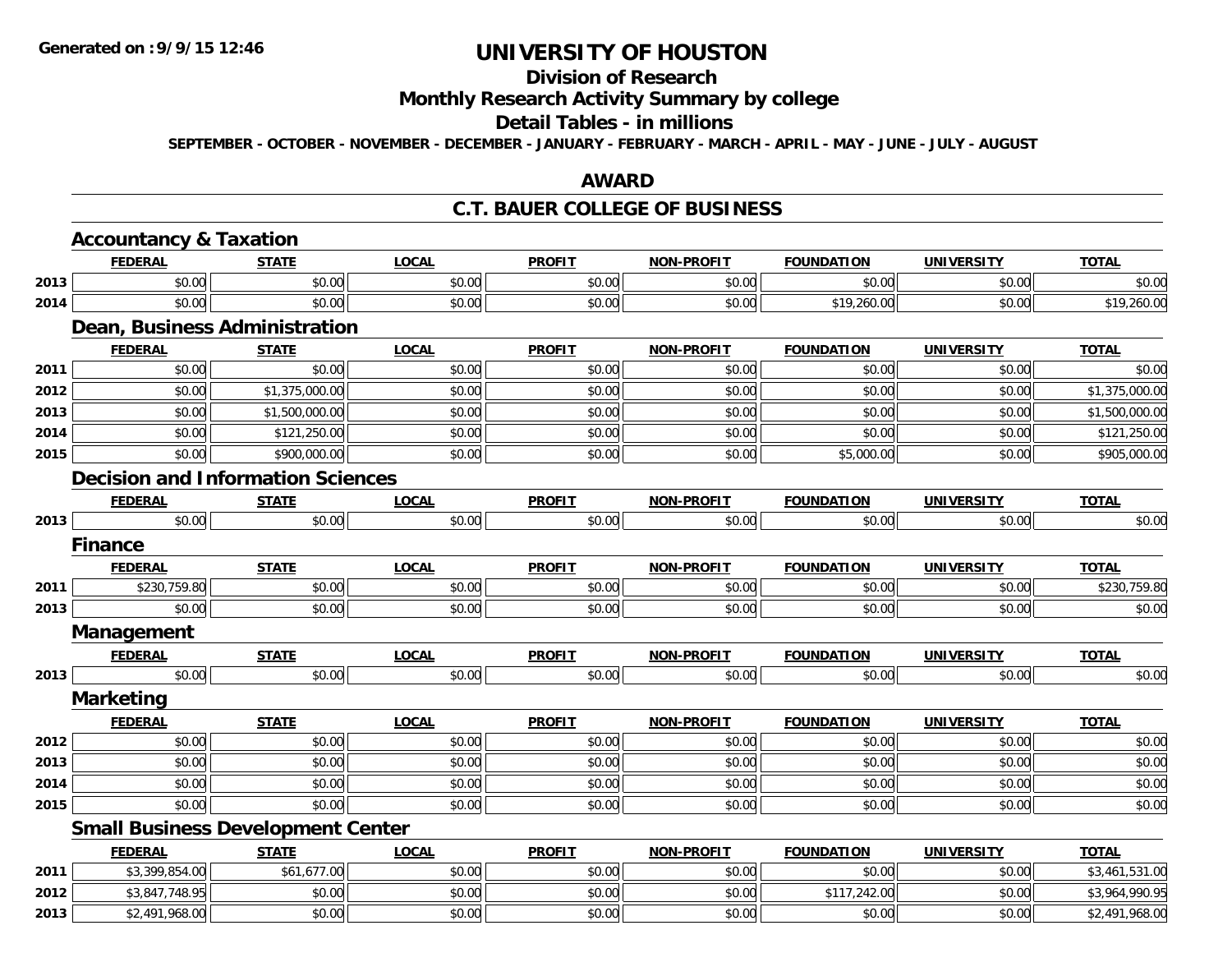# **Division of Research**

### **Monthly Research Activity Summary by college**

#### **Detail Tables - in millions**

**SEPTEMBER - OCTOBER - NOVEMBER - DECEMBER - JANUARY - FEBRUARY - MARCH - APRIL - MAY - JUNE - JULY - AUGUST**

### **AWARD**

### **C.T. BAUER COLLEGE OF BUSINESS**

### **Small Business Development Center**

|              | <b>FEDERAL</b>  | <b>STATE</b>   | LOCAL  | <b>PROFIT</b> | <b>NON-PROFIT</b> | <b>FOUNDATION</b> | <b>UNIVERSITY</b> | <b>TOTAL</b>    |
|--------------|-----------------|----------------|--------|---------------|-------------------|-------------------|-------------------|-----------------|
| 2014         | \$2,819,543.00  | \$0.00         | \$0.00 | \$0.00        | \$0.00            | \$89,145.00       | \$0.00            | \$2,908,688.00  |
| 2015         | \$2,992,889.00  | \$0.00         | \$0.00 | \$0.00        | \$0.00            | \$0.00            | \$0.00            | \$2,992,889.00  |
| <b>Total</b> | \$15,782,762.75 | \$3,957,927.00 | \$0.00 | \$0.00        | \$0.00            | \$230,647.00      | \$0.00            | \$19,971,336.75 |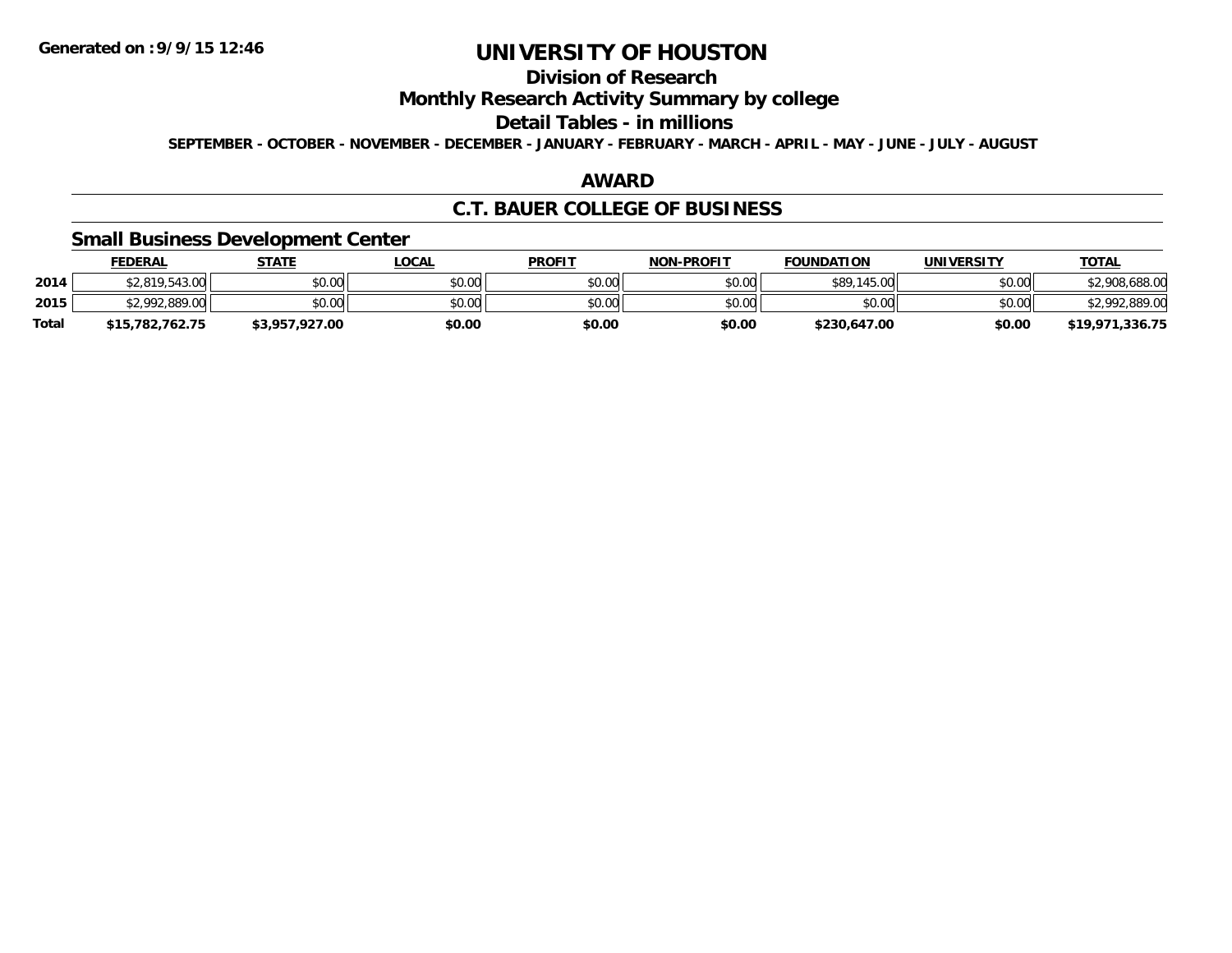# **Division of Research**

# **Monthly Research Activity Summary by college**

## **Detail Tables - in millions**

**SEPTEMBER - OCTOBER - NOVEMBER - DECEMBER - JANUARY - FEBRUARY - MARCH - APRIL - MAY - JUNE - JULY - AUGUST**

### **AWARD**

# **COLLEGE OF ARCHITECTURE**

|      | Architecture       |              |              |               |                   |                   |                   |              |
|------|--------------------|--------------|--------------|---------------|-------------------|-------------------|-------------------|--------------|
|      | <b>FEDERAL</b>     | <b>STATE</b> | <b>LOCAL</b> | <b>PROFIT</b> | <b>NON-PROFIT</b> | <b>FOUNDATION</b> | <b>UNIVERSITY</b> | <b>TOTAL</b> |
| 2011 | \$0.00             | \$0.00       | \$0.00       | \$7,500.00    | \$0.00            | \$0.00            | \$0.00            | \$7,500.00   |
| 2012 | \$0.00             | \$0.00       | \$0.00       | \$0.00        | \$0.00            | \$0.00            | \$2,500.00        | \$2,500.00   |
| 2014 | \$0.00             | \$0.00       | \$0.00       | \$0.00        | \$0.00            | \$0.00            | \$0.00            | \$0.00       |
|      | Dean, Architecture |              |              |               |                   |                   |                   |              |
|      | <b>FEDERAL</b>     | <b>STATE</b> | <b>LOCAL</b> | <b>PROFIT</b> | <b>NON-PROFIT</b> | <b>FOUNDATION</b> | <b>UNIVERSITY</b> | <b>TOTAL</b> |
| 2011 | \$25,000.00        | \$0.00       | \$0.00       | \$0.00        | \$0.00            | \$0.00            | \$0.00            | \$25,000.00  |
| 2012 | \$0.00             | \$0.00       | \$0.00       | \$0.00        | \$5,000.00        | \$0.00            | \$0.00            | \$5,000.00   |
| 2013 | \$25,000.00        | \$50,000.00  | \$0.00       | \$0.00        | \$0.00            | \$0.00            | \$0.00            | \$75,000.00  |

| Total | 75,000.00<br>ᅔᄀᄃ        | \$50.000.00         | \$0.00             | \$7,500.00      | \$5,000.00 | \$50.000.00          | \$2,500.00 | non on<br>100 t<br>.uuu.u      |
|-------|-------------------------|---------------------|--------------------|-----------------|------------|----------------------|------------|--------------------------------|
| 2015  | 00000<br>ሐ ጣ<br>,uuu.uu | \$0.00              | $\sim$ 00<br>JU.UU | 0000<br>JU.UU   | \$0.00     | $\sim$ 00<br>SU.UU   | \$0.00     | $A \cap F$<br>$\sim$<br>uuu.uu |
| 2014  | 0.00اء                  | \$0.00<br>$\hat{v}$ | JU.UU              | $\sim$<br>JU.UU | SO.OO      | 0.00000<br>. .UU.UU. | \$0.00     | $\sim$<br>ຉຉຩ຺຺ຩຩຩ຺຺ຩຩ         |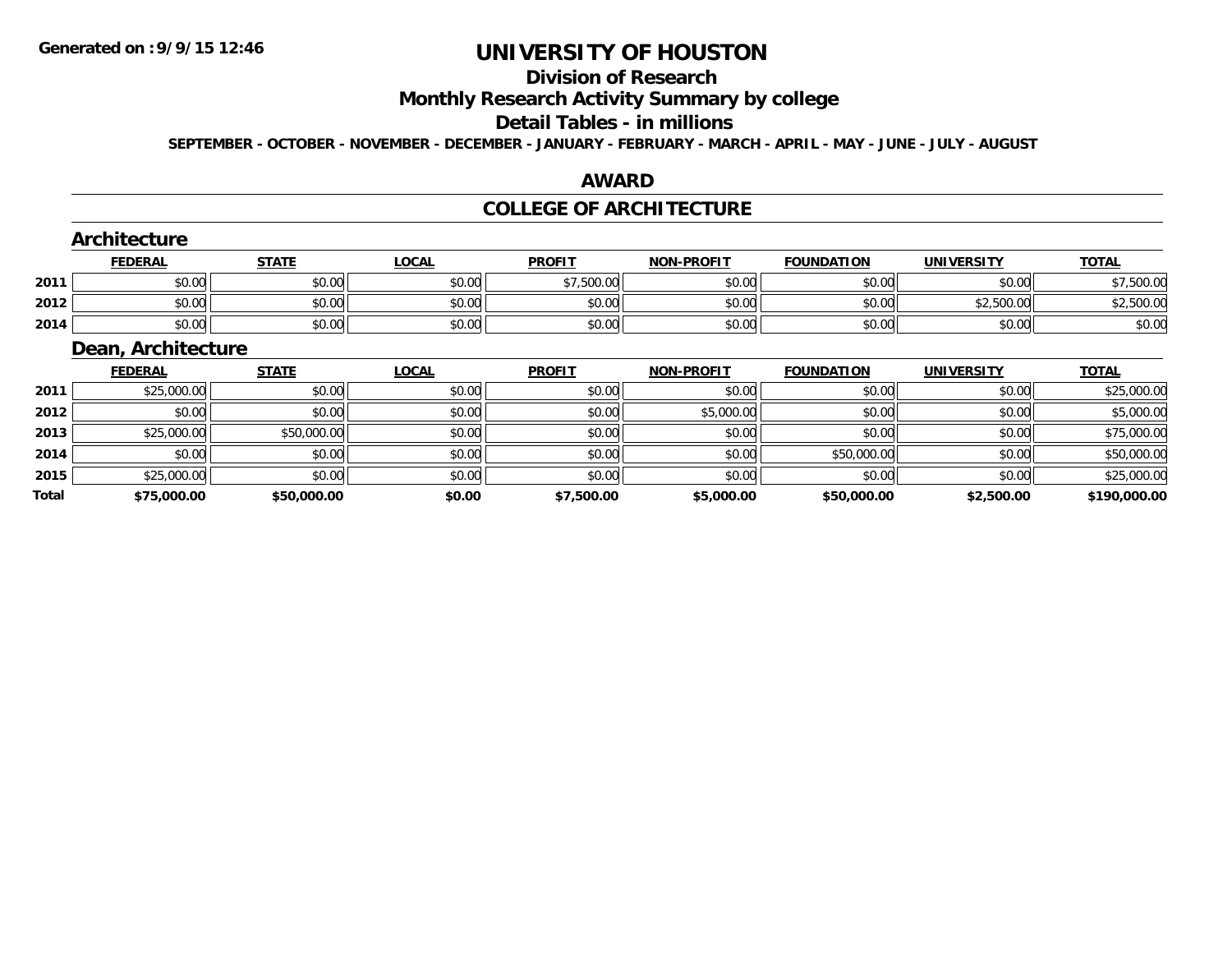# **Division of Research**

#### **Monthly Research Activity Summary by college**

## **Detail Tables - in millions**

**SEPTEMBER - OCTOBER - NOVEMBER - DECEMBER - JANUARY - FEBRUARY - MARCH - APRIL - MAY - JUNE - JULY - AUGUST**

### **AWARD**

## **COLLEGE OF EDUCATION**

## **Consistency Mgmt and Coop Disc**

|      | <b>FEDERAL</b> | <b>STATE</b> | <u>LOCAL</u> | <b>PROFIT</b> | <b>NON-PROFIT</b> | <b>FOUNDATION</b> | <b>UNIVERSITY</b> | <b>TOTAL</b>   |
|------|----------------|--------------|--------------|---------------|-------------------|-------------------|-------------------|----------------|
| 2011 | \$40,276.75    | \$0.00       | \$0.00       | \$0.00        | \$163,107.00      | \$0.00            | \$0.00            | \$203,383.75   |
| 2012 | \$30,000.00    | \$0.00       | \$0.00       | \$0.00        | \$84,725.00       | \$0.00            | \$0.00            | \$114,725.00   |
| 2013 | \$34,766.94    | \$0.00       | \$0.00       | \$4.26        | \$7,000.00        | \$0.00            | \$0.00            | \$41,771.20    |
| 2014 | \$634,042.34   | \$0.00       | \$379,591.00 | \$0.00        | \$0.00            | \$0.00            | \$0.00            | \$1,013,633.34 |
| 2015 | \$599,271.24   | \$0.00       | \$254,460.00 | \$0.00        | \$0.00            | \$0.00            | \$0.00            | \$853,731.24   |

#### **Curriculum and Instruction**

|      | <b>FEDERAL</b> | <b>STATE</b> | <b>LOCAL</b> | <b>PROFIT</b> | <b>NON-PROFIT</b> | <b>FOUNDATION</b> | <b>UNIVERSITY</b> | <b>TOTAL</b>   |
|------|----------------|--------------|--------------|---------------|-------------------|-------------------|-------------------|----------------|
| 2011 | \$1,158,347.40 | \$279,999.00 | \$0.00       | \$0.00        | \$165,000.00      | \$0.00            | \$0.00            | \$1,603,346.40 |
| 2012 | \$447,729.30   | \$17,500.00  | \$0.00       | \$0.00        | \$100,000.00      | \$18,400.00       | \$0.00            | \$583,629.30   |
| 2013 | \$1,212,404.60 | \$15,999.00  | \$0.00       | \$0.00        | \$192,273.00      | \$3,997.75        | \$0.00            | \$1,424,674.35 |
| 2014 | \$583,965.90   | \$0.00       | \$0.00       | \$0.00        | \$118,700.00      | \$0.00            | \$0.00            | \$702,665.90   |
| 2015 | \$633,869.10   | \$0.00       | \$0.00       | \$0.00        | \$112,645.00      | \$31,671.00       | \$0.00            | \$778,185.10   |

## **Dean, Education**

|      | <b>FEDERAL</b> | <b>STATE</b> | <b>LOCAL</b> | <b>PROFIT</b> | <b>NON-PROFIT</b> | <b>FOUNDATION</b> | <b>UNIVERSITY</b> | <b>TOTAL</b> |
|------|----------------|--------------|--------------|---------------|-------------------|-------------------|-------------------|--------------|
| 2011 | \$0.00         | \$0.00       | \$0.00       | \$0.00        | \$0.00            | \$0.00            | \$0.00            | \$0.00       |
| 2012 | \$0.00         | \$0.00       | \$0.00       | \$0.00        | \$0.00            | \$0.00            | \$0.00            | \$0.00       |
| 2013 | \$0.00         | \$0.00       | \$0.00       | \$0.00        | \$0.00            | \$0.00            | \$0.00            | \$0.00       |
| 2014 | \$0.00         | \$421,500.00 | \$0.00       | \$0.00        | \$5,700.00        | \$0.00            | \$0.00            | \$427,200.00 |
| 2015 | \$0.00         | \$0.00       | \$0.00       | \$0.00        | \$0.00            | \$0.00            | \$0.00            | \$0.00       |

### **Educational Leadership & Policy Studies**

|      | <b>FEDERAL</b> | <b>STATE</b> | <u>LOCAL</u> | <b>PROFIT</b> | <b>NON-PROFIT</b> | <b>FOUNDATION</b> | <b>UNIVERSITY</b> | <b>TOTAL</b> |
|------|----------------|--------------|--------------|---------------|-------------------|-------------------|-------------------|--------------|
| 2011 | \$175,020.00   | \$0.00       | \$0.00       | \$0.00        | \$0.00            | \$0.00            | \$0.00            | \$175,020.00 |
| 2012 | \$36,130.90    | \$0.00       | \$0.00       | \$0.00        | \$0.00            | \$0.00            | \$0.00            | \$36,130.90  |
| 2013 | \$311,917.60   | \$0.00       | \$0.00       | \$0.00        | \$15,825.00       | \$29,218.00       | \$0.00            | \$356,960.60 |
| 2014 | \$392,285.30   | \$5,000.00   | \$27,400.00  | \$0.00        | \$31,350.00       | \$0.00            | \$0.00            | \$456,035.30 |
| 2015 | \$169,791.00   | \$0.00       | \$0.00       | \$0.00        | \$66,550.00       | \$122,726.00      | \$0.00            | \$359,067.00 |

## **Institute for Urban Education**

|      | <b>FEDERAL</b>                        | <b>CTATE</b><br>ın<br>. | LOCAL  | <b>PROFIT</b>                       | <b>NON-PROFIT</b> | <b>FOUNDATION</b> | <b>UNIVERSITY</b>    | <b>TOTAL</b>     |
|------|---------------------------------------|-------------------------|--------|-------------------------------------|-------------------|-------------------|----------------------|------------------|
| 2011 | \$469,169.00                          | 0000<br>JU.UU           | \$0.00 | <b>↑∩</b><br>JU.UU                  | 0.00<br>JU.UU     | \$0.00            | \$0.00               | \$469<br>.169.00 |
| 2012 | <b>¢10 550</b><br>$\sim$<br>. .JJ0.UU | 0000<br>JU.UU           | \$0.00 | <b>↑∩</b><br>$\sim$ $\sim$<br>PU.UU | 0000<br>JU.UU     | 0000<br>JU.UU     | 0000<br><b>JU.UU</b> | ,558.00          |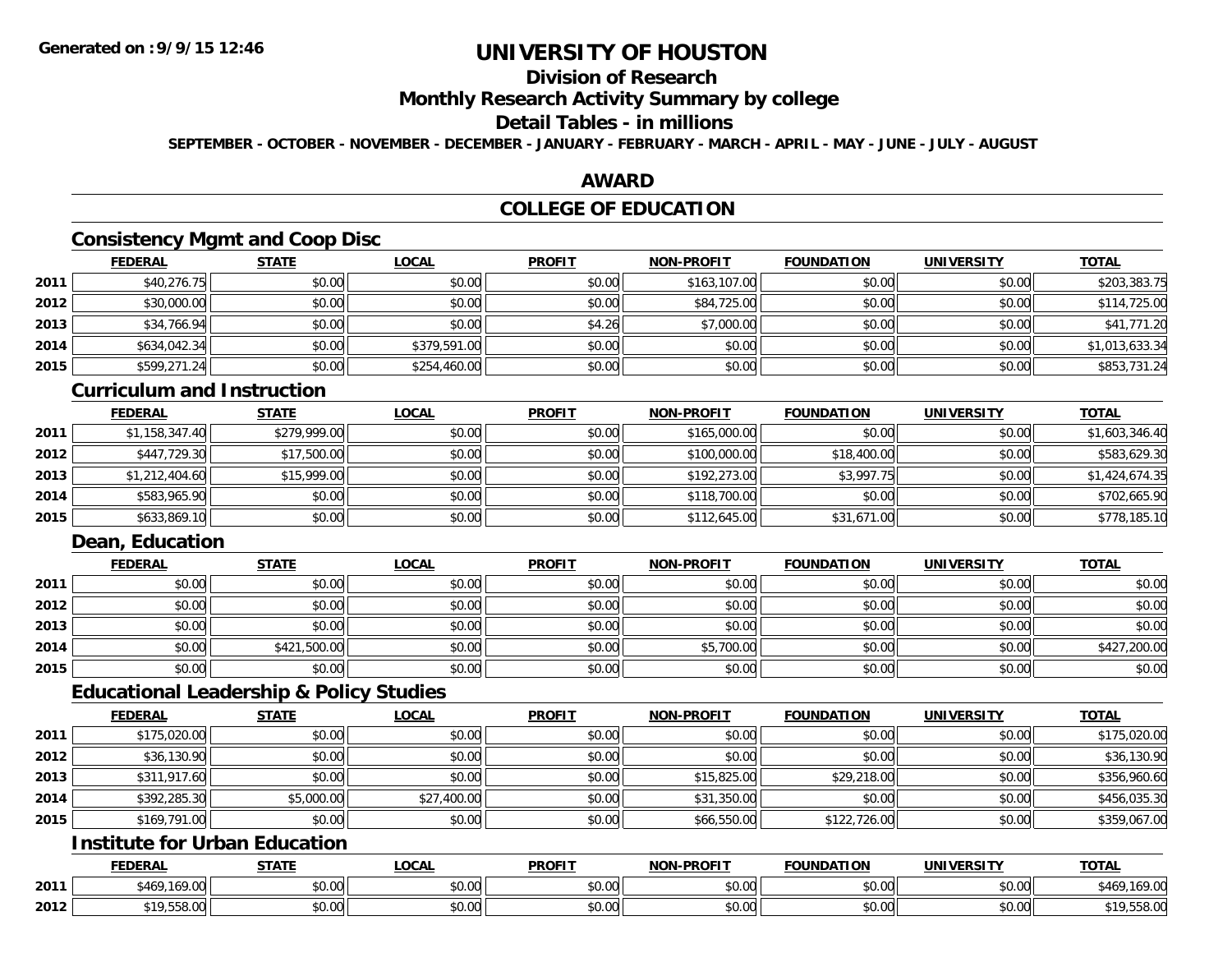## **Division of Research**

**Monthly Research Activity Summary by college**

# **Detail Tables - in millions**

**SEPTEMBER - OCTOBER - NOVEMBER - DECEMBER - JANUARY - FEBRUARY - MARCH - APRIL - MAY - JUNE - JULY - AUGUST**

### **AWARD**

## **COLLEGE OF EDUCATION**

## **Institute for Urban Education**

|      | <b>FEDERAL</b> | <b>STATE</b><br>'''' | <b>LOCAL</b>  | <b>PROFIT</b> | -PROFIT<br>NON | <b>FOUNDATION</b>      | <b>UNIVERSITY</b> | <b>TOTAL</b>           |
|------|----------------|----------------------|---------------|---------------|----------------|------------------------|-------------------|------------------------|
| 2013 | \$0.00         | \$0.00               | 0000<br>JU.UU | \$0.00        | nn na<br>JU.UU | $\sim$ $\sim$<br>JU.UU | ልስ ሀህ<br>JU.UU    | $\sim$ $\sim$<br>ง∪.∪บ |
| 2014 | \$0.00         | \$0.00               | \$0.00        | \$0.00        | mn na<br>JU.UU | $\sim$ 00<br>JU.UU     | en uu<br>JU.UU    | $\sim$ $\sim$<br>ง∪.∪บ |

# **Psychological, Health, and Learning Sciences**

|      | <b>FEDERAL</b> | <u>STATE</u> | <u>LOCAL</u> | <b>PROFIT</b> | <b>NON-PROFIT</b> | <b>FOUNDATION</b> | <b>UNIVERSITY</b> | <b>TOTAL</b>   |
|------|----------------|--------------|--------------|---------------|-------------------|-------------------|-------------------|----------------|
| 2011 | \$315,757.50   | \$186,748.00 | \$0.00       | \$0.00        | \$2,000.00        | \$84,221.90       | \$0.00            | \$588,727.40   |
| 2012 | \$314,655.90   | \$17,595.00  | \$0.00       | \$0.00        | \$22,262.04       | \$0.00            | \$930.00          | \$355,442.94   |
| 2013 | \$630,092.00   | \$0.00       | \$0.00       | \$0.00        | \$34,960.00       | \$0.00            | \$23,378.00       | \$688,430.00   |
| 2014 | \$1,275,643.45 | \$55,533.00  | \$0.00       | \$0.00        | \$81,316.53       | \$0.00            | \$0.00            | \$1,412,492.98 |
| 2015 | \$2,409,460.42 | \$100,924.00 | \$0.00       | \$0.00        | \$46,743.00       | \$0.00            | \$0.00            | \$2,557,127.42 |

#### **UH Charter School**

|       | <b>FEDERAL</b>  | <b>STATE</b>   | <b>LOCAL</b> | <b>PROFIT</b> | <b>NON-PROFIT</b> | <b>FOUNDATION</b> | <b>UNIVERSITY</b> | <b>TOTAL</b>    |
|-------|-----------------|----------------|--------------|---------------|-------------------|-------------------|-------------------|-----------------|
| 2011  | \$44,864.00     | \$0.00         | \$0.00       | \$0.00        | \$0.00            | \$0.00            | \$0.00            | \$44,864.00     |
| 2012  | \$22,932.00     | \$1,001,765.01 | \$0.00       | \$0.00        | \$0.00            | \$0.00            | \$0.00            | \$1,024,697.01  |
| 2013  | \$3,084.60      | \$986,335.61   | \$0.00       | \$0.00        | \$0.00            | \$0.00            | \$0.00            | \$989,420.21    |
| 2014  | \$34,062.00     | \$1,095,338.00 | \$0.00       | \$0.00        | \$0.00            | \$0.00            | \$0.00            | \$1,129,400.00  |
| 2015  | \$30,827.00     | \$1,058,129.92 | \$0.00       | \$0.00        | \$0.00            | \$0.00            | \$0.00            | \$1,088,956.92  |
| Total | \$12,029,924.24 | \$5,242,366.54 | \$661,451.00 | \$4.26        | \$1,250,156.57    | \$290,234.65      | \$24,308.00       | \$19,498,445.26 |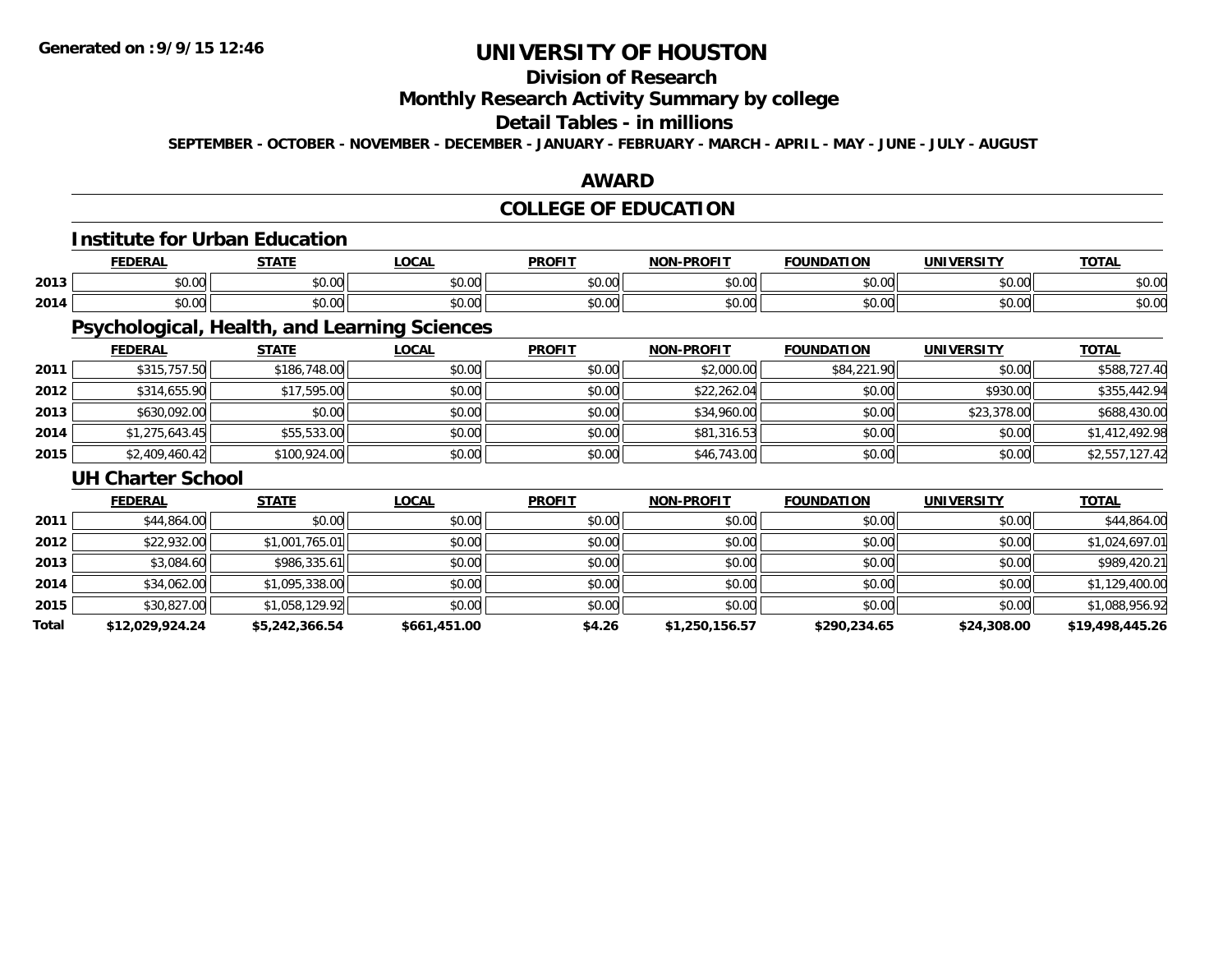# **Division of Research**

### **Monthly Research Activity Summary by college**

#### **Detail Tables - in millions**

**SEPTEMBER - OCTOBER - NOVEMBER - DECEMBER - JANUARY - FEBRUARY - MARCH - APRIL - MAY - JUNE - JULY - AUGUST**

### **AWARD**

|      | <b>FEDERAL</b>                   | <b>STATE</b> | <b>LOCAL</b> | <b>PROFIT</b> | <b>NON-PROFIT</b> | <b>FOUNDATION</b> | <b>UNIVERSITY</b> | <b>TOTAL</b> |
|------|----------------------------------|--------------|--------------|---------------|-------------------|-------------------|-------------------|--------------|
| 2013 | \$0.00                           | \$0.00       | \$0.00       | \$0.00        | \$1,800.00        | \$0.00            | \$0.00            | \$1,800.00   |
| 2014 | \$5,500.00                       | \$0.00       | \$0.00       | \$0.00        | \$4,000.00        | \$0.00            | \$0.00            | \$9,500.00   |
| Art  |                                  |              |              |               |                   |                   |                   |              |
|      | <b>FEDERAL</b>                   | <b>STATE</b> | <b>LOCAL</b> | <b>PROFIT</b> | <b>NON-PROFIT</b> | <b>FOUNDATION</b> | <b>UNIVERSITY</b> | <b>TOTAL</b> |
| 2012 | \$14,979.30                      | \$0.00       | \$0.00       | \$0.00        | \$0.00            | \$0.00            | \$0.00            | \$14,979.30  |
| 2014 | \$1,400.00                       | \$0.00       | \$0.00       | \$0.00        | \$0.00            | \$0.00            | \$0.00            | \$1,400.00   |
|      | <b>Arte Publico Press</b>        |              |              |               |                   |                   |                   |              |
|      | <b>FEDERAL</b>                   | <b>STATE</b> | <b>LOCAL</b> | <b>PROFIT</b> | <b>NON-PROFIT</b> | <b>FOUNDATION</b> | <b>UNIVERSITY</b> | <b>TOTAL</b> |
| 2011 | \$30,000.00                      | \$9,500.00   | \$0.00       | \$0.00        | \$56,600.00       | \$0.00            | \$0.00            | \$96,100.00  |
| 2012 | \$6,000.00                       | \$3,000.00   | \$0.00       | \$0.00        | \$39,100.00       | \$400,000.00      | \$0.00            | \$448,100.00 |
| 2013 | \$25,000.00                      | \$2,535.00   | \$0.00       | \$0.00        | \$33,200.00       | \$150,000.00      | \$0.00            | \$210,735.00 |
| 2014 | \$0.00                           | \$10,000.00  | \$0.00       | \$0.00        | \$147,941.00      | \$225,000.00      | \$0.00            | \$382,941.00 |
| 2015 | \$40,000.00                      | \$8,500.00   | \$0.00       | \$0.00        | \$0.00            | \$0.00            | \$0.00            | \$48,500.00  |
|      | <b>Blaffer Gallery</b>           |              |              |               |                   |                   |                   |              |
|      | <b>FEDERAL</b>                   | <b>STATE</b> | <b>LOCAL</b> | <b>PROFIT</b> | <b>NON-PROFIT</b> | <b>FOUNDATION</b> | <b>UNIVERSITY</b> | <b>TOTAL</b> |
| 2011 | \$0.00                           | \$11,500.00  | \$0.00       | \$0.00        | \$70,200.00       | \$0.00            | \$0.00            | \$81,700.00  |
| 2012 | \$20,000.00                      | \$5,132.00   | \$0.00       | \$0.00        | \$50,800.00       | \$0.00            | \$0.00            | \$75,932.00  |
| 2013 | \$51,500.00                      | \$5,132.00   | \$0.00       | \$0.00        | \$38,500.00       | \$0.00            | \$0.00            | \$95,132.00  |
| 2014 | \$0.00                           | \$14,000.00  | \$0.00       | \$0.00        | \$76,731.00       | \$0.00            | \$0.00            | \$90,731.00  |
| 2015 | \$25,000.00                      | \$18,000.00  | \$0.00       | \$0.00        | \$0.00            | \$50,000.00       | \$0.00            | \$93,000.00  |
|      | <b>Center for Public History</b> |              |              |               |                   |                   |                   |              |
|      | <b>FEDERAL</b>                   | <b>STATE</b> | <b>LOCAL</b> | <b>PROFIT</b> | <b>NON-PROFIT</b> | <b>FOUNDATION</b> | <b>UNIVERSITY</b> | <b>TOTAL</b> |
| 2012 | \$100,000.00                     | \$0.00       | \$0.00       | \$0.00        | \$0.00            | \$0.00            | \$0.00            | \$100,000.00 |
|      | Communication                    |              |              |               |                   |                   |                   |              |
|      | <b>FEDERAL</b>                   | <b>STATE</b> | <b>LOCAL</b> | <b>PROFIT</b> | <b>NON-PROFIT</b> | <b>FOUNDATION</b> | <b>UNIVERSITY</b> | <b>TOTAL</b> |
| 2011 | \$0.00                           | \$0.00       | \$0.00       | \$0.00        | \$0.00            | \$0.00            | \$0.00            | \$0.00       |
|      | \$0.00                           | \$0.00       | \$0.00       | \$0.00        | \$0.00            | \$0.00            | \$0.00            | \$0.00       |
| 2012 |                                  |              |              |               |                   |                   |                   |              |
| 2013 | \$0.00                           | \$0.00       | \$0.00       | \$0.00        | \$9,800.00        | \$0.00            | \$0.00            | \$9,800.00   |
| 2014 | \$0.00                           | \$115,000.00 | \$0.00       | \$0.00        | \$1,500.00        | \$0.00            | \$6,000.00        | \$122,500.00 |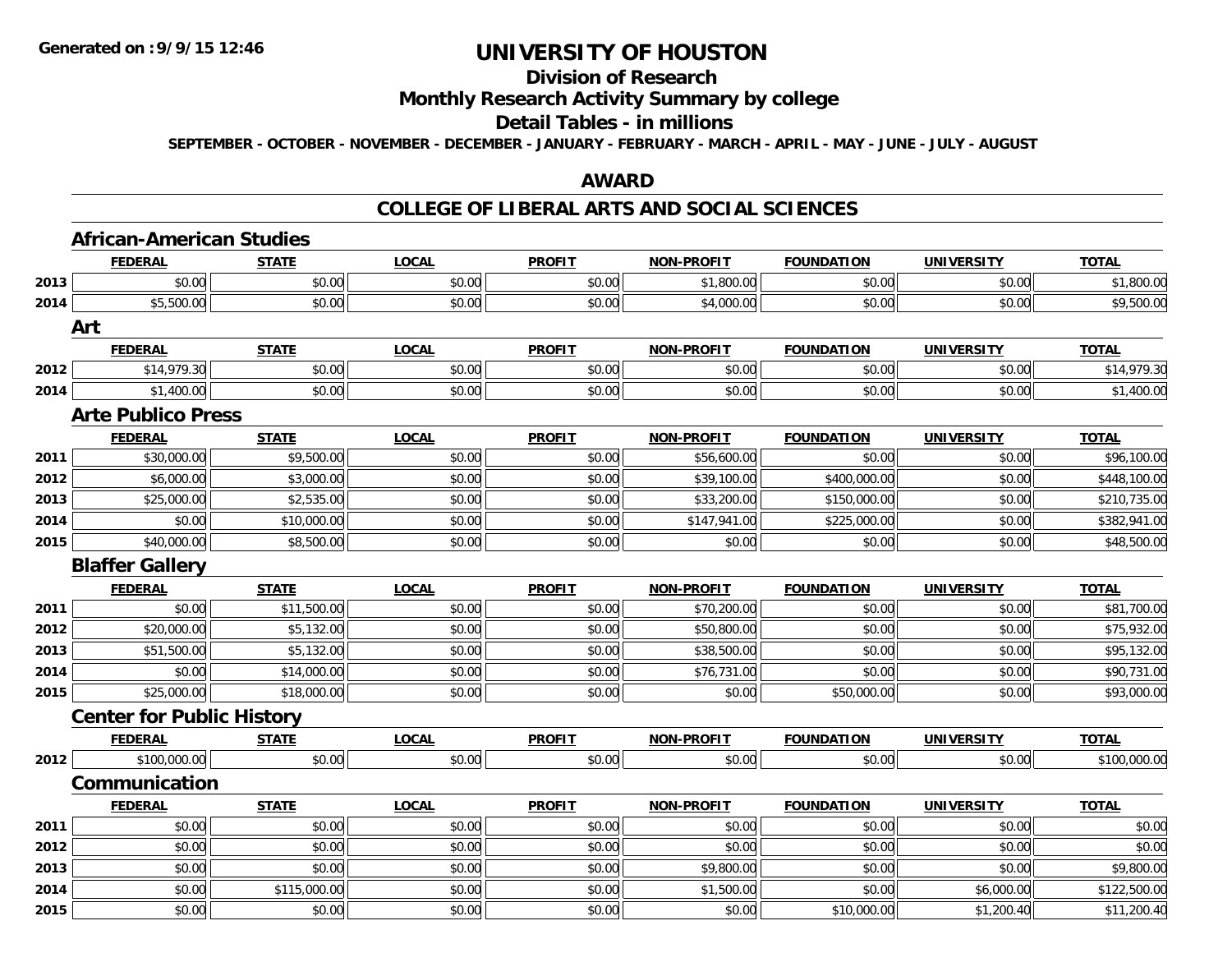## **Division of Research**

# **Monthly Research Activity Summary by college**

### **Detail Tables - in millions**

**SEPTEMBER - OCTOBER - NOVEMBER - DECEMBER - JANUARY - FEBRUARY - MARCH - APRIL - MAY - JUNE - JULY - AUGUST**

### **AWARD**

## **COLLEGE OF LIBERAL ARTS AND SOCIAL SCIENCES**

# **Communication Sciences and Disorders**

|      | <b>FEDERAL</b> | <b>STATE</b> | <b>LOCAL</b> | <b>PROFIT</b> | <b>NON-PROFIT</b> | <b>FOUNDATION</b> | <b>UNIVERSITY</b> | <b>TOTAL</b> |
|------|----------------|--------------|--------------|---------------|-------------------|-------------------|-------------------|--------------|
| 2011 | \$0.00         | \$0.00       | \$0.00       | \$0.00        | \$233,713.00      | \$0.00            | \$0.00            | \$233,713.00 |
| 2012 | \$2,942.90     | \$0.00       | \$0.00       | \$0.00        | \$233,712.00      | \$0.00            | \$0.00            | \$236,654.90 |
| 2013 | \$146,809.32   | \$0.00       | \$0.00       | \$0.00        | \$219,689.00      | \$10,000.00       | \$0.00            | \$376,498.32 |
| 2014 | \$145,749.75   | \$0.00       | \$0.00       | \$0.00        | \$224,419.98      | \$1,880.00        | \$0.00            | \$372,049.73 |
| 2015 | \$147,175.25   | \$0.00       | \$0.00       | \$0.00        | \$191,644.00      | \$0.00            | \$0.00            | \$338,819.25 |

# **Cynthia Woods Mitchell Center for the Arts**

|      | <u>FEDERAL</u> | <u>STATE</u> | <u>LOCAL</u> | <b>PROFIT</b> | <b>NON-PROFIT</b> | <b>FOUNDATION</b> | UNIVERSITY | <b>TOTAL</b> |
|------|----------------|--------------|--------------|---------------|-------------------|-------------------|------------|--------------|
| 2011 | \$0.00         | \$0.00       | \$0.00       | \$0.00        | \$15,000.00       | \$0.00            | \$0.00     | \$15,000.00  |
| 2013 | \$0.00         | \$6,000.00   | \$0.00       | \$0.00        | \$10,000.00       | \$0.00            | \$0.00     | \$16,000.00  |
| 2014 | \$0.00         | \$12,500.00  | \$0.00       | \$245,000.00  | \$6,504.19        | \$16,400.00       | \$0.00     | \$280,404.19 |
| 2015 | \$0.00         | \$8,000.00   | \$0.00       | \$0.00        | \$10,000.00       | \$10,000.00       | \$0.00     | \$28,000.00  |

## **Dean, Liberal Arts and Social Sciences**

|      | <u>FEDERAL</u> | <b>STATE</b> | <u>LOCAL</u> | <b>PROFIT</b> | <b>NON-PROFIT</b> | <b>FOUNDATION</b> | <b>UNIVERSITY</b> | <b>TOTAL</b>   |
|------|----------------|--------------|--------------|---------------|-------------------|-------------------|-------------------|----------------|
| 2012 | \$0.00         | \$0.00       | \$0.00       | \$0.00        | \$0.00            | \$0.00            | \$0.00            | \$0.00         |
| 2013 | \$0.00         | \$0.00       | \$0.00       | \$0.00        | \$0.00            | \$0.00            | \$0.00            | \$0.00         |
| 2014 | \$0.00         | ,180,001.00  | \$0.00       | \$0.00        | \$0.00            | \$0.00            | \$0.00            | \$1,180,001.00 |
| 2015 | \$0.00         | \$0.00       | \$0.00       | \$0.00        | \$0.00            | \$0.00            | \$0.00            | \$0.00         |

#### **Economics**

|      | <b>FEDERAL</b> | <b>STATE</b> | <u>LOCAL</u> | <b>PROFIT</b> | <b>NON-PROFIT</b> | <b>FOUNDATION</b> | <b>UNIVERSITY</b> | <b>TOTAL</b> |
|------|----------------|--------------|--------------|---------------|-------------------|-------------------|-------------------|--------------|
| 2011 | \$0.00         | \$0.00       | \$0.00       | \$75,000.00   | \$55,000.00       | \$0.00            | \$0.00            | \$130,000.00 |
| 2012 | \$0.00         | \$0.00       | \$0.00       | \$0.00        | \$422,781.00      | \$38,500.00       | \$0.00            | \$461,281.00 |
| 2013 | \$144,046.00   | \$0.00       | \$0.00       | \$0.00        | \$141,899.60      | \$30,000.00       | \$0.00            | \$315,945.60 |
| 2014 | \$24,995.00    | \$0.00       | \$0.00       | \$0.00        | \$0.00            | \$18,354.00       | \$0.00            | \$43,349.00  |
| 2015 | \$0.00         | \$0.00       | \$0.00       | \$0.00        | \$15,000.00       | \$18,009.00       | \$0.00            | \$33,009.00  |

#### **English**

|      | <b>FEDERAL</b> | <b>STATE</b> | <u>LOCAL</u> | <b>PROFIT</b> | <b>NON-PROFIT</b> | <b>FOUNDATION</b> | <b>UNIVERSITY</b> | <b>TOTAL</b> |
|------|----------------|--------------|--------------|---------------|-------------------|-------------------|-------------------|--------------|
| 2011 | \$1,000.00     | \$0.00       | \$0.00       | \$0.00        | \$0.00            | \$0.00            | \$0.00            | \$1,000.00   |
| 2012 | \$49,955.00    | \$0.00       | \$0.00       | \$0.00        | \$0.00            | \$0.00            | \$0.00            | \$49,955.00  |
| 2013 | \$0.00         | \$0.00       | \$0.00       | \$0.00        | \$0.00            | \$0.00            | \$0.00            | \$0.00       |
| 2014 | \$53,951.86    | \$0.00       | \$0.00       | \$0.00        | \$0.00            | \$0.00            | \$7,109.00        | \$61,060.86  |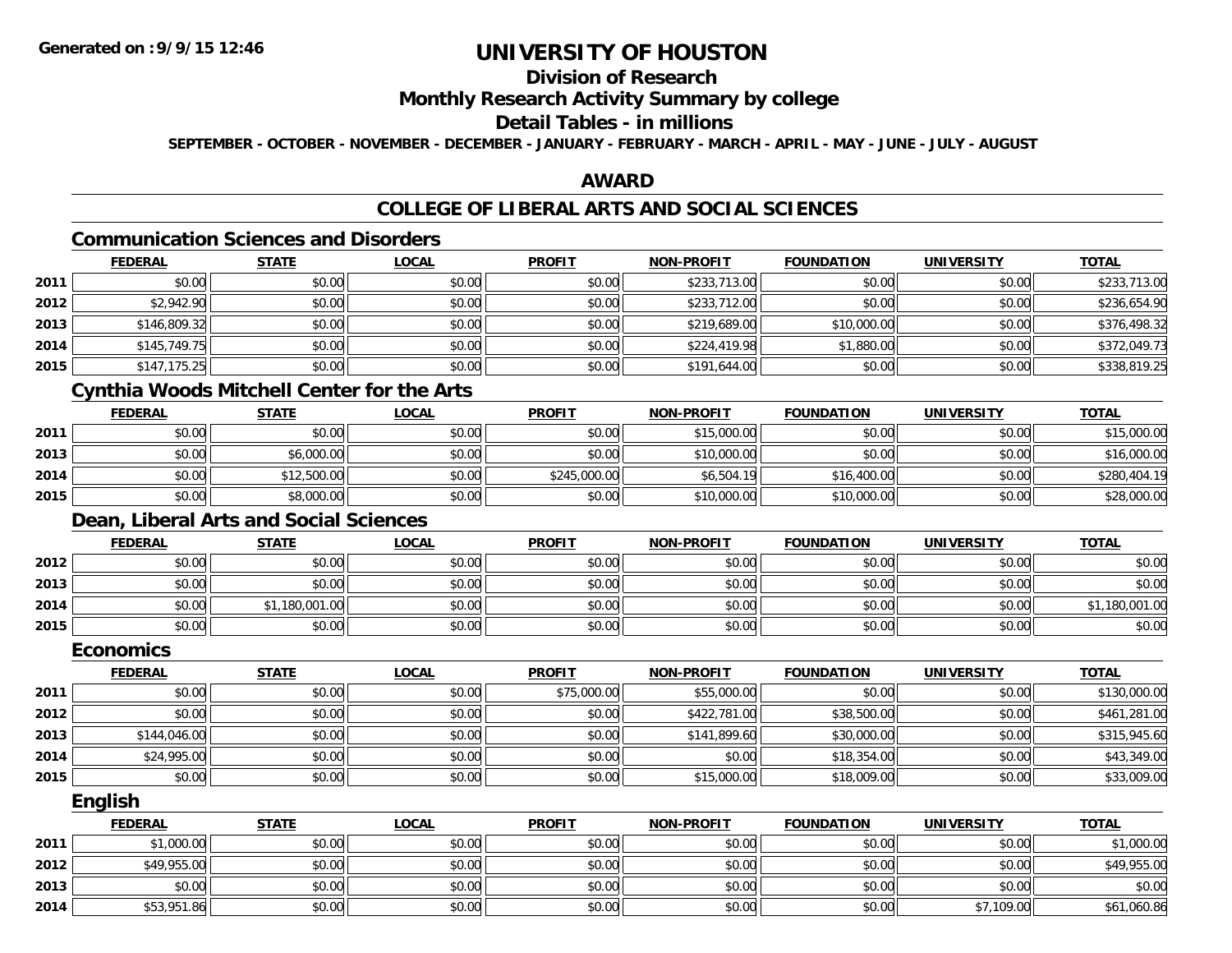#### **Division of Research**

### **Monthly Research Activity Summary by college**

#### **Detail Tables - in millions**

**SEPTEMBER - OCTOBER - NOVEMBER - DECEMBER - JANUARY - FEBRUARY - MARCH - APRIL - MAY - JUNE - JULY - AUGUST**

### **AWARD**

|      | English                               |              |              |               |                   |                   |                   |                |
|------|---------------------------------------|--------------|--------------|---------------|-------------------|-------------------|-------------------|----------------|
|      | <b>FEDERAL</b>                        | <b>STATE</b> | <b>LOCAL</b> | <b>PROFIT</b> | <b>NON-PROFIT</b> | <b>FOUNDATION</b> | <b>UNIVERSITY</b> | <b>TOTAL</b>   |
| 2015 | \$110,690.06                          | \$0.00       | \$0.00       | \$0.00        | \$0.00            | \$0.00            | \$0.00            | \$110,690.06   |
|      | <b>Health and Human Performance</b>   |              |              |               |                   |                   |                   |                |
|      | <b>FEDERAL</b>                        | <b>STATE</b> | <b>LOCAL</b> | <b>PROFIT</b> | <b>NON-PROFIT</b> | <b>FOUNDATION</b> | <b>UNIVERSITY</b> | <b>TOTAL</b>   |
| 2011 | \$1,115,126.00                        | \$0.00       | \$0.00       | \$98,370.00   | \$0.00            | \$56,877.80       | \$0.00            | \$1,270,373.80 |
| 2012 | \$2,069,578.26                        | \$0.00       | \$0.00       | \$543,469.00  | \$0.00            | \$0.00            | \$0.00            | \$2,613,047.26 |
| 2013 | \$3,159,256.57                        | \$0.00       | \$0.00       | \$6,759.60    | \$0.00            | \$38,628.00       | \$0.00            | \$3,204,644.17 |
| 2014 | \$2,362,678.42                        | \$0.00       | \$0.00       | \$0.00        | \$30,505.00       | \$50,000.00       | \$0.00            | \$2,443,183.42 |
| 2015 | \$2,750,476.27                        | \$0.00       | \$0.00       | \$465,000.00  | \$59,984.64       | \$42,057.00       | \$5,000.00        | \$3,322,517.91 |
|      | <b>Hispanic Studies</b>               |              |              |               |                   |                   |                   |                |
|      | <b>FEDERAL</b>                        | <b>STATE</b> | <b>LOCAL</b> | <b>PROFIT</b> | <b>NON-PROFIT</b> | <b>FOUNDATION</b> | <b>UNIVERSITY</b> | <b>TOTAL</b>   |
| 2011 | \$0.00                                | \$0.00       | \$0.00       | \$0.00        | \$0.00            | \$72,400.00       | \$0.00            | \$72,400.00    |
| 2012 | \$0.00                                | \$0.00       | \$0.00       | \$0.00        | \$0.00            | \$55,200.00       | \$0.00            | \$55,200.00    |
| 2013 | \$0.00                                | \$0.00       | \$0.00       | \$0.00        | \$0.00            | \$11,993.25       | \$0.00            | \$11,993.25    |
| 2014 | \$0.00                                | \$0.00       | \$0.00       | \$0.00        | \$0.00            | \$0.00            | \$0.00            | \$0.00         |
| 2015 | \$0.00                                | \$0.00       | \$0.00       | \$0.00        | \$0.00            | \$0.00            | \$0.00            | \$0.00         |
|      | <b>History</b>                        |              |              |               |                   |                   |                   |                |
|      | <b>FEDERAL</b>                        | <b>STATE</b> | <b>LOCAL</b> | <b>PROFIT</b> | <b>NON-PROFIT</b> | <b>FOUNDATION</b> | <b>UNIVERSITY</b> | <b>TOTAL</b>   |
| 2011 | \$18,125.00                           | \$0.00       | \$0.00       | \$19,256.96   | \$0.00            | \$0.00            | \$0.00            | \$37,381.96    |
| 2012 | \$0.00                                | \$0.00       | \$0.00       | \$16,965.60   | \$0.00            | \$0.00            | \$0.00            | \$16,965.60    |
| 2013 | \$0.00                                | \$0.00       | \$0.00       | \$73,662.21   | \$0.00            | \$0.00            | \$0.00            | \$73,662.21    |
| 2014 | \$100,000.00                          | \$0.00       | \$0.00       | \$78,388.66   | \$0.00            | \$0.00            | \$0.00            | \$178,388.66   |
| 2015 | \$0.00                                | \$0.00       | \$0.00       | \$65,586.00   | \$0.00            | \$0.00            | \$0.00            | \$65,586.00    |
|      | <b>Hobby Center for Public Policy</b> |              |              |               |                   |                   |                   |                |
|      | <b>FEDERAL</b>                        | <b>STATE</b> | <b>LOCAL</b> | <b>PROFIT</b> | <b>NON-PROFIT</b> | <b>FOUNDATION</b> | <b>UNIVERSITY</b> | <b>TOTAL</b>   |
| 2014 | \$2,709.00                            | \$19,298.00  | \$0.00       | \$0.00        | \$0.00            | \$27,780.00       | \$0.00            | \$49,787.00    |
| 2015 | \$164,250.00                          | \$0.00       | \$0.00       | \$0.00        | \$0.00            | \$12,500.00       | \$0.00            | \$176,750.00   |
|      | <b>Modern/Classical Languages</b>     |              |              |               |                   |                   |                   |                |
|      | <b>FEDERAL</b>                        | <b>STATE</b> | <b>LOCAL</b> | <b>PROFIT</b> | <b>NON-PROFIT</b> | <b>FOUNDATION</b> | <b>UNIVERSITY</b> | <b>TOTAL</b>   |
| 2011 | \$0.00                                | \$0.00       | \$0.00       | \$0.00        | \$0.00            | \$0.00            | \$0.00            | \$0.00         |
| 2012 | \$120,862.20                          | \$0.00       | \$0.00       | \$0.00        | \$0.00            | \$0.00            | \$0.00            | \$120,862.20   |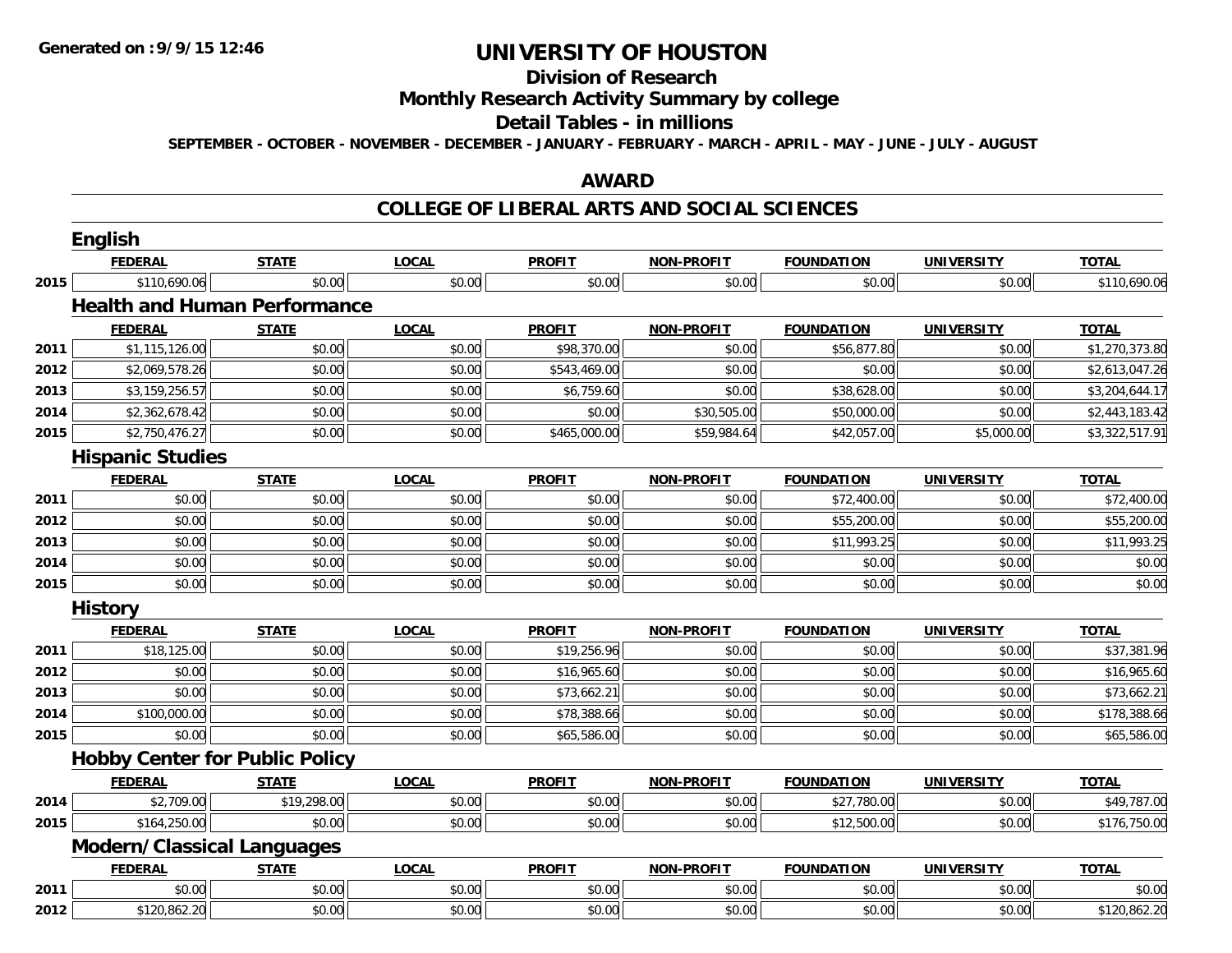#### **Division of Research**

### **Monthly Research Activity Summary by college**

#### **Detail Tables - in millions**

**SEPTEMBER - OCTOBER - NOVEMBER - DECEMBER - JANUARY - FEBRUARY - MARCH - APRIL - MAY - JUNE - JULY - AUGUST**

### **AWARD**

|      | <b>Modern/Classical Languages</b> |                |              |               |                   |                   |                   |                |
|------|-----------------------------------|----------------|--------------|---------------|-------------------|-------------------|-------------------|----------------|
|      | <b>FEDERAL</b>                    | <b>STATE</b>   | <b>LOCAL</b> | <b>PROFIT</b> | <b>NON-PROFIT</b> | <b>FOUNDATION</b> | <b>UNIVERSITY</b> | <b>TOTAL</b>   |
| 2013 | \$368,165.80                      | \$0.00         | \$0.00       | \$0.00        | \$0.00            | \$0.00            | \$0.00            | \$368,165.80   |
| 2015 | \$89,835.00                       | \$0.00         | \$0.00       | \$0.00        | \$0.00            | \$0.00            | \$0.00            | \$89,835.00    |
|      | <b>Philosophy</b>                 |                |              |               |                   |                   |                   |                |
|      | <b>FEDERAL</b>                    | <b>STATE</b>   | <b>LOCAL</b> | <b>PROFIT</b> | <b>NON-PROFIT</b> | <b>FOUNDATION</b> | <b>UNIVERSITY</b> | <b>TOTAL</b>   |
| 2012 | \$29,932.50                       | \$0.00         | \$0.00       | \$0.00        | \$0.00            | \$0.00            | \$0.00            | \$29,932.50    |
| 2015 | \$0.00                            | \$0.00         | \$0.00       | \$0.00        | \$19,199.00       | \$0.00            | \$0.00            | \$19,199.00    |
|      | <b>Political Science</b>          |                |              |               |                   |                   |                   |                |
|      | <b>FEDERAL</b>                    | <b>STATE</b>   | <b>LOCAL</b> | <b>PROFIT</b> | <b>NON-PROFIT</b> | <b>FOUNDATION</b> | <b>UNIVERSITY</b> | <b>TOTAL</b>   |
| 2011 | \$11,941.00                       | \$0.00         | \$0.00       | \$0.00        | \$3,250.00        | \$0.00            | \$0.00            | \$15,191.00    |
| 2012 | \$47,783.00                       | \$0.00         | \$0.00       | \$0.00        | \$0.00            | \$2,000.00        | \$0.00            | \$49,783.00    |
| 2013 | \$0.00                            | \$75,000.00    | \$0.00       | \$0.00        | \$0.00            | \$0.00            | \$0.00            | \$75,000.00    |
| 2014 | \$264,796.00                      | \$0.00         | \$0.00       | \$0.00        | \$0.00            | \$0.00            | \$0.00            | \$264,796.00   |
|      | <b>Psychology</b>                 |                |              |               |                   |                   |                   |                |
|      | <b>FEDERAL</b>                    | <b>STATE</b>   | <b>LOCAL</b> | <b>PROFIT</b> | <b>NON-PROFIT</b> | <b>FOUNDATION</b> | <b>UNIVERSITY</b> | <b>TOTAL</b>   |
| 2011 | \$5,847,412.82                    | \$567,094.36   | \$0.00       | \$168,730.00  | \$140,969.04      | \$229,331.15      | \$22,695.19       | \$6,976,232.56 |
| 2012 | \$6,271,478.84                    | \$62,984.97    | \$0.00       | \$38,168.00   | \$342,015.00      | \$124,165.00      | \$36,531.00       | \$6,875,342.81 |
| 2013 | \$5,432,039.51                    | \$18,758.00    | \$0.00       | \$75,255.00   | \$265,085.48      | \$61,218.00       | \$0.00            | \$5,852,355.99 |
| 2014 | \$5,968,910.21                    | \$102,892.25   | \$0.00       | \$86,123.92   | \$422,368.72      | \$0.00            | \$23,691.00       | \$6,603,986.10 |
| 2015 | \$5,970,614.13                    | \$1,655,483.75 | \$0.00       | \$46,027.96   | \$107,298.92      | \$5,400.00        | \$23,898.00       | \$7,808,722.76 |
|      | <b>School of Music</b>            |                |              |               |                   |                   |                   |                |
|      | <b>FEDERAL</b>                    | <b>STATE</b>   | <b>LOCAL</b> | <b>PROFIT</b> | <b>NON-PROFIT</b> | <b>FOUNDATION</b> | <b>UNIVERSITY</b> | <b>TOTAL</b>   |
| 2011 | \$0.00                            | \$15,865.00    | \$0.00       | \$0.00        | \$0.00            | \$0.00            | \$0.00            | \$15,865.00    |
| 2012 | \$0.00                            | \$3,347.00     | \$0.00       | \$0.00        | \$0.00            | \$0.00            | \$0.00            | \$3,347.00     |
| 2013 | \$0.00                            | \$3,347.00     | \$0.00       | \$0.00        | \$0.00            | \$0.00            | \$0.00            | \$3,347.00     |
| 2014 | \$0.00                            | \$9,000.00     | \$0.00       | \$0.00        | \$4,955.19        | \$0.00            | \$0.00            | \$13,955.19    |
| 2015 | \$0.00                            | \$9,000.00     | \$0.00       | \$0.00        | \$0.00            | \$18,000.00       | \$0.00            | \$27,000.00    |
|      | Sociology                         |                |              |               |                   |                   |                   |                |
|      | <b>FEDERAL</b>                    | <b>STATE</b>   | <b>LOCAL</b> | <b>PROFIT</b> | <b>NON-PROFIT</b> | <b>FOUNDATION</b> | <b>UNIVERSITY</b> | <b>TOTAL</b>   |
| 2011 | \$143,542.20                      | \$0.00         | \$0.00       | \$0.00        | \$3,500.00        | \$0.00            | \$0.00            | \$147,042.20   |
| 2012 | \$54,502.40                       | \$0.00         | \$0.00       | \$0.00        | \$0.00            | \$0.00            | \$0.00            | \$54,502.40    |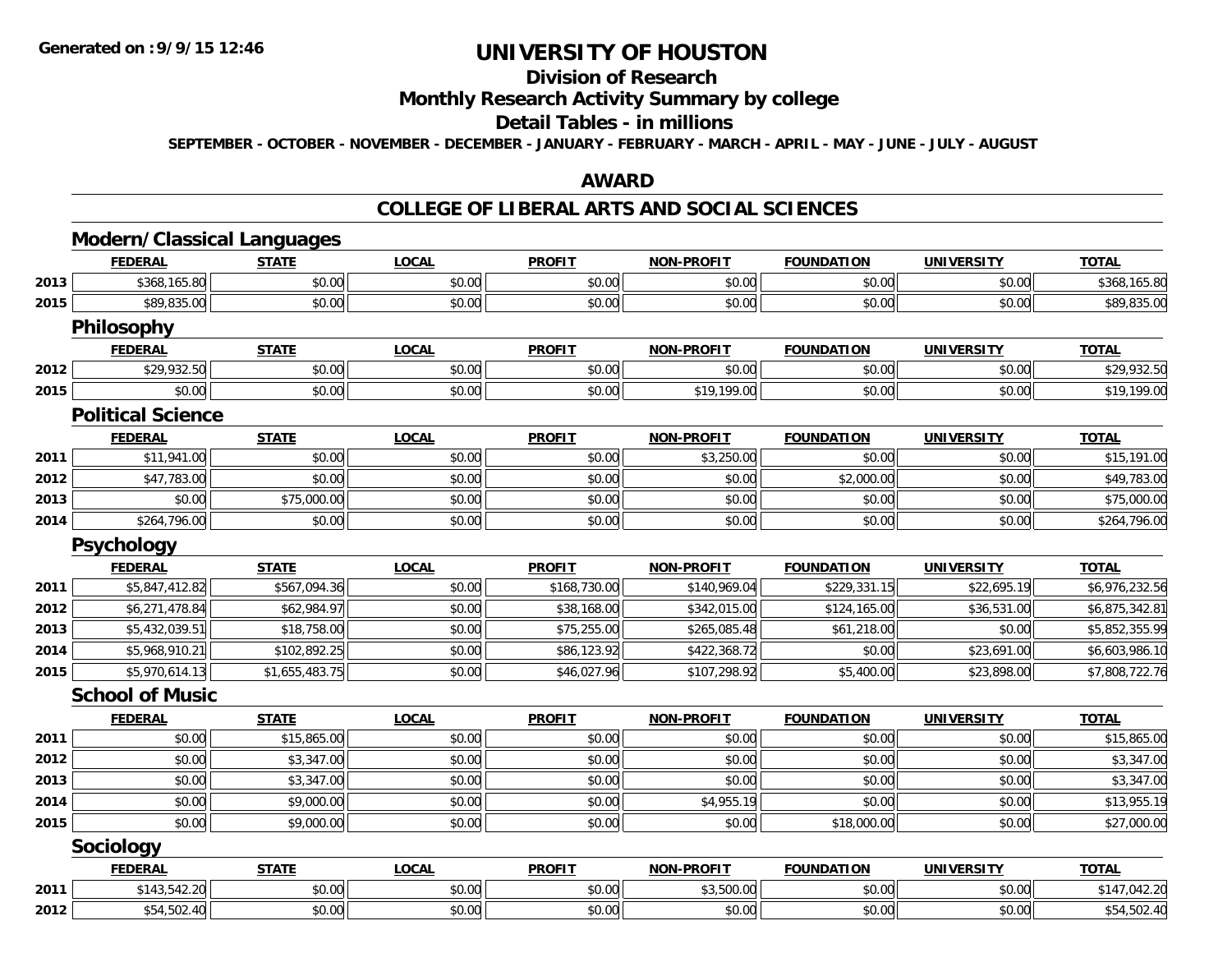# **Division of Research**

### **Monthly Research Activity Summary by college**

#### **Detail Tables - in millions**

**SEPTEMBER - OCTOBER - NOVEMBER - DECEMBER - JANUARY - FEBRUARY - MARCH - APRIL - MAY - JUNE - JULY - AUGUST**

### **AWARD**

|              | <b>Sociology</b> |                |              |                |                   |                   |                   |                 |
|--------------|------------------|----------------|--------------|----------------|-------------------|-------------------|-------------------|-----------------|
|              | <b>FEDERAL</b>   | <b>STATE</b>   | <b>LOCAL</b> | <b>PROFIT</b>  | <b>NON-PROFIT</b> | <b>FOUNDATION</b> | <b>UNIVERSITY</b> | <b>TOTAL</b>    |
| 2013         | \$95,565.00      | \$0.00         | \$18,000.00  | \$0.00         | \$0.00            | \$0.00            | \$0.00            | \$113,565.00    |
| 2014         | \$77,008.00      | \$0.00         | \$31,200.00  | \$0.00         | \$0.00            | \$0.00            | \$0.00            | \$108,208.00    |
|              | <b>Theatre</b>   |                |              |                |                   |                   |                   |                 |
|              | <b>FEDERAL</b>   | <b>STATE</b>   | <b>LOCAL</b> | <b>PROFIT</b>  | <b>NON-PROFIT</b> | <b>FOUNDATION</b> | <b>UNIVERSITY</b> | <b>TOTAL</b>    |
| 2011         | \$0.00           | \$0.00         | \$0.00       | \$0.00         | \$83,010.37       | \$0.00            | \$0.00            | \$83,010.37     |
| 2012         | \$0.00           | \$0.00         | \$0.00       | \$0.00         | \$86,520.00       | \$0.00            | \$0.00            | \$86,520.00     |
| 2014         | \$0.00           | \$0.00         | \$0.00       | \$0.00         | \$137,500.00      | \$0.00            | \$0.00            | \$137,500.00    |
| 2015         | \$0.00           | \$0.00         | \$0.00       | \$0.00         | \$47,500.00       | \$0.00            | \$0.00            | \$47,500.00     |
| <b>Total</b> | \$43,683,282.55  | \$3,950,870.33 | \$49,200.00  | \$2,101,762.91 | \$4,063,196.13    | \$1,785,693.20    | \$126,124.59      | \$55,760,129.71 |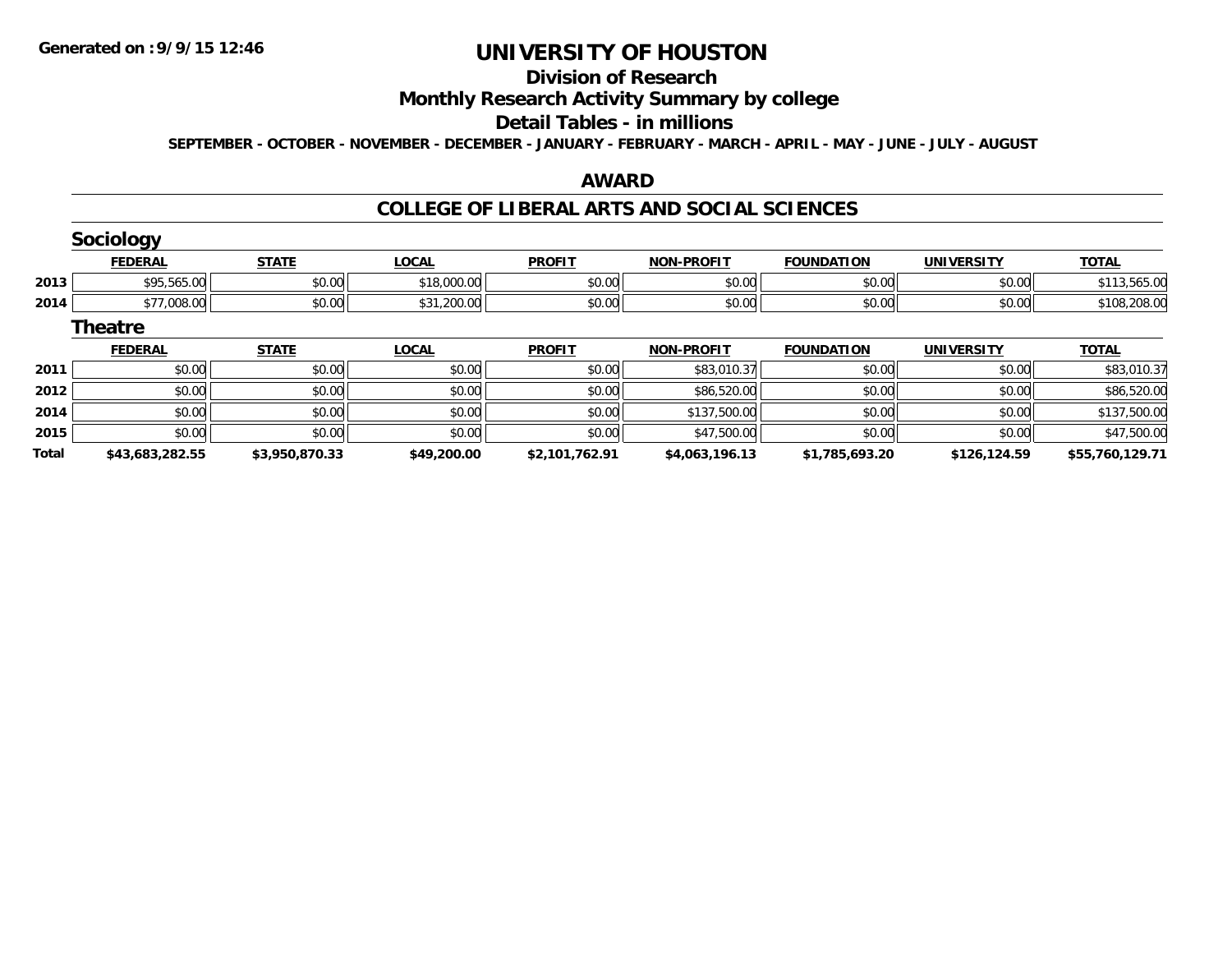## **Division of Research**

#### **Monthly Research Activity Summary by college**

### **Detail Tables - in millions**

**SEPTEMBER - OCTOBER - NOVEMBER - DECEMBER - JANUARY - FEBRUARY - MARCH - APRIL - MAY - JUNE - JULY - AUGUST**

### **AWARD**

# **COLLEGE OF NATURAL SCIENCES AND MATHEMATICS**

# **Biology/Biochemistry**

|      | <b>FEDERAL</b> | <b>STATE</b>   | <b>LOCAL</b> | <b>PROFIT</b> | <b>NON-PROFIT</b> | <b>FOUNDATION</b> | <b>UNIVERSITY</b> | <b>TOTAL</b>    |
|------|----------------|----------------|--------------|---------------|-------------------|-------------------|-------------------|-----------------|
| 2011 | \$3,885,546.08 | \$344,847.00   | \$0.00       | \$5,600.00    | \$1,307,929.23    | \$239,019.25      | \$0.00            | \$5,782,941.56  |
| 2012 | \$3,121,191.79 | \$343,840.00   | \$0.00       | \$30,000.00   | \$483,830.75      | \$260,800.00      | \$0.00            | \$4,239,662.54  |
| 2013 | \$2,054,822.69 | \$329,914.00   | \$0.00       | \$543,413.00  | \$932,187.00      | \$304,734.00      | \$0.00            | \$4,165,070.69  |
| 2014 | \$3,776,458.70 | \$6,994,673.63 | \$0.00       | \$135,000.00  | \$521,510.00      | \$384,665.84      | \$0.00            | \$11,812,308.17 |
| 2015 | \$3,604,173.07 | \$1,058,864.50 | \$0.00       | \$50,000.00   | \$339,061.90      | \$388,416.48      | \$68,572.00       | \$5,509,087.95  |

## **Center for Applied Geoscience Excellence**

|      | <b>FEDERAL</b>        | <b>STATE</b> | <b>LOCAL</b> | <b>PROFIT</b> | <b>NON-PROFIT</b> | <b>FOUNDATION</b> | UNIVERSITY<br>ERJI | <b>TOTAL</b> |
|------|-----------------------|--------------|--------------|---------------|-------------------|-------------------|--------------------|--------------|
| 2013 | <b>ተ ∩</b><br>vu.vu   | \$0.00       | \$0.00       | \$0.00        | \$0.00            | \$0.00            | \$0.00             | \$0.00       |
| 2014 | ¢∩<br>$\sim$<br>PU.UU | \$0.00       | \$0.00       | \$0.00        | \$0.00            | \$0.00            | \$0.00             | \$0.00       |
| 2015 | ¢∩<br>DU.UG           | \$0.00       | \$0.00       | \$0.00        | \$0.00            | \$0.00            | \$0.00             | \$0.00       |

# **Center for Nuclear Receptors and Cell Signaling**

|      | <b>FEDERAL</b> | <b>STATE</b>   | <u>LOCAL</u> | <b>PROFIT</b> | <b>NON-PROFIT</b> | <b>FOUNDATION</b> | <b>UNIVERSITY</b> | <b>TOTAL</b>   |
|------|----------------|----------------|--------------|---------------|-------------------|-------------------|-------------------|----------------|
| 2011 | \$1,212,215.09 | \$2,630,323.00 | \$0.00       | \$240,000.00  | \$0.00            | \$50,000.00       | \$0.00            | \$4,132,538.09 |
| 2012 | \$949,040.00   | \$1,035,286.00 | \$0.00       | \$0.00        | \$20,000.00       | \$50,000.00       | \$0.00            | \$2,054,326.00 |
| 2013 | \$926,747.00   | \$0.00         | \$0.00       | \$187,990.17  | \$14,000.00       | \$100,000.00      | \$0.00            | \$1,228,737.17 |
| 2014 | \$547,515.00   | \$414,715.50   | \$0.00       | \$0.00        | \$15,000.00       | \$100,000.00      | \$0.00            | \$1,077,230.50 |
| 2015 | \$1,627,611.00 | \$193,109.50   | \$0.00       | \$0.00        | \$25,000.00       | \$100,000.00      | \$0.00            | \$1,945,720.50 |

#### **Chemistry**

|      | <b>FEDERAL</b> | <b>STATE</b> | <b>LOCAL</b> | <b>PROFIT</b> | <b>NON-PROFIT</b> | <b>FOUNDATION</b> | <b>UNIVERSITY</b> | <u>TOTAL</u>   |
|------|----------------|--------------|--------------|---------------|-------------------|-------------------|-------------------|----------------|
| 2011 | \$4,498,335.39 | \$0.00       | \$0.00       | \$80,000.00   | \$0.00            | \$1,315,149.58    | \$218,832.88      | \$6,112,317.85 |
| 2012 | \$3,181,792.94 | \$0.00       | \$0.00       | \$0.00        | \$30,000.00       | \$2,028,096.46    | \$0.00            | \$5,239,889.40 |
| 2013 | \$1,747,342.29 | \$0.00       | \$0.00       | \$0.00        | \$30,000.00       | \$1,366,039.62    | \$29,030.00       | \$3,172,411.91 |
| 2014 | \$3,492,777.70 | \$0.00       | \$0.00       | \$0.00        | \$55,000.00       | \$2,597,500.00    | \$0.00            | \$6,145,277.70 |
| 2015 | \$3,490,852.18 | \$320,162.00 | \$0.00       | \$32,606.00   | \$305,000.00      | \$1,877,500.00    | \$0.00            | \$6,026,120.18 |

### **Computer Science**

|      | <u>FEDERAL</u> | <u>STATE</u> | <u>LOCAL</u> | <b>PROFIT</b> | <b>NON-PROFIT</b> | <b>FOUNDATION</b> | UNIVERSITY  | <b>TOTAL</b>   |
|------|----------------|--------------|--------------|---------------|-------------------|-------------------|-------------|----------------|
| 2011 | \$2,289,413.10 | \$37,442.00  | \$0.00       | \$558,416.00  | \$168,642.50      | \$0.00            | \$0.00      | \$3,053,913.60 |
| 2012 | \$2,891,580.63 | \$61,050.00  | \$0.00       | \$356,843,00  | \$9,000.00        | \$65,940.00       | \$25,000.00 | \$3,409,413.63 |
| 2013 | \$3,409,249.01 | \$0.00       | \$0.00       | \$317,680.00  | \$9,000.00        | \$0.00            | \$25,000.00 | \$3,760,929.01 |
| 2014 | \$2,647,064.76 | \$161,627.25 | \$0.00       | \$550,000.00  | \$120,000.00      | \$0.00            | \$25,000.00 | \$3,503,692.01 |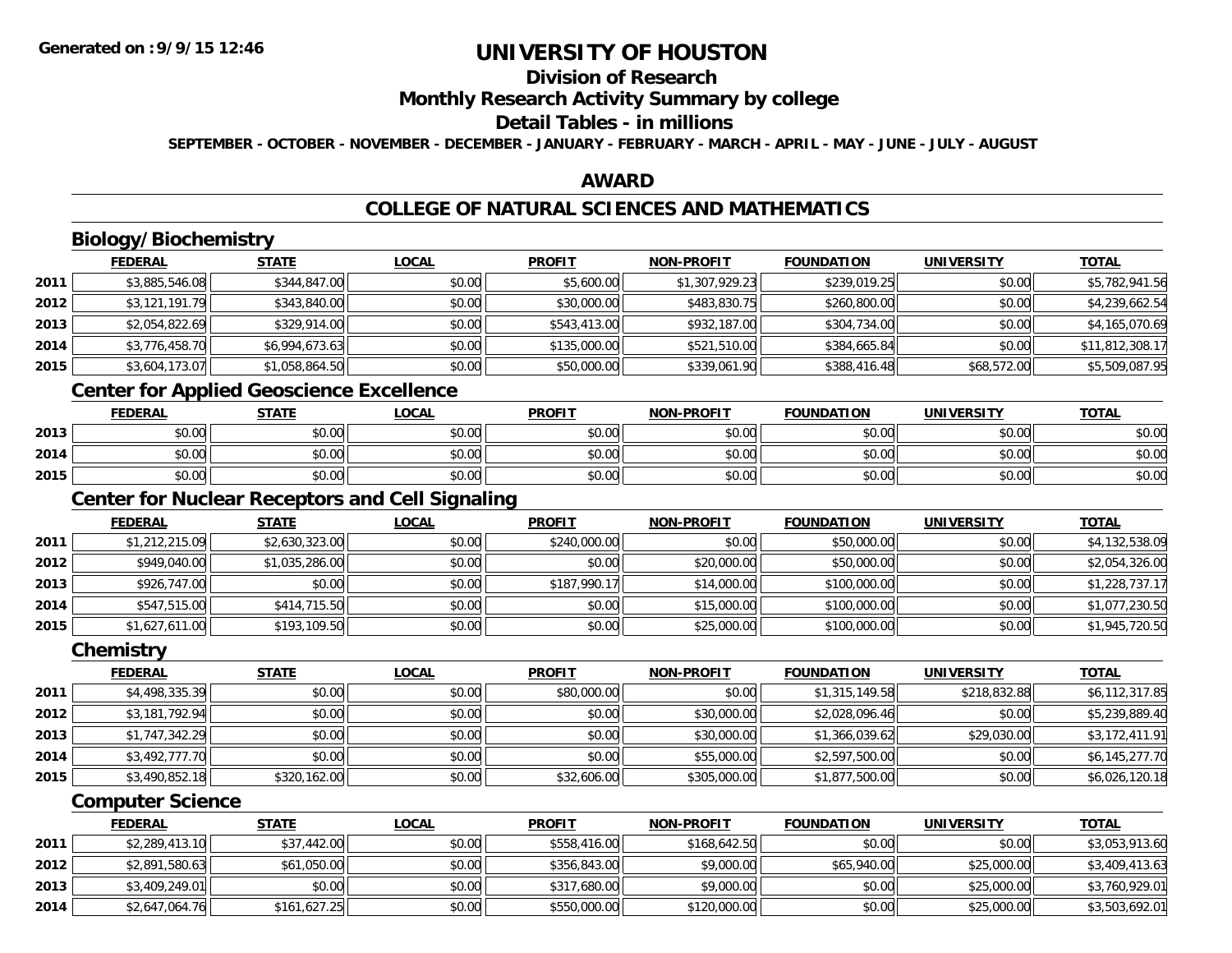# **Division of Research**

### **Monthly Research Activity Summary by college**

#### **Detail Tables - in millions**

**SEPTEMBER - OCTOBER - NOVEMBER - DECEMBER - JANUARY - FEBRUARY - MARCH - APRIL - MAY - JUNE - JULY - AUGUST**

### **AWARD**

#### **COLLEGE OF NATURAL SCIENCES AND MATHEMATICS**

# **Computer Science**

|      | <b>FEDERAL</b>                  | <b>STATE</b>                                         | <u>LOCAL</u> | <b>PROFIT</b>  | <b>NON-PROFIT</b> | <b>FOUNDATION</b> | UNIVERSITY        | <u>TOTAL</u>   |
|------|---------------------------------|------------------------------------------------------|--------------|----------------|-------------------|-------------------|-------------------|----------------|
| 2015 | \$4,833,729.75                  | \$207,013.00                                         | \$0.00       | \$170,000.00   | \$400,000.00      | \$15,312.00       | \$21,000.00       | \$5,647,054.75 |
|      |                                 | Dean, Natural Sciences and Mathematics               |              |                |                   |                   |                   |                |
|      | <b>FEDERAL</b>                  | <b>STATE</b>                                         | <b>LOCAL</b> | <b>PROFIT</b>  | <b>NON-PROFIT</b> | <b>FOUNDATION</b> | <b>UNIVERSITY</b> | <b>TOTAL</b>   |
| 2011 | \$1,400,000.00                  | \$0.00                                               | \$9,700.00   | \$0.00         | \$0.00            | \$0.00            | \$0.00            | \$1,409,700.00 |
| 2012 | \$877,104.00                    | \$0.00                                               | \$0.00       | \$0.00         | \$0.00            | \$0.00            | \$0.00            | \$877,104.00   |
| 2013 | \$313,599.00                    | \$0.00                                               | \$0.00       | \$0.00         | \$0.00            | \$0.00            | \$0.00            | \$313,599.00   |
| 2014 | \$700,000.00                    | \$892,187.50                                         | \$0.00       | \$0.00         | \$0.00            | \$0.00            | \$0.00            | \$1,592,187.50 |
| 2015 | \$79,439.00                     | \$403,854.25                                         | \$0.00       | \$0.00         | \$45,000.00       | \$0.00            | \$0.00            | \$528,293.25   |
|      |                                 | <b>Earth &amp; Atmospheric Sciences</b>              |              |                |                   |                   |                   |                |
|      | <b>FEDERAL</b>                  | <b>STATE</b>                                         | <b>LOCAL</b> | <b>PROFIT</b>  | <b>NON-PROFIT</b> | <b>FOUNDATION</b> | <b>UNIVERSITY</b> | <b>TOTAL</b>   |
| 2011 | \$2,570,323.58                  | \$1,107,477.00                                       | \$0.00       | \$2,057,776.00 | \$35,457.00       | \$0.00            | \$0.00            | \$5,771,033.58 |
| 2012 | \$1,157,455.00                  | \$328,434.00                                         | \$0.00       | \$4,450,950.53 | \$262,752.00      | \$0.00            | \$0.00            | \$6,199,591.53 |
| 2013 | \$1,889,727.53                  | \$602,484.00                                         | \$0.00       | \$2,983,857.65 | \$289,640.00      | \$145,695.36      | \$0.00            | \$5,911,404.54 |
| 2014 | \$783,756.83                    | \$563,473.99                                         | \$0.00       | \$1,495,974.00 | \$325,275.00      | \$67,388.16       | \$0.00            | \$3,235,867.98 |
| 2015 | \$749,401.25                    | \$1,036,711.00                                       | \$0.00       | \$2,304,617.00 | \$277,219.00      | \$0.00            | \$86,172.00       | \$4,454,120.25 |
|      |                                 | <b>Institute for Climate and Atmospheric Science</b> |              |                |                   |                   |                   |                |
|      | <b>FEDERAL</b>                  | <b>STATE</b>                                         | <b>LOCAL</b> | <b>PROFIT</b>  | <b>NON-PROFIT</b> | <b>FOUNDATION</b> | <b>UNIVERSITY</b> | <b>TOTAL</b>   |
| 2011 | \$0.00                          | \$0.00                                               | \$0.00       | \$0.00         | \$0.00            | \$0.00            | \$0.00            | \$0.00         |
| 2012 | \$0.00                          | \$0.00                                               | \$0.00       | \$0.00         | \$0.00            | \$0.00            | \$0.00            | \$0.00         |
| 2013 | \$0.00                          | \$0.00                                               | \$0.00       | \$0.00         | \$0.00            | \$0.00            | \$0.00            | \$0.00         |
| 2014 | \$0.00                          | \$0.00                                               | \$0.00       | \$0.00         | \$0.00            | \$0.00            | \$0.00            | \$0.00         |
| 2015 | \$0.00                          | \$0.00                                               | \$0.00       | \$0.00         | \$0.00            | \$0.00            | \$0.00            | \$0.00         |
|      | <b>Institute for Nanoenergy</b> |                                                      |              |                |                   |                   |                   |                |

|      | <b>FEDERAL</b> | <u>STATE</u> | <u>LOCAL</u> | <b>PROFIT</b> | <b>NON-PROFIT</b> | <b>FOUNDATION</b> | <b>UNIVERSITY</b> | <b>TOTAL</b> |
|------|----------------|--------------|--------------|---------------|-------------------|-------------------|-------------------|--------------|
| 2011 | \$0.00         | \$0.00       | \$0.00       | \$0.00        | \$0.00            | \$0.00            | \$0.00            | \$0.00       |
| 2012 | \$0.00         | \$0.00       | \$0.00       | \$0.00        | \$0.00            | \$0.00            | \$0.00            | \$0.00       |
| 2013 | \$0.00         | \$0.00       | \$0.00       | \$0.00        | \$0.00            | \$0.00            | \$0.00            | \$0.00       |
| 2014 | \$0.00         | \$0.00       | \$0.00       | \$0.00        | \$0.00            | \$0.00            | \$0.00            | \$0.00       |
| 2015 | \$0.00         | \$0.00       | \$0.00       | \$0.00        | \$0.00            | \$0.00            | \$0.00            | \$0.00       |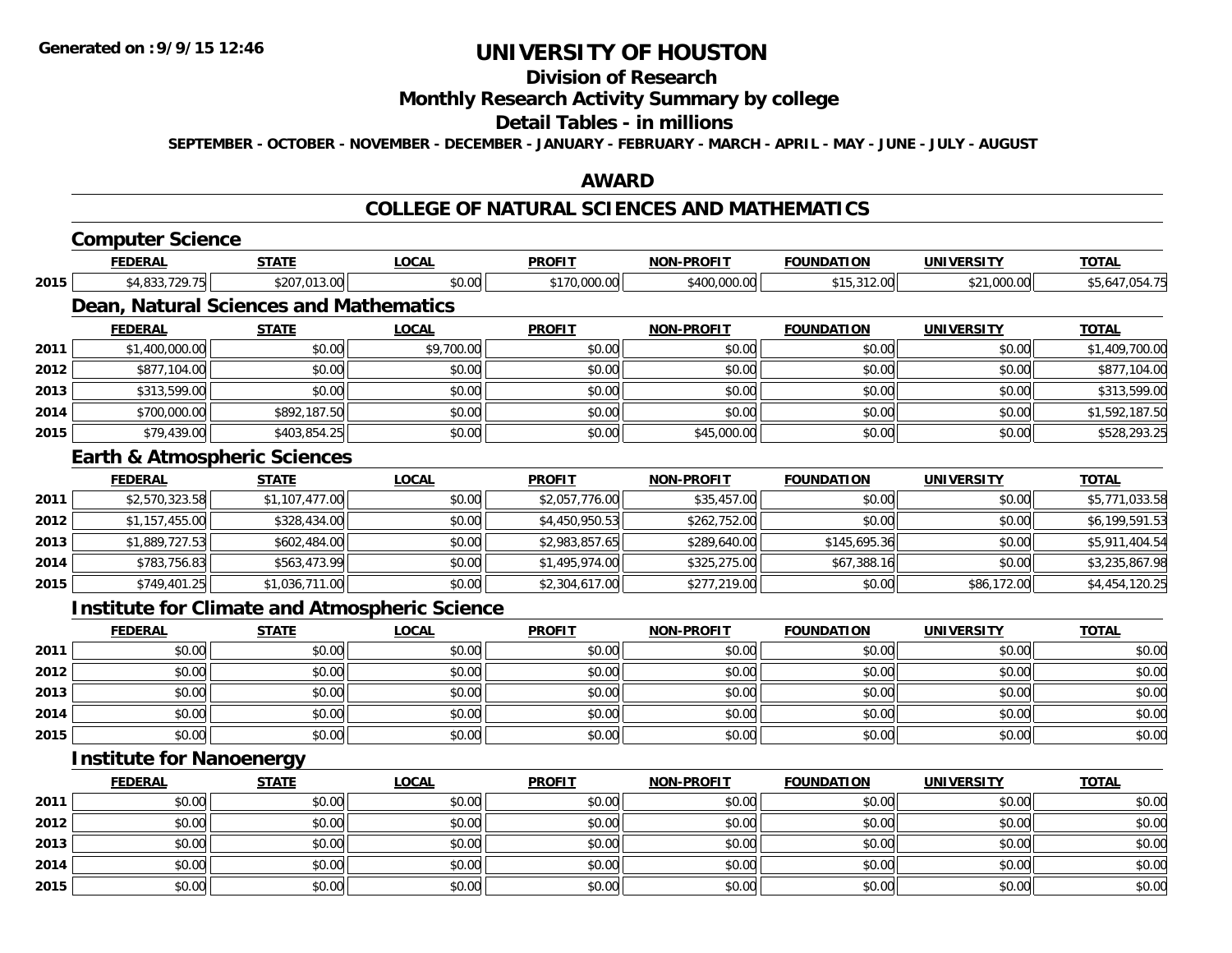#### **Division of Research**

**Monthly Research Activity Summary by college**

#### **Detail Tables - in millions**

**SEPTEMBER - OCTOBER - NOVEMBER - DECEMBER - JANUARY - FEBRUARY - MARCH - APRIL - MAY - JUNE - JULY - AUGUST**

#### **AWARD**

#### **COLLEGE OF NATURAL SCIENCES AND MATHEMATICS**

|       | <b>Mathematics</b> |                 |              |                 |                   |                   |                   |                  |
|-------|--------------------|-----------------|--------------|-----------------|-------------------|-------------------|-------------------|------------------|
|       | <b>FEDERAL</b>     | <b>STATE</b>    | <b>LOCAL</b> | <b>PROFIT</b>   | <b>NON-PROFIT</b> | <b>FOUNDATION</b> | <b>UNIVERSITY</b> | <b>TOTAL</b>     |
| 2011  | \$1,365,834.07     | \$100,036.00    | \$0.00       | \$158,064.00    | \$22,622.00       | \$118,708.69      | \$41,958.00       | \$1,807,222.76   |
| 2012  | \$2,218,487.92     | \$147,407.00    | \$0.00       | \$210,000.00    | \$99,312.00       | \$80,000.00       | \$10,000.00       | \$2,765,206.92   |
| 2013  | \$1,683,447.64     | \$0.00          | \$0.00       | \$90,000.00     | \$0.00            | \$108,000.00      | \$0.00            | \$1,881,447.64   |
| 2014  | \$1,802,533.94     | \$0.00          | \$0.00       | \$140,000.00    | \$0.00            | \$87,024.29       | \$0.00            | \$2,029,558.23   |
| 2015  | \$1,781,657.00     | \$0.00          | \$0.00       | \$90,000.00     | \$50,500.00       | \$173,840.00      | \$0.00            | \$2,095,997.00   |
|       | <b>Physics</b>     |                 |              |                 |                   |                   |                   |                  |
|       | <b>FEDERAL</b>     | <b>STATE</b>    | <b>LOCAL</b> | <b>PROFIT</b>   | <b>NON-PROFIT</b> | <b>FOUNDATION</b> | <b>UNIVERSITY</b> | <b>TOTAL</b>     |
| 2011  | \$4,626,324.03     | \$0.00          | \$0.00       | \$1,197,950.00  | \$5,333.00        | \$280,000.00      | \$0.00            | \$6,109,607.03   |
| 2012  | \$4,219,589.84     | \$0.00          | \$0.00       | \$4,760,107.00  | \$49,225.00       | \$235,000.00      | \$0.00            | \$9,263,921.84   |
| 2013  | \$5,550,922.82     | \$0.00          | \$0.00       | \$1,121,573.00  | \$107,264.56      | \$235,000.00      | \$0.00            | \$7,014,760.38   |
| 2014  | \$5,992,815.76     | \$69,755.66     | \$0.00       | \$711,400.00    | \$115,000.00      | \$235,000.00      | \$0.00            | \$7,123,971.42   |
| 2015  | \$4,704,402.10     | \$37,120.00     | \$0.00       | \$626,700.00    | \$127,422.00      | \$245,000.00      | \$0.00            | \$5,740,644.10   |
| Total | \$98,654,279.48    | \$19,421,807.78 | \$9,700.00   | \$25,656,517.35 | \$6,597,182.94    | \$13,253,829.73   | \$550,564.88      | \$164,143,882.16 |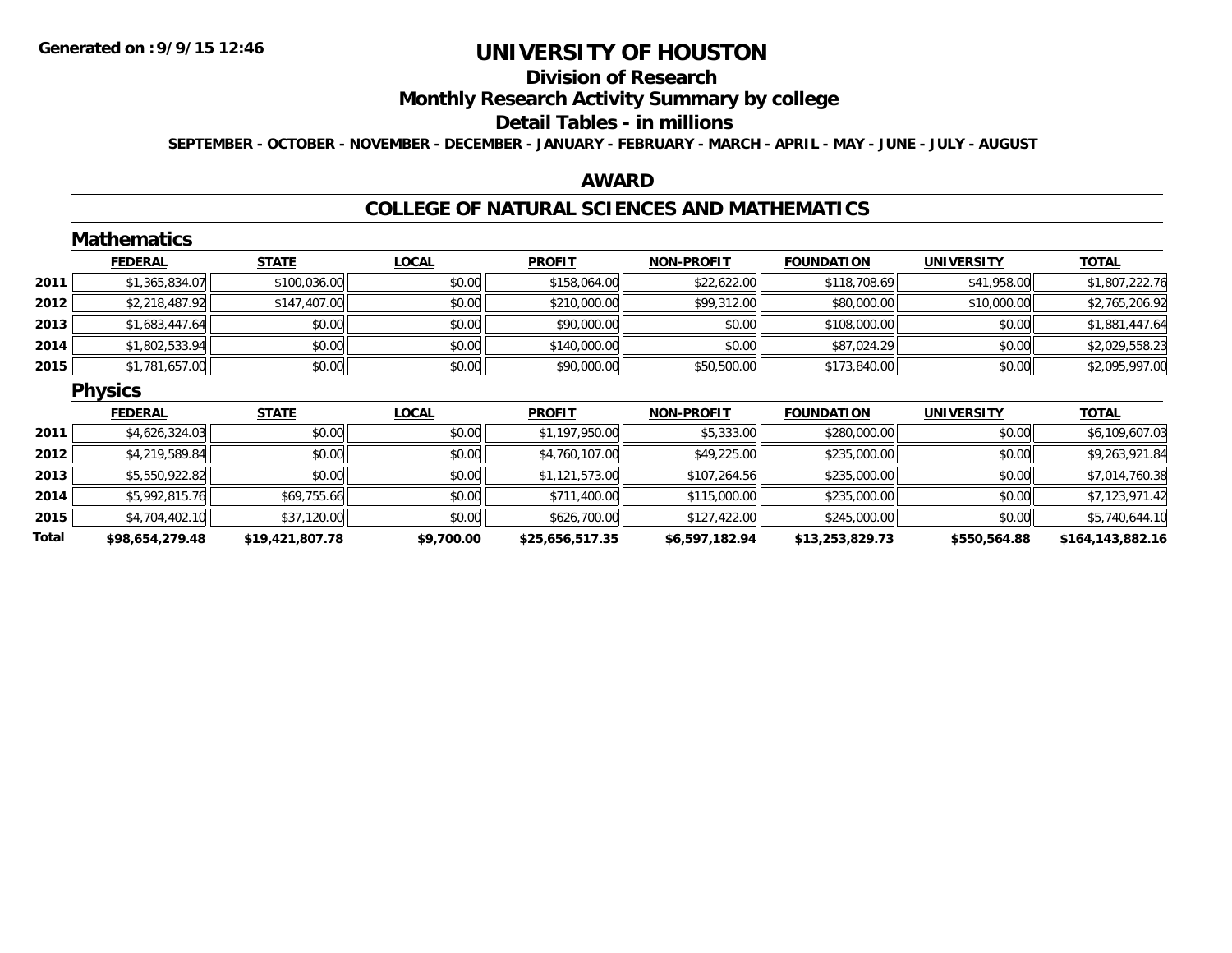# **Division of Research**

**Monthly Research Activity Summary by college**

#### **Detail Tables - in millions**

**SEPTEMBER - OCTOBER - NOVEMBER - DECEMBER - JANUARY - FEBRUARY - MARCH - APRIL - MAY - JUNE - JULY - AUGUST**

### **AWARD**

#### **COLLEGE OF OPTOMETRY**

# **Optometry Vision Sciences**

|       | __              |              |              |                |                   |                   |                   |                 |
|-------|-----------------|--------------|--------------|----------------|-------------------|-------------------|-------------------|-----------------|
|       | <b>FEDERAL</b>  | <b>STATE</b> | <b>LOCAL</b> | <b>PROFIT</b>  | <b>NON-PROFIT</b> | <b>FOUNDATION</b> | <b>UNIVERSITY</b> | <b>TOTAL</b>    |
| 2011  | \$4,106,199.00  | \$0.00       | \$0.00       | \$644,503.22   | \$10,500.00       | \$20,000.00       | \$398,380.00      | \$5,179,582.22  |
| 2012  | \$5,504,000.94  | \$0.00       | \$0.00       | \$668,252.54   | \$0.00            | \$40,000.00       | \$402,970.00      | \$6,615,223.48  |
| 2013  | \$3,383,174.60  | \$0.00       | \$0.00       | \$1,931,840.90 | \$6,300.00        | \$0.00            | \$710,650.00      | \$6,031,965.50  |
| 2014  | \$5,969,824.74  | \$25,000.00  | \$0.00       | \$776,804.59   | \$0.00            | \$0.00            | \$558,020.00      | \$7,329,649.33  |
| 2015  | \$6,603,435.65  | \$0.00       | \$0.00       | \$121,505.00   | \$2,500.00        | \$0.00            | \$452,398.85      | \$7,179,839.50  |
| Total | \$25,566,634.93 | \$25,000.00  | \$0.00       | \$4,142,906.25 | \$19,300.00       | \$60,000.00       | \$2,522,418.85    | \$32,336,260.03 |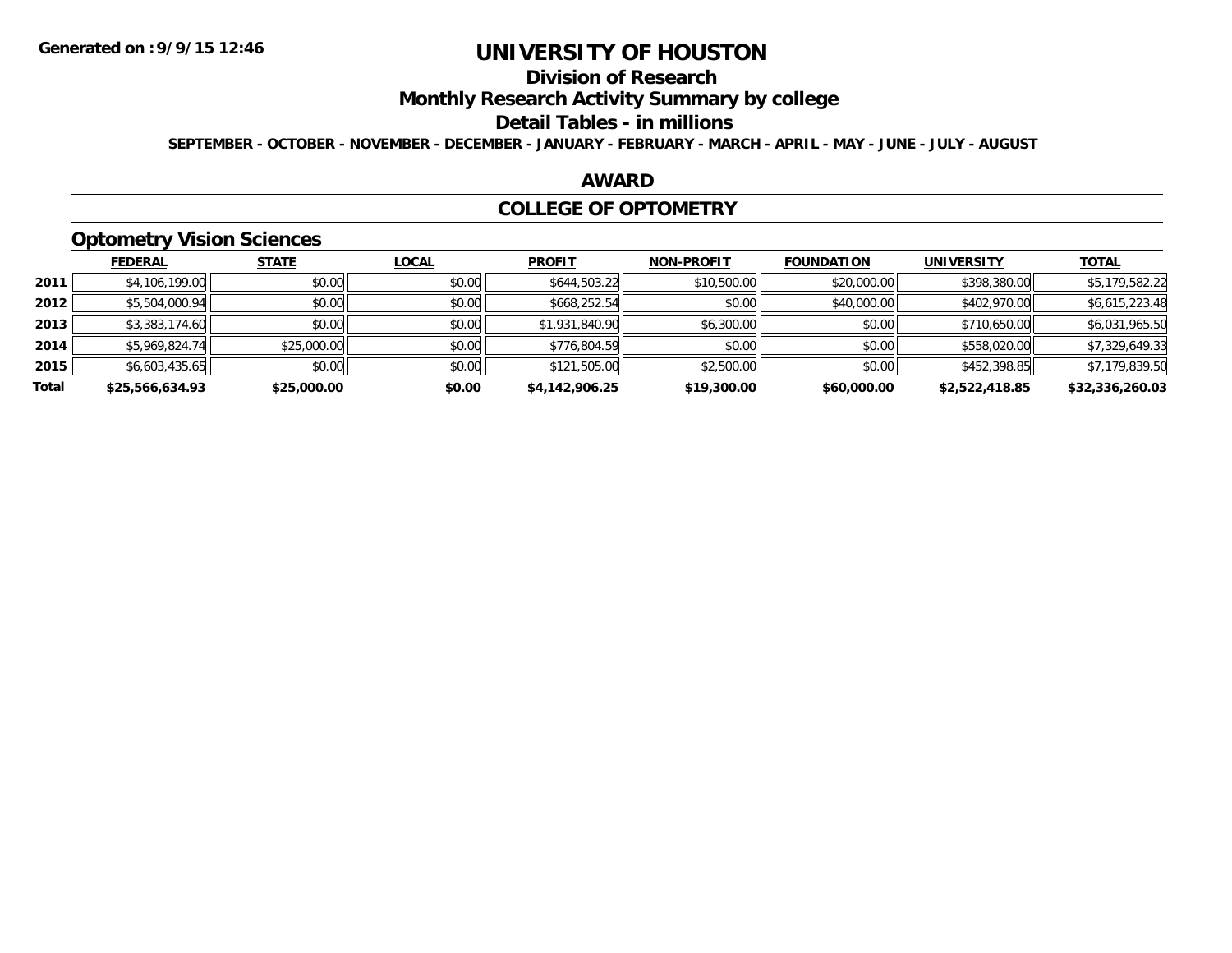# **Division of Research**

### **Monthly Research Activity Summary by college**

#### **Detail Tables - in millions**

**SEPTEMBER - OCTOBER - NOVEMBER - DECEMBER - JANUARY - FEBRUARY - MARCH - APRIL - MAY - JUNE - JULY - AUGUST**

### **AWARD**

## **COLLEGE OF PHARMACY**

## **Center for Experimental Therapeutics and Pharmacoi**

|      | <b>FEDERAL</b> | <b>STATE</b> | <b>LOCAL</b> | <b>PROFIT</b> | <b>NON-PROFIT</b> | <b>FOUNDATION</b> | <b>UNIVERSITY</b> | <b>TOTAL</b> |
|------|----------------|--------------|--------------|---------------|-------------------|-------------------|-------------------|--------------|
| 2011 | \$0.00         | \$0.00       | \$0.00       | \$0.00        | \$0.00            | \$0.00            | \$0.00            | \$0.00       |
| 2012 | \$0.00         | \$0.00       | \$0.00       | \$0.00        | \$0.00            | \$0.00            | \$0.00            | \$0.00       |
| 2013 | \$0.00         | \$0.00       | \$0.00       | \$0.00        | \$0.00            | \$0.00            | \$0.00            | \$0.00       |
| 2014 | \$0.00         | \$0.00       | \$0.00       | \$0.00        | \$0.00            | \$0.00            | \$0.00            | \$0.00       |
| 2015 | \$0.00         | \$0.00       | \$0.00       | \$0.00        | \$0.00            | \$0.00            | \$0.00            | \$0.00       |

## **Clinical Pharmacy & Administration**

|      | <b>FEDERAL</b> | <b>STATE</b> | <u>LOCAL</u> | <b>PROFIT</b> | <b>NON-PROFIT</b> | <b>FOUNDATION</b> | <b>UNIVERSITY</b> | <b>TOTAL</b>   |
|------|----------------|--------------|--------------|---------------|-------------------|-------------------|-------------------|----------------|
| 2011 | \$73,572.60    | \$14,886.00  | \$0.00       | \$370,250.64  | \$75,000.00       | \$25,000.00       | \$0.00            | \$558,709.24   |
| 2012 | \$312,300.30   | \$9,618.62   | \$0.00       | \$352,770.00  | \$17,081.95       | \$0.00            | \$0.00            | \$691,770.87   |
| 2013 | \$0.00         | \$0.00       | \$0.00       | \$807,415.46  | \$30,000.00       | \$0.00            | \$0.00            | \$837,415.46   |
| 2014 | \$394,257.60   | \$158,117.60 | \$0.00       | \$733,762.50  | \$545,894.00      | \$0.00            | \$0.00            | \$1,832,031.70 |
| 2015 | \$224,400.00   | \$347,343.80 | \$0.00       | \$210,465.00  | \$34,710.00       | \$0.00            | \$4,378.00        | \$821,296.80   |

## **Dean, Pharmacy**

|      | <b>FEDERAL</b> | <b>STATE</b> | <u>LOCAL</u> | <b>PROFIT</b> | <b>NON-PROFIT</b> | <b>FOUNDATION</b> | <b>UNIVERSITY</b> | <b>TOTAL</b> |
|------|----------------|--------------|--------------|---------------|-------------------|-------------------|-------------------|--------------|
| 2011 | \$0.00         | \$0.00       | \$0.00       | \$0.00        | \$0.00            | \$0.00            | \$0.00            | \$0.00       |
| 2012 | \$0.00         | \$0.00       | \$0.00       | \$0.00        | \$0.00            | \$0.00            | \$0.00            | \$0.00       |
| 2013 | \$0.00         | \$0.00       | \$0.00       | \$0.00        | \$0.00            | \$0.00            | \$0.00            | \$0.00       |
| 2014 | \$0.00         | \$0.00       | \$0.00       | \$0.00        | \$0.00            | \$0.00            | \$0.00            | \$0.00       |
| 2015 | \$0.00         | \$0.00       | \$0.00       | \$0.00        | \$0.00            | \$0.00            | \$0.00            | \$0.00       |

#### **Pharm Health Outcomes & Policy**

|      | <b>FEDERAL</b> | <b>STATE</b> | <b>LOCAL</b> | <b>PROFIT</b> | <b>NON-PROFIT</b> | <b>FOUNDATION</b> | <b>UNIVERSITY</b> | <b>TOTAL</b> |
|------|----------------|--------------|--------------|---------------|-------------------|-------------------|-------------------|--------------|
| 2011 | \$0.00         | \$11,000.00  | \$0.00       | \$0.00        | \$338,568.00      | \$0.00            | \$0.00            | \$349,568.00 |
| 2012 | \$0.00         | \$8,000.00   | \$0.00       | \$10,000.00   | \$0.00            | \$0.00            | \$0.00            | \$18,000.00  |
| 2013 | \$442,430.00   | \$0.00       | \$0.00       | \$0.00        | \$0.00            | \$2,500.00        | \$0.00            | \$444,930.00 |
| 2014 | \$215,069.00   | \$3,886.40   | \$0.00       | \$23,811.50   | \$0.00            | \$0.00            | \$0.00            | \$242,766.90 |
| 2015 | \$215,069.00   | \$15,927.20  | \$0.00       | \$193,667.00  | \$110,000.00      | \$0.00            | \$0.00            | \$534,663.20 |

### **Pharmacological and Pharmaceutical Sciences**

|      | <b>FEDERAL</b>                      | <b>STATE</b> | LOCAL  | <b>PROFIT</b>     | <b>J-PROFIT</b><br><b>NIONI</b>       | <b>FOUNDATION</b> | UNIVERSITY | <b>TOTAL</b>             |
|------|-------------------------------------|--------------|--------|-------------------|---------------------------------------|-------------------|------------|--------------------------|
| 2011 | 686.663.40                          | \$0.00       | \$0.00 | ሐ ሳ ୮<br>760.00 ( | 0.00<br>JU.UU                         | .793.00<br>\$18]  | \$0.00     | $\sim$<br>$\overline{a}$ |
| 2012 | $\overline{\phantom{a}}$<br>770. ZG | \$0.00       | \$0.00 | .000.00           | $\sim$ $\sim$<br>. <sub>IUU</sub> .UU | \$88,961.00<br>oo | \$0.00     | 531.70                   |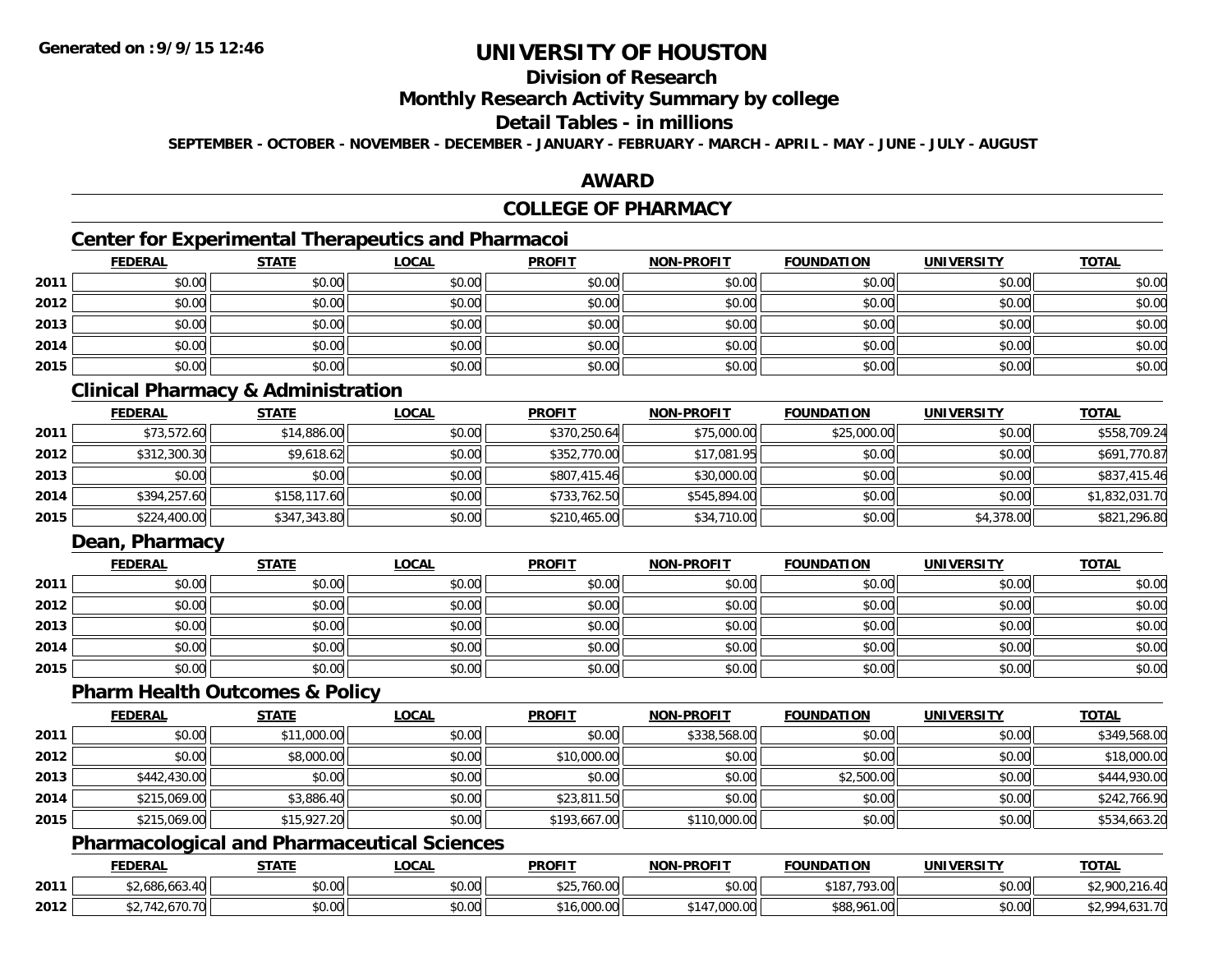# **Division of Research**

**Monthly Research Activity Summary by college**

#### **Detail Tables - in millions**

**SEPTEMBER - OCTOBER - NOVEMBER - DECEMBER - JANUARY - FEBRUARY - MARCH - APRIL - MAY - JUNE - JULY - AUGUST**

#### **AWARD**

#### **COLLEGE OF PHARMACY**

# **Pharmacological and Pharmaceutical Sciences**

|       | <b>FEDERAL</b>  | <u>STATE</u>   | <u>LOCAL</u> | <b>PROFIT</b>  | <b>NON-PROFIT</b> | <b>FOUNDATION</b> | <b>UNIVERSITY</b> | <b>TOTAL</b>    |
|-------|-----------------|----------------|--------------|----------------|-------------------|-------------------|-------------------|-----------------|
| 2013  | \$2,112,691.49  | \$0.00         | \$0.00       | \$34,684.00    | \$20,000.00       | \$0.00            | \$0.00            | \$2,167,375.49  |
| 2014  | \$2,018,010.32  | \$0.00         | \$0.00       | \$70,174.00    | \$70,000.00       | \$134,417,00      | \$0.00            | \$2,292,601.32  |
| 2015  | \$5,278,658.91  | \$735,629.13   | \$0.00       | \$8,700.00     | \$140,000.00      | \$0.00            | \$0.00            | \$6,162,988.04  |
| Total | \$16,715,793.32 | \$1,304,408.75 | \$0.00       | \$2,857,460.10 | \$1,528,253.95    | \$438,671.00      | \$4,378.00        | \$22,848,965.12 |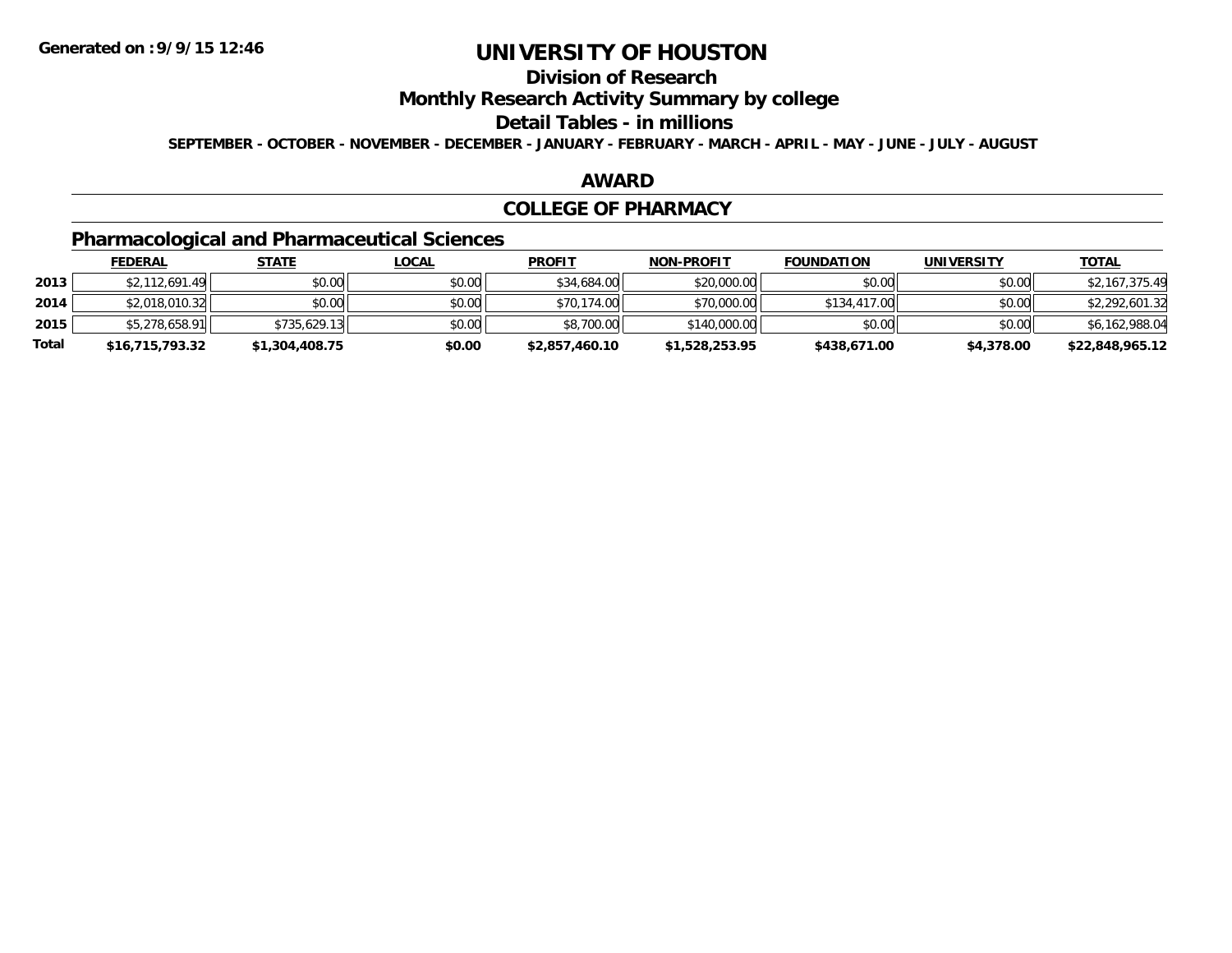#### **Division of Research**

# **Monthly Research Activity Summary by college**

#### **Detail Tables - in millions**

**SEPTEMBER - OCTOBER - NOVEMBER - DECEMBER - JANUARY - FEBRUARY - MARCH - APRIL - MAY - JUNE - JULY - AUGUST**

### **AWARD**

#### **COLLEGE OF TECHNOLOGY**

|      | <b>Center for Information Security, Research and Edu</b> |              |              |               |                   |                   |                   |                |
|------|----------------------------------------------------------|--------------|--------------|---------------|-------------------|-------------------|-------------------|----------------|
|      | <b>FEDERAL</b>                                           | <b>STATE</b> | <b>LOCAL</b> | <b>PROFIT</b> | <b>NON-PROFIT</b> | <b>FOUNDATION</b> | <b>UNIVERSITY</b> | <b>TOTAL</b>   |
| 2014 | \$0.00                                                   | \$0.00       | \$0.00       | \$0.00        | \$0.00            | \$0.00            | \$0.00            | \$0.00         |
|      | <b>Center for Life Sciences Technology</b>               |              |              |               |                   |                   |                   |                |
|      | <b>FEDERAL</b>                                           | <b>STATE</b> | <b>LOCAL</b> | <b>PROFIT</b> | <b>NON-PROFIT</b> | <b>FOUNDATION</b> | <b>UNIVERSITY</b> | <b>TOTAL</b>   |
| 2011 | \$0.00                                                   | \$0.00       | \$0.00       | \$0.00        | \$0.00            | \$0.00            | \$0.00            | \$0.00         |
|      | <b>Center for Technology Literacy</b>                    |              |              |               |                   |                   |                   |                |
|      | <b>FEDERAL</b>                                           | <b>STATE</b> | <b>LOCAL</b> | <b>PROFIT</b> | <b>NON-PROFIT</b> | <b>FOUNDATION</b> | <b>UNIVERSITY</b> | <b>TOTAL</b>   |
| 2011 | \$118,880.00                                             | \$0.00       | \$0.00       | \$0.00        | \$0.00            | \$0.00            | \$0.00            | \$118,880.00   |
| 2012 | \$111,690.00                                             | \$0.00       | \$0.00       | \$0.00        | \$0.00            | \$0.00            | \$0.00            | \$111,690.00   |
| 2013 | \$203,427.00                                             | \$0.00       | \$0.00       | \$0.00        | \$0.00            | \$0.00            | \$0.00            | \$203,427.00   |
| 2014 | \$368,974.20                                             | \$0.00       | \$0.00       | \$218,376.17  | \$0.00            | \$0.00            | \$0.00            | \$587,350.37   |
| 2015 | \$321,784.80                                             | \$0.00       | \$0.00       | \$113,757.17  | \$0.00            | \$0.00            | \$0.00            | \$435,541.97   |
|      | <b>Construction Management</b>                           |              |              |               |                   |                   |                   |                |
|      | <b>FEDERAL</b>                                           | <b>STATE</b> | <b>LOCAL</b> | <b>PROFIT</b> | <b>NON-PROFIT</b> | <b>FOUNDATION</b> | <b>UNIVERSITY</b> | <b>TOTAL</b>   |
| 2012 | \$0.00                                                   | \$21,144.00  | \$0.00       | \$0.00        | \$0.00            | \$44,810.00       | \$0.00            | \$65,954.00    |
| 2013 | \$0.00                                                   | \$74,568.00  | \$0.00       | \$0.00        | \$0.00            | \$0.00            | \$0.00            | \$74,568.00    |
| 2014 | \$0.00                                                   | \$74,922.00  | \$0.00       | \$0.00        | \$0.00            | \$0.00            | \$0.00            | \$74,922.00    |
|      | Dean, Technology                                         |              |              |               |                   |                   |                   |                |
|      | <b>FEDERAL</b>                                           | <b>STATE</b> | <b>LOCAL</b> | <b>PROFIT</b> | <b>NON-PROFIT</b> | <b>FOUNDATION</b> | <b>UNIVERSITY</b> | <b>TOTAL</b>   |
| 2011 | \$296,906.00                                             | \$0.00       | \$0.00       | \$0.00        | \$0.00            | \$0.00            | \$0.00            | \$296,906.00   |
| 2012 | \$342,089.00                                             | \$0.00       | \$0.00       | \$0.00        | \$0.00            | \$0.00            | \$0.00            | \$342,089.00   |
| 2013 | \$0.00                                                   | \$0.00       | \$0.00       | \$0.00        | \$0.00            | \$0.00            | \$0.00            | \$0.00         |
| 2014 | \$13,011.15                                              | \$0.00       | \$0.00       | \$0.00        | \$0.00            | \$0.00            | \$0.00            | \$13,011.15    |
|      | <b>Engineering Technology</b>                            |              |              |               |                   |                   |                   |                |
|      | <b>FEDERAL</b>                                           | <b>STATE</b> | <b>LOCAL</b> | <b>PROFIT</b> | <b>NON-PROFIT</b> | <b>FOUNDATION</b> | <b>UNIVERSITY</b> | <b>TOTAL</b>   |
| 2011 | \$817,701.50                                             | \$183.93     | \$0.00       | \$36,195.00   | \$45,434.00       | \$54,853.00       | \$0.00            | \$954,367.43   |
| 2012 | \$257,393.31                                             | \$0.00       | \$0.00       | \$0.00        | \$48,974.00       | \$18,400.00       | \$0.00            | \$324,767.31   |
| 2013 | \$488,884.42                                             | \$0.00       | \$0.00       | \$153,760.00  | \$0.00            | \$0.00            | \$0.00            | \$642,644.42   |
| 2014 | \$1,159,284.23                                           | \$67,500.00  | \$0.00       | \$125,000.00  | \$20,000.00       | \$0.00            | \$0.00            | \$1,371,784.23 |
| 2015 | \$1,699,548.00                                           | \$0.00       | \$0.00       | \$0.00        | \$0.00            | \$0.00            | \$0.00            | \$1,699,548.00 |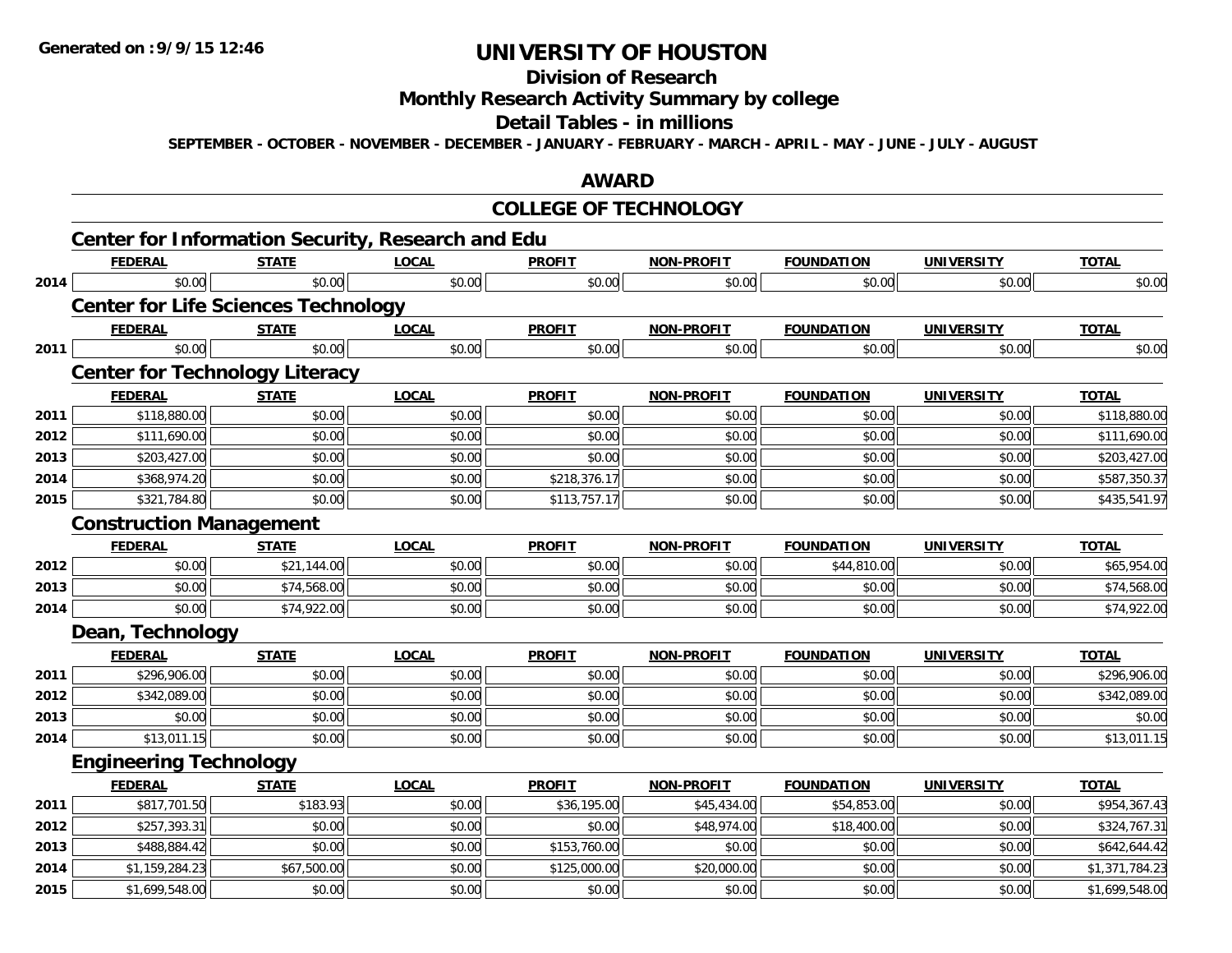## **Division of Research**

#### **Monthly Research Activity Summary by college**

## **Detail Tables - in millions**

**SEPTEMBER - OCTOBER - NOVEMBER - DECEMBER - JANUARY - FEBRUARY - MARCH - APRIL - MAY - JUNE - JULY - AUGUST**

### **AWARD**

## **COLLEGE OF TECHNOLOGY**

### **Human Development and Consumer Science**

|      | <b>FEDERAL</b> | <u>STATE</u> | <u>LOCAL</u> | <b>PROFIT</b> | <b>NON-PROFIT</b> | <b>FOUNDATION</b> | <b>UNIVERSITY</b> | <b>TOTAL</b>     |
|------|----------------|--------------|--------------|---------------|-------------------|-------------------|-------------------|------------------|
| 2013 | \$5,000.00     | \$0.00       | \$0.00       | \$0.00        | \$0.00            | \$0.00            | \$0.00            | \$5,000.00       |
| 2014 | \$133,456.80   | \$0.00       | \$0.00       | \$0.00        | \$0.00            | \$153,000.00      | \$0.00            | .456.80<br>\$286 |
| 2015 | \$285,446.28   | \$0.00       | \$0.00       | \$0.00        | \$0.00            | \$6,480.00        | \$0.00            | \$291,926.28     |

<u> 1989 - Johann Stoff, deutscher Stoffen und der Stoffen und der Stoffen und der Stoffen und der Stoffen und de</u>

### **Information & Logistics Technology**

|      | <b>FEDERAL</b> | <b>STATE</b> | <b>LOCAL</b> | <b>PROFIT</b> | NON-PROFIT | <b>FOUNDATION</b> | <b>UNIVERSITY</b> | <b>TOTAL</b> |
|------|----------------|--------------|--------------|---------------|------------|-------------------|-------------------|--------------|
| 2011 | \$183,880.00   | \$0.00       | \$0.00       | \$0.00        | \$5,100.00 | \$0.00            | \$0.00            | \$188,980.00 |
| 2012 | \$5,000.00     | \$0.00       | \$0.00       | \$0.00        | \$0.00     | \$0.00            | \$0.00            | \$5,000.00   |
| 2013 | \$0.00         | \$62,500.00  | \$0.00       | \$0.00        | \$0.00     | \$0.00            | \$0.00            | \$62,500.00  |
| 2014 | \$87,500.00    | \$0.00       | \$0.00       | \$0.00        | \$0.00     | \$0.00            | \$0.00            | \$87,500.00  |
| 2015 | \$286,819.00   | \$0.00       | \$0.00       | \$0.00        | \$0.00     | \$0.00            | \$0.00            | \$286,819.00 |

## **Texas Manufacturing Assistance Center**

|       | <b>FEDERAL</b> | <b>STATE</b> | <u>LOCAL</u> | <b>PROFIT</b> | <b>NON-PROFIT</b> | <b>FOUNDATION</b> | <b>UNIVERSITY</b> | <b>TOTAL</b>   |
|-------|----------------|--------------|--------------|---------------|-------------------|-------------------|-------------------|----------------|
| 2011  | \$0.00         | \$0.00       | \$0.00       | \$0.00        | \$0.00            | \$0.00            | \$0.00            | \$0.00         |
| 2012  | \$0.00         | \$0.00       | \$0.00       | \$0.00        | \$0.00            | \$0.00            | \$0.00            | \$0.00         |
| 2013  | \$0.00         | \$0.00       | \$0.00       | \$0.00        | \$0.00            | \$0.00            | \$0.00            | \$0.00         |
| 2014  | \$0.00         | \$0.00       | \$0.00       | \$0.00        | \$0.00            | \$0.00            | \$0.00            | \$0.00         |
| 2015  | \$0.00         | \$0.00       | \$0.00       | \$0.00        | \$0.00            | \$0.00            | \$0.00            | \$0.00         |
| Total | \$7,186,675.70 | \$300,817.93 | \$0.00       | \$647,088.34  | \$119,508.00      | \$277,543.00      | \$0.00            | \$8,531,632.97 |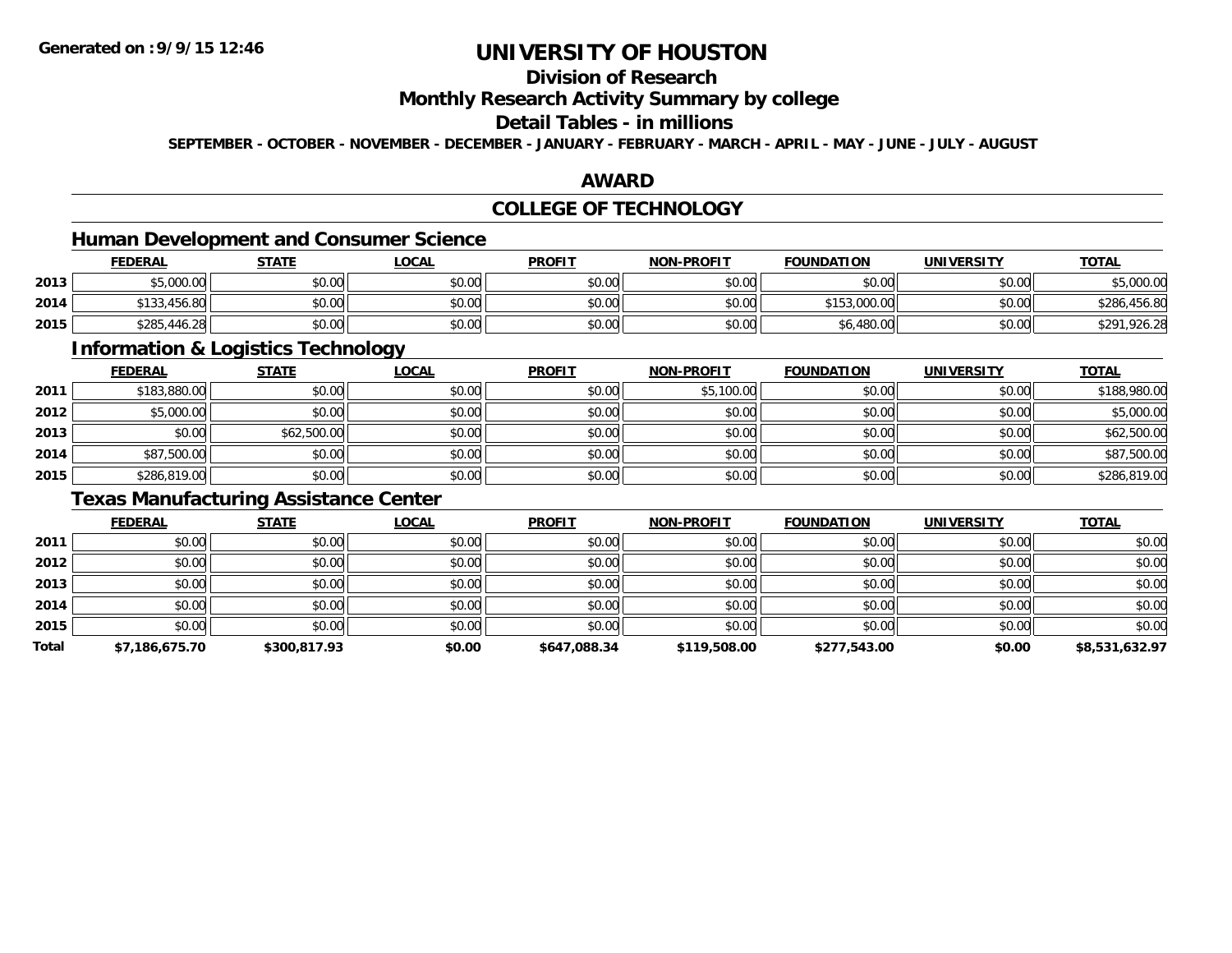## **Division of Research**

### **Monthly Research Activity Summary by college**

## **Detail Tables - in millions**

**SEPTEMBER - OCTOBER - NOVEMBER - DECEMBER - JANUARY - FEBRUARY - MARCH - APRIL - MAY - JUNE - JULY - AUGUST**

### **AWARD**

# **CULLEN COLLEGE OF ENGINEERING**

# **Biomedical Engineering**

|      | <b>FEDERAL</b> | <b>STATE</b> | <u>LOCAL</u> | <b>PROFIT</b> | <b>NON-PROFIT</b> | <b>FOUNDATION</b> | <b>UNIVERSITY</b> | <b>TOTAL</b>   |
|------|----------------|--------------|--------------|---------------|-------------------|-------------------|-------------------|----------------|
| 2011 | \$483,128.10   | \$0.00       | \$0.00       | \$0.00        | \$0.00            | \$0.00            | \$0.00            | \$483,128.10   |
| 2012 | \$2,755,537.86 | \$0.00       | \$0.00       | \$0.00        | \$0.00            | \$0.00            | \$0.00            | \$2,755,537.86 |
| 2013 | \$1,866,286.00 | \$0.00       | \$0.00       | \$0.00        | \$2,000.00        | \$0.00            | \$0.00            | \$1,868,286.00 |
| 2014 | \$3,355,470.75 | \$0.00       | \$0.00       | \$250,000.00  | \$351,875.31      | \$45,833.34       | \$0.00            | \$4,003,179.40 |
| 2015 | \$1,235,361.40 | \$0.00       | \$0.00       | \$0.00        | \$50,000.00       | \$20,000.00       | \$0.00            | \$1,305,361.40 |

### **Center for Innovative Grouting Materials and Tech**

|      | <b>FEDERAL</b> | <b>STATE</b> | <b>LOCAL</b> | <b>PROFIT</b> | <b>NON-PROFIT</b> | <b>FOUNDATION</b> | <b>UNIVERSITY</b> | <b>TOTAL</b> |
|------|----------------|--------------|--------------|---------------|-------------------|-------------------|-------------------|--------------|
| 2011 | \$0.00         | \$0.00       | \$0.00       | \$0.00        | \$0.00            | \$0.00            | \$0.00            | \$0.00       |
| 2012 | \$0.00         | \$0.00       | \$0.00       | \$0.00        | \$0.00            | \$0.00            | \$0.00            | \$0.00       |
| 2013 | \$0.00         | \$0.00       | \$0.00       | \$0.00        | \$0.00            | \$0.00            | \$0.00            | \$0.00       |
| 2014 | \$0.00         | \$0.00       | \$0.00       | \$0.00        | \$0.00            | \$0.00            | \$0.00            | \$0.00       |

### **Chemical Engineering**

|      | <b>FEDERAL</b> | <b>STATE</b>   | <u>LOCAL</u> | <b>PROFIT</b>  | <b>NON-PROFIT</b> | <b>FOUNDATION</b> | <b>UNIVERSITY</b> | <b>TOTAL</b>    |
|------|----------------|----------------|--------------|----------------|-------------------|-------------------|-------------------|-----------------|
| 2011 | \$5,027,463.61 | \$402,355.00   | \$70,000.00  | \$983,953.00   | \$0.00            | \$160,900.00      | \$115,442.00      | \$6,760,113.61  |
| 2012 | \$4,077,216.96 | \$294,969.00   | \$0.00       | \$1,351,246.57 | \$100,000.00      | \$250,900.00      | \$126,280.00      | \$6,200,612.53  |
| 2013 | \$3,353,739.20 | \$215,813.00   | \$0.00       | \$2,801,211.00 | \$425,000.00      | \$220,000.00      | \$235,384.00      | \$7,251,147.20  |
| 2014 | \$3,901,386.58 | \$988,370.30   | \$8,871.11   | \$3,385,373.00 | \$0.00            | \$1,099,750.00    | \$30,183.00       | \$9,413,933.99  |
| 2015 | \$5,645,114.37 | \$2,870,537.80 | \$0.00       | \$1,912,662.00 | \$0.00            | \$862,929.20      | \$0.00            | \$11,291,243.37 |

#### **Civil Engineering**

|      | <b>FEDERAL</b> | <b>STATE</b> | <u>LOCAL</u> | <b>PROFIT</b> | <b>NON-PROFIT</b> | <b>FOUNDATION</b> | <b>UNIVERSITY</b> | <b>TOTAL</b>   |
|------|----------------|--------------|--------------|---------------|-------------------|-------------------|-------------------|----------------|
| 2011 | \$2,453,786.62 | \$573,794.98 | \$100,000.00 | \$134,352.80  | \$75,623.00       | \$0.00            | \$0.00            | \$3,337,557.40 |
| 2012 | \$4,736,181.71 | \$732,680.00 | \$0.00       | \$410,859.40  | \$186,885.00      | \$133,334.00      | \$16,002.00       | \$6,215,942.11 |
| 2013 | \$3,752,780.77 | \$367,006.00 | \$0.00       | \$287,535.40  | \$114,953.70      | \$144,118.00      | \$0.00            | \$4,666,393.87 |
| 2014 | \$3,351,499.60 | \$555,648.00 | \$0.00       | \$447,425.50  | \$136,679.95      | \$187,538.68      | \$0.00            | \$4,678,791.73 |
| 2015 | \$2,601,806.98 | \$375,576.00 | \$0.00       | \$85,059.50   | \$35,972.55       | \$25,000.00       | \$307,469.20      | \$3,430,884.23 |
|      |                |              |              |               |                   |                   |                   |                |

#### **Composites Engineering and Applications Center**

|      | <b>FEDERAI</b>          | <b>CTATE</b>                | <b>_OCAI</b> | <b>DDOEIT</b><br>ושמ | <b>DDOEIT</b><br>וחרות | <b>INDA</b>  | ידו אר<br><b>JNIVF</b> | $-2 - 1$<br>$\mathbf{u}$ |
|------|-------------------------|-----------------------------|--------------|----------------------|------------------------|--------------|------------------------|--------------------------|
| 2011 | 0 <sup>0</sup><br>JU.UU | $\sim$ $\sim$<br>Ωr<br>ט.טע | $\sim$       | ታ ጦ                  | וה י<br>ישט.           | 500<br>וטטוע | $\sim$ 00<br>PO.OO     | ሶስ ሰስ<br>PO.OO           |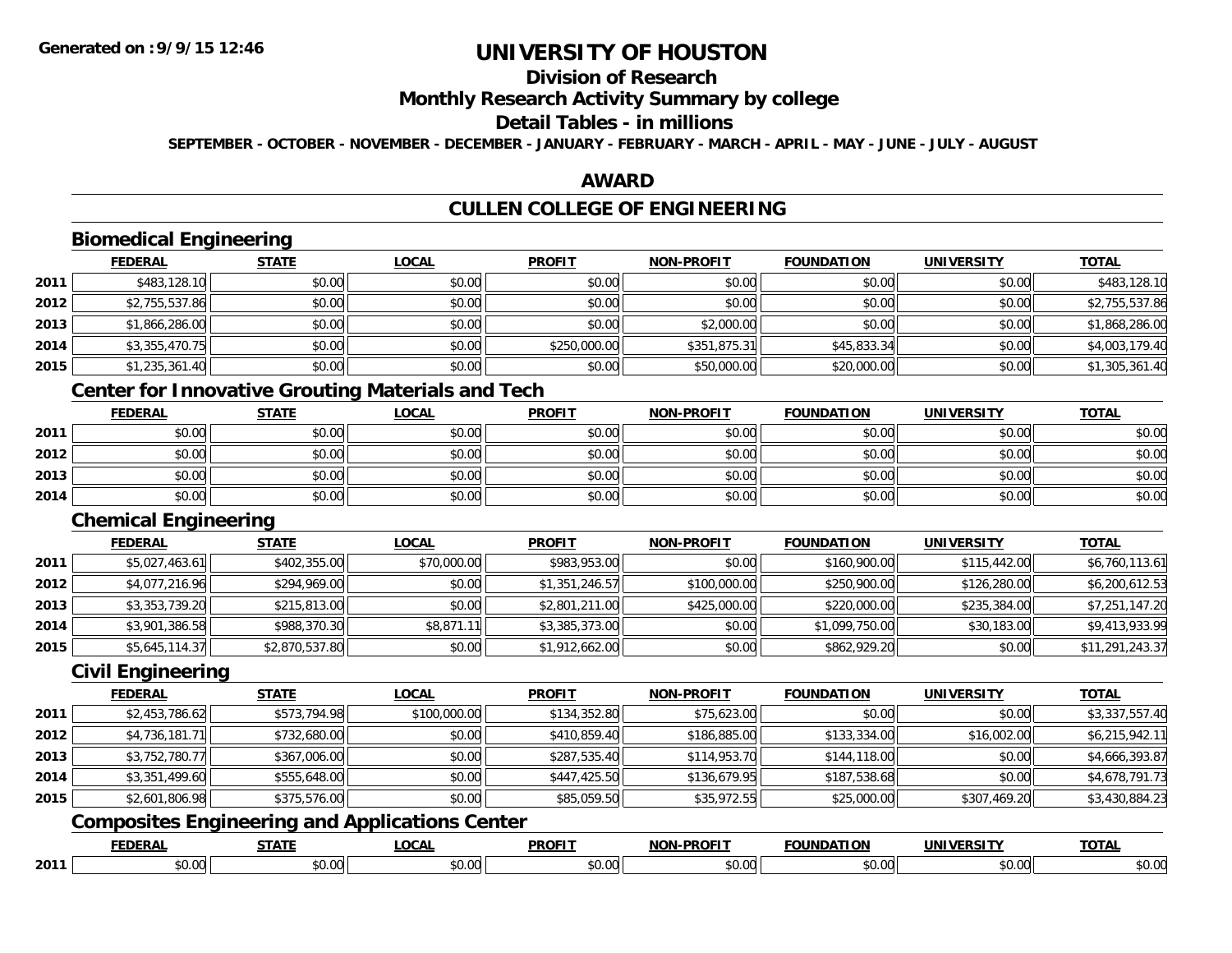**2013**

# **UNIVERSITY OF HOUSTON**

# **Division of Research**

### **Monthly Research Activity Summary by college**

#### **Detail Tables - in millions**

**SEPTEMBER - OCTOBER - NOVEMBER - DECEMBER - JANUARY - FEBRUARY - MARCH - APRIL - MAY - JUNE - JULY - AUGUST**

### **AWARD**

## **CULLEN COLLEGE OF ENGINEERING**

|      | Dean, Engineering                                 |                |              |                |                   |                   |                   |                |
|------|---------------------------------------------------|----------------|--------------|----------------|-------------------|-------------------|-------------------|----------------|
|      | <b>FEDERAL</b>                                    | <b>STATE</b>   | <b>LOCAL</b> | <b>PROFIT</b>  | <b>NON-PROFIT</b> | <b>FOUNDATION</b> | <b>UNIVERSITY</b> | <b>TOTAL</b>   |
| 2011 | \$39,999.10                                       | \$0.00         | \$0.00       | \$0.00         | \$0.00            | \$0.00            | \$0.00            | \$39,999.10    |
| 2013 | \$39,999.10                                       | \$0.00         | \$0.00       | \$0.00         | \$0.00            | \$0.00            | \$0.00            | \$39,999.10    |
| 2014 | \$0.00                                            | \$141,875.00   | \$0.00       | \$0.00         | \$0.00            | \$0.00            | \$0.00            | \$141,875.00   |
| 2015 | \$1,009,059.50                                    | \$0.00         | \$0.00       | \$0.00         | \$0.00            | \$0.00            | \$0.00            | \$1,009,059.50 |
|      | <b>Electrical &amp; Computer Engineering</b>      |                |              |                |                   |                   |                   |                |
|      | <b>FEDERAL</b>                                    | <b>STATE</b>   | <b>LOCAL</b> | <b>PROFIT</b>  | <b>NON-PROFIT</b> | <b>FOUNDATION</b> | <b>UNIVERSITY</b> | <b>TOTAL</b>   |
| 2011 | \$6,530,902.46                                    | \$63,391.24    | \$0.00       | \$478,533.00   | \$0.00            | \$50,000.00       | \$0.00            | \$7,122,826.70 |
| 2012 | \$5,966,470.59                                    | \$44,704.20    | \$0.00       | \$605,157.50   | \$27,500.00       | \$60,000.00       | \$0.00            | \$6,703,832.29 |
| 2013 | \$3,242,040.46                                    | \$35,263.20    | \$0.00       | \$904,798.00   | \$228,367.30      | \$165,582.00      | \$5,000.00        | \$4,581,050.96 |
| 2014 | \$4,052,863.98                                    | \$58,776.70    | \$0.00       | \$883,154.00   | \$203,416.05      | \$247,500.00      | \$0.00            | \$5,445,710.73 |
| 2015 | \$4,676,429.69                                    | \$1,521,284.20 | \$0.00       | \$559,838.66   | \$203,844.45      | \$213,391.00      | \$0.00            | \$7,174,788.00 |
|      | <b>Industrial Engineering</b>                     |                |              |                |                   |                   |                   |                |
|      | <b>FEDERAL</b>                                    | <b>STATE</b>   | <b>LOCAL</b> | <b>PROFIT</b>  | <b>NON-PROFIT</b> | <b>FOUNDATION</b> | <b>UNIVERSITY</b> | <b>TOTAL</b>   |
| 2011 | \$301,276.00                                      | \$16,828.00    | \$0.00       | \$0.00         | \$0.00            | \$0.00            | \$0.00            | \$318,104.00   |
| 2012 | \$220,000.00                                      | \$0.00         | \$0.00       | \$0.00         | \$0.00            | \$0.00            | \$0.00            | \$220,000.00   |
| 2013 | \$120,000.00                                      | \$57,221.00    | \$0.00       | \$0.00         | \$0.00            | \$40,218.65       | \$0.00            | \$217,439.65   |
| 2014 | \$186,655.00                                      | \$159,104.00   | \$0.00       | \$0.00         | \$0.00            | \$201,275.73      | \$0.00            | \$547,034.73   |
| 2015 | \$40,179.84                                       | \$77,825.60    | \$0.00       | \$22,184.00    | \$0.00            | \$12,000.00       | \$0.00            | \$152,189.44   |
|      | <b>Mechanical Engineering</b>                     |                |              |                |                   |                   |                   |                |
|      | <b>FEDERAL</b>                                    | <b>STATE</b>   | <b>LOCAL</b> | <b>PROFIT</b>  | <b>NON-PROFIT</b> | <b>FOUNDATION</b> | <b>UNIVERSITY</b> | <b>TOTAL</b>   |
| 2011 | \$2,828,019.20                                    | \$122,500.00   | \$0.00       | \$546,708.20   | \$83,987.00       | \$13,200.00       | \$0.00            | \$3,594,414.40 |
| 2012 | \$4,331,528.40                                    | \$0.00         | \$0.00       | \$177,410.13   | \$0.00            | \$258,945.64      | \$0.00            | \$4,767,884.17 |
| 2013 | \$4,136,589.55                                    | \$122,500.00   | \$0.00       | \$1,099,248.60 | \$22,000.00       | \$305,905.17      | \$0.00            | \$5,686,243.32 |
| 2014 | \$1,594,689.01                                    | \$0.00         | \$0.00       | \$638,654.61   | \$11,600.00       | \$242,299.40      | \$0.00            | \$2,487,243.02 |
| 2015 | \$2,720,817.00                                    | \$37,500.00    | \$0.00       | \$1,148,426.46 | \$96,719.00       | \$626,908.21      | \$0.00            | \$4,630,370.67 |
|      | <b>National Center for Airborne Laser Mapping</b> |                |              |                |                   |                   |                   |                |
|      | <b>FEDERAL</b>                                    | <b>STATE</b>   | <b>LOCAL</b> | <b>PROFIT</b>  | <b>NON-PROFIT</b> | <b>FOUNDATION</b> | <b>UNIVERSITY</b> | <b>TOTAL</b>   |
| 2011 | \$624,329.40                                      | \$0.00         | \$0.00       | \$79,959.00    | \$0.00            | \$0.00            | \$65,000.00       | \$769,288.40   |
| 2012 | \$618,915.20                                      | \$0.00         | \$0.00       | \$0.00         | \$0.00            | \$0.00            | \$0.00            | \$618,915.20   |

\$733,512.50 \$0.00 \$0.00 \$0.00 \$0.00 \$216,177.00 \$0.00 \$949,689.50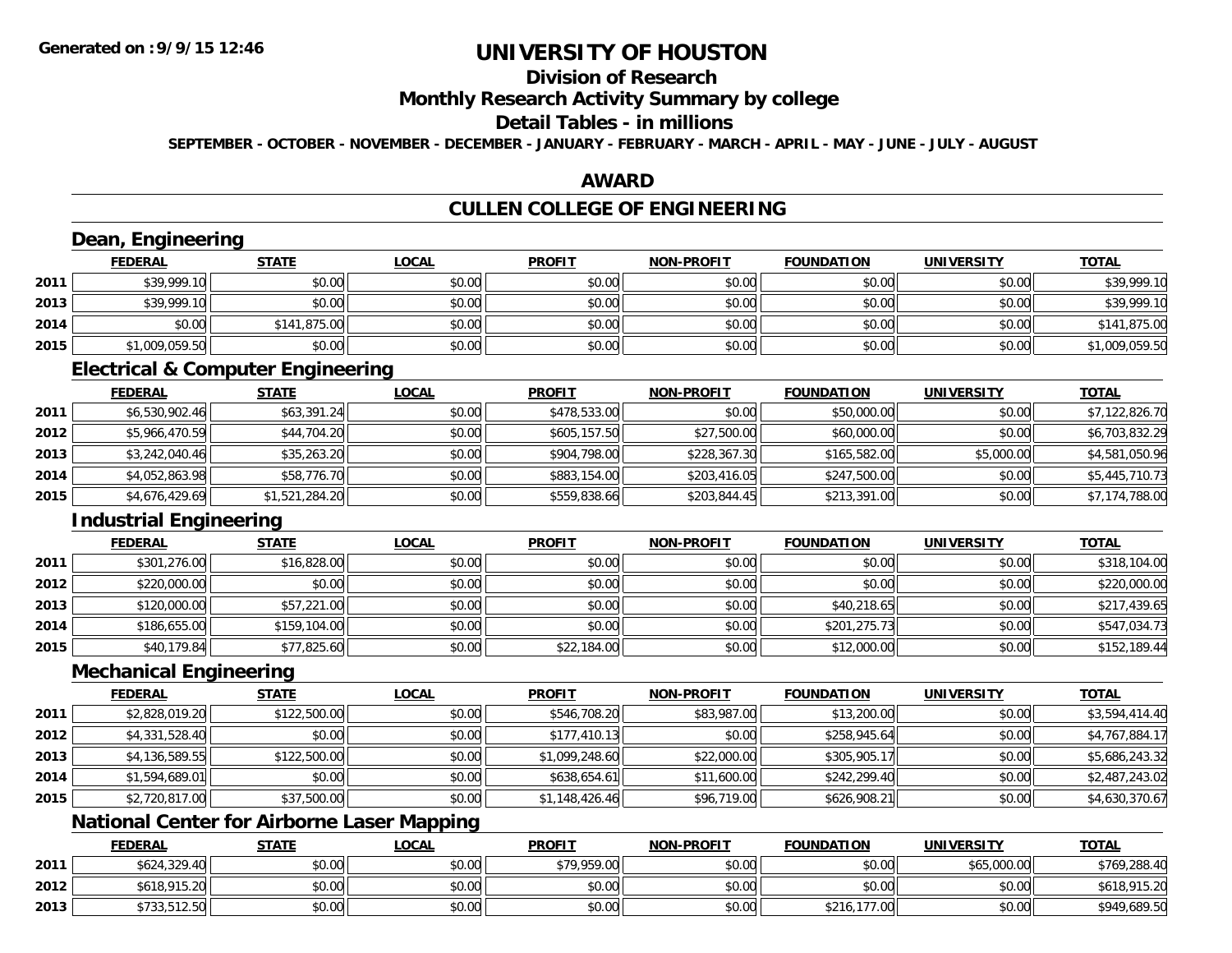## **Division of Research**

### **Monthly Research Activity Summary by college**

## **Detail Tables - in millions**

**SEPTEMBER - OCTOBER - NOVEMBER - DECEMBER - JANUARY - FEBRUARY - MARCH - APRIL - MAY - JUNE - JULY - AUGUST**

### **AWARD**

# **CULLEN COLLEGE OF ENGINEERING**

## **National Center for Airborne Laser Mapping**

|      | <b>FEDERAL</b>                     | <b>STATE</b> | LOCAL  | <b>PROFIT</b> | <b>NON-PROFIT</b>       | <b>FOUNDATION</b>     | <b>UNIVERSITY</b> | <b>TOTAL</b>                   |
|------|------------------------------------|--------------|--------|---------------|-------------------------|-----------------------|-------------------|--------------------------------|
| 2014 | ا 20 من ۱۲ .<br>0.4F<br>00.OU<br>. | \$0.00       | \$0.00 | 0000<br>PO.OO | \$0.00                  | 0.00<br>JU.UU         | \$0.00            | $\sim$ $\sim$<br>01E<br>403.31 |
| 2015 | \$454,926<br>$\sim$<br>920.UU      | \$0.00       | \$0.00 | \$0.00        | 1.25100<br>\$300,354.00 | nn no<br><b>DU.UU</b> | J∠40,691 ∩∩"      | <b>COOF</b><br><i>u 1 J</i> J  |

# **Wind Energy Center**

|              | <b>FEDERAL</b>  | <b>STATE</b>   | <u>LOCAL</u> | <b>PROFIT</b>   | <b>NON-PROFIT</b> | <b>FOUNDATION</b> | <b>UNIVERSITY</b> | <b>TOTAL</b>     |
|--------------|-----------------|----------------|--------------|-----------------|-------------------|-------------------|-------------------|------------------|
| 2011         | \$0.00          | \$0.00         | \$0.00       | \$0.00          | \$0.00            | \$0.00            | \$0.00            | \$0.00           |
| 2013         | \$0.00          | \$0.00         | \$0.00       | \$0.00          | \$0.00            | \$0.00            | \$0.00            | \$0.00           |
| 2014         | \$0.00          | \$0.00         | \$0.00       | \$0.00          | \$0.00            | \$0.00            | \$0.00            | \$0.00           |
| <b>Total</b> | \$94,981,425.76 | \$9,835,523.22 | \$178,871.11 | \$19,193,750.33 | \$2,656,777.31    | \$5,803,706.02    | \$1,141,451.20    | \$133,791,504.95 |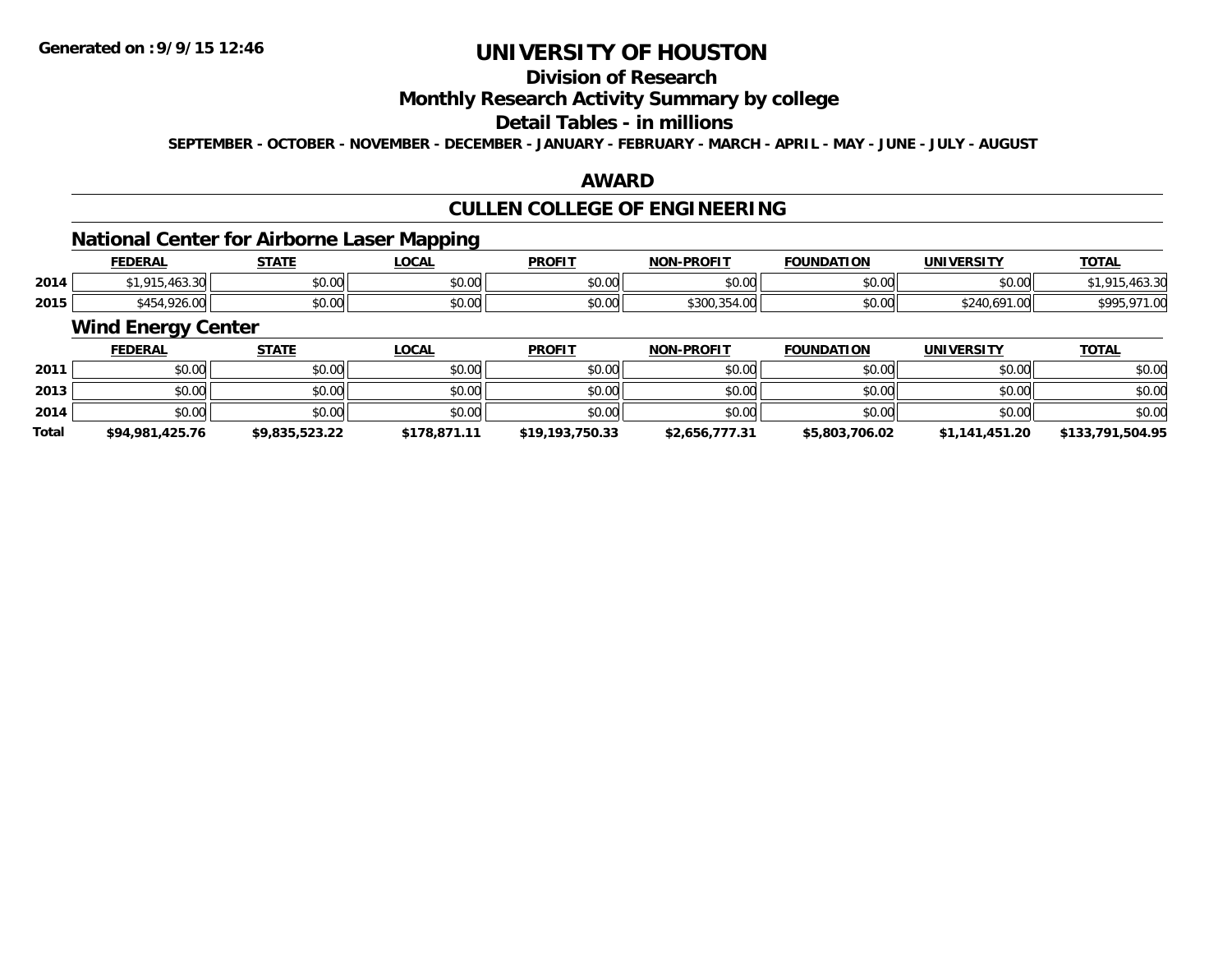#### **Division of Research**

**Monthly Research Activity Summary by college**

#### **Detail Tables - in millions**

**SEPTEMBER - OCTOBER - NOVEMBER - DECEMBER - JANUARY - FEBRUARY - MARCH - APRIL - MAY - JUNE - JULY - AUGUST**

### **AWARD**

# **DIVISION OF RESEARCH**

|      | <b>Allied Geophysical Laboratories</b>                    |                 |              |               |                   |                   |                   |                 |
|------|-----------------------------------------------------------|-----------------|--------------|---------------|-------------------|-------------------|-------------------|-----------------|
|      | <b>FEDERAL</b>                                            | <b>STATE</b>    | <b>LOCAL</b> | <b>PROFIT</b> | <b>NON-PROFIT</b> | <b>FOUNDATION</b> | <b>UNIVERSITY</b> | <b>TOTAL</b>    |
| 2011 | \$0.00                                                    | \$0.00          | \$0.00       | \$70,000.00   | \$0.00            | \$0.00            | \$0.00            | \$70,000.00     |
|      | <b>Center for Advanced Computing and Data Systems</b>     |                 |              |               |                   |                   |                   |                 |
|      | <b>FEDERAL</b>                                            | <b>STATE</b>    | <b>LOCAL</b> | <b>PROFIT</b> | <b>NON-PROFIT</b> | <b>FOUNDATION</b> | <b>UNIVERSITY</b> | <b>TOTAL</b>    |
| 2011 | \$34,145.00                                               | \$0.00          | \$0.00       | \$163,000.00  | \$0.00            | \$0.00            | \$0.00            | \$197,145.00    |
| 2012 | \$298,984.65                                              | \$0.00          | \$0.00       | \$120,000.00  | \$1,000.00        | \$0.00            | \$0.00            | \$419,984.65    |
| 2013 | \$109,700.00                                              | \$0.00          | \$0.00       | \$45,000.00   | \$1,000.00        | \$0.00            | \$0.00            | \$155,700.00    |
| 2014 | \$14,474.00                                               | \$0.00          | \$0.00       | \$0.00        | \$0.00            | \$0.00            | \$0.00            | \$14,474.00     |
| 2015 | \$0.00                                                    | \$0.00          | \$0.00       | \$0.00        | \$0.00            | \$0.00            | \$0.00            | \$0.00          |
|      | <b>Center for Advanced Materials</b>                      |                 |              |               |                   |                   |                   |                 |
|      | <b>FEDERAL</b>                                            | <b>STATE</b>    | <b>LOCAL</b> | <b>PROFIT</b> | <b>NON-PROFIT</b> | <b>FOUNDATION</b> | <b>UNIVERSITY</b> | <b>TOTAL</b>    |
| 2011 | \$40,000.00                                               | \$2,229.90      | \$0.00       | \$24,000.00   | \$0.00            | \$0.00            | \$0.00            | \$66,229.90     |
| 2012 | \$0.00                                                    | \$0.00          | \$0.00       | \$0.00        | \$0.00            | \$0.00            | \$0.00            | \$0.00          |
| 2013 | \$0.00                                                    | \$0.00          | \$0.00       | \$0.00        | \$0.00            | \$0.00            | \$0.00            | \$0.00          |
| 2014 | \$0.00                                                    | \$0.00          | \$0.00       | \$74,000.00   | \$0.00            | \$0.00            | \$0.00            | \$74,000.00     |
| 2015 | \$0.00                                                    | \$0.00          | \$0.00       | \$0.00        | \$0.00            | \$0.00            | \$0.00            | \$0.00          |
|      | <b>Center for Biomedical &amp; Environmental Genomics</b> |                 |              |               |                   |                   |                   |                 |
|      | <b>FEDERAL</b>                                            | <b>STATE</b>    | <b>LOCAL</b> | <b>PROFIT</b> | <b>NON-PROFIT</b> | <b>FOUNDATION</b> | <b>UNIVERSITY</b> | <b>TOTAL</b>    |
| 2011 | \$0.00                                                    | \$0.00          | \$0.00       | \$0.00        | \$0.00            | \$0.00            | \$0.00            | \$0.00          |
| 2012 | \$0.00                                                    | \$0.00          | \$0.00       | \$0.00        | \$0.00            | \$0.00            | \$0.00            | \$0.00          |
| 2013 | \$0.00                                                    | \$0.00          | \$0.00       | \$0.00        | \$0.00            | \$0.00            | \$0.00            | \$0.00          |
| 2014 | \$0.00                                                    | \$0.00          | \$0.00       | \$0.00        | \$0.00            | \$0.00            | \$0.00            | \$0.00          |
|      | <b>Division of Research</b>                               |                 |              |               |                   |                   |                   |                 |
|      | <b>FEDERAL</b>                                            | <b>STATE</b>    | <b>LOCAL</b> | <b>PROFIT</b> | <b>NON-PROFIT</b> | <b>FOUNDATION</b> | <b>UNIVERSITY</b> | <b>TOTAL</b>    |
| 2012 | \$0.00                                                    | \$6,677,743.45  | \$0.00       | \$0.00        | \$0.00            | \$0.00            | \$0.00            | \$6,677,743.45  |
| 2013 | \$0.00                                                    | \$26,603,154.79 | \$0.00       | \$0.00        | \$0.00            | \$0.00            | \$0.00            | \$26,603,154.79 |
| 2014 | \$0.00                                                    | \$8,815,807.00  | \$0.00       | \$0.00        | \$0.00            | \$0.00            | \$0.00            | \$8,815,807.00  |
| 2015 | \$500.00                                                  | \$14,394,302.73 | \$0.00       | \$0.00        | \$0.00            | \$0.00            | \$0.00            | \$14,394,802.73 |
|      | <b>Institute for Molecular Design</b>                     |                 |              |               |                   |                   |                   |                 |
|      | <b>FEDERAL</b>                                            | <b>STATE</b>    | <b>LOCAL</b> | <b>PROFIT</b> | <b>NON-PROFIT</b> | <b>FOUNDATION</b> | <b>UNIVERSITY</b> | <b>TOTAL</b>    |
| 2011 | \$0.00                                                    | \$0.00          | \$0.00       | \$0.00        | \$0.00            | \$0.00            | \$0.00            | \$0.00          |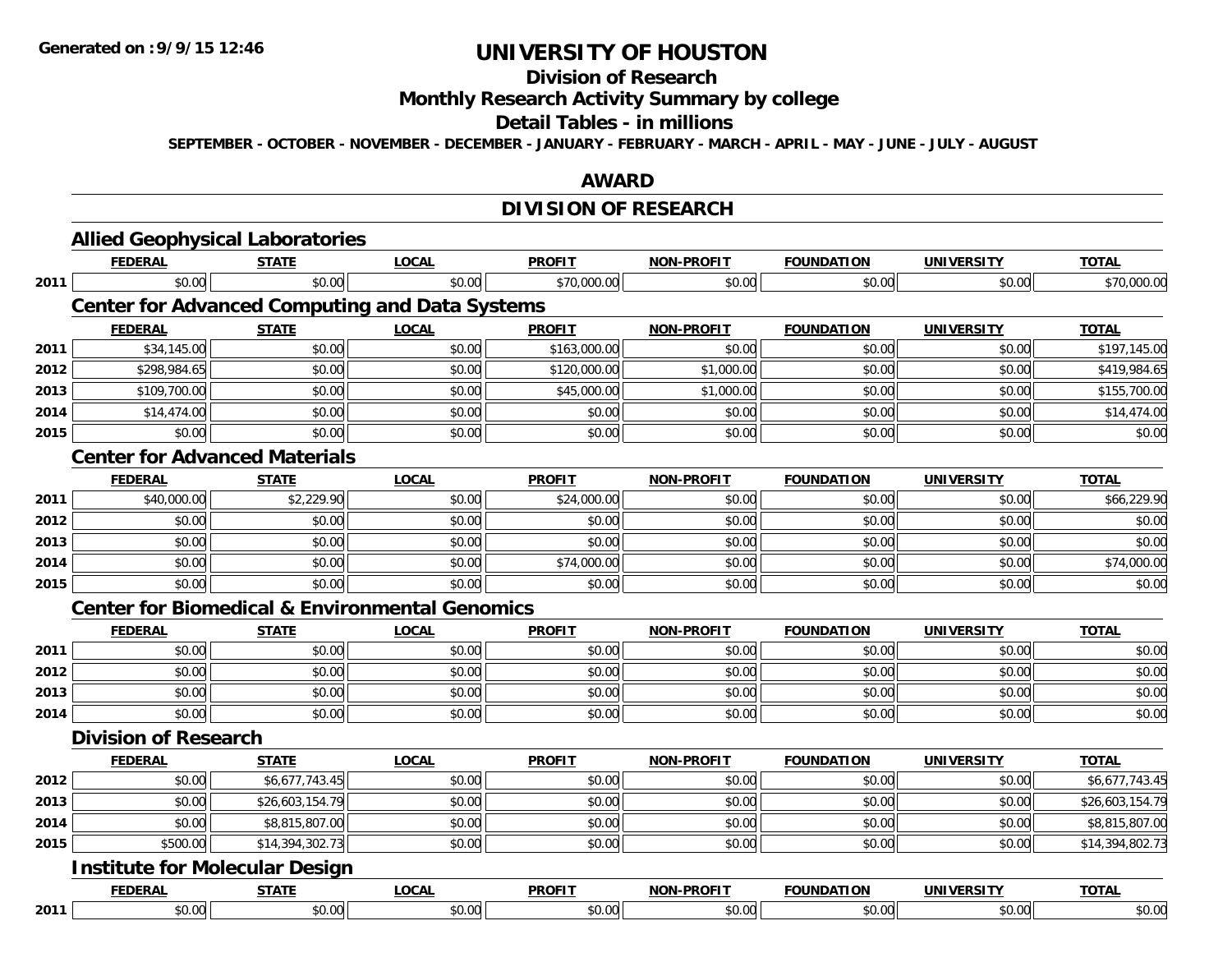## **Division of Research**

**Monthly Research Activity Summary by college**

### **Detail Tables - in millions**

**SEPTEMBER - OCTOBER - NOVEMBER - DECEMBER - JANUARY - FEBRUARY - MARCH - APRIL - MAY - JUNE - JULY - AUGUST**

### **AWARD**

## **DIVISION OF RESEARCH**

#### **Office of Contracts and Grants**

|      | <b>FEDERAL</b> | <b>STATE</b> | <u>LOCAL</u> | <b>PROFIT</b> | <b>NON-PROFIT</b> | <b>FOUNDATION</b> | <b>UNIVERSITY</b> | <b>TOTAL</b> |
|------|----------------|--------------|--------------|---------------|-------------------|-------------------|-------------------|--------------|
| 2011 | \$0.00         | \$0.00       | \$0.00       | \$0.00        | \$0.00            | \$367,340.00      | \$0.00            | \$367,340.00 |
| 2012 | \$0.00         | \$0.00       | \$0.00       | \$0.00        | \$0.00            | \$11,942.60       | \$0.00            | \$11,942.60  |
| 2013 | \$0.00         | \$0.00       | \$0.00       | \$0.00        | \$0.00            | \$420,136.15      | \$0.00            | \$420,136.15 |
|      | <b>TcSUH</b>   |              |              |               |                   |                   |                   |              |

|      | <u>FEDERAL</u> | <b>STATE</b> | <b>LOCAL</b> | <b>PROFIT</b> | <b>NON-PROFIT</b> | <b>FOUNDATION</b> | <b>UNIVERSITY</b> | <b>TOTAL</b> |
|------|----------------|--------------|--------------|---------------|-------------------|-------------------|-------------------|--------------|
| 2011 | \$40,000.00    | \$60,000.00  | \$0.00       | \$200,227.00  | \$0.00            | \$0.00            | \$0.00            | \$300,227.00 |
| 2012 | \$70,000.00    | \$37,894.80  | \$0.00       | \$100,554.00  | \$0.00            | \$0.00            | \$0.00            | \$208,448.80 |
| 2013 | \$195,000.00   | \$37,894.80  | \$0.00       | \$99,321.00   | \$0.00            | \$0.00            | \$0.00            | \$332,215.80 |
| 2014 | \$380.671.15   | \$0.00       | \$0.00       | \$49,995.00   | \$0.00            | \$0.00            | \$0.00            | \$430,666.15 |
| 2015 | \$225,000.00   | \$0.00       | \$0.00       | \$16,000.00   | \$0.00            | \$0.00            | \$0.00            | \$241,000.00 |

### **Texas Obesity Research Center**

|      | <b>FEDERAL</b> | <b>STATE</b> | <u>LOCAL</u> | <b>PROFIT</b> | <b>NON-PROFIT</b> | <b>FOUNDATION</b> | <b>UNIVERSITY</b> | <b>TOTAL</b> |
|------|----------------|--------------|--------------|---------------|-------------------|-------------------|-------------------|--------------|
| 2011 | \$0.00         | \$0.00       | \$0.00       | \$0.00        | \$0.00            | \$0.00            | \$0.00            | \$0.00       |
| 2012 | \$0.00         | \$0.00       | \$0.00       | \$0.00        | \$0.00            | \$0.00            | \$0.00            | \$0.00       |
| 2013 | \$0.00         | \$0.00       | \$0.00       | \$0.00        | \$0.00            | \$0.00            | \$0.00            | \$0.00       |
| 2014 | \$0.00         | \$0.00       | \$0.00       | \$0.00        | \$0.00            | \$0.00            | \$0.00            | \$0.00       |
| 2015 | \$0.00         | \$0.00       | \$0.00       | \$0.00        | \$0.00            | \$0.00            | \$0.00            | \$0.00       |

#### **TIMES**

|      | <b>FEDERAL</b> | <u>STATE</u> | <u>LOCAL</u> | <b>PROFIT</b> | <b>NON-PROFIT</b> | <b>FOUNDATION</b> | <b>UNIVERSITY</b> | <b>TOTAL</b>   |
|------|----------------|--------------|--------------|---------------|-------------------|-------------------|-------------------|----------------|
| 2011 | \$1,563,775.14 | \$8,000.00   | \$0.00       | \$0.00        | \$0.00            | \$0.00            | \$0.00            | \$1,571,775.14 |
| 2012 | \$2,344,051.51 | \$28,831.00  | \$0.00       | \$0.00        | \$0.00            | \$0.00            | \$0.00            | \$2,372,882.51 |
| 2013 | \$2,411,559.20 | \$29,908.05  | \$0.00       | \$0.00        | \$0.00            | \$0.00            | \$0.00            | \$2,441,467.25 |
| 2014 | \$2,458,496.80 | \$98,197.00  | \$0.00       | \$0.00        | \$8,724.89        | \$0.00            | \$0.00            | \$2,565,418.69 |
| 2015 | \$1,374,723.55 | \$99,999.00  | \$0.00       | \$0.00        | \$0.00            | \$0.00            | \$0.00            | \$1,474,722.55 |

## **USE H0589 - Center for Industrial Partnerships**

|      | FEDERAL     | <b>STATE</b> | <u>LOCAL</u> | <b>PROFIT</b> | <b>NON-PROFIT</b> | <b>FOUNDATION</b> | <b>UNIVERSITY</b> | <b>TOTAL</b>           |
|------|-------------|--------------|--------------|---------------|-------------------|-------------------|-------------------|------------------------|
| 2012 | \$10,571.52 | \$0.00       | \$0.00       | \$100,500.00  | \$0.00            | \$0.00            | \$0.00            | 1.071.52<br><b>¢11</b> |
| 2013 | \$9,370.49  | \$0.00       | \$0.00       | \$0.00        | \$0.00            | \$0.00            | \$0.00            | \$9,370.49             |
| 2014 | \$10,150.00 | \$0.00       | \$0.00       | \$0.00        | \$0.00            | \$0.00            | \$0.00            | \$10,150.00            |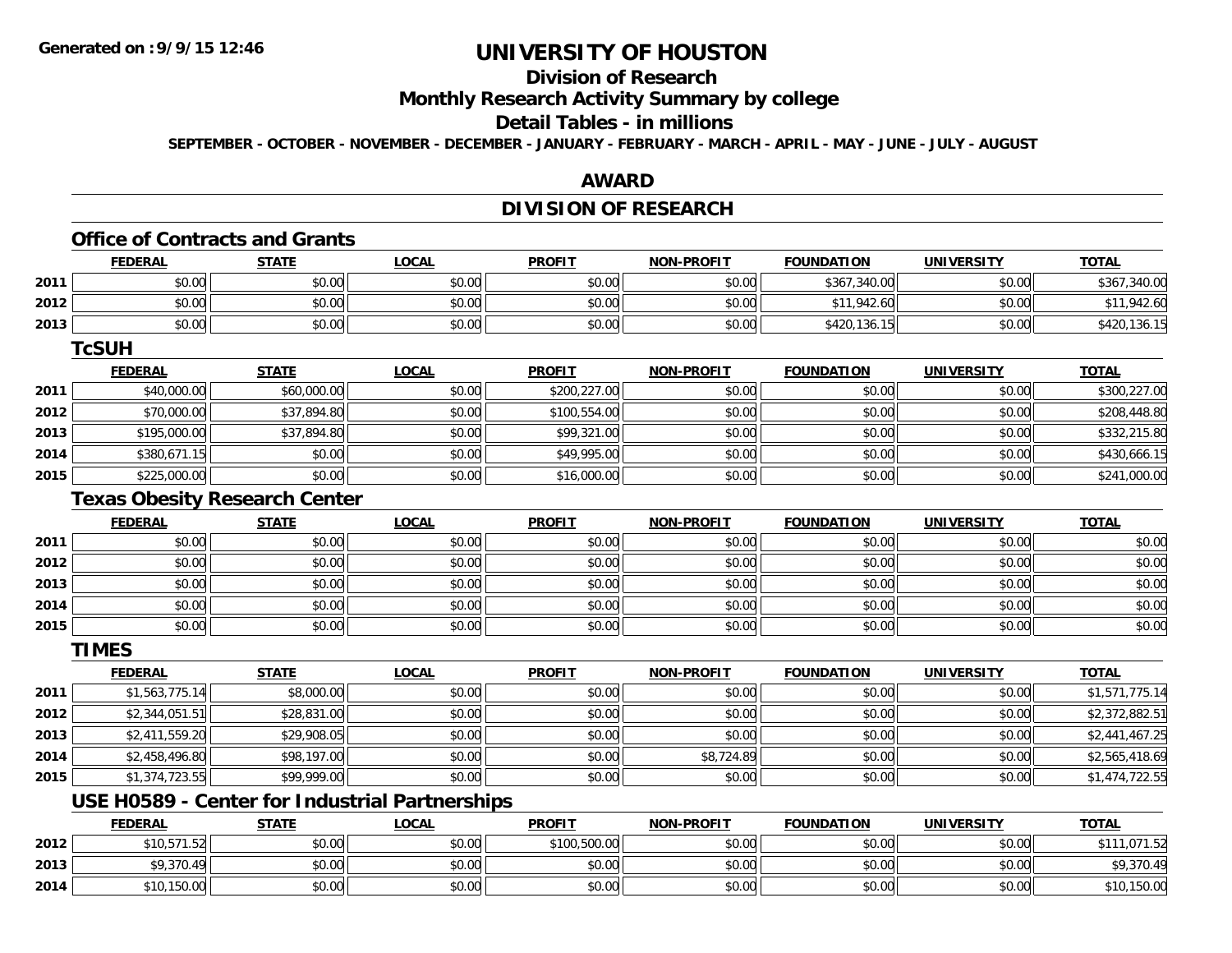# **Division of Research**

**Monthly Research Activity Summary by college**

**Detail Tables - in millions**

**SEPTEMBER - OCTOBER - NOVEMBER - DECEMBER - JANUARY - FEBRUARY - MARCH - APRIL - MAY - JUNE - JULY - AUGUST**

### **AWARD**

## **DIVISION OF RESEARCH**

### **USE H0589 - Center for Industrial Partnerships**

|              | <b>FEDERAL</b>                  | <b>STATE</b>    | <b>OCAL</b>    | <b>PROFIT</b> | <b>NON-PROFIT</b> | <b>FOUNDATION</b> | UNIVERSITY | <b>TOTAL</b>         |
|--------------|---------------------------------|-----------------|----------------|---------------|-------------------|-------------------|------------|----------------------|
| 2015         | A E L E O<br>\$105.<br>,,,,,,,, | \$0.00          | en uu<br>JU.UU | \$0.00        | \$0.00            | \$0.00            | \$0.00     |                      |
| <b>Total</b> | 696.629.58<br>$+44$             | \$56.893.962.52 | \$0.00         | 062.597.00    | \$10.724.89       | \$799,418.75      | \$0.00     | 1,463,332.74<br>∸ ר^ |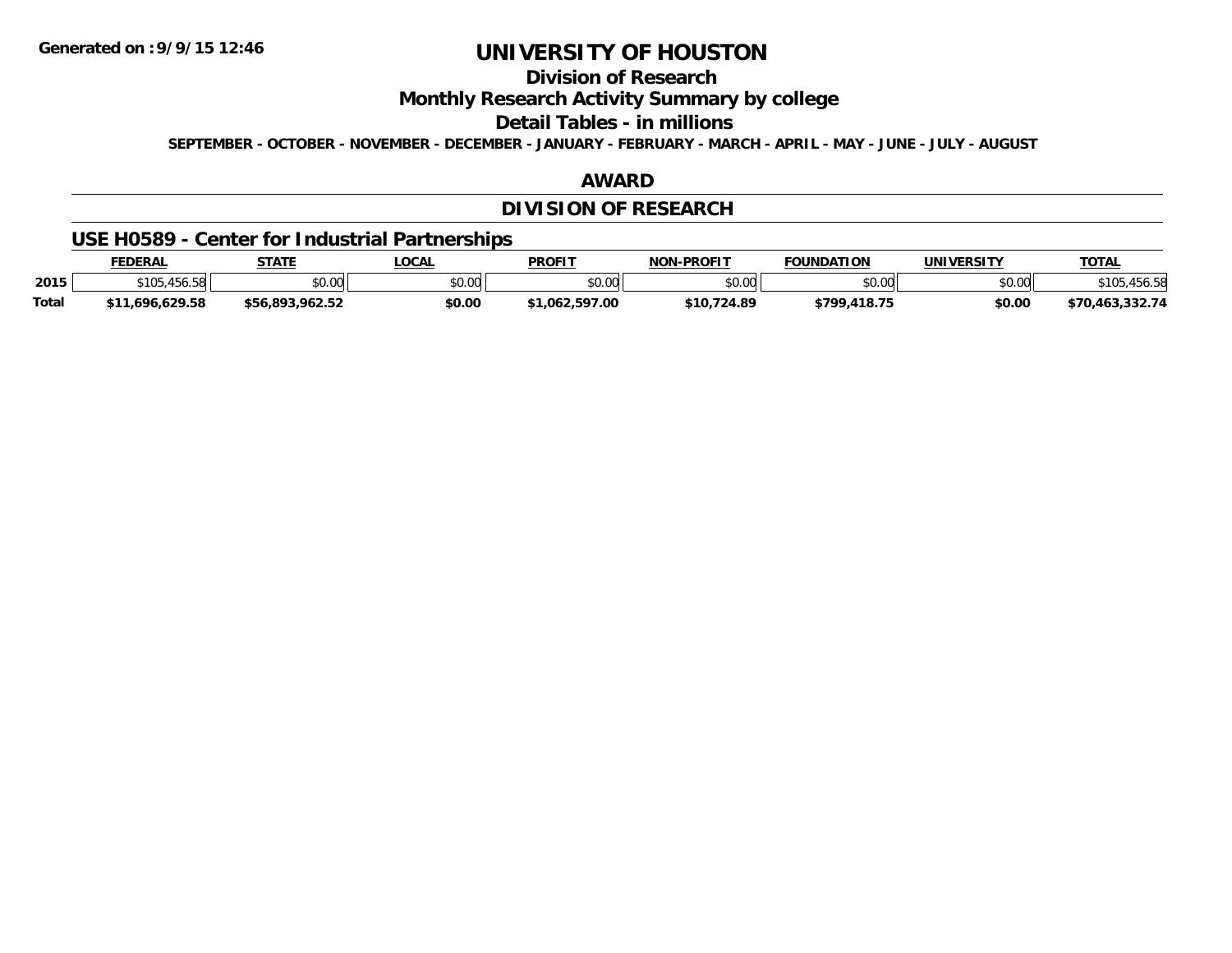## **Division of Research**

#### **Monthly Research Activity Summary by college**

### **Detail Tables - in millions**

**SEPTEMBER - OCTOBER - NOVEMBER - DECEMBER - JANUARY - FEBRUARY - MARCH - APRIL - MAY - JUNE - JULY - AUGUST**

### **AWARD**

# **GRADUATE COLLEGE OF SOCIAL WORK**

# **Center for Drug and Social Policy Research**

|      | <b>FEDERAL</b> | <b>STATE</b> | <b>LOCAL</b> | <b>PROFIT</b> | <b>NON-PROFIT</b> | <b>FOUNDATION</b> | <b>UNIVERSITY</b> | <b>TOTAL</b> |
|------|----------------|--------------|--------------|---------------|-------------------|-------------------|-------------------|--------------|
| 2011 | \$100,982.00   | \$0.00       | \$0.00       | \$0.00        | \$0.00            | \$0.00            | \$0.00            | \$100,982.00 |
| 2012 | \$64,167.00    | \$0.00       | \$0.00       | \$0.00        | \$0.00            | \$0.00            | \$0.00            | \$64,167.00  |
| 2013 | \$52,007.29    | \$0.00       | \$0.00       | \$0.00        | \$0.00            | \$0.00            | \$0.00            | \$52,007.29  |
| 2014 | \$448,655.98   | \$0.00       | \$0.00       | \$0.00        | \$0.00            | \$0.00            | \$0.00            | \$448,655.98 |
| 2015 | \$767,513.87   | \$0.00       | \$0.00       | \$0.00        | \$0.00            | \$0.00            | \$0.00            | \$767,513.87 |

# **Center for Health Equities & Evaluation Research**

|      | <b>FEDERAL</b> | <b>STATE</b> | <b>LOCAL</b> | <b>PROFIT</b> | <b>NON-PROFIT</b> | <b>FOUNDATION</b> | <b>UNIVERSITY</b> | <b>TOTAL</b> |
|------|----------------|--------------|--------------|---------------|-------------------|-------------------|-------------------|--------------|
| 2011 | \$110,996.00   | \$0.00       | \$0.00       | \$0.00        | \$0.00            | \$0.00            | \$0.00            | \$110,996.00 |
| 2012 | \$406,926.57   | \$0.00       | \$0.00       | \$0.00        | \$0.00            | \$0.00            | \$42,000.00       | \$448,926.57 |
| 2013 | \$249,359.00   | \$0.00       | \$0.00       | \$0.00        | \$0.00            | \$0.00            | \$0.00            | \$249,359.00 |
| 2014 | \$206,260.00   | \$0.00       | \$0.00       | \$0.00        | \$0.00            | \$0.00            | \$0.00            | \$206,260.00 |
| 2015 | \$149,652.00   | \$0.00       | \$0.00       | \$0.00        | \$0.00            | \$0.00            | \$0.00            | \$149,652.00 |

## **Child & Family for Innovative Research**

|      | <b>FEDERAL</b> | <u>STATE</u> | <b>LOCAL</b> | <b>PROFIT</b> | <b>NON-PROFIT</b> | <b>FOUNDATION</b> | UNIVERSITY | <b>TOTAL</b>   |
|------|----------------|--------------|--------------|---------------|-------------------|-------------------|------------|----------------|
| 2011 | \$1,811,409.42 | \$0.00       | \$0.00       | \$0.00        | \$0.00            | \$1,146.30        | \$4,000.00 | \$1,816,555.72 |
| 2012 | \$1,196,884.79 | \$0.00       | \$56,704.00  | \$176,507.00  | \$5,000.00        | \$0.00            | \$0.00     | \$1,435,095.79 |
| 2013 | \$1,615,713.59 | \$120,342.00 | \$0.00       | \$100,000.00  | \$13,855.00       | \$57,749.00       | \$0.00     | \$1,907,659.59 |
| 2014 | \$1,883,760.92 | \$88,274.00  | \$0.00       | \$0.00        | \$80,000.00       | \$167,851.00      | \$0.00     | \$2,219,885.92 |
| 2015 | \$1,563,750.77 | \$0.00       | \$0.00       | \$0.00        | \$0.00            | \$44,647.00       | \$0.00     | \$1,608,397.77 |

### **Community Projects - Social Work**

|      | <u>FEDERAL</u>    | STATE          | <u>LOCAL</u> | <b>PROFIT</b> | <b>NON-PROFIT</b> | <b>FOUNDATION</b> | <b>UNIVERSITY</b> | <b>TOTAL</b> |
|------|-------------------|----------------|--------------|---------------|-------------------|-------------------|-------------------|--------------|
| 2012 | \$2,942.90        | \$0.00         | \$0.00       | \$0.00        | \$0.00            | \$0.00            | \$0.00            | \$2,942.90   |
|      | Dean, Social Work |                |              |               |                   |                   |                   |              |
|      | <u>FEDERAL</u>    | <b>STATE</b>   | <u>LOCAL</u> | <b>PROFIT</b> | <b>NON-PROFIT</b> | FOUNDATION        | <b>UNIVERSITY</b> | <b>TOTAL</b> |
| 0011 | 0.7105600         | $\mathbb{R}^n$ | 0000         | 0.00          | 0.00              | 0.00              | 0.001             | 0.7105600    |

| 2011 | \$971,956.00 | \$0.00 | \$0.00 | \$0.00 | \$0.00 | \$0.00 | \$0.00 | \$971,956.00 |
|------|--------------|--------|--------|--------|--------|--------|--------|--------------|
| 2012 | \$16,568.50  | \$0.00 | \$0.00 | \$0.00 | \$0.00 | \$0.00 | \$0.00 | \$16,568.50  |
| 2013 | \$0.00       | \$0.00 | \$0.00 | \$0.00 | \$0.00 | \$0.00 | \$0.00 | \$0.00       |
| 2014 | \$4,500.00   | \$0.00 | \$0.00 | \$0.00 | \$0.00 | \$0.00 | \$0.00 | \$4,500.00   |
| 2015 | \$9,000.00   | \$0.00 | \$0.00 | \$0.00 | \$0.00 | \$0.00 | \$0.00 | \$9,000.00   |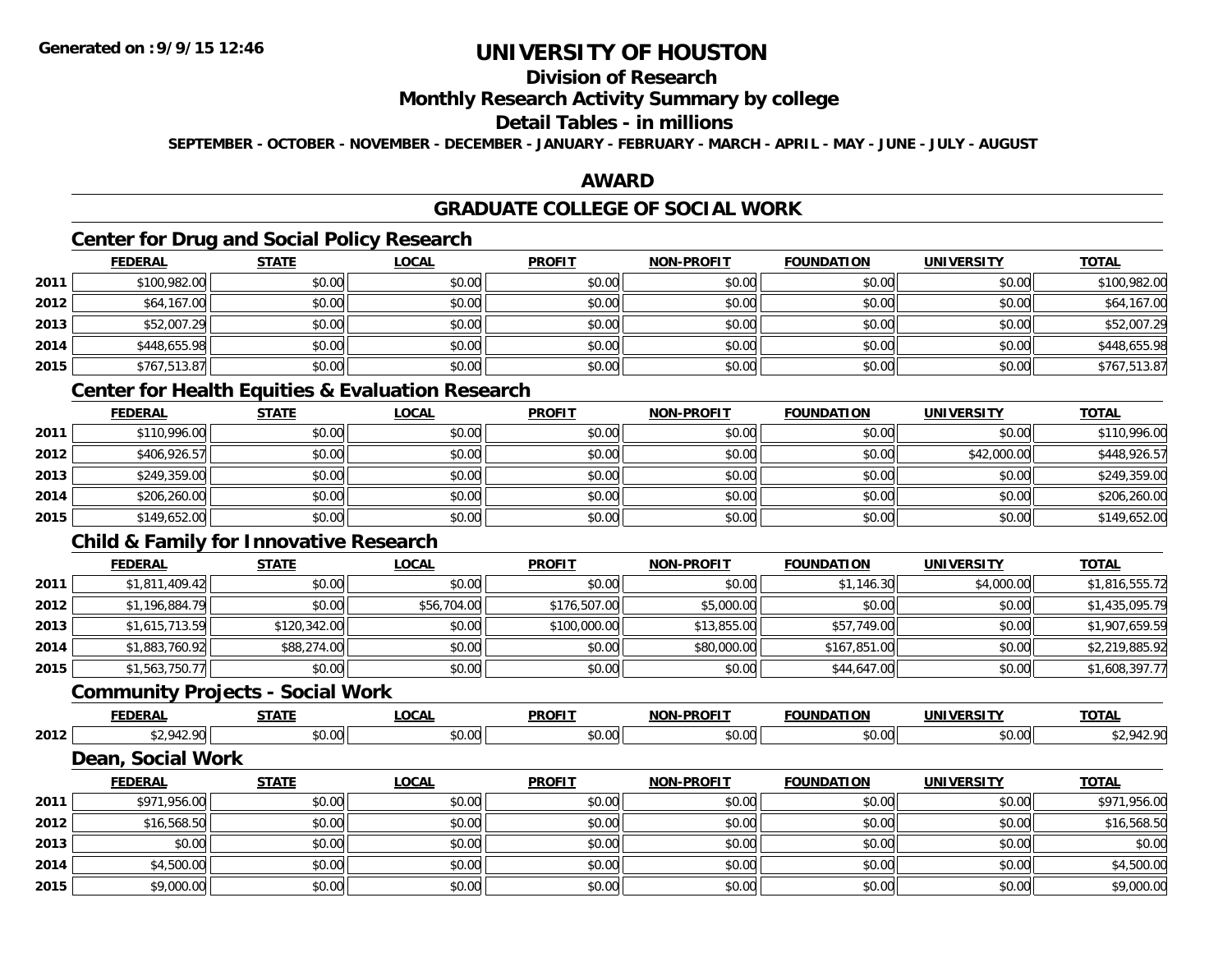# **Division of Research**

### **Monthly Research Activity Summary by college**

#### **Detail Tables - in millions**

**SEPTEMBER - OCTOBER - NOVEMBER - DECEMBER - JANUARY - FEBRUARY - MARCH - APRIL - MAY - JUNE - JULY - AUGUST**

### **AWARD**

#### **GRADUATE COLLEGE OF SOCIAL WORK**

### **Office for Drug SPR**

|              | <b>FEDERAL</b> | <b>STATE</b>  | LOCAL       | <b>PROFIT</b> | <b>J-PROFIT</b><br>— NO™ | <b>FOUNDATION</b>      | UNIVERSITY  | <b>TOTAL</b>        |
|--------------|----------------|---------------|-------------|---------------|--------------------------|------------------------|-------------|---------------------|
| 2011         | \$0.00         | 0000<br>JU.UU | \$0.00      | \$0.00        | <b>¢∩ ∩∩</b><br>JU.UU    | \$0.00                 | \$0.00      | \$0.00              |
| <b>Total</b> | .633.006.60    | \$208,616.00  | \$56,704.00 | \$276,507.00  | \$98,855.00              | .393.30<br><b>¢クフィ</b> | \$46,000.00 | .081.90<br>\$12.501 |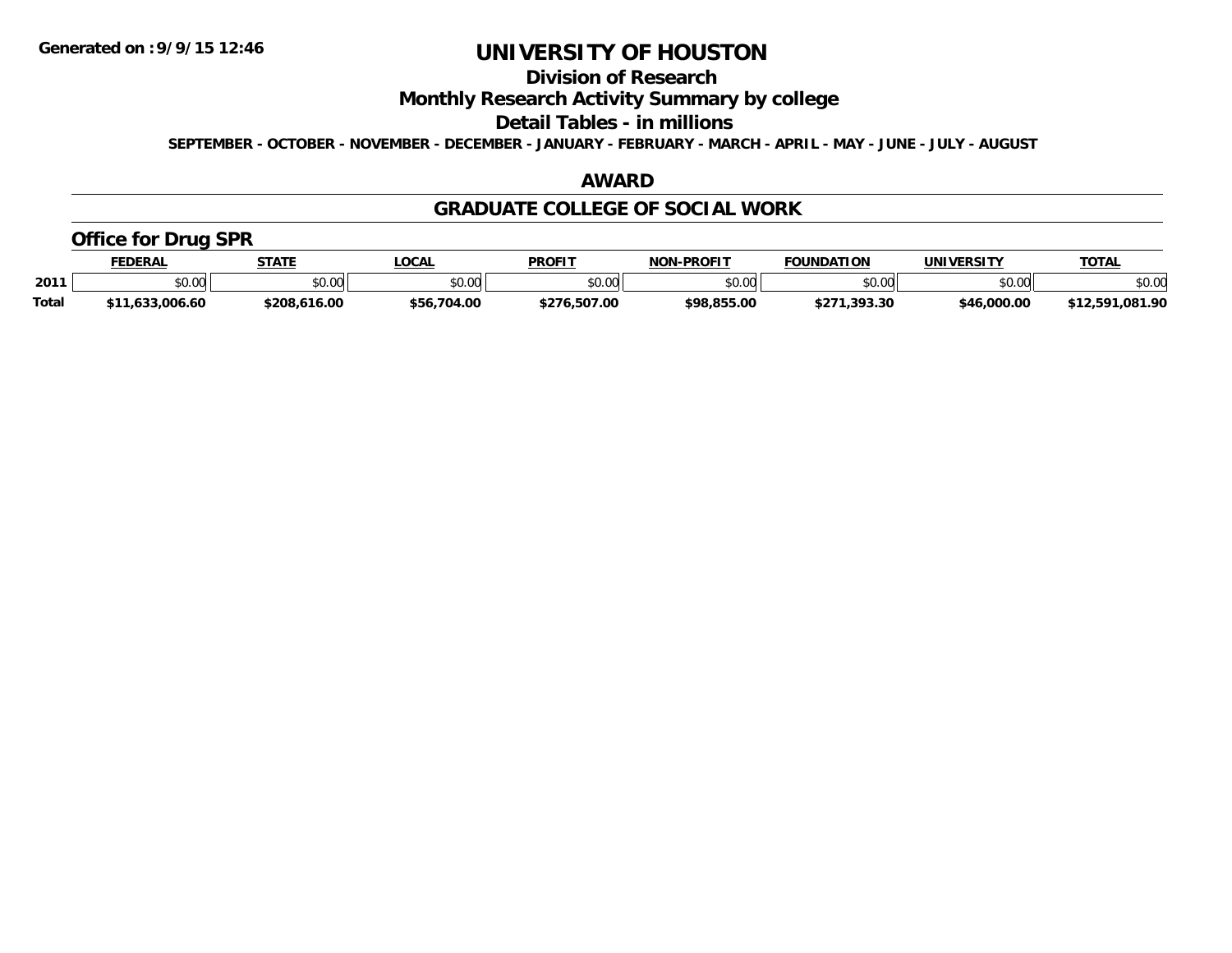# **Division of Research**

### **Monthly Research Activity Summary by college**

#### **Detail Tables - in millions**

**SEPTEMBER - OCTOBER - NOVEMBER - DECEMBER - JANUARY - FEBRUARY - MARCH - APRIL - MAY - JUNE - JULY - AUGUST**

### **AWARD**

#### **HILTON COLLEGE OF HOTEL AND RESTAURANT MANAGEMENT**

#### **Hotel and Restaurant Management**

|       | <b>FEDERAL</b> | <b>STATE</b> | <u>LOCAL</u> | <b>PROFIT</b> | <b>NON-PROFIT</b> | <b>FOUNDATION</b> | <b>UNIVERSITY</b> | <u>TOTAL</u>   |
|-------|----------------|--------------|--------------|---------------|-------------------|-------------------|-------------------|----------------|
| 2011  | \$173,995.00   | \$190,500.00 | \$0.00       | \$25,600.00   | \$27,280.00       | \$0.00            | \$0.00            | \$417,375.00   |
| 2012  | \$58,837.68    | \$103,763.44 | \$0.00       | \$1,500.00    | \$10,887.00       | \$0.00            | \$0.00            | \$174,988.12   |
| 2013  | \$106,747.00   | \$0.00       | \$0.00       | \$0.00        | \$0.00            | \$0.00            | \$0.00            | \$106,747.00   |
| 2014  | \$689,012.00   | \$0.00       | \$0.00       | \$0.00        | \$0.00            | \$58,902.00       | \$0.00            | \$747,914.00   |
| Total | \$1,028,591.68 | \$294,263.44 | \$0.00       | \$27,100.00   | \$38,167.00       | \$58,902.00       | \$0.00            | \$1,447,024.12 |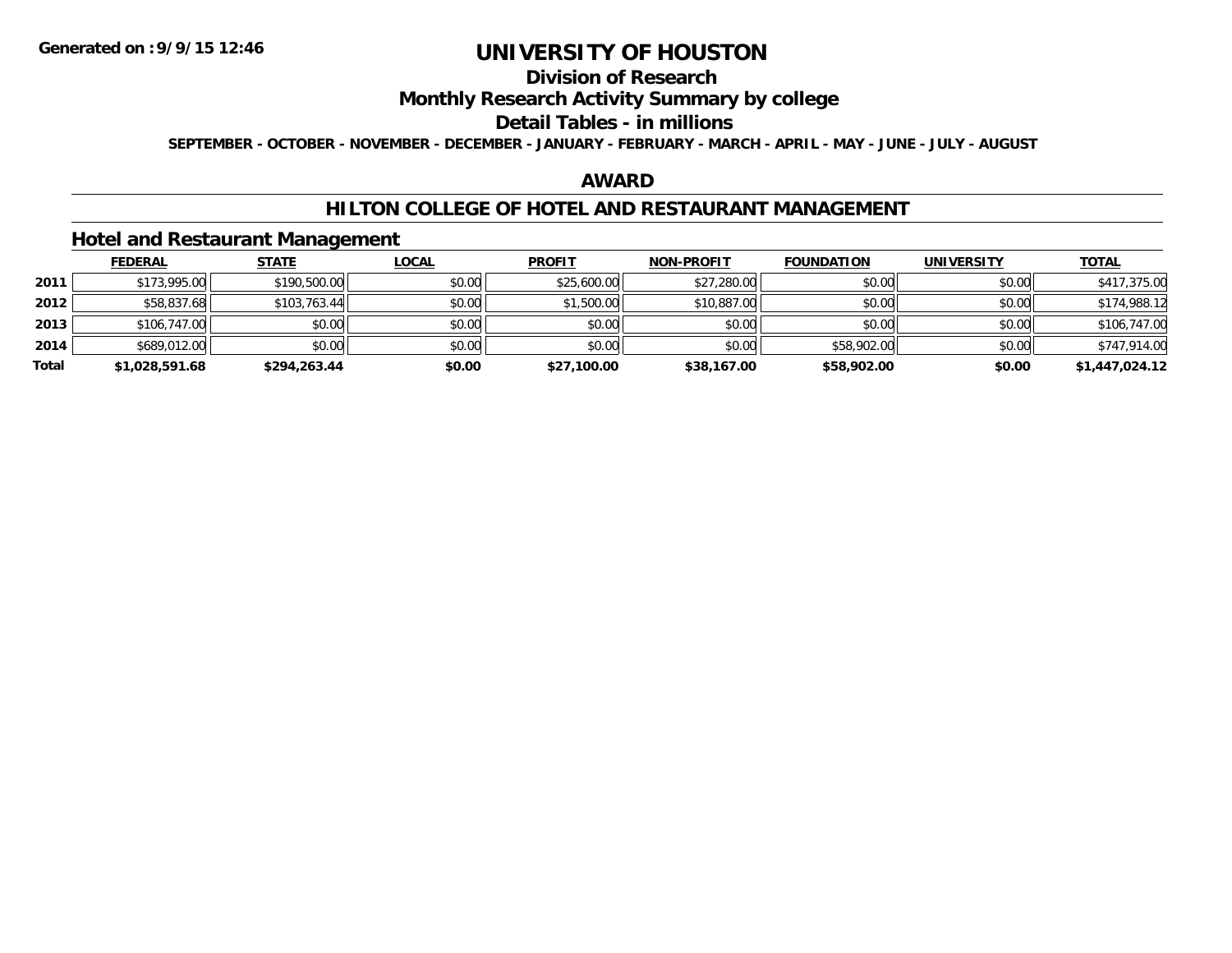# **Division of Research**

**Monthly Research Activity Summary by college**

#### **Detail Tables - in millions**

**SEPTEMBER - OCTOBER - NOVEMBER - DECEMBER - JANUARY - FEBRUARY - MARCH - APRIL - MAY - JUNE - JULY - AUGUST**

#### **AWARD**

#### **HONORS COLLEGE**

### **Dean, Honors College**

|       | <b>FEDERAL</b> | <b>STATE</b> | <b>LOCAL</b> | <b>PROFIT</b> | <b>NON-PROFIT</b> | <b>FOUNDATION</b> | <b>UNIVERSITY</b> | <b>TOTAL</b> |
|-------|----------------|--------------|--------------|---------------|-------------------|-------------------|-------------------|--------------|
| 2011  | \$0.00         | \$0.00       | \$0.00       | \$0.00        | \$53,185.50       | \$0.00            | \$0.00            | \$53,185.50  |
| 2012  | \$34,951.70    | \$0.00       | \$0.00       | \$0.00        | \$0.00            | \$0.00            | \$0.00            | \$34,951.70  |
| 2013  | \$0.00         | \$0.00       | \$0.00       | \$0.00        | \$0.00            | \$6,070.64        | \$0.00            | \$6,070.64   |
| 2014  | \$0.00         | \$0.00       | \$0.00       | \$0.00        | \$0.00            | \$2,807.84        | \$0.00            | \$2,807.84   |
| Total | \$34,951.70    | \$0.00       | \$0.00       | \$0.00        | \$53,185.50       | \$8,878.48        | \$0.00            | \$97,015.68  |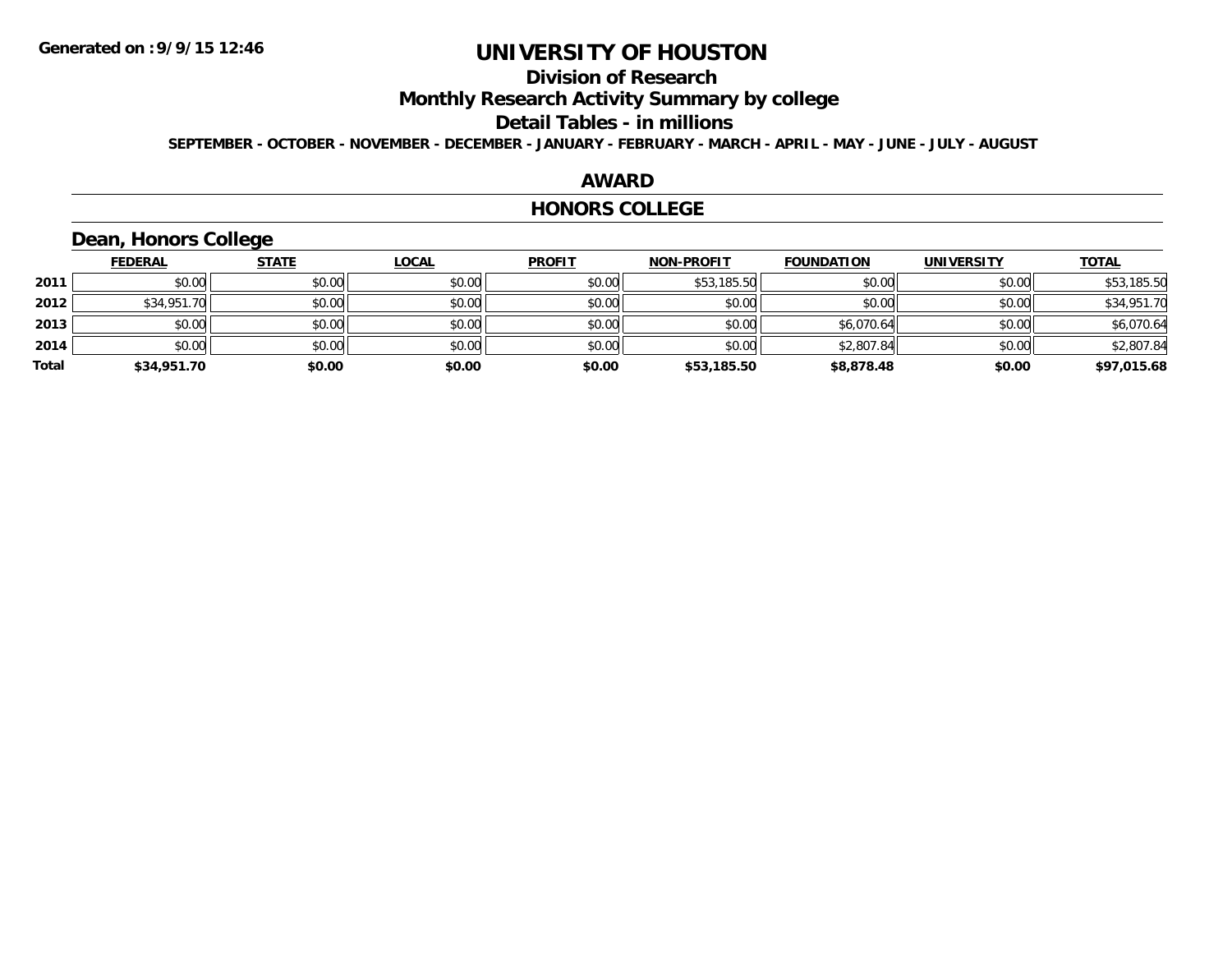#### **Division of Research**

**Monthly Research Activity Summary by college**

#### **Detail Tables - in millions**

**SEPTEMBER - OCTOBER - NOVEMBER - DECEMBER - JANUARY - FEBRUARY - MARCH - APRIL - MAY - JUNE - JULY - AUGUST**

#### **AWARDLIBRARY Administration, Library FEDERAL STATE LOCAL PROFIT NON-PROFIT FOUNDATION UNIVERSITY TOTALTOTAL 2011**1 \$19,863.00 \$0.00 \$0.00 \$0.00 \$0.00 \$0.00 \$0.00 \$0.00 \$0.00 \$0.00 \$0.00 \$0.00 \$0.00 \$19,863.00 **2013** $\textbf{3} \quad \textbf{\textcolor{blue}{\textbf{50.00}}} \quad \textbf{\textcolor{blue}{\textbf{50.00}}} \quad \textbf{\textcolor{blue}{\textbf{50.00}}} \quad \textbf{\textcolor{blue}{\textbf{50.00}}} \quad \textbf{\textcolor{blue}{\textbf{50.00}}} \quad \textbf{\textcolor{blue}{\textbf{50.00}}} \quad \textbf{\textcolor{blue}{\textbf{50.00}}} \quad \textbf{\textcolor{blue}{\textbf{50.00}}} \quad \textbf{\textcolor{blue}{\textbf{50.00}}} \quad \textbf{\textcolor{blue}{\textbf{50.00}}} \quad \text$ **Total\$19,863.00 \$0.00 \$0.00 \$0.00 \$0.00 \$0.00 \$0.00 \$19,863.00**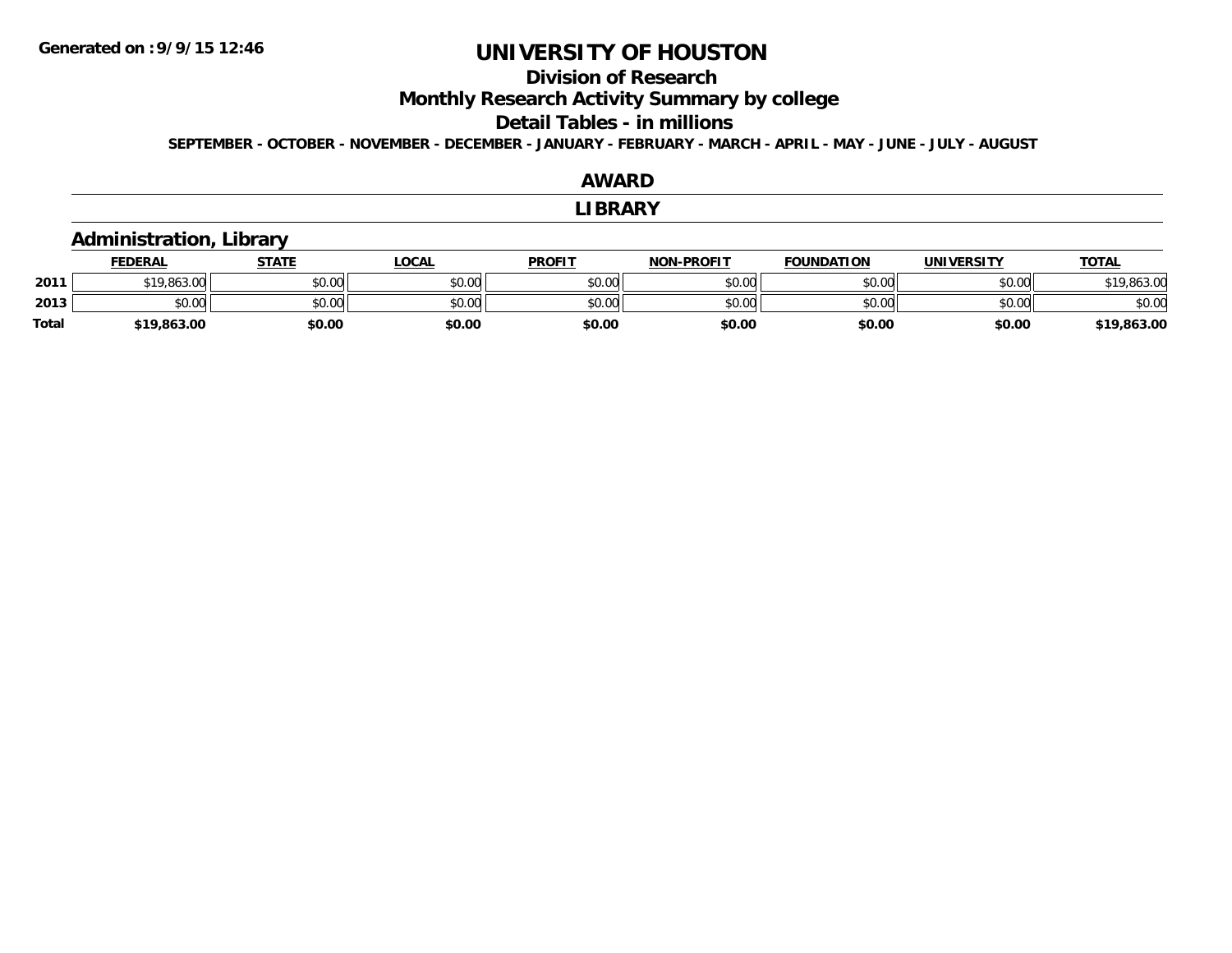#### **Division of Research**

### **Monthly Research Activity Summary by college**

#### **Detail Tables - in millions**

**SEPTEMBER - OCTOBER - NOVEMBER - DECEMBER - JANUARY - FEBRUARY - MARCH - APRIL - MAY - JUNE - JULY - AUGUST**

### **AWARD**

#### **OTHER OUTSIDE ORGANIZATIONS USED FOR CPHS LOGINS**

| <b>Health Center</b> |  |
|----------------------|--|
|----------------------|--|

|              | ------- |        | $\sim$ $\sim$ $\sim$ $\sim$ | <b>PROFIT</b>                      | <b>DDAFIT</b><br>. | FOUNDATION | ,,,,,,,,,, | тотл   |
|--------------|---------|--------|-----------------------------|------------------------------------|--------------------|------------|------------|--------|
| 2014         | SO 00   | חח ו   | $\sim$ 00                   | $\overline{\phantom{a}}$<br>$\sim$ | ስ ሰሰ<br>ハーツ        | $\sim$ 00  | nn nn<br>w | \$0.00 |
| <b>Total</b> | \$0.00  | \$0.00 | \$0.00                      | \$0.00                             | \$0.00             | \$0.00     | \$0.00     | \$0.00 |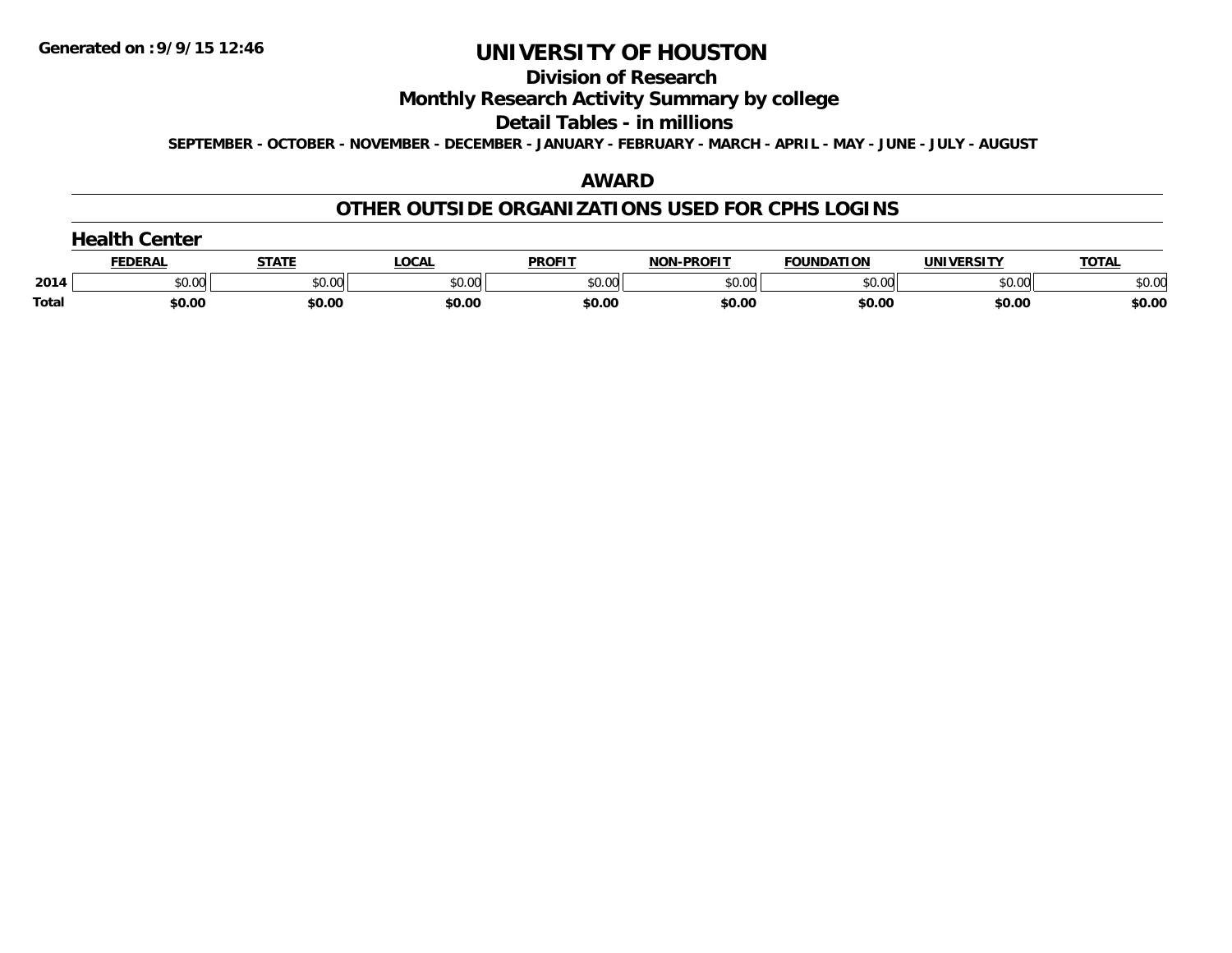## **Division of Research**

**Monthly Research Activity Summary by college**

#### **Detail Tables - in millions**

**SEPTEMBER - OCTOBER - NOVEMBER - DECEMBER - JANUARY - FEBRUARY - MARCH - APRIL - MAY - JUNE - JULY - AUGUST**

### **AWARD**

#### **PRESIDENT**

#### **Office of the President**

|       | <b>FEDERAL</b> | <b>STATE</b> | <b>LOCAL</b> | <b>PROFIT</b> | <b>NON-PROFIT</b> | <b>FOUNDATION</b> | <b>UNIVERSITY</b> | <b>TOTAL</b> |
|-------|----------------|--------------|--------------|---------------|-------------------|-------------------|-------------------|--------------|
| 2011  | \$0.00         | \$0.00       | \$0.00       | \$0.00        | \$0.00            | \$0.00            | \$0.00            | \$0.00       |
| 2012  | \$0.00         | \$0.00       | \$0.00       | \$0.00        | \$0.00            | \$0.00            | \$0.00            | \$0.00       |
| 2014  | \$0.00         | \$0.00       | \$0.00       | \$0.00        | \$0.00            | \$0.00            | \$0.00            | \$0.00       |
| 2015  | \$0.00         | \$0.00       | \$0.00       | \$0.00        | \$0.00            | \$0.00            | \$0.00            | \$0.00       |
| Total | \$0.00         | \$0.00       | \$0.00       | \$0.00        | \$0.00            | \$0.00            | \$0.00            | \$0.00       |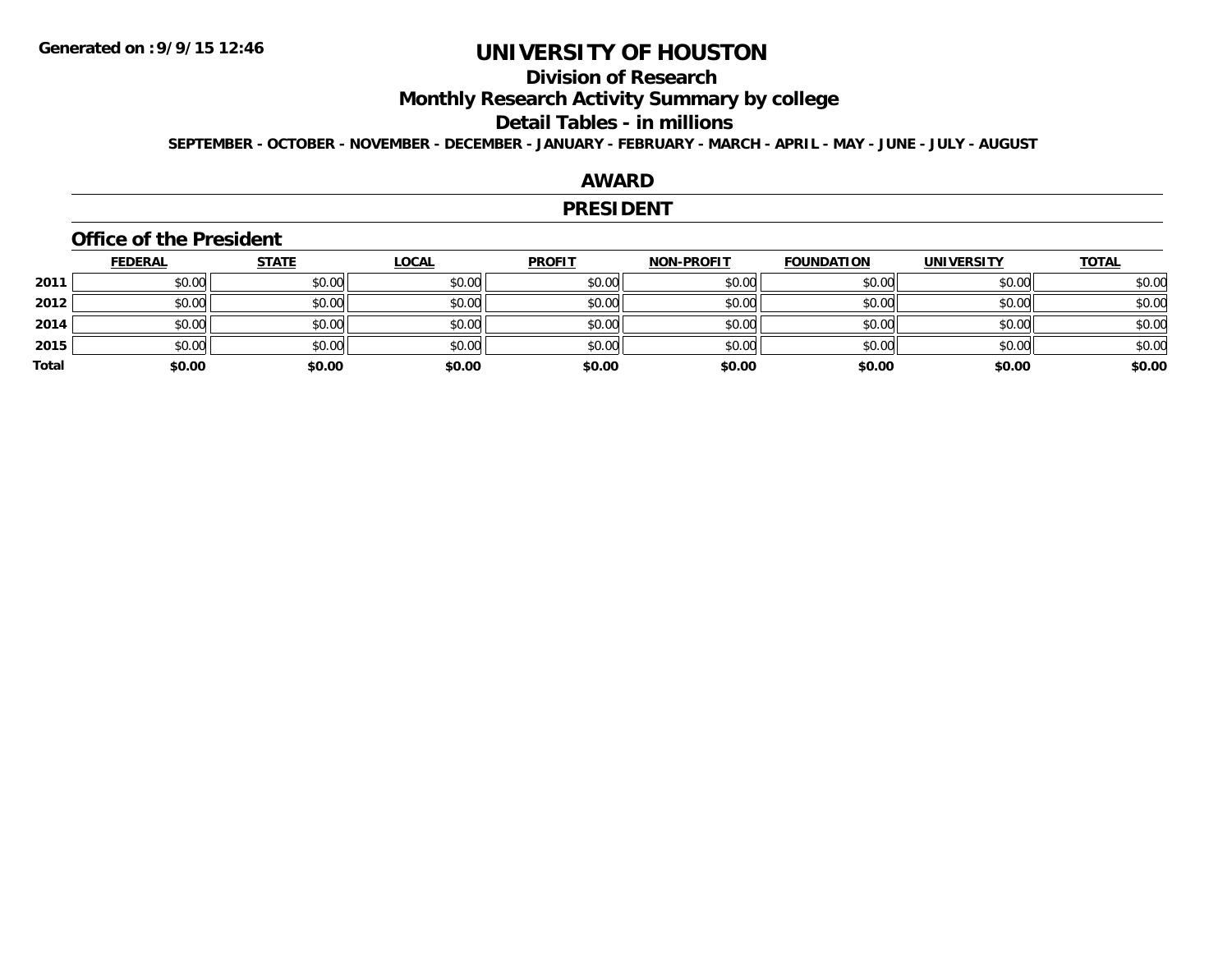# **Division of Research**

# **Monthly Research Activity Summary by college**

#### **Detail Tables - in millions**

**SEPTEMBER - OCTOBER - NOVEMBER - DECEMBER - JANUARY - FEBRUARY - MARCH - APRIL - MAY - JUNE - JULY - AUGUST**

### **AWARD**

#### **SENIOR V.P. FOR ACADEMIC AFFAIRS AND PROVOST**

|      | <b>Challenger Program</b>                           |              |              |               |                   |                   |                   |              |
|------|-----------------------------------------------------|--------------|--------------|---------------|-------------------|-------------------|-------------------|--------------|
|      | <b>FEDERAL</b>                                      | <b>STATE</b> | <b>LOCAL</b> | <b>PROFIT</b> | <b>NON-PROFIT</b> | <b>FOUNDATION</b> | <b>UNIVERSITY</b> | <b>TOTAL</b> |
| 2011 | \$0.00                                              | \$0.00       | \$0.00       | \$0.00        | \$0.00            | \$0.00            | \$0.00            | \$0.00       |
| 2012 | \$0.00                                              | \$0.00       | \$0.00       | \$0.00        | \$0.00            | \$0.00            | \$0.00            | \$0.00       |
| 2013 | \$0.00                                              | \$0.00       | \$0.00       | \$0.00        | \$0.00            | \$0.00            | \$0.00            | \$0.00       |
| 2014 | \$0.00                                              | \$0.00       | \$0.00       | \$0.00        | \$0.00            | \$0.00            | \$0.00            | \$0.00       |
| 2015 | \$0.00                                              | \$0.00       | \$0.00       | \$0.00        | \$0.00            | \$0.00            | \$0.00            | \$0.00       |
|      | <b>Learning Support Services</b>                    |              |              |               |                   |                   |                   |              |
|      | <b>FEDERAL</b>                                      | <b>STATE</b> | <b>LOCAL</b> | <b>PROFIT</b> | <b>NON-PROFIT</b> | <b>FOUNDATION</b> | <b>UNIVERSITY</b> | <b>TOTAL</b> |
| 2012 | \$0.00                                              | \$0.00       | \$0.00       | \$0.00        | \$0.00            | \$0.00            | \$0.00            | \$0.00       |
|      | <b>Office of Admissions</b>                         |              |              |               |                   |                   |                   |              |
|      | <b>FEDERAL</b>                                      | <b>STATE</b> | <b>LOCAL</b> | <b>PROFIT</b> | <b>NON-PROFIT</b> | <b>FOUNDATION</b> | <b>UNIVERSITY</b> | <b>TOTAL</b> |
| 2011 | \$0.00                                              | \$0.00       | \$0.00       | \$0.00        | \$0.00            | \$0.00            | \$0.00            | \$0.00       |
|      | <b>Senior V.P. for Academic Affairs and Provost</b> |              |              |               |                   |                   |                   |              |
|      | <b>FEDERAL</b>                                      | <b>STATE</b> | <b>LOCAL</b> | <b>PROFIT</b> | <b>NON-PROFIT</b> | <b>FOUNDATION</b> | <b>UNIVERSITY</b> | <b>TOTAL</b> |
| 2011 | \$0.00                                              | \$0.00       | \$0.00       | \$0.00        | \$0.00            | \$0.00            | \$0.00            | \$0.00       |
| 2012 | \$0.00                                              | \$0.00       | \$0.00       | \$75,000.00   | \$0.00            | \$0.00            | \$0.00            | \$75,000.00  |
| 2013 | \$0.00                                              | \$0.00       | \$0.00       | \$0.00        | \$0.00            | \$0.00            | \$0.00            | \$0.00       |
| 2014 | \$0.00                                              | \$0.00       | \$0.00       | \$0.00        | \$0.00            | \$0.00            | \$0.00            | \$0.00       |
| 2015 | \$0.00                                              | \$0.00       | \$0.00       | \$0.00        | \$0.00            | \$0.00            | \$0.00            | \$0.00       |
|      | <b>Student Support Services</b>                     |              |              |               |                   |                   |                   |              |
|      | <b>FEDERAL</b>                                      | <b>STATE</b> | <b>LOCAL</b> | <b>PROFIT</b> | <b>NON-PROFIT</b> | <b>FOUNDATION</b> | <b>UNIVERSITY</b> | <b>TOTAL</b> |
| 2014 | \$0.00                                              | \$0.00       | \$0.00       | \$0.00        | \$0.00            | \$0.00            | \$0.00            | \$0.00       |
|      | <b>UH Energy</b>                                    |              |              |               |                   |                   |                   |              |
|      | <b>FEDERAL</b>                                      | <b>STATE</b> | <b>LOCAL</b> | <b>PROFIT</b> | <b>NON-PROFIT</b> | <b>FOUNDATION</b> | <b>UNIVERSITY</b> | <b>TOTAL</b> |
| 2015 | \$0.00                                              | \$0.00       | \$0.00       | \$0.00        | \$0.00            | \$0.00            | \$0.00            | \$0.00       |
|      | <b>Undergraduate Scholars</b>                       |              |              |               |                   |                   |                   |              |
|      | <b>FEDERAL</b>                                      | <b>STATE</b> | <b>LOCAL</b> | <b>PROFIT</b> | <b>NON-PROFIT</b> | <b>FOUNDATION</b> | <b>UNIVERSITY</b> | <b>TOTAL</b> |
| 2011 | \$0.00                                              | \$29,456.00  | \$0.00       | \$0.00        | \$0.00            | \$0.00            | \$0.00            | \$29,456.00  |
| 2012 | \$0.00                                              | \$19,051.00  | \$0.00       | \$0.00        | \$0.00            | \$0.00            | \$0.00            | \$19,051.00  |
| 2013 | \$0.00                                              | \$19,050.00  | \$0.00       | \$0.00        | \$0.00            | \$0.00            | \$0.00            | \$19,050.00  |
| 2014 | \$0.00                                              | \$20,330.00  | \$0.00       | \$0.00        | \$0.00            | \$0.00            | \$0.00            | \$20,330.00  |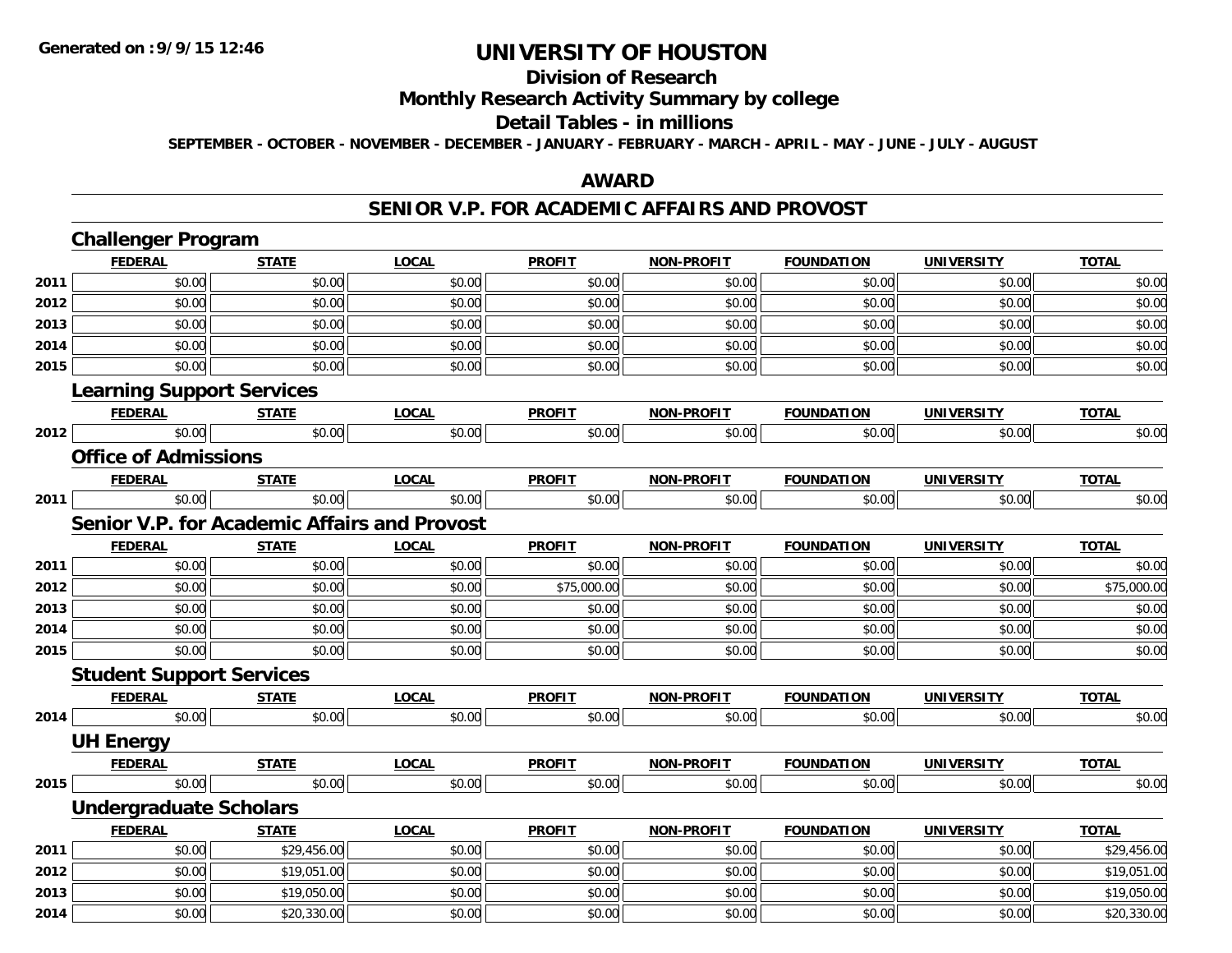## **Division of Research**

### **Monthly Research Activity Summary by college**

#### **Detail Tables - in millions**

**SEPTEMBER - OCTOBER - NOVEMBER - DECEMBER - JANUARY - FEBRUARY - MARCH - APRIL - MAY - JUNE - JULY - AUGUST**

### **AWARD**

### **SENIOR V.P. FOR ACADEMIC AFFAIRS AND PROVOST**

#### **Undergraduate Student Success**

|      | <u>FEDERAL</u> | <b>STATE</b> | <u>LOCAL</u> | <b>PROFIT</b> | <b>NON-PROFIT</b> | <b>FOUNDATION</b> | <b>UNIVERSITY</b> | <b>TOTAL</b> |
|------|----------------|--------------|--------------|---------------|-------------------|-------------------|-------------------|--------------|
| 2011 | \$0.00         | \$70,000.00  | \$0.00       | \$0.00        | \$0.00            | \$0.00            | \$0.00            | \$70,000.00  |
| 2013 | \$0.00         | \$330,000.00 | \$0.00       | \$0.00        | \$0.00            | \$0.00            | \$0.00            | \$330,000.00 |
| 2014 | \$0.00         | \$23,000.00  | \$0.00       | \$0.00        | \$0.00            | \$0.00            | \$0.00            | \$23,000.00  |
| 2015 | \$0.00         | \$0.00       | \$0.00       | \$0.00        | \$0.00            | \$0.00            | \$0.00            | \$0.00       |

# **Undergraduate Student Success Center**

|       | <b>FEDERAL</b> | <b>STATE</b>   | <u>LOCAL</u> | <b>PROFIT</b> | <b>NON-PROFIT</b> | <b>FOUNDATION</b> | <b>UNIVERSITY</b> | <b>TOTAL</b>   |
|-------|----------------|----------------|--------------|---------------|-------------------|-------------------|-------------------|----------------|
| 2011  | \$311,018.00   | \$12,000.00    | \$0.00       | \$0.00        | \$75,759.00       | \$0.00            | \$0.00            | \$398,777.00   |
| 2012  | \$301,376.00   | \$134,767.00   | \$0.00       | \$0.00        | \$77,158.00       | \$0.00            | \$0.00            | \$513,301.00   |
| 2013  | \$378,534.00   | \$134,767.00   | \$0.00       | \$0.00        | \$0.00            | \$0.00            | \$0.00            | \$513,301.00   |
| 2014  | \$364,114.00   | \$134,767.00   | \$0.00       | \$0.00        | \$0.00            | \$0.00            | \$0.00            | \$498,881.00   |
| 2015  | \$301,376.00   | \$137,767.00   | \$0.00       | \$0.00        | \$78,500.00       | \$0.00            | \$0.00            | \$517,643.00   |
| Total | \$1.656.418.00 | \$1,064,955.00 | \$0.00       | \$75,000.00   | \$231,417.00      | \$0.00            | \$0.00            | \$3,027,790.00 |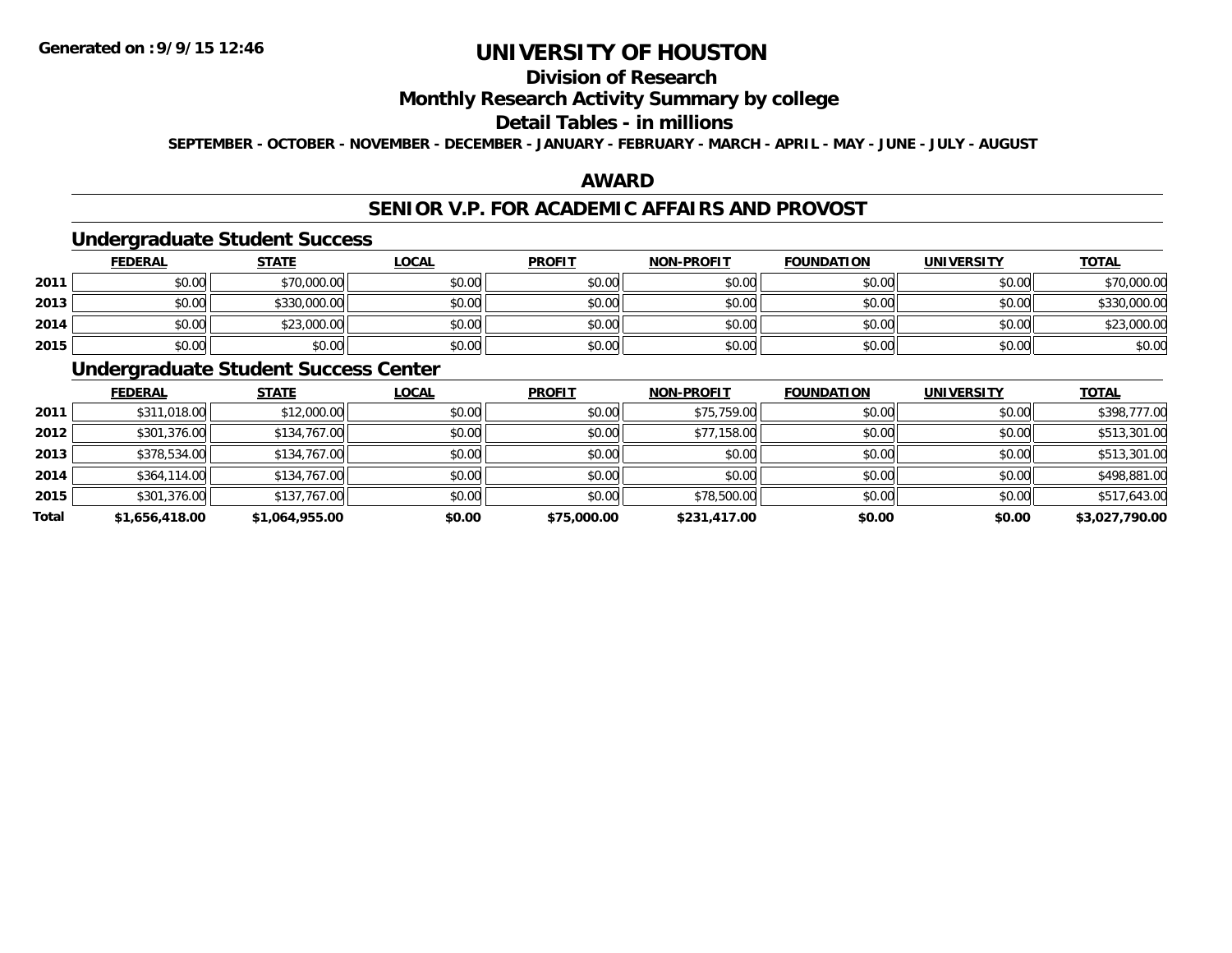# **UNIVERSITY OF HOUSTON**

# **Division of Research**

**Monthly Research Activity Summary by college**

#### **Detail Tables - in millions**

**SEPTEMBER - OCTOBER - NOVEMBER - DECEMBER - JANUARY - FEBRUARY - MARCH - APRIL - MAY - JUNE - JULY - AUGUST**

|              |                |              |              | <b>AWARD</b>         |                   |                   |                   |                |
|--------------|----------------|--------------|--------------|----------------------|-------------------|-------------------|-------------------|----------------|
|              |                |              |              | <b>UH LAW CENTER</b> |                   |                   |                   |                |
|              | Dean, Law      |              |              |                      |                   |                   |                   |                |
|              | <b>FEDERAL</b> | <b>STATE</b> | <b>LOCAL</b> | <b>PROFIT</b>        | <b>NON-PROFIT</b> | <b>FOUNDATION</b> | <b>UNIVERSITY</b> | <b>TOTAL</b>   |
| 2012         | \$0.00         | \$0.00       | \$0.00       | \$0.00               | \$0.00            | \$0.00            | \$0.00            | \$0.00         |
| 2013         | \$0.00         | \$0.00       | \$0.00       | \$0.00               | \$0.00            | \$0.00            | \$0.00            | \$0.00         |
|              | Law-UH         |              |              |                      |                   |                   |                   |                |
|              | <b>FEDERAL</b> | <b>STATE</b> | <b>LOCAL</b> | <b>PROFIT</b>        | <b>NON-PROFIT</b> | <b>FOUNDATION</b> | <b>UNIVERSITY</b> | <b>TOTAL</b>   |
| 2011         | \$78,170.00    | \$50,000.00  | \$0.00       | \$0.00               | \$0.00            | \$188,634.00      | \$0.00            | \$316,804.00   |
| 2012         | \$109,507.90   | \$160,000.00 | \$0.00       | \$0.00               | \$0.00            | \$0.00            | \$0.00            | \$269,507.90   |
| 2013         | \$126,266.60   | \$114,000.00 | \$0.00       | \$0.00               | \$0.00            | \$0.00            | \$0.00            | \$240,266.60   |
| 2014         | \$28,145.65    | \$314,000.00 | \$0.00       | \$0.00               | \$0.00            | \$0.00            | \$0.00            | \$342,145.65   |
| 2015         | \$159,530.10   | \$114,000.00 | \$0.00       | \$0.00               | \$0.00            | \$322,841.00      | \$0.00            | \$596,371.10   |
| <b>Total</b> | \$501,620.25   | \$752,000.00 | \$0.00       | \$0.00               | \$0.00            | \$511,475.00      | \$0.00            | \$1,765,095.25 |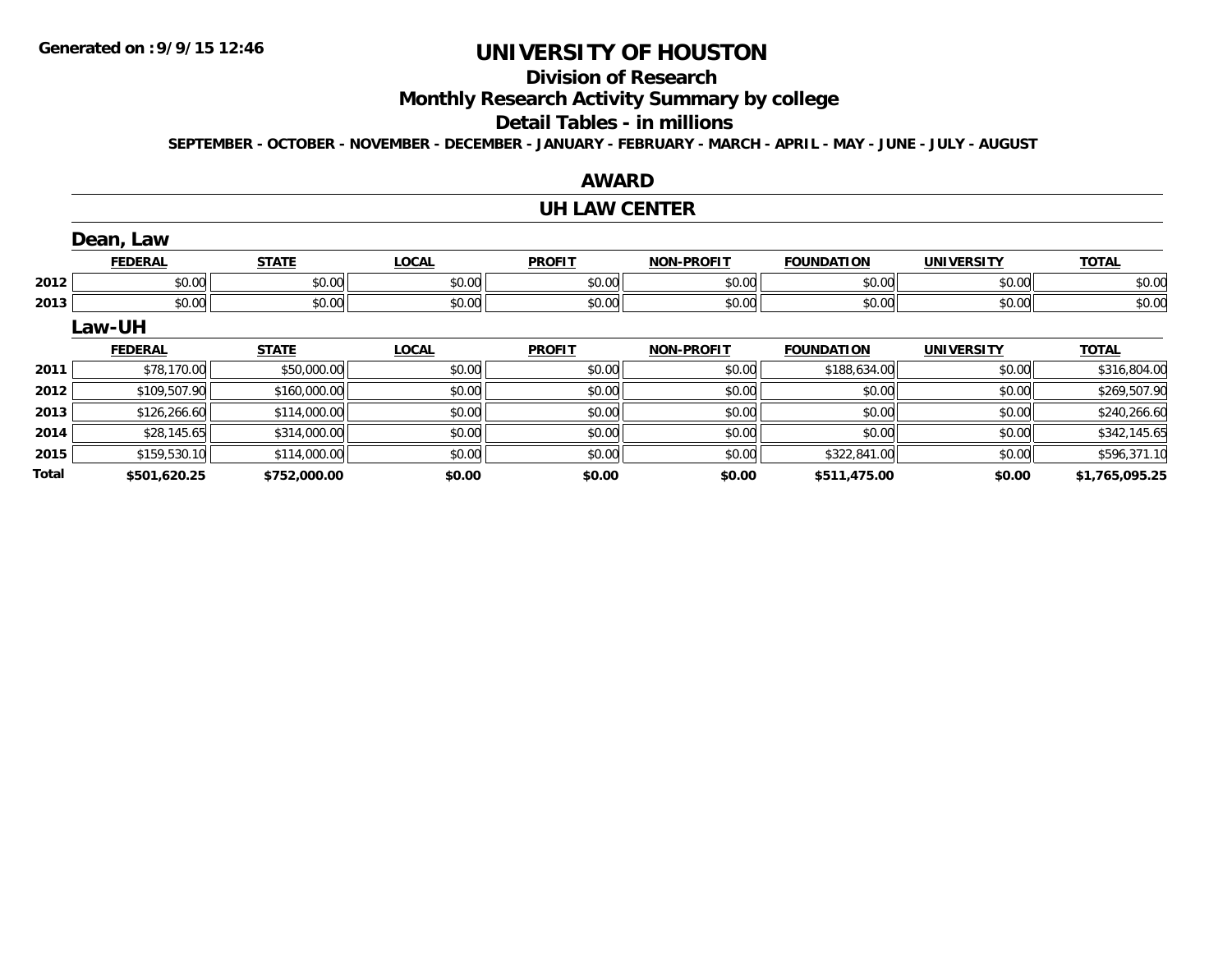# **Division of Research**

**Monthly Research Activity Summary by college**

#### **Detail Tables - in millions**

**SEPTEMBER - OCTOBER - NOVEMBER - DECEMBER - JANUARY - FEBRUARY - MARCH - APRIL - MAY - JUNE - JULY - AUGUST**

### **AWARD**

#### **UKNOWN COLLEGE**

#### **Unknown Department**

|       | <b>FEDERAL</b>                           | <b>STATE</b> | <b>LOCAL</b> | <b>PROFIT</b> | <b>NON-PROFIT</b> | <b>FOUNDATION</b> | <b>UNIVERSITY</b> | <b>TOTAL</b> |
|-------|------------------------------------------|--------------|--------------|---------------|-------------------|-------------------|-------------------|--------------|
| 2014  | \$0.00                                   | \$0.00       | \$0.00       | \$0.00        | \$0.00            | \$0.00            | \$0.00            | \$0.00       |
|       | Wrong Department - Please Dont Select It |              |              |               |                   |                   |                   |              |
|       | <b>FEDERAL</b>                           | <b>STATE</b> | <b>LOCAL</b> | <b>PROFIT</b> | <b>NON-PROFIT</b> | <b>FOUNDATION</b> | <b>UNIVERSITY</b> | <b>TOTAL</b> |
| 2011  | \$0.00                                   | \$0.00       | \$0.00       | \$0.00        | \$0.00            | \$0.00            | \$0.00            | \$0.00       |
| 2013  | \$15,730.00                              | \$0.00       | \$0.00       | \$0.00        | \$0.00            | \$0.00            | \$0.00            | \$15,730.00  |
| 2014  | \$0.00                                   | \$0.00       | \$0.00       | \$0.00        | \$0.00            | \$0.00            | \$0.00            | \$0.00       |
| 2015  | \$0.00                                   | \$0.00       | \$0.00       | \$0.00        | \$0.00            | \$0.00            | \$0.00            | \$0.00       |
| Total | \$15,730.00                              | \$0.00       | \$0.00       | \$0.00        | \$0.00            | \$0.00            | \$0.00            | \$15,730.00  |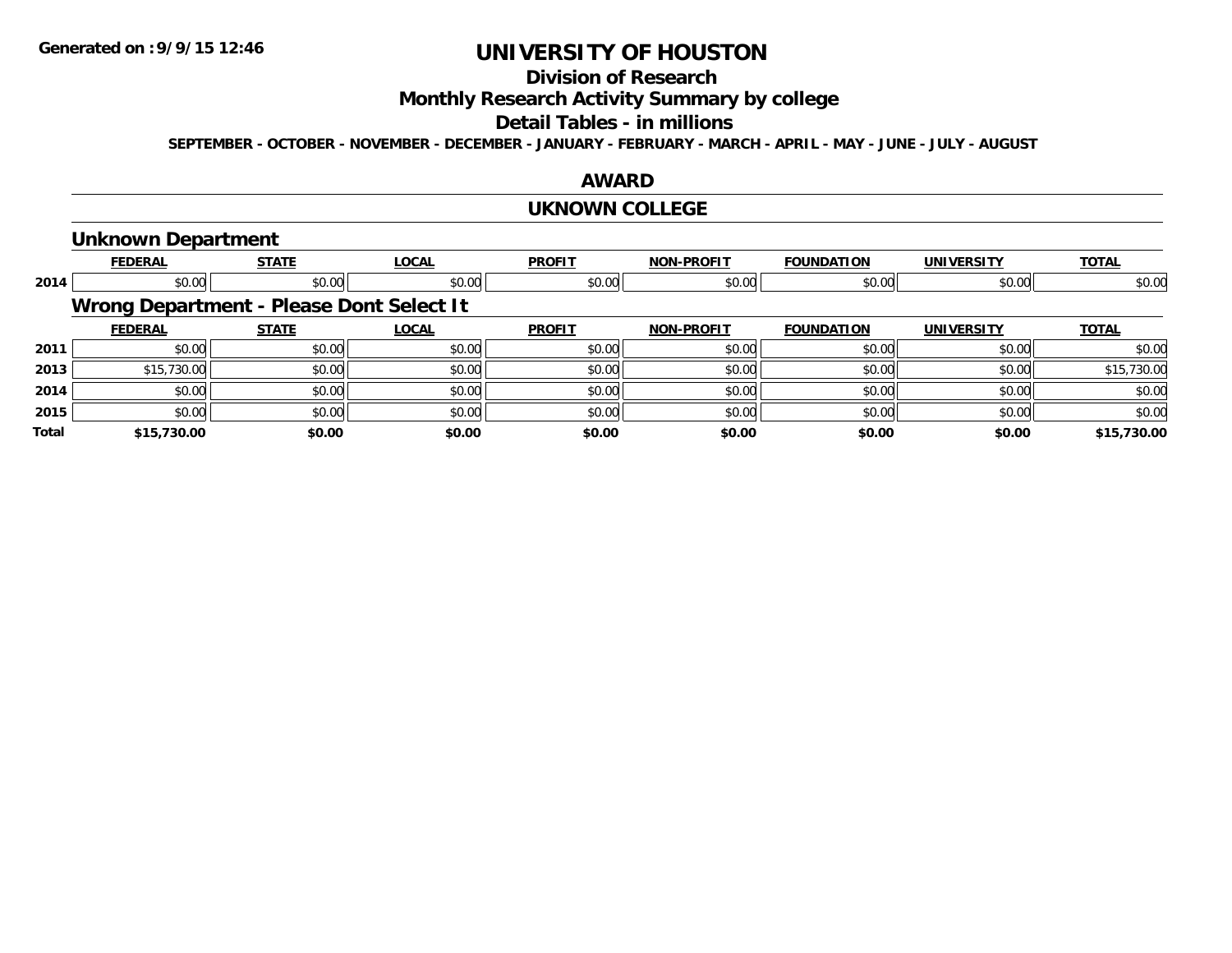# **Division of Research**

# **Monthly Research Activity Summary by college**

#### **Detail Tables - in millions**

**SEPTEMBER - OCTOBER - NOVEMBER - DECEMBER - JANUARY - FEBRUARY - MARCH - APRIL - MAY - JUNE - JULY - AUGUST**

#### **AWARD**

# **VICE PRESIDENT FOR ADMINISTRATION**

|              | <b>KUHF - Radio</b>         |              |              |               |                   |                   |                   |                 |
|--------------|-----------------------------|--------------|--------------|---------------|-------------------|-------------------|-------------------|-----------------|
|              | <b>FEDERAL</b>              | <b>STATE</b> | <b>LOCAL</b> | <b>PROFIT</b> | <b>NON-PROFIT</b> | <b>FOUNDATION</b> | <b>UNIVERSITY</b> | <b>TOTAL</b>    |
| 2011         | \$38,616.00                 | \$12,500.00  | \$0.00       | \$0.00        | \$623,146.00      | \$0.00            | \$0.00            | \$674,262.00    |
| 2012         | \$0.00                      | \$0.00       | \$0.00       | \$0.00        | \$2,266,596.00    | \$0.00            | \$0.00            | \$2,266,596.00  |
| 2013         | \$0.00                      | \$0.00       | \$0.00       | \$0.00        | \$2,123,324.00    | \$0.00            | \$0.00            | \$2,123,324.00  |
| 2014         | \$191,489.00                | \$0.00       | \$0.00       | \$0.00        | \$2,269,553.00    | \$0.00            | \$0.00            | \$2,461,042.00  |
| 2015         | \$2,363,344.00              | \$0.00       | \$0.00       | \$0.00        | \$0.00            | \$0.00            | \$0.00            | \$2,363,344.00  |
|              | <b>KUHT-TV</b>              |              |              |               |                   |                   |                   |                 |
|              | <b>FEDERAL</b>              | <b>STATE</b> | <b>LOCAL</b> | <b>PROFIT</b> | <b>NON-PROFIT</b> | <b>FOUNDATION</b> | <b>UNIVERSITY</b> | <b>TOTAL</b>    |
| 2011         | \$0.00                      | \$0.00       | \$0.00       | \$0.00        | \$1,606,903.00    | \$0.00            | \$0.00            | \$1,606,903.00  |
| 2012         | \$0.00                      | \$0.00       | \$0.00       | \$0.00        | \$14,132.00       | \$0.00            | \$0.00            | \$14,132.00     |
|              | <b>Physical Plant</b>       |              |              |               |                   |                   |                   |                 |
|              | <b>FEDERAL</b>              | <b>STATE</b> | <b>LOCAL</b> | <b>PROFIT</b> | <b>NON-PROFIT</b> | <b>FOUNDATION</b> | <b>UNIVERSITY</b> | <b>TOTAL</b>    |
| 2013         | \$0.00                      | \$0.00       | \$0.00       | \$0.00        | \$0.00            | \$0.00            | \$0.00            | \$0.00          |
|              | <b>UH Police Department</b> |              |              |               |                   |                   |                   |                 |
|              | <b>FEDERAL</b>              | <b>STATE</b> | <b>LOCAL</b> | <b>PROFIT</b> | <b>NON-PROFIT</b> | <b>FOUNDATION</b> | <b>UNIVERSITY</b> | <b>TOTAL</b>    |
| 2014         | \$3,000.00                  | \$0.00       | \$0.00       | \$0.00        | \$0.00            | \$0.00            | \$0.00            | \$3,000.00      |
| <b>Total</b> | \$2,596,449.00              | \$12,500.00  | \$0.00       | \$0.00        | \$8,903,654.00    | \$0.00            | \$0.00            | \$11,512,603.00 |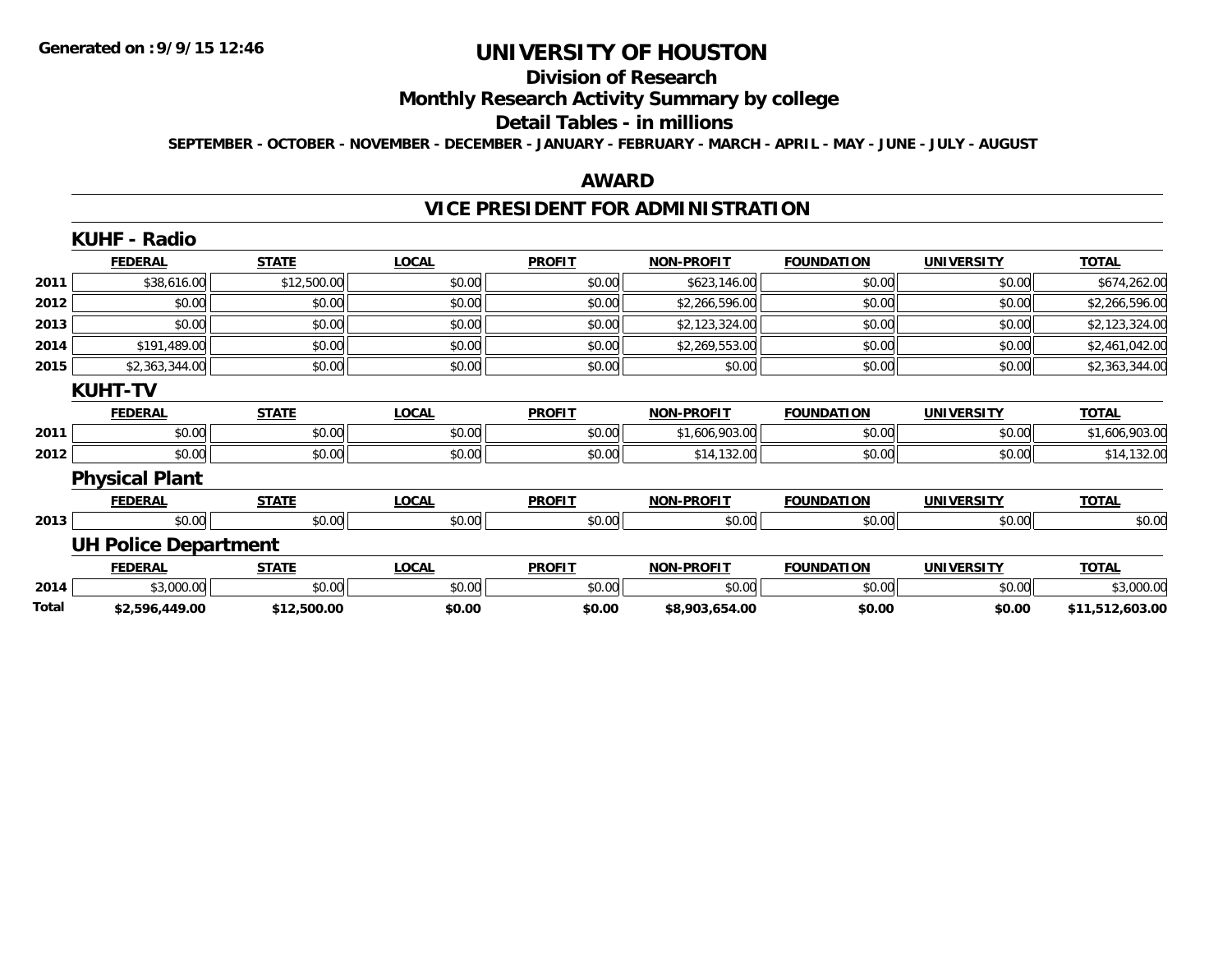# **Division of Research**

### **Monthly Research Activity Summary by college**

#### **Detail Tables - in millions**

**SEPTEMBER - OCTOBER - NOVEMBER - DECEMBER - JANUARY - FEBRUARY - MARCH - APRIL - MAY - JUNE - JULY - AUGUST**

#### **AWARD**

#### **VICE PRESIDENT FOR STUDENT AFFAIRS**

### **Childrens Learning Centers**

|      | <u>FEDERAL</u> | <b>STATE</b> | <u>_OCAL</u> | <b>PROFIT</b> | <b>NON-PROFIT</b> | <b>FOUNDATION</b> | UNIVERSITY | <b>TOTAL</b>                 |
|------|----------------|--------------|--------------|---------------|-------------------|-------------------|------------|------------------------------|
| 2013 | \$15,000.00    | \$0.00       | \$0.00       | \$0.00        | \$0.00            | \$0.00            | \$0.00     | ぐっに<br>\$15,000.00           |
| 2014 | \$235,891.00   | \$0.00       | \$0.00       | \$0.00        | \$0.00            | \$0.00            | \$0.00     | \$235.891.<br>$\cap$<br>1.UU |
| 2015 | \$375,000.00   | \$0.00       | \$0.00       | \$0.00        | \$0.00            | \$0.00            | \$0.00     | \$375,000.00                 |

## **Vice President, Student Affairs**

|              | <b>FEDERAL</b> | <b>STATE</b> | <u>LOCAL</u> | <b>PROFIT</b> | <b>NON-PROFIT</b> | <b>FOUNDATION</b> | <b>UNIVERSITY</b> | <b>TOTAL</b>   |
|--------------|----------------|--------------|--------------|---------------|-------------------|-------------------|-------------------|----------------|
| 2011         | \$236,300.00   | \$0.00       | \$0.00       | \$0.00        | \$0.00            | \$0.00            | \$0.00            | \$236,300.00   |
| 2012         | \$236,559.00   | \$0.00       | \$0.00       | \$0.00        | \$0.00            | \$0.00            | \$0.00            | \$236,559.00   |
| 2013         | \$235,891.00   | \$0.00       | \$0.00       | \$0.00        | \$0.00            | \$0.00            | \$0.00            | \$235,891.00   |
| 2014         | \$0.00         | \$0.00       | \$0.00       | \$0.00        | \$0.00            | \$10,000.00       | \$0.00            | \$10,000.00    |
| <b>Total</b> | \$1,334,641.00 | \$0.00       | \$0.00       | \$0.00        | \$0.00            | \$10,000.00       | \$0.00            | \$1,344,641.00 |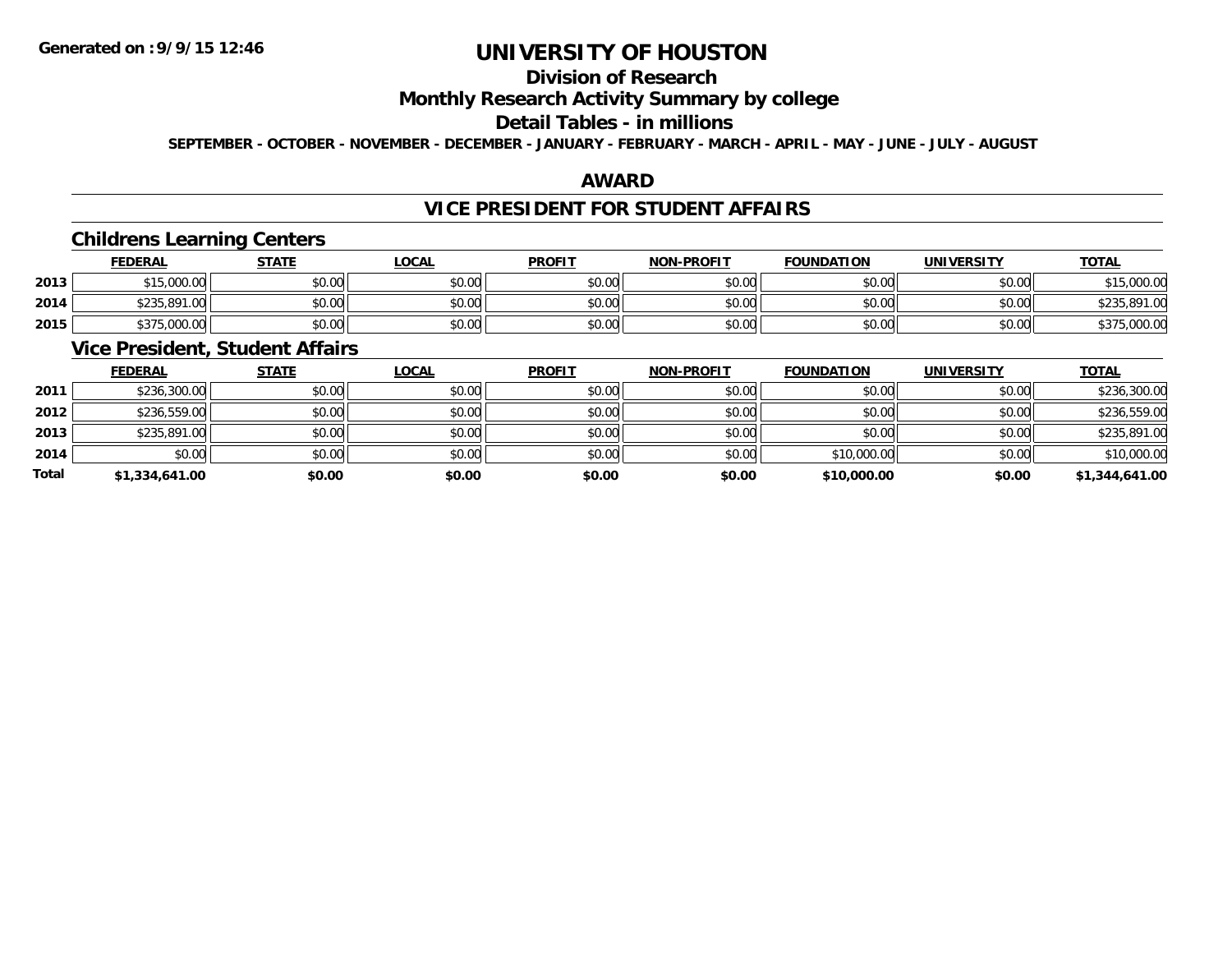#### **Division of Research**

#### **Monthly Research Activity Summary by college**

#### **Detail Tables - in millions**

**SEPTEMBER - OCTOBER - NOVEMBER - DECEMBER - JANUARY - FEBRUARY - MARCH - APRIL - MAY - JUNE - JULY - AUGUST**

#### **TOTAL EXPENDITURE**

#### **C.T. BAUER COLLEGE OF BUSINESS**

#### **Accountancy & Taxation FEDERAL STATE LOCAL PROFIT NON-PROFIT FOUNDATION UNIVERSITY TOTALTOTAL 2014**4 \$0.00 \$0.00 \$0.00 \$0.00 \$0.00 \$0.00 \$0.00 \$0.00 \$0.00 \$0.00 \$0.00 \$20,308.78 \$0.00 \$20,308.78 \$0.00 \$20,308.78 **2015** \$0.00 \$0.00 \$0.00 \$0.00 \$0.00 (\$1,049.59) \$0.00 (\$1,049.59) **Dean, Business Administration FEDERAL STATE LOCAL PROFIT NON-PROFIT FOUNDATION UNIVERSITY TOTAL2011** \$0.00 \$0.00 \$0.00 \$0.00 \$0.00 \$0.00 \$0.00 \$0.00 **2012**2 | \$0.00 \$0.00 \$0.00 \$0.00 \$0.00 \$0.00 \$0.00 \$0.00 \$0.00 \$0.00 \$0.00 \$0.00 \$0.00 \$0.00 \$0.00 \$0.00 \$0.00 \$0.0 **2013** \$0.00 \$0.00 \$0.00 \$0.00 \$0.00 \$0.00 \$0.00 \$0.00 **2014**4 \$0.00 \$0.00 \$0.00 \$1,232,488.70 \$0.00 \$0.00 \$0.00 \$0.00 \$0.00 \$0.00 \$0.00 \$0.00 \$1,232,488.70 **2015** \$0.00 \$1,525,427.22 \$0.00 \$0.00 \$0.00 \$0.00 \$0.00 \$1,525,427.22 **Decision and Information SciencesFEDERAL STATE LOCAL PROFIT NON-PROFIT FOUNDATION UNIVERSITY TOTAL2014**4 \$0.00 \$0.00 \$0.00 \$0.00 \$0.00 \$0.00 \$0.00 \$0.00 \$0.00 \$0.00 \$0.00 \$0.00 \$0.00 \$0.00 \$0.00 \$0.00 \$0.00 **2015** \$0.00 \$0.00 \$0.00 \$0.00 \$0.00 \$0.00 \$0.00 \$0.00 **FinanceFEDERAL STATE LOCAL PROFIT NON-PROFIT FOUNDATION UNIVERSITY TOTAL2011**1 \$79,463.22 \$0.00 \$0.00 \$0.00 \$0.00 \$0.00 \$0.00 \$0.00 \$0.00 \$0.00 \$0.00 \$0.00 \$0.00 \$19,463.22 **2012**2 \$45,705.85 \$0.00 \$0.00 \$0.00 \$0.00 \$0.00 \$0.00 \$0.00 \$0.00 \$0.00 \$0.00 \$0.00 \$0.00 \$15,705.85 \$1. **2013** \$0.00 \$0.00 \$0.00 \$0.00 \$0.00 \$0.00 \$0.00 \$0.00 **2014**4 \$0.00 \$0.00 \$0.00 \$0.00 \$0.00 \$0.00 \$0.00 \$0.00 \$0.00 \$0.00 \$0.00 \$0.00 \$0.00 \$0.00 \$0.00 \$0.00 \$0.00 **2015**5 | \$0.00 \$0.00 \$0.00 \$0.00 \$0.00 \$0.00 \$0.00 \$0.00 \$0.00 \$0.00 \$0.00 \$0.00 \$0.00 \$0.00 \$0.00 \$0.00 \$0.00 \$0.00 **Management FEDERAL STATE LOCAL PROFIT NON-PROFIT FOUNDATION UNIVERSITY TOTALTOTAL 2011** \$159,236.41 \$0.00 \$0.00 \$0.00 \$0.00 \$55,000.00 \$0.00 \$214,236.41 **2012** \$813.73 \$0.00 \$0.00 \$0.00 \$0.00 \$101,250.00 \$0.00 \$102,063.73 **2013**3 \$15,840.99 \$15,840.99 \$0.00 \$0.00 \$0.00 \$0.00 \$0.00 \$0.00 \$0.00 \$0.00 \$0.00 \$0.00 \$15,840.99 **2014**4 \$41,850.00 \$0.00 \$0.00 \$0.00 \$0.00 \$0.00 \$0.00 \$0.00 \$0.00 \$0.00 \$0.00 \$0.00 \$0.00 \$11,850.00 **2015**5 \$20,918.57 \$20,918.57 \$0.00 \$0.00 \$0.00 \$0.00 \$0.00 \$0.00 \$0.00 \$0.00 \$0.00 \$1.00 \$1.00 \$20,918.57 **Marketing FEDERAL STATE LOCAL PROFIT NON-PROFIT FOUNDATION UNIVERSITY TOTAL2012**2 | \$0.00 \$0.00 \$0.00 \$0.00 \$0.00 \$0.00 \$0.00 \$0.00 \$0.00 \$0.00 \$0.00 \$0.00 \$0.00 \$0.00 \$0.00 \$0.00 \$0.00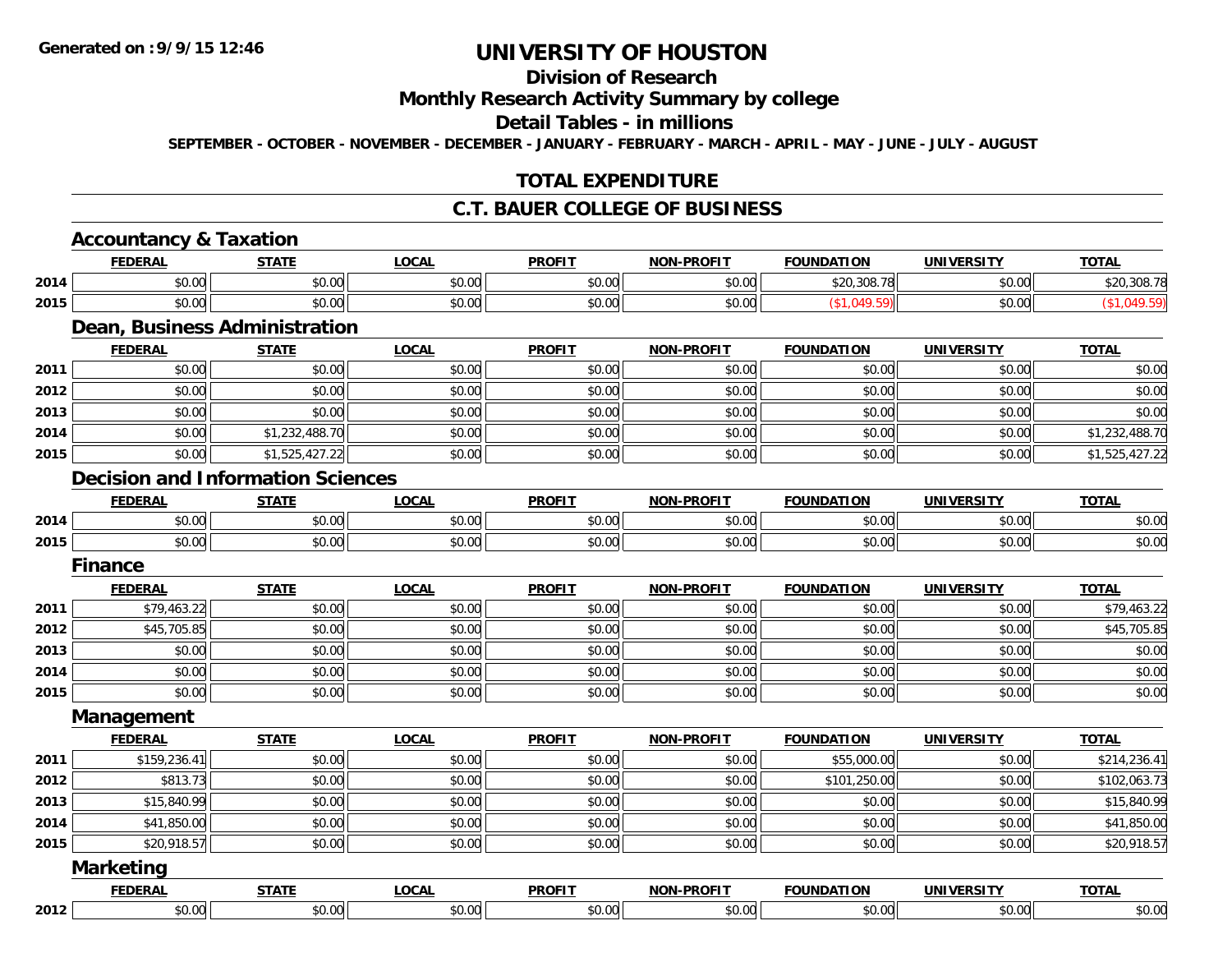# **Division of Research**

#### **Monthly Research Activity Summary by college**

#### **Detail Tables - in millions**

**SEPTEMBER - OCTOBER - NOVEMBER - DECEMBER - JANUARY - FEBRUARY - MARCH - APRIL - MAY - JUNE - JULY - AUGUST**

### **TOTAL EXPENDITURE**

#### **C.T. BAUER COLLEGE OF BUSINESS**

### **Marketing**

|      | <b>Marketing</b> |              |              |               |                   |                   |                   |              |
|------|------------------|--------------|--------------|---------------|-------------------|-------------------|-------------------|--------------|
|      | <b>FEDERAL</b>   | <b>STATE</b> | <u>LOCAL</u> | <b>PROFIT</b> | <b>NON-PROFIT</b> | <b>FOUNDATION</b> | <b>UNIVERSITY</b> | <b>TOTAL</b> |
| 2013 | \$0.00           | \$0.00       | \$0.00       | \$0.00        | \$0.00            | \$0.00            | \$0.00            | \$0.00       |
| 2014 | \$0.00           | \$0.00       | \$0.00       | \$0.00        | \$0.00            | \$0.00            | \$0.00            | \$0.00       |
| 2015 | \$0.00           | \$0.00       | \$0.00       | \$0.00        | \$0.00            | \$0.00            | \$0.00            | \$0.00       |

### **Small Business Development Center**

|       | <b>FEDERAL</b>  | <b>STATE</b>   | <b>LOCAL</b> | <b>PROFIT</b> | <b>NON-PROFIT</b> | <b>FOUNDATION</b> | <b>UNIVERSITY</b> | <b>TOTAL</b>    |
|-------|-----------------|----------------|--------------|---------------|-------------------|-------------------|-------------------|-----------------|
| 2011  | \$3,144,932.43  | \$42,560.19    | \$0.00       | \$0.00        | \$0.00            | \$0.00            | \$0.00            | \$3,187,492.62  |
| 2012  | \$4,744,191.57  | \$788.82       | \$0.00       | \$0.00        | \$0.00            | \$9,526.62        | \$0.00            | \$4,754,507.01  |
| 2013  | \$4,082,936.74  | \$0.00         | \$0.00       | \$0.00        | \$0.00            | \$62,235.54       | \$0.00            | \$4,145,172.28  |
| 2014  | \$2,938,211.75  | \$0.00         | \$0.00       | \$0.00        | \$0.00            | \$101,582.36      | \$0.00            | \$3,039,794.11  |
| 2015  | \$2,907,248.60  | \$0.00         | \$0.00       | \$0.00        | \$0.00            | (\$11.24)         | \$0.00            | \$2,907,237.36  |
| Total | \$18,181,349.86 | \$2,801,264.93 | \$0.00       | \$0.00        | \$0.00            | \$348.842.47      | \$0.00            | \$21,331,457.26 |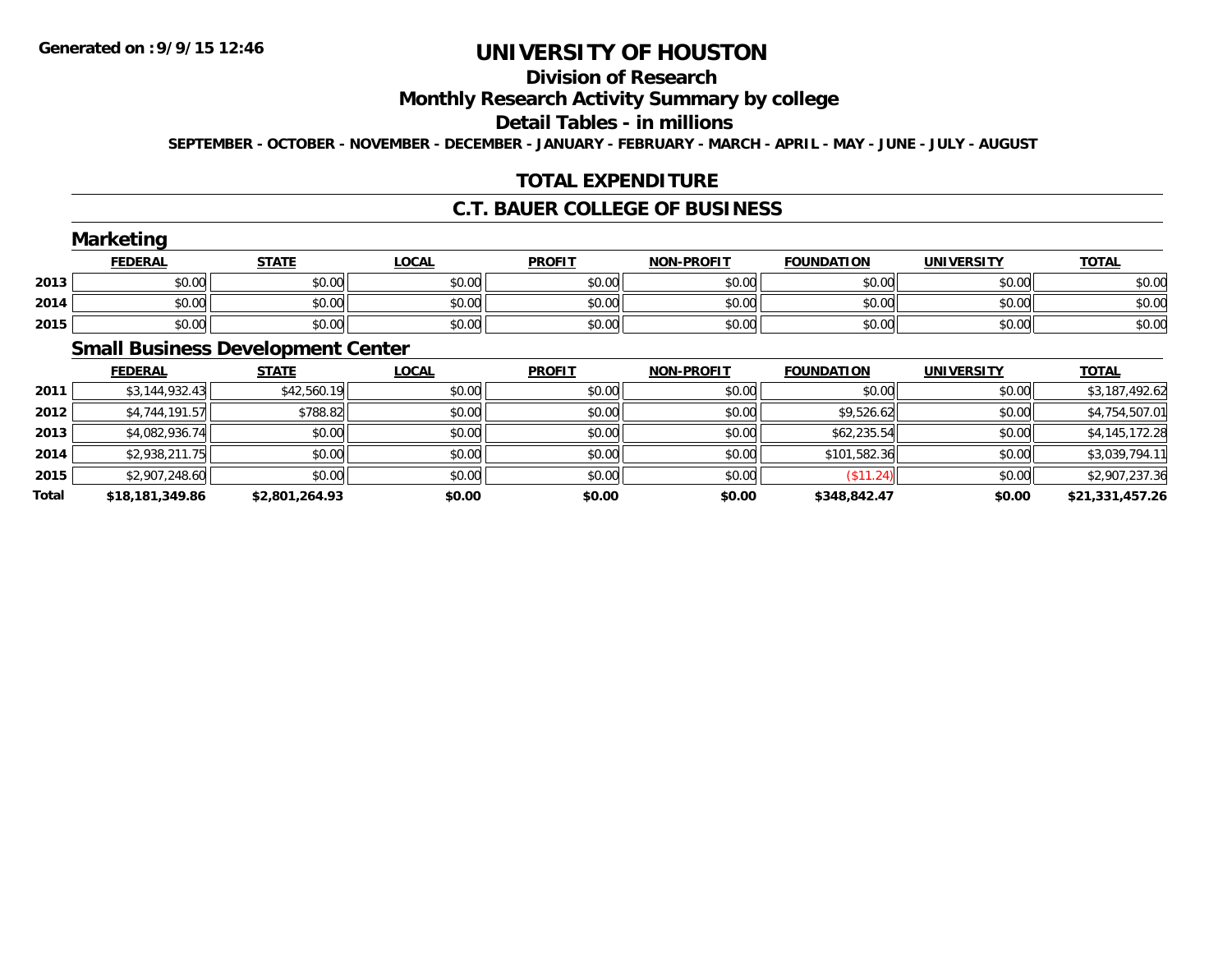# **Division of Research**

### **Monthly Research Activity Summary by college**

#### **Detail Tables - in millions**

**SEPTEMBER - OCTOBER - NOVEMBER - DECEMBER - JANUARY - FEBRUARY - MARCH - APRIL - MAY - JUNE - JULY - AUGUST**

#### **TOTAL EXPENDITURE**

#### **COLLEGE OF ARCHITECTURE**

#### **Architecture**

|      | <b>FEDERAL</b> | <b>STATE</b> | <b>LOCAL</b> | <b>PROFIT</b> | <b>NON-PROFIT</b> | <b>FOUNDATION</b> | <b>UNIVERSITY</b> | <b>TOTAL</b> |
|------|----------------|--------------|--------------|---------------|-------------------|-------------------|-------------------|--------------|
| 2011 | \$0.00         | (\$52.19)    | \$0.00       | \$0.00        | \$0.00            | \$0.00            | \$0.00            | \$52.19      |
| 2012 | \$0.00         | \$0.00       | \$0.00       | \$0.00        | \$0.00            | \$0.00            | \$0.00            | \$0.00       |
| 2013 | \$0.00         | \$0.00       | \$0.00       | \$0.00        | \$0.00            | \$0.00            | \$2,498.75        | \$2,498.75   |
| 2014 | \$0.00         | \$0.00       | \$0.00       | \$0.00        | \$0.00            | \$0.00            | \$0.00            | \$0.00       |
| 2015 | \$0.00         | \$0.00       | \$0.00       | \$0.00        | \$0.00            | \$0.00            | \$0.00            | \$0.00       |

### **Dean, Architecture**

|       | <b>FEDERAL</b> | <b>STATE</b> | <b>LOCAL</b> | <b>PROFIT</b> | <b>NON-PROFIT</b> | <b>FOUNDATION</b> | <b>UNIVERSITY</b> | <b>TOTAL</b> |
|-------|----------------|--------------|--------------|---------------|-------------------|-------------------|-------------------|--------------|
| 2011  | \$9,011.21     | \$0.00       | \$0.00       | \$0.00        | \$0.00            | \$20,349.71       | \$0.00            | \$29,360.92  |
| 2012  | \$15,988.79    | \$0.00       | \$0.00       | \$0.00        | \$5,000.00        | \$9,618.18        | \$0.00            | \$30,606.97  |
| 2013  | \$0.00         | \$0.00       | \$0.00       | \$0.00        | \$0.00            | \$11,037.59       | \$0.00            | \$11,037.59  |
| 2014  | \$25,000.00    | \$0.00       | \$0.00       | \$0.00        | \$0.00            | \$29,490.70       | \$0.00            | \$54,490.70  |
| 2015  | \$0.00         | \$0.00       | \$0.00       | \$0.00        | \$0.00            | \$19,515.96       | \$0.00            | \$19,515.96  |
| Total | \$50,000.00    | (\$52.19)    | \$0.00       | \$0.00        | \$5,000.00        | \$90,012.14       | \$2,498.75        | \$147,458.70 |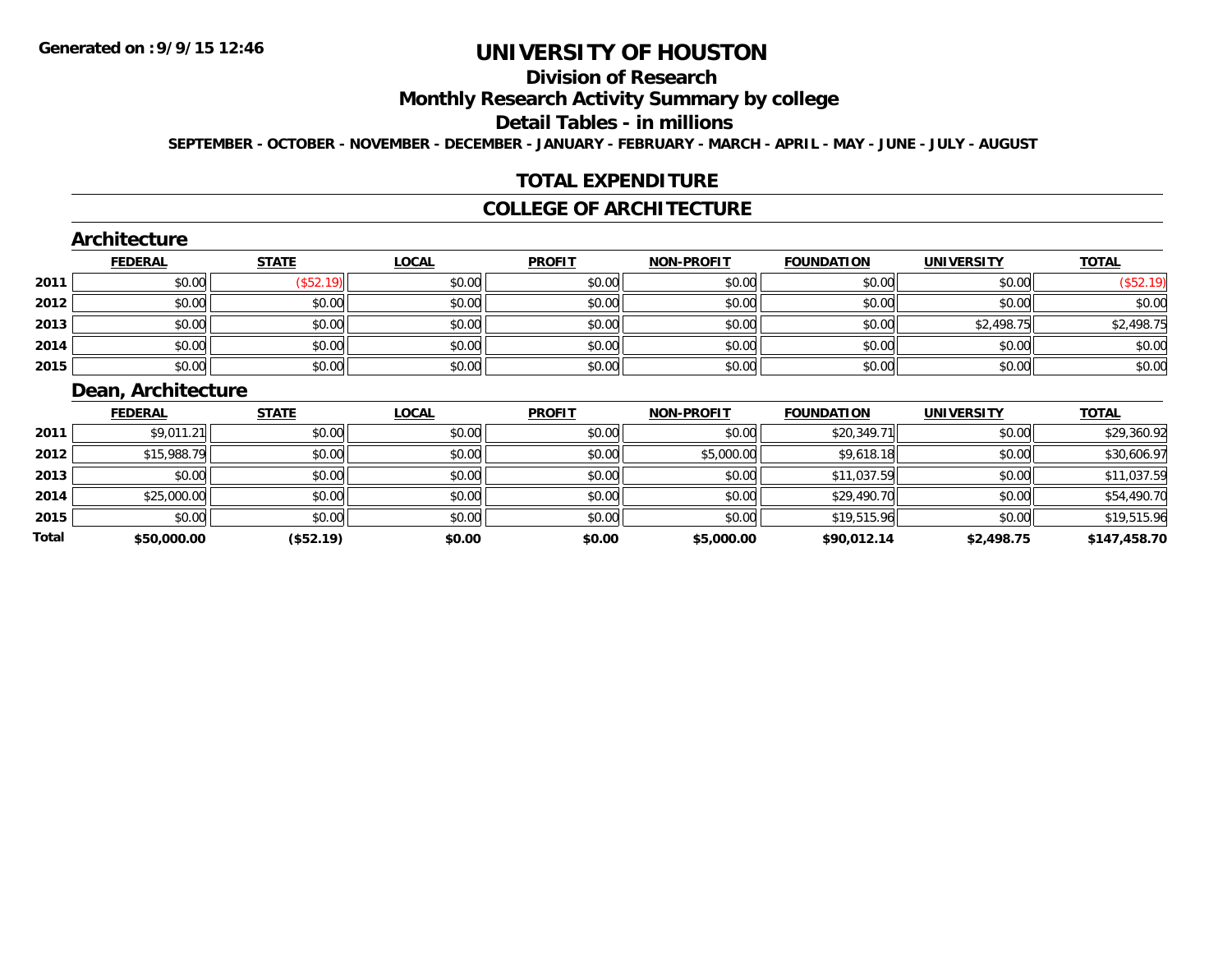## **Division of Research**

#### **Monthly Research Activity Summary by college**

#### **Detail Tables - in millions**

**SEPTEMBER - OCTOBER - NOVEMBER - DECEMBER - JANUARY - FEBRUARY - MARCH - APRIL - MAY - JUNE - JULY - AUGUST**

### **TOTAL EXPENDITURE**

### **COLLEGE OF EDUCATION**

### **Consistency Mgmt and Coop Disc**

|      | <b>FEDERAL</b> | <b>STATE</b> | <u>LOCAL</u> | <b>PROFIT</b> | <b>NON-PROFIT</b> | <b>FOUNDATION</b> | <b>UNIVERSITY</b> | <b>TOTAL</b> |
|------|----------------|--------------|--------------|---------------|-------------------|-------------------|-------------------|--------------|
| 2011 | \$15,716.78    | \$0.00       | \$0.00       | \$0.00        | \$85,885.47       | \$0.00            | \$0.00            | \$101,602.25 |
| 2012 | \$2,573.46     | \$0.00       | \$0.00       | \$0.00        | \$80,160.49       | \$0.00            | \$0.00            | \$82,733.95  |
| 2013 | \$2,837.47     | \$0.00       | \$0.00       | \$0.00        | \$46,418.78       | \$0.00            | \$0.00            | \$49,256.25  |
| 2014 | \$52,120.01    | \$0.00       | \$190,403.69 | \$0.00        | \$3,323.08        | \$0.00            | \$0.00            | \$245,846.78 |
| 2015 | \$312,777.47   | \$0.00       | \$126,803.80 | \$0.00        | \$2,177.90        | \$0.00            | \$0.00            | \$437,403.37 |

#### **Curriculum and Instruction**

|      | <b>FEDERAL</b> | <u>STATE</u> | <b>LOCAL</b> | <b>PROFIT</b> | <b>NON-PROFIT</b> | <b>FOUNDATION</b> | <b>UNIVERSITY</b> | <b>TOTAL</b>   |
|------|----------------|--------------|--------------|---------------|-------------------|-------------------|-------------------|----------------|
| 2011 | \$975,594.50   | \$64,039.80  | \$0.00       | \$1,792.18    | \$143,726.33      | \$110,607.62      | \$0.00            | \$1,295,760.43 |
| 2012 | \$1,238,000.38 | \$200,999.16 | \$0.00       | \$0.00        | \$112,730.40      | \$124,001.47      | \$0.00            | \$1,675,731.40 |
| 2013 | \$1,045,357.73 | \$52,200.22  | \$0.00       | \$0.00        | \$99,183.84       | \$121,473.23      | \$0.00            | \$1,318,215.01 |
| 2014 | \$1,042,937.61 | \$0.00       | \$0.00       | \$0.00        | \$150,831.12      | \$380,419.03      | \$0.00            | \$1,574,187.76 |
| 2015 | \$866,349.01   | \$0.00       | \$0.00       | \$0.00        | \$148,756.16      | \$170,275.47      | \$0.00            | \$1,185,380.64 |

### **Dean, Education**

|      | <b>FEDERAL</b> | <u>STATE</u> | <u>LOCAL</u> | <b>PROFIT</b> | <b>NON-PROFIT</b> | <b>FOUNDATION</b> | <b>UNIVERSITY</b> | <b>TOTAL</b> |
|------|----------------|--------------|--------------|---------------|-------------------|-------------------|-------------------|--------------|
| 2011 | \$0.00         | \$0.00       | \$0.00       | \$0.00        | \$0.00            | \$0.00            | \$0.00            | \$0.00       |
| 2012 | \$0.00         | \$0.00       | \$0.00       | \$0.00        | \$0.00            | \$0.00            | \$0.00            | \$0.00       |
| 2013 | \$0.00         | \$0.00       | \$0.00       | \$0.00        | \$0.00            | \$0.00            | \$0.00            | \$0.00       |
| 2014 | \$0.00         | \$0.00       | \$0.00       | \$0.00        | \$3,067.44        | \$0.00            | \$0.00            | \$3,067.44   |
| 2015 | \$0.00         | \$132,941.43 | \$0.00       | \$0.00        | \$1,410.17        | \$0.00            | \$0.00            | \$134,351.60 |

#### **Educational Leadership & Policy Studies**

|      | <b>FEDERAL</b> | <b>STATE</b> | <b>LOCAL</b> | <b>PROFIT</b> | <b>NON-PROFIT</b> | <b>FOUNDATION</b> | <b>UNIVERSITY</b> | <b>TOTAL</b> |
|------|----------------|--------------|--------------|---------------|-------------------|-------------------|-------------------|--------------|
| 2011 | \$30,594.01    | (\$153.53)   | \$0.00       | \$0.00        | \$0.00            | \$442,430.49      | \$0.00            | \$472,870.97 |
| 2012 | \$139,128.69   | \$0.00       | \$0.00       | \$0.00        | \$0.00            | \$443,342.38      | \$0.00            | \$582,471.07 |
| 2013 | \$212,208.30   | \$0.00       | \$0.00       | \$0.00        | \$12,147.91       | \$456,874.64      | \$0.00            | \$681,230.85 |
| 2014 | \$221,682.83   | \$0.00       | \$9,692.55   | \$0.00        | \$19,139.73       | \$108,727.50      | \$0.00            | \$359,242.61 |
| 2015 | \$236,362.21   | \$4,987.06   | \$15,182.29  | \$0.00        | \$31,692.41       | \$96,827.66       | \$0.00            | \$385,051.62 |

### **Institute for Urban Education**

|      | <b>FEDERAL</b>                        | <b>CTATE</b><br>. | <b>LOCAL</b>              | <b>PROFIT</b>              | <b>J-PROFIT</b><br><b>BIABI</b> | <b>FOUNDATION</b> | <b>UNIVERSITY</b> | <b>TOTAL</b>                             |
|------|---------------------------------------|-------------------|---------------------------|----------------------------|---------------------------------|-------------------|-------------------|------------------------------------------|
| 2011 | റററാ<br>\$301<br>. . UU <i>.</i> . 22 | \$0.00            | $\sim$<br>$\sim$<br>₽∪.∪⊌ | nn nn<br>DU.UU             | 0.00<br>JU.UU                   | \$0.00            | \$0.00            | $\uparrow$ 20<br>$\sim$<br>5U<br>,UUY.ZZ |
| 2012 | \$186.065.                            | 0000<br>,u.uu     | $\sim$ 00<br>vv.vv        | $*$ $\cap$ $\cap$<br>DU.UU | 0.00<br>JU.UU                   | \$0.00            | \$0.00            | \$186.065                                |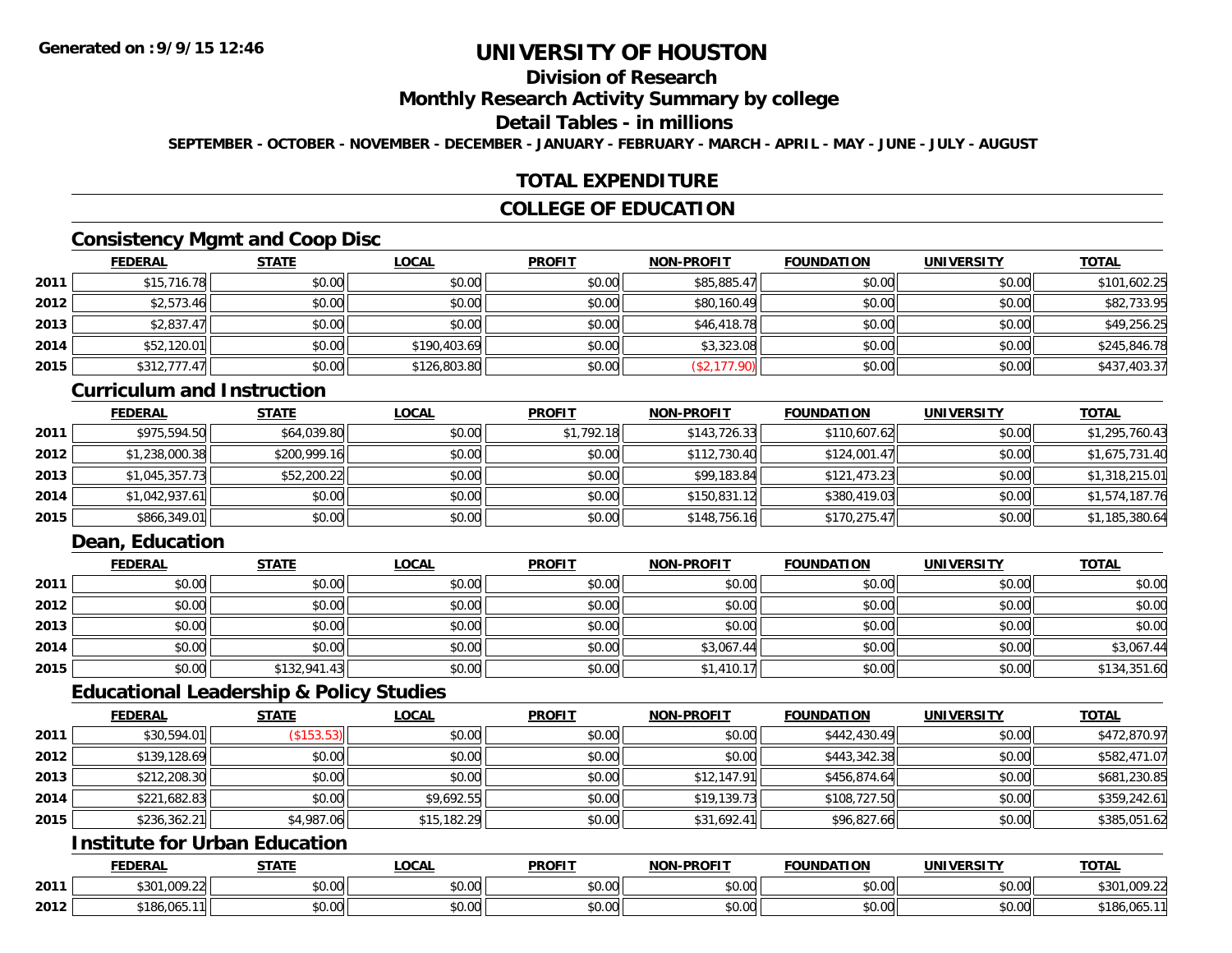### **Division of Research**

#### **Monthly Research Activity Summary by college**

#### **Detail Tables - in millions**

**SEPTEMBER - OCTOBER - NOVEMBER - DECEMBER - JANUARY - FEBRUARY - MARCH - APRIL - MAY - JUNE - JULY - AUGUST**

### **TOTAL EXPENDITURE**

### **COLLEGE OF EDUCATION**

#### **Institute for Urban Education**

|      | <b>FEDERAL</b>   | <u>STATE</u> | <u>LOCAL</u> | <b>PROFIT</b> | <b>NON-PROFIT</b> | <b>FOUNDATION</b> | <b>UNIVERSITY</b> | <b>TOTAL</b> |
|------|------------------|--------------|--------------|---------------|-------------------|-------------------|-------------------|--------------|
| 2013 | 7.618.95<br>$+7$ | \$0.00       | \$0.00       | \$0.00        | \$0.00            | \$0.00            | \$0.00            | \$67,618.95  |
| 2014 | \$15,984.85      | \$0.00       | \$0.00       | \$0.00        | \$0.00            | \$0.00            | \$0.00            | \$15,984.85  |
| 2015 | \$0.00           | \$0.00       | \$0.00       | \$0.00        | \$0.00            | \$0.00            | \$0.00            | \$0.00       |

### **Psychological, Health, and Learning Sciences**

|      | <b>FEDERAL</b> | <b>STATE</b> | <b>LOCAL</b> | <b>PROFIT</b> | <b>NON-PROFIT</b> | <b>FOUNDATION</b> | <b>UNIVERSITY</b> | <b>TOTAL</b>   |
|------|----------------|--------------|--------------|---------------|-------------------|-------------------|-------------------|----------------|
| 2011 | \$74,734.70    | \$191,192.88 | \$0.00       | \$0.00        | \$1.243.67        | \$115,375.16      | \$0.00            | \$382,546.41   |
| 2012 | \$278,847.33   | \$119,550.12 | \$0.00       | \$0.00        | \$14.491.27       | \$1,656.63        | \$751.96          | \$415,297.31   |
| 2013 | \$375,080.87   | \$119.78     | \$0.00       | \$0.00        | \$36,925.53       | (\$214.71)        | \$10,904.64       | \$422,816.11   |
| 2014 | \$705,922.39   | \$32,180.19  | \$0.00       | \$0.00        | \$40,250.94       | \$3,294.60        | \$0.00            | \$775,058.92   |
| 2015 | \$1,089,756.83 | \$47,667.63  | \$0.00       | \$0.00        | \$29,485.45       | \$0.00            | \$0.00            | \$1,166,909.91 |

#### **UH Charter School**

|       | <b>FEDERAL</b> | <b>STATE</b>   | <b>LOCAL</b> | <b>PROFIT</b> | <b>NON-PROFIT</b> | <b>FOUNDATION</b> | <b>UNIVERSITY</b> | <b>TOTAL</b>    |
|-------|----------------|----------------|--------------|---------------|-------------------|-------------------|-------------------|-----------------|
| 2011  | \$20,843.00    | \$0.00         | \$0.00       | \$0.00        | \$0.00            | \$0.00            | \$0.00            | \$20,843.00     |
| 2012  | \$44,060.80    | \$905,766.33   | \$0.00       | \$0.00        | \$0.00            | \$0.00            | \$0.00            | \$949,827.13    |
| 2013  | \$26,104.54    | \$952,075.58   | \$0.00       | \$0.00        | \$0.00            | \$0.00            | \$0.00            | \$978,180.12    |
| 2014  | \$28,802.59    | \$1,061,323.09 | \$0.00       | \$0.00        | \$0.00            | \$0.00            | \$0.00            | \$1,090,125.68  |
| 2015  | \$18,363.74    | \$1,074,521.50 | \$0.00       | \$0.00        | \$0.00            | \$0.00            | \$0.00            | \$1,092,885.24  |
| Total | \$9,627,435.35 | \$4,839,411.24 | \$342,082.33 | \$1,792.18    | \$1,058,692.29    | \$2,568,501.96    | \$11,656.60       | \$18,449,571.95 |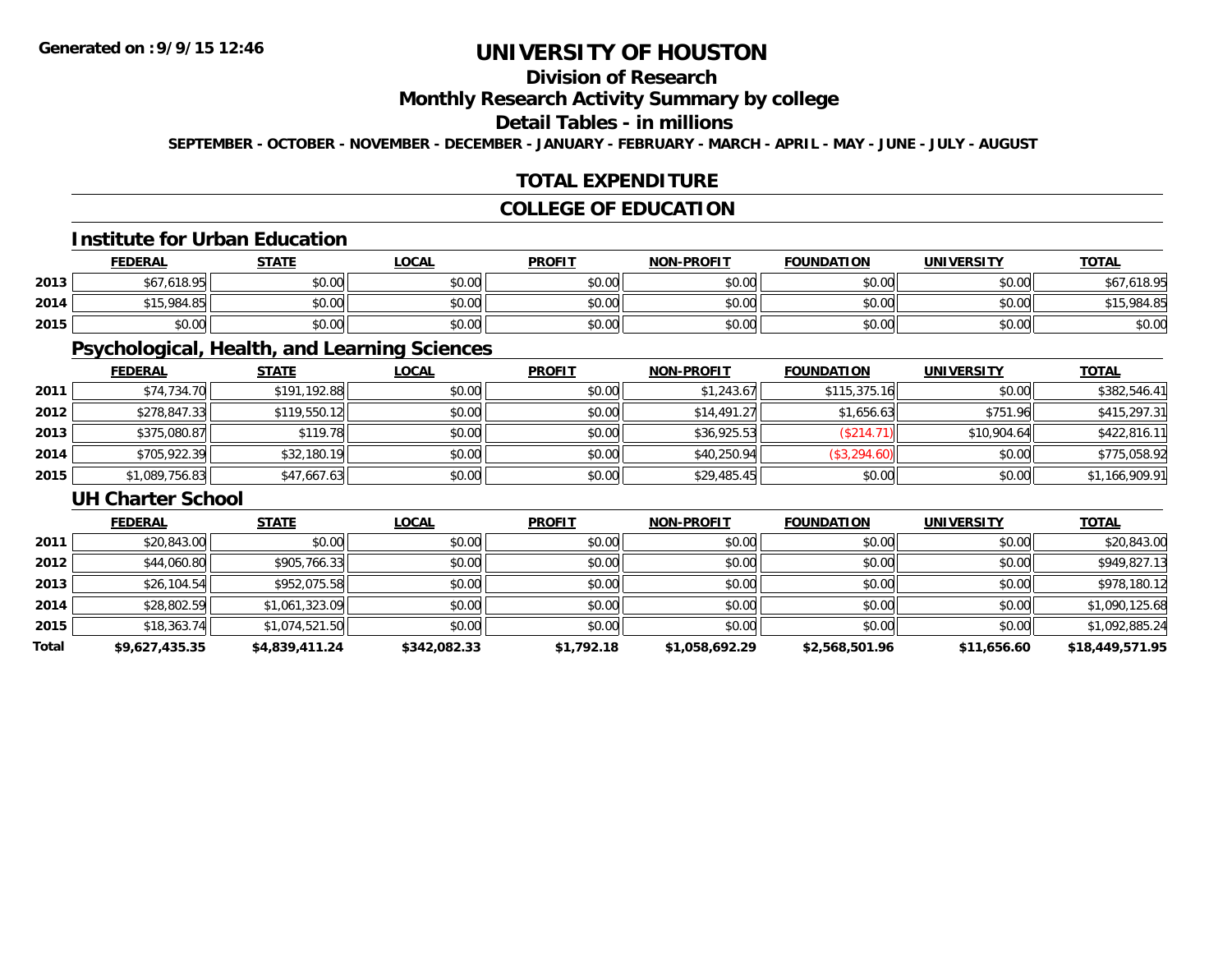#### **Division of Research**

#### **Monthly Research Activity Summary by college**

#### **Detail Tables - in millions**

**SEPTEMBER - OCTOBER - NOVEMBER - DECEMBER - JANUARY - FEBRUARY - MARCH - APRIL - MAY - JUNE - JULY - AUGUST**

#### **TOTAL EXPENDITURE**

#### **COLLEGE OF LIBERAL ARTS AND SOCIAL SCIENCES**

#### **African-American StudiesFEDERAL STATE LOCAL PROFIT NON-PROFIT FOUNDATION UNIVERSITY TOTALTOTAL 2014**4 \$1,500.00 \$0.00 \$0.00 \$0.00 \$0.00 \$0.00 \$0.00 \$0.00 \$0.00 \$4,783.60 \$0.00 \$0.00 \$6,283.60 **2015** \$1,250.00 \$0.00 \$0.00 \$0.00 \$0.00 \$0.00 \$0.00 \$1,250.00 **ArtFEDERAL STATE LOCAL PROFIT NON-PROFIT FOUNDATION UNIVERSITY TOTAL2012**2 | \$4,618.33|| \$0.00| \$0.00|| \$0.00|| \$0.00|| \$0.00|| \$0.00|| \$0.00|| \$0.00|| \$0.00|| \$0.00|| \$4,618.33 **2013** \$8,782.58 \$0.00 \$0.00 \$0.00 \$0.00 \$0.00 \$0.00 \$8,782.58 **2014**4 \$2,054.89 \$0.00 \$0.00 \$0.00 \$0.00 \$0.00 \$0.00 \$0.00 \$0.00 \$0.00 \$0.00 \$0.00 \$2,054.89 **2015**5 \$0.00 \$0.00 \$0.00 \$13,279.57 \$0.00 \$0.00 \$0.00 \$0.00 \$0.00 \$0.00 \$0.00 \$0.00 \$0.00 \$13,279.57 \$ **Arte Publico PressFEDERAL STATE LOCAL PROFIT NON-PROFIT FOUNDATION UNIVERSITY TOTAL2011** \$26,537.68 \$9,500.00 \$0.00 \$0.00 \$56,600.00 \$279,860.68 \$0.00 \$372,498.36 **2012**2 | \$64,060.84|| \$3,000.00|| \$0.00|| \$0.00|| \$0.00|| \$39,100.00|| \$32,713.71|| \$0.00|| \$138,874.55 **2013** $\bf{3} \hspace{15.75mm} 3 \hspace{15.75mm} 37,083.57$   $\mid \hspace{15.75mm} 43.52,535.00$   $\mid \hspace{15.75mm} 43.52,00.00$   $\mid \hspace{15.75mm} 53.200.00$   $\mid \hspace{15.75mm} 53.200.00$   $\mid \hspace{15.75mm} 53.200.00$   $\mid \hspace{15.75mm} 53.200.00$   $\mid \hspace{15.75mm} 53.$ **2014**4 \$0.00 \$0.00 \$0.00 \$10,000.00 \$0.00 \$0.00 \$0.00 \$0.00 \$0.00 \$80,074.00 \$80,074.00 \$264,930.48 \$0.00 \$0.00 \$355,004.48 **2015**5 \$27,609.22|| \$8,500.00|| \$0.00|| \$0.00|| \$67,867.00|| \$103,311.62|| \$0.00|| \$207,287.84 **Blaffer Gallery FEDERAL STATE LOCAL PROFIT NON-PROFIT FOUNDATION UNIVERSITY TOTALTOTAL 2011** \$9,352.22 \$10,295.75 \$0.00 \$0.00 \$70,114.00 \$0.00 \$0.00 \$89,761.97 **2012**2 | \$14,643.94|| \$6,091.97|| \$0.00|| \$0.00|| \$50,800.00|| \$50,800.00|| \$50,800.00|| \$0.00|| \$71,535.91 **2013** $\bf{3} \quad \rm{56,647.16} \quad \rm{58,674.45} \quad \rm{58,677.86}$ **2014**4 \$50,000.00|| \$14,457.55|| \$0.00|| \$0.00|| \$45,430.75|| \$0.00|| \$0.00|| \$109,888.30 \$109,888.30 **2015** \$0.00 \$8,701.00 \$0.00 \$0.00 \$27,185.21 \$10,000.00 \$0.00 \$45,886.21 **Center for Neuromotor & Biomechanics ResearchFEDERAL STATE LOCAL PROFIT NON-PROFIT FOUNDATION UNIVERSITY TOTAL2011** \$0.00 \$0.00 \$0.00 \$0.00 \$0.00 \$0.00 \$0.00 \$0.00 **Center for Public History FEDERAL STATE LOCAL PROFIT NON-PROFIT FOUNDATION UNIVERSITY TOTALTOTAL 2012**2 \$49,656.50 \$0.00 \$0.00 \$0.00 \$0.00 \$0.00 \$0.00 \$0.00 \$0.00 \$0.00 \$0.00 \$0.00 \$0.00 \$19,656.50 **2013** \$48,542.50 \$0.00 \$0.00 \$0.00 \$0.00 \$0.00 \$0.00 \$48,542.50 **2014**4 \$1,119.28 \$0.00 \$0.00 \$0.00 \$0.00 \$0.00 \$0.00 \$0.00 \$0.00 \$0.00 \$0.00 \$1,119.28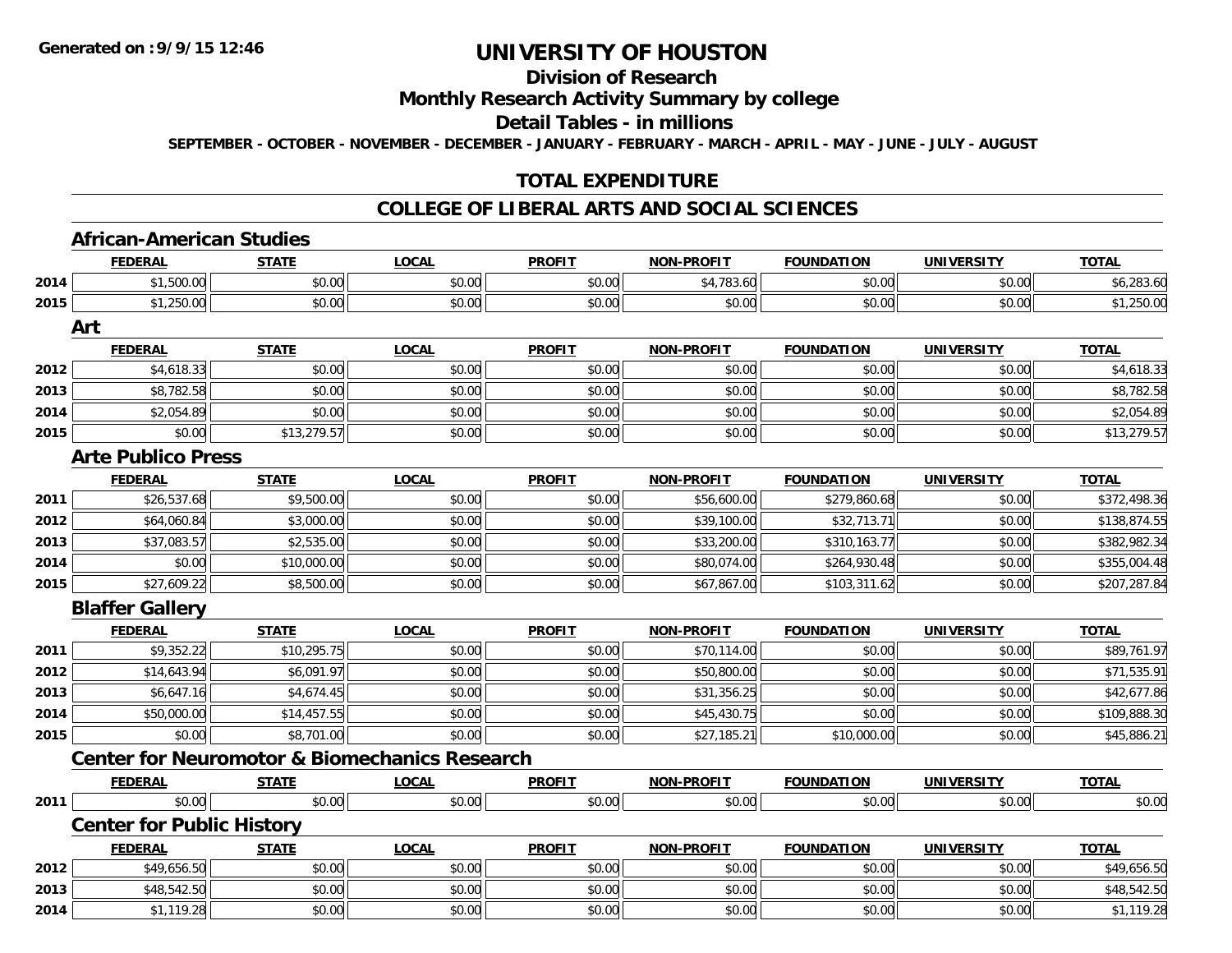### **Division of Research**

### **Monthly Research Activity Summary by college**

#### **Detail Tables - in millions**

**SEPTEMBER - OCTOBER - NOVEMBER - DECEMBER - JANUARY - FEBRUARY - MARCH - APRIL - MAY - JUNE - JULY - AUGUST**

### **TOTAL EXPENDITURE**

### **COLLEGE OF LIBERAL ARTS AND SOCIAL SCIENCES**

## **Center for Public History**

|      | <b>FEDERAL</b>                              | <b>STATE</b> | <b>LOCAL</b> | <b>PROFIT</b> | <b>NON-PROFIT</b> | <b>FOUNDATION</b> | <b>UNIVERSITY</b> | <b>TOTAL</b> |
|------|---------------------------------------------|--------------|--------------|---------------|-------------------|-------------------|-------------------|--------------|
| 2015 | \$681.72                                    | \$0.00       | \$0.00       | \$0.00        | \$0.00            | \$0.00            | \$0.00            | \$681.72     |
|      | Communication                               |              |              |               |                   |                   |                   |              |
|      | <b>FEDERAL</b>                              | <b>STATE</b> | <b>LOCAL</b> | <b>PROFIT</b> | <b>NON-PROFIT</b> | <b>FOUNDATION</b> | <b>UNIVERSITY</b> | <b>TOTAL</b> |
| 2011 | \$0.00                                      | \$0.00       | \$0.00       | \$0.00        | \$0.00            | \$0.00            | \$0.00            | \$0.00       |
| 2012 | \$0.00                                      | \$0.00       | \$0.00       | \$0.00        | \$0.00            | \$0.00            | \$0.00            | \$0.00       |
| 2013 | \$0.00                                      | \$0.00       | \$0.00       | \$0.00        | \$6,603.71        | \$0.00            | \$0.00            | \$6,603.71   |
| 2014 | \$0.00                                      | \$104,228.37 | \$0.00       | \$0.00        | \$2,892.25        | \$0.00            | \$5,999.19        | \$113,119.81 |
| 2015 | \$0.00                                      | \$9,786.48   | \$0.00       | \$0.00        | (\$232.09)        | \$3,830.44        | \$1,200.00        | \$14,584.83  |
|      | <b>Communication Sciences and Disorders</b> |              |              |               |                   |                   |                   |              |
|      | <b>FEDERAL</b>                              | <b>STATE</b> | <b>LOCAL</b> | <b>PROFIT</b> | <b>NON-PROFIT</b> | <b>FOUNDATION</b> | <b>UNIVERSITY</b> | <b>TOTAL</b> |
| 2011 | \$21,906.20                                 | \$0.00       | (\$259.55)   | (\$7,078.90)  | \$95,691.28       | \$0.00            | \$0.00            | \$110,259.03 |
| 2012 | \$7,800.27                                  | \$0.00       | \$0.00       | \$0.00        | \$235,397.68      | \$0.00            | \$0.00            | \$243,197.95 |
| 2013 | \$2,461.46                                  | \$0.00       | \$0.00       | \$0.00        | \$144,200.98      | \$3,149.53        | \$0.00            | \$149,811.97 |
| 2014 | \$110,476.84                                | \$0.00       | \$0.00       | \$0.00        | \$384,953.18      | \$166.70          | \$0.00            | \$495,596.72 |
| 2015 | \$123,375.28                                | \$0.00       | \$0.00       | \$0.00        | \$112,736.52      | \$2,149.66        | \$0.00            | \$238,261.46 |
|      | <b>Comparative Cultural Studies</b>         |              |              |               |                   |                   |                   |              |
|      | <b>FEDERAL</b>                              | <b>STATE</b> | <b>LOCAL</b> | <b>PROFIT</b> | <b>NON-PROFIT</b> | <b>FOUNDATION</b> | <b>UNIVERSITY</b> | <b>TOTAL</b> |
| 2011 | \$0.00                                      | \$0.00       | \$0.00       | (\$125.65)    | \$0.00            | \$0.00            | \$0.00            | (\$125.65)   |

| 2011 | \$0.00 | \$0.00     | \$0.00 |        | \$0.00 | \$0.00 | \$0.00 |            |
|------|--------|------------|--------|--------|--------|--------|--------|------------|
| 2012 | \$0.00 | \$166.38   | \$0.00 | \$0.00 | \$0.00 | \$0.00 | \$0.00 | \$166.38   |
| 2014 | \$0.00 | \$158.49   | \$0.00 | \$0.00 | \$0.00 | \$0.00 | \$0.00 | \$158.49   |
| 2015 | \$0.00 | \$3,841.51 | \$0.00 | \$0.00 | \$0.00 | \$0.00 | \$0.00 | \$3,84 I.J |

### **Cynthia Woods Mitchell Center for the Arts**

|      | <b>FEDERAL</b> | <u>STATE</u> | <u>LOCAL</u> | <b>PROFIT</b> | <b>NON-PROFIT</b> | <b>FOUNDATION</b> | <b>UNIVERSITY</b> | <b>TOTAL</b> |
|------|----------------|--------------|--------------|---------------|-------------------|-------------------|-------------------|--------------|
| 2011 | \$0.00         | \$0.00       | \$0.00       | \$0.00        | \$15,000.00       | \$0.00            | \$0.00            | \$15,000.00  |
| 2013 | \$0.00         | \$6,000.00   | \$0.00       | \$0.00        | \$10,000.00       | \$0.00            | \$0.00            | \$16,000.00  |
| 2014 | \$0.00         | \$4,500.00   | \$0.00       | \$5,000.00    | \$6,063.33        | \$16,400.00       | \$0.00            | \$31,963.33  |
| 2015 | \$0.00         | \$16,000.00  | \$0.00       | \$27,806.57   | \$10,000.00       | \$10,000.00       | \$0.00            | \$63,806.57  |

#### **Dean, Liberal Arts and Social Sciences**

|      | EEDEDA<br>-RA | -----              | .OCAL        | <b>PROFIT</b> | <b>PROFIT</b><br>៱ោស | .<br>ON    | UNIVERSITY                    | <b>TOTA</b> |
|------|---------------|--------------------|--------------|---------------|----------------------|------------|-------------------------------|-------------|
| 2011 |               | $\sim$ 00<br>וט.טי | റപ<br>u.uu ' | JU.UU         | \$0.00               | ົົ<br>ט.טע | $\sim$ $\sim$ $\sim$<br>JU.UU | -10         |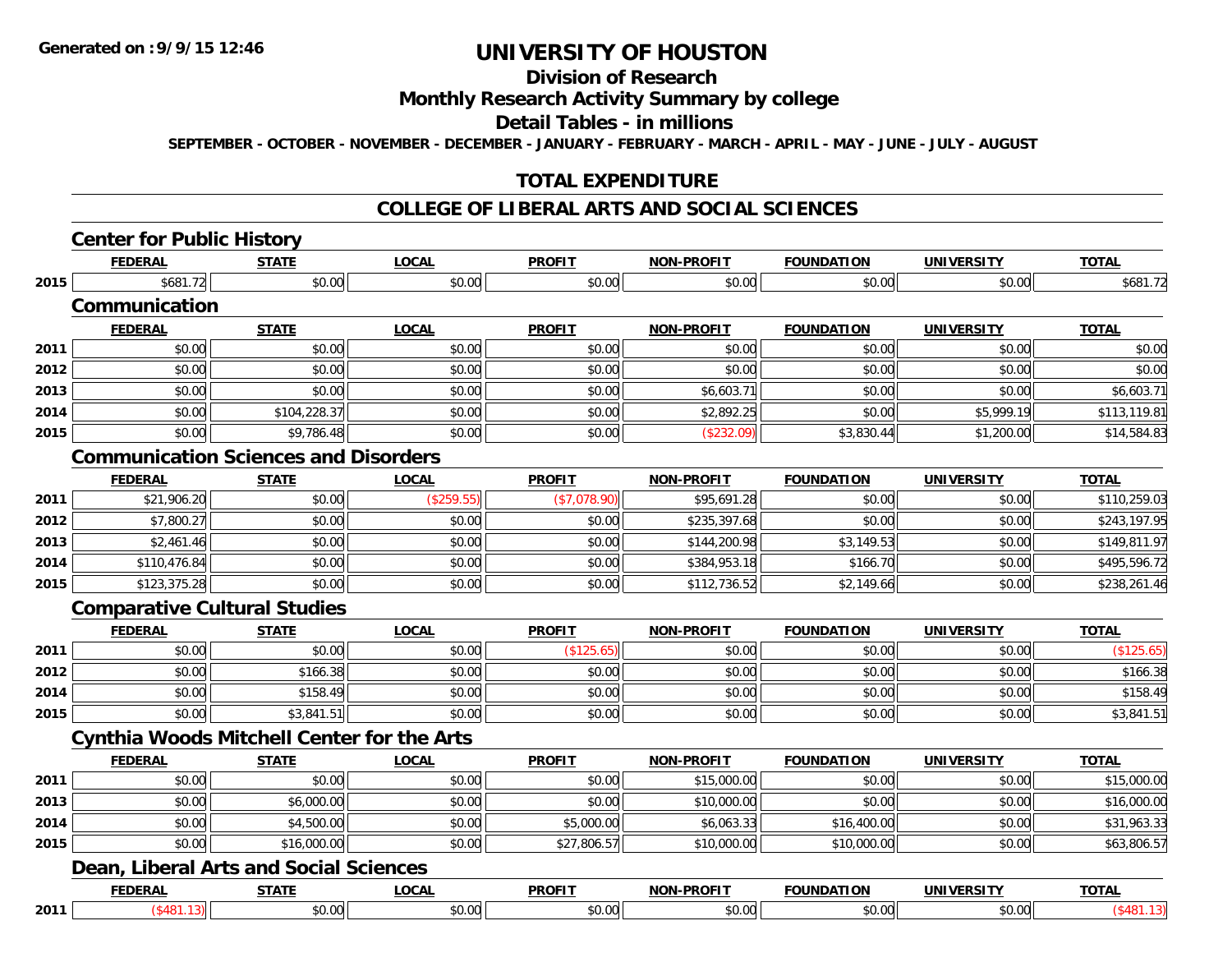# **Division of Research**

### **Monthly Research Activity Summary by college**

#### **Detail Tables - in millions**

**SEPTEMBER - OCTOBER - NOVEMBER - DECEMBER - JANUARY - FEBRUARY - MARCH - APRIL - MAY - JUNE - JULY - AUGUST**

### **TOTAL EXPENDITURE**

#### **COLLEGE OF LIBERAL ARTS AND SOCIAL SCIENCES**

### **Dean, Liberal Arts and Social Sciences**

|      | <b>FEDERAL</b>                      | <b>STATE</b>   | <b>LOCAL</b> | <b>PROFIT</b> | <b>NON-PROFIT</b> | <b>FOUNDATION</b> | <b>UNIVERSITY</b> | <b>TOTAL</b>   |
|------|-------------------------------------|----------------|--------------|---------------|-------------------|-------------------|-------------------|----------------|
| 2012 | \$2,794.57                          | \$0.00         | \$0.00       | \$0.00        | \$0.00            | \$0.00            | \$0.00            | \$2,794.57     |
| 2013 | \$17.40                             | \$0.00         | \$0.00       | \$0.00        | \$0.00            | \$0.00            | \$0.00            | \$17.40        |
| 2014 | \$0.00                              | \$0.00         | \$0.00       | \$0.00        | \$0.00            | \$0.00            | \$0.00            | \$0.00         |
| 2015 | \$0.00                              | \$1,149,850.41 | \$0.00       | \$0.00        | \$0.00            | \$0.00            | \$0.00            | \$1,149,850.41 |
|      | <b>Economics</b>                    |                |              |               |                   |                   |                   |                |
|      | <b>FEDERAL</b>                      | <b>STATE</b>   | <b>LOCAL</b> | <b>PROFIT</b> | <b>NON-PROFIT</b> | <b>FOUNDATION</b> | <b>UNIVERSITY</b> | <b>TOTAL</b>   |
| 2011 | (\$2,023.11)                        | \$0.00         | \$0.00       | \$53,060.82   | \$45,145.33       | \$24,978.62       | \$0.00            | \$121,161.66   |
| 2012 | \$0.00                              | \$0.00         | \$0.00       | \$21,270.81   | \$92,560.52       | \$36,864.38       | \$0.00            | \$150,695.71   |
| 2013 | \$115,940.00                        | \$0.00         | \$0.00       | \$0.00        | \$252,690.30      | \$26,863.14       | \$0.00            | \$395,493.44   |
| 2014 | \$18,526.03                         | \$2,000.00     | \$0.00       | \$0.00        | \$39,722.80       | \$19,853.99       | \$0.00            | \$80,102.82    |
| 2015 | \$6,254.68                          | \$2,000.00     | \$0.00       | \$0.00        | \$38,377.60       | \$17,609.00       | \$0.00            | \$64,241.28    |
|      | English                             |                |              |               |                   |                   |                   |                |
|      | <b>FEDERAL</b>                      | <b>STATE</b>   | <b>LOCAL</b> | <b>PROFIT</b> | <b>NON-PROFIT</b> | <b>FOUNDATION</b> | <b>UNIVERSITY</b> | <b>TOTAL</b>   |
| 2011 | (\$51.76)                           | (\$0.09)       | \$0.00       | \$0.00        | (\$287.50)        | \$0.00            | \$0.00            | (\$339.35)     |
| 2012 | \$1,000.00                          | \$0.00         | \$0.00       | \$0.00        | \$0.00            | \$0.00            | \$0.00            | \$1,000.00     |
| 2013 | \$31,395.01                         | \$0.00         | \$0.00       | \$0.00        | \$0.00            | \$0.00            | \$0.00            | \$31,395.01    |
| 2014 | \$12,474.99                         | \$0.00         | \$0.00       | \$0.00        | \$0.00            | \$0.00            | \$0.00            | \$12,474.99    |
| 2015 | \$46,355.67                         | \$4,000.00     | \$0.00       | \$0.00        | \$0.00            | \$0.00            | \$7,023.82        | \$57,379.49    |
|      | <b>Health and Human Performance</b> |                |              |               |                   |                   |                   |                |
|      | <b>FEDERAL</b>                      | <b>STATE</b>   | <b>LOCAL</b> | <b>PROFIT</b> | <b>NON-PROFIT</b> | <b>FOUNDATION</b> | <b>UNIVERSITY</b> | <b>TOTAL</b>   |
| 2011 | \$1,027,706.84                      | \$0.00         | \$0.00       | \$348,362.43  | \$0.00            | \$37,174.30       | \$0.00            | \$1,413,243.57 |
| 2012 | \$1,213,710.03                      | \$0.00         | \$0.00       | \$325,311.45  | \$0.00            | \$17,874.97       | \$0.00            | \$1,556,896.45 |
| 2013 | \$3,034,221.23                      | \$0.00         | \$0.00       | \$77,356.34   | \$0.00            | \$7,502.61        | \$0.00            | \$3,119,080.18 |
| 2014 | \$2,298,675.25                      | \$0.00         | \$0.00       | \$123,744.92  | \$0.00            | \$36,733.84       | \$0.00            | \$2,459,154.01 |
| 2015 | \$2,278,977.82                      | \$0.00         | \$0.00       | \$163,901.99  | \$54,322.12       | \$38,464.21       | \$0.00            | \$2,535,666.14 |
|      | <b>Hispanic Studies</b>             |                |              |               |                   |                   |                   |                |
|      | <b>FEDERAL</b>                      | <b>STATE</b>   | <b>LOCAL</b> | <b>PROFIT</b> | <b>NON-PROFIT</b> | <b>FOUNDATION</b> | <b>UNIVERSITY</b> | <b>TOTAL</b>   |
| 2011 | \$0.00                              | \$0.00         | \$0.00       | \$0.00        | \$0.00            | \$18,607.66       | \$0.00            | \$18,607.66    |
| 2012 | \$0.00                              | \$0.00         | \$0.00       | \$0.00        | \$0.00            | \$93,237.65       | \$0.00            | \$93,237.65    |
| 2013 | \$0.00                              | \$0.00         | \$0.00       | \$0.00        | \$0.00            | \$21,763.70       | \$0.00            | \$21,763.70    |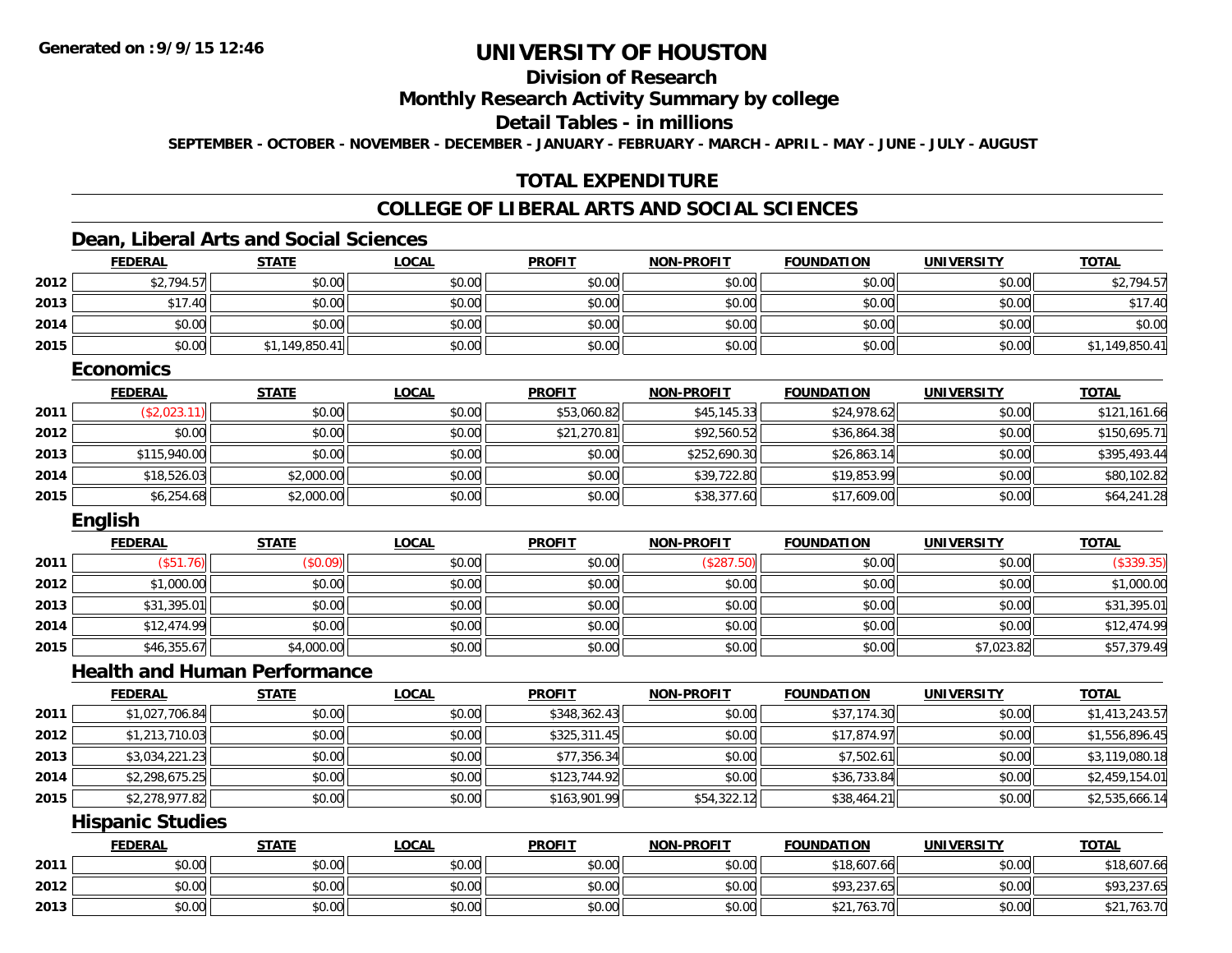**2015**

# **UNIVERSITY OF HOUSTON**

#### **Division of Research**

#### **Monthly Research Activity Summary by college**

#### **Detail Tables - in millions**

**SEPTEMBER - OCTOBER - NOVEMBER - DECEMBER - JANUARY - FEBRUARY - MARCH - APRIL - MAY - JUNE - JULY - AUGUST**

### **TOTAL EXPENDITURE**

#### **COLLEGE OF LIBERAL ARTS AND SOCIAL SCIENCES**

#### **Hispanic Studies FEDERAL STATE LOCAL PROFIT NON-PROFIT FOUNDATION UNIVERSITY TOTALTOTAL 2014**4 \$0.00 \$0.00 \$0.00 \$0.00 \$0.00 \$0.00 \$0.00 \$0.00 \$0.00 \$0.00 \$4,437.02 \$4,437.02 **2015** \$0.00 \$0.00 \$0.00 \$0.00 \$0.00 \$0.00 \$0.00 \$0.00 **History FEDERAL STATE LOCAL PROFIT NON-PROFIT FOUNDATION UNIVERSITY TOTAL2011** \$8,125.97 \$0.00 \$0.00 \$26,061.54 \$0.00 \$0.00 \$0.00 \$34,187.51 **2012**2 | \$2,879.25|| \$0.00| \$0.00| \$0.00|| \$16,124.31|| (\$332.43)|| \$0.00|| \$0.00|| \$18,671.13 **2013** $\textbf{3} \hspace{14mm} |\hspace{14mm} \text{\$6,738.83)} |\hspace{14mm} |\hspace{14mm} \text{\$60.00}| \hspace{14mm} \text{\$60.00} |\hspace{14mm} \text{\$62,436.49}| \hspace{14mm} |\hspace{14mm} \text{\$63,435.64)} |\hspace{14mm} |\hspace{14mm} \text{\$60.00}| \hspace{14mm} \text{\$60.00}| \hspace{14mm} \text{\$60.00}| \hspace{14mm} \text{\$42,262.02)}$ **2014**4 \$32,070.53 \$0.00 \$0.00 \$0.00 \$0.00 \$0.00 \$73,422.48 \$0.00 \$0.00 \$0.00 \$0.00 \$0.00 \$105,493.01 **2015**5 | \$29,912.43|| \$0.00| \$0.00|| \$0.00|| \$37,501.97|| \$0.00|| \$0.00|| \$0.00|| \$0.00|| \$0.00|| \$67,414.40 **Hobby Center for Public Policy FEDERAL STATE LOCAL PROFIT NON-PROFIT FOUNDATION UNIVERSITY TOTAL2011**1 \$34,620.80 \$0.00 \$0.00 \$0.00 \$0.00 \$0.00 \$0.00 \$0.00 \$0.00 \$0.00 \$0.00 \$14,620.80 **2012**2 \$95,810.06 \$95,810.06 \$0.00 \$0.00 \$0.00 \$0.00 \$0.00 \$0.00 \$0.00 \$0.00 \$0.00 \$0.00 \$0.00 \$95,810.06 **2013** $\textbf{3} \quad \textbf{\textcolor{blue}{83.5}} \quad \textbf{\textcolor{blue}{89.5}} \quad \textbf{\textcolor{blue}{89.5}} \quad \textbf{\textcolor{blue}{89.5}} \quad \textbf{\textcolor{blue}{89.5}} \quad \textbf{\textcolor{blue}{89.5}} \quad \textbf{\textcolor{blue}{89.5}} \quad \textbf{\textcolor{blue}{89.5}} \quad \textbf{\textcolor{blue}{89.5}} \quad \textbf{\textcolor{blue}{89.5}} \quad \textbf{\textcolor{blue}{89.5}} \quad \textbf{\textcolor{blue}{89.5}} \quad \textbf{\textcolor{blue}{89.5}} \quad \textbf{\$ **2014**4 \$0.00|| \$19,635.70|| \$0.00|| \$0.00|| \$0.00|| \$5,524.40|| \$0.00|| \$25,160.10 **2015** \$18,816.37 (\$338.78) \$0.00 \$0.00 \$0.00 \$20,366.33 \$0.00 \$38,843.92 **Modern/Classical Languages FEDERAL STATE LOCAL PROFIT NON-PROFIT FOUNDATION UNIVERSITY TOTALTOTAL 2011** \$0.00 \$0.00 \$0.00 \$0.00 \$0.00 \$0.00 \$0.00 \$0.00 **2012**2 | \$108,975.72|| \$0.00|| \$0.00|| \$0.00|| \$0.00|| \$0.00|| \$0.00|| \$108,975.72 **2013** $\textbf{3} \hspace{12mm} \text{\color{red}{\textbf{3}}} \hspace{12mm} \text{\color{red}{\textbf{3}}} \hspace{13mm} \text{\color{red}{\textbf{3}}} \hspace{13mm} \text{\color{red}{\textbf{3}}} \hspace{13mm} \text{\color{red}{\textbf{3}}} \hspace{13mm} \text{\color{red}{\textbf{3}}} \hspace{10mm} \text{\color{red}{\textbf{3}}} \hspace{10mm} \text{\color{red}{\textbf{3}}} \hspace{10mm} \text{\color{red}{\textbf{3}}} \hspace{10mm} \text{\color{red}{\textbf{3}}} \hspace{$ **2014**4 \$95,858.15 \$3,000.00 \$0.00 \$0.00 \$0.00 \$0.00 \$0.00 \$0.00 \$0.00 \$0.00 \$0.00 \$0.00 \$98,858.15 **2015** \$164,713.58 \$0.00 \$0.00 \$0.00 \$0.00 \$0.00 \$0.00 \$164,713.58 **Philosophy FEDERAL STATE LOCAL PROFIT NON-PROFIT FOUNDATION UNIVERSITY TOTAL2011** \$0.00 \$0.00 \$0.00 \$0.00 \$0.00 \$0.00 \$0.00 \$0.00 **2012**2 | \$8,395.98|| \$0.00|| \$0.00|| \$0.00|| \$0.00|| \$0.00|| \$0.00|| \$0.00|| \$8,395.98 **2013** \$7,551.59 \$0.00 \$0.00 \$0.00 \$0.00 \$0.00 \$0.00 \$7,551.59 **2014**4 \$12,270.36 \$3,558.45 \$3,558.45 \$0.00 \$0.00 \$0.00 \$0.00 \$0.00 \$0.00 \$0.00 \$15,828.81

\$1,615.38 \$330.45 \$0.00 \$0.00 \$669.00 \$0.00 \$0.00 \$2,614.83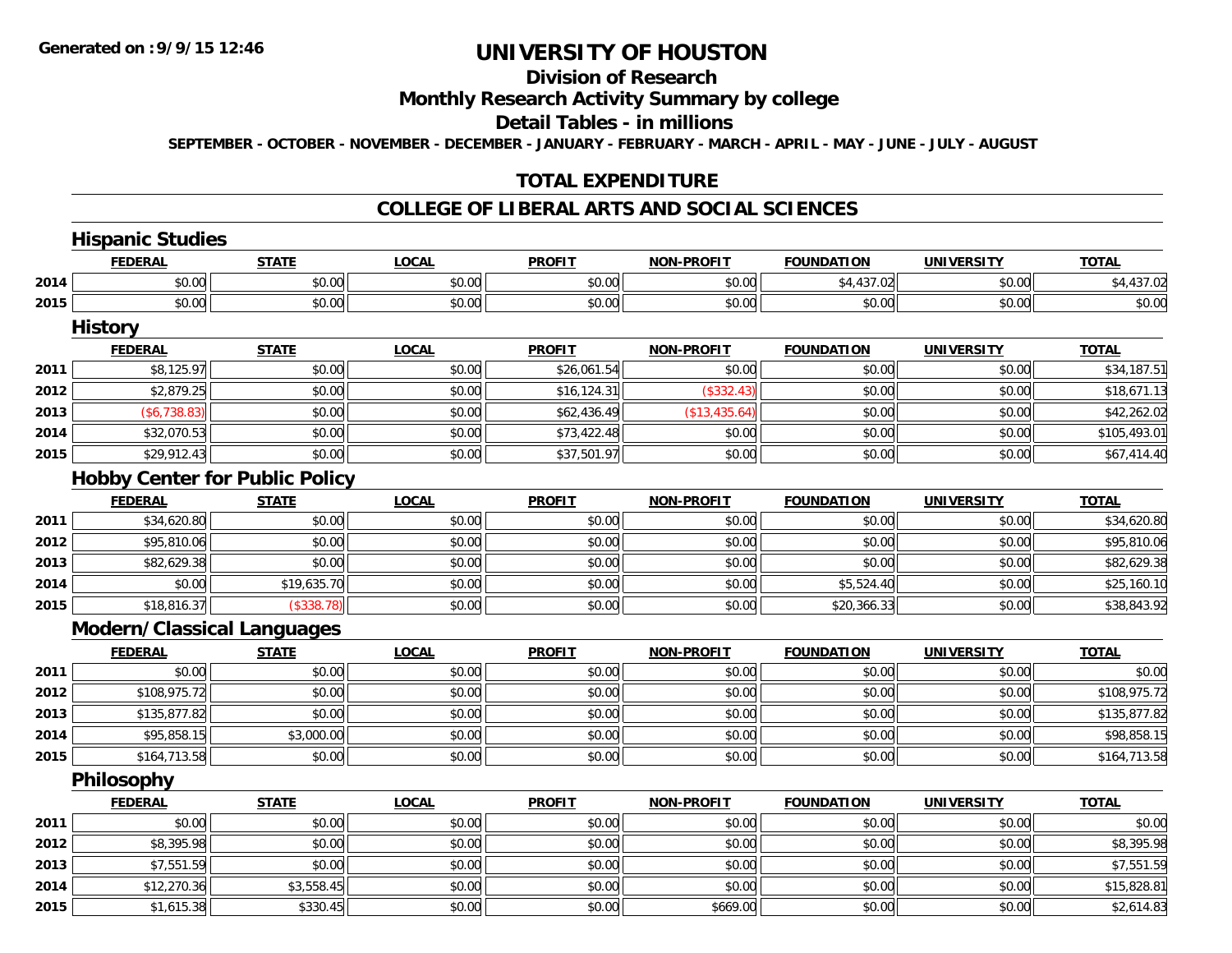### **Division of Research**

#### **Monthly Research Activity Summary by college**

#### **Detail Tables - in millions**

**SEPTEMBER - OCTOBER - NOVEMBER - DECEMBER - JANUARY - FEBRUARY - MARCH - APRIL - MAY - JUNE - JULY - AUGUST**

### **TOTAL EXPENDITURE**

### **COLLEGE OF LIBERAL ARTS AND SOCIAL SCIENCES**

# **Political Science**

|      | <b>FEDERAL</b> | <b>STATE</b>      | <u>LOCAL</u> | <b>PROFIT</b> | <b>NON-PROFIT</b> | <b>FOUNDATION</b> | <b>UNIVERSITY</b> | <b>TOTAL</b> |
|------|----------------|-------------------|--------------|---------------|-------------------|-------------------|-------------------|--------------|
| 2011 | \$9,430.81     | $($ \$637.93) $ $ | \$0.00       | (\$179.60)    | \$2,685.76        | \$6,487.1         | \$0.00            | \$4,811.87   |
| 2012 | \$0.00         | \$0.00            | \$0.00       | \$0.00        | \$0.00            | \$0.00            | \$0.00            | \$0.00       |
| 2013 | \$29,077.12    | \$0.00            | \$0.00       | \$0.00        | \$0.00            | \$2,000.00        | \$0.00            | \$31,077.12  |
| 2014 | \$0.00         | \$3,641.19        | \$0.00       | \$0.00        | \$0.00            | \$0.00            | \$0.00            | \$3,641.19   |
| 2015 | \$93,378.49    | \$35,183.04       | \$0.00       | \$0.00        | \$0.00            | \$0.00            | \$0.00            | \$128,561.53 |

#### **Psychology**

|      | <b>FEDERAL</b> | <b>STATE</b> | <b>LOCAL</b> | <b>PROFIT</b> | <b>NON-PROFIT</b> | <b>FOUNDATION</b> | <b>UNIVERSITY</b> | <b>TOTAL</b>   |
|------|----------------|--------------|--------------|---------------|-------------------|-------------------|-------------------|----------------|
| 2011 | \$6,991,466.43 | \$527,338.44 | \$0.00       | \$115,056.78  | \$228,142.03      | \$225,124.60      | \$13,735.80       | \$8,100,864.08 |
| 2012 | \$6,462,818.28 | \$86,572.37  | \$0.00       | \$111,186.38  | \$233,947.11      | \$186,175.75      | (\$9,680.69)      | \$7,071,019.20 |
| 2013 | \$6,483,303.78 | \$41,262.83  | \$0.00       | \$64,772.05   | \$320,719.98      | \$98,684.57       | \$0.00            | \$7,008,743.21 |
| 2014 | \$4,956,106.03 | \$14.221.54  | \$0.00       | \$36,436.87   | \$361,546.41      | (\$3,775.09)      | \$15,929.98       | \$5,380,465.74 |
| 2015 | \$5,397,463.85 | \$162,474.89 | \$0.00       | \$49,970.66   | \$519,153.94      | \$16,562.02       | \$21,003.27       | \$6,166,628.63 |

#### **School of Music**

|      | <b>FEDERAL</b>  | <b>STATE</b>       | <u>LOCAL</u> | <b>PROFIT</b> | <b>NON-PROFIT</b>    | <b>FOUNDATION</b>       | UNIVERSITY | <u>TOTAL</u>    |
|------|-----------------|--------------------|--------------|---------------|----------------------|-------------------------|------------|-----------------|
| 2011 | ku uy<br>DU. UU | 15,865.00          | \$0.00       | \$0.00        |                      | \$0.00                  | \$0.00     | \$15<br>.198.03 |
| 2014 | nn no<br>DU.UG  | \$9,028.12         | \$0.00       | \$0.00        | $C_A$ OFF<br>54,900. | \$0.00                  | \$0.00     | \$13,983.31     |
| 2015 | \$0.00          | \$8,971.88<br>۶0.7 | \$0.00       | \$0.00        | \$0.00               | <sup></sup> *17,826.76∥ | \$0.00     | \$26,798.64     |

#### **Sociology**

|      | <b>FEDERAL</b> | <b>STATE</b> | <u>LOCAL</u> | <b>PROFIT</b> | <b>NON-PROFIT</b> | <b>FOUNDATION</b> | <b>UNIVERSITY</b> | <b>TOTAL</b> |
|------|----------------|--------------|--------------|---------------|-------------------|-------------------|-------------------|--------------|
| 2011 | \$165,825.90   | \$0.00       | \$0.00       | \$0.00        | \$3,500.00        | \$0.00            | \$0.00            | \$169,325.90 |
| 2012 | \$11,542.47    | \$0.00       | \$0.00       | \$0.00        | \$0.00            | \$0.00            | \$0.00            | \$11,542.47  |
| 2013 | (\$5,713.68)   | \$0.00       | \$17,754.27  | \$0.00        | \$0.00            | \$0.00            | \$0.00            | \$12,040.59  |
| 2014 | \$67,147.73    | \$0.00       | \$31,974.38  | \$0.00        | \$0.00            | \$0.00            | \$0.00            | \$99,122.11  |
| 2015 | \$21,124.32    | \$1,650.00   | (\$774.38)   | \$0.00        | \$0.00            | \$0.00            | \$0.00            | \$21,999.94  |

#### **Theatre**

|      | <b>FEDERAL</b> | <u>STATE</u> | <u>LOCAL</u> | <b>PROFIT</b> | <b>NON-PROFIT</b> | <b>FOUNDATION</b> | <b>UNIVERSITY</b> | <b>TOTAL</b> |
|------|----------------|--------------|--------------|---------------|-------------------|-------------------|-------------------|--------------|
| 2011 | \$0.00         | \$0.00       | \$0.00       | \$0.00        | \$82,048.06       | \$45.63           | \$0.00            | \$82,002.43  |
| 2012 | \$0.00         | \$0.00       | \$0.00       | \$0.00        | \$32,435.73       | \$0.00            | \$0.00            | \$32,435.73  |
| 2013 | \$0.00         | \$0.00       | \$0.00       | \$0.00        | \$0.00            | \$0.00            | \$0.00            | \$0.00       |
| 2014 | \$0.00         | \$0.00       | \$0.00       | \$0.00        | \$83,823.59       | \$0.00            | \$0.00            | \$83,823.59  |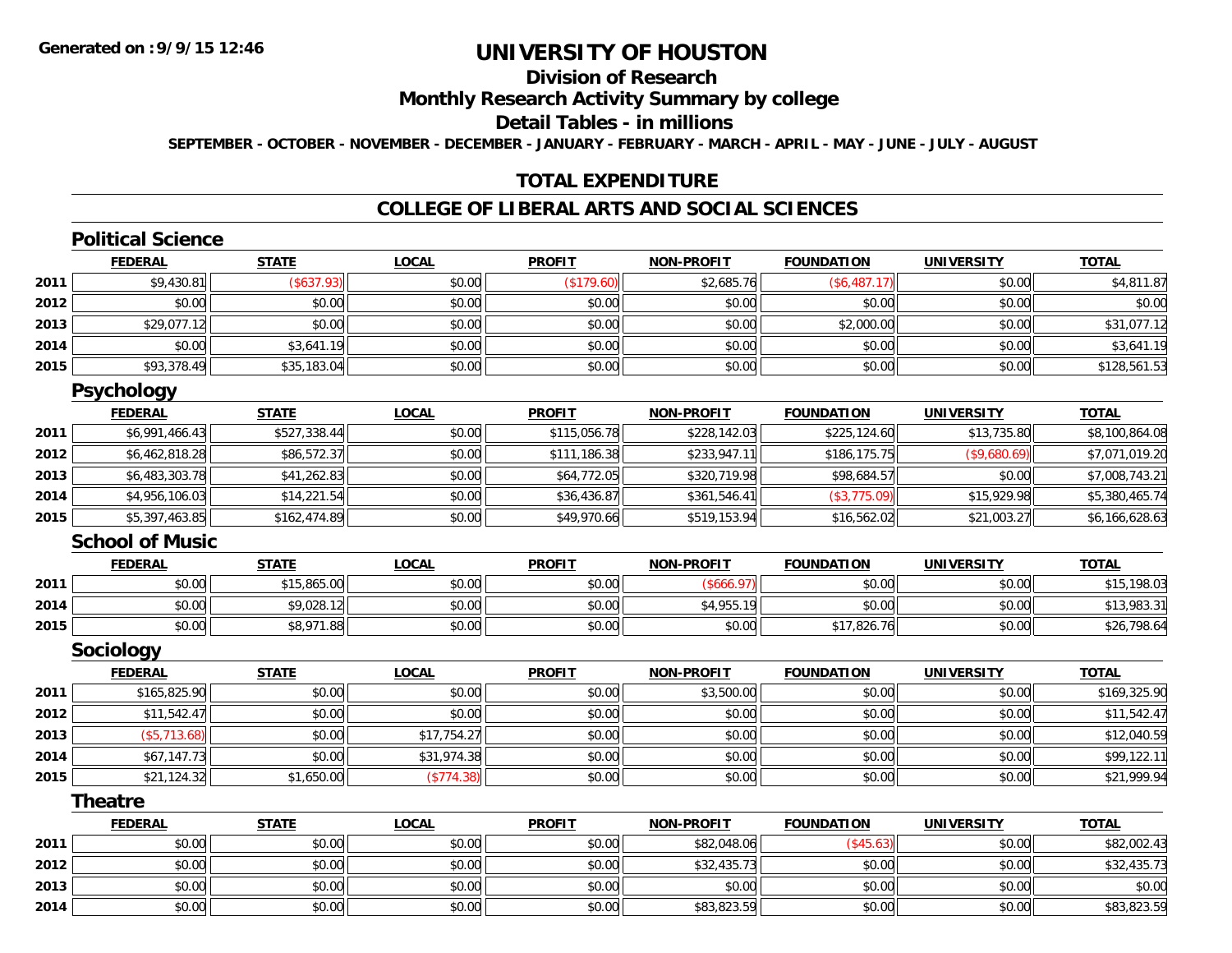**Division of Research**

**Monthly Research Activity Summary by college**

**Detail Tables - in millions**

**SEPTEMBER - OCTOBER - NOVEMBER - DECEMBER - JANUARY - FEBRUARY - MARCH - APRIL - MAY - JUNE - JULY - AUGUST**

### **TOTAL EXPENDITURE**

#### **COLLEGE OF LIBERAL ARTS AND SOCIAL SCIENCES**

|       | <b>FEDERAL</b>  | <b>STATE</b>   | LOCAI       | <b>PROFI</b> | <b>NON-PROFIT</b> | <b>FOUNDATION</b> | UNIVERSITY  | <b>TOTAL</b>    |
|-------|-----------------|----------------|-------------|--------------|-------------------|-------------------|-------------|-----------------|
| 2015  | \$0.00          | \$0.00         | \$0.00      | \$0.00       |                   | \$0.00            | \$0.00      |                 |
| Total | \$42,222,010.06 | \$2,325,324.03 | \$48,694.72 | .400.77<br>. | \$3.907.331.54    | \$2.000.598.22    | \$55,211.37 | \$52,290,570.64 |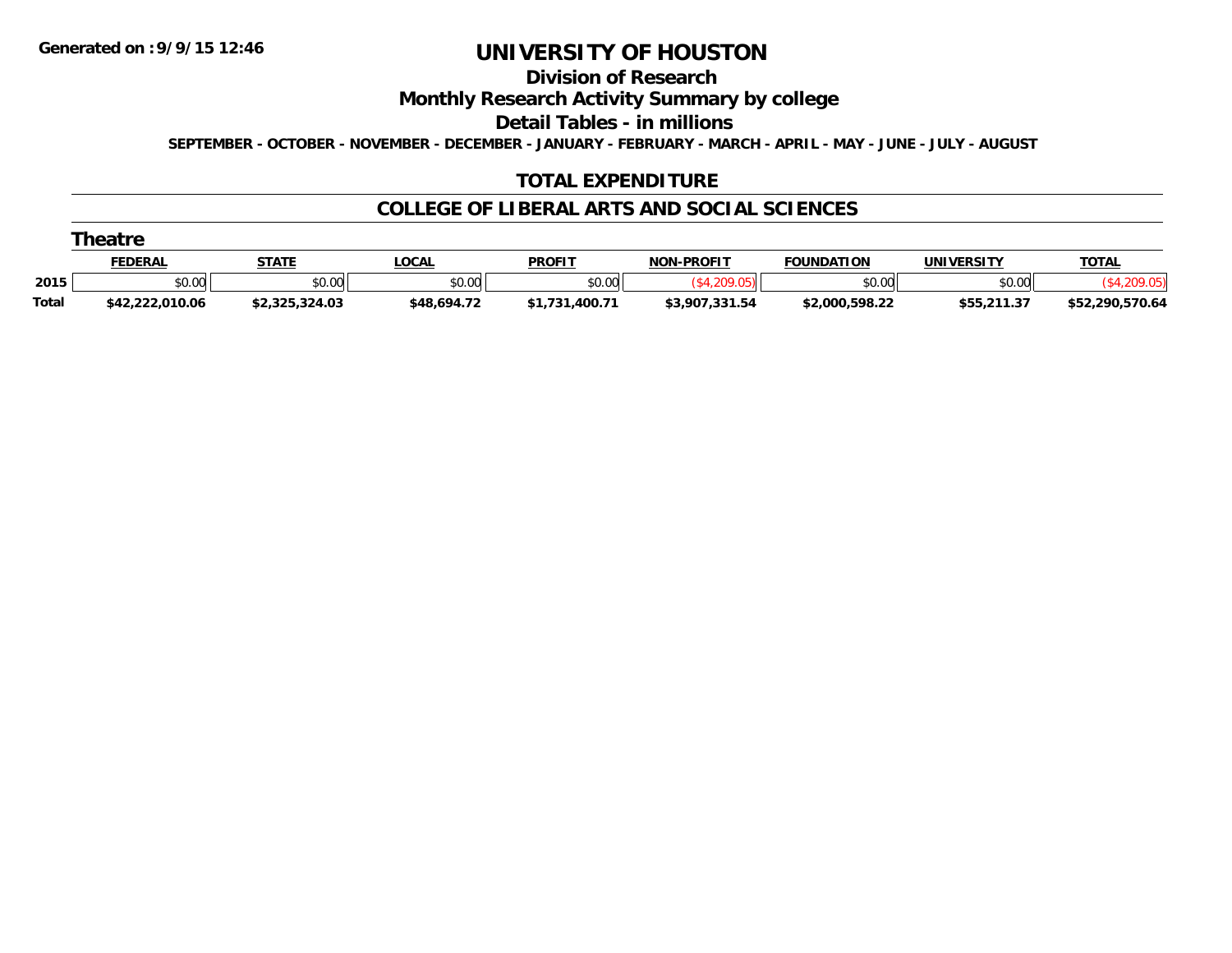## **Division of Research**

#### **Monthly Research Activity Summary by college**

#### **Detail Tables - in millions**

**SEPTEMBER - OCTOBER - NOVEMBER - DECEMBER - JANUARY - FEBRUARY - MARCH - APRIL - MAY - JUNE - JULY - AUGUST**

### **TOTAL EXPENDITURE**

### **COLLEGE OF NATURAL SCIENCES AND MATHEMATICS**

# **Biology/Biochemistry**

|      | <b>FEDERAL</b> | <b>STATE</b>   | <u>LOCAL</u> | <b>PROFIT</b> | <b>NON-PROFIT</b> | <b>FOUNDATION</b> | <b>UNIVERSITY</b> | <b>TOTAL</b>   |
|------|----------------|----------------|--------------|---------------|-------------------|-------------------|-------------------|----------------|
| 2011 | \$4,378,073.80 | \$726,894.87   | \$0.00       | \$5,599.99    | \$913,739.33      | \$246,647.35      | \$0.00            | \$6,270,955.33 |
| 2012 | \$3,602,582.59 | \$1,238,857.20 | \$0.00       | \$14,367.27   | \$932,879.60      | \$245,520.53      | \$0.00            | \$6,034,207.18 |
| 2013 | \$3,046,554.56 | \$938,003.13   | \$0.00       | \$264,859.66  | \$902,918.00      | \$188,516.75      | \$0.00            | \$5,340,852.10 |
| 2014 | \$2,338,937.00 | \$741,927.12   | \$0.00       | \$340,289.69  | \$741,118.63      | \$225,155.62      | \$0.00            | \$4,387,428.06 |
| 2015 | \$3,139,095.97 | \$866,097.41   | \$0.00       | \$122,630.66  | \$452,600.08      | \$488,186.95      | \$69,026.37       | \$5,137,637.44 |

<u> 1980 - Johann Barbara, martxa alemaniar amerikan basar da da a shekara 1980 - Andrew Santan Barbara, a shekar</u>

### **Center for Applied Geoscience Excellence**

|      | <b>FEDERAL</b>               | <b>STATE</b> | <u>LOCAL</u> | <b>PROFIT</b> | <b>NON-PROFIT</b> | <b>FOUNDATION</b> | <b>UNIVERSITY</b> | <b>TOTAL</b> |
|------|------------------------------|--------------|--------------|---------------|-------------------|-------------------|-------------------|--------------|
| 2013 | $\sim$<br>$\sim$<br>JU.UU    | \$0.00       | \$0.00       | \$0.00        | \$0.00            | \$0.00            | \$0.00            | \$0.00       |
| 2014 | ሖጣ<br>$\sim$<br>וטטוע        | \$0.00       | \$0.00       | \$0.00        | \$0.00            | \$0.00            | \$0.00            | \$0.00       |
| 2015 | <b>↑∩</b><br>$\sim$<br>JU.UU | \$0.00       | \$0.00       | \$0.00        | \$0.00            | \$0.00            | \$0.00            | \$0.00       |

### **Center for Nuclear Receptors and Cell Signaling**

|      | <b>FEDERAL</b> | <b>STATE</b>   | <u>LOCAL</u> | <b>PROFIT</b> | <b>NON-PROFIT</b> | <b>FOUNDATION</b> | <b>UNIVERSITY</b> | <b>TOTAL</b>   |
|------|----------------|----------------|--------------|---------------|-------------------|-------------------|-------------------|----------------|
| 2011 | \$1,721,565.95 | \$250,897.81   | \$0.00       | \$15,047.03   | \$99,550.87       | \$94,777.63       | \$0.00            | \$2,181,839.29 |
| 2012 | \$2,075,392.30 | \$1,505,588.63 | \$0.00       | \$221,277.70  | \$964.34          | \$333,400.04      | \$0.00            | \$4,136,623.01 |
| 2013 | \$1,621,012.21 | \$752,494.94   | \$0.00       | \$3,626.63    | \$7,949.56        | \$26,980.75       | \$0.00            | \$2,412,064.09 |
| 2014 | \$1,254,909.60 | \$1,184,523.23 | \$0.00       | \$47,990.17   | \$39,097.59       | \$167,525.22      | \$0.00            | \$2,694,045.81 |
| 2015 | \$773,968.50   | \$1,098,750.16 | \$0.00       | \$0.00        | \$294.69          | \$470,206.42      | \$0.00            | \$2,343,219.77 |

#### **Chemistry**

|      | <b>FEDERAL</b> | <b>STATE</b> | <b>LOCAL</b> | <b>PROFIT</b> | <b>NON-PROFIT</b> | <b>FOUNDATION</b> | <b>UNIVERSITY</b> | <b>TOTAL</b>   |
|------|----------------|--------------|--------------|---------------|-------------------|-------------------|-------------------|----------------|
| 2011 | \$3,651,897.46 | \$907,938.91 | \$0.00       | \$26,601.63   | \$67,607.50       | \$1,869,316.44    | \$123,348.39      | \$6,646,710.33 |
| 2012 | \$3,050,056.27 | \$981,024.54 | \$0.00       | \$25,707.47   | \$74,540.08       | \$1,700,398.77    | \$124,526.27      | \$5,956,253.39 |
| 2013 | \$2,784,506.77 | \$715,829.84 | \$0.00       | \$32,207.03   | \$28,902.12       | \$1,276,454.66    | $($ \$43,851.79)  | \$4,794,048.62 |
| 2014 | \$2,849,386.53 | \$540,550.82 | \$0.00       | \$400.95      | \$11,578.07       | \$2,204,519.98    | \$16,022.37       | \$5,622,458.72 |
| 2015 | \$2,183,483.08 | \$224,569.35 | \$0.00       | \$34,542.96   | \$88,963.50       | \$1,517,938.46    | \$0.00            | \$4,049,497.35 |

#### **Computer Science**

|      | <b>FEDERAL</b> | <u>STATE</u> | <b>LOCAL</b> | <b>PROFIT</b> | <b>NON-PROFIT</b> | <b>FOUNDATION</b> | UNIVERSITY  | <b>TOTAL</b>   |
|------|----------------|--------------|--------------|---------------|-------------------|-------------------|-------------|----------------|
| 2011 | \$4,200,353.06 | \$74,516.70  | \$0.00       | \$353,862.77  | \$74,761.00       | \$0.00            | (\$769.35)  | \$4,702,724.18 |
| 2012 | \$2,609,300.01 | \$53,795.34  | \$0.00       | \$415,886.79  | \$80,612.99       | \$0.00            | \$685.70    | \$3,160,280.83 |
| 2013 | \$2,752,500.95 | \$27,590.06  | \$0.00       | \$322,578.24  | \$15,375.92       | \$30.912.41       | \$31,742.81 | \$3,180,700.40 |
| 2014 | \$2,296,351.05 | \$109,920.57 | \$0.00       | \$576,920.57  | \$387,860.34      | \$35,343.60       | \$20,629.78 | \$3,427,025.92 |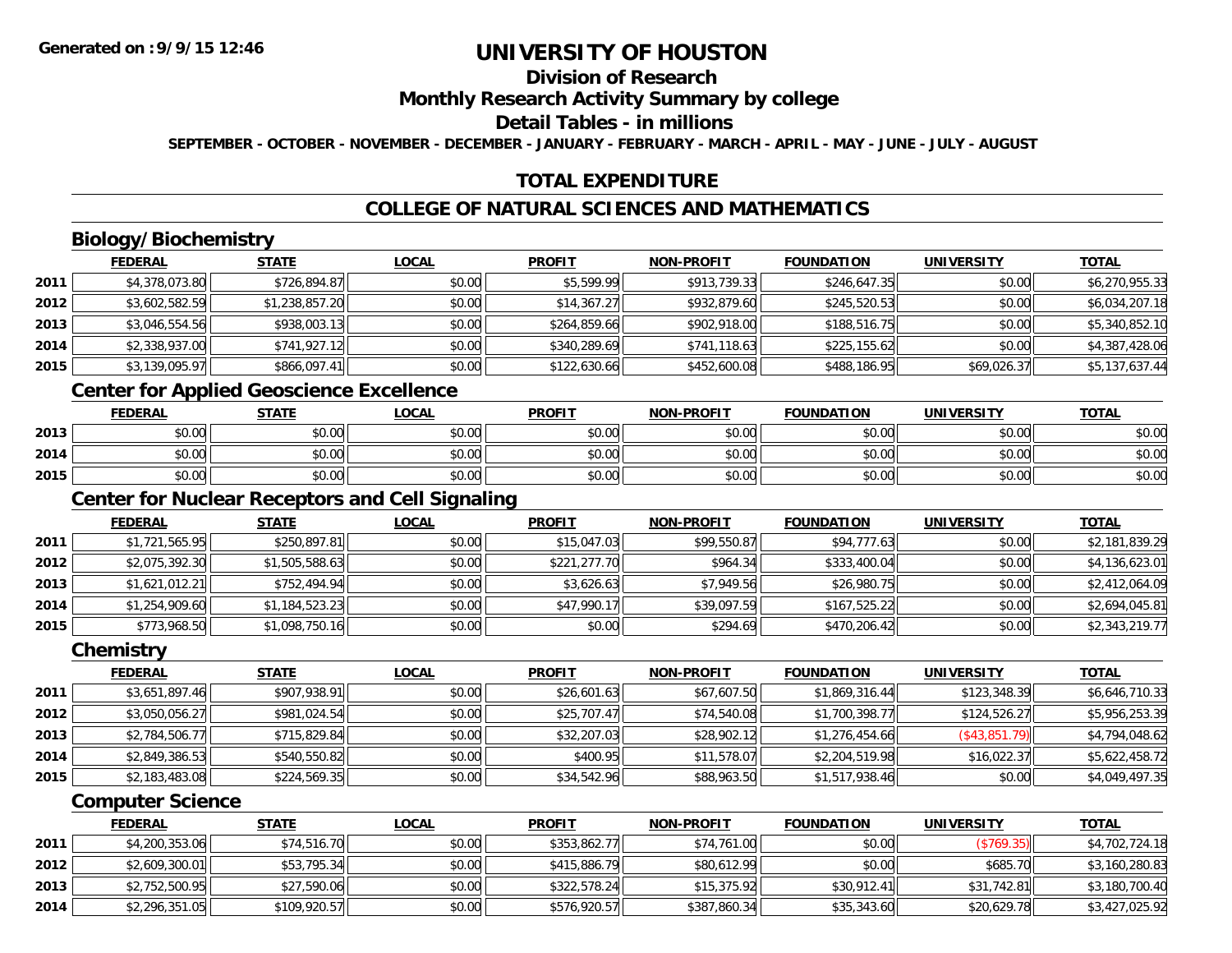# **Division of Research**

### **Monthly Research Activity Summary by college**

#### **Detail Tables - in millions**

**SEPTEMBER - OCTOBER - NOVEMBER - DECEMBER - JANUARY - FEBRUARY - MARCH - APRIL - MAY - JUNE - JULY - AUGUST**

### **TOTAL EXPENDITURE**

#### **COLLEGE OF NATURAL SCIENCES AND MATHEMATICS**

### **Computer Science**

|      | <b>FEDERAL</b>                                       | <b>STATE</b>   | <b>LOCAL</b> | <b>PROFIT</b>  | <b>NON-PROFIT</b> | <b>FOUNDATION</b> | <b>UNIVERSITY</b> | <b>TOTAL</b>   |
|------|------------------------------------------------------|----------------|--------------|----------------|-------------------|-------------------|-------------------|----------------|
| 2015 | \$2,534,153.50                                       | \$249,797.19   | \$0.00       | \$298,093.16   | \$248,406.86      | \$14,562.31       | \$20,397.41       | \$3,365,410.42 |
|      | Dean, Natural Sciences and Mathematics               |                |              |                |                   |                   |                   |                |
|      | <b>FEDERAL</b>                                       | <b>STATE</b>   | <b>LOCAL</b> | <b>PROFIT</b>  | <b>NON-PROFIT</b> | <b>FOUNDATION</b> | <b>UNIVERSITY</b> | <b>TOTAL</b>   |
| 2011 | \$485,765.41                                         | \$0.00         | \$1,214.93   | \$0.00         | \$0.00            | \$0.00            | \$0.00            | \$486,980.34   |
| 2012 | \$795,356.01                                         | \$0.00         | \$7,488.83   | \$0.00         | \$0.00            | \$0.00            | \$0.00            | \$802,844.84   |
| 2013 | \$1,196,300.97                                       | \$0.00         | \$0.00       | \$0.00         | \$0.00            | \$0.00            | \$0.00            | \$1,196,300.97 |
| 2014 | \$994,128.38                                         | \$193,408.37   | \$0.00       | \$0.00         | \$0.00            | \$0.00            | \$0.00            | \$1,187,536.75 |
| 2015 | \$216,290.04                                         | \$107,206.99   | \$0.00       | \$0.00         | \$23,516.46       | \$0.00            | \$0.00            | \$347,013.49   |
|      | <b>Earth &amp; Atmospheric Sciences</b>              |                |              |                |                   |                   |                   |                |
|      | <b>FEDERAL</b>                                       | <b>STATE</b>   | <b>LOCAL</b> | <b>PROFIT</b>  | <b>NON-PROFIT</b> | <b>FOUNDATION</b> | <b>UNIVERSITY</b> | <b>TOTAL</b>   |
| 2011 | \$1,878,095.23                                       | \$1,432,247.02 | \$0.00       | \$1,586,156.68 | \$192,299.71      | \$0.00            | \$0.00            | \$5,088,798.64 |
| 2012 | \$1,759,338.94                                       | \$545,968.92   | \$0.00       | \$2,152,530.49 | \$190,887.67      | \$0.00            | \$0.00            | \$4,648,726.02 |
| 2013 | \$1,660,517.91                                       | \$370,862.56   | \$0.00       | \$2,606,816.01 | \$191,074.42      | \$2,590.52        | \$0.00            | \$4,831,861.42 |
| 2014 | \$1,302,021.08                                       | \$440,277.66   | \$0.00       | \$2,909,788.23 | \$351,592.15      | \$177,268.45      | \$0.00            | \$5,180,947.57 |
| 2015 | \$1,202,154.42                                       | \$581,003.03   | \$0.00       | \$1,592,264.86 | \$199,320.84      | \$25,617.18       | \$76,041.95       | \$3,676,402.28 |
|      | <b>Institute for Climate and Atmospheric Science</b> |                |              |                |                   |                   |                   |                |
|      | <b>FEDERAL</b>                                       | <b>STATE</b>   | <b>LOCAL</b> | <b>PROFIT</b>  | <b>NON-PROFIT</b> | <b>FOUNDATION</b> | <b>UNIVERSITY</b> | <b>TOTAL</b>   |
| 2011 | \$0.00                                               | \$0.00         | \$0.00       | \$0.00         | \$0.00            | \$0.00            | \$0.00            | \$0.00         |
| 2012 | \$0.00                                               | \$0.00         | \$0.00       | \$0.00         | \$0.00            | \$0.00            | \$0.00            | \$0.00         |
| 2013 | \$0.00                                               | \$0.00         | \$0.00       | \$0.00         | \$0.00            | \$0.00            | \$0.00            | \$0.00         |
| 2014 | \$0.00                                               | \$0.00         | \$0.00       | \$0.00         | \$0.00            | \$0.00            | \$0.00            | \$0.00         |
| 2015 | \$0.00                                               | \$0.00         | \$0.00       | \$0.00         | \$0.00            | \$0.00            | \$0.00            | \$0.00         |
|      | <b>Institute for Nanoenergy</b>                      |                |              |                |                   |                   |                   |                |
|      | <b>FEDERAL</b>                                       | <b>STATE</b>   | LOCAL        | <b>PROFIT</b>  | <b>NON-PROFIT</b> | <b>FOUNDATION</b> | <b>UNIVERSITY</b> | <b>TOTAL</b>   |

|      | <u>FEDERAL</u> | <u>STATE</u> | <u>LOCAL</u> | <b>PROFIT</b> | <b>NON-PROFIT</b> | <b>FOUNDATION</b> | UNIVERSITY | <u>TOTAL</u> |
|------|----------------|--------------|--------------|---------------|-------------------|-------------------|------------|--------------|
| 2011 | \$0.00         | \$0.00       | \$0.00       | \$0.00        | \$0.00            | \$0.00            | \$0.00     | \$0.00       |
| 2012 | \$0.00         | \$0.00       | \$0.00       | \$0.00        | \$0.00            | \$0.00            | \$0.00     | \$0.00       |
| 2013 | \$0.00         | \$0.00       | \$0.00       | \$0.00        | \$0.00            | \$0.00            | \$0.00     | \$0.00       |
| 2014 | \$0.00         | \$0.00       | \$0.00       | \$0.00        | \$0.00            | \$0.00            | \$0.00     | \$0.00       |
| 2015 | \$0.00         | \$0.00       | \$0.00       | \$0.00        | \$0.00            | \$0.00            | \$0.00     | \$0.00       |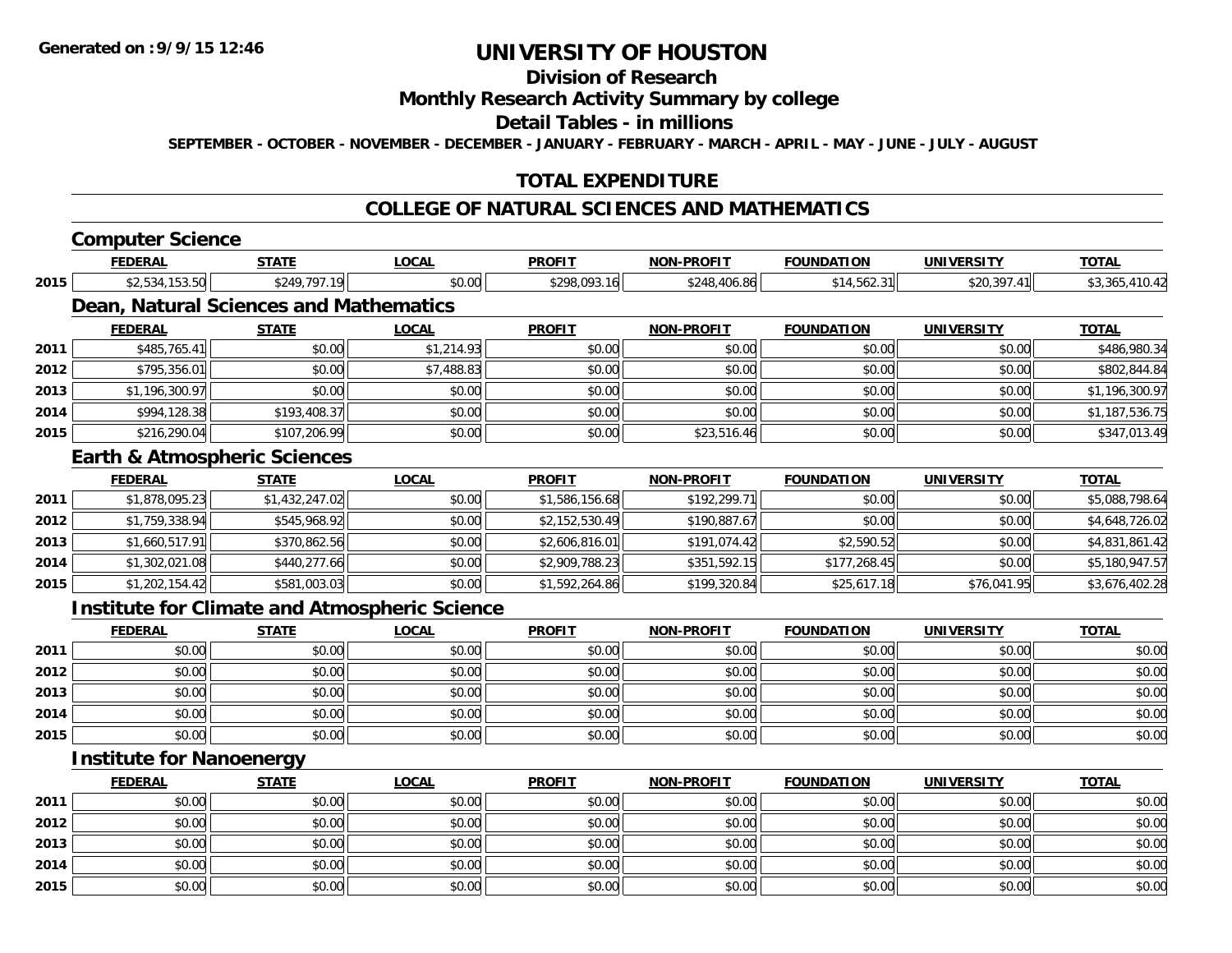# **Division of Research**

**Monthly Research Activity Summary by college**

**Detail Tables - in millions**

**SEPTEMBER - OCTOBER - NOVEMBER - DECEMBER - JANUARY - FEBRUARY - MARCH - APRIL - MAY - JUNE - JULY - AUGUST**

### **TOTAL EXPENDITURE**

#### **COLLEGE OF NATURAL SCIENCES AND MATHEMATICS**

|       | <b>Mathematics</b> |                 |              |                 |                   |                   |                   |                  |
|-------|--------------------|-----------------|--------------|-----------------|-------------------|-------------------|-------------------|------------------|
|       | <b>FEDERAL</b>     | <b>STATE</b>    | <b>LOCAL</b> | <b>PROFIT</b>   | <b>NON-PROFIT</b> | <b>FOUNDATION</b> | <b>UNIVERSITY</b> | <b>TOTAL</b>     |
| 2011  | \$1,366,863.30     | \$323,188.48    | \$0.00       | \$201,384.69    | \$120,362.08      | \$105,494.54      | \$10,000.00       | \$2,127,293.10   |
| 2012  | \$1,294,235.38     | \$311,035.35    | \$0.00       | \$262,904.77    | \$99,313.40       | \$92,245.63       | \$20,492.56       | \$2,080,227.09   |
| 2013  | \$1,787,966.81     | \$89,443.77     | \$0.00       | \$195,630.09    | \$467.88          | \$111,365.03      | \$21,338.70       | \$2,206,212.28   |
| 2014  | \$1,954,472.27     | (\$1,561.96)    | \$0.00       | \$123,778.10    | \$0.00            | \$79,450.63       | \$0.00            | \$2,156,139.04   |
| 2015  | \$1,712,154.46     | \$0.00          | \$0.00       | \$55,167.01     | \$25,639.90       | \$85,164.32       | \$0.00            | \$1,878,125.69   |
|       | <b>Physics</b>     |                 |              |                 |                   |                   |                   |                  |
|       | <b>FEDERAL</b>     | <b>STATE</b>    | <b>LOCAL</b> | <b>PROFIT</b>   | <b>NON-PROFIT</b> | <b>FOUNDATION</b> | <b>UNIVERSITY</b> | <b>TOTAL</b>     |
| 2011  | \$3,195,191.39     | \$16,318.96     | \$0.00       | \$1,426,578.89  | \$34,877.24       | \$352,702.99      | \$0.00            | \$5,025,669.47   |
| 2012  | \$4,186,703.51     | ( \$2,933.99)   | \$0.00       | \$1,488,080.26  | \$50,260.56       | \$342,427.28      | \$0.00            | \$6,064,537.62   |
| 2013  | \$4,800,492.14     | \$0.00          | \$0.00       | \$1,896,777.77  | \$56,188.92       | \$205,936.40      | \$0.00            | \$6,959,395.23   |
| 2014  | \$5,650,355.33     | \$8,854.26      | \$0.00       | \$1,744,043.92  | \$54,814.92       | \$240,259.62      | \$0.00            | \$7,698,328.05   |
| 2015  | \$4,807,777.74     | \$36,670.66     | \$0.00       | \$1,650,394.44  | \$24,654.64       | \$187,118.19      | \$0.00            | \$6,706,615.67   |
| Total | \$95,110,261.88    | \$17,641,557.85 | \$8,703.76   | \$23,014,786.57 | \$6,784,991.88    | \$13,144,004.67   | \$489,631.17      | \$156,193,937.77 |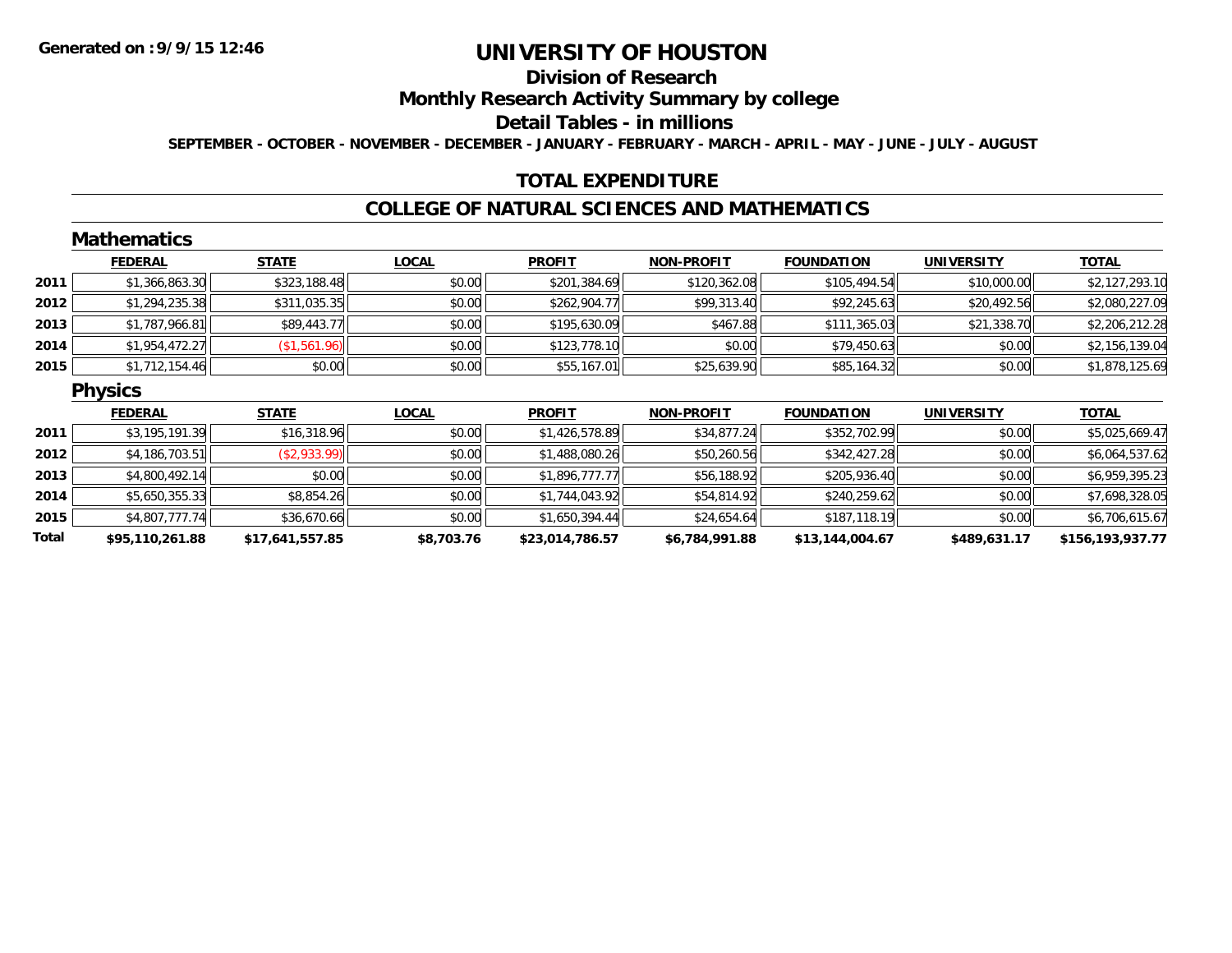# **Division of Research**

**Monthly Research Activity Summary by college**

#### **Detail Tables - in millions**

**SEPTEMBER - OCTOBER - NOVEMBER - DECEMBER - JANUARY - FEBRUARY - MARCH - APRIL - MAY - JUNE - JULY - AUGUST**

#### **TOTAL EXPENDITURE**

#### **COLLEGE OF OPTOMETRY**

### **Optometry Vision Sciences**

|       | <b>FEDERAL</b>  | <b>STATE</b>  | <b>LOCAL</b> | <b>PROFIT</b>  | <b>NON-PROFIT</b> | <b>FOUNDATION</b> | <b>UNIVERSITY</b> | <u>TOTAL</u>    |
|-------|-----------------|---------------|--------------|----------------|-------------------|-------------------|-------------------|-----------------|
| 2011  | \$4,178,299.49  | \$71,618.96   | \$0.00       | \$288,984.06   | \$10,501.10       | \$206.78          | \$200,406.07      | \$4,750,016.46  |
| 2012  | \$4,573,764.35  | (S14, 899.82) | \$0.00       | \$349,917.50   | (S105.00)         | \$37,553.31       | \$302,928.12      | \$5,249,158.46  |
| 2013  | \$4,734,055.96  | \$0.00        | \$0.00       | \$1,020,993.32 | \$0.00            | \$23,632.58       | \$474,496.42      | \$6,253,178.28  |
| 2014  | \$5,249,016.22  | \$0.00        | \$0.00       | \$962,376.22   | \$6,300.00        | (\$1,392.67)      | \$394,241.67      | \$6,610,541.44  |
| 2015  | \$5,007,108.80  | \$23,436.12   | \$0.00       | \$416,426.72   | \$2,500.00        | \$0.00            | \$548,685.15      | \$5,998,156.79  |
| Total | \$23,742,244.81 | \$80,155.26   | \$0.00       | \$3,038,697.82 | \$19,196.10       | \$60,000.00       | \$1,920,757.43    | \$28,861,051.42 |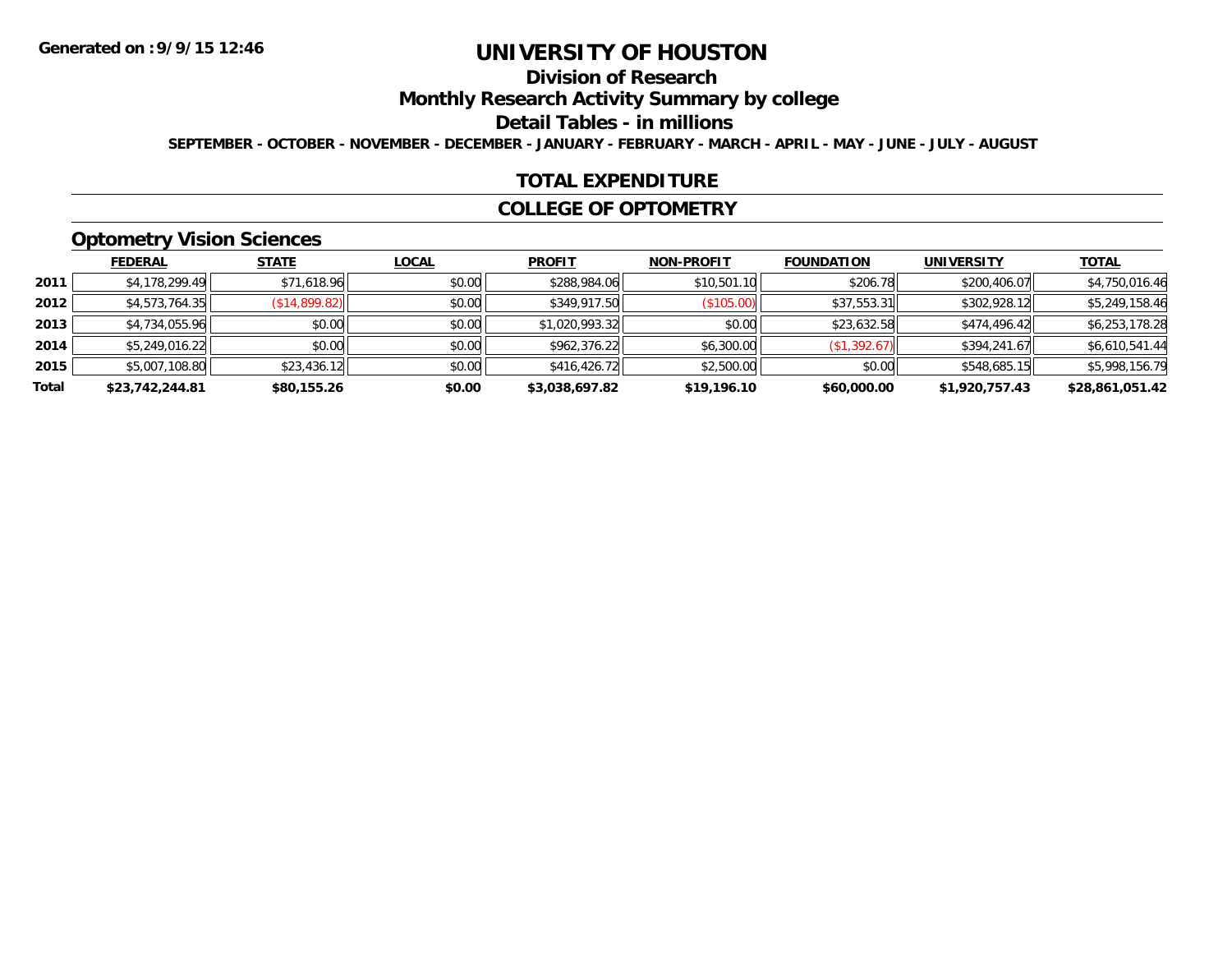# **Division of Research**

#### **Monthly Research Activity Summary by college**

#### **Detail Tables - in millions**

**SEPTEMBER - OCTOBER - NOVEMBER - DECEMBER - JANUARY - FEBRUARY - MARCH - APRIL - MAY - JUNE - JULY - AUGUST**

### **TOTAL EXPENDITURE**

#### **COLLEGE OF PHARMACY**

### **Center for Experimental Therapeutics and Pharmacoi**

|      | <b>FEDERAL</b> | <b>STATE</b> | <b>LOCAL</b> | <b>PROFIT</b> | <b>NON-PROFIT</b> | <b>FOUNDATION</b> | <b>UNIVERSITY</b> | <b>TOTAL</b> |
|------|----------------|--------------|--------------|---------------|-------------------|-------------------|-------------------|--------------|
| 2011 | \$0.00         | \$0.00       | \$0.00       | \$0.00        | \$0.00            | \$0.00            | \$0.00            | \$0.00       |
| 2012 | \$0.00         | \$0.00       | \$0.00       | \$0.00        | \$0.00            | \$0.00            | \$0.00            | \$0.00       |
| 2013 | \$0.00         | \$0.00       | \$0.00       | \$0.00        | \$0.00            | \$0.00            | \$0.00            | \$0.00       |
| 2014 | \$0.00         | \$0.00       | \$0.00       | \$0.00        | \$0.00            | \$0.00            | \$0.00            | \$0.00       |
| 2015 | \$0.00         | \$0.00       | \$0.00       | \$0.00        | \$0.00            | \$0.00            | \$0.00            | \$0.00       |

### **Clinical Pharmacy & Administration**

|      | <b>FEDERAL</b> | <b>STATE</b> | <u>LOCAL</u> | <b>PROFIT</b> | <b>NON-PROFIT</b> | <b>FOUNDATION</b> | <b>UNIVERSITY</b> | <b>TOTAL</b>   |
|------|----------------|--------------|--------------|---------------|-------------------|-------------------|-------------------|----------------|
| 2011 | \$151,683.87   | \$4,027.14   | \$0.00       | \$414,382.31  | \$159,537.03      | \$0.00            | \$24.85           | \$729,655.20   |
| 2012 | \$249,174.61   | \$9,577.30   | \$0.00       | \$337,526.96  | \$23,664.83       | \$18,320.86       | \$0.00            | \$638,264.56   |
| 2013 | \$218,989.60   | \$0.00       | \$0.00       | \$507,922.54  | \$37,247.95       | \$4,103.00        | \$0.00            | \$768,263.09   |
| 2014 | \$18,114.04    | \$104,008.63 | \$0.00       | \$542,673.79  | \$121,707.18      | \$0.00            | \$0.00            | \$786,503.64   |
| 2015 | \$354,169.06   | \$346,544.66 | \$0.00       | \$313,122.89  | \$129,840.08      | \$0.00            | \$0.00            | \$1,143,676.68 |

### **Dean, Pharmacy**

|      | <b>FEDERAL</b> | <b>STATE</b> | <u>LOCAL</u> | <b>PROFIT</b> | <b>NON-PROFIT</b> | <b>FOUNDATION</b> | <b>UNIVERSITY</b> | <b>TOTAL</b> |
|------|----------------|--------------|--------------|---------------|-------------------|-------------------|-------------------|--------------|
| 2011 | \$0.00         | \$0.00       | \$0.00       | \$0.00        | \$0.00            | \$0.00            | \$0.00            | \$0.00       |
| 2012 | \$0.00         | \$0.00       | \$0.00       | \$0.00        | \$0.00            | \$0.00            | \$0.00            | \$0.00       |
| 2013 | \$0.00         | \$0.00       | \$0.00       | \$0.00        | \$0.00            | \$0.00            | \$0.00            | \$0.00       |
| 2014 | \$0.00         | \$0.00       | \$0.00       | \$0.00        | \$0.00            | \$0.00            | \$0.00            | \$0.00       |
| 2015 | \$0.00         | \$0.00       | \$0.00       | \$0.00        | \$0.00            | \$0.00            | \$0.00            | \$0.00       |

#### **Pharm Health Outcomes & Policy**

|      | <b>FEDERAL</b> | <b>STATE</b> | <b>LOCAL</b> | <b>PROFIT</b> | <b>NON-PROFIT</b> | <b>FOUNDATION</b> | <b>UNIVERSITY</b> | <b>TOTAL</b> |
|------|----------------|--------------|--------------|---------------|-------------------|-------------------|-------------------|--------------|
| 2011 | \$14,223.24    | \$0.00       | \$0.00       | \$0.00        | \$132,792.85      | \$0.00            | \$0.00            | \$147,016.09 |
| 2012 | \$17,994.34    | \$10,698.54  | \$0.00       | \$0.00        | \$33,264.29       | \$0.00            | \$0.00            | \$61,957.17  |
| 2013 | \$145,680.94   | \$8,636.03   | \$0.00       | \$683.50      | \$0.00            | \$0.00            | \$0.00            | \$155,000.47 |
| 2014 | \$200,251.34   | \$3,933.28   | \$0.00       | \$8,135.90    | \$0.00            | \$2,435.82        | \$0.00            | \$214,756.34 |
| 2015 | \$159,617.80   | \$16,244.26  | \$0.00       | \$80,531.32   | \$21,938.83       | \$0.00            | \$0.00            | \$278,332.20 |

### **Pharmacological and Pharmaceutical Sciences**

|      | <b>FEDERAL</b> | <b>STATE</b>          | <b>LOCAL</b> | <b>PROFIT</b>         | <b>NON-PROFIT</b> | <b>FOUNDATION</b> | <b>UNIVERSITY</b> | <b>TOTAL</b>   |
|------|----------------|-----------------------|--------------|-----------------------|-------------------|-------------------|-------------------|----------------|
| 2011 | .310.06<br>407 | \$70,248.81           | \$0.00       | .140.06<br><b>COM</b> | .258.09<br>\$164  | .141.83           | \$0.00            | 1,789,098.85   |
| 2012 | \$2,052,262.98 | $n \cap \neg$<br>JU.U | \$0.00       | \$9,584.11            | \$96,281.38       | \$90.871.58       | \$0.00            | \$2,249,000.06 |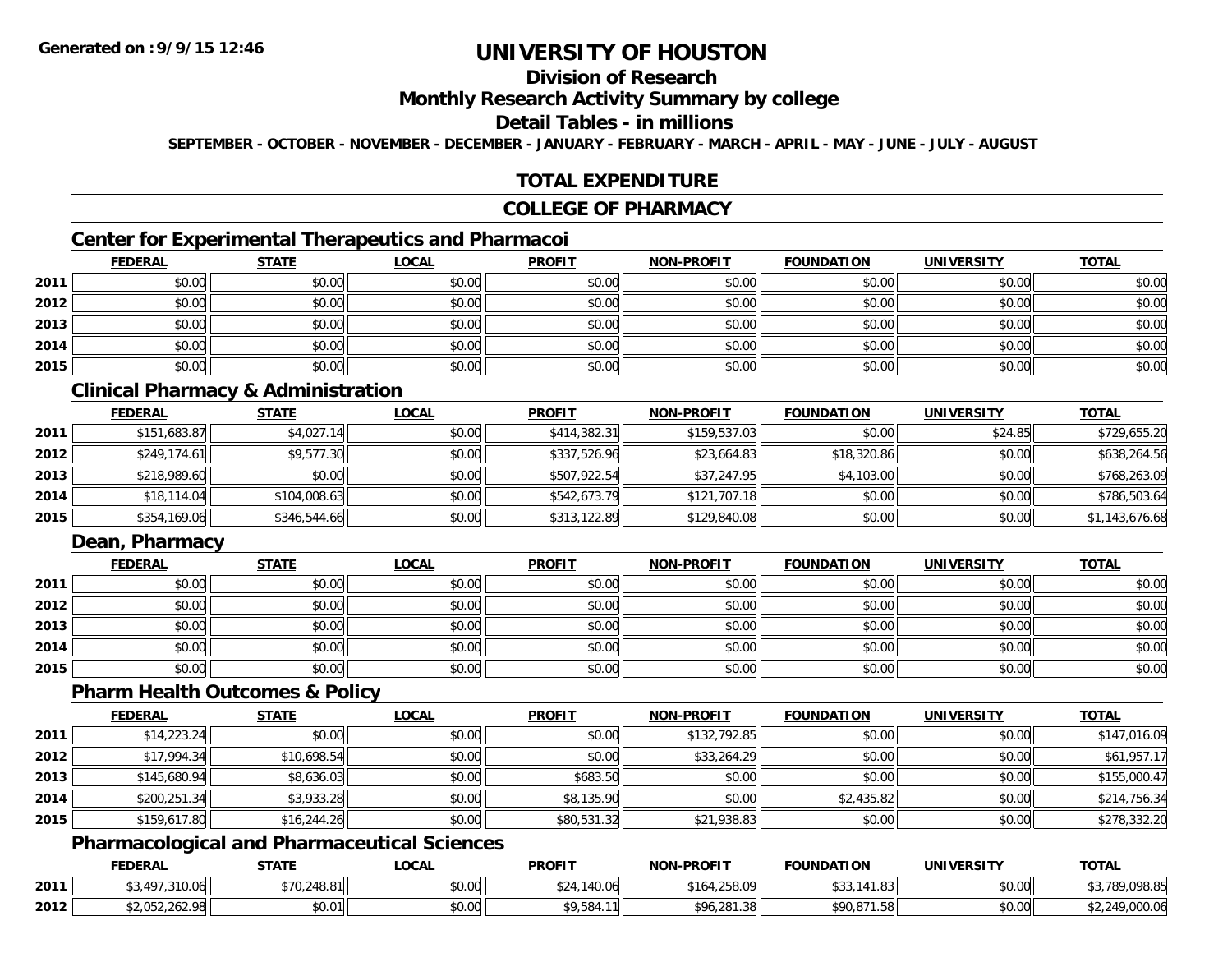# **Division of Research**

**Monthly Research Activity Summary by college**

**Detail Tables - in millions**

**SEPTEMBER - OCTOBER - NOVEMBER - DECEMBER - JANUARY - FEBRUARY - MARCH - APRIL - MAY - JUNE - JULY - AUGUST**

#### **TOTAL EXPENDITURE**

#### **COLLEGE OF PHARMACY**

## **Pharmacological and Pharmaceutical Sciences**

|       | <b>FEDERAL</b>  | <u>STATE</u> | <u>LOCAL</u> | <b>PROFIT</b>  | <b>NON-PROFIT</b> | <b>FOUNDATION</b> | <b>UNIVERSITY</b> | <b>TOTAL</b>    |
|-------|-----------------|--------------|--------------|----------------|-------------------|-------------------|-------------------|-----------------|
| 2013  | \$2,553,851.54  | \$0.00       | \$0.00       | \$17,311.50    | \$70,310.75       | \$69,374.56       | \$0.00            | \$2,710,848.35  |
| 2014  | \$1,925,351.49  | \$0.00       | \$0.00       | \$85,872.95    | \$37,045.66       | \$73,536.88       | \$0.00            | \$2,121,806.98  |
| 2015  | \$2,385,294.76  | \$143,004.68 | \$0.00       | \$17,581.10    | \$48,285.77       | \$24,883.37       | \$0.00            | \$2,619,049.68  |
| Total | \$13,943,969.67 | \$716,923.32 | \$0.00       | \$2,359,468.92 | \$1,076,174.69    | \$316,667.90      | \$24.85           | \$18,413,229.35 |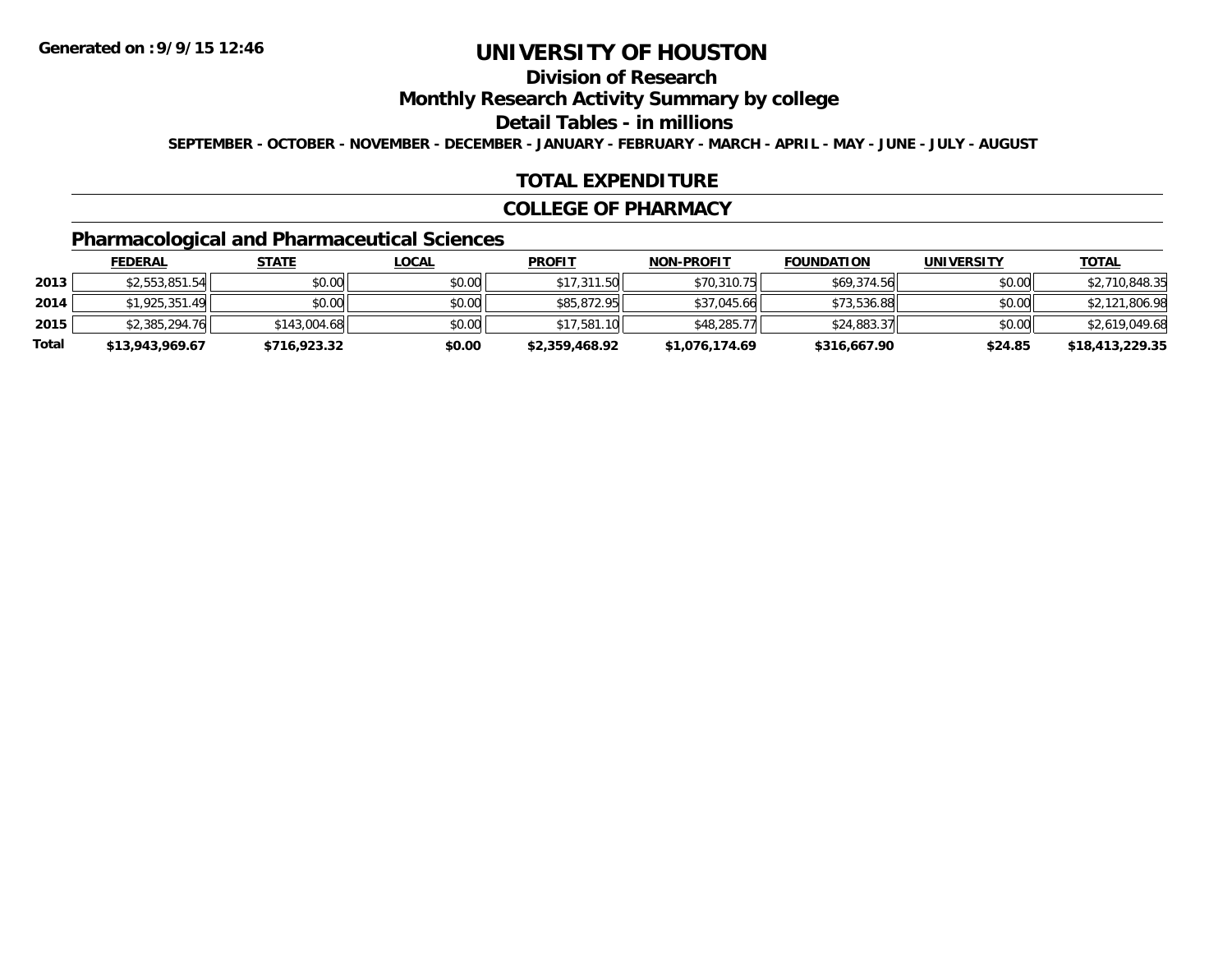### **Division of Research**

### **Monthly Research Activity Summary by college**

#### **Detail Tables - in millions**

**SEPTEMBER - OCTOBER - NOVEMBER - DECEMBER - JANUARY - FEBRUARY - MARCH - APRIL - MAY - JUNE - JULY - AUGUST**

#### **TOTAL EXPENDITURE**

#### **COLLEGE OF TECHNOLOGY**

# **Center for Information Security, Research and Edu**

|      | <b>FEDERAL</b>                             | <b>STATE</b> | 1.1.10.1.1.10.1.10.1.00001.1.1, 1.00001.0.1.0.1.10<br><b>LOCAL</b> | <b>PROFIT</b> | NON-PROFIT        | <b>FOUNDATION</b> | <b>UNIVERSITY</b> | <b>TOTAL</b>   |
|------|--------------------------------------------|--------------|--------------------------------------------------------------------|---------------|-------------------|-------------------|-------------------|----------------|
| 2014 | \$0.00                                     | \$0.00       | \$0.00                                                             | \$0.00        | \$0.00            | \$0.00            | \$0.00            | \$0.00         |
| 2015 | \$0.00                                     | \$0.00       | \$0.00                                                             | \$0.00        | \$0.00            | \$0.00            | \$0.00            | \$0.00         |
|      | <b>Center for Life Sciences Technology</b> |              |                                                                    |               |                   |                   |                   |                |
|      | <b>FEDERAL</b>                             | <b>STATE</b> | <b>LOCAL</b>                                                       | <b>PROFIT</b> | <b>NON-PROFIT</b> | <b>FOUNDATION</b> | <b>UNIVERSITY</b> | <b>TOTAL</b>   |
| 2011 | \$0.00                                     | \$0.00       | \$0.00                                                             | \$0.00        | \$0.00            | \$0.00            | \$0.00            | \$0.00         |
| 2012 | \$0.00                                     | \$0.00       | \$0.00                                                             | \$0.00        | \$0.00            | \$0.00            | \$0.00            | \$0.00         |
|      | <b>Center for Technology Literacy</b>      |              |                                                                    |               |                   |                   |                   |                |
|      | <b>FEDERAL</b>                             | <b>STATE</b> | <b>LOCAL</b>                                                       | <b>PROFIT</b> | <b>NON-PROFIT</b> | <b>FOUNDATION</b> | <b>UNIVERSITY</b> | <b>TOTAL</b>   |
| 2011 | \$777,293.88                               | \$0.00       | \$0.00                                                             | \$0.00        | \$0.00            | \$0.00            | \$0.00            | \$777,293.88   |
| 2012 | \$814,399.13                               | \$0.00       | \$0.00                                                             | \$0.00        | \$0.00            | \$0.00            | \$0.00            | \$814,399.13   |
| 2013 | \$384,263.30                               | \$0.00       | \$0.00                                                             | \$0.00        | \$0.00            | \$0.00            | \$0.00            | \$384,263.30   |
| 2014 | \$848,635.66                               | \$0.00       | \$0.00                                                             | \$179,962.92  | \$0.00            | \$0.00            | \$0.00            | \$1,028,598.58 |
| 2015 | \$277,678.26                               | \$0.00       | \$0.00                                                             | \$111,449.84  | \$0.00            | \$0.00            | \$0.00            | \$389,128.10   |
|      | <b>Construction Management</b>             |              |                                                                    |               |                   |                   |                   |                |
|      | <b>FEDERAL</b>                             | <b>STATE</b> | <b>LOCAL</b>                                                       | <b>PROFIT</b> | NON-PROFIT        | <b>FOUNDATION</b> | <b>UNIVERSITY</b> | <b>TOTAL</b>   |
| 2011 | \$4,322.71                                 | \$0.00       | \$0.00                                                             | \$0.00        | \$0.00            | \$0.00            | \$0.00            | \$4,322.71     |
| 2012 | \$0.00                                     | \$20,354.40  | \$0.00                                                             | \$0.00        | \$0.00            | \$1,266.47        | \$0.00            | \$21,620.87    |
| 2013 | \$0.00                                     | \$56,605.35  | \$0.00                                                             | \$0.00        | \$0.00            | \$33,590.11       | \$0.00            | \$90,195.46    |
| 2014 | \$0.00                                     | \$70,555.90  | \$0.00                                                             | \$0.00        | \$0.00            | \$8,945.87        | \$0.00            | \$79,501.77    |
| 2015 | \$0.00                                     | \$844.62     | \$0.00                                                             | \$0.00        | \$0.00            | \$0.00            | \$0.00            | \$844.62       |
|      | Dean, Technology                           |              |                                                                    |               |                   |                   |                   |                |
|      | <b>FEDERAL</b>                             | <b>STATE</b> | <b>LOCAL</b>                                                       | <b>PROFIT</b> | <b>NON-PROFIT</b> | <b>FOUNDATION</b> | <b>UNIVERSITY</b> | <b>TOTAL</b>   |
| 2011 | \$248,335.17                               | \$0.00       | \$0.00                                                             | \$0.00        | \$0.00            | \$0.00            | \$0.00            | \$248,335.17   |
| 2012 | \$229,951.83                               | \$0.00       | \$0.00                                                             | \$0.00        | \$0.00            | \$0.00            | \$0.00            | \$229,951.83   |
| 2013 | \$45,660.36                                | \$0.00       | \$0.00                                                             | \$0.00        | \$0.00            | \$0.00            | \$0.00            | \$45,660.36    |
| 2014 | \$25,294.39                                | \$0.00       | \$0.00                                                             | \$0.00        | \$0.00            | \$0.00            | \$0.00            | \$25,294.39    |
| 2015 | \$0.00                                     | \$0.00       | \$0.00                                                             | \$0.00        | \$0.00            | \$0.00            | \$0.00            | \$0.00         |
|      | <b>Engineering Technology</b>              |              |                                                                    |               |                   |                   |                   |                |
|      | <b>FEDERAL</b>                             | <b>STATE</b> | <b>LOCAL</b>                                                       | <b>PROFIT</b> | <b>NON-PROFIT</b> | <b>FOUNDATION</b> | <b>UNIVERSITY</b> | <b>TOTAL</b>   |

**2011**.1 | \$718,597.55|| \$183.93|| \$0.00|| \$41,909.59|| \$25,150.36|| \$29,969.81|| \$0.00|| \$815,811.25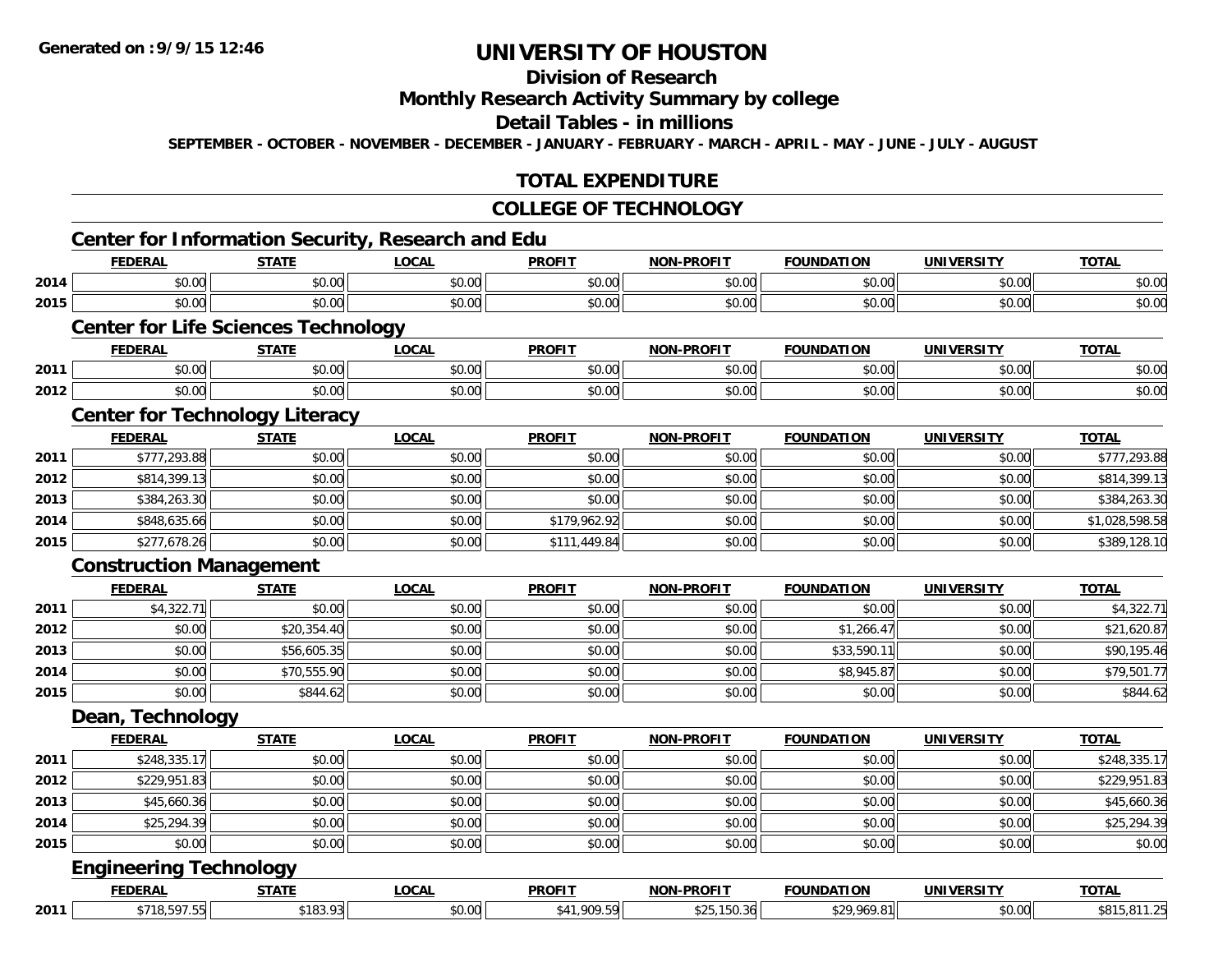# **Division of Research**

#### **Monthly Research Activity Summary by college**

#### **Detail Tables - in millions**

**SEPTEMBER - OCTOBER - NOVEMBER - DECEMBER - JANUARY - FEBRUARY - MARCH - APRIL - MAY - JUNE - JULY - AUGUST**

### **TOTAL EXPENDITURE**

### **COLLEGE OF TECHNOLOGY**

#### **Engineering Technology**

|      | <b>FEDERAL</b> | <u>STATE</u> | <b>LOCAL</b> | <b>PROFIT</b> | <b>NON-PROFIT</b> | <b>FOUNDATION</b> | <b>UNIVERSITY</b> | <b>TOTAL</b>   |
|------|----------------|--------------|--------------|---------------|-------------------|-------------------|-------------------|----------------|
| 2012 | \$547,994.61   | \$0.00       | \$0.00       | \$51,689.94   | \$28,687.77       | \$40,709.03       | \$0.00            | \$669,081.35   |
| 2013 | \$461,983.79   | \$0.00       | \$0.00       | \$108,929.35  | \$20,965.05       | \$8,222.33        | \$0.00            | \$600.100.52   |
| 2014 | \$387,347.71   | \$0.00       | \$0.00       | \$119,861.82  | \$14,553.38       | \$0.00            | \$0.00            | \$521,762.91   |
| 2015 | \$1,330,966.80 | \$0.03       | \$0.00       | \$52,988.20   | \$0.00            | \$0.00            | \$0.00            | \$1,383,955.03 |

#### **Human Development and Consumer Science**

|      | <b>FEDERAL</b> | <b>STATE</b> | <u>LOCAL</u> | <b>PROFIT</b> | <b>NON-PROFIT</b> | <b>FOUNDATION</b> | <b>UNIVERSITY</b> | <b>TOTAL</b> |
|------|----------------|--------------|--------------|---------------|-------------------|-------------------|-------------------|--------------|
| 2011 | \$5,614.85     | \$0.00       | \$0.00       | \$8,843.72    | \$0.00            | \$0.00            | \$0.00            | \$14,458.57  |
| 2012 | \$241.00       | \$4,514.53   | \$0.00       | \$2,566.74)   | \$0.00            | \$0.00            | \$0.00            | (\$6,840.27) |
| 2013 | \$460.68       | \$0.00       | \$0.00       | \$0.00        | \$0.00            | \$0.00            | \$0.00            | \$460.68     |
| 2014 | \$7,718.61     | \$0.00       | \$0.00       | \$0.00        | \$0.00            | \$125,656.63      | \$0.00            | \$133,375.24 |
| 2015 | \$130,195.73   | \$0.00       | \$0.00       | \$0.00        | \$0.00            | \$16,363.14       | \$0.00            | \$146,558.87 |

# **Information & Logistics Technology**

|      | <u>FEDERAL</u> | <u>STATE</u> | <u>LOCAL</u> | <b>PROFIT</b> | <b>NON-PROFIT</b> | <b>FOUNDATION</b> | <b>UNIVERSITY</b> | <b>TOTAL</b>  |
|------|----------------|--------------|--------------|---------------|-------------------|-------------------|-------------------|---------------|
| 2011 | \$65,405.51    | \$0.00       | \$0.00       | \$0.00        | \$5,096.70        | \$0.00            | \$0.00            | \$70,502.21   |
| 2012 | \$68,883.96    | (\$7,298.05) | \$0.00       | \$0.00        | \$0.00            | \$0.00            | \$0.00            | \$61,585.90   |
| 2013 | (\$10,735.08)  | \$0.00       | \$0.00       | \$0.00        | \$0.00            | \$0.00            | \$0.00            | (\$10,735.08) |
| 2014 | \$66,586.33    | \$4,596.09   | \$0.00       | \$0.00        | \$0.00            | \$0.00            | \$0.00            | \$71,182.42   |
| 2015 | \$53,129.66    | \$0.00       | \$0.00       | \$0.00        | \$0.00            | \$0.00            | \$0.00            | \$53,129.66   |

#### **Texas Manufacturing Assistance Center**

|              | <b>FEDERAL</b> | <b>STATE</b> | <b>LOCAL</b> | <b>PROFIT</b> | <b>NON-PROFIT</b> | <b>FOUNDATION</b> | <b>UNIVERSITY</b> | <b>TOTAL</b>   |
|--------------|----------------|--------------|--------------|---------------|-------------------|-------------------|-------------------|----------------|
| 2011         | \$0.00         | \$0.00       | \$0.00       | \$0.00        | \$0.00            | \$0.00            | \$0.00            | \$0.00         |
| 2012         | \$0.00         | \$0.00       | \$0.00       | \$0.00        | \$0.00            | \$0.00            | \$0.00            | \$0.00         |
| 2013         | \$0.00         | \$0.00       | \$0.00       | \$0.00        | \$0.00            | \$0.00            | \$0.00            | \$0.00         |
| 2014         | \$0.00         | \$0.00       | \$0.00       | \$0.00        | \$0.00            | \$0.00            | \$0.00            | \$0.00         |
| 2015         | \$0.00         | \$0.00       | \$0.00       | \$0.00        | \$0.00            | \$0.00            | \$0.00            | \$0.00         |
| <b>Total</b> | \$7,490,226.38 | \$141,327.74 | \$0.00       | \$673.068.64  | \$94,453.26       | \$264,723.40      | \$0.00            | \$8,663,799.41 |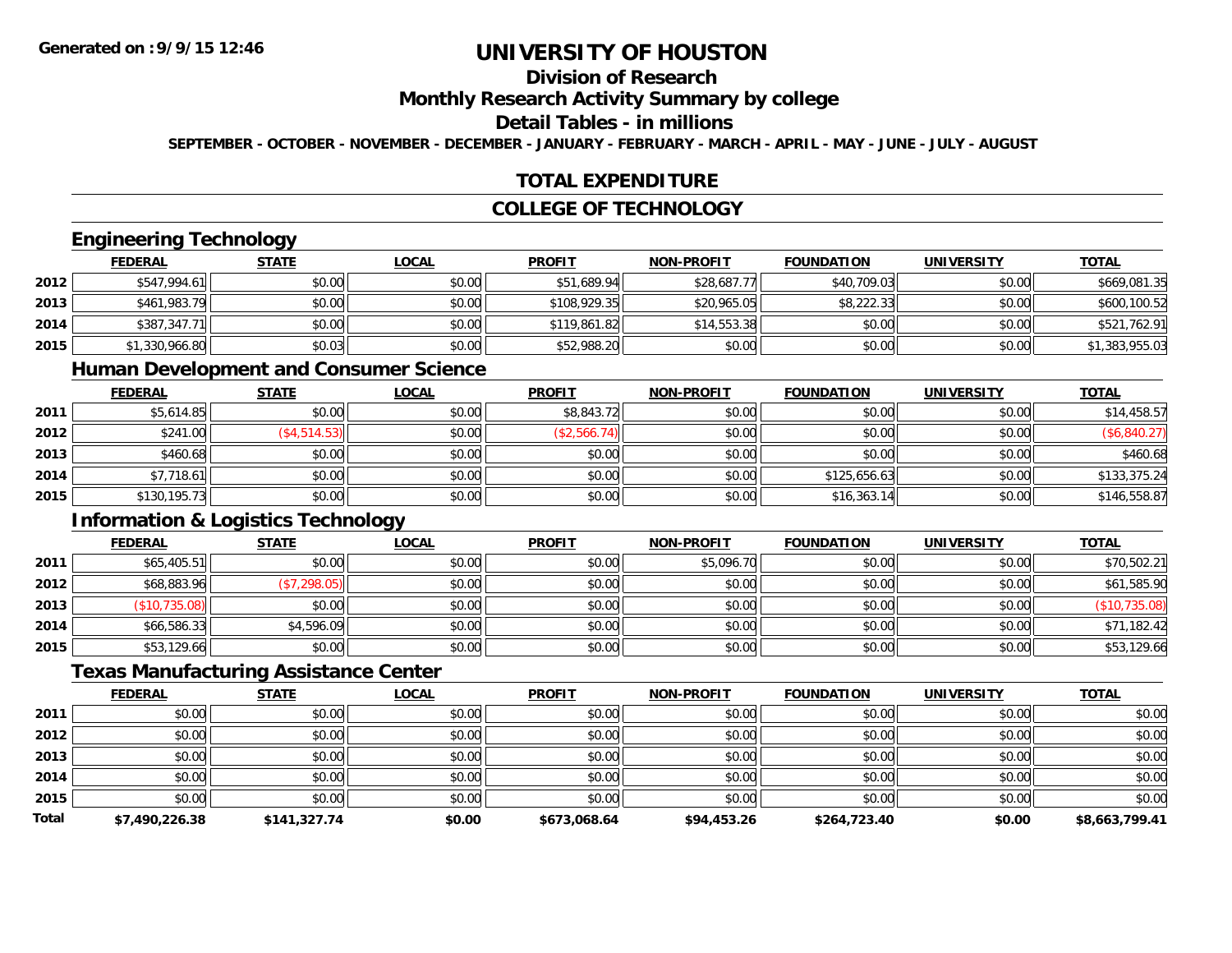# **Division of Research**

### **Monthly Research Activity Summary by college**

#### **Detail Tables - in millions**

**SEPTEMBER - OCTOBER - NOVEMBER - DECEMBER - JANUARY - FEBRUARY - MARCH - APRIL - MAY - JUNE - JULY - AUGUST**

### **TOTAL EXPENDITURE**

### **CULLEN COLLEGE OF ENGINEERING**

### **Biomedical Engineering**

|      | <b>FEDERAL</b> | <b>STATE</b> | <b>LOCAL</b> | <b>PROFIT</b> | <b>NON-PROFIT</b> | <b>FOUNDATION</b> | <b>UNIVERSITY</b> | <b>TOTAL</b>   |
|------|----------------|--------------|--------------|---------------|-------------------|-------------------|-------------------|----------------|
| 2011 | \$269,749.74   | \$0.00       | \$0.00       | \$0.00        | \$0.00            | \$0.00            | \$0.00            | \$269,749.74   |
| 2012 | \$593,268.77   | \$0.00       | \$0.00       | \$0.00        | \$0.00            | \$0.00            | \$0.00            | \$593,268.77   |
| 2013 | \$1,493,373.71 | \$0.00       | \$0.00       | \$0.00        | \$2,000.00        | \$0.00            | \$0.00            | \$1,495,373.71 |
| 2014 | \$2,660,301.14 | \$0.00       | \$0.00       | \$0.00        | \$78,360.04       | \$61,075.45       | \$0.00            | \$2,799,736.63 |
| 2015 | \$2,548,682.38 | \$0.00       | \$0.00       | \$0.00        | \$175,636.24      | (\$15,389.04)     | \$0.00            | \$2,708,929.58 |

### **Center for Innovative Grouting Materials and Tech**

|      | <u>FEDERAL</u> | <u>STATE</u> | <u>LOCAL</u> | <b>PROFIT</b> | <b>NON-PROFIT</b> | <b>FOUNDATION</b> | <b>UNIVERSITY</b> | <b>TOTAL</b> |
|------|----------------|--------------|--------------|---------------|-------------------|-------------------|-------------------|--------------|
| 2011 | \$0.00         | \$0.00       | \$0.00       | \$0.00        | \$0.00            | \$0.00            | \$0.00            | \$0.00       |
| 2012 | \$0.00         | \$0.00       | \$0.00       | \$0.00        | \$0.00            | \$0.00            | \$0.00            | \$0.00       |
| 2013 | \$0.00         | \$0.00       | \$0.00       | \$0.00        | \$0.00            | \$0.00            | \$0.00            | \$0.00       |
| 2014 | \$0.00         | \$0.00       | \$0.00       | \$0.00        | \$0.00            | \$0.00            | \$0.00            | \$0.00       |
| 2015 | \$0.00         | \$0.00       | \$0.00       | \$0.00        | \$0.00            | \$0.00            | \$0.00            | \$0.00       |

# **Chemical Engineering**

|      | <b>FEDERAL</b> | <b>STATE</b> | <b>LOCAL</b> | <b>PROFIT</b>  | <b>NON-PROFIT</b> | <b>FOUNDATION</b> | <b>UNIVERSITY</b> | <b>TOTAL</b>   |
|------|----------------|--------------|--------------|----------------|-------------------|-------------------|-------------------|----------------|
| 2011 | \$5,166,585.05 | \$726,768.27 | \$6,838.80   | \$868,627.52   | \$0.00            | \$142,029.63      | \$125,157.83      | \$7,036,007.09 |
| 2012 | \$4,755,327.23 | \$263,906.24 | \$6,322.40   | \$912,309.42   | \$0.00            | \$152,937.94      | \$56,868.60       | \$6,147,671.84 |
| 2013 | \$4,303,248.76 | \$251,995.09 | \$0.00       | \$774,185.83   | \$148,254.09      | \$241,960.49      | \$117,885.72      | \$5,837,529.98 |
| 2014 | \$3.760.409.26 | \$285,789.86 | \$0.00       | \$1,978,177.06 | \$181,937.22      | \$205,458.89      | \$28,379.65       | \$6,440,151.94 |
| 2015 | \$3,256,727.89 | \$315,002.32 | \$0.00       | \$2,225,564.47 | \$123,936.19      | \$184,350.19      | \$10,803.04       | \$6,116,384.10 |

### **Civil Engineering**

|      | <b>FEDERAL</b> | <b>STATE</b> | <b>LOCAL</b> | <b>PROFIT</b> | <b>NON-PROFIT</b> | <b>FOUNDATION</b> | <b>UNIVERSITY</b> | <b>TOTAL</b>   |
|------|----------------|--------------|--------------|---------------|-------------------|-------------------|-------------------|----------------|
| 2011 | \$1,060,082.24 | \$525,026.62 | \$40,219.05  | \$234,388.96  | \$80,430.40       | \$41,316.07       | \$15,995.64       | \$1,997,458.97 |
| 2012 | \$2,076,843.35 | \$735,712.76 | \$55,745.73  | \$196,141.66  | \$59,988.83       | \$28,959.35       | (\$490.00)        | \$3,152,901.67 |
| 2013 | \$2,964,921.23 | \$434,592.83 | \$7,961.18   | \$261,120.73  | \$141,048.35      | \$46,869.50       | \$15,139.49       | \$3,871,653.31 |
| 2014 | \$3,631,418.82 | \$353,256.09 | (\$3,925.97) | \$153,746.98  | \$137,183.10      | \$60,353.81       | \$862.50          | \$4,332,895.33 |
| 2015 | \$3,847,851.94 | \$459,696.86 | \$0.00       | \$145,048.64  | \$48,671.32       | \$106,369.26      | \$16,713.94       | \$4,624,351.96 |

### **Composites Engineering and Applications Center**

|      | DERAI  | CTATI     | .OCAL     | <b>PROFIT</b> | <b>DDOCIT</b><br><b>ארות</b> | ΓΙΩΝ    | UNIVERSITY                                   | <b>TOTAL</b> |
|------|--------|-----------|-----------|---------------|------------------------------|---------|----------------------------------------------|--------------|
| 2011 | $\sim$ | $\sim$    | $\sim$    | $\cdots$      | 0000                         | 0.00    | $\mathsf{A} \cap \mathsf{A} \cap \mathsf{A}$ | 0000         |
|      | ∕∪.∪∪  | JU.UU     | vv.vv     | vu.vu         | vu.vu                        | - JU.UU | PO.OO                                        | <b>JU.UU</b> |
|      | 0.00   | $\sim$ 00 | $\sim$ 00 | $\cdots$      | 0.00                         | 0.00    | $\sim$ $\sim$                                | $\cdots$     |
| 2012 | וט.טי  | JU.L      | JU.UU     | vv.vv         | JU.UU                        | ww.uu   | PO.OO                                        | <b>JU.UU</b> |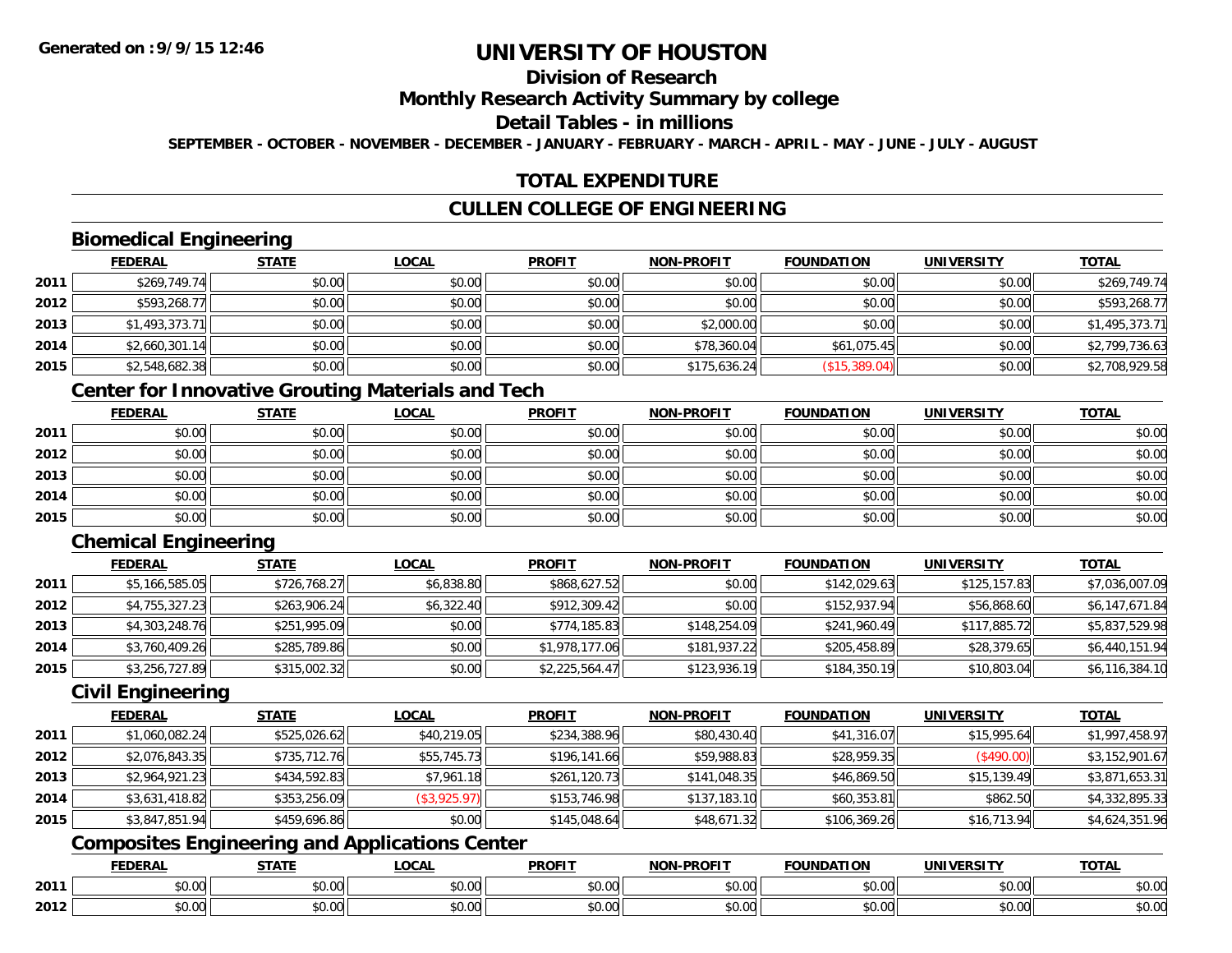# **Division of Research**

#### **Monthly Research Activity Summary by college**

#### **Detail Tables - in millions**

**SEPTEMBER - OCTOBER - NOVEMBER - DECEMBER - JANUARY - FEBRUARY - MARCH - APRIL - MAY - JUNE - JULY - AUGUST**

### **TOTAL EXPENDITURE**

#### **CULLEN COLLEGE OF ENGINEERING**

### **Composites Engineering and Applications Center**

|      | Composites Engineering and Applications Center |        |              |               |                   |                   |                   |              |  |  |  |  |
|------|------------------------------------------------|--------|--------------|---------------|-------------------|-------------------|-------------------|--------------|--|--|--|--|
|      | <b>FEDERAL</b>                                 | STATE  | <u>_OCAL</u> | <b>PROFIT</b> | <b>NON-PROFIT</b> | <b>FOUNDATION</b> | <b>UNIVERSITY</b> | <b>TOTAL</b> |  |  |  |  |
| 2013 | \$0.00                                         | \$0.00 | \$0.00       | \$0.00        | \$0.00            | \$0.00            | \$0.00 l          | \$0.00       |  |  |  |  |
| 2014 | \$0.00                                         | \$0.00 | \$0.00       | \$0.00        | \$0.00            | \$0.00            | \$0.00            | \$0.00       |  |  |  |  |
| 2015 | \$0.00                                         | \$0.00 | \$0.00       | \$0.00        | \$0.00            | \$0.00            | \$0.00            | \$0.00       |  |  |  |  |

<u> 1989 - Johann Stoff, deutscher Stoffen und der Stoffen und der Stoffen und der Stoffen und der Stoffen und der</u>

#### **Dean, Engineering**

|      | <b>FEDERAL</b> | <b>STATE</b> | <b>LOCAL</b> | <b>PROFIT</b> | <b>NON-PROFIT</b> | <b>FOUNDATION</b> | UNIVERSITY | <b>TOTAL</b> |
|------|----------------|--------------|--------------|---------------|-------------------|-------------------|------------|--------------|
| 2011 | \$152,391.17   | \$0.00       | \$0.00       | \$0.00        | \$0.00            | \$0.00            | \$0.00     | \$152,391.17 |
| 2012 | \$198,380.55   | \$0.00       | \$0.00       | \$0.00        | \$0.00            | \$0.00            | \$0.00     | \$198,380.55 |
| 2013 | \$59,170.64    | \$0.00       | \$0.00       | \$0.00        | \$0.00            | \$0.00            | \$0.00     | \$59,170.64  |
| 2014 | \$38,259.10    | \$0.00       | \$0.00       | \$0.00        | \$0.00            | \$0.00            | \$0.00     | \$38,259.10  |
| 2015 | \$26,328.68    | \$51.63      | \$0.00       | \$0.00        | \$0.00            | \$0.00            | \$0.00     | \$26,380.31  |

### **Electrical & Computer Engineering**

|      | <b>FEDERAL</b> | <b>STATE</b> | <b>LOCAL</b> | <b>PROFIT</b> | <b>NON-PROFIT</b> | <b>FOUNDATION</b> | <b>UNIVERSITY</b> | <b>TOTAL</b>   |
|------|----------------|--------------|--------------|---------------|-------------------|-------------------|-------------------|----------------|
| 2011 | \$4,928,743.79 | \$164,051.29 | \$0.00       | \$299,619.64  | \$83,289.29       | \$33,564.35       | \$8,999.79        | \$5,518,268.14 |
| 2012 | \$4,748,738.15 | \$87,363.77  | \$0.00       | \$635,401.35  | (S20, 993.71)     | \$16,062.14       | \$0.21            | \$5,466,571.90 |
| 2013 | \$4,315,812.33 | \$68,265.04  | \$0.00       | \$634,370.61  | \$131,843.61      | \$142,482.70      | \$1,110.01        | \$5,293,884.30 |
| 2014 | \$4,232,873.12 | \$13,222.51  | \$0.00       | \$785,586.01  | \$184,818.16      | \$124,800.27      | \$3,423.86        | \$5,344,723.93 |
| 2015 | \$4,798,768.58 | \$52,430.09  | \$0.00       | \$456,448.04  | \$89,962.96       | \$300,862.00      | \$0.00            | \$5,698,471.68 |

#### **Industrial Engineering**

|      | <b>FEDERAL</b> | <b>STATE</b> | <b>LOCAL</b> | <b>PROFIT</b> | <b>NON-PROFIT</b> | <b>FOUNDATION</b> | <b>UNIVERSITY</b> | <b>TOTAL</b> |
|------|----------------|--------------|--------------|---------------|-------------------|-------------------|-------------------|--------------|
| 2011 | \$256,548.70   | \$39,596.15  | \$93,827.45  | \$0.00        | \$0.00            | \$0.00            | \$0.00            | \$389,972.30 |
| 2012 | \$256,173.71   | \$4,181.60   | \$56,107.33  | \$0.00        | \$0.00            | \$0.00            | \$0.00            | \$316,462.64 |
| 2013 | \$209,554.73   | \$73,011.16  | \$12,229.79  | \$0.00        | \$0.00            | \$30,969.60       | \$0.00            | \$325,765.28 |
| 2014 | \$248,917.68   | \$114,331.62 | \$70,934.84  | \$0.00        | \$0.00            | \$51,556.92       | \$0.00            | \$485,741.06 |
| 2015 | \$274,911.07   | \$96,201.96  | \$40,447.87  | \$6,596.45    | \$0.00            | \$91,629.69       | \$0.00            | \$509,787.04 |

<u> 1989 - Johann Stein, marwolaethau a bhann an t-Amhain Aonaichte ann an t-Amhain Aonaichte ann an t-Amhain Aon</u>

#### **Mechanical Engineering**

|      | <b>FEDERAL</b> | <b>STATE</b> | <u>LOCAL</u> | <b>PROFIT</b> | <b>NON-PROFIT</b> | <b>FOUNDATION</b> | <b>UNIVERSITY</b> | <b>TOTAL</b>   |
|------|----------------|--------------|--------------|---------------|-------------------|-------------------|-------------------|----------------|
| 2011 | \$3,930,145.36 | \$885,149.47 | \$0.00       | \$599,481.22  | \$130,180.03      | \$91.126.75       | (\$77.37)         | \$5,636,005.45 |
| 2012 | \$3,236,639.55 | \$536,725.93 | \$0.00       | \$393.797.58  | \$70,475.68       | \$111.527.55      | \$0.00            | \$4,349,166.28 |
| 2013 | \$4,138,419.85 | \$650,823.49 | \$0.00       | \$410,567.73  | \$19,690.29       | \$252,791.15      | \$0.00            | \$5,472,292.51 |
| 2014 | \$3,893,946.06 | \$44,180.39  | \$0.00       | \$894,043.39  | \$7,348.43        | \$370,229.79      | \$0.00            | \$5,209,748.06 |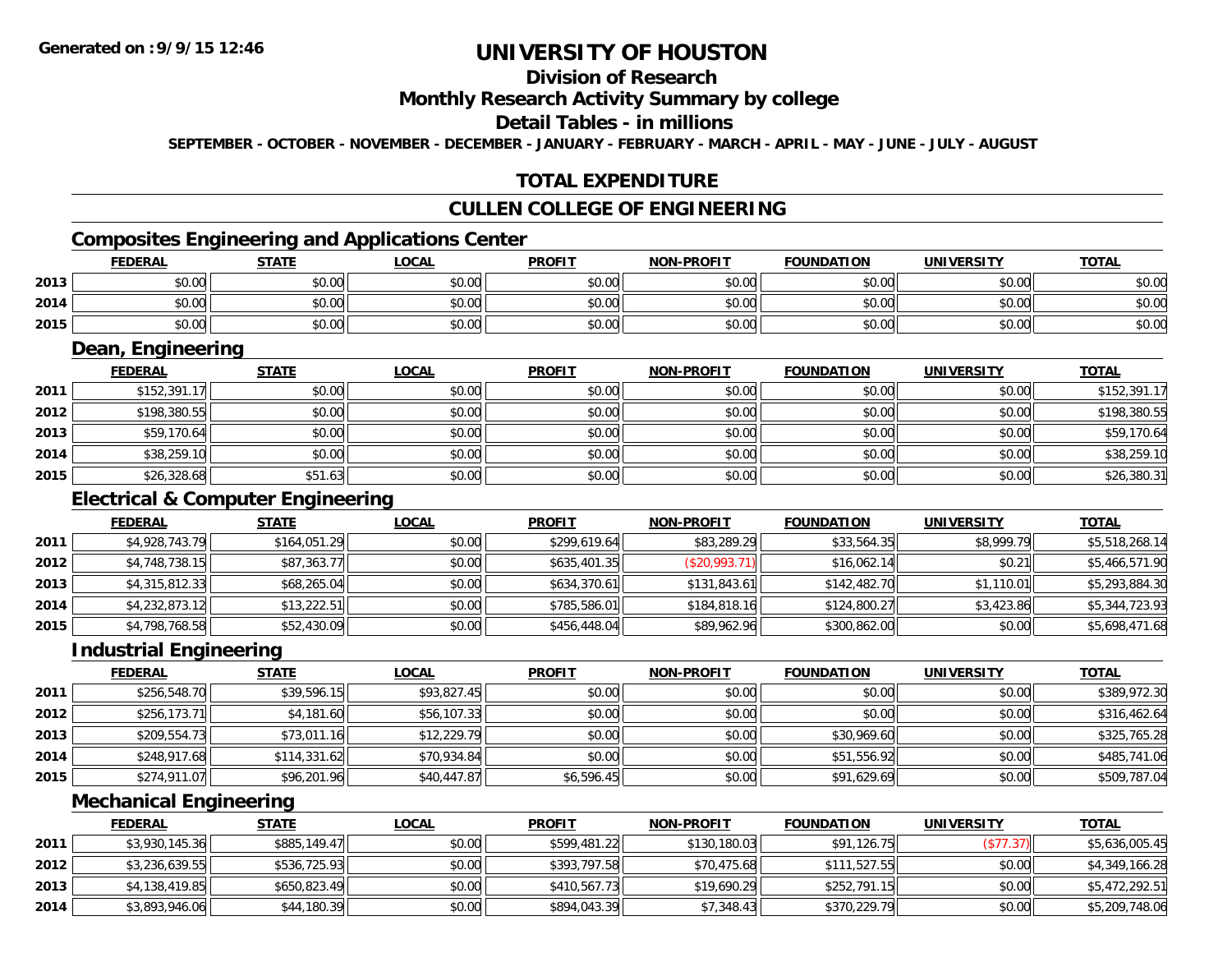### **Division of Research**

### **Monthly Research Activity Summary by college**

#### **Detail Tables - in millions**

**SEPTEMBER - OCTOBER - NOVEMBER - DECEMBER - JANUARY - FEBRUARY - MARCH - APRIL - MAY - JUNE - JULY - AUGUST**

#### **TOTAL EXPENDITURE**

### **CULLEN COLLEGE OF ENGINEERING**

## **Mechanical Engineering**

|       | <b>FEDERAL</b>                                    | <b>STATE</b>   | <b>LOCAL</b> | <b>PROFIT</b>   | <b>NON-PROFIT</b> | <b>FOUNDATION</b> | <b>UNIVERSITY</b> | <b>TOTAL</b>     |
|-------|---------------------------------------------------|----------------|--------------|-----------------|-------------------|-------------------|-------------------|------------------|
| 2015  | \$3,302,968.64                                    | \$71,183.32    | \$0.00       | \$1,318,804.93  | \$39,194.10       | \$187,777.69      | \$0.00            | \$4,919,928.67   |
|       | <b>National Center for Airborne Laser Mapping</b> |                |              |                 |                   |                   |                   |                  |
|       | <b>FEDERAL</b>                                    | <b>STATE</b>   | <b>LOCAL</b> | <b>PROFIT</b>   | <b>NON-PROFIT</b> | <b>FOUNDATION</b> | <b>UNIVERSITY</b> | <b>TOTAL</b>     |
| 2011  | \$925,684.98                                      | \$0.00         | \$0.00       | \$62,070.00     | \$0.00            | \$0.00            | \$65,392.50       | \$1,053,147.48   |
| 2012  | \$972,778.87                                      | \$0.00         | \$0.00       | \$0.00          | \$0.00            | \$0.00            | (\$392.51)        | \$972,386.36     |
| 2013  | \$653,703.68                                      | \$0.00         | \$0.00       | \$0.00          | \$0.00            | \$50,813.85       | \$0.00            | \$704,517.53     |
| 2014  | \$951,896.16                                      | \$0.00         | \$0.00       | \$0.00          | \$0.00            | \$17,987.96       | \$0.00            | \$969,884.12     |
| 2015  | \$1,107,666.85                                    | \$0.00         | \$0.00       | \$0.00          | \$0.00            | \$0.00            | \$229,795.84      | \$1,337,462.69   |
|       | <b>Wind Energy Center</b>                         |                |              |                 |                   |                   |                   |                  |
|       | <b>FEDERAL</b>                                    | <b>STATE</b>   | <b>LOCAL</b> | <b>PROFIT</b>   | <b>NON-PROFIT</b> | <b>FOUNDATION</b> | <b>UNIVERSITY</b> | <b>TOTAL</b>     |
| 2011  | \$0.00                                            | \$0.00         | \$0.00       | \$0.00          | \$0.00            | \$0.00            | \$0.00            | \$0.00           |
| 2012  | \$0.00                                            | \$0.00         | \$0.00       | \$0.00          | \$0.00            | \$0.00            | \$0.00            | \$0.00           |
| 2013  | \$0.00                                            | \$0.00         | \$0.00       | \$0.00          | \$0.00            | \$0.00            | \$0.00            | \$0.00           |
| 2014  | \$0.00                                            | \$0.00         | \$0.00       | \$0.00          | \$0.00            | \$0.00            | \$0.00            | \$0.00           |
| 2015  | \$0.00                                            | \$0.00         | \$0.00       | \$0.00          | \$0.00            | \$0.00            | \$0.00            | \$0.00           |
| Total | \$90,248,213.51                                   | \$7,252,516.33 | \$386,708.47 | \$14,246,098.20 | \$1,913,254.62    | \$3,130,473.95    | \$695,568.74      | \$117,872,833.82 |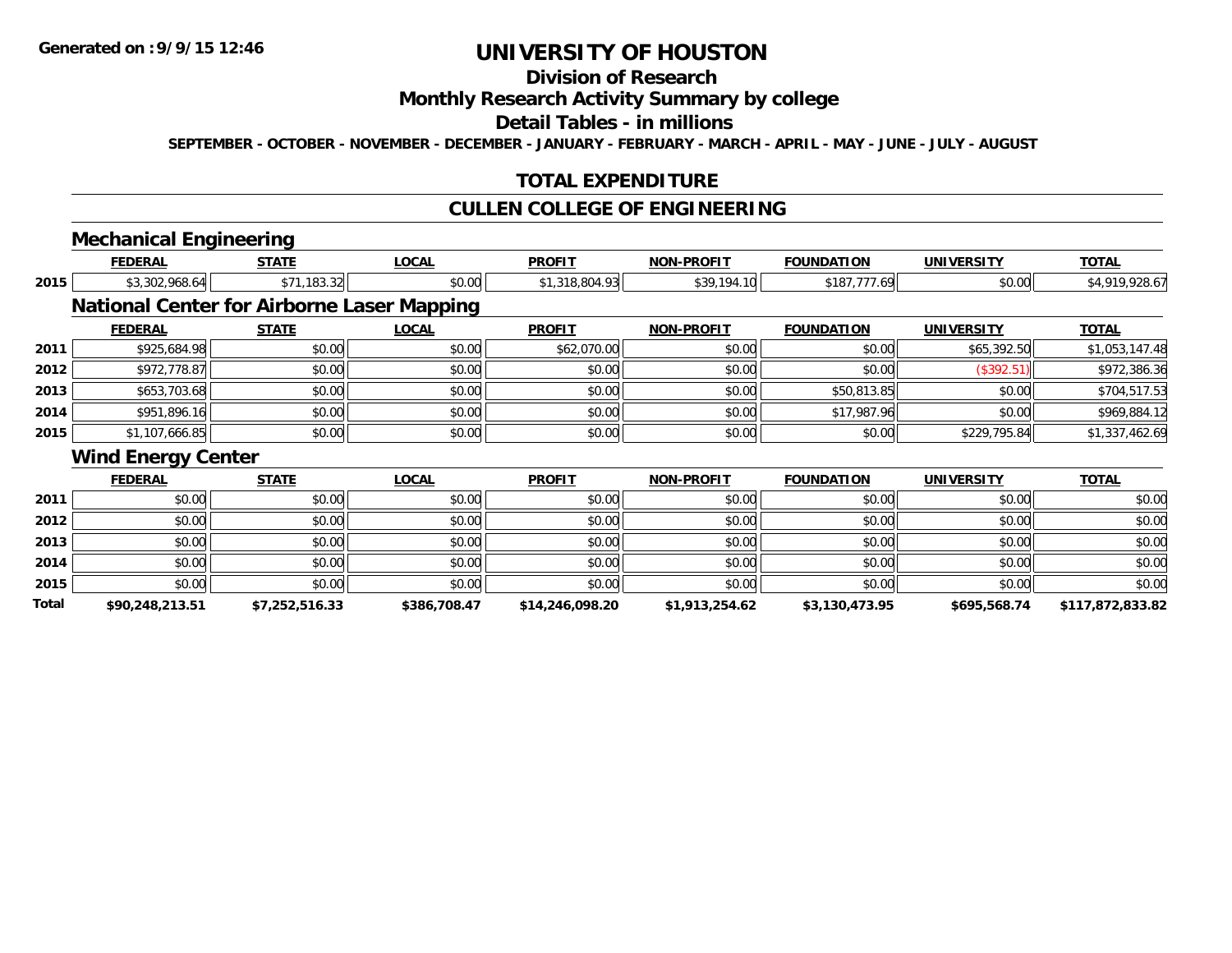### **Division of Research**

#### **Monthly Research Activity Summary by college**

#### **Detail Tables - in millions**

**SEPTEMBER - OCTOBER - NOVEMBER - DECEMBER - JANUARY - FEBRUARY - MARCH - APRIL - MAY - JUNE - JULY - AUGUST**

### **TOTAL EXPENDITURE**

#### **DIVISION OF RESEARCH**

### **Allied Geophysical Laboratories**

|      | <b>FEDERAL</b> | <b>STATE</b>   | <b>_OCAL</b> | <b>PROFIT</b>         | <b>NON-PROFIT</b> | <b>FOUNDATION</b> | <b>UNIVERSITY</b> | <b>TOTAL</b>      |
|------|----------------|----------------|--------------|-----------------------|-------------------|-------------------|-------------------|-------------------|
| 2011 | \$0.00         | 40.00<br>งบ.บบ | \$0.00       | \$25.313.28<br>ن, ن∠ر | \$0.00            | \$0.00            | \$0.00            | 42521220<br>92J,, |
| 2012 | \$0.00         | 4000<br>DU.UG  | \$0.00       | \$28,952.             | \$0.00            | \$0.00            | \$0.00            | \$28,952.         |
| 2013 | \$0.00         | \$0.00         | \$0.00       | \$14,909.15           | \$0.00            | \$0.00            | \$0.00            | !909.1!           |

#### **Center for Advanced Computing and Data Systems**

|      | <b>FEDERAL</b> | <b>STATE</b> | <u>LOCAL</u> | <b>PROFIT</b> | <b>NON-PROFIT</b> | <b>FOUNDATION</b> | <b>UNIVERSITY</b> | <b>TOTAL</b>   |
|------|----------------|--------------|--------------|---------------|-------------------|-------------------|-------------------|----------------|
| 2011 | \$1,047,686.04 | \$0.00       | \$0.00       | \$13,000.50   | \$0.00            | \$0.00            | \$0.00            | \$1,060,686.54 |
| 2012 | \$557,313.80   | \$0.00       | \$0.00       | \$124,481.67  | \$1,997.01        | \$0.00            | \$0.00            | \$683,792.49   |
| 2013 | \$110,168.83   | \$0.00       | \$0.00       | \$99.742.11   | \$3.57            | \$0.00            | \$0.00            | \$209,914.51   |
| 2014 | (\$8,149.08)   | \$0.00       | \$0.00       | \$0.00        | (\$3.76)          | \$0.00            | \$0.00            | (\$8,152.84)   |
| 2015 | \$6,788.28     | \$0.00       | \$0.00       | \$0.00        | \$0.00            | \$0.00            | \$0.00            | \$6,788.28     |

### **Center for Advanced Materials**

|      | <b>FEDERAL</b> | <b>STATE</b> | <u>LOCAL</u> | <b>PROFIT</b> | <b>NON-PROFIT</b> | <b>FOUNDATION</b> | <b>UNIVERSITY</b> | <b>TOTAL</b> |
|------|----------------|--------------|--------------|---------------|-------------------|-------------------|-------------------|--------------|
| 2011 | \$53,157.07    | \$25,146.09  | \$0.00       | \$23,269.26   | \$0.00            | \$0.00            | \$0.00            | \$101,572.42 |
| 2012 | \$482.91       | \$0.00       | \$0.00       | \$9,149.55    | \$0.00            | \$0.00            | \$0.00            | \$8,666.64   |
| 2013 | \$0.00         | \$0.00       | \$0.00       | \$0.00        | \$0.00            | \$0.00            | \$0.00            | \$0.00       |
| 2014 | \$0.00         | \$0.00       | \$0.00       | \$0.00        | \$0.00            | \$0.00            | \$0.00            | \$0.00       |
| 2015 | \$0.00         | \$0.00       | \$0.00       | \$73,999.81   | \$0.00            | \$0.00            | \$0.00            | \$73,999.81  |

#### **Center for Biomedical & Environmental Genomics**

|      | <b>FEDERAL</b> | <b>STATE</b> | <b>LOCAL</b> | <b>PROFIT</b> | <b>NON-PROFIT</b> | <b>FOUNDATION</b> | <b>UNIVERSITY</b> | <b>TOTAL</b> |
|------|----------------|--------------|--------------|---------------|-------------------|-------------------|-------------------|--------------|
| 2011 | \$0.00         | \$0.00       | \$0.00       | \$0.00        | \$0.00            | \$0.00            | \$0.00            | \$0.00       |
| 2012 | \$0.00         | \$0.00       | \$0.00       | \$0.00        | \$0.00            | \$0.00            | \$0.00            | \$0.00       |
| 2013 | \$0.00         | \$0.00       | \$0.00       | \$0.00        | \$0.00            | \$0.00            | \$0.00            | \$0.00       |
| 2014 | \$0.00         | \$0.00       | \$0.00       | \$0.00        | \$0.00            | \$0.00            | \$0.00            | \$0.00       |
| 2015 | \$0.00         | \$0.00       | \$0.00       | \$0.00        | \$0.00            | \$0.00            | \$0.00            | \$0.00       |

#### **Division of Research**

|      | <b>FEDERAL</b> | STATE          | <u>LOCAL</u> | <b>PROFIT</b> | <b>NON-PROFIT</b> | <b>FOUNDATION</b> | <b>UNIVERSITY</b> | <b>TOTAL</b>   |
|------|----------------|----------------|--------------|---------------|-------------------|-------------------|-------------------|----------------|
| 2011 | , 267.60)      | \$0.00         | \$0.00       | \$0.00        | \$0.00            | \$0.00            | \$0.00            |                |
| 2012 | \$0.00         | \$0.00         | \$0.00       | \$0.00        | \$0.00            | \$0.00            | \$0.00            | (\$0.00)       |
| 2013 | \$206.22]      | \$0.00         | \$0.00       | \$0.00        | \$0.00            | \$0.00            | \$0.00            | \$206.2        |
| 2014 | \$0.00         | \$4,556,509.71 | \$0.00       | \$0.00        | \$0.00            | \$0.00            | \$0.00            | \$4,556,509.71 |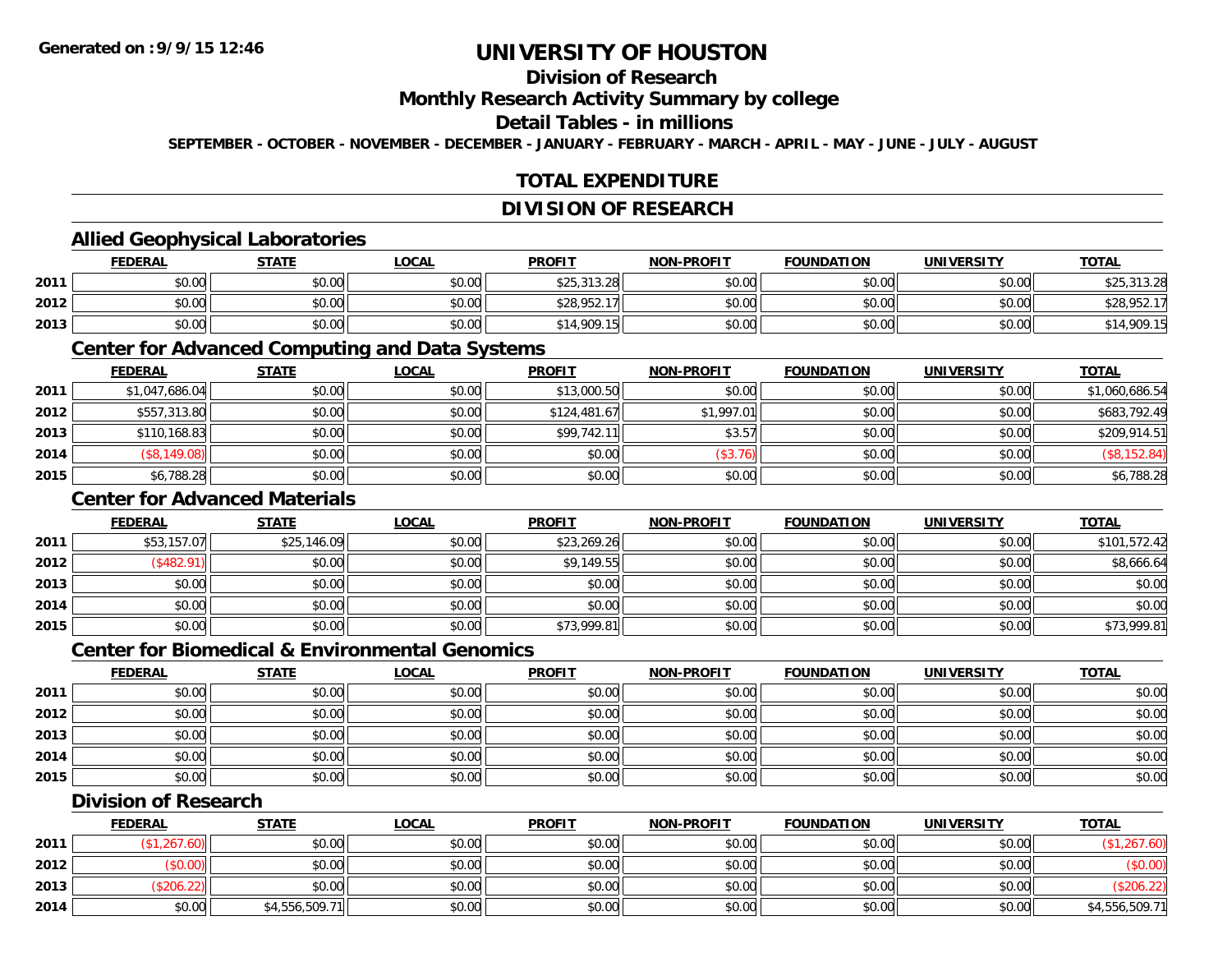### **Division of Research**

### **Monthly Research Activity Summary by college**

#### **Detail Tables - in millions**

**SEPTEMBER - OCTOBER - NOVEMBER - DECEMBER - JANUARY - FEBRUARY - MARCH - APRIL - MAY - JUNE - JULY - AUGUST**

### **TOTAL EXPENDITURE**

### **DIVISION OF RESEARCH**

|      | <b>Division of Research</b>           |              |              |               |                   |                   |                   |              |
|------|---------------------------------------|--------------|--------------|---------------|-------------------|-------------------|-------------------|--------------|
|      | <b>FEDERAL</b>                        | <b>STATE</b> | <b>LOCAL</b> | <b>PROFIT</b> | <b>NON-PROFIT</b> | <b>FOUNDATION</b> | <b>UNIVERSITY</b> | <b>TOTAL</b> |
| 2015 | \$500.00                              | \$69.12      | \$0.00       | \$0.00        | \$0.00            | \$0.00            | \$0.00            | \$569.12     |
|      | <b>Institute for Molecular Design</b> |              |              |               |                   |                   |                   |              |
|      | <b>FEDERAL</b>                        | <b>STATE</b> | <b>LOCAL</b> | <b>PROFIT</b> | <b>NON-PROFIT</b> | <b>FOUNDATION</b> | <b>UNIVERSITY</b> | <b>TOTAL</b> |
| 2011 | \$0.00                                | \$0.00       | \$0.00       | \$0.00        | \$0.00            | \$0.00            | \$0.00            | \$0.00       |
| 2012 | \$0.00                                | \$0.00       | \$0.00       | \$0.00        | \$0.00            | \$0.00            | \$0.00            | \$0.00       |
|      | <b>Office of Contracts and Grants</b> |              |              |               |                   |                   |                   |              |
|      | <b>FEDERAL</b>                        | <b>STATE</b> | <b>LOCAL</b> | <b>PROFIT</b> | <b>NON-PROFIT</b> | <b>FOUNDATION</b> | <b>UNIVERSITY</b> | <b>TOTAL</b> |
| 2011 | \$702.69                              | \$0.00       | \$0.00       | \$0.00        | \$0.00            | \$0.00            | \$0.00            | \$702.69     |
| 2012 | \$0.00                                | \$0.00       | \$0.00       | \$0.00        | \$0.00            | \$0.00            | \$0.00            | \$0.00       |
| 2013 | \$0.00                                | \$0.00       | \$0.00       | \$0.00        | \$0.00            | \$0.00            | \$0.00            | \$0.00       |
| 2014 | \$0.00                                | \$0.00       | \$0.00       | \$0.00        | \$0.00            | \$0.00            | \$0.00            | \$0.00       |
|      | <b>TcSAM</b>                          |              |              |               |                   |                   |                   |              |
|      | <b>FEDERAL</b>                        | <b>STATE</b> | <b>LOCAL</b> | <b>PROFIT</b> | <b>NON-PROFIT</b> | <b>FOUNDATION</b> | <b>UNIVERSITY</b> | <b>TOTAL</b> |
| 2011 | \$0.00                                | \$0.00       | \$0.00       | \$0.00        | \$0.00            | \$0.00            | \$0.00            | \$0.00       |
| 2012 | \$0.00                                | \$0.00       | \$0.00       | \$0.00        | \$0.00            | \$0.00            | \$0.00            | \$0.00       |
|      | <b>TcSUH</b>                          |              |              |               |                   |                   |                   |              |
|      | <b>FEDERAL</b>                        | <b>STATE</b> | <b>LOCAL</b> | <b>PROFIT</b> | <b>NON-PROFIT</b> | <b>FOUNDATION</b> | <b>UNIVERSITY</b> | <b>TOTAL</b> |
| 2011 | \$50,100.01                           | \$22,083.88  | \$0.00       | \$127,502.46  | \$0.00            | \$0.00            | \$0.00            | \$199,686.35 |
| 2012 | \$86,433.09                           | \$68,568.90  | \$0.00       | \$91,127.99   | \$0.00            | \$0.00            | \$0.00            | \$246,129.98 |
| 2013 | \$130,038.10                          | \$34,082.12  | \$0.00       | \$69,104.62   | \$0.00            | \$0.00            | \$0.00            | \$233,224.84 |
| 2014 | \$227,746.68                          | \$9,551.59   | \$0.00       | \$61,058.27   | \$0.00            | \$0.00            | \$0.00            | \$298,356.54 |
| 2015 | \$280,572.30                          | \$0.00       | \$0.00       | \$17,108.82   | \$0.00            | \$0.00            | \$0.00            | \$297,681.12 |
|      | <b>Texas Obesity Research Center</b>  |              |              |               |                   |                   |                   |              |
|      | <b>FEDERAL</b>                        | <b>STATE</b> | <b>LOCAL</b> | <b>PROFIT</b> | <b>NON-PROFIT</b> | <b>FOUNDATION</b> | <b>UNIVERSITY</b> | <b>TOTAL</b> |
| 2011 | \$0.00                                | \$0.00       | \$0.00       | \$0.00        | \$0.00            | \$0.00            | \$0.00            | \$0.00       |
| 2012 | \$0.00                                | \$0.00       | \$0.00       | \$0.00        | \$0.00            | \$0.00            | \$0.00            | \$0.00       |
| 2013 | \$0.00                                | \$0.00       | \$0.00       | \$0.00        | \$0.00            | \$0.00            | \$0.00            | \$0.00       |
| 2014 | \$0.00                                | \$0.00       | \$0.00       | \$0.00        | \$0.00            | \$0.00            | \$0.00            | \$0.00       |
| 2015 | \$0.00                                | \$0.00       | \$0.00       | \$0.00        | \$0.00            | \$0.00            | \$0.00            | \$0.00       |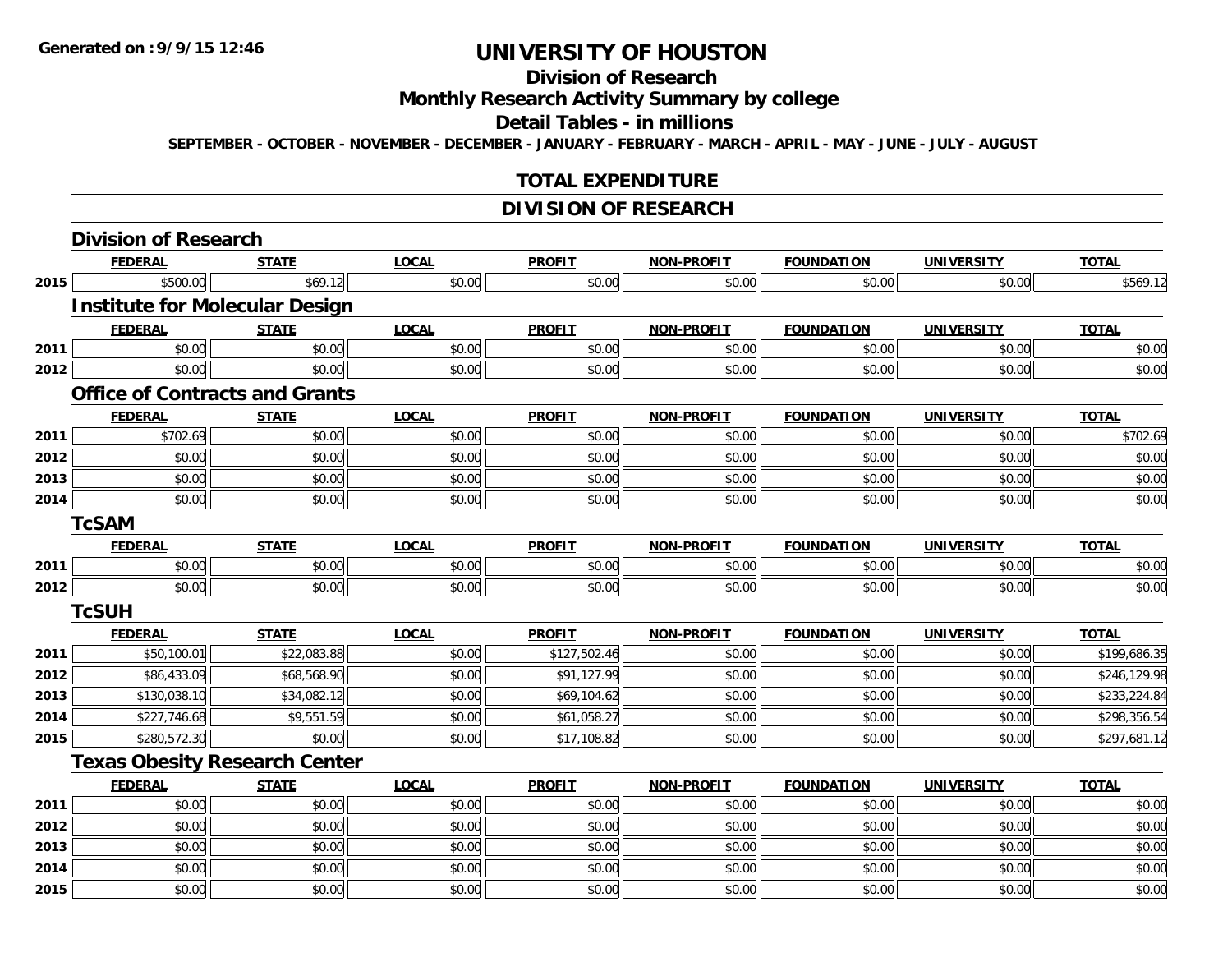# **Division of Research**

**Monthly Research Activity Summary by college**

#### **Detail Tables - in millions**

**SEPTEMBER - OCTOBER - NOVEMBER - DECEMBER - JANUARY - FEBRUARY - MARCH - APRIL - MAY - JUNE - JULY - AUGUST**

### **TOTAL EXPENDITURE**

### **DIVISION OF RESEARCH**

|      | <b>TIMES</b>   |                |              |               |                   |                   |                   |                |
|------|----------------|----------------|--------------|---------------|-------------------|-------------------|-------------------|----------------|
|      | <b>FEDERAL</b> | <b>STATE</b>   | <b>LOCAL</b> | <b>PROFIT</b> | <b>NON-PROFIT</b> | <b>FOUNDATION</b> | <b>UNIVERSITY</b> | <b>TOTAL</b>   |
| 2011 | \$785,249.59   | $(*33,120.31)$ | \$0.00       | \$0.00        | \$0.00            | \$0.00            | \$0.00            | \$752,129.28   |
| 2012 | \$1,931,625.14 | \$29,590.75    | \$0.00       | \$0.00        | \$0.00            | \$0.00            | \$0.00            | \$1,961,215.89 |
| 2013 | \$2,316,153.94 | \$30,409.17    | \$0.00       | \$0.00        | \$0.00            | \$0.00            | \$0.00            | \$2,346,563.11 |
| 2014 | \$2,053,293.59 | \$95,217.28    | \$0.00       | \$0.00        | \$5,038.91        | \$0.00            | \$0.00            | \$2,153,549.78 |
| 2015 | \$1,678,753.11 | \$100,325.67   | \$0.00       | \$0.00        | \$3,324.86        | \$0.00            | \$0.00            | \$1,782,403.63 |
|      | -----------    |                |              |               |                   |                   |                   |                |

#### **USE H0589 - Center for Industrial Partnerships**

|       | <b>FEDERAL</b>  | <b>STATE</b>   | <b>LOCAL</b> | <b>PROFIT</b> | <b>NON-PROFIT</b> | <b>FOUNDATION</b> | <b>UNIVERSITY</b> | <b>TOTAL</b>    |
|-------|-----------------|----------------|--------------|---------------|-------------------|-------------------|-------------------|-----------------|
| 2011  | \$262,992.95    | \$0.00         | \$0.00       | \$62,079.02   | \$0.00            | \$0.00            | \$0.00            | \$325,071.97    |
| 2012  | \$66,247.52     | \$0.00         | \$0.00       | \$25,784.19   | \$0.00            | \$0.00            | \$0.00            | \$92,031.71     |
| 2013  | \$10,837.25     | \$0.00         | \$0.00       | \$21,151.64   | \$0.00            | \$0.00            | \$0.00            | \$31,988.89     |
| 2014  | \$11,083.26     | \$0.00         | \$0.00       | \$41,560.67   | \$0.00            | \$0.00            | \$0.00            | \$52,643.93     |
| 2015  | \$4,144.59      | \$0.00         | \$0.00       | \$10,297.51   | \$0.00            | \$0.00            | \$0.00            | \$14,442.10     |
| Total | \$11,661,482.02 | \$4,938,433.98 | \$0.00       | \$939,592.69  | \$10,360.59       | \$0.00            | \$0.00            | \$17,549,869.29 |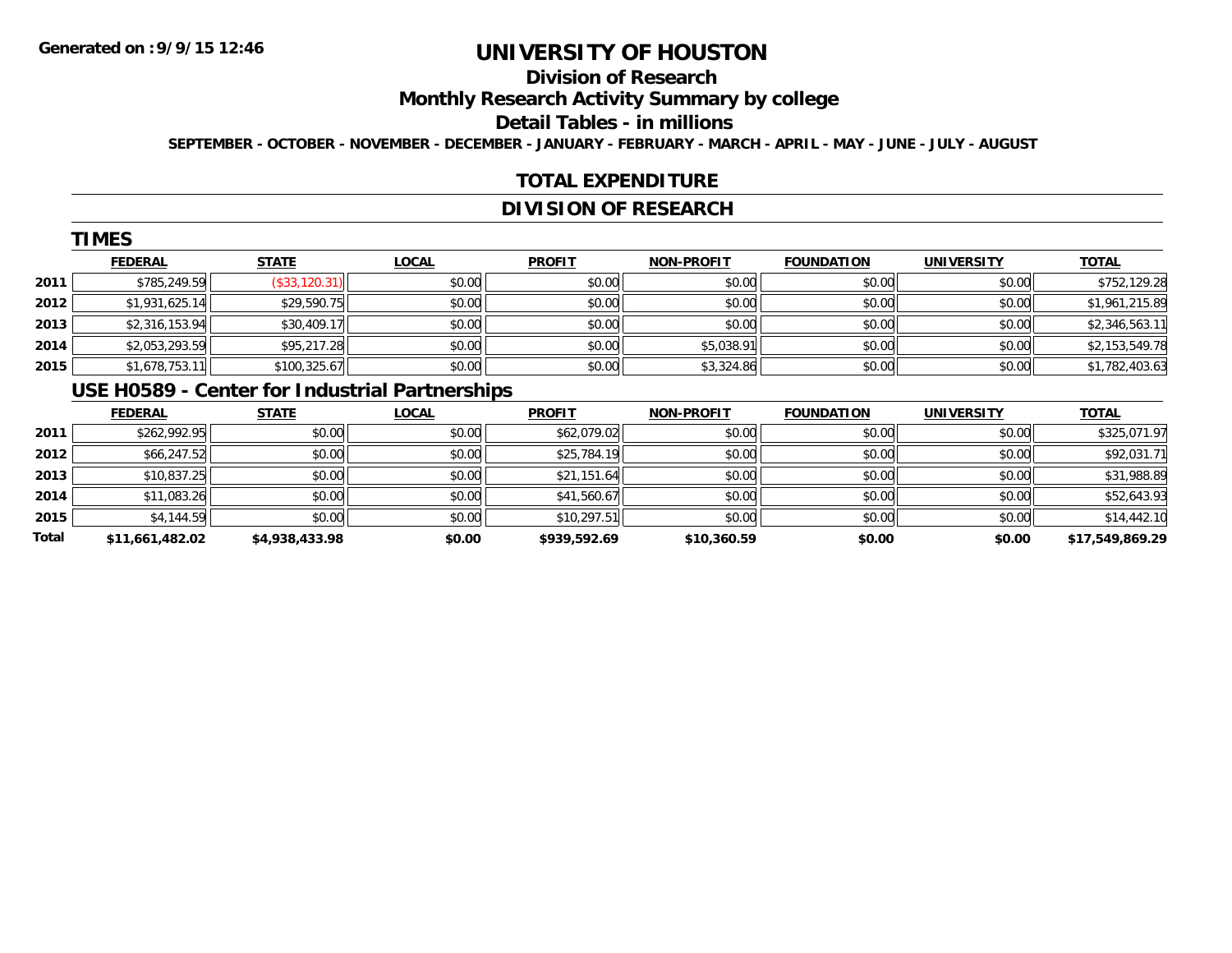# **Division of Research**

#### **Monthly Research Activity Summary by college**

#### **Detail Tables - in millions**

**SEPTEMBER - OCTOBER - NOVEMBER - DECEMBER - JANUARY - FEBRUARY - MARCH - APRIL - MAY - JUNE - JULY - AUGUST**

### **TOTAL EXPENDITURE**

#### **GRADUATE COLLEGE OF SOCIAL WORK**

### **Center for Drug and Social Policy Research**

|      | <b>FEDERAL</b> | <b>STATE</b> | <u>LOCAL</u> | <b>PROFIT</b> | <b>NON-PROFIT</b> | <b>FOUNDATION</b> | <b>UNIVERSITY</b> | <b>TOTAL</b> |
|------|----------------|--------------|--------------|---------------|-------------------|-------------------|-------------------|--------------|
| 2011 | \$103,574.75   | \$0.00       | \$0.00       | \$0.00        | \$0.00            | \$0.00            | \$0.00            | \$103,574.75 |
| 2012 | \$160,987.52   | \$0.00       | \$0.00       | \$0.00        | \$0.00            | \$0.00            | \$0.00            | \$160,987.52 |
| 2013 | \$35,150.20    | \$0.00       | \$0.00       | \$0.00        | \$0.00            | \$0.00            | \$0.00            | \$35,150.20  |
| 2014 | \$317,431.20   | \$0.00       | \$0.00       | \$0.00        | \$0.00            | \$0.00            | \$0.00            | \$317,431.20 |
| 2015 | \$360,111.71   | \$0.00       | \$0.00       | \$0.00        | \$0.00            | \$0.00            | \$0.00            | \$360,111.71 |

#### **Center for Health Equities & Evaluation Research**

|      | <u>FEDERAL</u> | <b>STATE</b> | <u>LOCAL</u> | <b>PROFIT</b> | <b>NON-PROFIT</b> | <b>FOUNDATION</b> | <b>UNIVERSITY</b> | <b>TOTAL</b> |
|------|----------------|--------------|--------------|---------------|-------------------|-------------------|-------------------|--------------|
| 2011 | \$73,385.34    | \$0.00       | \$0.00       | \$0.00        | \$0.00            | \$0.00            | \$0.00            | \$73,385.34  |
| 2012 | \$254.416.41   | \$0.00       | \$0.00       | \$0.00        | \$0.00            | \$0.00            | \$0.00            | \$254,416.41 |
| 2013 | \$290,824.27   | \$0.00       | \$0.00       | \$0.00        | \$0.00            | \$0.00            | \$42,000.00       | \$332.824.27 |
| 2014 | \$184,591.92   | \$0.00       | \$0.00       | \$0.00        | \$0.00            | \$0.00            | \$0.00            | \$184,591.92 |
| 2015 | \$135,886.83   | \$0.00       | \$0.00       | \$0.00        | \$0.00            | \$0.00            | \$0.00            | \$135,886.83 |

### **Child & Family for Innovative Research**

|      | <b>FEDERAL</b> | <u>STATE</u> | <b>LOCAL</b> | <b>PROFIT</b> | <b>NON-PROFIT</b> | <b>FOUNDATION</b> | <b>UNIVERSITY</b> | <b>TOTAL</b>   |
|------|----------------|--------------|--------------|---------------|-------------------|-------------------|-------------------|----------------|
| 2011 | \$1,944,332.29 | \$13,797.90  | \$0.00       | \$0.00        | (S461.81)         | \$40,407.64       | \$0.00            | \$1,998,076.02 |
| 2012 | \$1,424,629.76 | (\$107.66)   | \$6,610.31   | \$36,851.38   | \$0.00            | \$60,213.87       | \$2,978.52        | \$1,531,176.18 |
| 2013 | \$1,403,498.04 | \$115,612.62 | \$35,957.63  | \$14,480.31   | \$322.88          | \$9,763.34        | \$1,021.48        | \$1,580,656.30 |
| 2014 | \$1,097,379.77 | \$68,270.87  | \$14,136.06  | \$75,087.27   | \$23,278.03       | \$77,458.87       | \$0.00            | \$1,355,610.87 |
| 2015 | \$1,786,332.02 | \$21,483.92  | \$0.00       | \$7,873.84    | (\$5,073.66)      | \$115,094.29      | \$0.00            | \$1,925,710.41 |

#### **Community Projects - Social Work**

|      | <b>FEDERAL</b> | <b>STATE</b> | <u>LOCAL</u> | <b>PROFIT</b> | <b>NON-PROFIT</b> | <b>FOUNDATION</b> | UNIVERSITY | <b>TOTAL</b> |
|------|----------------|--------------|--------------|---------------|-------------------|-------------------|------------|--------------|
| 2011 | \$0.00         | (\$2,280.14) | \$0.00       | \$0.00        | (\$440.00)        | \$12.48           | \$0.00     | (\$2,732.62) |
| 2012 | \$2,757.       | \$0.00       | \$0.00       | \$0.00        | \$0.00            | \$0.00            | \$0.00     | \$2,757.11   |
| 2013 | \$0.01         | \$0.00       | \$0.00       | \$0.00        | \$0.00            | \$0.00            | \$0.00     | (\$0.01)     |
| 2014 | \$0.00         | \$0.00       | \$0.00       | \$0.00        | \$0.00            | \$0.00            | \$0.00     | \$0.00       |
| 2015 | \$0.00         | \$0.00       | \$0.00       | \$0.00        | \$0.00            | \$0.00            | \$0.00     | \$0.00       |
|      |                |              |              |               |                   |                   |            |              |

#### **Dean, Social Work**

|      | FEDERAI                | <b>STATI</b>           | .OCAI              | <b>PROFIT</b>                       | <b>J-PROFIT</b><br><b>NON</b> | $\sim$<br>™ົ <sup>ດ</sup> UNDA⊥. | IINIVE<br>ne 1.                            | <b>TOTAL</b>          |
|------|------------------------|------------------------|--------------------|-------------------------------------|-------------------------------|----------------------------------|--------------------------------------------|-----------------------|
| 2011 | 0011<br>.900.03<br>ມດລ | ÷0.<br>$\sim$<br>₽∪.∪∪ | $\sim$ 00<br>DU.UU | 0000<br>DU.UG                       | \$0.00                        | 0000<br>vv.vv                    | $\sim$ 00<br>vu.vu                         | co d<br>900.03<br>აბა |
| 2012 |                        | $\sim$<br>DU.UU        | ሶስ ሰሰ<br>DU.UG     | $\theta$ $\theta$ $\theta$<br>DU.UG | \$0.00                        | 0000<br>vv.vv                    | $\uparrow$ $\land$ $\land$<br><b>DU.UU</b> |                       |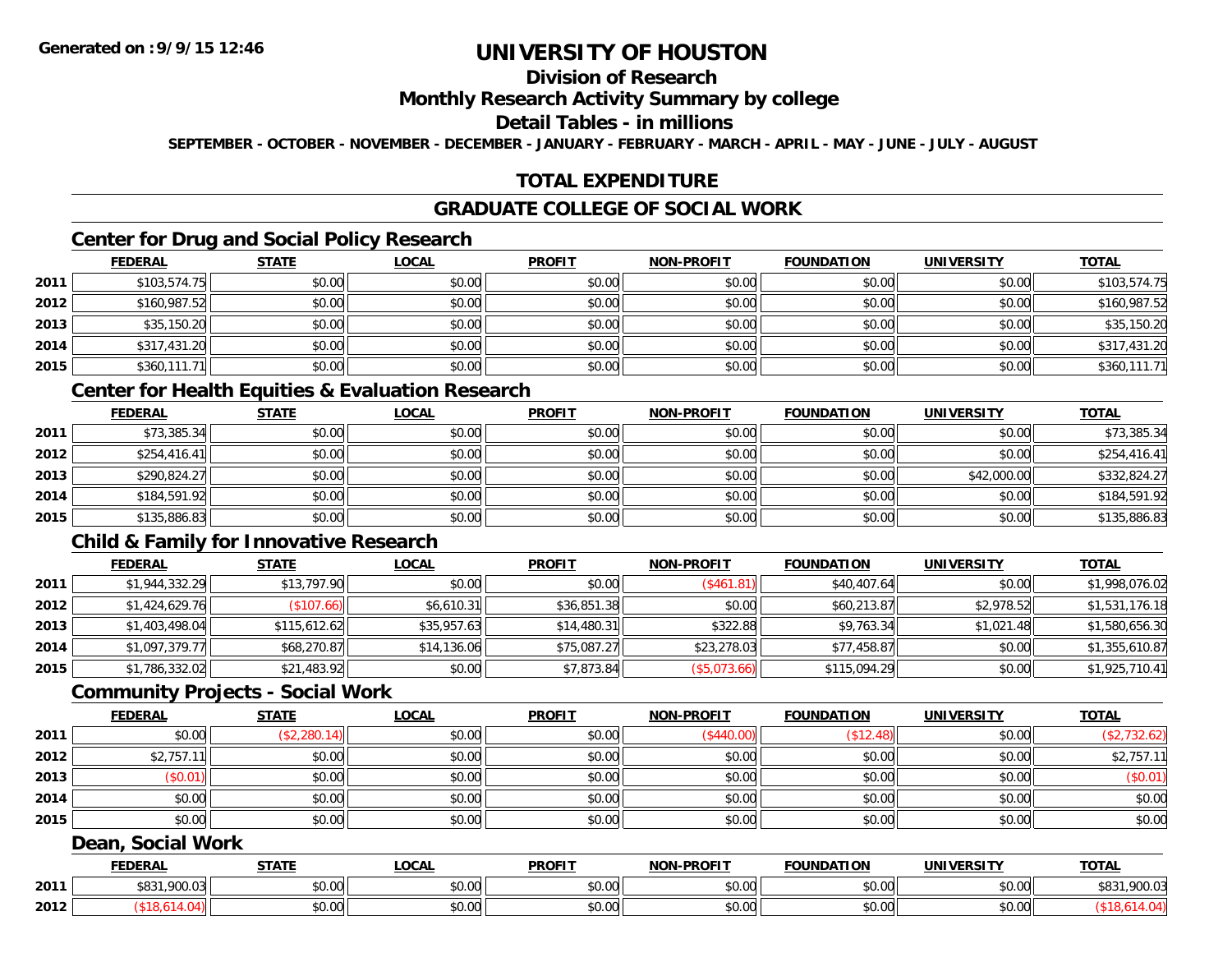# **Division of Research**

### **Monthly Research Activity Summary by college**

#### **Detail Tables - in millions**

**SEPTEMBER - OCTOBER - NOVEMBER - DECEMBER - JANUARY - FEBRUARY - MARCH - APRIL - MAY - JUNE - JULY - AUGUST**

### **TOTAL EXPENDITURE**

#### **GRADUATE COLLEGE OF SOCIAL WORK**

# **Dean, Social Work**

|      | <b>FEDERAL</b>            | <b>STATE</b> | <u>LOCAL</u> | <b>PROFIT</b> | <b>NON-PROFIT</b> | <b>FOUNDATION</b> | <b>UNIVERSITY</b> | <b>TOTAL</b>    |
|------|---------------------------|--------------|--------------|---------------|-------------------|-------------------|-------------------|-----------------|
| 2013 | $AA = 70702$<br>81.82 / 1 | \$0.00       | \$0.00       | \$0.00        | \$0.00            | \$0.00            | \$0.00            | 01770700<br>.ŏ∠ |
| 2014 | \$0.00                    | \$0.00       | \$0.00       | \$0.00        | \$0.00            | \$0.00            | \$0.00            | \$0.00          |
| 2015 | \$4,402.                  | \$0.00       | \$0.00       | \$0.00        | \$0.00            | \$0.00            | \$0.00            | ,402.11         |

#### **Office for Drug SPR**

|       | <b>FEDERAL</b>  | <b>STATE</b> | <b>LOCAL</b> | <b>PROFIT</b> | <b>NON-PROFIT</b> | <b>FOUNDATION</b> | <b>UNIVERSITY</b> | <b>TOTAL</b>    |
|-------|-----------------|--------------|--------------|---------------|-------------------|-------------------|-------------------|-----------------|
| 2011  | \$0.00          | \$0.00       | \$0.00       | \$0.00        | \$0.00            | \$0.00            | \$0.00            | \$0.00          |
| 2012  | \$0.00          | \$0.00       | \$0.00       | \$0.00        | \$0.00            | \$0.00            | \$0.00            | \$0.00          |
| 2013  | \$0.00          | \$0.00       | \$0.00       | \$0.00        | \$0.00            | \$0.00            | \$0.00            | \$0.00          |
| 2014  | \$0.00          | \$0.00       | \$0.00       | \$0.00        | \$0.00            | \$0.00            | \$0.00            | \$0.00          |
| 2015  | \$0.00          | \$0.00       | \$0.00       | \$0.00        | \$0.00            | \$0.00            | \$0.00            | \$0.00          |
| Total | \$10,410,765.07 | \$216,777.51 | \$56,704.00  | \$134,292.80  | \$17,625.44       | \$302,925.53      | \$46,000.00       | \$11,185,090.35 |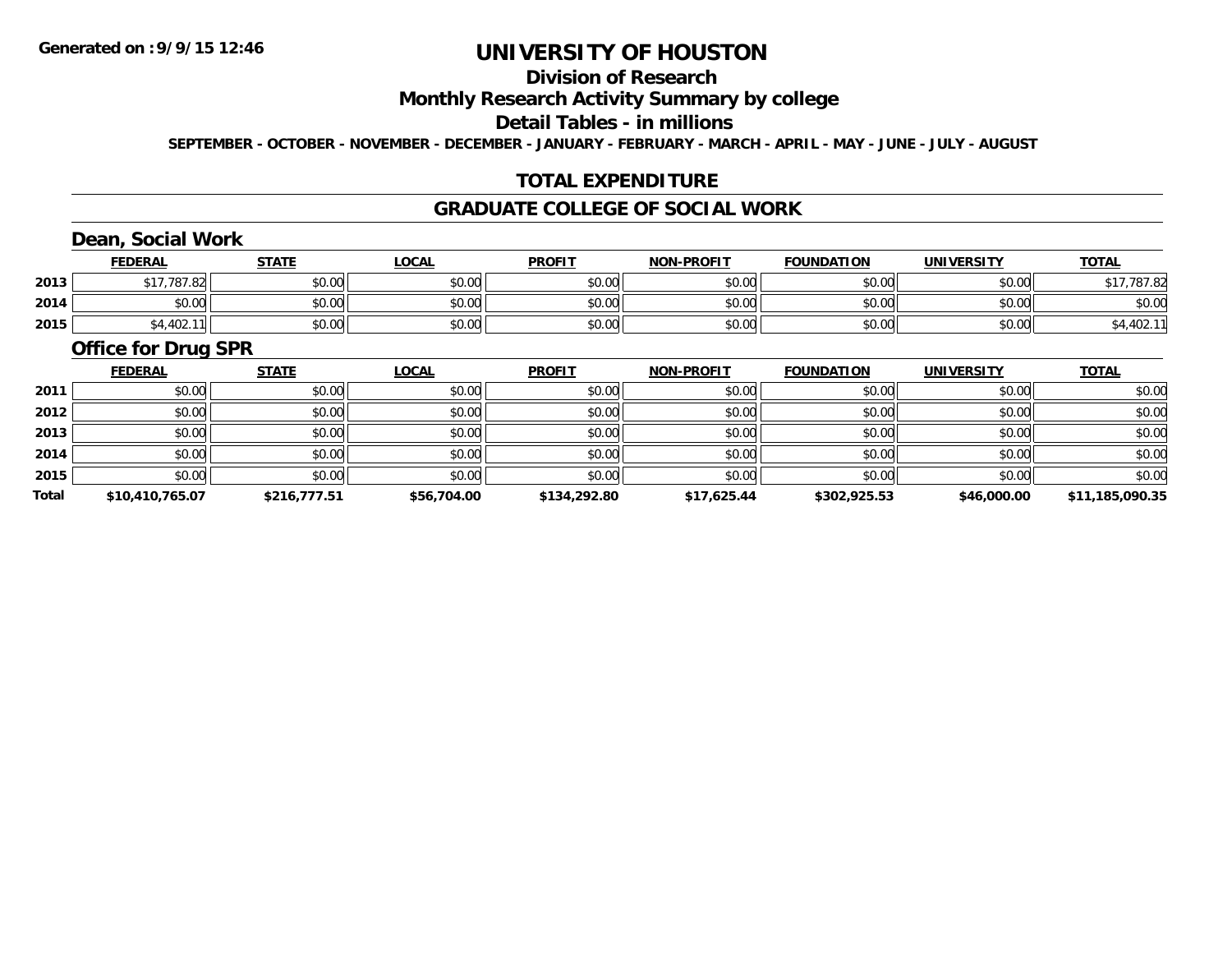### **Division of Research**

### **Monthly Research Activity Summary by college**

#### **Detail Tables - in millions**

**SEPTEMBER - OCTOBER - NOVEMBER - DECEMBER - JANUARY - FEBRUARY - MARCH - APRIL - MAY - JUNE - JULY - AUGUST**

### **TOTAL EXPENDITURE**

#### **HILTON COLLEGE OF HOTEL AND RESTAURANT MANAGEMENT**

#### **Hotel and Restaurant Management**

|       | <b>FEDERAL</b> | <b>STATE</b>  | <u>LOCAL</u> | <b>PROFIT</b> | <b>NON-PROFIT</b> | <b>FOUNDATION</b> | <b>UNIVERSITY</b> | <b>TOTAL</b>   |
|-------|----------------|---------------|--------------|---------------|-------------------|-------------------|-------------------|----------------|
| 2011  | \$76,026.41    | \$149,501.09  | \$0.00       | \$1,065.30    | \$22,523.53       | \$0.00            | \$0.00            | \$249,116.33   |
| 2012  | \$64,375.13    | \$173,793.22  | \$0.00       | \$25.76       | \$8,813.27        | \$0.00            | \$0.00            | \$247,007.38   |
| 2013  | \$93,015.58    | \$90,610.21   | \$0.00       | \$0.00        | \$0.00            | \$0.00            | \$0.00            | \$183,625.79   |
| 2014  | \$161,531.69   | (\$278.26)    | \$0.00       | \$0.00        | \$0.00            | \$34,395.13       | \$0.00            | \$195,648.56   |
| 2015  | \$173,554.59   | $($ \$287.27) | \$0.00       | \$0.00        | \$0.00            | \$10,306.74       | \$0.00            | \$183,574.06   |
| Total | \$568,503.40   | \$413,338.99  | \$0.00       | \$1,091.06    | \$31,336.80       | \$44,701.87       | \$0.00            | \$1,058,972.12 |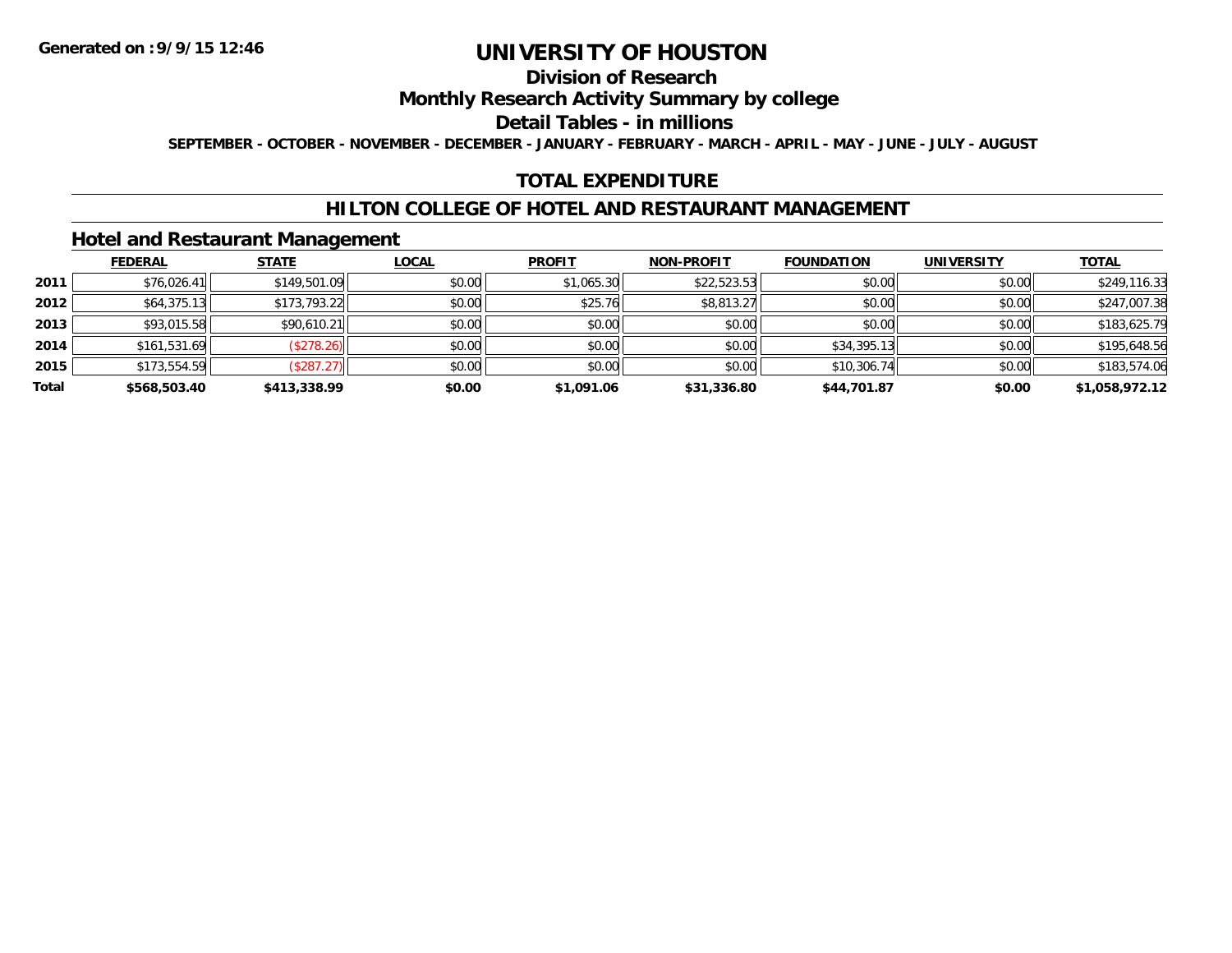# **Division of Research**

**Monthly Research Activity Summary by college**

#### **Detail Tables - in millions**

**SEPTEMBER - OCTOBER - NOVEMBER - DECEMBER - JANUARY - FEBRUARY - MARCH - APRIL - MAY - JUNE - JULY - AUGUST**

#### **TOTAL EXPENDITURE**

#### **HONORS COLLEGE**

# **Dean, Honors College**

|       | <b>FEDERAL</b> | <b>STATE</b> | <b>LOCAL</b> | <b>PROFIT</b> | <b>NON-PROFIT</b> | <b>FOUNDATION</b> | <b>UNIVERSITY</b> | <b>TOTAL</b> |
|-------|----------------|--------------|--------------|---------------|-------------------|-------------------|-------------------|--------------|
| 2011  | \$30,185.88    | \$0.00       | \$0.00       | \$0.00        | \$8,517.57        | \$0.00            | \$0.00            | \$38,703.45  |
| 2012  | \$32,002.20    | \$0.00       | \$0.00       | \$0.00        | \$26,516.49       | \$0.00            | \$0.00            | \$58,518.69  |
| 2013  | \$20,317.24    | \$0.00       | \$0.00       | \$0.00        | \$9,206.27        | \$107.94          | \$0.00            | \$29,631.44  |
| 2014  | \$2,694.74     | \$0.00       | \$0.00       | \$0.00        | \$8,956.69        | \$7,386.19        | \$0.00            | \$19,037.62  |
| 2015  | \$0.00         | \$0.00       | \$0.00       | \$0.00        | (\$17.71)         | \$1,067.38        | \$0.00            | \$1,049.67   |
| Total | \$85,200.06    | \$0.00       | \$0.00       | \$0.00        | \$53,179.31       | \$8,561.51        | \$0.00            | \$146,940.88 |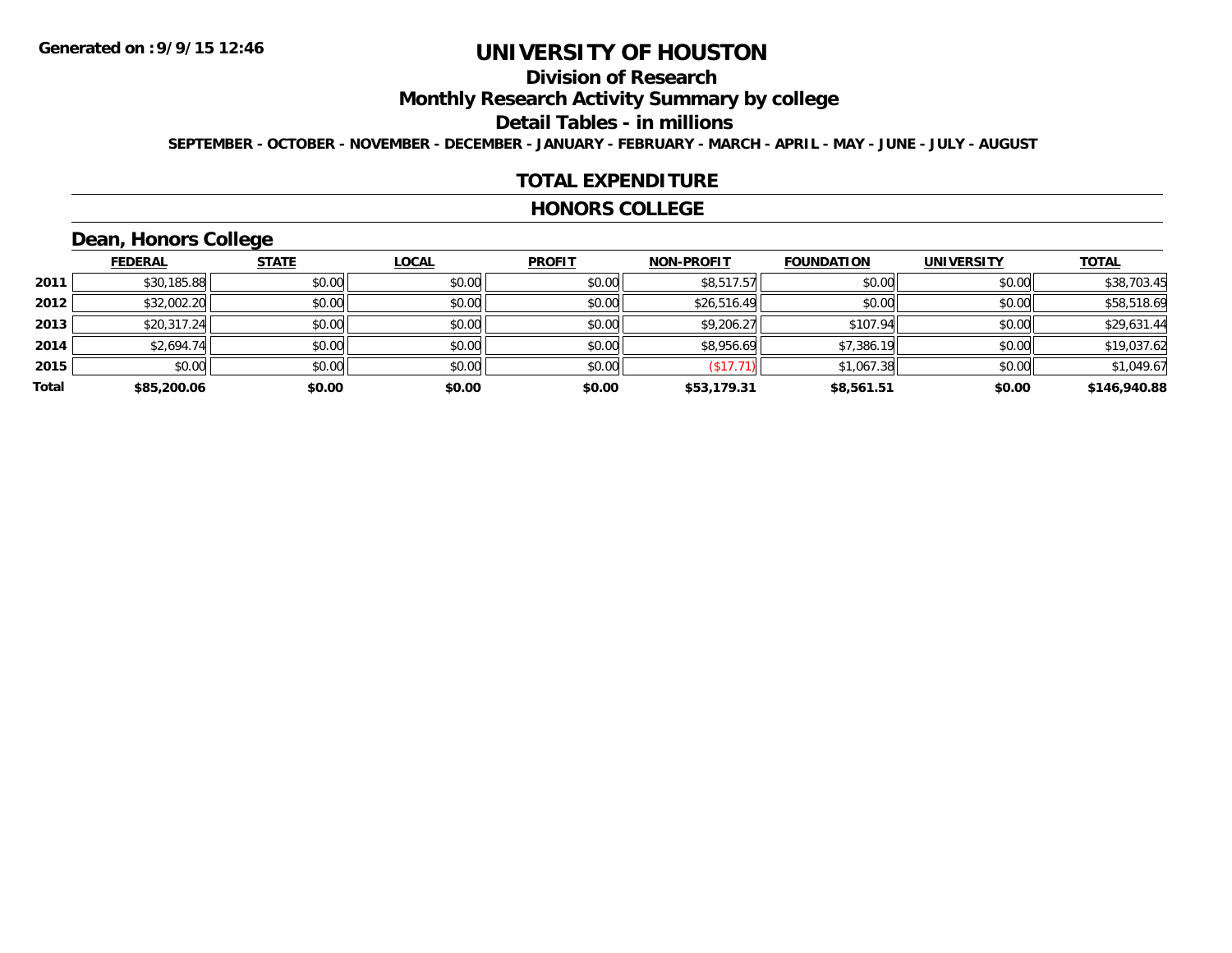## **Division of Research**

**Monthly Research Activity Summary by college**

#### **Detail Tables - in millions**

**SEPTEMBER - OCTOBER - NOVEMBER - DECEMBER - JANUARY - FEBRUARY - MARCH - APRIL - MAY - JUNE - JULY - AUGUST**

#### **TOTAL EXPENDITURE**

#### **LIBRARY**

### **Administration, Library**

|       | <b>FEDERAL</b> | <b>STATE</b> | <b>LOCAL</b> | <b>PROFIT</b> | <b>NON-PROFIT</b> | <b>FOUNDATION</b> | <b>UNIVERSITY</b> | <b>TOTAL</b> |
|-------|----------------|--------------|--------------|---------------|-------------------|-------------------|-------------------|--------------|
| 2011  | \$21,624.75    | \$0.00       | \$0.00       | \$0.00        | \$0.00            | \$0.00            | \$0.00            | \$21,624.75  |
| 2012  | \$43.40        | \$0.00       | \$0.00       | \$0.00        | \$0.00            | \$0.00            | \$0.00            | \$43.40      |
| 2013  | \$0.00         | \$0.00       | \$0.00       | \$0.00        | \$0.00            | \$0.00            | \$0.00            | \$0.00       |
| 2014  | \$0.00         | \$0.00       | \$0.00       | \$0.00        | \$0.00            | \$0.00            | \$0.00            | \$0.00       |
| Total | \$21,668.15    | \$0.00       | \$0.00       | \$0.00        | \$0.00            | \$0.00            | \$0.00            | \$21,668.15  |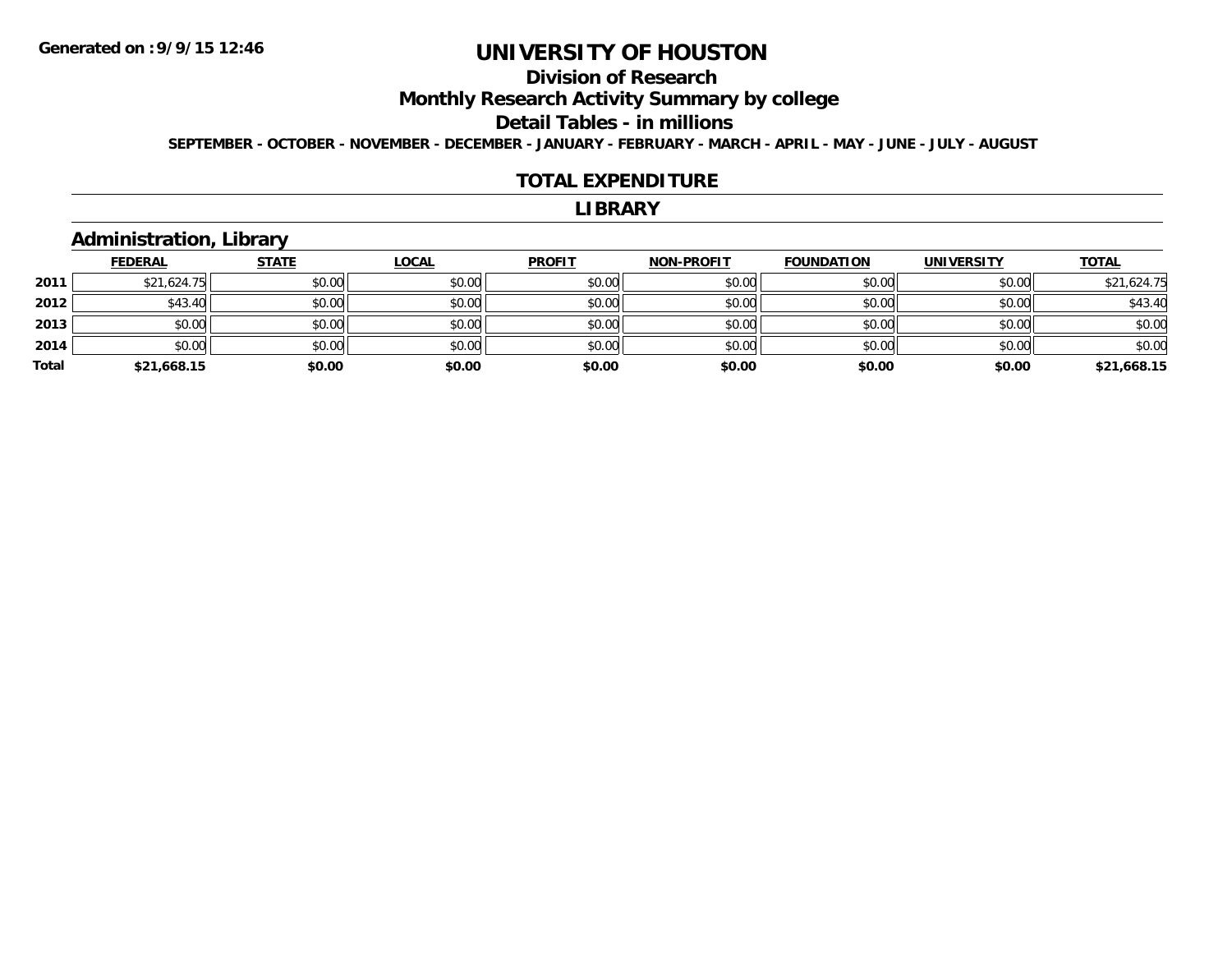#### **Division of Research**

### **Monthly Research Activity Summary by college**

#### **Detail Tables - in millions**

**SEPTEMBER - OCTOBER - NOVEMBER - DECEMBER - JANUARY - FEBRUARY - MARCH - APRIL - MAY - JUNE - JULY - AUGUST**

### **TOTAL EXPENDITURE**

#### **OTHER OUTSIDE ORGANIZATIONS USED FOR CPHS LOGINS**

|       | <b>FEDERAI</b> | <b>CTATE</b>  | _OCA           | <b>PROFIT</b>   | $.$ DDAEIT<br>חחו | <b>FOUNDATION</b> | VEDCITY<br><b>JNIVI</b><br>- 1 | <b>TOTAL</b> |
|-------|----------------|---------------|----------------|-----------------|-------------------|-------------------|--------------------------------|--------------|
| 2015  | 0000<br>งบ.บบ  | 0000<br>JU.UU | ልስ ሰሰ<br>DU.UU | ቀስ ሰስ<br>וטט.טי | \$0.00            | 0000<br>,u.uu     | ልስ ሰሰ<br>DU.UU                 | \$0.00       |
| Total | \$0.00         | \$0.00        | \$0.00         | \$0.00          | \$0.00            | \$0.00            | \$0.00                         | \$0.00       |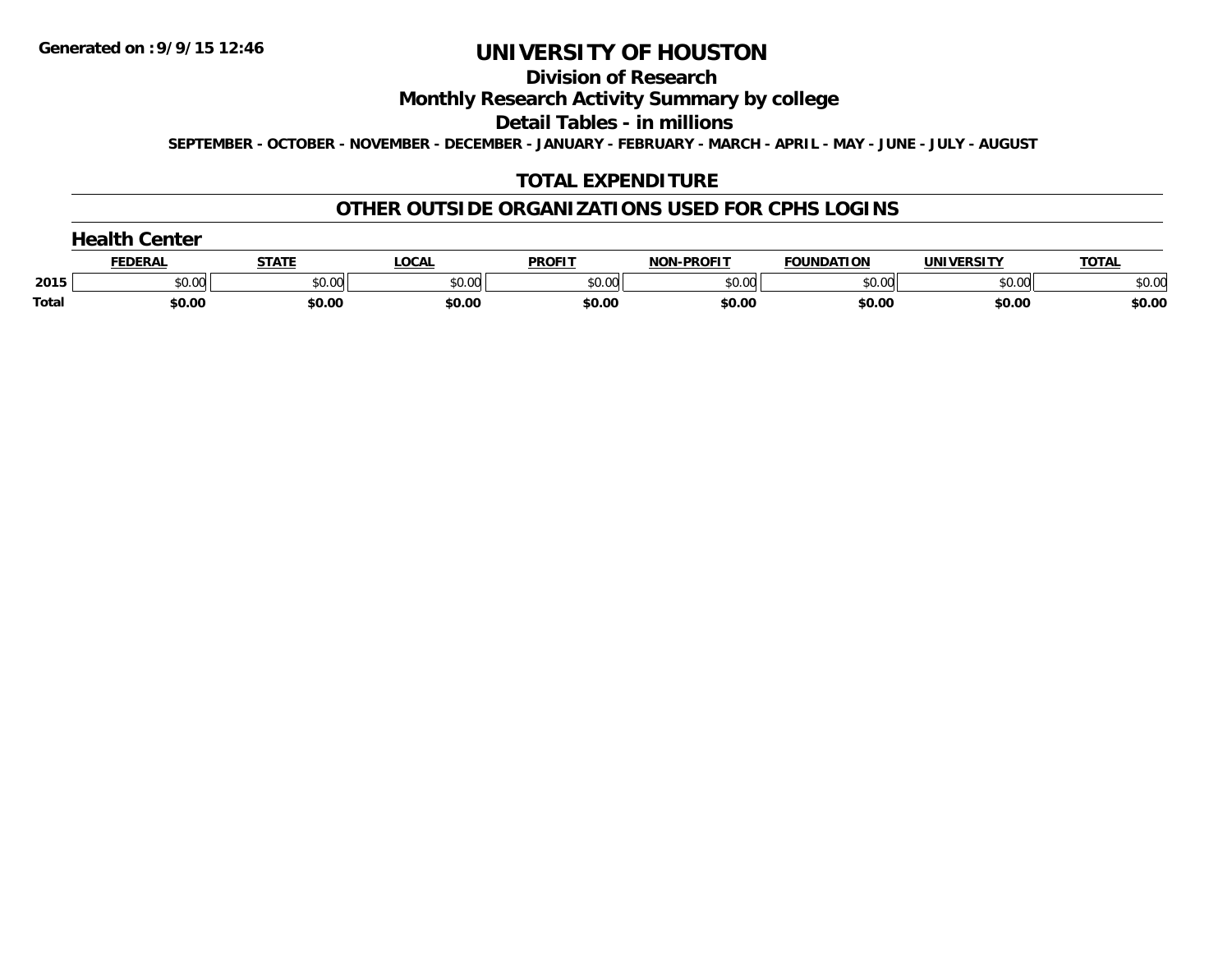# **Division of Research**

**Monthly Research Activity Summary by college**

#### **Detail Tables - in millions**

**SEPTEMBER - OCTOBER - NOVEMBER - DECEMBER - JANUARY - FEBRUARY - MARCH - APRIL - MAY - JUNE - JULY - AUGUST**

#### **TOTAL EXPENDITURE**

#### **PRESIDENT**

#### **Office of the President**

|       | <b>FEDERAL</b> | <b>STATE</b> | <b>LOCAL</b> | <b>PROFIT</b> | <b>NON-PROFIT</b> | <b>FOUNDATION</b> | <b>UNIVERSITY</b> | <b>TOTAL</b> |
|-------|----------------|--------------|--------------|---------------|-------------------|-------------------|-------------------|--------------|
| 2011  | \$0.00         | \$0.00       | \$0.00       | \$0.00        | \$0.00            | \$0.00            | \$0.00            | \$0.00       |
| 2012  | \$0.00         | \$0.00       | \$0.00       | \$0.00        | \$0.00            | \$0.00            | \$0.00            | \$0.00       |
| 2013  | \$0.00         | \$0.00       | \$0.00       | \$0.00        | \$0.00            | \$0.00            | \$0.00            | \$0.00       |
| 2014  | \$0.00         | \$0.00       | \$0.00       | \$0.00        | \$0.00            | \$0.00            | \$0.00            | \$0.00       |
| 2015  | \$0.00         | \$0.00       | \$0.00       | \$0.00        | \$0.00            | \$0.00            | \$0.00            | \$0.00       |
| Total | \$0.00         | \$0.00       | \$0.00       | \$0.00        | \$0.00            | \$0.00            | \$0.00            | \$0.00       |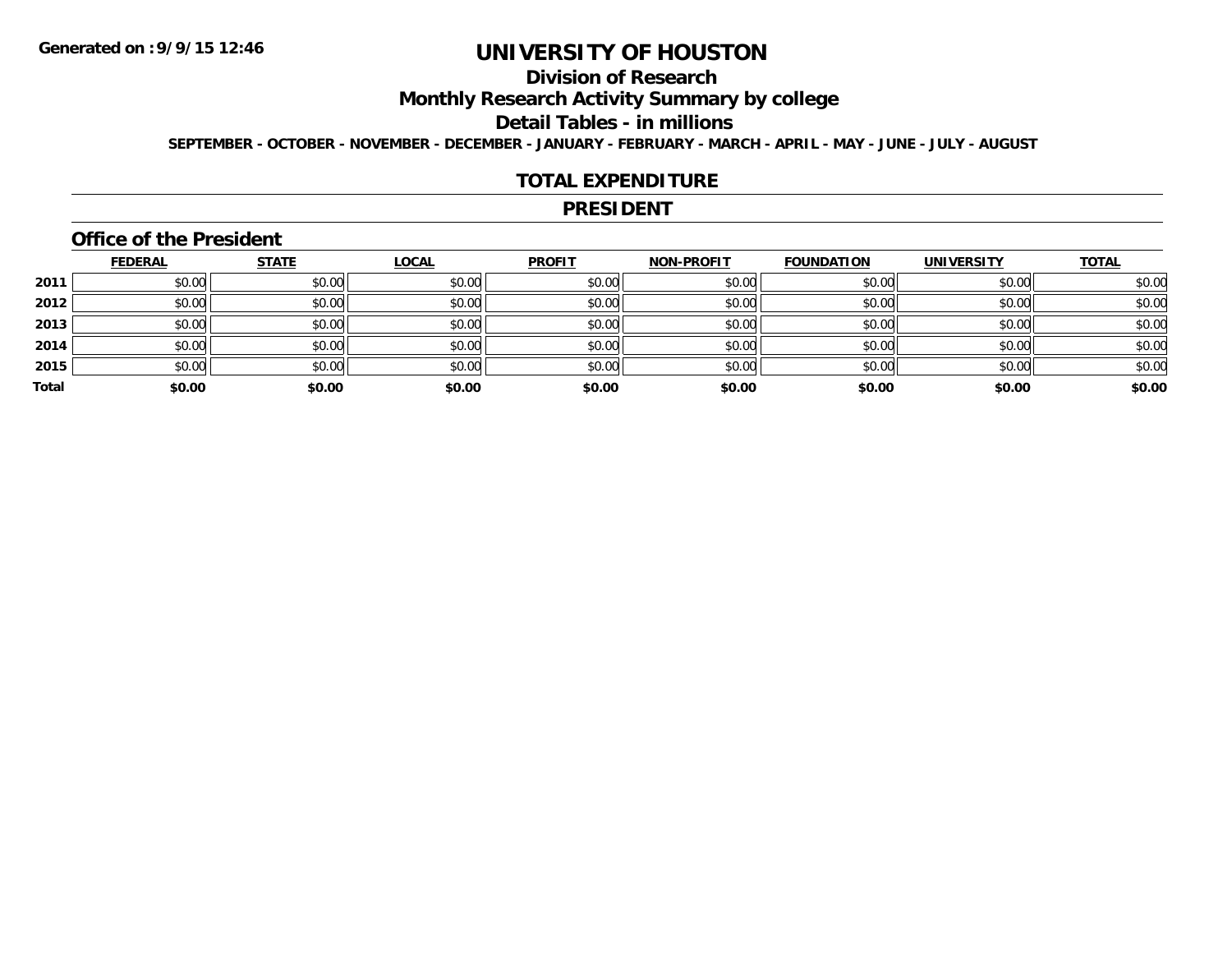# **Division of Research**

### **Monthly Research Activity Summary by college**

#### **Detail Tables - in millions**

**SEPTEMBER - OCTOBER - NOVEMBER - DECEMBER - JANUARY - FEBRUARY - MARCH - APRIL - MAY - JUNE - JULY - AUGUST**

### **TOTAL EXPENDITURE**

#### **SENIOR V.P. FOR ACADEMIC AFFAIRS AND PROVOST**

|                             | <b>Challenger Program</b>        |                                                     |              |               |                   |                   |                   |              |
|-----------------------------|----------------------------------|-----------------------------------------------------|--------------|---------------|-------------------|-------------------|-------------------|--------------|
|                             | <b>FEDERAL</b>                   | <b>STATE</b>                                        | <b>LOCAL</b> | <b>PROFIT</b> | <b>NON-PROFIT</b> | <b>FOUNDATION</b> | <b>UNIVERSITY</b> | <b>TOTAL</b> |
| 2011                        | \$0.00                           | \$0.00                                              | \$0.00       | \$0.00        | \$0.00            | \$0.00            | \$0.00            | \$0.00       |
| 2012                        | \$0.00                           | \$0.00                                              | \$0.00       | \$0.00        | \$0.00            | \$0.00            | \$0.00            | \$0.00       |
| 2013                        | \$0.00                           | \$0.00                                              | \$0.00       | \$0.00        | \$0.00            | \$0.00            | \$0.00            | \$0.00       |
| 2014                        | \$0.00                           | \$0.00                                              | \$0.00       | \$0.00        | \$0.00            | \$0.00            | \$0.00            | \$0.00       |
| 2015                        | \$0.00                           | \$0.00                                              | \$0.00       | \$0.00        | \$0.00            | \$0.00            | \$0.00            | \$0.00       |
|                             | <b>Continuing Education</b>      |                                                     |              |               |                   |                   |                   |              |
|                             | <b>FEDERAL</b>                   | <b>STATE</b>                                        | <b>LOCAL</b> | <b>PROFIT</b> | <b>NON-PROFIT</b> | <b>FOUNDATION</b> | <b>UNIVERSITY</b> | <b>TOTAL</b> |
| 2011                        | \$0.00                           | \$1,068.06                                          | \$0.00       | \$0.00        | \$0.00            | \$0.00            | \$0.00            | \$1,068.06   |
|                             | <b>Learning Support Services</b> |                                                     |              |               |                   |                   |                   |              |
|                             | <b>FEDERAL</b>                   | <b>STATE</b>                                        | <b>LOCAL</b> | <b>PROFIT</b> | <b>NON-PROFIT</b> | <b>FOUNDATION</b> | <b>UNIVERSITY</b> | <b>TOTAL</b> |
| 2012                        | \$0.00                           | \$0.00                                              | \$0.00       | \$0.00        | \$0.00            | \$0.00            | \$0.00            | \$0.00       |
| 2013                        | \$0.00                           | \$0.00                                              | \$0.00       | \$0.00        | \$0.00            | \$0.00            | \$0.00            | \$0.00       |
| <b>Office of Admissions</b> |                                  |                                                     |              |               |                   |                   |                   |              |
|                             | <b>FEDERAL</b>                   | <b>STATE</b>                                        | <b>LOCAL</b> | <b>PROFIT</b> | <b>NON-PROFIT</b> | <b>FOUNDATION</b> | <b>UNIVERSITY</b> | <b>TOTAL</b> |
| 2011                        | \$0.00                           | \$0.00                                              | \$0.00       | \$0.00        | \$0.00            | \$0.00            | \$0.00            | \$0.00       |
| 2012                        | \$0.00                           | \$0.00                                              | \$0.00       | \$0.00        | \$0.00            | \$0.00            | \$0.00            | \$0.00       |
| 2013                        | \$0.00                           | \$0.00                                              | \$0.00       | \$0.00        | \$0.00            | \$0.00            | \$0.00            | \$0.00       |
| 2014                        | \$0.00                           | \$0.00                                              | \$0.00       | \$0.00        | \$0.00            | \$0.00            | \$0.00            | \$0.00       |
| 2015                        | \$0.00                           | \$0.00                                              | \$0.00       | \$0.00        | \$0.00            | \$0.00            | \$0.00            | \$0.00       |
|                             |                                  | <b>Senior V.P. for Academic Affairs and Provost</b> |              |               |                   |                   |                   |              |
|                             | <b>FEDERAL</b>                   | <b>STATE</b>                                        | <b>LOCAL</b> | <b>PROFIT</b> | <b>NON-PROFIT</b> | <b>FOUNDATION</b> | <b>UNIVERSITY</b> | <b>TOTAL</b> |
| 2011                        | \$0.00                           | \$0.00                                              | \$0.00       | \$0.00        | \$0.00            | \$0.00            | \$0.00            | \$0.00       |
| 2012                        | \$0.00                           | \$0.00                                              | \$0.00       | \$36,232.62   | \$0.00            | \$0.00            | \$0.00            | \$36,232.62  |
| 2013                        | \$0.00                           | \$0.00                                              | \$0.00       | \$0.00        | \$0.00            | \$0.00            | \$0.00            | \$0.00       |
| 2014                        | \$0.00                           | \$0.00                                              | \$0.00       | \$38,767.38   | \$0.00            | \$0.00            | \$0.00            | \$38,767.38  |
| 2015                        | \$0.00                           | \$0.00                                              | \$0.00       | \$0.00        | \$0.00            | \$0.00            | \$0.00            | \$0.00       |
|                             | <b>Student Support Services</b>  |                                                     |              |               |                   |                   |                   |              |
|                             | <b>FEDERAL</b>                   | <b>STATE</b>                                        | <b>LOCAL</b> | <b>PROFIT</b> | <b>NON-PROFIT</b> | <b>FOUNDATION</b> | <b>UNIVERSITY</b> | <b>TOTAL</b> |
| 2014                        | \$0.00                           | \$0.00                                              | \$0.00       | \$0.00        | \$0.00            | \$0.00            | \$0.00            | \$0.00       |
| 2015                        | \$0.00                           | \$0.00                                              | \$0.00       | \$0.00        | \$0.00            | \$0.00            | \$0.00            | \$0.00       |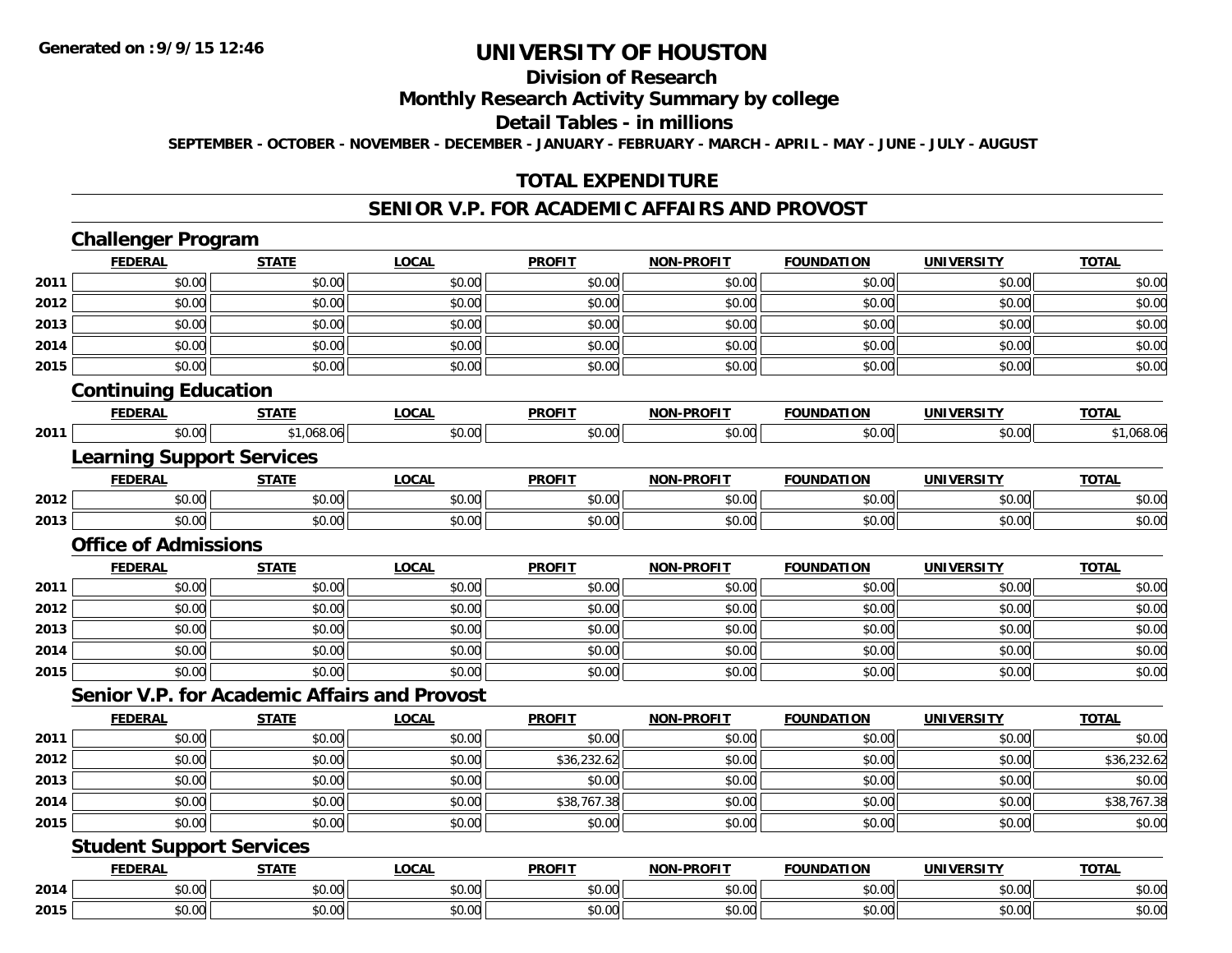# **Division of Research**

### **Monthly Research Activity Summary by college**

#### **Detail Tables - in millions**

**SEPTEMBER - OCTOBER - NOVEMBER - DECEMBER - JANUARY - FEBRUARY - MARCH - APRIL - MAY - JUNE - JULY - AUGUST**

#### **TOTAL EXPENDITURE**

#### **SENIOR V.P. FOR ACADEMIC AFFAIRS AND PROVOST**

|       | <b>UH Energy</b>              |                                             |              |               |                   |                   |                   |                |
|-------|-------------------------------|---------------------------------------------|--------------|---------------|-------------------|-------------------|-------------------|----------------|
|       | <b>FEDERAL</b>                | <b>STATE</b>                                | <b>LOCAL</b> | <b>PROFIT</b> | <b>NON-PROFIT</b> | <b>FOUNDATION</b> | <b>UNIVERSITY</b> | <b>TOTAL</b>   |
| 2015  | \$0.00                        | \$0.00                                      | \$0.00       | \$0.00        | \$0.00            | \$0.00            | \$0.00            | \$0.00         |
|       | <b>Undergraduate Scholars</b> |                                             |              |               |                   |                   |                   |                |
|       | <b>FEDERAL</b>                | <b>STATE</b>                                | <b>LOCAL</b> | <b>PROFIT</b> | <b>NON-PROFIT</b> | <b>FOUNDATION</b> | <b>UNIVERSITY</b> | <b>TOTAL</b>   |
| 2011  | \$0.00                        | \$26,253.07                                 | \$0.00       | \$0.00        | \$0.00            | \$0.00            | \$0.00            | \$26,253.07    |
| 2012  | \$0.00                        | \$22,686.01                                 | \$0.00       | \$0.00        | \$0.00            | \$0.00            | \$0.00            | \$22,686.01    |
| 2013  | \$0.00                        | \$15,350.74                                 | \$0.00       | \$0.00        | \$0.00            | \$0.00            | \$0.00            | \$15,350.74    |
| 2014  | \$0.00                        | \$10,928.61                                 | \$0.00       | \$0.00        | \$0.00            | \$0.00            | \$0.00            | \$10,928.61    |
|       |                               | <b>Undergraduate Student Success</b>        |              |               |                   |                   |                   |                |
|       | <b>FEDERAL</b>                | <b>STATE</b>                                | <b>LOCAL</b> | <b>PROFIT</b> | <b>NON-PROFIT</b> | <b>FOUNDATION</b> | <b>UNIVERSITY</b> | <b>TOTAL</b>   |
| 2011  | \$0.00                        | \$0.00                                      | \$0.00       | \$0.00        | \$0.00            | \$0.00            | \$0.00            | \$0.00         |
| 2012  | \$0.00                        | \$66,672.79                                 | \$0.00       | \$0.00        | \$0.00            | \$0.00            | \$0.00            | \$66,672.79    |
| 2013  | \$0.00                        | \$40,085.69                                 | \$0.00       | \$0.00        | \$0.00            | \$0.00            | \$0.00            | \$40,085.69    |
| 2014  | \$0.00                        | \$190,140.58                                | \$0.00       | \$0.00        | \$0.00            | \$0.00            | \$0.00            | \$190,140.58   |
| 2015  | \$256,412.48                  | \$82,985.05                                 | \$0.00       | \$0.00        | \$0.00            | \$0.00            | \$0.00            | \$339,397.53   |
|       |                               | <b>Undergraduate Student Success Center</b> |              |               |                   |                   |                   |                |
|       | <b>FEDERAL</b>                | <b>STATE</b>                                | <b>LOCAL</b> | <b>PROFIT</b> | <b>NON-PROFIT</b> | <b>FOUNDATION</b> | <b>UNIVERSITY</b> | <b>TOTAL</b>   |
| 2011  | \$297,521.99                  | \$136,811.91                                | \$0.00       | \$0.00        | \$74,006.95       | \$6,633.24        | \$0.00            | \$514,974.09   |
| 2012  | \$299,585.72                  | \$130,002.78                                | \$0.00       | \$0.00        | \$75,474.71       | \$0.00            | \$0.00            | \$505,063.21   |
| 2013  | \$361,522.03                  | \$133,584.49                                | \$0.00       | \$0.00        | (\$533.15)        | \$0.00            | \$0.00            | \$494,573.37   |
| 2014  | \$376,764.37                  | \$119,866.92                                | \$0.00       | \$0.00        | \$0.00            | \$0.00            | \$0.00            | \$496,631.29   |
| 2015  | \$0.00                        | \$132,099.58                                | \$0.00       | \$0.00        | \$77.789.08       | \$0.00            | \$0.00            | \$209,888.66   |
| Total | \$1,591,806.59                | \$1,108,536.28                              | \$0.00       | \$75,000.00   | \$226,737.59      | \$6,633.24        | \$0.00            | \$3,008,713.70 |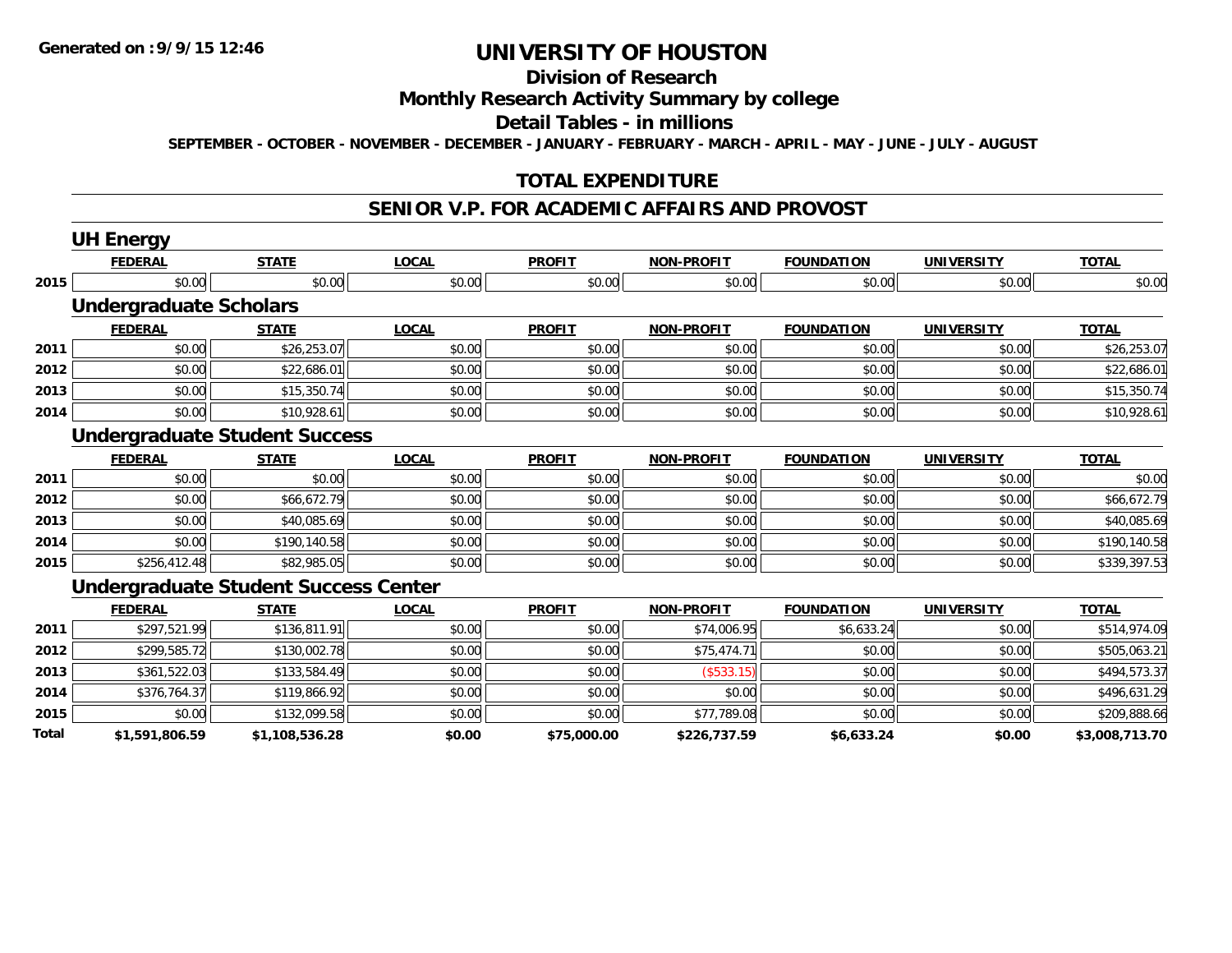# **Division of Research**

**Monthly Research Activity Summary by college**

#### **Detail Tables - in millions**

**SEPTEMBER - OCTOBER - NOVEMBER - DECEMBER - JANUARY - FEBRUARY - MARCH - APRIL - MAY - JUNE - JULY - AUGUST**

#### **TOTAL EXPENDITURE**

#### **UH LAW CENTER**

|       | Dean, Law      |              |              |               |                   |                   |                   |                |
|-------|----------------|--------------|--------------|---------------|-------------------|-------------------|-------------------|----------------|
|       | <b>FEDERAL</b> | <b>STATE</b> | <b>LOCAL</b> | <b>PROFIT</b> | <b>NON-PROFIT</b> | <b>FOUNDATION</b> | <b>UNIVERSITY</b> | <b>TOTAL</b>   |
| 2011  | \$34,816.75    | \$0.00       | \$0.00       | \$0.00        | \$0.00            | \$0.00            | \$0.00            | \$34,816.75    |
| 2012  | (\$221,005.68) | \$0.00       | \$0.00       | \$0.00        | \$0.00            | \$0.00            | \$0.00            | (\$221,005.68) |
| 2013  | \$0.00         | \$0.00       | \$0.00       | \$0.00        | \$0.00            | \$0.00            | \$0.00            | \$0.00         |
|       | Law-UH         |              |              |               |                   |                   |                   |                |
|       | <b>FEDERAL</b> | <b>STATE</b> | <b>LOCAL</b> | <b>PROFIT</b> | <b>NON-PROFIT</b> | <b>FOUNDATION</b> | <b>UNIVERSITY</b> | <b>TOTAL</b>   |
| 2011  | \$67,983.70    | \$128,216.68 | \$0.00       | \$0.00        | \$0.00            | \$93,871.20       | \$0.00            | \$290,071.58   |
| 2012  | \$80,279.20    | \$132,991.17 | \$0.00       | \$0.00        | \$0.00            | \$87,696.86       | \$0.00            | \$300,967.23   |
| 2013  | \$151,107.08   | \$192,243.49 | \$0.00       | \$0.00        | \$0.00            | \$54,691.24       | \$0.00            | \$398,041.81   |
| 2014  | \$21,813.22    | \$193,054.82 | \$0.00       | \$0.00        | \$0.00            | \$12,948.63       | \$0.00            | \$227,816.67   |
| 2015  | \$72,334.27    | \$196,082.06 | \$0.00       | \$0.00        | \$0.00            | \$4,479.35        | \$0.00            | \$272,895.68   |
| Total | \$207,328.54   | \$842,588.22 | \$0.00       | \$0.00        | \$0.00            | \$253,687.28      | \$0.00            | \$1,303,604.05 |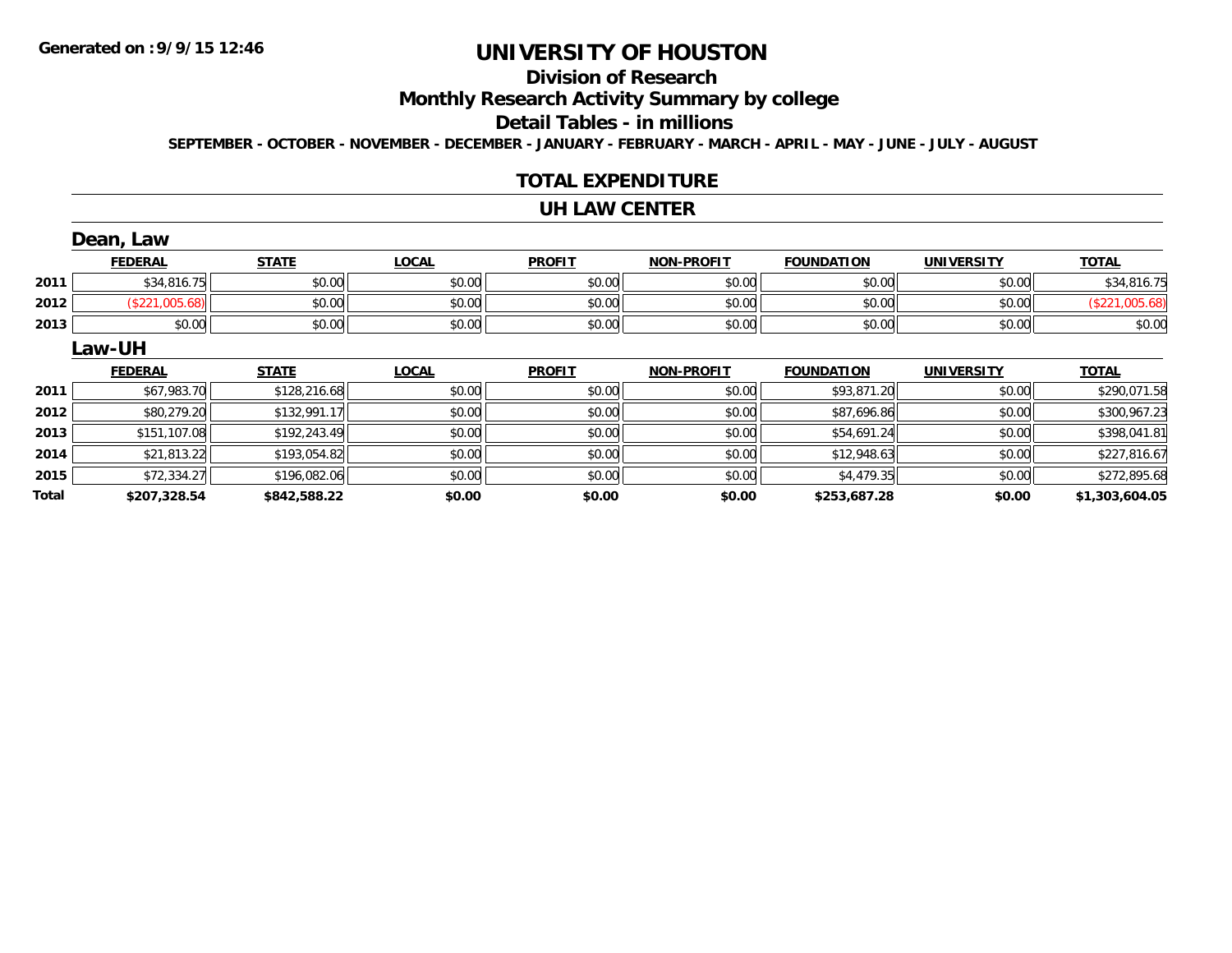# **Division of Research**

## **Monthly Research Activity Summary by college**

#### **Detail Tables - in millions**

**SEPTEMBER - OCTOBER - NOVEMBER - DECEMBER - JANUARY - FEBRUARY - MARCH - APRIL - MAY - JUNE - JULY - AUGUST**

### **TOTAL EXPENDITURE**

#### **UKNOWN COLLEGE**

### **Unknown Department**

|      | ------<br>cr.      | $- - - - -$ | $\sim$<br>UUNI         | <b>PROFIT</b>           | <b>DDAEIT</b><br>81 A B | "ION<br>IDA          | IINIVERSITV                                    | <b>TOTAL</b> |
|------|--------------------|-------------|------------------------|-------------------------|-------------------------|----------------------|------------------------------------------------|--------------|
| 2014 | $\cdots$<br>JU.UU  | \$0.00      | $\sim$ $\sim$<br>JU.UU | 0 <sub>n</sub><br>JU.UU | 0000<br>J∪.∪u           | $\sim$ $\sim$<br>טט. | 0.001<br>JU.UU                                 | \$0.00       |
| 2015 | $\sim$ 00<br>JU.UU | \$0.00      | ሶስ ሰሰ<br>JU.UU         | 0 <sub>n</sub><br>JU.UU | ስ ለሰ<br>JU.UU           | $\sim$ 00<br>JU.UU   | $\mathfrak{c} \cap \mathfrak{c} \cap$<br>JU.UU | \$0.00       |

# **Wrong Department - Please Dont Select It**

|              | <b>FEDERAL</b> | <b>STATE</b> | <u>LOCAL</u> | <b>PROFIT</b> | <b>NON-PROFIT</b> | <b>FOUNDATION</b> | <b>UNIVERSITY</b> | <b>TOTAL</b> |
|--------------|----------------|--------------|--------------|---------------|-------------------|-------------------|-------------------|--------------|
| 2011         | \$0.00         | \$0.00       | \$0.00       | \$0.00        | \$0.00            | \$0.00            | \$0.00            | \$0.00       |
| 2012         | \$0.00         | \$0.00       | \$0.00       | \$0.00        | \$0.00            | \$0.00            | \$0.00            | \$0.00       |
| 2013         | \$15,518.75    | \$0.00       | \$0.00       | \$0.00        | \$0.00            | \$0.00            | \$0.00            | \$15,518.75  |
| 2014         | \$0.00         | \$0.00       | \$0.00       | \$0.00        | \$0.00            | \$0.00            | \$0.00            | \$0.00       |
| 2015         | \$0.00         | \$0.00       | \$0.00       | \$0.00        | \$0.00            | \$0.00            | \$0.00            | \$0.00       |
| <b>Total</b> | \$15,518.75    | \$0.00       | \$0.00       | \$0.00        | \$0.00            | \$0.00            | \$0.00            | \$15,518.75  |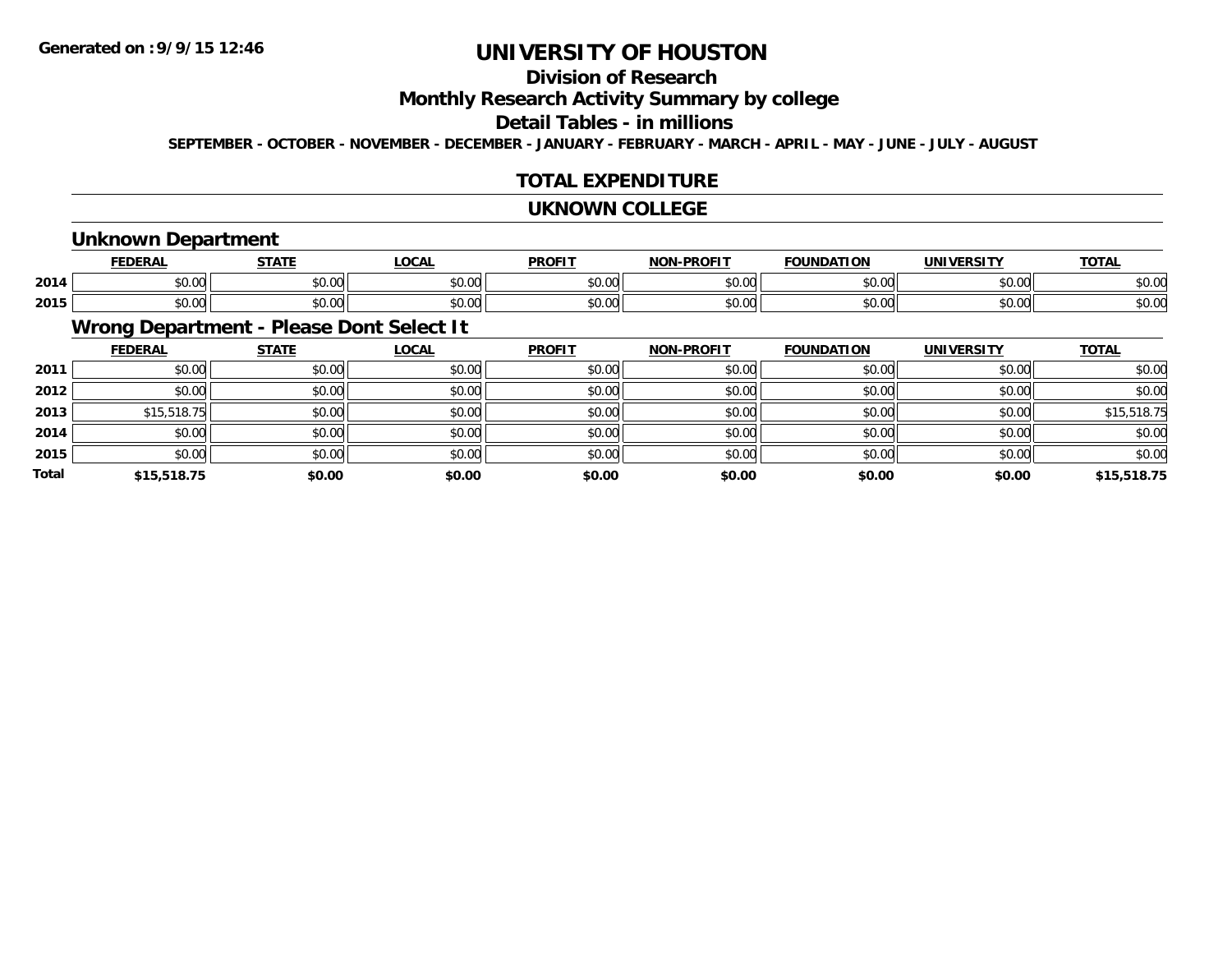# **Division of Research**

## **Monthly Research Activity Summary by college**

#### **Detail Tables - in millions**

**SEPTEMBER - OCTOBER - NOVEMBER - DECEMBER - JANUARY - FEBRUARY - MARCH - APRIL - MAY - JUNE - JULY - AUGUST**

### **TOTAL EXPENDITURE**

## **VICE PRESIDENT FOR ADMINISTRATION**

|       | <b>KUHF - Radio</b>         |              |              |               |                   |                   |                   |                 |
|-------|-----------------------------|--------------|--------------|---------------|-------------------|-------------------|-------------------|-----------------|
|       | <b>FEDERAL</b>              | <b>STATE</b> | <b>LOCAL</b> | <b>PROFIT</b> | <b>NON-PROFIT</b> | <b>FOUNDATION</b> | <b>UNIVERSITY</b> | <b>TOTAL</b>    |
| 2011  | \$6,272.82                  | \$2,500.00   | \$0.00       | \$0.00        | \$623,379.11      | \$0.00            | \$0.00            | \$632,151.93    |
| 2012  | (\$758.32)                  | \$10,153.66  | \$0.00       | \$0.00        | \$2,263,887.36    | \$0.00            | \$0.00            | \$2,273,282.70  |
| 2013  | \$0.00                      | (\$153.66)   | \$0.00       | \$0.00        | \$2,123,324.28    | \$0.00            | \$0.00            | \$2,123,170.62  |
| 2014  | \$26,825.30                 | \$0.00       | \$0.00       | \$0.00        | \$2,269,553.00    | \$0.00            | \$0.00            | \$2,296,378.30  |
| 2015  | \$2,528,007.70              | \$0.00       | \$0.00       | \$0.00        | (\$1,282.01)      | \$0.00            | \$0.00            | \$2,526,725.69  |
|       | <b>KUHT-TV</b>              |              |              |               |                   |                   |                   |                 |
|       | <b>FEDERAL</b>              | <b>STATE</b> | <b>LOCAL</b> | <b>PROFIT</b> | <b>NON-PROFIT</b> | <b>FOUNDATION</b> | <b>UNIVERSITY</b> | <b>TOTAL</b>    |
| 2011  | (\$4,505.73)                | \$0.00       | \$0.00       | \$0.00        | \$1,921,728.98    | \$0.00            | \$0.00            | \$1,917,223.25  |
| 2012  | \$0.00                      | \$0.00       | \$0.00       | \$0.00        | \$0.02            | \$0.00            | \$0.00            | \$0.02          |
|       | <b>Physical Plant</b>       |              |              |               |                   |                   |                   |                 |
|       | <b>FEDERAL</b>              | <b>STATE</b> | <b>LOCAL</b> | <b>PROFIT</b> | <b>NON-PROFIT</b> | <b>FOUNDATION</b> | <b>UNIVERSITY</b> | <b>TOTAL</b>    |
| 2013  | \$0.00                      | \$0.00       | \$0.00       | \$0.00        | \$0.00            | \$0.00            | \$0.00            | \$0.00          |
| 2014  | \$0.00                      | \$0.00       | \$0.00       | \$0.00        | \$0.00            | \$0.00            | \$0.00            | \$0.00          |
| 2015  | \$0.00                      | \$0.00       | \$0.00       | \$0.00        | \$0.00            | \$0.00            | \$0.00            | \$0.00          |
|       | <b>UH Police Department</b> |              |              |               |                   |                   |                   |                 |
|       | <b>FEDERAL</b>              | <b>STATE</b> | <b>LOCAL</b> | <b>PROFIT</b> | <b>NON-PROFIT</b> | <b>FOUNDATION</b> | <b>UNIVERSITY</b> | <b>TOTAL</b>    |
| 2014  | \$3,000.00                  | \$0.00       | \$0.00       | \$0.00        | \$0.00            | \$0.00            | \$0.00            | \$3,000.00      |
| Total | \$2,558,841.77              | \$12,500.00  | \$0.00       | \$0.00        | \$9,200,590.74    | \$0.00            | \$0.00            | \$11,771,932.51 |
|       |                             |              |              |               |                   |                   |                   |                 |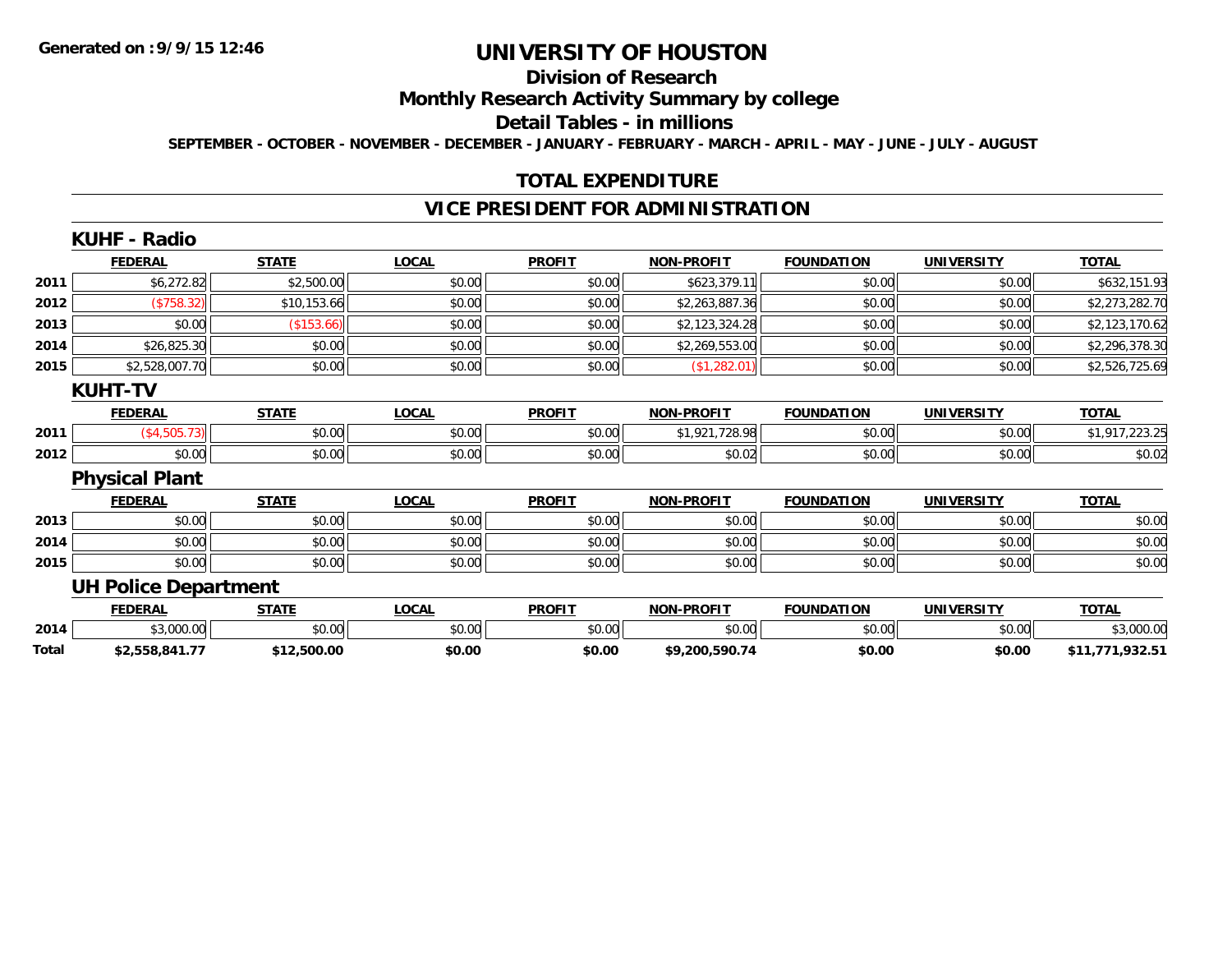# **Division of Research**

## **Monthly Research Activity Summary by college**

## **Detail Tables - in millions**

**SEPTEMBER - OCTOBER - NOVEMBER - DECEMBER - JANUARY - FEBRUARY - MARCH - APRIL - MAY - JUNE - JULY - AUGUST**

## **TOTAL EXPENDITURE**

## **VICE PRESIDENT FOR STUDENT AFFAIRS**

## **Childrens Learning Centers**

|      | <b>FEDERAL</b>      | <b>CTATE</b>   | .OCAL         | <b>PROFIT</b>          | <b>PROFIT</b><br>NON- | חחו<br><b>OLINDA</b>           | UNIVERSITY<br>. | TOTA.                      |
|------|---------------------|----------------|---------------|------------------------|-----------------------|--------------------------------|-----------------|----------------------------|
| 2014 | ⊄ገበጋ<br>401<br>10 N | ሶስ ሰስ<br>JU.UU | 0.00<br>pu.uu | $\sim$ $\sim$<br>JU.UU | 0000<br>JU.UU         | $\circ$ $\circ$ $\circ$<br>,uu | \$0.00          | ሖ へへ<br>$\Lambda$ $\Omega$ |
| 2015 | \$382,669.18        | ሶስ ሰሰ<br>JU.UU | 0.00<br>JU.UU | JU.UU                  | 0000<br>JU.UU         | 0000<br>DU.UU                  | \$0.00          | .00. 200 - J<br>. . 0      |

### **Dean, Student Affairs**

|      | <b>FEDERAL</b>   | <b>STATE</b> | LOCAL  | <b>PROFIT</b> | <b>NON-PROFIT</b> | <b>FOUNDATION</b> | <b>UNIVERSITY</b> | <u>TOTAL</u> |
|------|------------------|--------------|--------|---------------|-------------------|-------------------|-------------------|--------------|
| 2011 | \$66,228.49      | \$0.00       | \$0.00 | \$0.00        | \$0.00            | \$0.00            | \$0.00            | \$66,228.49  |
| 2012 | 0,160.15         | \$0.00       | \$0.00 | \$0.00        | \$0.00            | \$0.00            | \$0.00            | \$70,160.1   |
| 2013 | $- - - -$<br>ں ک | \$0.00       | \$0.00 | \$0.00        | \$0.00            | \$0.00            | \$0.00            | 701.51<br>◡  |

### **Vice President, Student Affairs**

|       | <b>FEDERAL</b> | <b>STATE</b> | <b>LOCAL</b> | <b>PROFIT</b> | <b>NON-PROFIT</b> | <b>FOUNDATION</b> | <b>UNIVERSITY</b> | <b>TOTAL</b>   |
|-------|----------------|--------------|--------------|---------------|-------------------|-------------------|-------------------|----------------|
| 2011  | \$243,400.41   | \$0.00       | \$0.00       | \$0.00        | \$0.00            | \$0.00            | \$0.00            | \$243,400.41   |
| 2012  | \$171,332.95   | \$0.00       | \$0.00       | \$0.00        | \$0.00            | \$0.00            | \$0.00            | \$171,332.95   |
| 2013  | \$226,184.82   | \$0.00       | \$0.00       | \$0.00        | \$0.00            | \$0.00            | \$0.00            | \$226,184.82   |
| 2014  | \$11,109.39    | \$0.00       | \$0.00       | \$0.00        | \$0.00            | \$0.00            | \$0.00            | \$11,109.39    |
| 2015  | \$0.00         | \$0.00       | \$0.00       | \$0.00        | \$0.00            | \$10,000.00       | \$0.00            | \$10,000.00    |
| Total | \$1,468,288.38 | \$0.00       | \$0.00       | \$0.00        | \$0.00            | \$10,000.00       | \$0.00            | \$1,478,288.38 |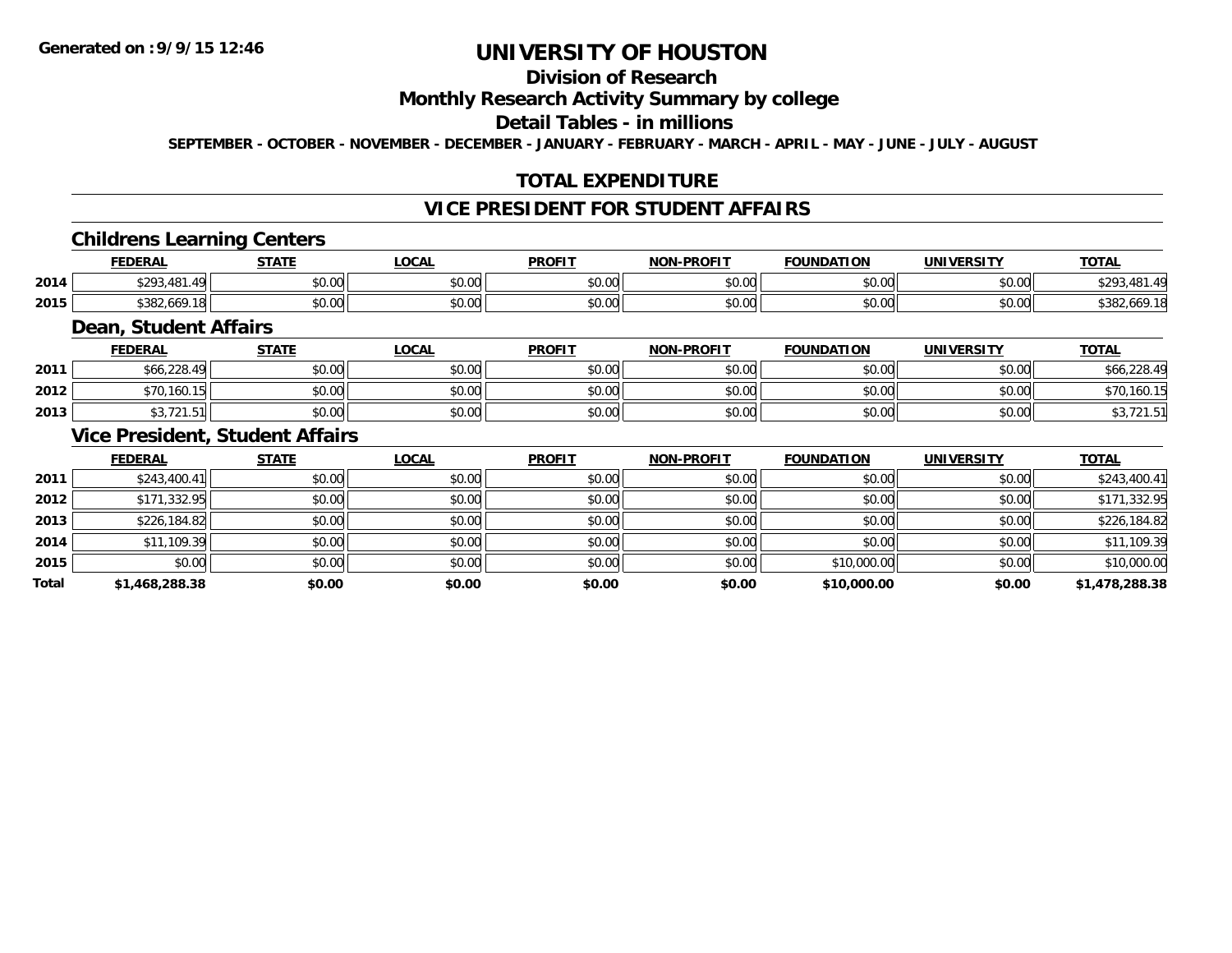# **Division of Research**

# **Monthly Research Activity Summary by college**

#### **Detail Tables - in millions**

**SEPTEMBER - OCTOBER - NOVEMBER - DECEMBER - JANUARY - FEBRUARY - MARCH - APRIL - MAY - JUNE - JULY - AUGUST**

#### **IDC RECOVERY**

#### **C.T. BAUER COLLEGE OF BUSINESS**

|      | <b>Accountancy &amp; Taxation</b>    |                                          |              |               |                   |                   |                   |              |
|------|--------------------------------------|------------------------------------------|--------------|---------------|-------------------|-------------------|-------------------|--------------|
|      | <b>FEDERAL</b>                       | <b>STATE</b>                             | <b>LOCAL</b> | <b>PROFIT</b> | <b>NON-PROFIT</b> | <b>FOUNDATION</b> | <b>UNIVERSITY</b> | <b>TOTAL</b> |
| 2014 | \$0.00                               | \$0.00                                   | \$0.00       | \$0.00        | \$0.00            | \$0.00            | \$0.00            | \$0.00       |
| 2015 | \$0.00                               | \$0.00                                   | \$0.00       | \$0.00        | \$0.00            | \$0.00            | \$0.00            | \$0.00       |
|      | <b>Dean, Business Administration</b> |                                          |              |               |                   |                   |                   |              |
|      | <b>FEDERAL</b>                       | <b>STATE</b>                             | <b>LOCAL</b> | <b>PROFIT</b> | <b>NON-PROFIT</b> | <b>FOUNDATION</b> | <b>UNIVERSITY</b> | <b>TOTAL</b> |
| 2011 | \$0.00                               | \$0.00                                   | \$0.00       | \$0.00        | \$0.00            | \$0.00            | \$0.00            | \$0.00       |
| 2012 | \$0.00                               | \$0.00                                   | \$0.00       | \$0.00        | \$0.00            | \$0.00            | \$0.00            | \$0.00       |
|      | <b>Finance</b>                       |                                          |              |               |                   |                   |                   |              |
|      | <b>FEDERAL</b>                       | <b>STATE</b>                             | <b>LOCAL</b> | <b>PROFIT</b> | <b>NON-PROFIT</b> | <b>FOUNDATION</b> | <b>UNIVERSITY</b> | <b>TOTAL</b> |
| 2011 | \$0.00                               | \$0.00                                   | \$0.00       | \$0.00        | \$0.00            | \$0.00            | \$0.00            | \$0.00       |
| 2012 | \$10,199.50                          | \$0.00                                   | \$0.00       | \$0.00        | \$0.00            | \$0.00            | \$0.00            | \$10,199.50  |
| 2013 | \$0.00                               | \$0.00                                   | \$0.00       | \$0.00        | \$0.00            | \$0.00            | \$0.00            | \$0.00       |
| 2014 | \$0.00                               | \$0.00                                   | \$0.00       | \$0.00        | \$0.00            | \$0.00            | \$0.00            | \$0.00       |
| 2015 | \$0.00                               | \$0.00                                   | \$0.00       | \$0.00        | \$0.00            | \$0.00            | \$0.00            | \$0.00       |
|      | Management                           |                                          |              |               |                   |                   |                   |              |
|      | <b>FEDERAL</b>                       | <b>STATE</b>                             | <b>LOCAL</b> | <b>PROFIT</b> | <b>NON-PROFIT</b> | <b>FOUNDATION</b> | <b>UNIVERSITY</b> | <b>TOTAL</b> |
| 2011 | \$12,563.43                          | \$0.00                                   | \$0.00       | \$0.00        | \$0.00            | \$0.00            | \$0.00            | \$12,563.43  |
| 2012 | (\$1,980.84)                         | \$0.00                                   | \$0.00       | \$0.00        | \$0.00            | \$0.00            | \$0.00            | (\$1,980.84) |
| 2013 | \$2,100.00                           | \$0.00                                   | \$0.00       | \$0.00        | \$0.00            | \$0.00            | \$0.00            | \$2,100.00   |
| 2014 | \$8,100.00                           | \$0.00                                   | \$0.00       | \$0.00        | \$0.00            | \$0.00            | \$0.00            | \$8,100.00   |
| 2015 | \$3,600.00                           | \$0.00                                   | \$0.00       | \$0.00        | \$0.00            | \$0.00            | \$0.00            | \$3,600.00   |
|      | <b>Marketing</b>                     |                                          |              |               |                   |                   |                   |              |
|      | <b>FEDERAL</b>                       | <b>STATE</b>                             | <b>LOCAL</b> | <b>PROFIT</b> | <b>NON-PROFIT</b> | <b>FOUNDATION</b> | <b>UNIVERSITY</b> | <b>TOTAL</b> |
| 2012 | \$0.00                               | \$0.00                                   | \$0.00       | \$0.00        | \$0.00            | \$0.00            | \$0.00            | \$0.00       |
| 2013 | \$0.00                               | \$0.00                                   | \$0.00       | \$0.00        | \$0.00            | \$0.00            | \$0.00            | \$0.00       |
| 2014 | \$0.00                               | \$0.00                                   | \$0.00       | \$0.00        | \$0.00            | \$0.00            | \$0.00            | \$0.00       |
| 2015 | \$0.00                               | \$0.00                                   | \$0.00       | \$0.00        | \$0.00            | \$0.00            | \$0.00            | \$0.00       |
|      |                                      |                                          |              |               |                   |                   |                   |              |
|      |                                      | <b>Small Business Development Center</b> |              |               |                   |                   |                   |              |
|      | <b>FEDERAL</b>                       | <b>STATE</b>                             | <b>LOCAL</b> | <b>PROFIT</b> | <b>NON-PROFIT</b> | <b>FOUNDATION</b> | <b>UNIVERSITY</b> | <b>TOTAL</b> |
| 2011 | \$116,480.38                         | \$0.00                                   | \$0.00       | \$0.00        | \$0.00            | \$0.00            | \$0.00            | \$116,480.38 |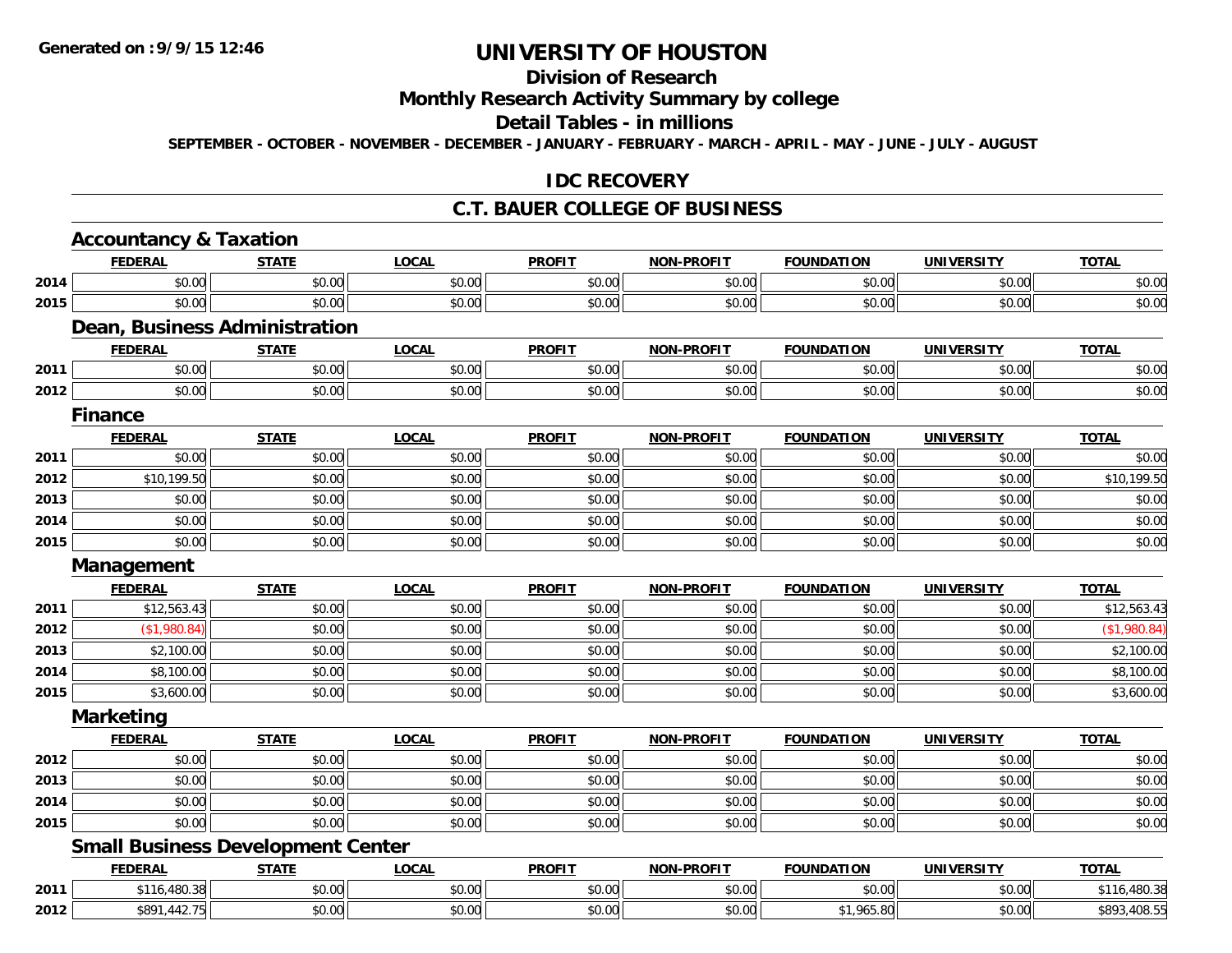# **Division of Research**

## **Monthly Research Activity Summary by college**

#### **Detail Tables - in millions**

**SEPTEMBER - OCTOBER - NOVEMBER - DECEMBER - JANUARY - FEBRUARY - MARCH - APRIL - MAY - JUNE - JULY - AUGUST**

### **IDC RECOVERY**

### **C.T. BAUER COLLEGE OF BUSINESS**

## **Small Business Development Center**

|       | <b>FEDERAL</b> | <u>STATE</u> | <b>LOCAL</b> | <b>PROFIT</b> | <b>NON-PROFIT</b> | <b>FOUNDATION</b> | <b>UNIVERSITY</b> | <b>TOTAL</b>   |
|-------|----------------|--------------|--------------|---------------|-------------------|-------------------|-------------------|----------------|
| 2013  | \$418,946.52   | \$0.00       | \$0.00       | \$0.00        | \$0.00            | \$11,746.37       | \$0.00            | \$430,692.89   |
| 2014  | \$181,120.95   | \$0.00       | \$0.00       | \$0.00        | \$0.00            | \$19,397.85       | \$0.00            | \$200,518.80   |
| 2015  | \$147,820.21   | \$0.00       | \$0.00       | \$0.00        | \$0.00            | \$139.05          | \$0.00            | \$147,959.26   |
| Total | \$1,790,392.90 | \$0.00       | \$0.00       | \$0.00        | \$0.00            | \$33,249.07       | \$0.00            | \$1,823,641.97 |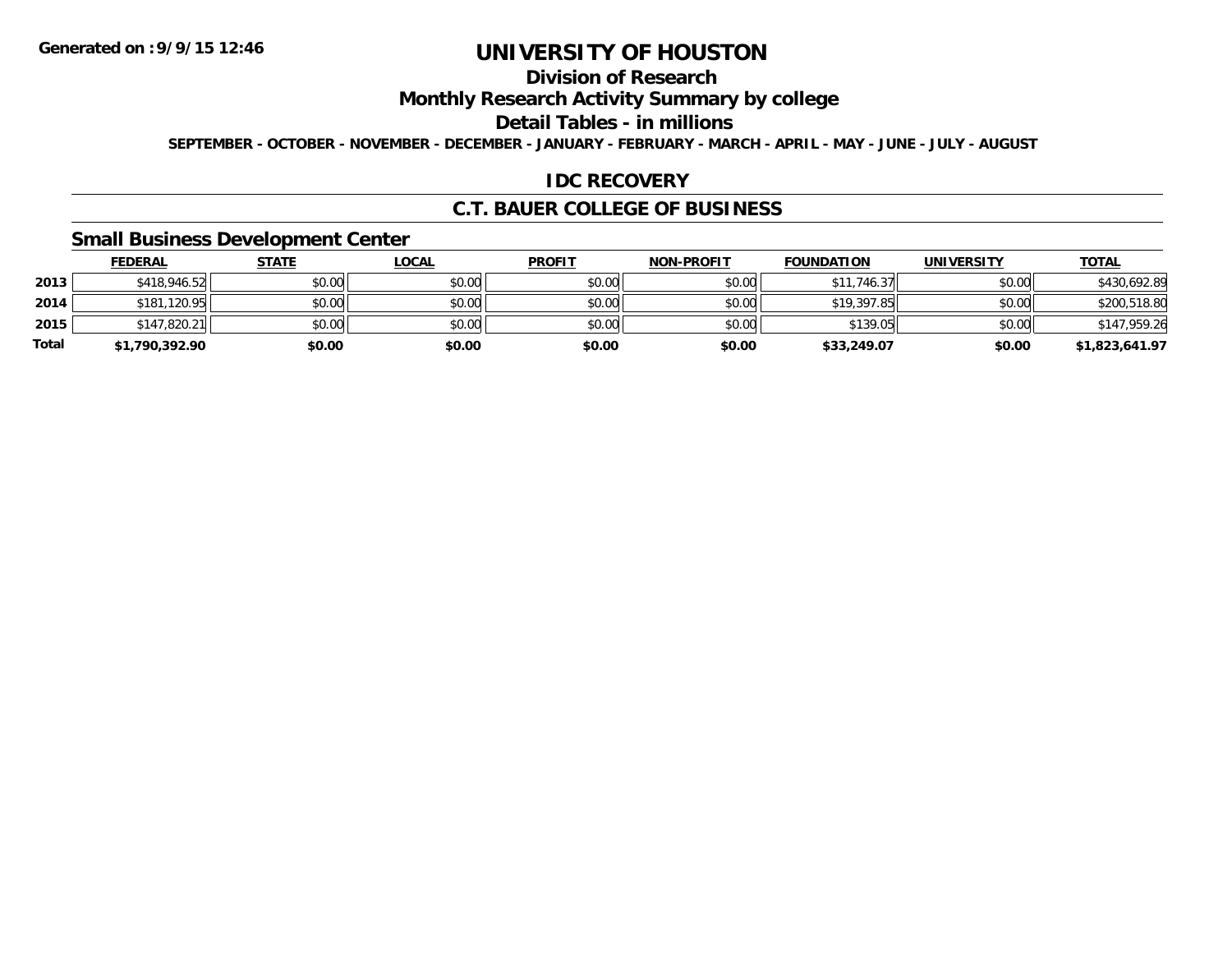# **Division of Research**

## **Monthly Research Activity Summary by college**

#### **Detail Tables - in millions**

**SEPTEMBER - OCTOBER - NOVEMBER - DECEMBER - JANUARY - FEBRUARY - MARCH - APRIL - MAY - JUNE - JULY - AUGUST**

#### **IDC RECOVERY**

#### **COLLEGE OF ARCHITECTURE**

#### **Architecture**

|      | EEDEDA<br>LIM | <b>CTATE</b>    | $\sim$<br>$\mathbf{u}$ | <b>PROFIT</b> | <b>DDOFIT</b><br><b>NON</b>                          | .<br><b>CAUNIDA</b>   | IINIVEDSITV        | <b>TOTI</b>            |
|------|---------------|-----------------|------------------------|---------------|------------------------------------------------------|-----------------------|--------------------|------------------------|
| 2014 | ₽∪.∪∪         | ሐሴ ሰሰ<br>PU.UU  | 0000<br>J∪.∪∪          | 40.00         | $\mathsf{A} \cap \mathsf{A} \cap \mathsf{A}$<br>vu.u | $\sim$ 00<br>.vv<br>՝ | $\sim$ 00<br>pu.uu | $\sim$ $\sim$<br>pv.uu |
| 2015 | ₽∪.∪∪         | $\sim$<br>JU.UU | 0000<br>JU.UU          | $-40.00$      | $\mathsf{A} \cap \mathsf{A} \cap \mathsf{A}$<br>vu.u | $\sim$ 00<br>,uu      | $\sim$ 00<br>pu.uu | $\sim$ $\sim$<br>pv.uu |

#### **Dean, Architecture**

|              | <b>FEDERAL</b> | <u>STATE</u> | <b>LOCAL</b> | <b>PROFIT</b> | <b>NON-PROFIT</b> | <b>FOUNDATION</b> | <b>UNIVERSITY</b> | <u>TOTAL</u> |
|--------------|----------------|--------------|--------------|---------------|-------------------|-------------------|-------------------|--------------|
| 2014         | \$0.00         | \$0.00       | \$0.00       | \$0.00        | \$0.00            | \$58.92<br>⊸ລອ∴   | \$0.00            | \$58.92      |
| 2015         | \$0.00         | \$0.00       | \$0.00       | \$0.00        | \$0.00            | \$943.4           | \$0.00            | \$943.47     |
| <b>Total</b> | \$0.00         | \$0.00       | \$0.00       | \$0.00        | \$0.00            | \$1,002.39        | \$0.00            | \$1,002.39   |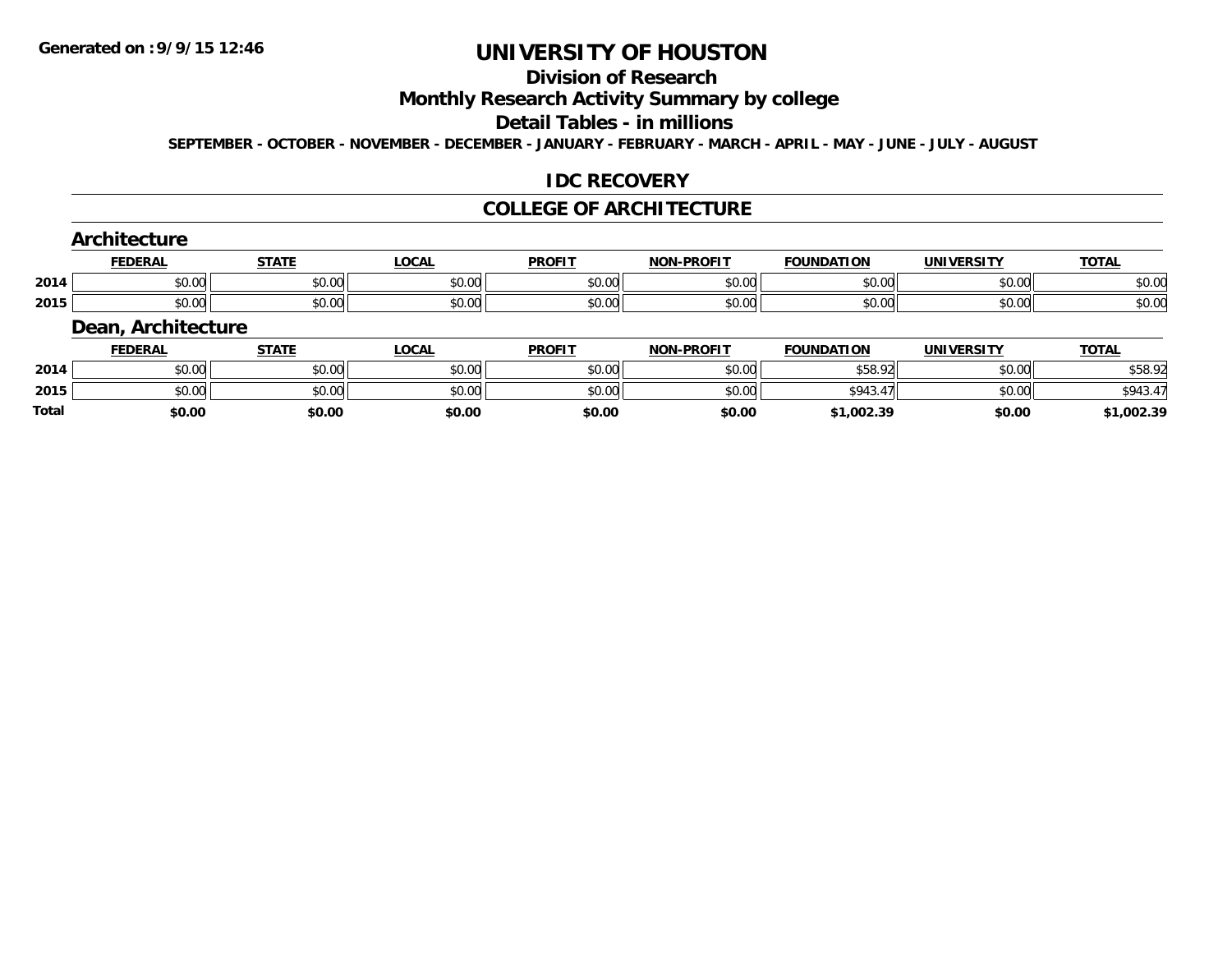# **Division of Research**

#### **Monthly Research Activity Summary by college**

#### **Detail Tables - in millions**

**SEPTEMBER - OCTOBER - NOVEMBER - DECEMBER - JANUARY - FEBRUARY - MARCH - APRIL - MAY - JUNE - JULY - AUGUST**

#### **IDC RECOVERY**

## **COLLEGE OF EDUCATION**

# **Consistency Mgmt and Coop Disc**

|      | <b>FEDERAL</b> | <b>STATE</b> | <u>LOCAL</u> | <b>PROFIT</b> | <b>NON-PROFIT</b> | <b>FOUNDATION</b> | <b>UNIVERSITY</b> | <b>TOTAL</b> |
|------|----------------|--------------|--------------|---------------|-------------------|-------------------|-------------------|--------------|
| 2011 | \$1,164.20     | \$0.00       | \$0.00       | \$0.00        | \$6,361.90        | \$0.00            | \$0.00            | \$7,526.10   |
| 2012 | \$190.63       | \$0.00       | \$0.00       | \$0.00        | \$5,937.80        | \$0.00            | \$0.00            | \$6,128.43   |
| 2013 | \$0.00         | \$0.00       | \$0.00       | \$0.00        | \$3,438.44        | \$0.00            | \$0.00            | \$3,438.44   |
| 2014 | \$9,853.09     | \$0.00       | \$12,037.11  | \$0.00        | \$246.15          | \$0.00            | \$0.00            | \$22,136.35  |
| 2015 | \$61,955.65    | \$0.00       | \$9,392.90   | \$0.00        | (\$161.33)        | \$0.00            | \$0.00            | \$71,187.22  |

#### **Curriculum and Instruction**

|      | <b>FEDERAL</b> | <b>STATE</b> | <b>LOCAL</b> | <b>PROFIT</b> | <b>NON-PROFIT</b> | <b>FOUNDATION</b> | <b>UNIVERSITY</b> | <b>TOTAL</b> |
|------|----------------|--------------|--------------|---------------|-------------------|-------------------|-------------------|--------------|
| 2011 | \$64,146.37    | \$1,195.26   | \$0.00       | \$0.00        | \$0.00            | \$5,267.03        | \$0.00            | \$70,608.67  |
| 2012 | \$83,775.98    | \$26,234.88  | \$0.00       | \$0.00        | \$0.00            | \$5,277.89        | \$0.00            | \$115,288.75 |
| 2013 | \$74,961.63    | \$6,808.72   | \$0.00       | \$0.00        | \$0.00            | \$5,438.98        | \$0.00            | \$87,209.33  |
| 2014 | \$104,525.00   | \$0.00       | \$0.00       | \$0.00        | \$0.00            | \$18,044.76       | \$0.00            | \$122,569.76 |
| 2015 | \$99,215.27    | \$0.00       | \$0.00       | \$0.00        | \$0.00            | \$8,096.46        | \$0.00            | \$107,311.73 |

## **Dean, Education**

|      | <b>FEDERAL</b> | <b>STATE</b> | <b>LOCAL</b> | <b>PROFIT</b> | <b>NON-PROFIT</b> | <b>FOUNDATION</b> | <b>UNIVERSITY</b> | <b>TOTAL</b> |
|------|----------------|--------------|--------------|---------------|-------------------|-------------------|-------------------|--------------|
| 2011 | \$0.00         | \$0.00       | \$0.00       | \$0.00        | \$0.00            | \$0.00            | \$0.00            | \$0.00       |
| 2012 | \$0.00         | \$0.00       | \$0.00       | \$0.00        | \$0.00            | \$0.00            | \$0.00            | \$0.00       |
| 2013 | \$0.00         | \$0.00       | \$0.00       | \$0.00        | \$0.00            | \$0.00            | \$0.00            | \$0.00       |
| 2014 | \$0.00         | \$0.00       | \$0.00       | \$0.00        | \$0.00            | \$0.00            | \$0.00            | \$0.00       |
| 2015 | \$0.00         | \$0.00       | \$0.00       | \$0.00        | \$0.00            | \$0.00            | \$0.00            | \$0.00       |

#### **Educational Leadership & Policy Studies**

|      | <b>FEDERAL</b> | <b>STATE</b> | <u>LOCAL</u> | <b>PROFIT</b> | <b>NON-PROFIT</b> | <b>FOUNDATION</b> | <b>UNIVERSITY</b> | <b>TOTAL</b> |
|------|----------------|--------------|--------------|---------------|-------------------|-------------------|-------------------|--------------|
| 2011 | \$0.00         | (\$20.03)    | \$0.00       | \$0.00        | \$0.00            | \$21,068.13       | \$0.00            | \$21,048.10  |
| 2012 | \$204.23       | \$0.00       | \$0.00       | \$0.00        | \$0.00            | \$21,111.54       | \$0.00            | \$21,315.78  |
| 2013 | \$72.00        | \$0.00       | \$0.00       | \$0.00        | \$4,049.31        | \$21,755.94       | \$0.00            | \$25,877.24  |
| 2014 | \$7,970.07     | \$0.00       | \$0.00       | \$0.00        | \$756.28          | \$4,414.34        | \$0.00            | \$13,140.69  |
| 2015 | \$27,440.14    | \$0.00       | \$0.00       | \$0.00        | \$0.00            | \$7,119.75        | \$0.00            | \$34,559.89  |

# **Institute for Urban Education**

|      | <b>FEDERAL</b>                        | <b>CTATE</b>  | <b>LOCAL</b>             | <b>PROFIT</b>              | <b>J-PROFIT</b><br><b>MANI</b> | <b>FOUNDATION</b> | <b>UNIVERSITY</b>    | <b>TOTAL</b>                           |
|------|---------------------------------------|---------------|--------------------------|----------------------------|--------------------------------|-------------------|----------------------|----------------------------------------|
| 2011 | (6070<br>$\sim$<br>,,000.70<br>ັ້     | 0000<br>DU.UU | $\sim$<br>$\sim$<br>שט.⊽ | nn nn<br>DU.UU             | 0.00<br>JU.UU                  | \$0.00            | 0000<br><b>JU.UU</b> | (10.7 <sup>o</sup> )<br>™، 1,000 ⊾ ∠ ب |
| 2012 | $\sim$ $\sim$ $\sim$<br>$\cdots$<br>. | 0000<br>,u.uu | $\sim$ 00<br>vv.vv       | $*$ $\cap$ $\cap$<br>DU.UU | 0.00<br>JU.UU                  | \$0.00            | 0000<br><b>JU.UU</b> | . . 0<br>19,901                        |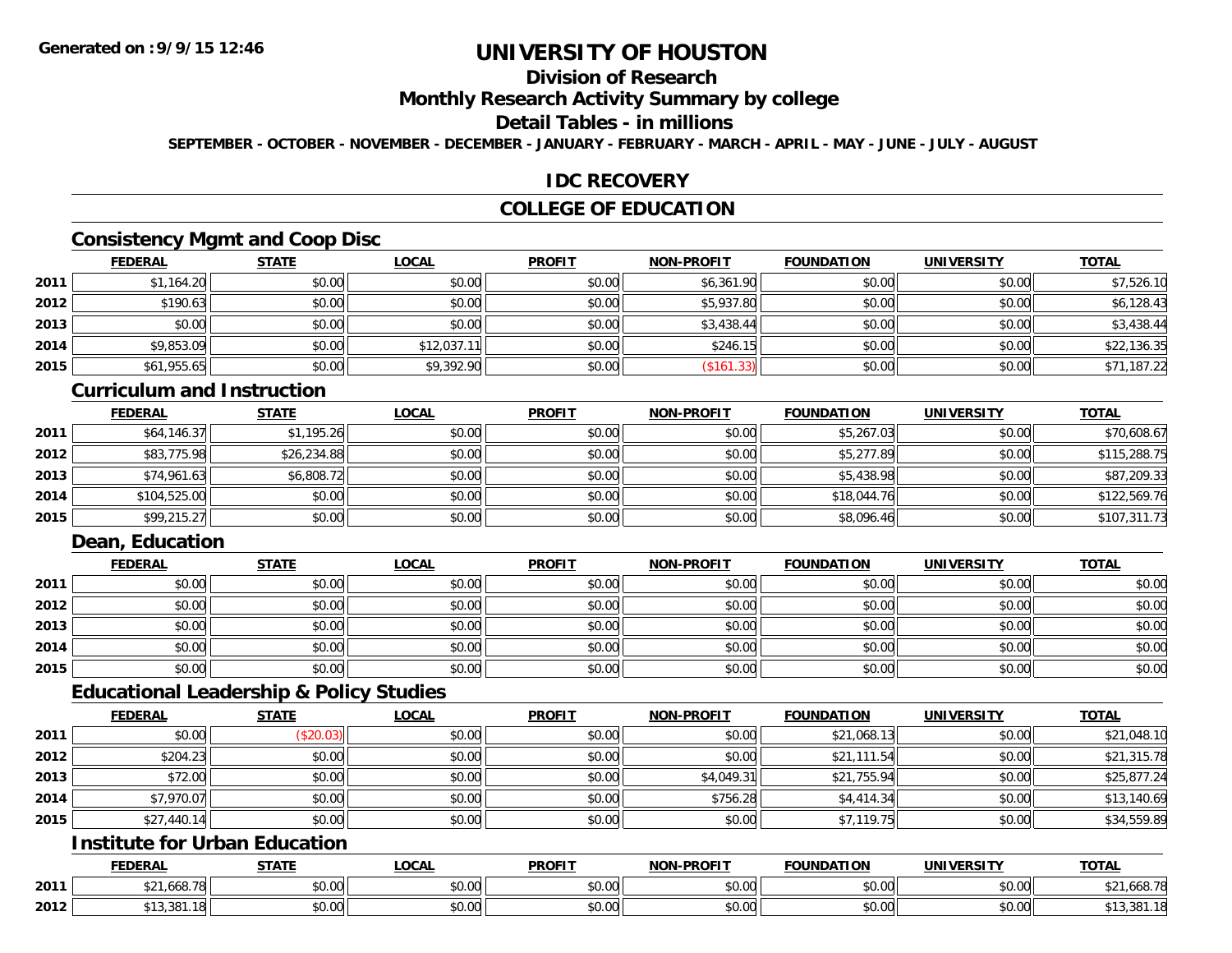# **Division of Research**

## **Monthly Research Activity Summary by college**

#### **Detail Tables - in millions**

**SEPTEMBER - OCTOBER - NOVEMBER - DECEMBER - JANUARY - FEBRUARY - MARCH - APRIL - MAY - JUNE - JULY - AUGUST**

### **IDC RECOVERY**

## **COLLEGE OF EDUCATION**

#### **Institute for Urban Education**

|      | <b>EENEDA</b><br>-VERAI                 | <b>CTATE</b>   | <b>OCAL</b>                   | <b>PROFIT</b>           | <b>-PROFIT</b><br>NON | <b>FOUNDATION</b> | <b>UNIVERSITY</b> | $T^{\prime}$<br>101h |
|------|-----------------------------------------|----------------|-------------------------------|-------------------------|-----------------------|-------------------|-------------------|----------------------|
| 2013 | $^{\star}$ 4.002.5011<br>.              | ሶስ ሰስ<br>JU.UU | 0000<br><b>JU.UU</b>          | 0 <sub>n</sub><br>JU.UL | 0000<br>vv.vv         | 0000<br>ື ⊅U.Uພ   | 0.00<br>JU.UU     | 002.50               |
| 2014 | 10 <sub>0</sub><br>.<br>10 <sup>4</sup> | ሶስ ሰሰ<br>JU.UU | $n \cap \neg$<br><b>JU.UU</b> | 0 <sub>n</sub><br>JU.UU | 0000<br>JU.UU         | \$0.00            | 0000<br>JU.UU     | . . 04               |

# **Psychological, Health, and Learning Sciences**

|      | <b>FEDERAL</b>           | <b>STATE</b> | <b>LOCAL</b> | <b>PROFIT</b> | <b>NON-PROFIT</b> | <b>FOUNDATION</b> | <b>UNIVERSITY</b> | <b>TOTAL</b> |
|------|--------------------------|--------------|--------------|---------------|-------------------|-------------------|-------------------|--------------|
| 2011 | \$12,254.17              | \$5,662.86   | \$0.00       | \$0.00        | \$59.22           | \$14,719.34       | \$0.00            | \$32,695.58  |
| 2012 | \$43,990.47              | \$1,570.01   | \$0.00       | \$0.00        | \$0.00            | \$0.00            | \$0.00            | \$45,560.48  |
| 2013 | \$77,630.57              | \$0.00       | \$0.00       | \$0.00        | \$0.00            | (\$23.00)         | \$0.00            | \$77,607.57  |
| 2014 | \$216,323.30             | \$0.00       | \$0.00       | \$0.00        | \$548.77          | (\$3,294.60)      | \$0.00            | \$213,577.47 |
| 2015 | \$340,396.99             | \$838.92     | \$0.00       | \$0.00        | \$182.03          | \$0.00            | \$0.00            | \$341,417.94 |
|      | <b>UH Charter School</b> |              |              |               |                   |                   |                   |              |

|              | <b>FEDERAL</b> | <b>СТАТЕ</b><br>JIMI. | <b>OCAL</b>     | <b>PROFIT</b> | J-PROFI <sup>T</sup><br><b>NON</b> | <b>FOUNDATION</b> | UNIVERSITY | <b>TOTAL</b>        |
|--------------|----------------|-----------------------|-----------------|---------------|------------------------------------|-------------------|------------|---------------------|
| 2015         | 0000<br>DU.UU  | \$0.00                | ≮∩ ∩∩<br>JU.UU  | \$0.00        | \$0.00                             | \$0.00            | \$0.00     | \$0.00              |
| <b>Total</b> | 1,267,297.35   | \$42.2.<br>290.62     | .430.01<br>\$21 | \$0.00        | .418.56<br>৫ ዓ.ብ                   | \$128,996.56      | \$0.00     | ,433.10<br>– 481, ر |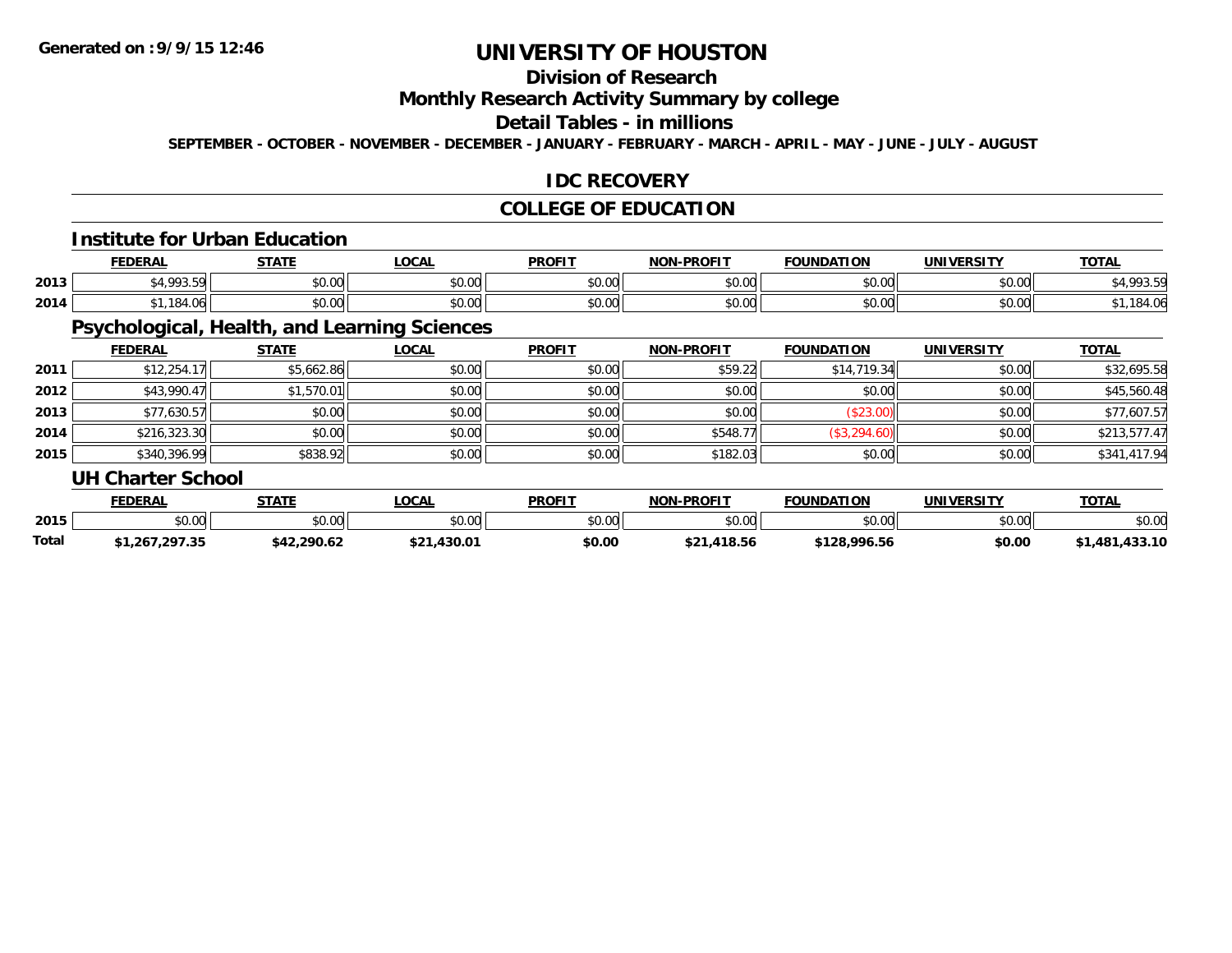**Art**

# **UNIVERSITY OF HOUSTON**

# **Division of Research**

## **Monthly Research Activity Summary by college**

#### **Detail Tables - in millions**

**SEPTEMBER - OCTOBER - NOVEMBER - DECEMBER - JANUARY - FEBRUARY - MARCH - APRIL - MAY - JUNE - JULY - AUGUST**

### **IDC RECOVERY**

#### **COLLEGE OF LIBERAL ARTS AND SOCIAL SCIENCES**

|      | Art                                                      |              |              |               |                   |                   |                   |              |
|------|----------------------------------------------------------|--------------|--------------|---------------|-------------------|-------------------|-------------------|--------------|
|      | <b>FEDERAL</b>                                           | <b>STATE</b> | <b>LOCAL</b> | <b>PROFIT</b> | NON-PROFIT        | <b>FOUNDATION</b> | <b>UNIVERSITY</b> | <b>TOTAL</b> |
| 2012 | \$1,529.15                                               | \$0.00       | \$0.00       | \$0.00        | \$0.00            | \$0.00            | \$0.00            | \$1,529.15   |
| 2013 | \$2,907.95                                               | \$0.00       | \$0.00       | \$0.00        | \$0.00            | \$0.00            | \$0.00            | \$2,907.95   |
| 2014 | \$382.39                                                 | \$0.00       | \$0.00       | \$0.00        | \$0.00            | \$0.00            | \$0.00            | \$382.39     |
|      | <b>Arte Publico Press</b>                                |              |              |               |                   |                   |                   |              |
|      | <b>FEDERAL</b>                                           | <b>STATE</b> | <b>LOCAL</b> | <b>PROFIT</b> | <b>NON-PROFIT</b> | <b>FOUNDATION</b> | <b>UNIVERSITY</b> | <b>TOTAL</b> |
| 2011 | \$0.00                                                   | \$0.00       | \$0.00       | \$0.00        | \$0.00            | \$6,735.00        | \$0.00            | \$6,735.00   |
| 2012 | \$0.00                                                   | \$0.00       | \$0.00       | \$0.00        | \$0.00            | \$4,267.01        | \$0.00            | \$4,267.01   |
| 2013 | \$351.52                                                 | \$0.00       | \$0.00       | \$0.00        | \$0.00            | \$40,456.15       | \$0.00            | \$40,807.67  |
| 2014 | \$0.00                                                   | \$0.00       | \$0.00       | \$0.00        | \$0.00            | \$13,411.85       | \$0.00            | \$13,411.85  |
| 2015 | \$4,807.21                                               | \$0.00       | \$0.00       | \$0.00        | \$0.00            | \$5,536.24        | \$0.00            | \$10,343.45  |
|      | <b>Blaffer Gallery</b>                                   |              |              |               |                   |                   |                   |              |
|      | <b>FEDERAL</b>                                           | <b>STATE</b> | <b>LOCAL</b> | <b>PROFIT</b> | NON-PROFIT        | <b>FOUNDATION</b> | <b>UNIVERSITY</b> | <b>TOTAL</b> |
| 2011 | \$1,431.32                                               | \$0.00       | \$0.00       | \$0.00        | \$0.00            | \$0.00            | \$0.00            | \$1,431.32   |
| 2014 | \$10,317.00                                              | \$0.00       | \$0.00       | \$0.00        | \$0.00            | \$0.00            | \$0.00            | \$10,317.00  |
|      | <b>Center for Neuromotor &amp; Biomechanics Research</b> |              |              |               |                   |                   |                   |              |
|      | <b>FEDERAL</b>                                           | <b>STATE</b> | <b>LOCAL</b> | <b>PROFIT</b> | <b>NON-PROFIT</b> | <b>FOUNDATION</b> | <b>UNIVERSITY</b> | <b>TOTAL</b> |
| 2011 | \$0.00                                                   | \$0.00       | \$0.00       | \$0.00        | \$0.00            | \$0.00            | \$0.00            | \$0.00       |
|      | <b>Center for Public History</b>                         |              |              |               |                   |                   |                   |              |
|      | <b>FEDERAL</b>                                           | <b>STATE</b> | <b>LOCAL</b> | <b>PROFIT</b> | NON-PROFIT        | <b>FOUNDATION</b> | <b>UNIVERSITY</b> | <b>TOTAL</b> |
| 2012 | \$9,931.31                                               | \$0.00       | \$0.00       | \$0.00        | \$0.00            | \$0.00            | \$0.00            | \$9,931.31   |
| 2013 | \$9,708.50                                               | \$0.00       | \$0.00       | \$0.00        | \$0.00            | \$0.00            | \$0.00            | \$9,708.50   |
| 2014 | \$223.45                                                 | \$0.00       | \$0.00       | \$0.00        | \$0.00            | \$0.00            | \$0.00            | \$223.45     |
| 2015 | \$136.35                                                 | \$0.00       | \$0.00       | \$0.00        | \$0.00            | \$0.00            | \$0.00            | \$136.35     |
|      | Communication                                            |              |              |               |                   |                   |                   |              |
|      | <b>FEDERAL</b>                                           | <b>STATE</b> | <b>LOCAL</b> | <b>PROFIT</b> | <b>NON-PROFIT</b> | <b>FOUNDATION</b> | <b>UNIVERSITY</b> | <b>TOTAL</b> |
| 2011 | \$0.00                                                   | \$0.00       | \$0.00       | \$0.00        | \$0.00            | \$0.00            | \$0.00            | \$0.00       |
| 2012 | \$0.00                                                   | \$0.00       | \$0.00       | \$0.00        | \$0.00            | \$0.00            | \$0.00            | \$0.00       |
| 2013 | \$0.00                                                   | \$0.00       | \$0.00       | \$0.00        | \$0.00            | \$0.00            | \$0.00            | \$0.00       |
| 2014 | \$0.00                                                   | \$33,034.11  | \$0.00       | \$0.00        | \$0.00            | \$0.00            | \$0.00            | \$33,034.11  |
| 2015 | \$0.00                                                   | \$3,706.70   | \$0.00       | \$0.00        | \$0.00            | \$0.00            | \$0.00            | \$3,706.70   |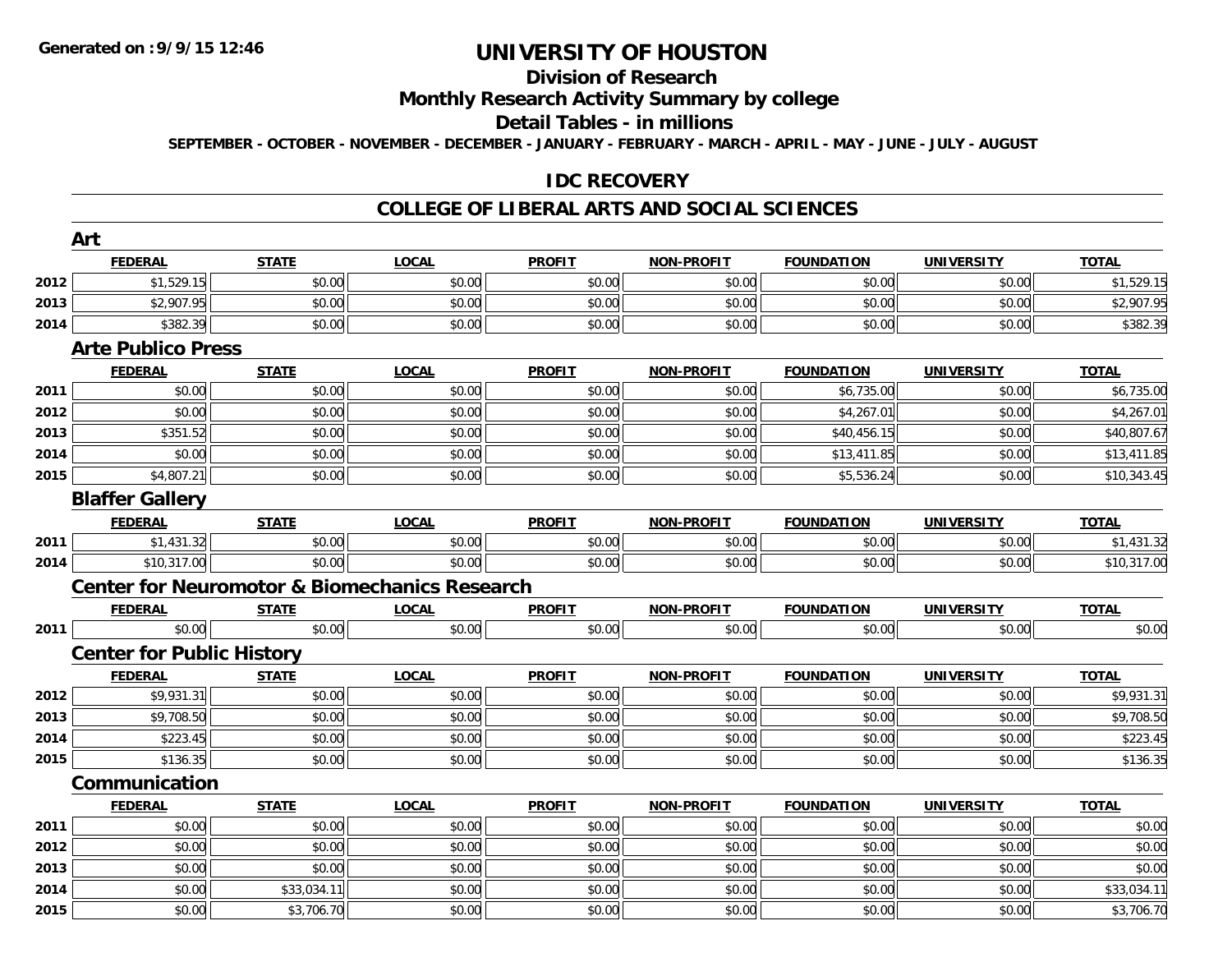# **Division of Research**

## **Monthly Research Activity Summary by college**

#### **Detail Tables - in millions**

**SEPTEMBER - OCTOBER - NOVEMBER - DECEMBER - JANUARY - FEBRUARY - MARCH - APRIL - MAY - JUNE - JULY - AUGUST**

### **IDC RECOVERY**

#### **COLLEGE OF LIBERAL ARTS AND SOCIAL SCIENCES**

#### **Communication Sciences and Disorders**

|      | <b>FEDERAL</b>                         | <b>STATE</b>                                      | <b>LOCAL</b> | <b>PROFIT</b> | <b>NON-PROFIT</b> | <b>FOUNDATION</b> | <b>UNIVERSITY</b> | <b>TOTAL</b> |  |  |  |  |
|------|----------------------------------------|---------------------------------------------------|--------------|---------------|-------------------|-------------------|-------------------|--------------|--|--|--|--|
| 2011 | \$7,321.76                             | \$0.00                                            | \$0.00       | \$0.00        | \$0.00            | \$0.00            | \$0.00            | \$7,321.76   |  |  |  |  |
| 2012 | \$1,885.80                             | \$0.00                                            | \$0.00       | \$0.00        | \$0.00            | \$0.00            | \$0.00            | \$1,885.80   |  |  |  |  |
| 2013 | \$190.44                               | \$0.00                                            | \$0.00       | \$0.00        | \$0.00            | \$0.00            | \$0.00            | \$190.44     |  |  |  |  |
| 2014 | \$36,803.00                            | \$0.00                                            | \$0.00       | \$0.00        | \$0.00            | \$0.00            | \$0.00            | \$36,803.00  |  |  |  |  |
| 2015 | \$41,125.11                            | \$0.00                                            | \$0.00       | \$0.00        | \$0.00            | \$0.00            | \$0.00            | \$41,125.11  |  |  |  |  |
|      |                                        | <b>Comparative Cultural Studies</b>               |              |               |                   |                   |                   |              |  |  |  |  |
|      | <b>FEDERAL</b>                         | <b>STATE</b>                                      | <b>LOCAL</b> | <b>PROFIT</b> | <b>NON-PROFIT</b> | <b>FOUNDATION</b> | <b>UNIVERSITY</b> | <b>TOTAL</b> |  |  |  |  |
| 2011 | \$0.00                                 | \$0.00                                            | \$0.00       | (\$25.13)     | \$0.00            | \$0.00            | \$0.00            | (\$25.13)    |  |  |  |  |
| 2012 | \$0.00                                 | \$32.21                                           | \$0.00       | \$0.00        | \$0.00            | \$0.00            | \$0.00            | \$32.21      |  |  |  |  |
|      |                                        | <b>Cynthia Woods Mitchell Center for the Arts</b> |              |               |                   |                   |                   |              |  |  |  |  |
|      | <b>FEDERAL</b>                         | <b>STATE</b>                                      | <b>LOCAL</b> | <b>PROFIT</b> | <b>NON-PROFIT</b> | <b>FOUNDATION</b> | <b>UNIVERSITY</b> | <b>TOTAL</b> |  |  |  |  |
| 2015 | \$0.00                                 | \$0.00                                            | \$0.00       | \$2,968.97    | \$0.00            | \$0.00            | \$0.00            | \$2,968.97   |  |  |  |  |
|      | Dean, Liberal Arts and Social Sciences |                                                   |              |               |                   |                   |                   |              |  |  |  |  |
|      | <b>FEDERAL</b>                         | <b>STATE</b>                                      | <b>LOCAL</b> | <b>PROFIT</b> | <b>NON-PROFIT</b> | <b>FOUNDATION</b> | <b>UNIVERSITY</b> | <b>TOTAL</b> |  |  |  |  |
| 2011 | (\$705.83)                             | \$0.00                                            | \$0.00       | \$0.00        | \$0.00            | \$0.00            | \$0.00            | (\$705.83)   |  |  |  |  |
| 2012 | \$0.00                                 | \$0.00                                            | \$0.00       | \$0.00        | \$0.00            | \$0.00            | \$0.00            | \$0.00       |  |  |  |  |
| 2013 | \$0.00                                 | \$0.00                                            | \$0.00       | \$0.00        | \$0.00            | \$0.00            | \$0.00            | \$0.00       |  |  |  |  |
| 2014 | \$0.00                                 | \$0.00                                            | \$0.00       | \$0.00        | \$0.00            | \$0.00            | \$0.00            | \$0.00       |  |  |  |  |
| 2015 | \$0.00                                 | \$0.00                                            | \$0.00       | \$0.00        | \$0.00            | \$0.00            | \$0.00            | \$0.00       |  |  |  |  |
|      | <b>Economics</b>                       |                                                   |              |               |                   |                   |                   |              |  |  |  |  |
|      | <b>FEDERAL</b>                         | <b>STATE</b>                                      | <b>LOCAL</b> | <b>PROFIT</b> | <b>NON-PROFIT</b> | <b>FOUNDATION</b> | <b>UNIVERSITY</b> | <b>TOTAL</b> |  |  |  |  |
| 2011 | (\$651.51)                             | \$0.00                                            | \$0.00       | \$6,920.98    | \$0.00            | \$0.00            | \$0.00            | \$6,269.47   |  |  |  |  |
| 2012 | \$0.00                                 | \$0.00                                            | \$0.00       | \$2,774.44    | \$7,698.50        | \$0.00            | \$0.00            | \$10,472.94  |  |  |  |  |
| 2013 | \$0.00                                 | \$0.00                                            | \$0.00       | \$0.00        | \$14,005.09       | \$0.00            | \$0.00            | \$14,005.09  |  |  |  |  |
| 2014 | \$1,684.19                             | \$0.00                                            | \$0.00       | \$0.00        | \$0.00            | \$0.00            | \$0.00            | \$1,684.19   |  |  |  |  |
| 2015 | \$568.61                               | \$0.00                                            | \$0.00       | \$0.00        | \$1,366.53        | \$0.00            | \$0.00            | \$1,935.14   |  |  |  |  |
|      | <b>English</b>                         |                                                   |              |               |                   |                   |                   |              |  |  |  |  |
|      | <b>FEDERAL</b>                         | <b>STATE</b>                                      | <b>LOCAL</b> | <b>PROFIT</b> | <b>NON-PROFIT</b> | <b>FOUNDATION</b> | <b>UNIVERSITY</b> | <b>TOTAL</b> |  |  |  |  |
| 2011 | \$0.00                                 | \$0.00                                            | \$0.00       | \$0.00        | \$0.00            | \$0.00            | \$0.00            | \$0.00       |  |  |  |  |
| 2012 | \$0.00                                 | \$0.00                                            | \$0.00       | \$0.00        | \$0.00            | \$0.00            | \$0.00            | \$0.00       |  |  |  |  |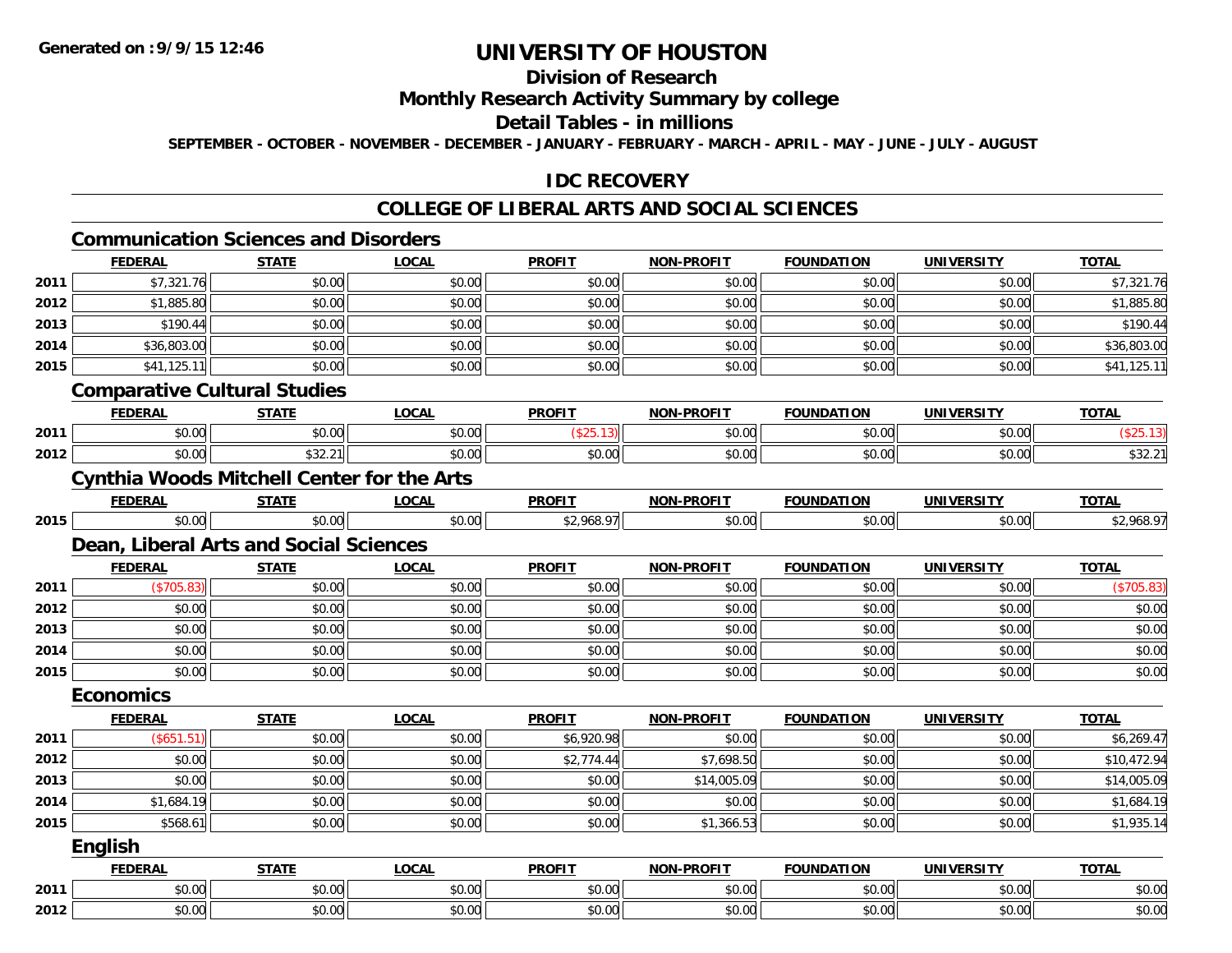# **Division of Research**

## **Monthly Research Activity Summary by college**

#### **Detail Tables - in millions**

**SEPTEMBER - OCTOBER - NOVEMBER - DECEMBER - JANUARY - FEBRUARY - MARCH - APRIL - MAY - JUNE - JULY - AUGUST**

## **IDC RECOVERY**

#### **COLLEGE OF LIBERAL ARTS AND SOCIAL SCIENCES**

|      | <b>English</b>                        |              |              |               |                   |                   |                   |              |
|------|---------------------------------------|--------------|--------------|---------------|-------------------|-------------------|-------------------|--------------|
|      | <b>FEDERAL</b>                        | <b>STATE</b> | <b>LOCAL</b> | <b>PROFIT</b> | <b>NON-PROFIT</b> | <b>FOUNDATION</b> | <b>UNIVERSITY</b> | <b>TOTAL</b> |
| 2013 | \$10,395.01                           | \$0.00       | \$0.00       | \$0.00        | \$0.00            | \$0.00            | \$0.00            | \$10,395.01  |
| 2014 | \$2,474.99                            | \$0.00       | \$0.00       | \$0.00        | \$0.00            | \$0.00            | \$0.00            | \$2,474.99   |
| 2015 | \$15,219.01                           | \$0.00       | \$0.00       | \$0.00        | \$0.00            | \$0.00            | \$0.00            | \$15,219.01  |
|      | <b>Health and Human Performance</b>   |              |              |               |                   |                   |                   |              |
|      | <b>FEDERAL</b>                        | <b>STATE</b> | <b>LOCAL</b> | <b>PROFIT</b> | <b>NON-PROFIT</b> | <b>FOUNDATION</b> | <b>UNIVERSITY</b> | <b>TOTAL</b> |
| 2011 | \$328,868.45                          | \$0.00       | \$0.00       | \$65,963.70   | \$0.00            | \$966.70          | \$0.00            | \$395,798.84 |
| 2012 | \$382,899.23                          | \$0.00       | \$0.00       | \$54,479.51   | \$0.00            | \$0.00            | \$0.00            | \$437,378.73 |
| 2013 | \$922,020.06                          | \$0.00       | \$0.00       | \$20,837.26   | \$0.00            | (\$7.67)          | \$0.00            | \$942,849.64 |
| 2014 | \$588,211.53                          | \$0.00       | \$0.00       | \$41,132.71   | \$0.00            | \$1,703.26        | \$0.00            | \$631,047.50 |
| 2015 | \$601,011.86                          | \$0.00       | \$0.00       | \$55,617.89   | \$2,956.15        | \$1,790.59        | \$0.00            | \$661,376.48 |
|      | <b>Hispanic Studies</b>               |              |              |               |                   |                   |                   |              |
|      | <b>FEDERAL</b>                        | <b>STATE</b> | <b>LOCAL</b> | <b>PROFIT</b> | <b>NON-PROFIT</b> | <b>FOUNDATION</b> | <b>UNIVERSITY</b> | <b>TOTAL</b> |
| 2012 | \$0.00                                | \$0.00       | \$0.00       | \$0.00        | \$0.00            | \$0.00            | \$0.00            | \$0.00       |
| 2013 | \$0.00                                | \$0.00       | \$0.00       | \$0.00        | \$0.00            | \$0.00            | \$0.00            | \$0.00       |
| 2014 | \$0.00                                | \$0.00       | \$0.00       | \$0.00        | \$0.00            | \$0.00            | \$0.00            | \$0.00       |
| 2015 | \$0.00                                | \$0.00       | \$0.00       | \$0.00        | \$0.00            | \$0.00            | \$0.00            | \$0.00       |
|      | <b>History</b>                        |              |              |               |                   |                   |                   |              |
|      | <b>FEDERAL</b>                        | <b>STATE</b> | <b>LOCAL</b> | <b>PROFIT</b> | <b>NON-PROFIT</b> | <b>FOUNDATION</b> | <b>UNIVERSITY</b> | <b>TOTAL</b> |
| 2012 | \$0.00                                | \$0.00       | \$0.00       | \$0.00        | \$0.00            | \$0.00            | \$0.00            | \$0.00       |
| 2013 | (\$2,206.75)                          | \$0.00       | \$0.00       | \$0.00        | (\$2,600.45)      | \$0.00            | \$0.00            | (\$4,807.20) |
| 2014 | \$10,761.20                           | \$0.00       | \$0.00       | \$0.00        | \$0.00            | \$0.00            | \$0.00            | \$10,761.20  |
| 2015 | \$10,265.23                           | \$0.00       | \$0.00       | \$0.00        | \$0.00            | \$0.00            | \$0.00            | \$10,265.23  |
|      | <b>Hobby Center for Public Policy</b> |              |              |               |                   |                   |                   |              |
|      | <b>FEDERAL</b>                        | <b>STATE</b> | <b>LOCAL</b> | <b>PROFIT</b> | <b>NON-PROFIT</b> | <b>FOUNDATION</b> | <b>UNIVERSITY</b> | <b>TOTAL</b> |
| 2011 | \$4,678.73                            | \$0.00       | \$0.00       | \$0.00        | \$0.00            | \$0.00            | \$0.00            | \$4,678.73   |
| 2012 | (\$84.85)                             | \$0.00       | \$0.00       | \$0.00        | \$0.00            | \$0.00            | \$0.00            | (\$84.85)    |
| 2014 | \$0.00                                | \$1,785.06   | \$0.00       | \$0.00        | \$0.00            | \$0.00            | \$0.00            | \$1,785.06   |
| 2015 | \$2,287.22                            | (\$30.80)    | \$0.00       | \$0.00        | \$0.00            | \$1,500.00        | \$0.00            | \$3,756.42   |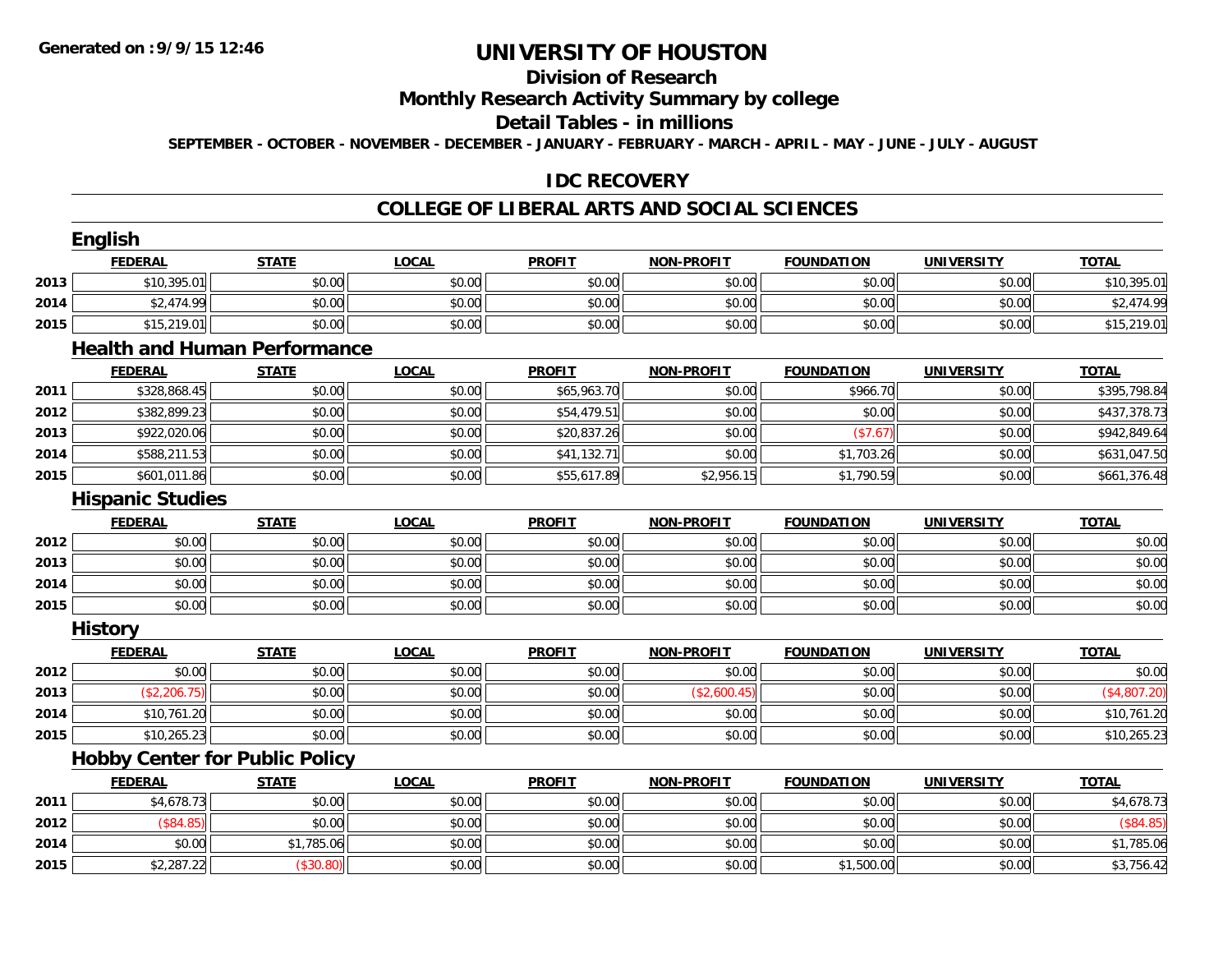## **Division of Research**

#### **Monthly Research Activity Summary by college**

#### **Detail Tables - in millions**

**SEPTEMBER - OCTOBER - NOVEMBER - DECEMBER - JANUARY - FEBRUARY - MARCH - APRIL - MAY - JUNE - JULY - AUGUST**

### **IDC RECOVERY**

## **COLLEGE OF LIBERAL ARTS AND SOCIAL SCIENCES**

## **Modern/Classical Languages**

|      | <u>FEDERAL</u> | <b>STATE</b> | <b>LOCAL</b> | <b>PROFIT</b> | <b>NON-PROFIT</b> | <b>FOUNDATION</b> | <b>UNIVERSITY</b> | <b>TOTAL</b> |
|------|----------------|--------------|--------------|---------------|-------------------|-------------------|-------------------|--------------|
| 2011 | \$0.00         | \$0.00       | \$0.00       | \$0.00        | \$0.00            | \$0.00            | \$0.00            | \$0.00       |
| 2012 | \$36,140.24    | \$0.00       | \$0.00       | \$0.00        | \$0.00            | \$0.00            | \$0.00            | \$36,140.24  |
| 2013 | \$18,562.82    | \$0.00       | \$0.00       | \$0.00        | \$0.00            | \$0.00            | \$0.00            | \$18,562.82  |
| 2014 | \$25,356.06    | \$0.00       | \$0.00       | \$0.00        | \$0.00            | \$0.00            | \$0.00            | \$25,356.06  |
| 2015 | \$28,211.75    | \$0.00       | \$0.00       | \$0.00        | \$0.00            | \$0.00            | \$0.00            | \$28,211.75  |

### **Philosophy**

|      | <b>FEDERAL</b> | <b>STATE</b> | <u>LOCAL</u> | <b>PROFIT</b> | <b>NON-PROFIT</b> | <b>FOUNDATION</b> | <b>UNIVERSITY</b> | <b>TOTAL</b> |
|------|----------------|--------------|--------------|---------------|-------------------|-------------------|-------------------|--------------|
| 2011 | \$0.00         | \$0.00       | \$0.00       | \$0.00        | \$0.00            | \$0.00            | \$0.00            | \$0.00       |
| 2012 | \$2,781.72     | \$0.00       | \$0.00       | \$0.00        | \$0.00            | \$0.00            | \$0.00            | \$2,781.72   |
| 2013 | \$2,443.32     | \$0.00       | \$0.00       | \$0.00        | \$0.00            | \$0.00            | \$0.00            | \$2,443.32   |
| 2014 | \$4,119.79     | \$0.00       | \$0.00       | \$0.00        | \$0.00            | \$0.00            | \$0.00            | \$4,119.79   |
| 2015 | (\$185.18)     | \$0.00       | \$0.00       | \$0.00        | \$0.00            | \$0.00            | \$0.00            | (\$185.18)   |

#### **Political Science**

|      | <b>FEDERAL</b> | <b>STATE</b> | <b>LOCAL</b> | <b>PROFIT</b> | <b>NON-PROFIT</b> | <b>FOUNDATION</b> | <b>UNIVERSITY</b> | <b>TOTAL</b> |
|------|----------------|--------------|--------------|---------------|-------------------|-------------------|-------------------|--------------|
| 2011 | \$2,423.40     | (\$91.29)    | \$0.00       | \$0.00        | \$0.00            | \$0.00            | \$0.00            | \$2,514.69)  |
| 2012 | \$0.00         | \$0.00       | \$0.00       | \$0.00        | \$0.00            | \$0.00            | \$0.00            | \$0.00       |
| 2013 | \$10,203.12    | \$0.00       | \$0.00       | \$0.00        | \$0.00            | \$0.00            | \$0.00            | \$10,203.12  |
| 2014 | \$0.00         | \$0.00       | \$0.00       | \$0.00        | \$0.00            | \$0.00            | \$0.00            | \$0.00       |
| 2015 | \$31,332.99    | \$0.00       | \$0.00       | \$0.00        | \$0.00            | \$0.00            | \$0.00            | \$31,332.99  |

#### **Psychology**

|      | <b>FEDERAL</b> | <b>STATE</b> | <b>LOCAL</b> | <b>PROFIT</b> | <b>NON-PROFIT</b> | <b>FOUNDATION</b> | UNIVERSITY    | <b>TOTAL</b>   |
|------|----------------|--------------|--------------|---------------|-------------------|-------------------|---------------|----------------|
| 2011 | \$1,383,992.74 | \$43,805.07  | \$0.00       | \$11,600.76   | \$6,664.74        | \$26,933.59       | (\$166.49)    | \$1,472,830.41 |
| 2012 | \$1,378,876.53 | \$774.03     | \$0.00       | \$8,219.50    | \$13,481.77       | \$23,938.44       | (\$3, 117.51) | \$1,422,172.76 |
| 2013 | \$1,310,442.05 | \$17,550.20  | \$0.00       | \$2,086.32    | \$17,096.95       | \$4,407.66        | \$0.00        | \$1,351,583.17 |
| 2014 | \$1,000,308.79 | \$14.16      | \$0.00       | \$1,966.06    | \$22,091.86       | (S4.57)           | \$0.00        | \$1,024,376.30 |
| 2015 | \$1,283,711.77 | \$4,482.36   | \$0.00       | \$0.00        | \$37,756.47       | \$0.00            | \$0.00        | \$1,325,950.60 |

## **Sociology**

|      | <b>FEDERAL</b>                                             | <b>STATE</b>            | <b>_OCAL</b>              | <b>PROFIT</b>        | L <b>DDOFIT</b><br>NON. | <b>FOUNDATION</b> | $\frac{1}{2}$<br>JNIV∗<br>ERSI          | <b>TOTAL</b>            |
|------|------------------------------------------------------------|-------------------------|---------------------------|----------------------|-------------------------|-------------------|-----------------------------------------|-------------------------|
| 2011 | $+ -$<br>$\sim$ $\sim$ $\sim$<br>13.011<br>ູບບ,            | \$0.00                  | ÷0.<br>$\sim$<br>₽∪.∪∪    | ልስ ስስ<br>DU.UU       | 0.00<br>pu.uu           | \$0.00            | $\circ$ $\circ$ $\circ$<br><b>JU.UU</b> | 13.0'<br>ມບບ            |
| 2012 | $\triangle$ $\triangle$ $\triangle$ $\triangle$<br>აა.o∠ i | $\overline{a}$<br>50.00 | $\sim$<br>$\sim$<br>PU.UU | 0000<br><b>DU.UU</b> | 0000<br>JU.UU           | 0000<br>JU.UU     | $\uparrow$ $\land$ $\land$<br>JU.UU     | $\sim$ 001<br>. ا ۲ ب ب |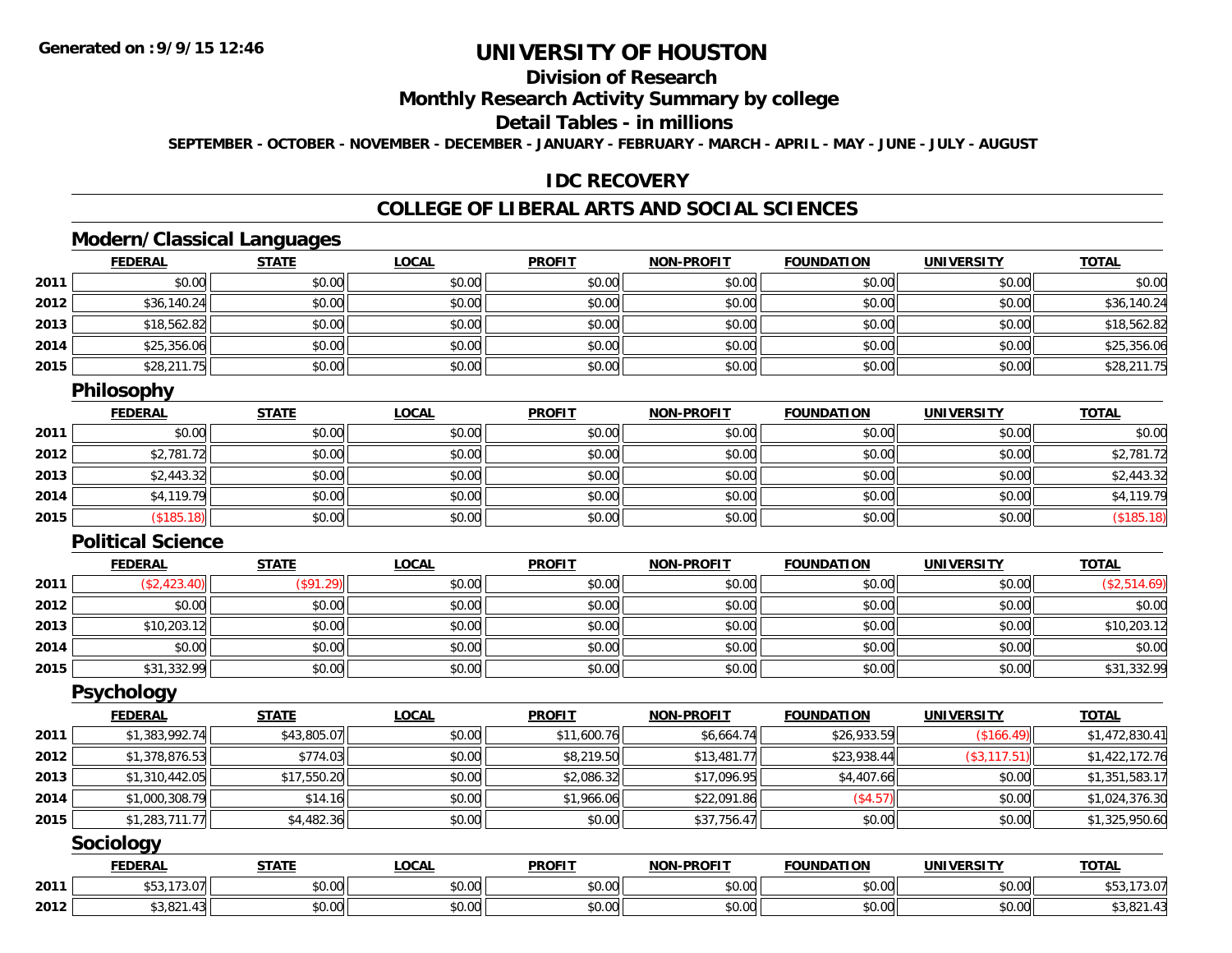#### **Division of Research**

## **Monthly Research Activity Summary by college**

#### **Detail Tables - in millions**

**SEPTEMBER - OCTOBER - NOVEMBER - DECEMBER - JANUARY - FEBRUARY - MARCH - APRIL - MAY - JUNE - JULY - AUGUST**

### **IDC RECOVERY**

#### **COLLEGE OF LIBERAL ARTS AND SOCIAL SCIENCES**

|       | Sociology      |              |              |               |                   |                   |                   |                 |
|-------|----------------|--------------|--------------|---------------|-------------------|-------------------|-------------------|-----------------|
|       | <b>FEDERAL</b> | <b>STATE</b> | <b>LOCAL</b> | <b>PROFIT</b> | <b>NON-PROFIT</b> | <b>FOUNDATION</b> | <b>UNIVERSITY</b> | <b>TOTAL</b>    |
| 2013  | (S1, 878.98)   | \$0.00       | \$1,315.13   | \$0.00        | \$0.00            | \$0.00            | \$0.00            | (\$563.85)      |
| 2014  | \$19,712.60    | \$0.00       | \$2,368.47   | \$0.00        | \$0.00            | \$0.00            | \$0.00            | \$22,081.07     |
| 2015  | \$7,041.39     | \$0.00       | (S57.36)     | \$0.00        | \$0.00            | \$0.00            | \$0.00            | \$6,984.03      |
| Total | \$9,602,493.24 | \$105,061.81 | \$3,626.24   | \$274,542.96  | \$120,517.60      | \$131,634.25      | (\$3,284.00)      | \$10,234,592.09 |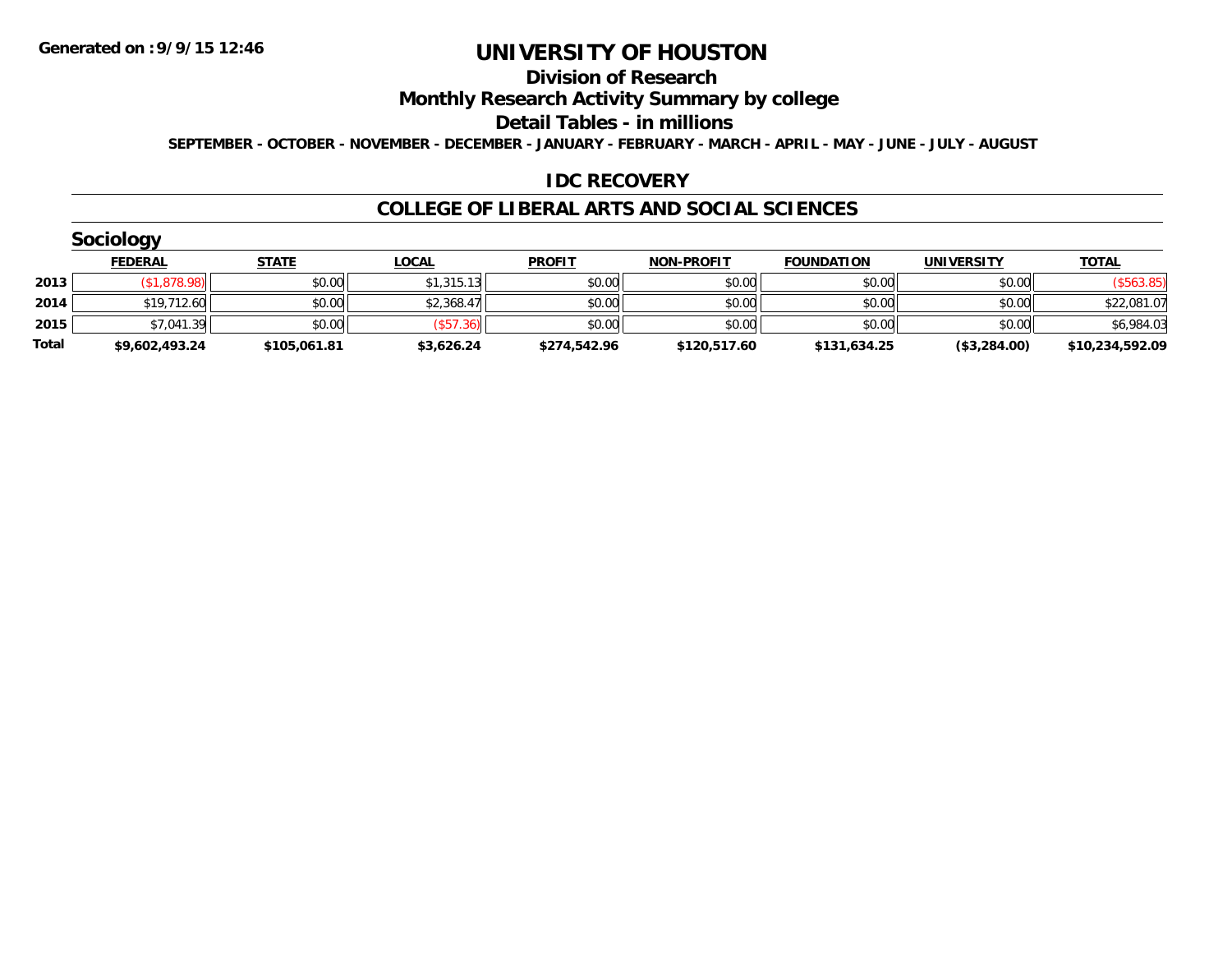# **Division of Research**

#### **Monthly Research Activity Summary by college**

#### **Detail Tables - in millions**

**SEPTEMBER - OCTOBER - NOVEMBER - DECEMBER - JANUARY - FEBRUARY - MARCH - APRIL - MAY - JUNE - JULY - AUGUST**

## **IDC RECOVERY**

# **COLLEGE OF NATURAL SCIENCES AND MATHEMATICS**

# **Biology/Biochemistry**

|      | <b>FEDERAL</b> | <b>STATE</b>  | <b>LOCAL</b> | <b>PROFIT</b> | <b>NON-PROFIT</b> | <b>FOUNDATION</b> | <b>UNIVERSITY</b> | <u>TOTAL</u>   |
|------|----------------|---------------|--------------|---------------|-------------------|-------------------|-------------------|----------------|
| 2011 | \$1,243,609.74 | \$18,640.70   | \$0.00       | \$1,866.66    | \$41,217.05       | \$0.00            | \$0.00            | \$1,305,334.16 |
| 2012 | \$1,033,077.97 | \$55,682.29   | \$0.00       | \$0.01        | \$48,239.08       | \$4,126.20        | \$0.00            | \$1,141,125.55 |
| 2013 | \$727,925.16   | \$39,288.57   | \$0.00       | \$44,843.69   | \$48,755.02       | \$8,673.79        | \$0.00            | \$869,486.23   |
| 2014 | \$659,414.57   | (\$21,659.47) | \$0.00       | \$51,997.48   | \$33,373.65       | \$9,618.10        | \$0.00            | \$732,744.33   |
| 2015 | \$965,904.32   | (\$8,996.75)  | \$0.00       | \$12,543.40   | \$19,603.41       | \$32,136.01       | \$11,504.40       | \$1,032,694.79 |

## **Center for Applied Geoscience Excellence**

|      | <b>FEDERAL</b>         | <b>STATE</b> | LOCAL  | <b>PROFIT</b> | <b>NON-PROFIT</b> | <b>FOUNDATION</b> | <b>UNIVERSITY</b> | <b>TOTAL</b> |
|------|------------------------|--------------|--------|---------------|-------------------|-------------------|-------------------|--------------|
| 2013 | ሖ へ<br>$\sim$<br>DU.UU | \$0.00       | \$0.00 | \$0.00        | \$0.00            | \$0.00            | \$0.00            | \$0.00       |
| 2014 | ტი იი<br>pu.uu         | \$0.00       | \$0.00 | \$0.00        | 0000<br>JU.UU     | \$0.00            | \$0.00            | \$0.00       |
| 2015 | ტი იი<br>DU.UU         | \$0.00       | \$0.00 | \$0.00        | \$0.00            | \$0.00            | \$0.00            | \$0.00       |

# **Center for Nuclear Receptors and Cell Signaling**

|      | <b>FEDERAL</b> | <u>STATE</u> | <u>LOCAL</u> | <b>PROFIT</b> | <b>NON-PROFIT</b> | <b>FOUNDATION</b> | <b>UNIVERSITY</b> | <b>TOTAL</b> |
|------|----------------|--------------|--------------|---------------|-------------------|-------------------|-------------------|--------------|
| 2011 | \$391,205.58   | \$7,828.15   | \$0.00       | \$5,015.68    | \$0.00            | \$0.00            | \$0.00            | \$404,049.41 |
| 2012 | \$421,896.07   | \$33,960.94  | \$0.00       | \$73,759.26   | \$0.00            | \$0.00            | \$0.00            | \$529,616.27 |
| 2013 | \$401,155.38   | \$39,419.33  | \$0.00       | \$1,208.88    | \$0.00            | \$0.00            | \$0.00            | \$441,783.59 |
| 2014 | \$456,085.55   | \$9,374.09   | \$0.00       | \$15,996.73   | \$0.00            | \$0.00            | \$0.00            | \$481,456.37 |
| 2015 | \$258,772.01   | \$53,173.62  | \$0.00       | \$0.00        | \$0.00            | \$0.00            | \$0.00            | \$311,945.63 |

#### **Chemistry**

|      | <b>FEDERAL</b> | <b>STATE</b> | <u>LOCAL</u> | <b>PROFIT</b> | <b>NON-PROFIT</b> | <b>FOUNDATION</b> | <b>UNIVERSITY</b> | <b>TOTAL</b>   |
|------|----------------|--------------|--------------|---------------|-------------------|-------------------|-------------------|----------------|
| 2011 | \$1,002,816.57 | \$1,448.72   | \$0.00       | \$7,798.71    | \$0.00            | \$0.00            | \$40,961.69       | \$1,053,025.69 |
| 2012 | \$817,403.60   | \$821.98     | \$0.00       | \$8,569.18    | \$0.00            | \$0.00            | \$38,802.35       | \$865,597.10   |
| 2013 | \$789,421.94   | (\$64.32)    | \$0.00       | \$10,732.39   | \$0.00            | \$0.00            | (\$14,421.06)     | \$785,668.95   |
| 2014 | \$796,544.87   | \$0.00       | \$0.00       | \$130.95      | \$0.00            | \$0.00            | \$0.00            | \$796,675.82   |
| 2015 | \$719,003.96   | \$5,884.57   | \$0.00       | \$11,568.40   | \$0.00            | \$0.00            | \$0.00            | \$736,456.93   |

#### **Computer Science**

|      | <b>FEDERAL</b> | <u>STATE</u> | <u>LOCAL</u> | <b>PROFIT</b> | <b>NON-PROFIT</b> | <b>FOUNDATION</b> | <b>UNIVERSITY</b> | <b>TOTAL</b>   |
|------|----------------|--------------|--------------|---------------|-------------------|-------------------|-------------------|----------------|
| 2011 | \$1,069,168.10 | (\$372.25)   | \$0.00       | \$23,299.96   | \$24,712.12       | \$0.00            | (S247.76)         | \$1,116,560.16 |
| 2012 | \$657,188.25   | \$5,395.18   | \$0.00       | \$88,984.52   | \$20,879.97       | \$0.00            | \$0.00            | \$772,447.92   |
| 2013 | \$763,551.87   | \$3,598.70   | \$0.00       | \$94,436.09   | \$5,114.60        | \$0.00            | \$0.00            | \$866,701.26   |
| 2014 | \$650,628.14   | \$36,883.65  | \$0.00       | \$69,059.08   | \$129,298.08      | \$0.00            | \$0.00            | \$885,868.94   |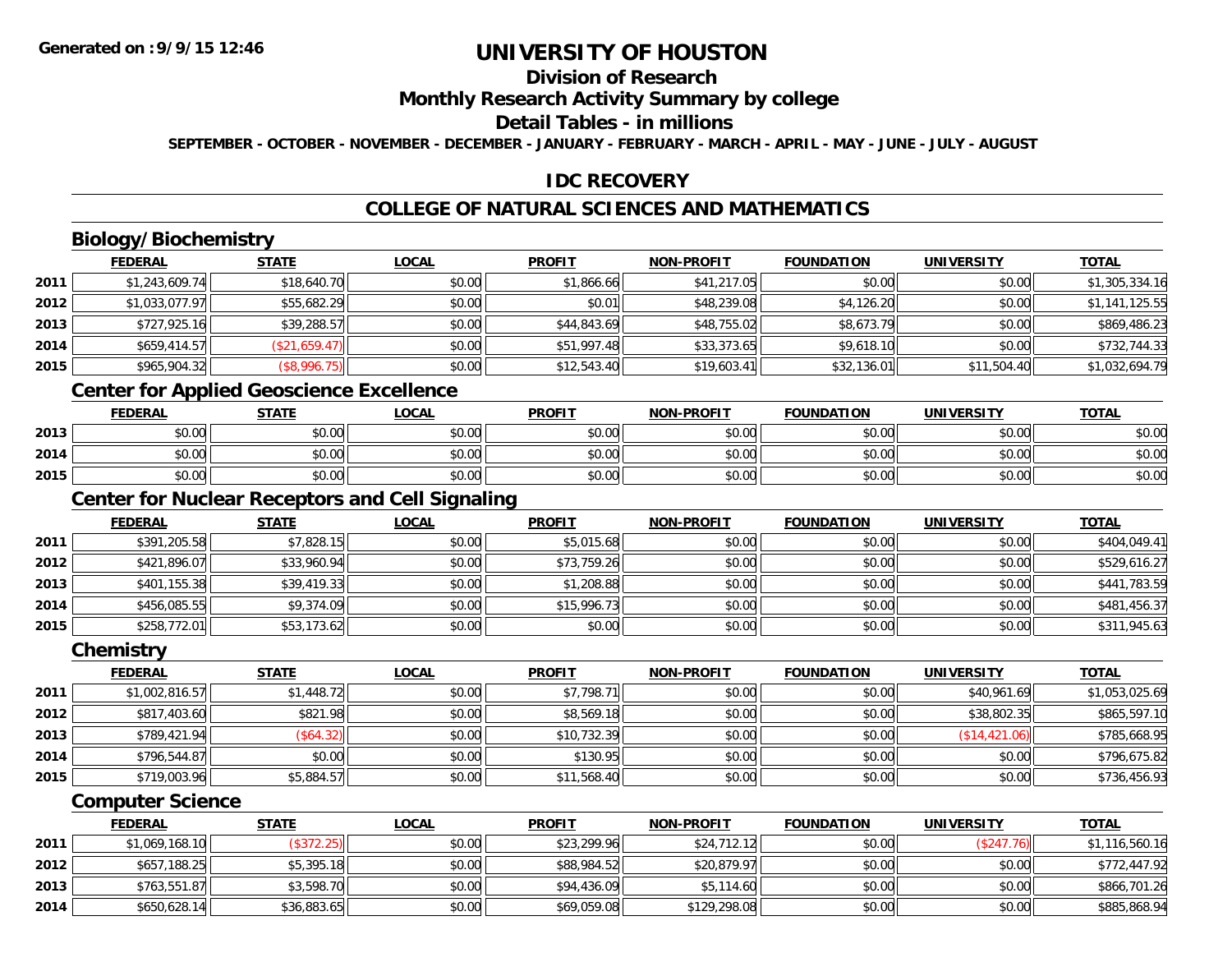## **Division of Research**

## **Monthly Research Activity Summary by college**

#### **Detail Tables - in millions**

**SEPTEMBER - OCTOBER - NOVEMBER - DECEMBER - JANUARY - FEBRUARY - MARCH - APRIL - MAY - JUNE - JULY - AUGUST**

## **IDC RECOVERY**

## **COLLEGE OF NATURAL SCIENCES AND MATHEMATICS**

# **Computer Science**

**2014**

**2015**

|      | <b>FEDERAL</b>                                       | <b>STATE</b> | <b>LOCAL</b> | <b>PROFIT</b> | NON-PROFIT        | <b>FOUNDATION</b> | <b>UNIVERSITY</b> | <b>TOTAL</b> |
|------|------------------------------------------------------|--------------|--------------|---------------|-------------------|-------------------|-------------------|--------------|
| 2015 | \$737,647.28                                         | \$73,188.59  | \$0.00       | \$31,586.93   | \$82,802.32       | \$1,941.47        | \$0.00            | \$927,166.59 |
|      | Dean, Natural Sciences and Mathematics               |              |              |               |                   |                   |                   |              |
|      | <b>FEDERAL</b>                                       | <b>STATE</b> | <b>LOCAL</b> | <b>PROFIT</b> | <b>NON-PROFIT</b> | <b>FOUNDATION</b> | <b>UNIVERSITY</b> | <b>TOTAL</b> |
| 2011 | \$0.00                                               | \$0.00       | \$0.00       | \$0.00        | \$0.00            | \$0.00            | \$0.00            | \$0.00       |
| 2012 | \$0.00                                               | \$0.00       | \$0.00       | \$0.00        | \$0.00            | \$0.00            | \$0.00            | \$0.00       |
| 2013 | \$37,593.58                                          | \$0.00       | \$0.00       | \$0.00        | \$0.00            | \$0.00            | \$0.00            | \$37,593.58  |
| 2014 | (\$42.44)                                            | \$0.00       | \$0.00       | \$0.00        | \$0.00            | \$0.00            | \$0.00            | (\$42.44)    |
| 2015 | \$5,326.90                                           | \$0.00       | \$0.00       | \$0.00        | \$0.00            | \$0.00            | \$0.00            | \$5,326.90   |
|      | <b>Earth &amp; Atmospheric Sciences</b>              |              |              |               |                   |                   |                   |              |
|      | <b>FEDERAL</b>                                       | <b>STATE</b> | <b>LOCAL</b> | <b>PROFIT</b> | <b>NON-PROFIT</b> | <b>FOUNDATION</b> | <b>UNIVERSITY</b> | <b>TOTAL</b> |
| 2011 | \$426,001.47                                         | \$145,631.89 | \$0.00       | \$267,406.58  | \$38,397.92       | \$0.00            | \$0.00            | \$877,437.87 |
| 2012 | \$481,580.62                                         | \$58,148.84  | \$0.00       | \$347,072.93  | \$35,259.32       | \$0.00            | \$0.00            | \$922,061.71 |
| 2013 | \$433,868.77                                         | \$40,628.02  | \$0.00       | \$299,409.36  | \$34,305.71       | \$80.33           | \$0.00            | \$808,292.19 |
| 2014 | \$345,520.72                                         | \$40,211.94  | \$0.00       | \$398,792.16  | \$63,974.73       | \$3,176.32        | \$0.00            | \$851,675.87 |
| 2015 | \$316,466.99                                         | \$60,718.21  | \$0.00       | \$242,941.87  | \$33,624.15       | \$734.02          | \$22,827.80       | \$677,313.04 |
|      | <b>Institute for Climate and Atmospheric Science</b> |              |              |               |                   |                   |                   |              |
|      | <b>FEDERAL</b>                                       | <b>STATE</b> | <b>LOCAL</b> | <b>PROFIT</b> | <b>NON-PROFIT</b> | <b>FOUNDATION</b> | <b>UNIVERSITY</b> | <b>TOTAL</b> |
| 2011 | \$0.00                                               | \$0.00       | \$0.00       | \$0.00        | \$0.00            | \$0.00            | \$0.00            | \$0.00       |
| 2012 | \$0.00                                               | \$0.00       | \$0.00       | \$0.00        | \$0.00            | \$0.00            | \$0.00            | \$0.00       |
| 2013 | \$0.00                                               | \$0.00       | \$0.00       | \$0.00        | \$0.00            | \$0.00            | \$0.00            | \$0.00       |
| 2014 | \$0.00                                               | \$0.00       | \$0.00       | \$0.00        | \$0.00            | \$0.00            | \$0.00            | \$0.00       |
| 2015 | \$0.00                                               | \$0.00       | \$0.00       | \$0.00        | \$0.00            | \$0.00            | \$0.00            | \$0.00       |
|      | <b>Institute for Nanoenergy</b>                      |              |              |               |                   |                   |                   |              |
|      | <b>FEDERAL</b>                                       | <b>STATE</b> | <b>LOCAL</b> | <b>PROFIT</b> | <b>NON-PROFIT</b> | <b>FOUNDATION</b> | <b>UNIVERSITY</b> | <b>TOTAL</b> |
| 2011 | \$0.00                                               | \$0.00       | \$0.00       | \$0.00        | \$0.00            | \$0.00            | \$0.00            | \$0.00       |
| 2012 | \$0.00                                               | \$0.00       | \$0.00       | \$0.00        | \$0.00            | \$0.00            | \$0.00            | \$0.00       |
| 2013 | \$0.00                                               | \$0.00       | \$0.00       | \$0.00        | \$0.00            | \$0.00            | \$0.00            | \$0.00       |

\$0.00 \$0.00 \$0.00 \$0.00 \$0.00 \$0.00 \$0.00 \$0.00

4 \$0.00 | \$0.00 | \$0.00 | \$0.00 | \$0.00 | \$0.00 | \$0.00 | \$0

5 | \$0.00 \$0.00 \$0.00 \$0.00 \$0.00 \$0.00 \$0.00 \$0.00 \$0.00 \$0.00 \$0.00 \$0.00 \$0.00 \$0.00 \$0.00 \$0.00 \$0.00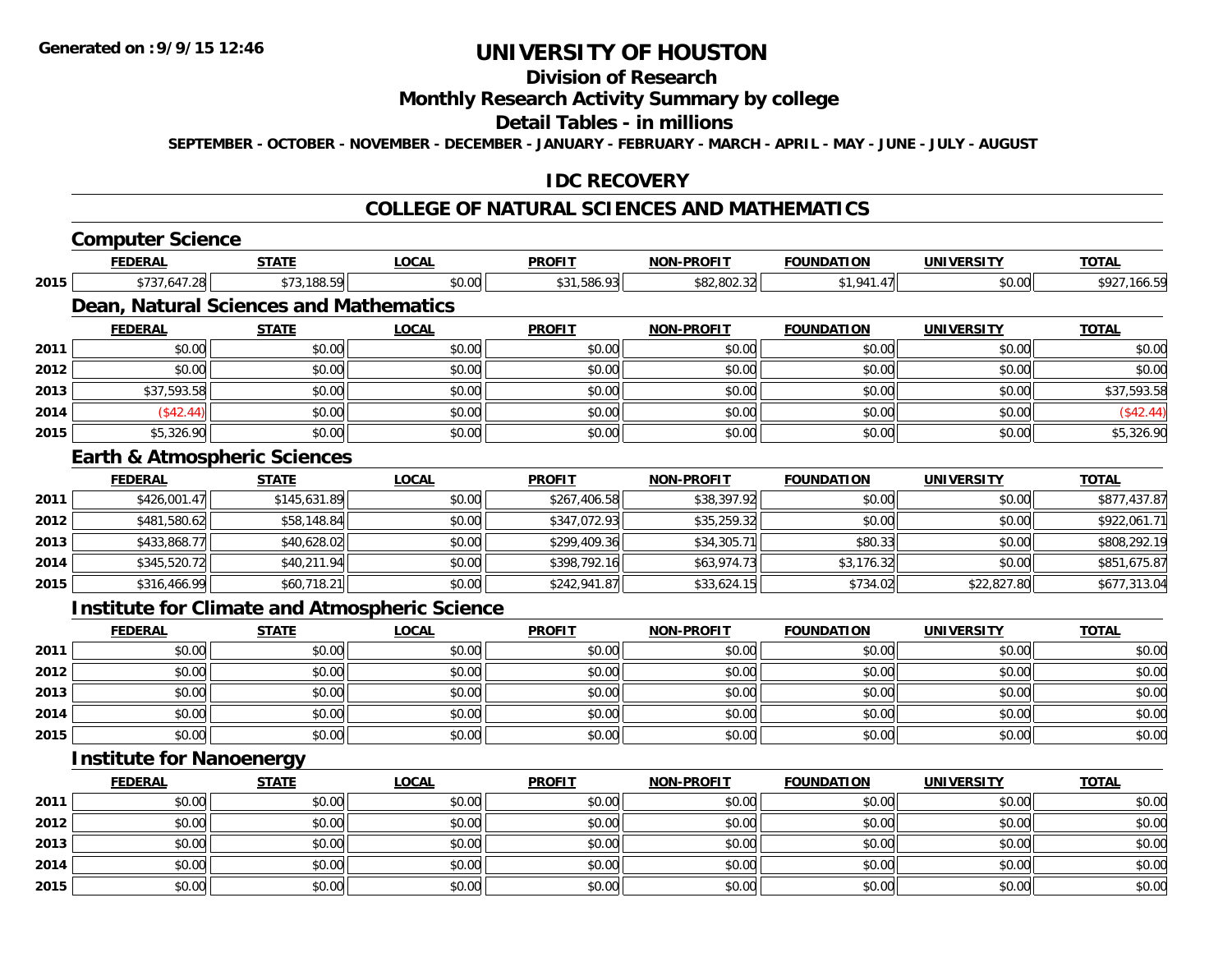# **Division of Research**

## **Monthly Research Activity Summary by college**

#### **Detail Tables - in millions**

**SEPTEMBER - OCTOBER - NOVEMBER - DECEMBER - JANUARY - FEBRUARY - MARCH - APRIL - MAY - JUNE - JULY - AUGUST**

### **IDC RECOVERY**

#### **COLLEGE OF NATURAL SCIENCES AND MATHEMATICS**

|      | <b>Mathematics</b> |              |              |               |                   |                   |                   |                |
|------|--------------------|--------------|--------------|---------------|-------------------|-------------------|-------------------|----------------|
|      | <b>FEDERAL</b>     | <b>STATE</b> | <b>LOCAL</b> | <b>PROFIT</b> | <b>NON-PROFIT</b> | <b>FOUNDATION</b> | <b>UNIVERSITY</b> | <b>TOTAL</b>   |
| 2011 | \$403,636.16       | \$12,850.66  | \$0.00       | \$56,052.88   | \$32,306.04       | \$252.50          | \$0.00            | \$505,098.24   |
| 2012 | \$368,773.76       | \$17,613.53  | \$0.00       | \$82,937.38   | \$14,941.81       | \$442.99          | \$0.00            | \$484,709.47   |
| 2013 | \$548,663.39       | (\$145.36)   | \$0.00       | \$65,125.08   | \$0.00            | \$1,913.60        | \$0.00            | \$615,556.71   |
| 2014 | \$592,318.77       | \$0.00       | \$0.00       | \$41,472.64   | \$0.00            | \$2,540.18        | \$0.00            | \$636,331.59   |
| 2015 | \$537,991.13       | \$0.00       | \$0.00       | \$18,511.18   | \$0.00            | \$1,655.14        | \$0.00            | \$558,157.45   |
|      | <b>Physics</b>     |              |              |               |                   |                   |                   |                |
|      | <b>FEDERAL</b>     | <b>STATE</b> | <b>LOCAL</b> | <b>PROFIT</b> | <b>NON-PROFIT</b> | <b>FOUNDATION</b> | <b>UNIVERSITY</b> | <b>TOTAL</b>   |
| 2011 | \$820,461.94       | \$61.33      | \$0.00       | \$249,890.01  | \$933.04          | \$0.00            | \$0.00            | \$1,071,346.32 |
| 2012 | \$1,064,425.95     | (\$61.33)    | \$0.00       | \$161,192.71  | \$394.22          | \$0.00            | \$0.00            | \$1,225,951.55 |
| 2013 | \$1,229,019.29     | \$0.00       | \$0.00       | \$314,640.65  | \$0.00            | \$0.00            | \$0.00            | \$1,543,659.94 |
|      |                    |              |              |               |                   |                   | \$0.00            | \$1,909,017.60 |
| 2014 | \$1,602,611.67     | \$0.00       | \$0.00       | \$299,907.60  | \$6,498.33        | \$0.00            |                   |                |
| 2015 | \$1,122,156.19     | \$0.00       | \$0.00       | \$306,462.98  | \$6,046.63        | \$0.00            | \$0.00            | \$1,434,665.80 |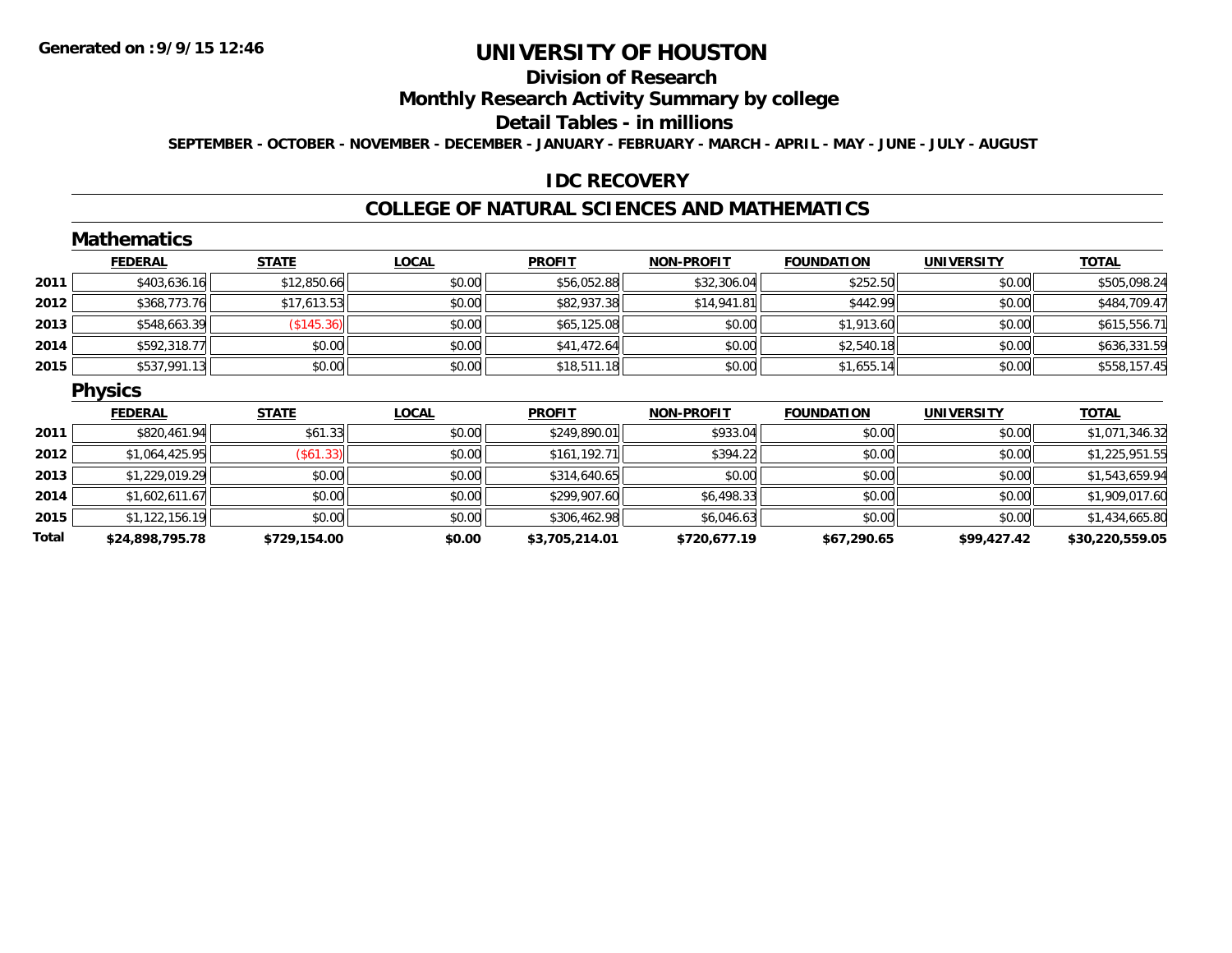# **Division of Research**

**Monthly Research Activity Summary by college**

#### **Detail Tables - in millions**

**SEPTEMBER - OCTOBER - NOVEMBER - DECEMBER - JANUARY - FEBRUARY - MARCH - APRIL - MAY - JUNE - JULY - AUGUST**

#### **IDC RECOVERY**

#### **COLLEGE OF OPTOMETRY**

# **Optometry Vision Sciences**

|       | <b>FEDERAL</b> | <b>STATE</b> | <b>LOCAL</b> | <b>PROFIT</b> | <b>NON-PROFIT</b> | <b>FOUNDATION</b> | <b>UNIVERSITY</b> | <u>TOTAL</u>   |
|-------|----------------|--------------|--------------|---------------|-------------------|-------------------|-------------------|----------------|
| 2011  | \$1,186,856.75 | \$1,176.77   | \$0.00       | \$61,103.69   | \$0.00            | \$0.00            | \$38,788.27       | \$1,287,925.48 |
| 2012  | \$1,305,703.24 | (\$0.03)     | \$0.00       | \$72,863.73   | \$0.00            | \$0.00            | \$58,631.26       | \$1,437,198.20 |
| 2013  | \$1,344,926.44 | \$0.00       | \$0.00       | \$229,915.83  | \$0.00            | \$0.00            | \$91,838.01       | \$1,666,680.28 |
| 2014  | \$1,526,973.15 | \$0.00       | \$0.00       | \$203,882.21  | \$0.00            | \$0.00            | \$68,820.33       | \$1,799,675.69 |
| 2015  | \$1,412,257.65 | \$0.00       | \$0.00       | \$98,973.67   | \$0.00            | \$0.00            | \$93,616.46       | \$1,604,847.78 |
| Total | \$6,776,717.24 | \$1,176.74   | \$0.00       | \$666,739.13  | \$0.00            | \$0.00            | \$351,694.33      | \$7,796,327.44 |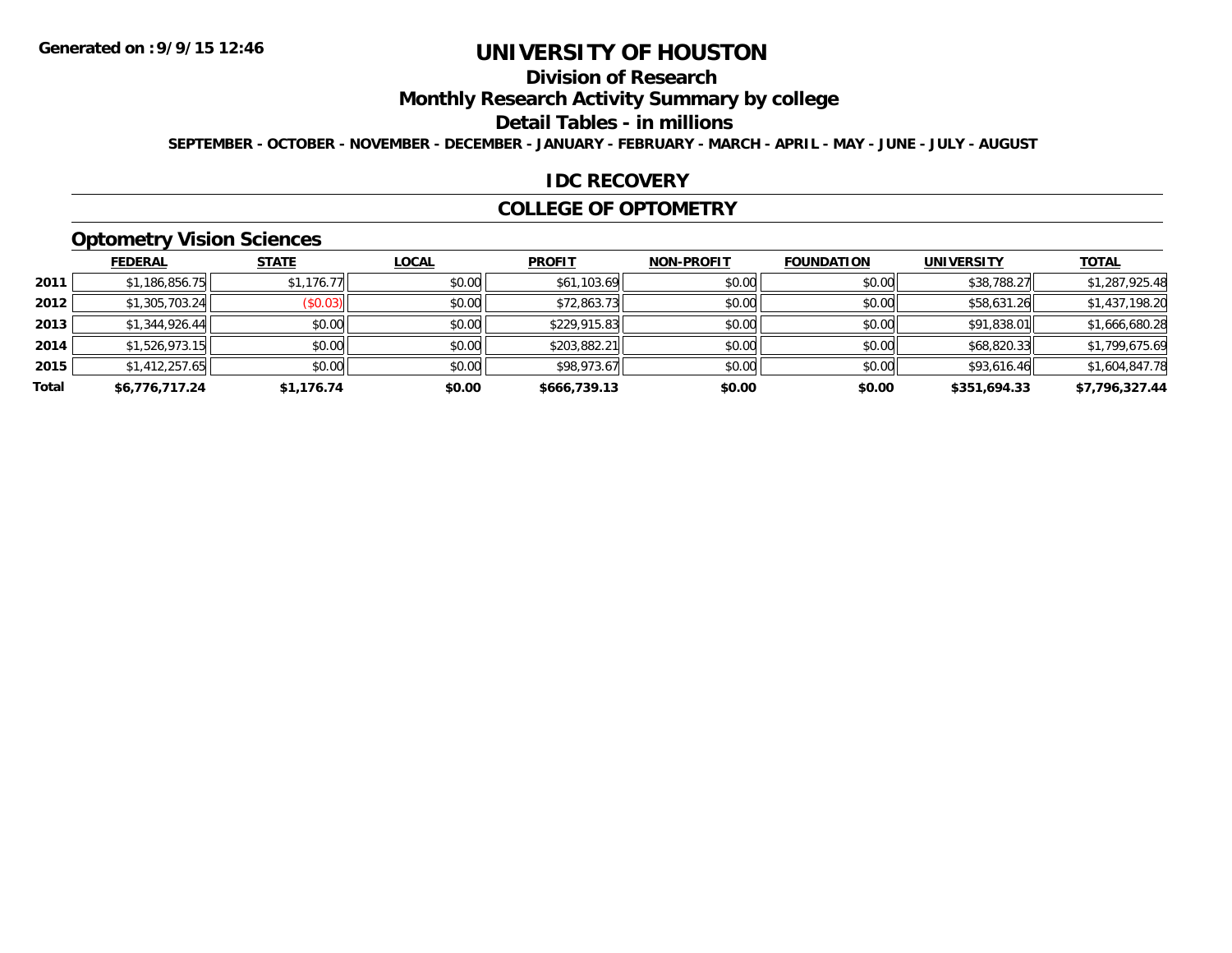# **Division of Research**

#### **Monthly Research Activity Summary by college**

#### **Detail Tables - in millions**

**SEPTEMBER - OCTOBER - NOVEMBER - DECEMBER - JANUARY - FEBRUARY - MARCH - APRIL - MAY - JUNE - JULY - AUGUST**

## **IDC RECOVERY**

## **COLLEGE OF PHARMACY**

# **Center for Experimental Therapeutics and Pharmacoi**

|      | <b>FEDERAL</b> | <b>STATE</b> | <u>LOCAL</u> | <b>PROFIT</b> | <b>NON-PROFIT</b> | <b>FOUNDATION</b> | <b>UNIVERSITY</b> | <b>TOTAL</b> |
|------|----------------|--------------|--------------|---------------|-------------------|-------------------|-------------------|--------------|
| 2011 | \$0.00         | \$0.00       | \$0.00       | \$0.00        | \$0.00            | \$0.00            | \$0.00            | \$0.00       |
| 2012 | \$0.00         | \$0.00       | \$0.00       | \$0.00        | \$0.00            | \$0.00            | \$0.00            | \$0.00       |
| 2013 | \$0.00         | \$0.00       | \$0.00       | \$0.00        | \$0.00            | \$0.00            | \$0.00            | \$0.00       |
| 2014 | \$0.00         | \$0.00       | \$0.00       | \$0.00        | \$0.00            | \$0.00            | \$0.00            | \$0.00       |
| 2015 | \$0.00         | \$0.00       | \$0.00       | \$0.00        | \$0.00            | \$0.00            | \$0.00            | \$0.00       |

## **Clinical Pharmacy & Administration**

|      | <b>FEDERAL</b> | <b>STATE</b> | <u>LOCAL</u> | <b>PROFIT</b> | <b>NON-PROFIT</b> | <b>FOUNDATION</b> | <b>UNIVERSITY</b> | <b>TOTAL</b> |
|------|----------------|--------------|--------------|---------------|-------------------|-------------------|-------------------|--------------|
| 2011 | \$50,297.39    | \$0.00       | \$0.00       | \$74,398.57   | \$11,120.07       | \$0.00            | \$4.97            | \$135,821.00 |
| 2012 | \$61,980.61    | \$0.00       | \$0.00       | \$57,632.00   | \$11.27           | \$0.00            | \$0.00            | \$119,601.34 |
| 2013 | \$55,673.46    | \$0.00       | \$0.00       | \$100,278.55  | \$0.00            | \$0.00            | \$0.00            | \$155,952.01 |
| 2014 | \$5,957.55     | \$24,001.99  | \$0.00       | \$112,260.00  | \$26,880.89       | \$0.00            | \$0.00            | \$169,100.43 |
| 2015 | \$118,840.78   | \$79,971.85  | \$0.00       | \$61,914.20   | \$13,556.85       | \$0.00            | \$0.00            | \$274,283.68 |

# **Dean, Pharmacy**

|      | <b>FEDERAL</b> | <u>STATE</u> | <u>LOCAL</u> | <b>PROFIT</b> | <b>NON-PROFIT</b> | <b>FOUNDATION</b> | <b>UNIVERSITY</b> | <b>TOTAL</b> |
|------|----------------|--------------|--------------|---------------|-------------------|-------------------|-------------------|--------------|
| 2011 | \$0.00         | \$0.00       | \$0.00       | \$0.00        | \$0.00            | \$0.00            | \$0.00            | \$0.00       |
| 2012 | \$0.00         | \$0.00       | \$0.00       | \$0.00        | \$0.00            | \$0.00            | \$0.00            | \$0.00       |
| 2013 | \$0.00         | \$0.00       | \$0.00       | \$0.00        | \$0.00            | \$0.00            | \$0.00            | \$0.00       |
| 2014 | \$0.00         | \$0.00       | \$0.00       | \$0.00        | \$0.00            | \$0.00            | \$0.00            | \$0.00       |
| 2015 | \$0.00         | \$0.00       | \$0.00       | \$0.00        | \$0.00            | \$0.00            | \$0.00            | \$0.00       |

#### **Pharm Health Outcomes & Policy**

|      | <b>FEDERAL</b> | <b>STATE</b> | <b>LOCAL</b> | <b>PROFIT</b> | <b>NON-PROFIT</b> | <b>FOUNDATION</b> | <b>UNIVERSITY</b> | <b>TOTAL</b> |
|------|----------------|--------------|--------------|---------------|-------------------|-------------------|-------------------|--------------|
| 2011 | \$4,677.44     | \$0.00       | \$0.00       | \$0.00        | \$9,244.47        | \$0.00            | \$0.00            | \$13,921.91  |
| 2012 | \$5,917.60     | \$0.00       | \$0.00       | \$0.00        | \$13.76           | \$0.00            | \$0.00            | \$5,903.84   |
| 2013 | \$48,560.34    | \$0.00       | \$0.00       | \$0.00        | \$0.00            | \$0.00            | \$0.00            | \$48,560.34  |
| 2014 | \$66,750.46    | \$985.37     | \$0.00       | \$1,779.73    | \$0.00            | \$0.00            | \$0.00            | \$69,515.56  |
| 2015 | \$44,233.89    | \$3,748.68   | \$0.00       | \$17,011.47   | \$0.00            | \$0.00            | \$0.00            | \$64,994.03  |

## **Pharmacological and Pharmaceutical Sciences**

|      | <b>FEDERAL</b>  | <b>CTATE</b><br>3 I A I I | <b>OCAL</b>        | <b>PROFIT</b>        | <b>NON-PROFIT</b> | <b>FOUNDATION</b> | UNIVERSITY           | <b>TOTAL</b>          |
|------|-----------------|---------------------------|--------------------|----------------------|-------------------|-------------------|----------------------|-----------------------|
| 2011 | \$981.01<br>ו ' | <b>EOO FO</b><br>ن ۲۷ ب   | $\sim$ 00<br>vv.vv | 0000<br>DU.UG        | $-1.000$ $-1.00$  | \$0.00            | 0000<br><b>DU.UG</b> | ¢OO.<br>ັ<br>$\cdots$ |
| 2012 | .               | 00001<br>JU.U             | ሖ ∩<br>PU.UU       | 0000<br><b>DU.UU</b> | $\wedge$ $\sim$   | \$690.59          | 0000<br><b>DU.UU</b> | .ozu.ua               |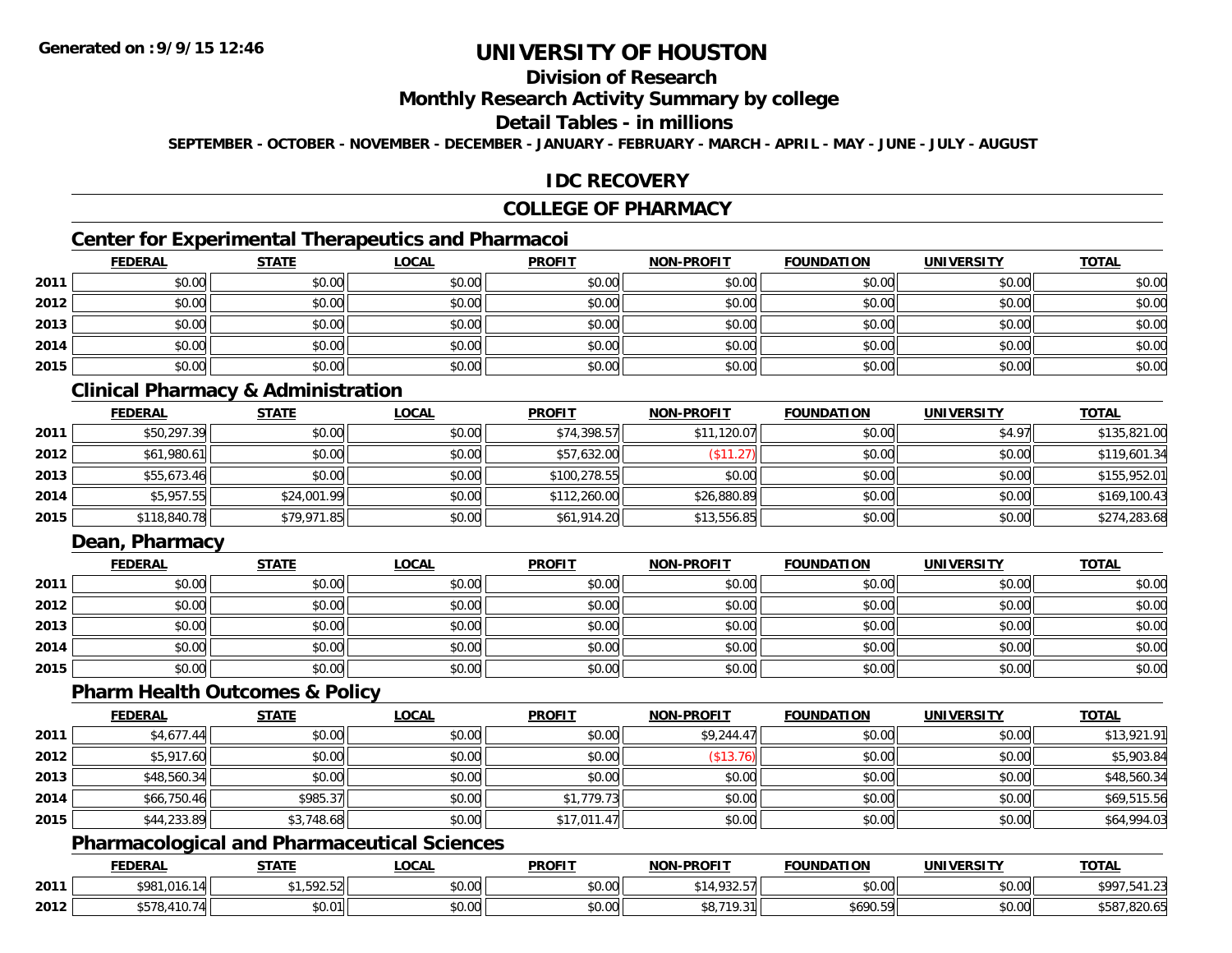# **Division of Research**

## **Monthly Research Activity Summary by college**

#### **Detail Tables - in millions**

**SEPTEMBER - OCTOBER - NOVEMBER - DECEMBER - JANUARY - FEBRUARY - MARCH - APRIL - MAY - JUNE - JULY - AUGUST**

### **IDC RECOVERY**

#### **COLLEGE OF PHARMACY**

# **Pharmacological and Pharmaceutical Sciences**

|       | <b>FEDERAL</b> | <u>STATE</u> | <u>LOCAL</u> | <b>PROFIT</b> | <b>NON-PROFIT</b> | <b>FOUNDATION</b> | <b>UNIVERSITY</b> | <b>TOTAL</b>   |
|-------|----------------|--------------|--------------|---------------|-------------------|-------------------|-------------------|----------------|
| 2013  | \$803,716.74   | \$0.00       | \$0.00       | \$261.7       | \$6,313.97        | \$2,871.01        | \$0.00            | \$813,163.43   |
| 2014  | \$598,907.06   | \$0.00       | \$0.00       | \$17.174.61   | \$1,638.19        | \$1,912.04        | \$0.00            | \$619,631.90   |
| 2015  | \$757,301.17   | \$7.146.16   | \$0.00       | \$2.746.03    | \$4.389.62        | \$0.00            | \$0.00            | \$771,582.98   |
| Total | \$4,182,241.37 | \$117,446.57 | \$0.00       | \$445,456.87  | \$96,770.91       | \$5,473.64        | \$4.97            | \$4,847,394.33 |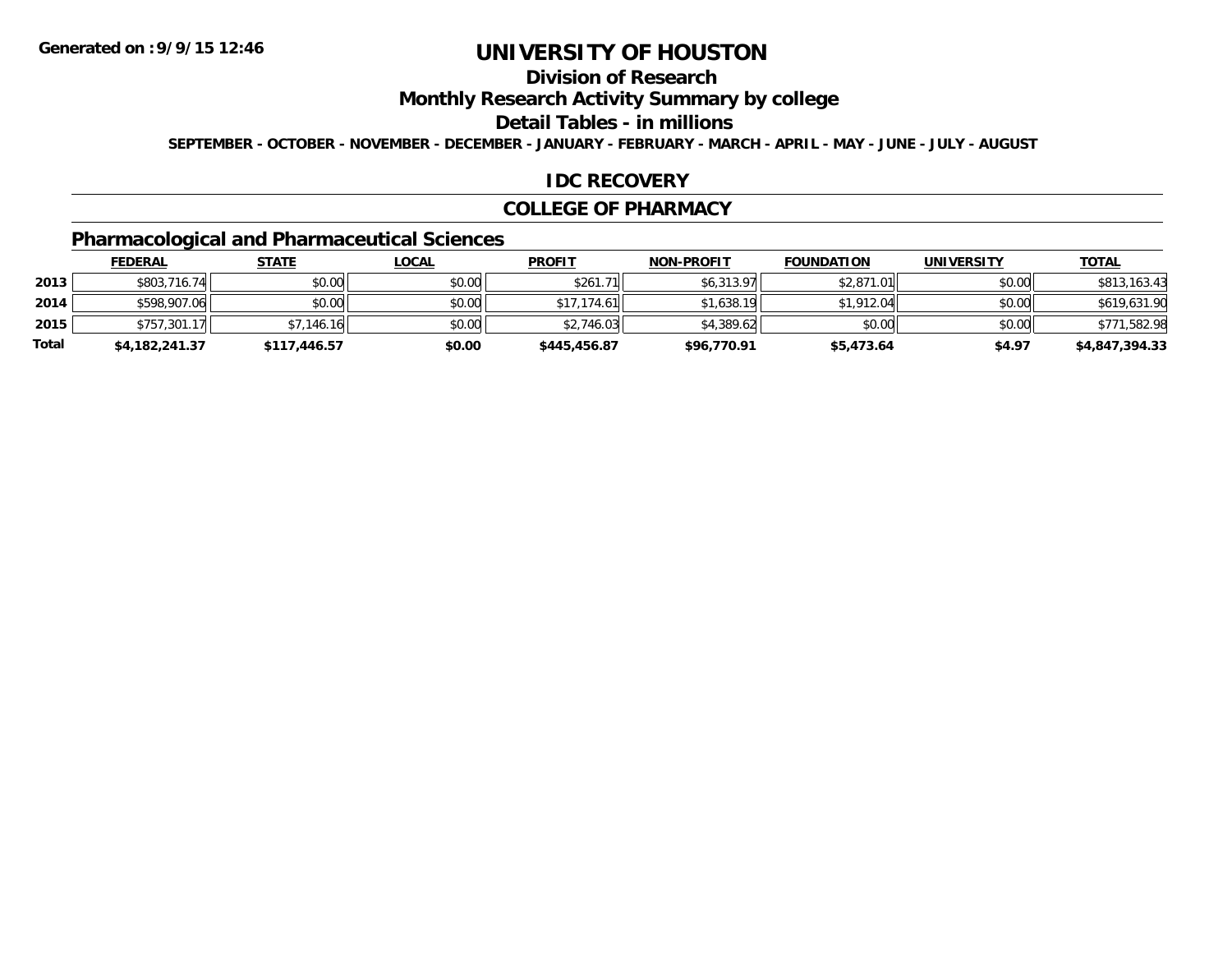# **Division of Research**

#### **Monthly Research Activity Summary by college**

#### **Detail Tables - in millions**

**SEPTEMBER - OCTOBER - NOVEMBER - DECEMBER - JANUARY - FEBRUARY - MARCH - APRIL - MAY - JUNE - JULY - AUGUST**

#### **IDC RECOVERY**

## **COLLEGE OF TECHNOLOGY**

# **Center for Technology Literacy**

|      | <b>FEDERAL</b> | <b>STATE</b> | <u>LOCAL</u> | <b>PROFIT</b> | <b>NON-PROFIT</b> | <b>FOUNDATION</b> | <b>UNIVERSITY</b> | <u>TOTAL</u> |
|------|----------------|--------------|--------------|---------------|-------------------|-------------------|-------------------|--------------|
| 2011 | \$189,530.64   | \$0.00       | \$0.00       | \$0.00        | \$0.00            | \$0.00            | \$0.00            | \$189,530.64 |
| 2012 | \$148,796.66   | \$0.00       | \$0.00       | \$0.00        | \$0.00            | \$0.00            | \$0.00            | \$148,796.66 |
| 2013 | \$127,612.62   | \$0.00       | \$0.00       | \$0.00        | \$0.00            | \$0.00            | \$0.00            | \$127,612.62 |
| 2014 | \$178,133.49   | \$0.00       | \$0.00       | \$0.00        | \$0.00            | \$0.00            | \$0.00            | \$178,133.49 |
| 2015 | \$83,621.83    | \$0.00       | \$0.00       | \$0.00        | \$0.00            | \$0.00            | \$0.00            | \$83,621.83  |

## **Construction Management**

|      | <u>FEDERAL</u> | <b>STATE</b> | <u>LOCAL</u> | <b>PROFIT</b> | <b>NON-PROFIT</b> | <b>FOUNDATION</b> | <b>UNIVERSITY</b> | <u>TOTAL</u> |
|------|----------------|--------------|--------------|---------------|-------------------|-------------------|-------------------|--------------|
| 2012 | \$0.00         | \$1,850.40   | \$0.00       | \$0.00        | \$0.00            | \$115.13<br>่ 1 ใ | \$0.00            | \$1,965.53   |
| 2013 | \$0.00         | \$5,145.95   | \$0.00       | \$0.00        | \$0.00            | \$3,053.66        | \$0.00            | \$8,199.61   |
| 2014 | \$0.00         | \$6.414.17   | \$0.00       | \$0.00        | \$0.00            | \$813.26          | \$0.00            | \$7,227.43   |
| 2015 | \$0.00         | \$76.78      | \$0.00       | \$0.00        | \$0.00            | \$0.00            | \$0.00            | \$76.78      |

#### **Dean, Technology**

|      | <b>FEDERAL</b> | <b>STATE</b> | <b>LOCAL</b> | <b>PROFIT</b> | <b>NON-PROFIT</b> | <b>FOUNDATION</b> | <b>UNIVERSITY</b> | <b>TOTAL</b> |
|------|----------------|--------------|--------------|---------------|-------------------|-------------------|-------------------|--------------|
| 2011 | \$79,916.63    | \$0.00       | \$0.00       | \$0.00        | \$0.00            | \$0.00            | \$0.00            | \$79,916.63  |
| 2012 | \$64,975.85    | \$0.00       | \$0.00       | \$0.00        | \$0.00            | \$0.00            | \$0.00            | \$64,975.85  |
| 2013 | \$25,774.16    | \$0.00       | \$0.00       | \$0.00        | \$0.00            | \$0.00            | \$0.00            | \$25,774.16  |
| 2014 | \$14,909.12    | \$0.00       | \$0.00       | \$0.00        | \$0.00            | \$0.00            | \$0.00            | \$14,909.12  |
| 2015 | \$0.00         | \$0.00       | \$0.00       | \$0.00        | \$0.00            | \$0.00            | \$0.00            | \$0.00       |

#### **Engineering Technology**

|      | <b>FEDERAL</b> | <b>STATE</b> | <u>LOCAL</u> | <b>PROFIT</b> | <b>NON-PROFIT</b> | <b>FOUNDATION</b> | <b>UNIVERSITY</b> | <b>TOTAL</b> |
|------|----------------|--------------|--------------|---------------|-------------------|-------------------|-------------------|--------------|
| 2011 | \$164,903.09   | \$0.00       | \$0.00       | \$3,544.02    | \$0.00            | \$8,326.02        | \$0.00            | \$176,773.13 |
| 2012 | \$138,115.56   | \$0.00       | \$0.00       | \$7,961.29    | \$0.00            | \$0.00            | \$0.00            | \$146,076.85 |
| 2013 | \$136,534.13   | \$0.00       | \$0.00       | \$22,942.63   | \$0.00            | \$1,567.70        | \$0.00            | \$161,044.46 |
| 2014 | \$123,898.87   | \$0.00       | \$0.00       | \$24,612.63   | \$0.00            | \$0.00            | \$0.00            | \$148,511.50 |
| 2015 | \$282,460.10   | \$0.00       | \$0.00       | \$10,929.01   | \$0.00            | \$0.00            | \$0.00            | \$293,389.11 |

## **Human Development and Consumer Science**

|      | <b>FEDERAL</b>                    | <b>STATE</b> | LOCAL          | <b>PROFIT</b> | <b>NON-PROFIT</b> | <b>FOUNDATION</b> | <b>UNIVERSITY</b> | <b>TOTAL</b> |
|------|-----------------------------------|--------------|----------------|---------------|-------------------|-------------------|-------------------|--------------|
| 2011 | $\sim$<br>16.26                   | \$0.00       | 40.00<br>DU.UU | \$985.96      | \$0.00            | \$0.00            | \$0.00            | \$2,702.22   |
| 2012 | 27.81                             |              | \$0.00         | .             | \$0.00            | \$0.00            | \$0.00            |              |
| 2013 | $A + B$<br>$\mathbf{r}$<br>199.90 | \$0.00       | \$0.00         | \$0.00        | \$0.00            | \$0.00            | \$0.00            | \$153.56     |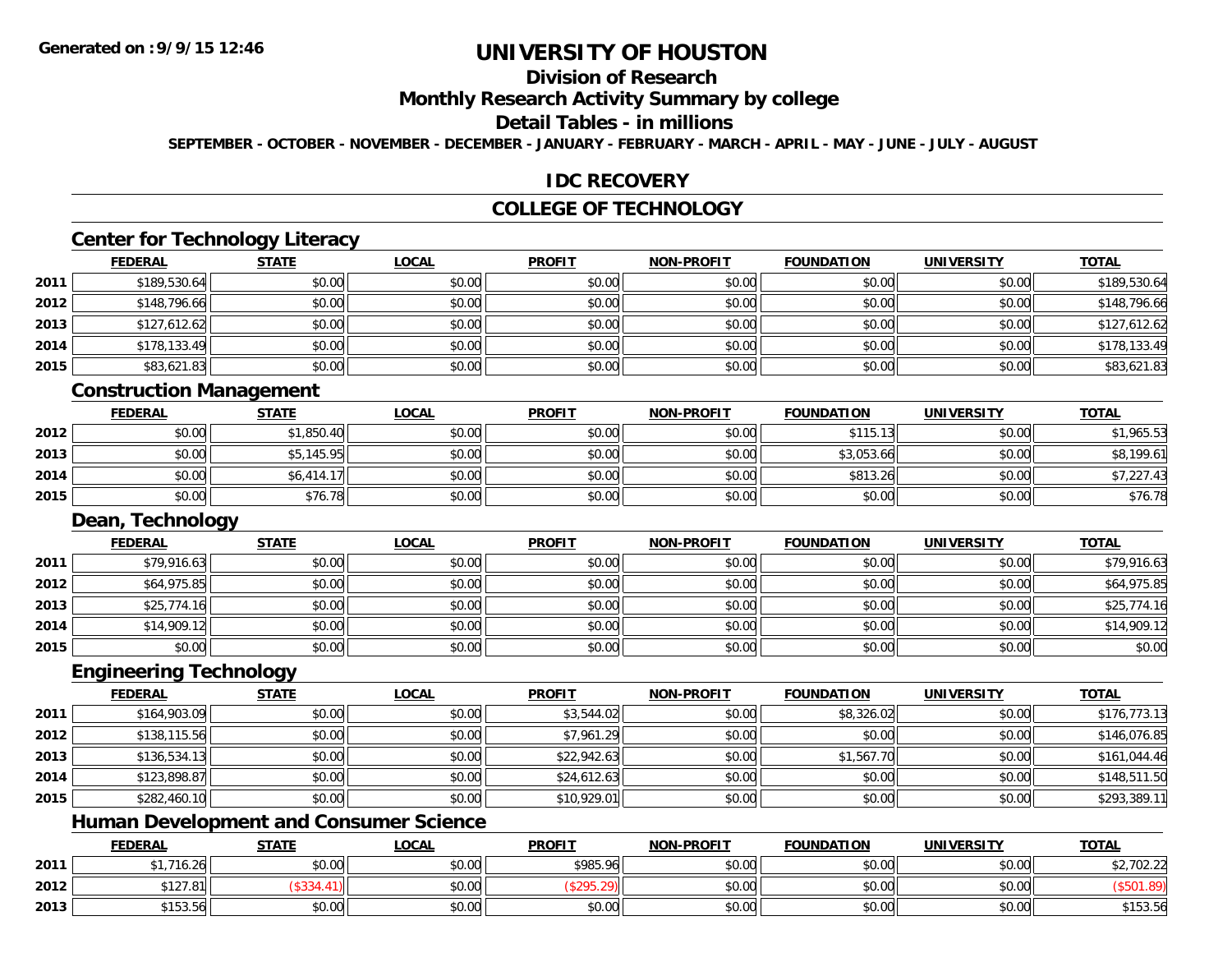# **Division of Research**

#### **Monthly Research Activity Summary by college**

#### **Detail Tables - in millions**

**SEPTEMBER - OCTOBER - NOVEMBER - DECEMBER - JANUARY - FEBRUARY - MARCH - APRIL - MAY - JUNE - JULY - AUGUST**

### **IDC RECOVERY**

## **COLLEGE OF TECHNOLOGY**

<u> 1989 - Johann Stoff, deutscher Stoffen und der Stoffen und der Stoffen und der Stoffen und der Stoffen und de</u>

## **Human Development and Consumer Science**

|      | <b>FEDERAL</b>                   | <b>STATE</b>                     | LOCAL                  | <b>PROFIT</b>   | L <b>DDAEIT</b><br>MON. | <b>FOUNDATION</b>                               | <b>UNIVERSITY</b>    | $\cdots$<br>101 <sub>h</sub> |
|------|----------------------------------|----------------------------------|------------------------|-----------------|-------------------------|-------------------------------------------------|----------------------|------------------------------|
| 2014 | $- - - -$<br>$\sim$<br>92.JIZ.OI | $\circ$ $\circ$ $\circ$<br>DU.UU | <b>JU.UU</b>           | \$0.00          | 0000<br>⊋U.U∪           | $\sim$ $\sim$ $\sim$ $\sim$<br>. . 04<br>، بے ب | $\sim$ 00<br>DU.UG   | פ.טפו<br>ັບປ                 |
| 2015 | 0170F                            | $\circ$ $\circ$ $\circ$<br>DU.UU | $\sim$ $\sim$<br>JU.UU | \$0.00<br>JU.UU | 0000<br>pu.uu           |                                                 | 0.00<br><b>DU.UG</b> | -45,000.Z4                   |

# **Information & Logistics Technology**

|      | <b>FEDERAL</b> | <b>STATE</b> | <b>LOCAL</b> | <b>PROFIT</b> | <b>NON-PROFIT</b> | <b>FOUNDATION</b> | <b>UNIVERSITY</b> | <b>TOTAL</b> |
|------|----------------|--------------|--------------|---------------|-------------------|-------------------|-------------------|--------------|
| 2011 | \$3,035.88     | \$0.00       | \$0.00       | \$0.00        | \$0.00            | \$0.00            | \$0.00            | \$3,035.88   |
| 2012 | \$20,020.78    | (\$540.60)   | \$0.00       | \$0.00        | \$0.00            | \$0.00            | \$0.00            | \$19,480.18  |
| 2013 | \$0.00         | \$0.00       | \$0.00       | \$0.00        | \$0.00            | \$0.00            | \$0.00            | \$0.00       |
| 2014 | \$1,281.95     | \$0.00       | \$0.00       | \$0.00        | \$0.00            | \$0.00            | \$0.00            | \$1,281.95   |
| 2015 | \$17,000.18    | \$0.00       | \$0.00       | \$0.00        | \$0.00            | \$0.00            | \$0.00            | \$17,000.18  |

## **Texas Manufacturing Assistance Center**

|       | <b>FEDERAL</b> | <b>STATE</b> | <b>LOCAL</b> | <b>PROFIT</b> | <b>NON-PROFIT</b> | <b>FOUNDATION</b> | <b>UNIVERSITY</b> | <b>TOTAL</b>   |
|-------|----------------|--------------|--------------|---------------|-------------------|-------------------|-------------------|----------------|
| 2011  | \$0.00         | \$0.00       | \$0.00       | \$0.00        | \$0.00            | \$0.00            | \$0.00            | \$0.00         |
| 2012  | \$0.00         | \$0.00       | \$0.00       | \$0.00        | \$0.00            | \$0.00            | \$0.00            | \$0.00         |
| 2013  | \$0.00         | \$0.00       | \$0.00       | \$0.00        | \$0.00            | \$0.00            | \$0.00            | \$0.00         |
| 2014  | \$0.00         | \$0.00       | \$0.00       | \$0.00        | \$0.00            | \$0.00            | \$0.00            | \$0.00         |
| 2015  | \$0.00         | \$0.00       | \$0.00       | \$0.00        | \$0.00            | \$0.00            | \$0.00            | \$0.00         |
| Total | \$1,845,909.97 | \$12,612.29  | \$0.00       | \$70,680.25   | \$0.00            | \$50,695.70       | \$0.00            | \$1,979,898.21 |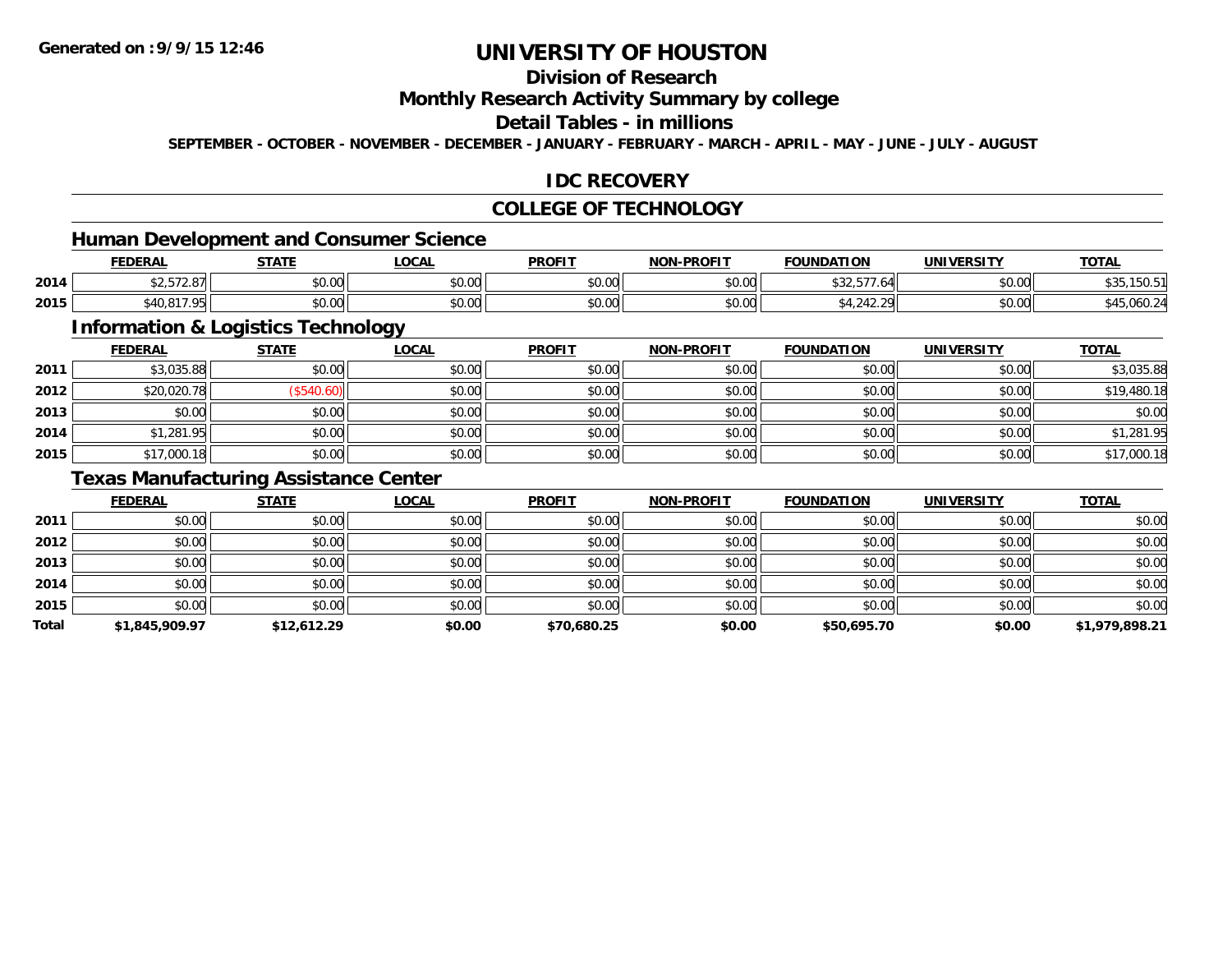# **Division of Research**

### **Monthly Research Activity Summary by college**

#### **Detail Tables - in millions**

**SEPTEMBER - OCTOBER - NOVEMBER - DECEMBER - JANUARY - FEBRUARY - MARCH - APRIL - MAY - JUNE - JULY - AUGUST**

## **IDC RECOVERY**

# **CULLEN COLLEGE OF ENGINEERING**

## **Biomedical Engineering**

|      | <b>FEDERAL</b> | <b>STATE</b> | <b>LOCAL</b> | <b>PROFIT</b> | <b>NON-PROFIT</b> | <b>FOUNDATION</b> | <b>UNIVERSITY</b> | <b>TOTAL</b> |
|------|----------------|--------------|--------------|---------------|-------------------|-------------------|-------------------|--------------|
| 2011 | \$51,663.67    | \$0.00       | \$0.00       | \$0.00        | \$0.00            | \$0.00            | \$0.00            | \$51,663.67  |
| 2012 | \$174,500.91   | \$0.00       | \$0.00       | \$0.00        | \$0.00            | \$0.00            | \$0.00            | \$174,500.91 |
| 2013 | \$407,504.68   | \$0.00       | \$0.00       | \$0.00        | \$0.00            | \$0.00            | \$0.00            | \$407,504.68 |
| 2014 | \$787,273.60   | \$0.00       | \$0.00       | \$0.00        | \$736.29          | \$0.00            | \$0.00            | \$788,009.89 |
| 2015 | \$793,518.57   | \$0.00       | \$0.00       | \$0.00        | \$11,779.21       | \$0.00            | \$0.00            | \$805,297.78 |

## **Center for Innovative Grouting Materials and Tech**

|      | <b>FEDERAL</b> | <b>STATE</b> | <u>LOCAL</u> | <b>PROFIT</b> | <b>NON-PROFIT</b> | <b>FOUNDATION</b> | <b>UNIVERSITY</b> | <b>TOTAL</b> |
|------|----------------|--------------|--------------|---------------|-------------------|-------------------|-------------------|--------------|
| 2011 | \$0.00         | \$0.00       | \$0.00       | \$0.00        | \$0.00            | \$0.00            | \$0.00            | \$0.00       |
| 2012 | \$0.00         | \$0.00       | \$0.00       | \$0.00        | \$0.00            | \$0.00            | \$0.00            | \$0.00       |
| 2013 | \$0.00         | \$0.00       | \$0.00       | \$0.00        | \$0.00            | \$0.00            | \$0.00            | \$0.00       |
| 2014 | \$0.00         | \$0.00       | \$0.00       | \$0.00        | \$0.00            | \$0.00            | \$0.00            | \$0.00       |
| 2015 | \$0.00         | \$0.00       | \$0.00       | \$0.00        | \$0.00            | \$0.00            | \$0.00            | \$0.00       |

# **Chemical Engineering**

|      | <b>FEDERAL</b> | <b>STATE</b>   | <b>LOCAL</b> | <b>PROFIT</b> | <b>NON-PROFIT</b> | <b>FOUNDATION</b> | <b>UNIVERSITY</b> | <b>TOTAL</b>   |
|------|----------------|----------------|--------------|---------------|-------------------|-------------------|-------------------|----------------|
| 2011 | \$982,862.20   | (S347, 441.34) | \$1,411.18   | \$249,825.29  | \$0.00            | \$404.26          | \$41,719.29       | \$928,780.87   |
| 2012 | \$961,005.76   | \$6,426.36     | \$1,304.62   | \$297,345.99  | \$0.00            | \$132.37          | \$0.02            | \$1,266,215.12 |
| 2013 | \$1,127,402.47 | \$10,006.11    | \$0.00       | \$205,420.92  | \$0.00            | \$1,578.34        | \$4,562.32        | \$1,348,970.16 |
| 2014 | \$1,106,459.62 | \$3,897.27     | \$0.00       | \$566,218.65  | \$0.00            | \$2,815.84        | \$8,512.41        | \$1,687,903.79 |
| 2015 | \$1,030,522.22 | \$8,735.04     | \$0.00       | \$704,767.98  | \$0.00            | \$4,457.65        | \$3,624.94        | \$1,752,107.82 |

#### **Civil Engineering**

|      | <b>FEDERAL</b> | <b>STATE</b> | <b>LOCAL</b> | <b>PROFIT</b> | <b>NON-PROFIT</b> | <b>FOUNDATION</b> | <b>UNIVERSITY</b> | <b>TOTAL</b>   |
|------|----------------|--------------|--------------|---------------|-------------------|-------------------|-------------------|----------------|
| 2011 | \$161.919.11   | \$31,705.89  | \$4,867.07   | \$65,039.21   | \$25,424.54       | \$0.00            | \$5,260.31        | \$294,216.13   |
| 2012 | \$341,965.97   | \$51,668.41  | \$27,121.22  | \$64,723.45   | \$19,307.70       | \$0.00            | (\$490.00)        | \$504,296.75   |
| 2013 | \$709,228.72   | \$24,673.83  | \$2,653.74   | \$85,495.28   | \$29,913.54       | \$11,291.97       | \$1,974.72        | \$865,231.79   |
| 2014 | \$957,361.28   | \$25,577.78  | (S1, 308.66) | \$51,270.33   | \$35,328.58       | \$6,130.41        | \$112.50          | \$1,074,472.23 |
| 2015 | \$1,074,958.61 | \$31,457.49  | \$0.00       | \$44,207.59   | \$13,624.89       | \$15,119.59       | \$2,518.99        | \$1,181,887.16 |

## **Composites Engineering and Applications Center**

|      | DERAI  | CTATI     | .OCAL     | <b>PROFIT</b> | <b>DDOCIT</b><br><b>ארות</b> | ΓΙΩΝ    | UNIVERSITY                                   | <b>TOTAL</b> |
|------|--------|-----------|-----------|---------------|------------------------------|---------|----------------------------------------------|--------------|
| 2011 | $\sim$ | $\sim$    | $\sim$    | $\cdots$      | 0000                         | 0.00    | $\mathsf{A} \cap \mathsf{A} \cap \mathsf{A}$ | 0000         |
|      | ∕∪.∪∪  | JU.UU     | vv.vv     | vu.vu         | vu.vu                        | - JU.UU | PO.OO                                        | <b>JU.UU</b> |
|      | 0.00   | $\sim$ 00 | $\sim$ 00 | $\cdots$      | 0.00                         | 0.00    | $\sim$ $\sim$                                | $\cdots$     |
| 2012 | וט.טי  | JU.L      | JU.UU     | vv.vv         | JU.UU                        | ww.uu   | PO.OO                                        | <b>JU.UU</b> |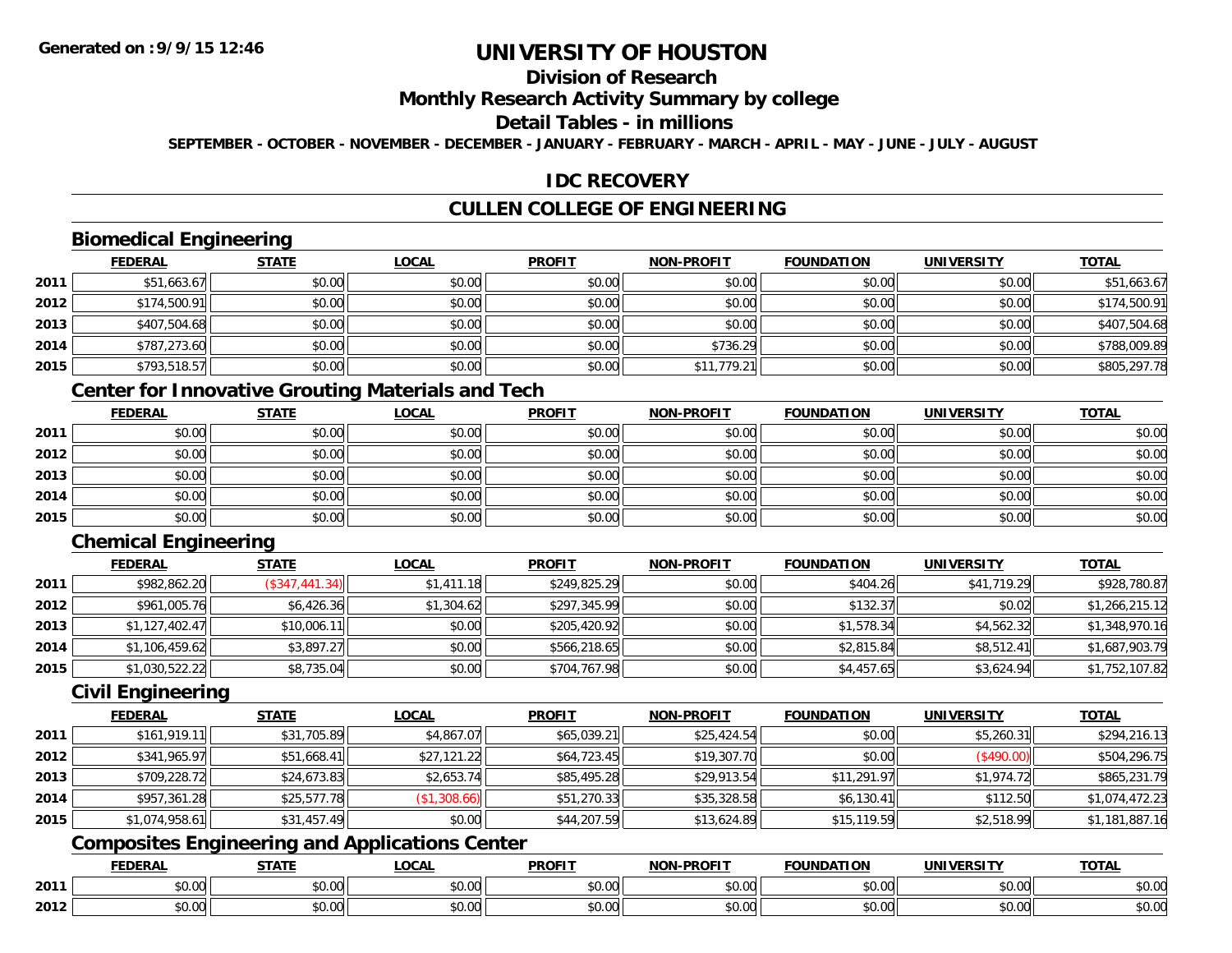# **Division of Research**

#### **Monthly Research Activity Summary by college**

#### **Detail Tables - in millions**

**SEPTEMBER - OCTOBER - NOVEMBER - DECEMBER - JANUARY - FEBRUARY - MARCH - APRIL - MAY - JUNE - JULY - AUGUST**

## **IDC RECOVERY**

# **CULLEN COLLEGE OF ENGINEERING**

# **Composites Engineering and Applications Center**

|      | Composites Engineering and Applications Center |              |              |               |                   |                   |                   |              |  |  |  |
|------|------------------------------------------------|--------------|--------------|---------------|-------------------|-------------------|-------------------|--------------|--|--|--|
|      | <b>FEDERAL</b>                                 | <b>STATE</b> | <b>LOCAL</b> | <b>PROFIT</b> | <b>NON-PROFIT</b> | <b>FOUNDATION</b> | <b>UNIVERSITY</b> | <b>TOTAL</b> |  |  |  |
| 2013 | \$0.00                                         | \$0.00       | \$0.00       | \$0.00        | \$0.00            | \$0.00            | \$0.00            | \$0.00       |  |  |  |
| 2014 | \$0.00                                         | \$0.00       | \$0.00       | \$0.00        | \$0.00            | \$0.00            | \$0.00            | \$0.00       |  |  |  |
| 2015 | \$0.00                                         | \$0.00       | \$0.00       | \$0.00        | \$0.00            | \$0.00            | \$0.00            | \$0.00       |  |  |  |

<u> 1989 - Johann Stoff, deutscher Stoffen und der Stoffen und der Stoffen und der Stoffen und der Stoffen und der</u>

#### **Dean, Engineering**

|      | <b>FEDERAL</b> | <b>STATE</b> | <u>LOCAL</u> | <b>PROFIT</b> | <b>NON-PROFIT</b> | <b>FOUNDATION</b> | <b>UNIVERSITY</b> | <b>TOTAL</b> |
|------|----------------|--------------|--------------|---------------|-------------------|-------------------|-------------------|--------------|
| 2011 | \$7,562.13     | \$0.00       | \$0.00       | \$0.00        | \$0.00            | \$0.00            | \$0.00            | \$7,562.13   |
| 2012 | \$8,604.32     | \$0.00       | \$0.00       | \$0.00        | \$0.00            | \$0.00            | \$0.00            | \$8,604.32   |
| 2013 | \$8,966.42     | \$0.00       | \$0.00       | \$0.00        | \$0.00            | \$0.00            | \$0.00            | \$8,966.42   |
| 2014 | \$7,466.23     | \$0.00       | \$0.00       | \$0.00        | \$0.00            | \$0.00            | \$0.00            | \$7,466.23   |
| 2015 | \$7,214.53     | \$0.00       | \$0.00       | \$0.00        | \$0.00            | \$0.00            | \$0.00            | \$7,214.53   |

## **Electrical & Computer Engineering**

|      | <b>FEDERAL</b> | <b>STATE</b>              | <b>LOCAL</b> | <b>PROFIT</b> | <b>NON-PROFIT</b> | <b>FOUNDATION</b> | <b>UNIVERSITY</b> | <b>TOTAL</b>   |
|------|----------------|---------------------------|--------------|---------------|-------------------|-------------------|-------------------|----------------|
| 2011 | \$948,835.77   | \$19,381.30               | \$0.00       | \$53,440.15   | \$7,518.19        | \$0.00            | \$2,999.93        | \$1,032,175.34 |
| 2012 | \$853,751.68   | $($ \$168.17) $\parallel$ | \$0.00       | \$129,072.88  | (\$3,375.31)      | (\$16, 163.66)    | \$0.21            | \$963,117.62   |
| 2013 | \$897,375.46   | \$1,080.89                | \$0.00       | \$113,787.33  | \$27,459.85       | \$1,993.80        | \$0.00            | \$1,041,697.33 |
| 2014 | \$947,518.88   | \$705.56                  | \$0.00       | \$172,604.45  | \$61,606.07       | \$7,084.58        | \$0.00            | \$1,189,519.54 |
| 2015 | \$1,319,705.09 | \$2,289.20                | \$0.00       | \$86,288.79   | \$29,987.66       | \$15,241.15       | \$0.00            | \$1,453,511.89 |

#### **Industrial Engineering**

|      | <b>FEDERAL</b> | <b>STATE</b> | <u>LOCAL</u> | <b>PROFIT</b> | <b>NON-PROFIT</b> | <b>FOUNDATION</b> | <b>UNIVERSITY</b> | <u>TOTAL</u> |
|------|----------------|--------------|--------------|---------------|-------------------|-------------------|-------------------|--------------|
| 2011 | \$55,353.66    | \$1,517.54   | \$31,275.83  | \$0.00        | \$0.00            | \$0.00            | \$0.00            | \$88,147.03  |
| 2012 | \$68,670.11    | (\$105.07)   | \$18,702.46  | \$0.00        | \$0.00            | \$0.00            | \$0.00            | \$87,267.50  |
| 2013 | \$52,590.99    | \$5,538.84   | \$4,076.61   | \$0.00        | \$0.00            | \$5,161.61        | \$0.00            | \$67,368.05  |
| 2014 | \$63,583.72    | \$9,120.96   | \$19,375.74  | \$0.00        | \$0.00            | \$8,592.82        | \$0.00            | \$100,673.24 |
| 2015 | \$62,482.88    | \$9,217.94   | \$13,482.63  | \$2,213.43    | \$0.00            | \$15,271.62       | \$0.00            | \$102,668.50 |

#### **Mechanical Engineering**

|      | <b>FEDERAL</b> | <u>STATE</u> | <u>LOCAL</u> | <b>PROFIT</b> | <b>NON-PROFIT</b> | <b>FOUNDATION</b> | UNIVERSITY | <b>TOTAL</b>   |
|------|----------------|--------------|--------------|---------------|-------------------|-------------------|------------|----------------|
| 2011 | \$956,404.71   | \$20,133.93  | \$0.00       | \$171,633.73  | \$26,424.45       | \$12,389.89       | (\$24.92)  | \$1,186,961.79 |
| 2012 | \$783,893.23   | \$13,625.43  | \$0.00       | \$123,052.76  | \$18,334.36       | \$21,385.82       | \$0.00     | \$960,291.60   |
| 2013 | \$1,027,058.12 | \$33,262.77  | \$0.00       | \$100,704.73  | \$0.00            | \$41,185.52       | \$0.00     | \$1,202,211.14 |
| 2014 | \$1,039,856.25 | \$6,011.15   | \$0.00       | \$308,314.07  | \$0.00            | \$61,704.92       | \$0.00     | \$1,415,886.40 |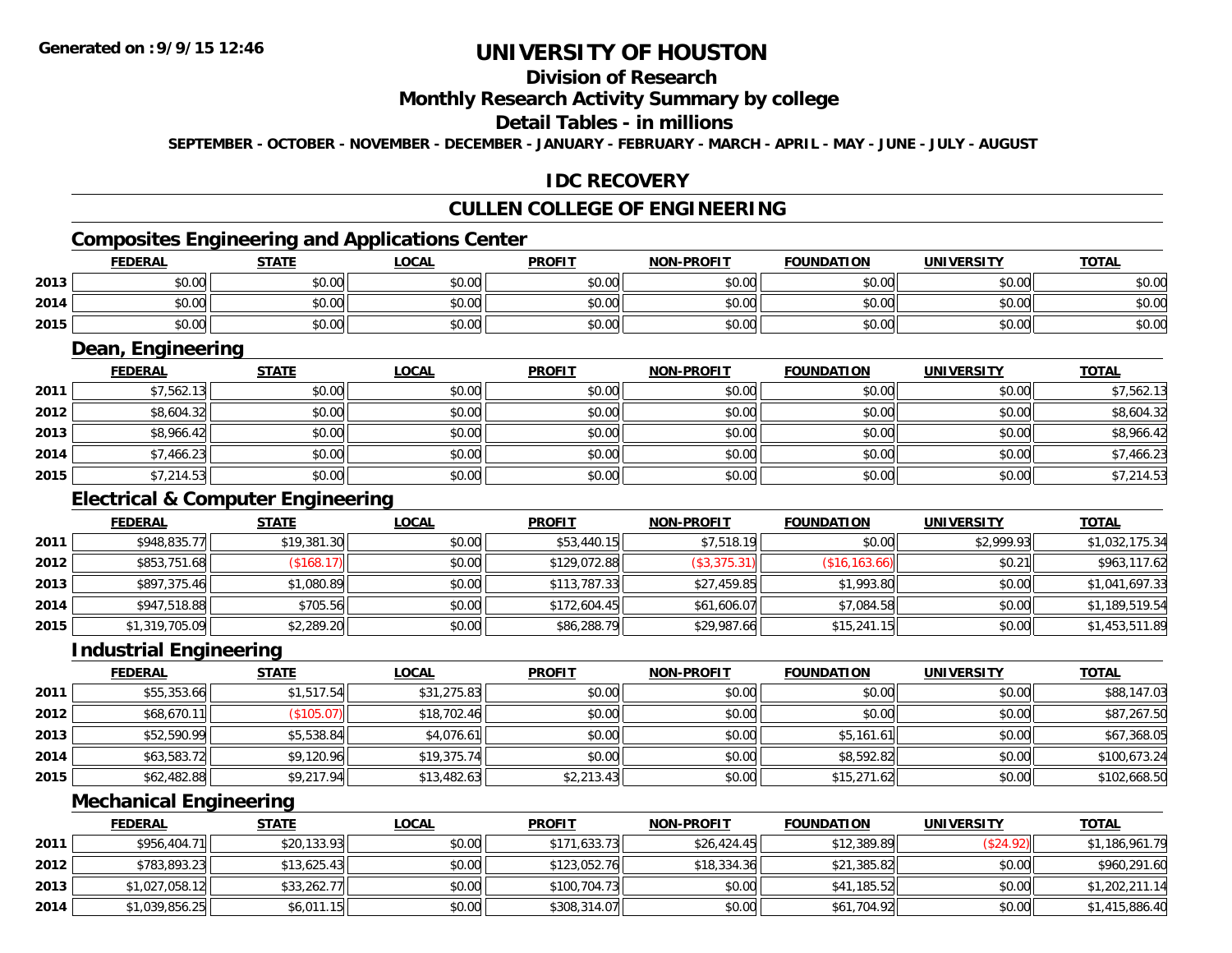## **Division of Research**

## **Monthly Research Activity Summary by college**

#### **Detail Tables - in millions**

**SEPTEMBER - OCTOBER - NOVEMBER - DECEMBER - JANUARY - FEBRUARY - MARCH - APRIL - MAY - JUNE - JULY - AUGUST**

### **IDC RECOVERY**

## **CULLEN COLLEGE OF ENGINEERING**

# **Mechanical Engineering**

|       | <b>FEDERAL</b>            | <b>STATE</b>                                      | <b>LOCAL</b> | <b>PROFIT</b>  | <b>NON-PROFIT</b> | <b>FOUNDATION</b> | <b>UNIVERSITY</b> | <b>TOTAL</b>    |
|-------|---------------------------|---------------------------------------------------|--------------|----------------|-------------------|-------------------|-------------------|-----------------|
| 2015  | \$923,353.97              | (\$4,786.79)                                      | \$0.00       | \$422,414.69   | \$0.00            | \$31,296.29       | \$0.00            | \$1,372,278.15  |
|       |                           | <b>National Center for Airborne Laser Mapping</b> |              |                |                   |                   |                   |                 |
|       | <b>FEDERAL</b>            | <b>STATE</b>                                      | <b>LOCAL</b> | <b>PROFIT</b>  | <b>NON-PROFIT</b> | <b>FOUNDATION</b> | <b>UNIVERSITY</b> | <b>TOTAL</b>    |
| 2011  | \$297,288.50              | \$0.00                                            | \$0.00       | \$7,988.00     | \$0.00            | \$0.00            | \$21,797.50       | \$327,074.00    |
| 2012  | \$200,317.71              | \$0.00                                            | \$0.00       | \$0.00         | \$0.00            | \$0.00            | (\$130.84)        | \$200,186.87    |
| 2013  | \$203,253.22              | \$0.00                                            | \$0.00       | \$0.00         | \$0.00            | \$16,937.95       | \$0.00            | \$220,191.18    |
| 2014  | \$291,328.53              | \$0.00                                            | \$0.00       | \$0.00         | \$0.00            | \$5,995.99        | \$0.00            | \$297,324.51    |
| 2015  | \$369,868.22              | \$0.00                                            | \$0.00       | \$0.00         | \$0.00            | \$0.00            | \$77,107.57       | \$446,975.79    |
|       | <b>Wind Energy Center</b> |                                                   |              |                |                   |                   |                   |                 |
|       | <b>FEDERAL</b>            | <b>STATE</b>                                      | <b>LOCAL</b> | <b>PROFIT</b>  | <b>NON-PROFIT</b> | <b>FOUNDATION</b> | <b>UNIVERSITY</b> | <b>TOTAL</b>    |
| 2011  | \$0.00                    | \$0.00                                            | \$0.00       | \$0.00         | \$0.00            | \$0.00            | \$0.00            | \$0.00          |
| 2012  | \$0.00                    | \$0.00                                            | \$0.00       | \$0.00         | \$0.00            | \$0.00            | \$0.00            | \$0.00          |
| 2013  | \$0.00                    | \$0.00                                            | \$0.00       | \$0.00         | \$0.00            | \$0.00            | \$0.00            | \$0.00          |
| 2014  | \$0.00                    | \$0.00                                            | \$0.00       | \$0.00         | \$0.00            | \$0.00            | \$0.00            | \$0.00          |
| 2015  | \$0.00                    | \$0.00                                            | \$0.00       | \$0.00         | \$0.00            | \$0.00            | \$0.00            | \$0.00          |
| Total | \$22,070,451.72           | $($ \$36.467.68)                                  | \$122.962.44 | \$4,025,829.70 | \$304,070.02      | \$270,008.73      | \$169.544.95      | \$26.926.399.89 |

**\$22,070,451.72 (\$36,467.68) \$122,962.44 \$4,025,829.70 \$304,070.02 \$270,008.73 \$169,544.95 \$26,926,399.89**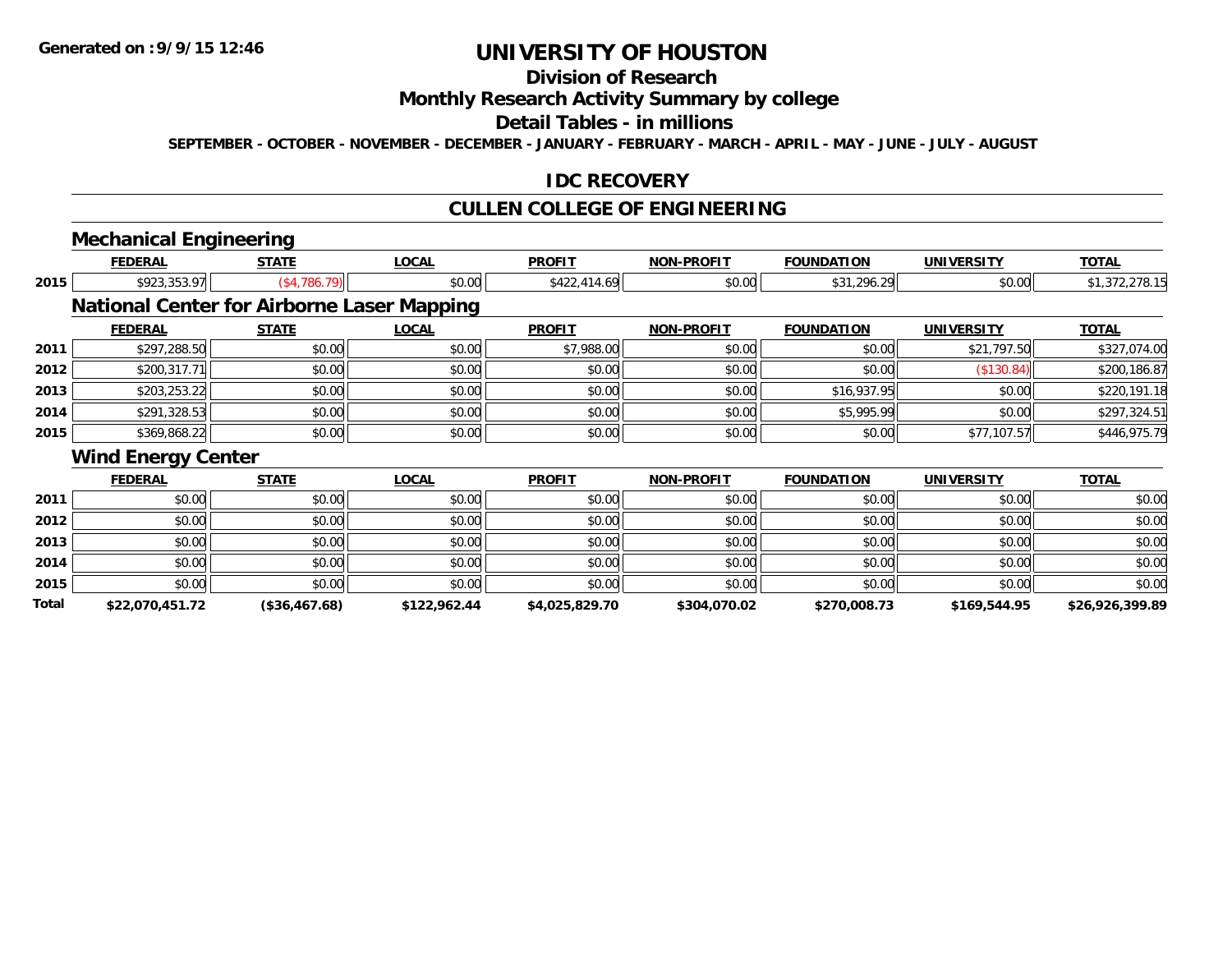# **Division of Research**

#### **Monthly Research Activity Summary by college**

#### **Detail Tables - in millions**

**SEPTEMBER - OCTOBER - NOVEMBER - DECEMBER - JANUARY - FEBRUARY - MARCH - APRIL - MAY - JUNE - JULY - AUGUST**

## **IDC RECOVERY**

## **DIVISION OF RESEARCH**

## **Allied Geophysical Laboratories**

|      | <b>FEDERAL</b> | <u>STATE</u> | <u>LOCAL</u> | <b>PROFIT</b> | <b>NON-PROFIT</b> | <b>FOUNDATION</b> | <b>UNIVERSITY</b> | <b>TOTAL</b>           |
|------|----------------|--------------|--------------|---------------|-------------------|-------------------|-------------------|------------------------|
| 2011 | \$0.00         | \$0.00       | \$0.00       | \$5,223.38    | \$0.00            | \$0.00            | \$0.00            | : ววว วด<br>90,ZZJ.JOI |
| 2012 | \$0.00         | \$0.00       | \$0.00       | \$5,974.26    | \$0.00            | \$0.00            | \$0.00            | . بن ب                 |
| 2013 | \$0.00         | \$0.00       | \$0.00       | \$3,076.49    | \$0.00            | \$0.00            | \$0.00            | \$3,076.49             |

#### **Center for Advanced Computing and Data Systems**

|      | <b>FEDERAL</b> | <u>STATE</u> | <b>LOCAL</b> | <b>PROFIT</b> | <b>NON-PROFIT</b> | <b>FOUNDATION</b> | <b>UNIVERSITY</b> | <b>TOTAL</b> |
|------|----------------|--------------|--------------|---------------|-------------------|-------------------|-------------------|--------------|
| 2011 | \$272,546.71   | \$0.00       | \$0.00       | \$4,333.50    | \$0.00            | \$0.00            | \$0.00            | \$276,880.21 |
| 2012 | \$140,348.86   | \$0.00       | \$0.00       | \$22,337.22   | \$0.00            | \$0.00            | \$0.00            | \$162,686.08 |
| 2013 | \$36,504.06    | \$0.00       | \$0.00       | \$50,397.66   | \$0.00            | \$0.00            | \$0.00            | \$86,901.73  |
| 2014 | (\$2,679.65)   | \$0.00       | \$0.00       | \$0.00        | \$0.00            | \$0.00            | \$0.00            | (\$2,679.65) |
| 2015 | \$2,277.80     | \$0.00       | \$0.00       | \$0.00        | \$0.00            | \$0.00            | \$0.00            | \$2,277.80   |

## **Center for Advanced Materials**

|      | <b>FEDERAL</b> | <b>STATE</b> | <u>LOCAL</u> | <b>PROFIT</b> | <b>NON-PROFIT</b> | <b>FOUNDATION</b> | <b>UNIVERSITY</b> | <b>TOTAL</b> |
|------|----------------|--------------|--------------|---------------|-------------------|-------------------|-------------------|--------------|
| 2011 | \$17,719.02    | \$8,382.03   | \$0.00       | \$2,807.02    | \$0.00            | \$0.00            | \$0.00            | \$28,908.07  |
| 2012 | \$160.97       | \$0.00       | \$0.00       | \$0.00        | \$0.00            | \$0.00            | \$0.00            | (\$160.97)   |
| 2013 | \$0.00         | \$0.00       | \$0.00       | \$0.00        | \$0.00            | \$0.00            | \$0.00            | \$0.00       |
| 2014 | \$0.00         | \$0.00       | \$0.00       | \$0.00        | \$0.00            | \$0.00            | \$0.00            | \$0.00       |
| 2015 | \$0.00         | \$0.00       | \$0.00       | \$15,269.81   | \$0.00            | \$0.00            | \$0.00            | \$15,269.81  |

#### **Center for Biomedical & Environmental Genomics**

|      | <b>FEDERAL</b> | <b>STATE</b> | <b>LOCAL</b> | <b>PROFIT</b> | <b>NON-PROFIT</b> | <b>FOUNDATION</b> | <b>UNIVERSITY</b> | <b>TOTAL</b> |
|------|----------------|--------------|--------------|---------------|-------------------|-------------------|-------------------|--------------|
| 2011 | \$0.00         | \$0.00       | \$0.00       | \$0.00        | \$0.00            | \$0.00            | \$0.00            | \$0.00       |
| 2012 | \$0.00         | \$0.00       | \$0.00       | \$0.00        | \$0.00            | \$0.00            | \$0.00            | \$0.00       |
| 2013 | \$0.00         | \$0.00       | \$0.00       | \$0.00        | \$0.00            | \$0.00            | \$0.00            | \$0.00       |
| 2014 | \$0.00         | \$0.00       | \$0.00       | \$0.00        | \$0.00            | \$0.00            | \$0.00            | \$0.00       |
| 2015 | \$0.00         | \$0.00       | \$0.00       | \$0.00        | \$0.00            | \$0.00            | \$0.00            | \$0.00       |

### **Division of Research**

|      | <b>FEDERAL</b> | STATE  | <b>LOCAL</b> | <b>PROFIT</b> | <b>NON-PROFIT</b> | <b>FOUNDATION</b> | <b>UNIVERSITY</b> | <b>TOTAL</b> |
|------|----------------|--------|--------------|---------------|-------------------|-------------------|-------------------|--------------|
| 2011 | 107            | \$0.00 | \$0.00       | \$0.00        | \$0.00            | \$0.00            | \$0.00            |              |
| 2012 | $$0.00$ )      | \$0.00 | \$0.00       | \$0.00        | \$0.00            | \$0.00            | \$0.00            | <b>PU.UU</b> |
| 2013 | 2.82           | \$0.00 | \$0.00       | \$0.00        | \$0.00            | \$0.00            | \$0.00            | (\$67.82)    |
| 2014 | \$0.00         | \$0.00 | \$0.00       | \$0.00        | \$0.00            | \$0.00            | \$0.00            | \$0.00       |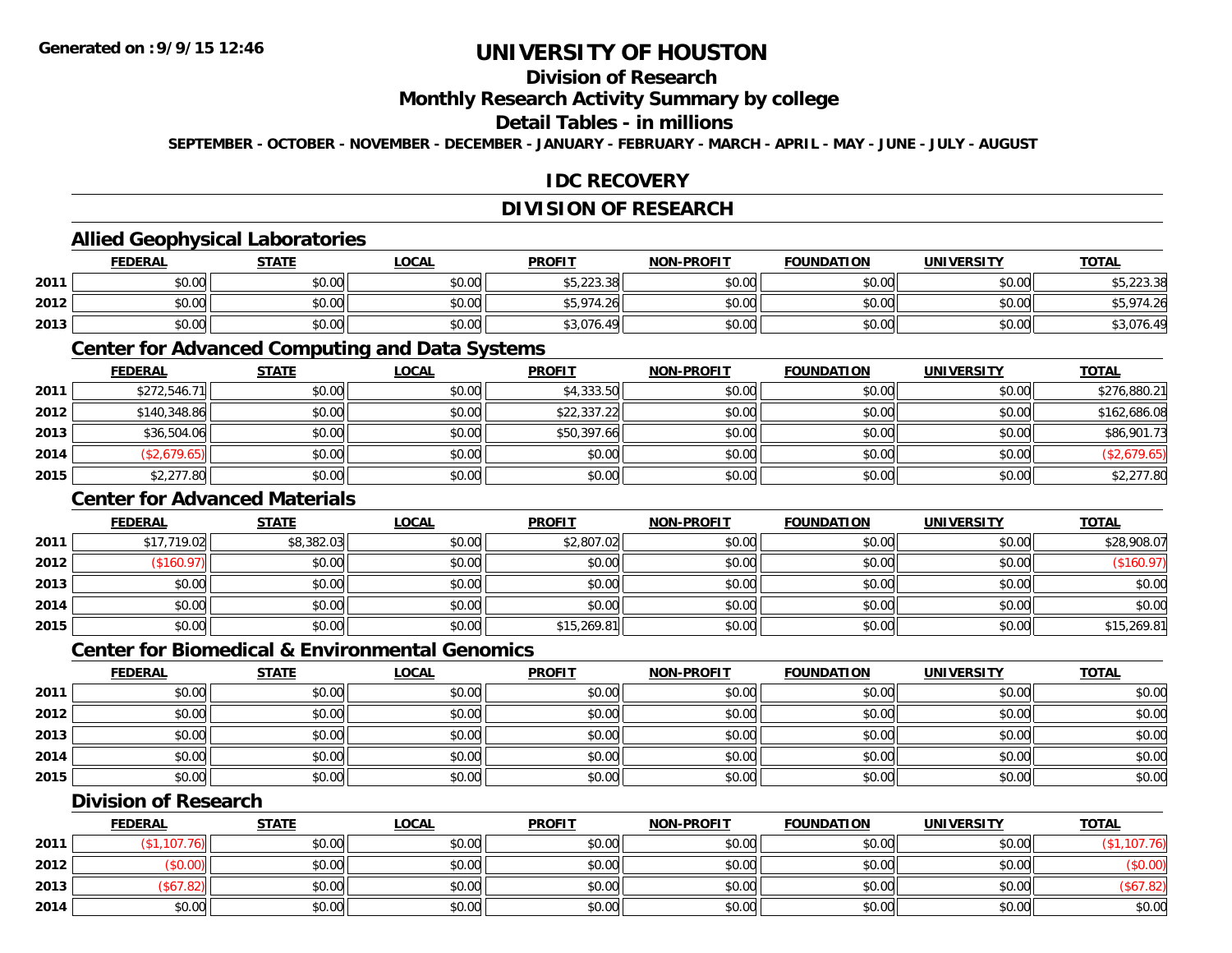## **Division of Research**

**Monthly Research Activity Summary by college**

#### **Detail Tables - in millions**

**SEPTEMBER - OCTOBER - NOVEMBER - DECEMBER - JANUARY - FEBRUARY - MARCH - APRIL - MAY - JUNE - JULY - AUGUST**

#### **IDC RECOVERY**

## **DIVISION OF RESEARCH**

|      | <b>Division of Research</b>           |              |              |               |                   |                   |                   |              |
|------|---------------------------------------|--------------|--------------|---------------|-------------------|-------------------|-------------------|--------------|
|      | <b>FEDERAL</b>                        | <b>STATE</b> | <b>LOCAL</b> | <b>PROFIT</b> | <b>NON-PROFIT</b> | <b>FOUNDATION</b> | <b>UNIVERSITY</b> | <b>TOTAL</b> |
| 2015 | \$0.00                                | \$0.00       | \$0.00       | \$0.00        | \$0.00            | \$0.00            | \$0.00            | \$0.00       |
|      | <b>Office of Contracts and Grants</b> |              |              |               |                   |                   |                   |              |
|      | <b>FEDERAL</b>                        | <b>STATE</b> | <b>LOCAL</b> | <b>PROFIT</b> | <b>NON-PROFIT</b> | <b>FOUNDATION</b> | <b>UNIVERSITY</b> | <b>TOTAL</b> |
| 2011 | \$0.00                                | \$0.00       | \$0.00       | \$0.00        | \$0.00            | \$0.00            | \$0.00            | \$0.00       |
| 2012 | \$0.00                                | \$0.00       | \$0.00       | \$0.00        | \$0.00            | \$0.00            | \$0.00            | \$0.00       |
| 2013 | \$0.00                                | \$0.00       | \$0.00       | \$0.00        | \$0.00            | \$0.00            | \$0.00            | \$0.00       |
| 2014 | \$0.00                                | \$0.00       | \$0.00       | \$0.00        | \$0.00            | \$0.00            | \$0.00            | \$0.00       |
|      | <b>TcSAM</b>                          |              |              |               |                   |                   |                   |              |
|      | <b>FEDERAL</b>                        | <b>STATE</b> | <b>LOCAL</b> | <b>PROFIT</b> | <b>NON-PROFIT</b> | <b>FOUNDATION</b> | <b>UNIVERSITY</b> | <b>TOTAL</b> |
| 2011 | \$0.00                                | \$0.00       | \$0.00       | \$0.00        | \$0.00            | \$0.00            | \$0.00            | \$0.00       |
|      | <b>TcSUH</b>                          |              |              |               |                   |                   |                   |              |
|      | <b>FEDERAL</b>                        | <b>STATE</b> | <b>LOCAL</b> | <b>PROFIT</b> | <b>NON-PROFIT</b> | <b>FOUNDATION</b> | <b>UNIVERSITY</b> | <b>TOTAL</b> |
| 2011 | \$16,627.65                           | \$661.01     | \$0.00       | \$42,500.86   | \$0.00            | \$0.00            | \$0.00            | \$59,789.52  |
| 2012 | \$28,671.77                           | \$2,567.02   | \$0.00       | \$30,376.03   | \$0.00            | \$0.00            | \$0.00            | \$61,614.82  |
| 2013 | \$43,328.98                           | \$1,621.34   | \$0.00       | \$23,034.90   | \$0.00            | \$0.00            | \$0.00            | \$67,985.22  |
| 2014 | \$74,418.73                           | \$454.83     | \$0.00       | \$20,352.77   | \$0.00            | \$0.00            | \$0.00            | \$95,226.33  |
| 2015 | \$34,210.55                           | \$0.00       | \$0.00       | \$5,702.94    | \$0.00            | \$0.00            | \$0.00            | \$39,913.49  |
|      | <b>Texas Obesity Research Center</b>  |              |              |               |                   |                   |                   |              |
|      | <b>FEDERAL</b>                        | <b>STATE</b> | <b>LOCAL</b> | <b>PROFIT</b> | <b>NON-PROFIT</b> | <b>FOUNDATION</b> | <b>UNIVERSITY</b> | <b>TOTAL</b> |
| 2011 | \$0.00                                | \$0.00       | \$0.00       | \$0.00        | \$0.00            | \$0.00            | \$0.00            | \$0.00       |
| 2012 | \$0.00                                | \$0.00       | \$0.00       | \$0.00        | \$0.00            | \$0.00            | \$0.00            | \$0.00       |
| 2013 | \$0.00                                | \$0.00       | \$0.00       | \$0.00        | \$0.00            | \$0.00            | \$0.00            | \$0.00       |
| 2014 | \$0.00                                | \$0.00       | \$0.00       | \$0.00        | \$0.00            | \$0.00            | \$0.00            | \$0.00       |
| 2015 | \$0.00                                | \$0.00       | \$0.00       | \$0.00        | \$0.00            | \$0.00            | \$0.00            | \$0.00       |
|      | <b>TIMES</b>                          |              |              |               |                   |                   |                   |              |
|      | <b>FEDERAL</b>                        | <b>STATE</b> | <b>LOCAL</b> | <b>PROFIT</b> | <b>NON-PROFIT</b> | <b>FOUNDATION</b> | <b>UNIVERSITY</b> | <b>TOTAL</b> |
| 2011 | \$185,495.52                          | (\$1,733.32) | \$0.00       | \$0.00        | \$0.00            | \$0.00            | \$0.00            | \$183,762.20 |
| 2012 | \$496,059.60                          | \$3,859.68   | \$0.00       | \$0.00        | \$0.00            | \$0.00            | \$0.00            | \$499,919.28 |
| 2013 | \$593,999.24                          | \$3,966.41   | \$0.00       | \$0.00        | \$0.00            | \$0.00            | \$0.00            | \$597,965.65 |
| 2014 | \$486,113.41                          | \$12,419.64  | \$0.00       | \$0.00        | \$1,690.80        | \$0.00            | \$0.00            | \$500,223.85 |

4 \$486,113.41|| \$12,419.64|| \$0.00|| \$0.00|| \$0.00|| \$1,690.80|| \$0.00|| \$500,223.85|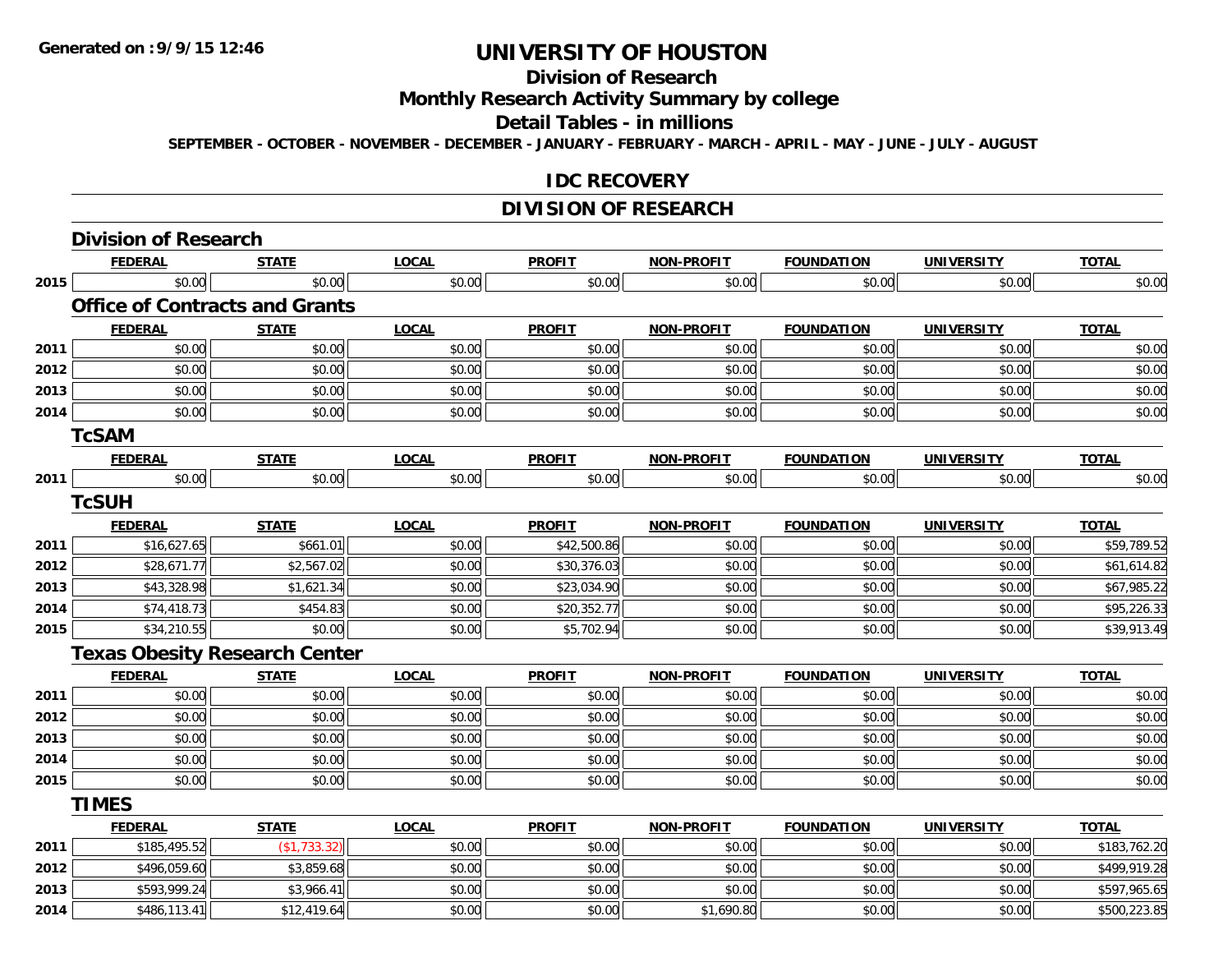# **Division of Research**

**Monthly Research Activity Summary by college**

#### **Detail Tables - in millions**

**SEPTEMBER - OCTOBER - NOVEMBER - DECEMBER - JANUARY - FEBRUARY - MARCH - APRIL - MAY - JUNE - JULY - AUGUST**

### **IDC RECOVERY**

## **DIVISION OF RESEARCH**

|  |  |  | ٠ |  |
|--|--|--|---|--|
|  |  |  |   |  |

|              | <b>FEDERAL</b> | <b>STATE</b> | <b>LOCAL</b>                                   | <b>PROFIT</b> | <b>NON-PROFIT</b> | <b>FOUNDATION</b> | <b>UNIVERSITY</b> | <b>TOTAL</b>   |
|--------------|----------------|--------------|------------------------------------------------|---------------|-------------------|-------------------|-------------------|----------------|
| 2015         | \$366,331.58   | \$13,085.95  | \$0.00                                         | \$0.00        | \$1,115.65        | \$0.00            | \$0.00            | \$380,533.18   |
|              |                |              | USE H0589 - Center for Industrial Partnerships |               |                   |                   |                   |                |
|              | <b>FEDERAL</b> | <b>STATE</b> | <b>LOCAL</b>                                   | <b>PROFIT</b> | <b>NON-PROFIT</b> | <b>FOUNDATION</b> | <b>UNIVERSITY</b> | <b>TOTAL</b>   |
| 2011         | \$86,487.61    | \$0.00       | \$0.00                                         | \$10,086.17   | \$0.00            | \$0.00            | \$0.00            | \$96,573.78    |
| 2012         | \$21,803.65    | \$0.00       | \$0.00                                         | \$8,155.58    | \$0.00            | \$0.00            | \$0.00            | \$29,959.23    |
| 2013         | \$3,588.25     | \$0.00       | \$0.00                                         | \$7,003.39    | \$0.00            | \$0.00            | \$0.00            | \$10,591.64    |
| 2014         | \$3,669.71     | \$0.00       | \$0.00                                         | \$13,760.89   | \$0.00            | \$0.00            | \$0.00            | \$17,430.60    |
| 2015         | \$1,372.29     | \$0.00       | \$0.00                                         | \$3,409.54    | \$0.00            | \$0.00            | \$0.00            | \$4,781.83     |
| <b>Total</b> | \$2,907,558.79 | \$45,284.58  | \$0.00                                         | \$273,802.41  | \$2,806.45        | \$0.00            | \$0.00            | \$3,229,452.23 |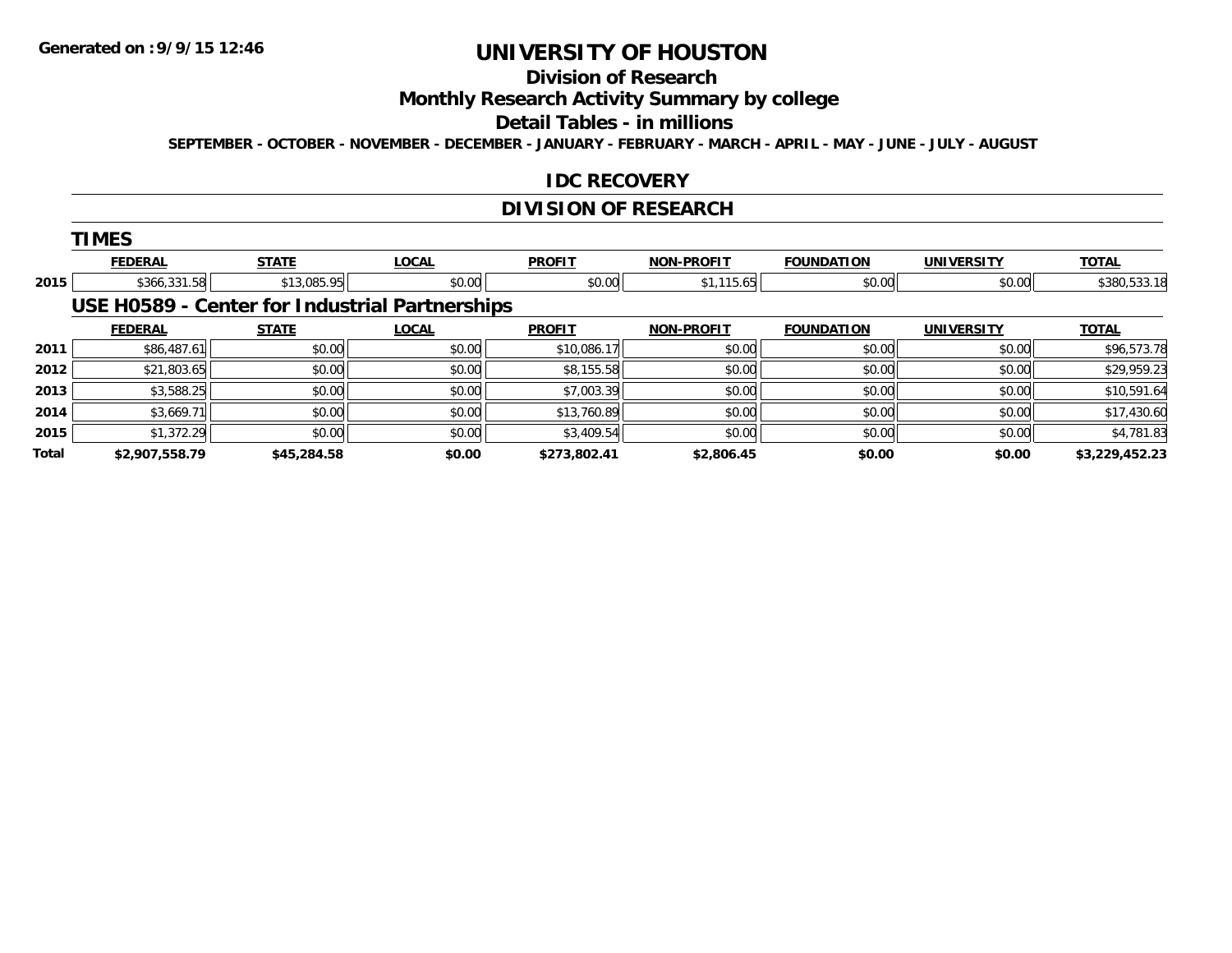# **Division of Research**

#### **Monthly Research Activity Summary by college**

#### **Detail Tables - in millions**

**SEPTEMBER - OCTOBER - NOVEMBER - DECEMBER - JANUARY - FEBRUARY - MARCH - APRIL - MAY - JUNE - JULY - AUGUST**

## **IDC RECOVERY**

## **GRADUATE COLLEGE OF SOCIAL WORK**

# **Center for Drug and Social Policy Research**

|      | <b>FEDERAL</b> | <b>STATE</b> | <b>LOCAL</b> | <b>PROFIT</b> | <b>NON-PROFIT</b> | <b>FOUNDATION</b> | <b>UNIVERSITY</b> | <b>TOTAL</b> |
|------|----------------|--------------|--------------|---------------|-------------------|-------------------|-------------------|--------------|
| 2011 | \$34,524.94    | \$0.00       | \$0.00       | \$0.00        | \$0.00            | \$0.00            | \$0.00            | \$34,524.94  |
| 2012 | \$53,662.52    | \$0.00       | \$0.00       | \$0.00        | \$0.00            | \$0.00            | \$0.00            | \$53,662.52  |
| 2013 | \$7,878.72     | \$0.00       | \$0.00       | \$0.00        | \$0.00            | \$0.00            | \$0.00            | \$7,878.72   |
| 2014 | \$74,891.82    | \$0.00       | \$0.00       | \$0.00        | \$0.00            | \$0.00            | \$0.00            | \$74,891.82  |
| 2015 | \$68,357.55    | \$0.00       | \$0.00       | \$0.00        | \$0.00            | \$0.00            | \$0.00            | \$68,357.55  |

### **Center for Health Equities & Evaluation Research**

|      | <b>FEDERAL</b> | <b>STATE</b> | <u>LOCAL</u> | <b>PROFIT</b> | <b>NON-PROFIT</b> | <b>FOUNDATION</b> | <b>UNIVERSITY</b> | <b>TOTAL</b> |
|------|----------------|--------------|--------------|---------------|-------------------|-------------------|-------------------|--------------|
| 2011 | \$1,605.66     | \$0.00       | \$0.00       | \$0.00        | \$0.00            | \$0.00            | \$0.00            | \$1,605.66   |
| 2012 | \$18,271.08    | \$0.00       | \$0.00       | \$0.00        | \$0.00            | \$0.00            | \$0.00            | \$18,271.08  |
| 2013 | \$15,644.11    | \$0.00       | \$0.00       | \$0.00        | \$0.00            | \$0.00            | \$0.00            | \$15,644.11  |
| 2014 | \$12,665.86    | \$0.00       | \$0.00       | \$0.00        | \$0.00            | \$0.00            | \$0.00            | \$12,665.86  |
| 2015 | \$10,065.70    | \$0.00       | \$0.00       | \$0.00        | \$0.00            | \$0.00            | \$0.00            | \$10,065.70  |

## **Child & Family for Innovative Research**

|      | <b>FEDERAL</b> | <b>STATE</b> | <b>LOCAL</b> | <b>PROFIT</b> | <b>NON-PROFIT</b> | <b>FOUNDATION</b> | <b>UNIVERSITY</b> | <b>TOTAL</b> |
|------|----------------|--------------|--------------|---------------|-------------------|-------------------|-------------------|--------------|
| 2011 | \$340,436.67   | \$1,023.85   | \$0.00       | \$0.00        | \$0.00            | \$161.12          | \$0.00            | \$341,621.63 |
| 2012 | \$246,302.33   | \$0.00       | \$600.94     | \$7,604.24    | \$0.00            | \$0.00            | \$0.00            | \$254,507.51 |
| 2013 | \$175,685.51   | \$651.62     | \$3,268.89   | (\$367.56)    | \$29.35           | \$0.00            | \$0.00            | \$179,267.81 |
| 2014 | \$72,766.95    | \$1,326.58   | \$1,285.09   | \$0.00        | \$395.40          | \$2,528.36        | \$0.00            | \$78,302.38  |
| 2015 | \$153,324.90   | \$354.74     | \$0.00       | \$0.00        | \$0.00            | \$9,600.50        | \$0.00            | \$163,280.14 |

#### **Community Projects - Social Work**

|      | <b>FEDERAL</b>           | <b>STATE</b>  | <u>LOCAL</u> | <b>PROFIT</b> | <b>NON-PROFIT</b> | <b>FOUNDATION</b> | <b>UNIVERSITY</b> | <b>TOTAL</b> |
|------|--------------------------|---------------|--------------|---------------|-------------------|-------------------|-------------------|--------------|
| 2011 | ÷n.<br>$\Omega$<br>DU.UU |               | \$0.00       | \$0.00        | \$0.00            | \$0.00            | \$0.00            |              |
| 2012 | \$204.23                 | 0000<br>JU.UU | \$0.00       | \$0.00        | \$0.00            | \$0.00            | \$0.00            | \$204.23     |
| 2013 | $0.01^\circ$             | \$0.00        | \$0.00       | \$0.00        | \$0.00            | \$0.00            | \$0.00            | ง∪.∪         |

#### **Dean, Social Work**

|      | <b>FEDERAL</b> | <b>STATE</b> | <u>LOCAL</u> | <b>PROFIT</b> | <b>NON-PROFIT</b> | <b>FOUNDATION</b> | UNIVERSITY | <b>TOTAL</b> |
|------|----------------|--------------|--------------|---------------|-------------------|-------------------|------------|--------------|
| 2011 | \$195,244.35   | \$0.00       | \$0.00       | \$0.00        | \$0.00            | \$0.00            | \$0.00     | \$195,244.35 |
| 2012 | \$13,439.47    | \$0.00       | \$0.00       | \$0.00        | \$0.00            | \$0.00            | \$0.00     | (\$13,439.47 |
| 2013 | \$5,849.75     | \$0.00       | \$0.00       | \$0.00        | \$0.00            | \$0.00            | \$0.00     | \$5,849.75   |
| 2014 | \$0.00         | \$0.00       | \$0.00       | \$0.00        | \$0.00            | \$0.00            | \$0.00     | \$0.00       |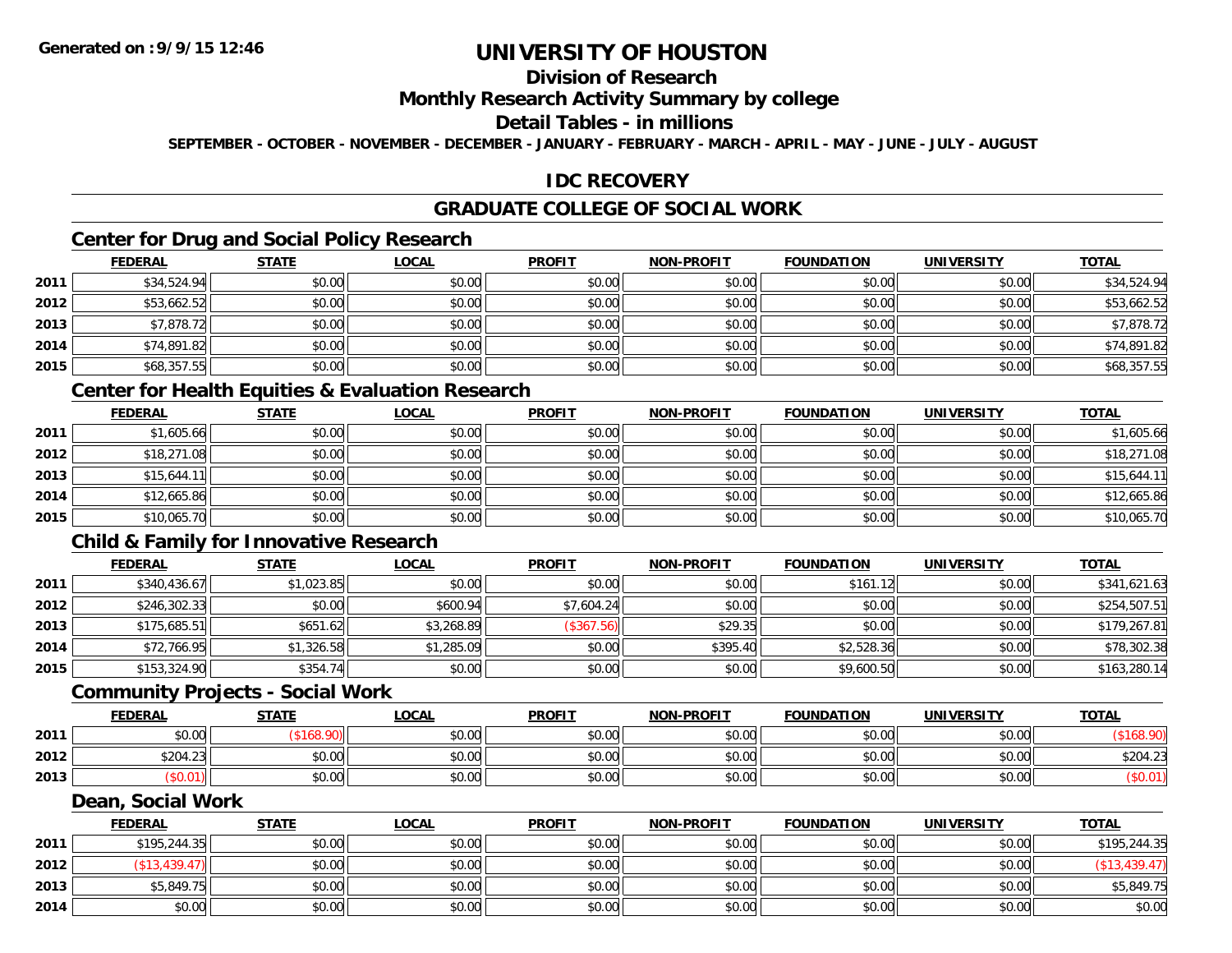# **Division of Research**

## **Monthly Research Activity Summary by college**

#### **Detail Tables - in millions**

**SEPTEMBER - OCTOBER - NOVEMBER - DECEMBER - JANUARY - FEBRUARY - MARCH - APRIL - MAY - JUNE - JULY - AUGUST**

### **IDC RECOVERY**

#### **GRADUATE COLLEGE OF SOCIAL WORK**

## **Dean, Social Work**

|              | <b>FEDERAL</b>             | <b>STATE</b> | <b>LOCAL</b> | <b>PROFIT</b> | <b>NON-PROFIT</b> | <b>FOUNDATION</b> | <b>UNIVERSITY</b> | <b>TOTAL</b>   |
|--------------|----------------------------|--------------|--------------|---------------|-------------------|-------------------|-------------------|----------------|
| 2015         | \$1,477.12                 | \$0.00       | \$0.00       | \$0.00        | \$0.00            | \$0.00            | \$0.00            | \$1,477.12     |
|              | <b>Office for Drug SPR</b> |              |              |               |                   |                   |                   |                |
|              | <b>FEDERAL</b>             | <b>STATE</b> | <b>LOCAL</b> | <b>PROFIT</b> | <b>NON-PROFIT</b> | <b>FOUNDATION</b> | <b>UNIVERSITY</b> | <b>TOTAL</b>   |
| 2011         | \$0.00                     | \$0.00       | \$0.00       | \$0.00        | \$0.00            | \$0.00            | \$0.00            | \$0.00         |
| 2012         | \$0.00                     | \$0.00       | \$0.00       | \$0.00        | \$0.00            | \$0.00            | \$0.00            | \$0.00         |
| 2013         | \$0.00                     | \$0.00       | \$0.00       | \$0.00        | \$0.00            | \$0.00            | \$0.00            | \$0.00         |
| 2014         | \$0.00                     | \$0.00       | \$0.00       | \$0.00        | \$0.00            | \$0.00            | \$0.00            | \$0.00         |
| 2015         | \$0.00                     | \$0.00       | \$0.00       | \$0.00        | \$0.00            | \$0.00            | \$0.00            | \$0.00         |
| <b>Total</b> | \$1,475,420.28             | \$3,187.89   | \$5,154.92   | \$7,236.68    | \$424.75          | \$12,289.98       | \$0.00            | \$1,503,714.50 |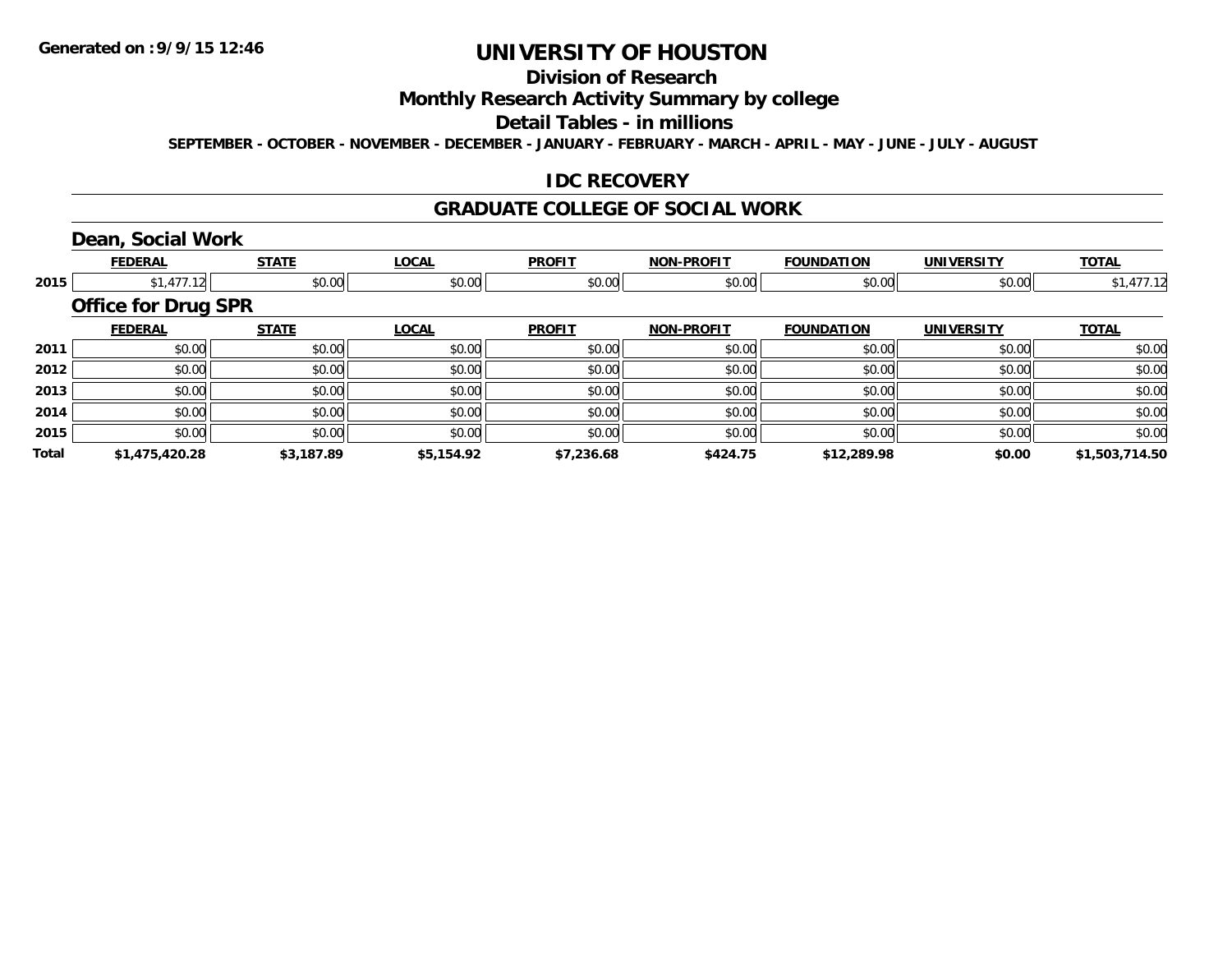# **Division of Research**

## **Monthly Research Activity Summary by college**

#### **Detail Tables - in millions**

**SEPTEMBER - OCTOBER - NOVEMBER - DECEMBER - JANUARY - FEBRUARY - MARCH - APRIL - MAY - JUNE - JULY - AUGUST**

### **IDC RECOVERY**

### **HILTON COLLEGE OF HOTEL AND RESTAURANT MANAGEMENT**

## **Hotel and Restaurant Management**

|       | <b>FEDERAL</b> | <b>STATE</b> | <b>LOCAL</b> | <b>PROFIT</b> | <b>NON-PROFIT</b> | <b>FOUNDATION</b> | <b>UNIVERSITY</b> | <b>TOTAL</b> |
|-------|----------------|--------------|--------------|---------------|-------------------|-------------------|-------------------|--------------|
| 2011  | \$14,843.97    | \$0.00       | \$0.00       | \$177.55      | \$7,507.86        | \$0.00            | \$0.00            | \$22,529.38  |
| 2012  | \$11,966.40    | \$33,030.68  | \$0.00       | \$8.59        | \$2,918.11        | \$0.00            | \$0.00            | \$47,923.78  |
| 2013  | \$16,494.96    | \$804.38     | \$0.00       | \$0.00        | \$0.00            | \$0.00            | \$0.00            | \$17,299.34  |
| 2014  | \$34,807.38    | (\$28.73)    | \$0.00       | \$0.00        | \$0.00            | \$5,732.51        | \$0.00            | \$40,511.16  |
| 2015  | \$46,958.99    | \$0.00       | \$0.00       | \$0.00        | \$0.00            | \$1,717.80        | \$0.00            | \$48,676.79  |
| Total | \$125,071.70   | \$33,806.33  | \$0.00       | \$186.14      | \$10,425.97       | \$7,450.31        | \$0.00            | \$176,940.45 |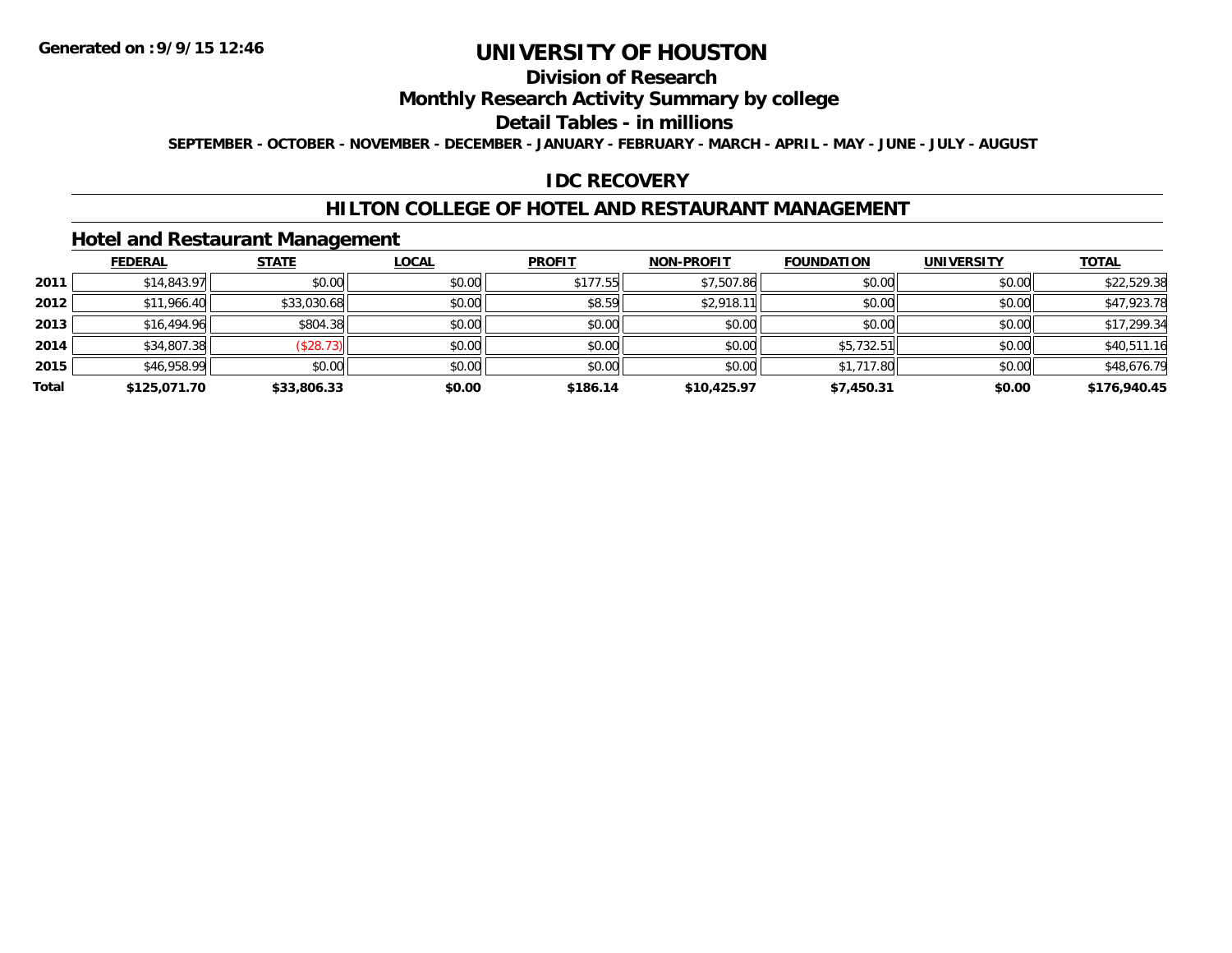# **Division of Research**

**Monthly Research Activity Summary by college**

#### **Detail Tables - in millions**

**SEPTEMBER - OCTOBER - NOVEMBER - DECEMBER - JANUARY - FEBRUARY - MARCH - APRIL - MAY - JUNE - JULY - AUGUST**

#### **IDC RECOVERY**

#### **HONORS COLLEGE**

# **Dean, Honors College**

|       |                | $\sim$       |              |               |                   |                   |                   |              |
|-------|----------------|--------------|--------------|---------------|-------------------|-------------------|-------------------|--------------|
|       | <b>FEDERAL</b> | <b>STATE</b> | <b>LOCAL</b> | <b>PROFIT</b> | <b>NON-PROFIT</b> | <b>FOUNDATION</b> | <b>UNIVERSITY</b> | <b>TOTAL</b> |
| 2011  | \$11,607.42    | \$0.00       | \$0.00       | \$0.00        | \$2,839.19        | \$0.00            | \$0.00            | \$14,446.61  |
| 2012  | \$10,548.41    | \$0.00       | \$0.00       | \$0.00        | \$8,838.83        | \$0.00            | \$0.00            | \$19,387.24  |
| 2013  | \$6,727.51     | \$0.00       | \$0.00       | \$0.00        | \$3,068.76        | \$3.35            | \$0.00            | \$9,799.61   |
| 2014  | \$892.24       | \$0.00       | \$0.00       | \$0.00        | \$2,985.57        | \$132.35          | \$0.00            | \$4,010.15   |
| 2015  | \$0.00         | \$0.00       | \$0.00       | \$0.00        | (\$5.90)          | \$30.58           | \$0.00            | \$24.68      |
| Total | \$29,775.57    | \$0.00       | \$0.00       | \$0.00        | \$17,726.45       | \$166.28          | \$0.00            | \$47,668.30  |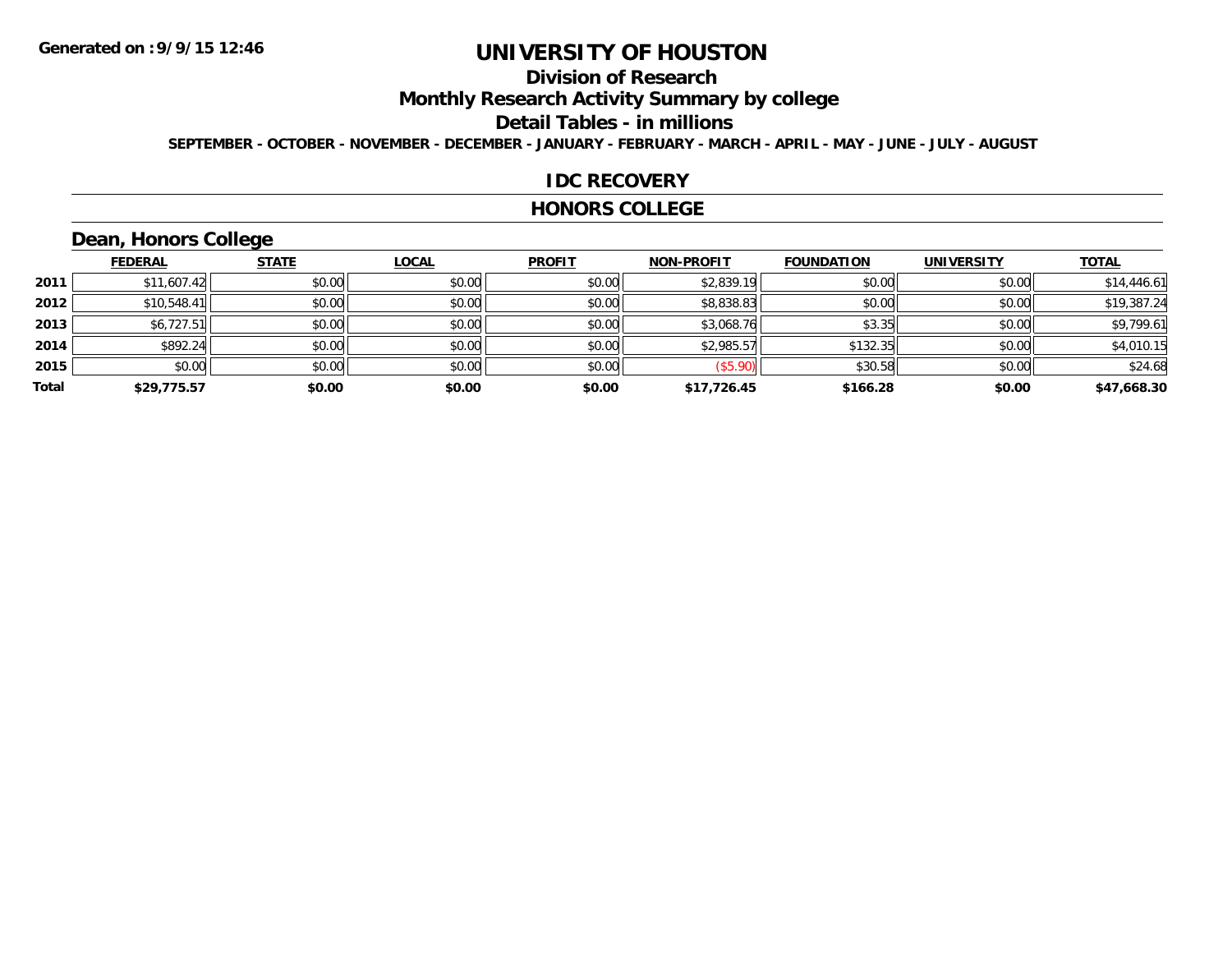## **Division of Research**

**Monthly Research Activity Summary by college**

#### **Detail Tables - in millions**

**SEPTEMBER - OCTOBER - NOVEMBER - DECEMBER - JANUARY - FEBRUARY - MARCH - APRIL - MAY - JUNE - JULY - AUGUST**

#### **IDC RECOVERY**

#### **LIBRARY**

## **Administration, Library**

|       | <b>FEDERAL</b> | <b>STATE</b> | <u>LOCAL</u> | <b>PROFIT</b> | <b>NON-PROFIT</b> | FOUNDATION | <b>UNIVERSITY</b> | <b>TOTAL</b> |
|-------|----------------|--------------|--------------|---------------|-------------------|------------|-------------------|--------------|
| 2011  | \$718.08       | \$0.00       | \$0.00       | \$0.00        | \$0.00            | \$0.00     | \$0.00            | \$718.08     |
| 2012  | \$0.00         | \$0.00       | \$0.00       | \$0.00        | \$0.00            | \$0.00     | \$0.00            | \$0.00       |
| 2013  | \$0.00         | \$0.00       | \$0.00       | \$0.00        | \$0.00            | \$0.00     | \$0.00            | \$0.00       |
| 2014  | \$0.00         | \$0.00       | \$0.00       | \$0.00        | \$0.00            | \$0.00     | \$0.00            | \$0.00       |
| Total | \$718.08       | \$0.00       | \$0.00       | \$0.00        | \$0.00            | \$0.00     | \$0.00            | \$718.08     |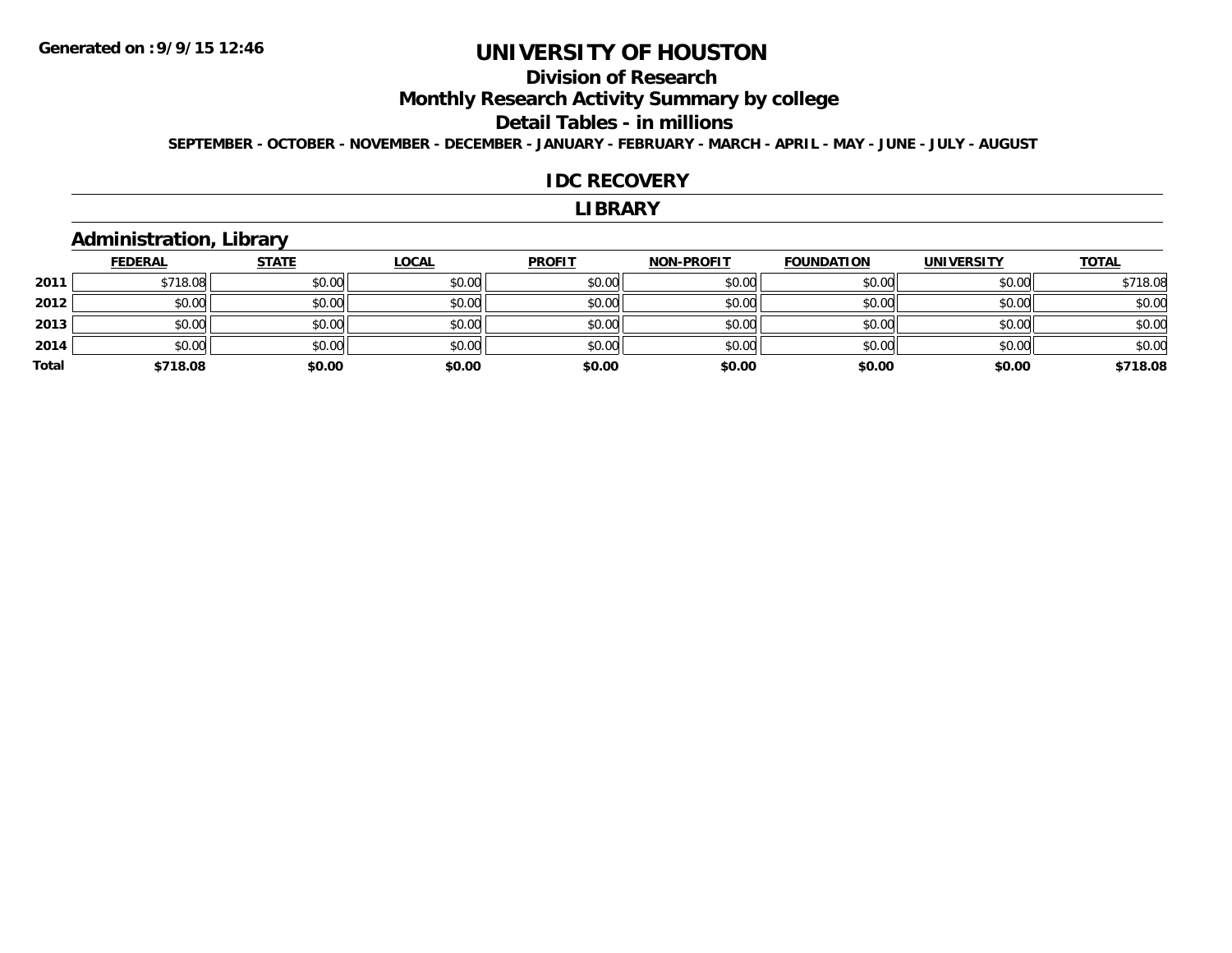## **Division of Research**

**Monthly Research Activity Summary by college**

#### **Detail Tables - in millions**

**SEPTEMBER - OCTOBER - NOVEMBER - DECEMBER - JANUARY - FEBRUARY - MARCH - APRIL - MAY - JUNE - JULY - AUGUST**

#### **IDC RECOVERY**

#### **PRESIDENT**

#### **Office of the President**

|       | EDERAL | <b>STATE</b>       | <b>OCAL</b> | PROFIT        | <b>I-PROFIT</b><br>וחרות | <b>FOUNDATION</b> | UNIVERSITY | <b>TOTAL</b> |
|-------|--------|--------------------|-------------|---------------|--------------------------|-------------------|------------|--------------|
| 2015  | \$0.00 | $\sim$ 00<br>vv.vv | \$0.00      | 0000<br>vv.vv | 0000<br>,u.uu            | \$0.00            | \$0.00     | 400<br>√∪.∪⊌ |
| Total | \$0.00 | \$0.00             | \$0.00      | \$0.00        | \$0.00                   | \$0.00            | \$0.00     | \$0.00       |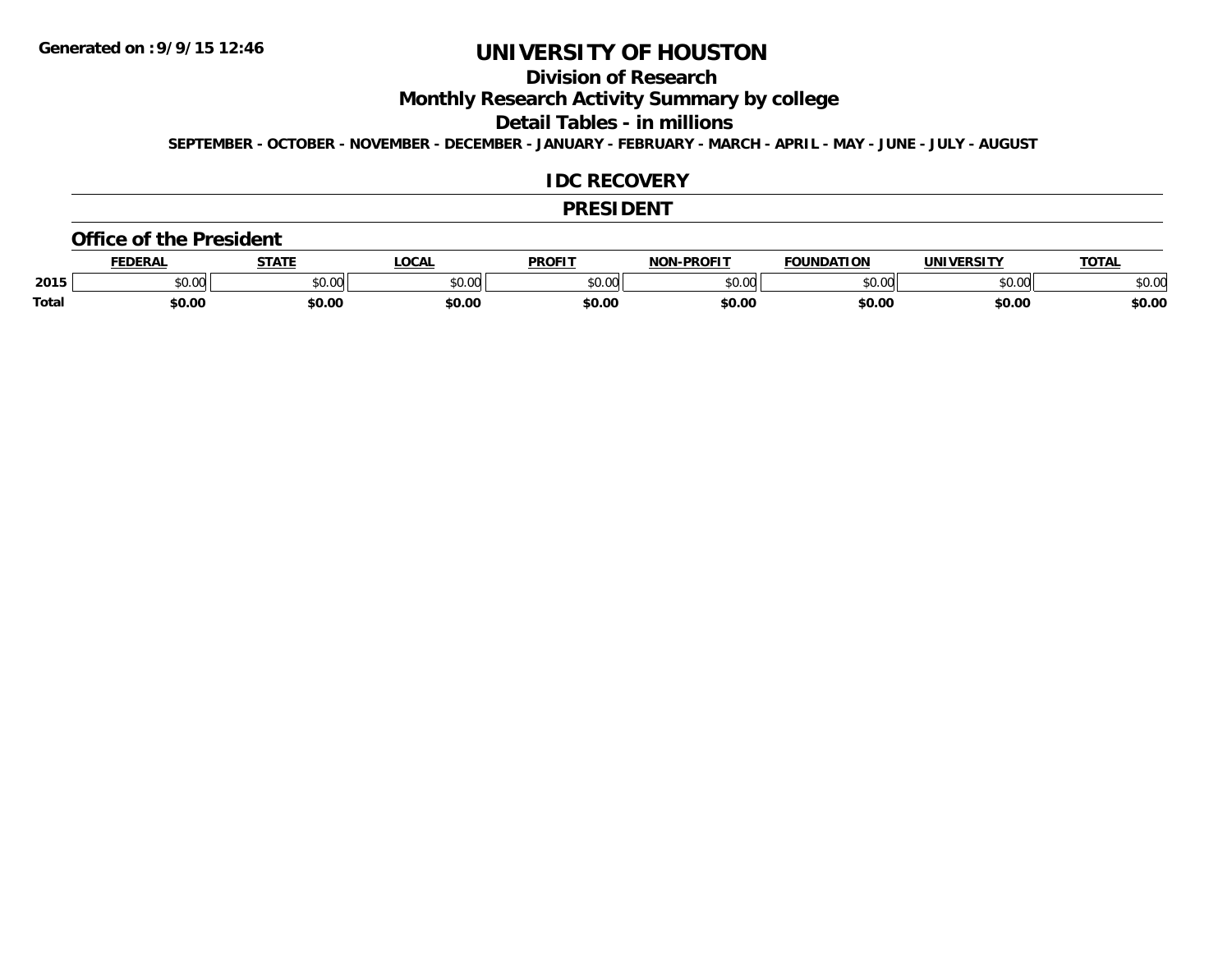# **Division of Research**

## **Monthly Research Activity Summary by college**

#### **Detail Tables - in millions**

**SEPTEMBER - OCTOBER - NOVEMBER - DECEMBER - JANUARY - FEBRUARY - MARCH - APRIL - MAY - JUNE - JULY - AUGUST**

#### **IDC RECOVERY**

#### **SENIOR V.P. FOR ACADEMIC AFFAIRS AND PROVOST**

|      | <b>Challenger Program</b>                           |              |              |               |                   |                   |                   |              |
|------|-----------------------------------------------------|--------------|--------------|---------------|-------------------|-------------------|-------------------|--------------|
|      | <b>FEDERAL</b>                                      | <b>STATE</b> | <b>LOCAL</b> | <b>PROFIT</b> | <b>NON-PROFIT</b> | <b>FOUNDATION</b> | <b>UNIVERSITY</b> | <b>TOTAL</b> |
| 2011 | \$0.00                                              | \$0.00       | \$0.00       | \$0.00        | \$0.00            | \$0.00            | \$0.00            | \$0.00       |
| 2012 | \$0.00                                              | \$0.00       | \$0.00       | \$0.00        | \$0.00            | \$0.00            | \$0.00            | \$0.00       |
| 2013 | \$0.00                                              | \$0.00       | \$0.00       | \$0.00        | \$0.00            | \$0.00            | \$0.00            | \$0.00       |
| 2014 | \$0.00                                              | \$0.00       | \$0.00       | \$0.00        | \$0.00            | \$0.00            | \$0.00            | \$0.00       |
| 2015 | \$0.00                                              | \$0.00       | \$0.00       | \$0.00        | \$0.00            | \$0.00            | \$0.00            | \$0.00       |
|      | <b>Continuing Education</b>                         |              |              |               |                   |                   |                   |              |
|      | <b>FEDERAL</b>                                      | <b>STATE</b> | <b>LOCAL</b> | <b>PROFIT</b> | <b>NON-PROFIT</b> | <b>FOUNDATION</b> | <b>UNIVERSITY</b> | <b>TOTAL</b> |
| 2011 | \$0.00                                              | \$79.12      | \$0.00       | \$0.00        | \$0.00            | \$0.00            | \$0.00            | \$79.12      |
|      | <b>Learning Support Services</b>                    |              |              |               |                   |                   |                   |              |
|      | <b>FEDERAL</b>                                      | <b>STATE</b> | <b>LOCAL</b> | <b>PROFIT</b> | <b>NON-PROFIT</b> | <b>FOUNDATION</b> | <b>UNIVERSITY</b> | <b>TOTAL</b> |
| 2012 | \$0.00                                              | \$0.00       | \$0.00       | \$0.00        | \$0.00            | \$0.00            | \$0.00            | \$0.00       |
| 2013 | \$0.00                                              | \$0.00       | \$0.00       | \$0.00        | \$0.00            | \$0.00            | \$0.00            | \$0.00       |
|      | <b>Senior V.P. for Academic Affairs and Provost</b> |              |              |               |                   |                   |                   |              |
|      | <b>FEDERAL</b>                                      | <b>STATE</b> | <b>LOCAL</b> | <b>PROFIT</b> | <b>NON-PROFIT</b> | <b>FOUNDATION</b> | <b>UNIVERSITY</b> | <b>TOTAL</b> |
| 2015 | \$0.00                                              | \$0.00       | \$0.00       | \$0.00        | \$0.00            | \$0.00            | \$0.00            | \$0.00       |
|      | <b>Student Support Services</b>                     |              |              |               |                   |                   |                   |              |
|      | <b>FEDERAL</b>                                      | <b>STATE</b> | <b>LOCAL</b> | <b>PROFIT</b> | <b>NON-PROFIT</b> | <b>FOUNDATION</b> | <b>UNIVERSITY</b> | <b>TOTAL</b> |
| 2014 | \$0.00                                              | \$0.00       | \$0.00       | \$0.00        | \$0.00            | \$0.00            | \$0.00            | \$0.00       |
| 2015 | \$0.00                                              | \$0.00       | \$0.00       | \$0.00        | \$0.00            | \$0.00            | \$0.00            | \$0.00       |
|      | <b>UH Energy</b>                                    |              |              |               |                   |                   |                   |              |
|      | <b>FEDERAL</b>                                      | <b>STATE</b> | <b>LOCAL</b> | <b>PROFIT</b> | <b>NON-PROFIT</b> | <b>FOUNDATION</b> | <b>UNIVERSITY</b> | <b>TOTAL</b> |
| 2015 | \$0.00                                              | \$0.00       | \$0.00       | \$0.00        | \$0.00            | \$0.00            | \$0.00            | \$0.00       |
|      | <b>Undergraduate Student Success</b>                |              |              |               |                   |                   |                   |              |
|      | <b>FEDERAL</b>                                      | <b>STATE</b> | <b>LOCAL</b> | <b>PROFIT</b> | <b>NON-PROFIT</b> | <b>FOUNDATION</b> | <b>UNIVERSITY</b> | <b>TOTAL</b> |
| 2013 | \$0.00                                              | \$0.00       | \$0.00       | \$0.00        | \$0.00            | \$0.00            | \$0.00            | \$0.00       |
| 2014 | \$0.00                                              | \$0.00       | \$0.00       | \$0.00        | \$0.00            | \$0.00            | \$0.00            | \$0.00       |
| 2015 | \$18,993.52                                         | \$0.00       | \$0.00       | \$0.00        | \$0.00            | \$0.00            | \$0.00            | \$18,993.52  |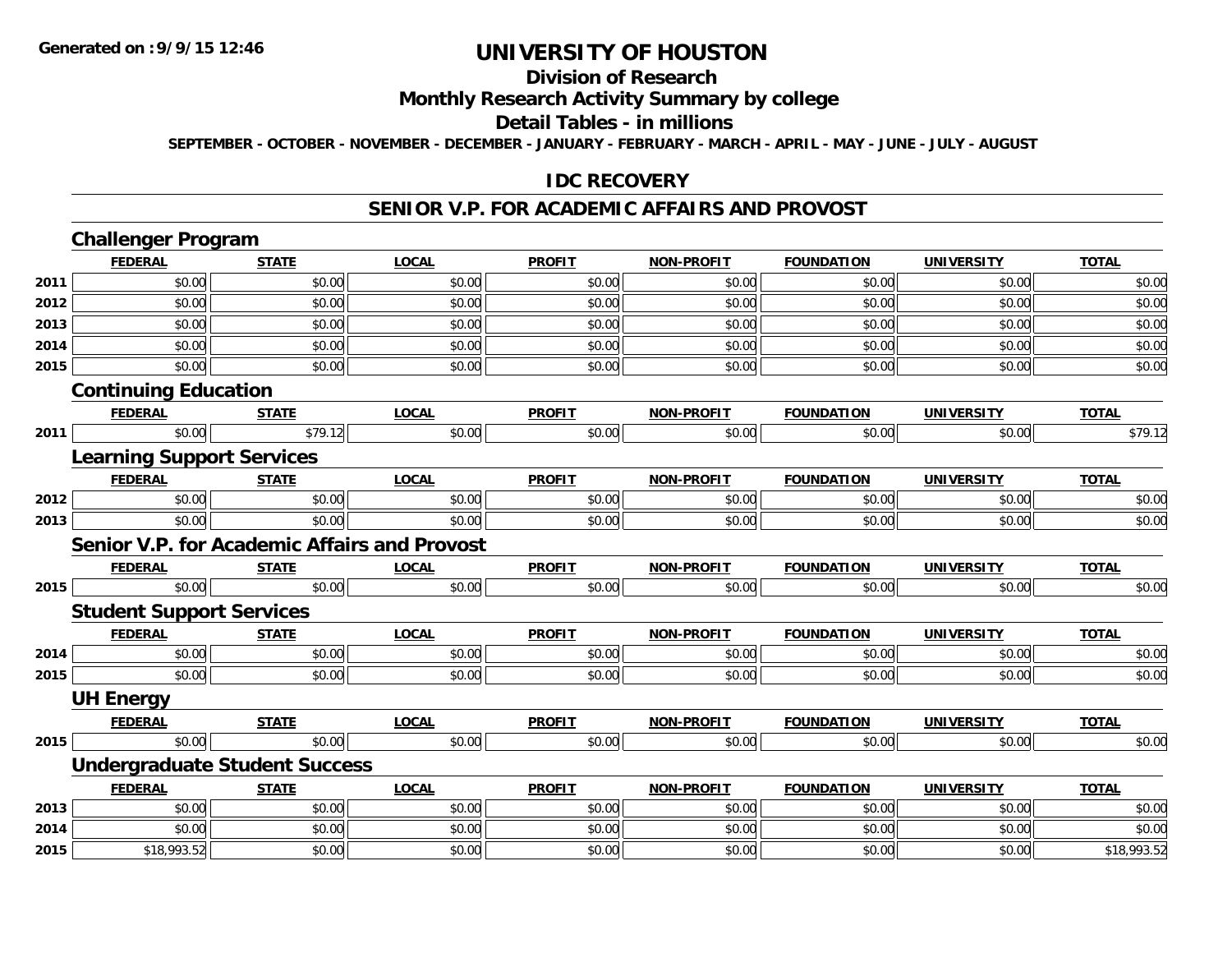# **Division of Research**

## **Monthly Research Activity Summary by college**

#### **Detail Tables - in millions**

**SEPTEMBER - OCTOBER - NOVEMBER - DECEMBER - JANUARY - FEBRUARY - MARCH - APRIL - MAY - JUNE - JULY - AUGUST**

### **IDC RECOVERY**

#### **SENIOR V.P. FOR ACADEMIC AFFAIRS AND PROVOST**

### **Undergraduate Student Success Center**

|       | <b>FEDERAL</b> | <b>STATE</b> | <b>LOCAL</b> | <b>PROFIT</b> | NON-PROFIT | <b>FOUNDATION</b> | <b>UNIVERSITY</b> | <b>TOTAL</b> |
|-------|----------------|--------------|--------------|---------------|------------|-------------------|-------------------|--------------|
| 2011  | \$22,038.66    | \$10,134.21  | \$0.00       | \$0.00        | (\$156.28) | \$0.00            | \$0.00            | \$32,016.59  |
| 2012  | \$22,191.53    | (\$125.73)   | \$0.00       | \$0.00        | \$0.00     | \$0.00            | \$0.00            | \$22,065.80  |
| 2013  | \$21,198.29    | \$9,883.48   | \$0.00       | \$0.00        | \$0.00     | \$0.00            | \$0.00            | \$31,081.77  |
| 2014  | \$22,098.91    | \$8,890.69   | \$0.00       | \$0.00        | \$0.00     | \$0.00            | \$0.00            | \$30,989.60  |
| 2015  | \$0.00         | \$9,796.81   | \$0.00       | \$0.00        | \$0.00     | \$0.00            | \$0.00            | \$9,796.81   |
| Total | \$106,520.91   | \$38,658.58  | \$0.00       | \$0.00        | (\$156.28) | \$0.00            | \$0.00            | \$145,023.21 |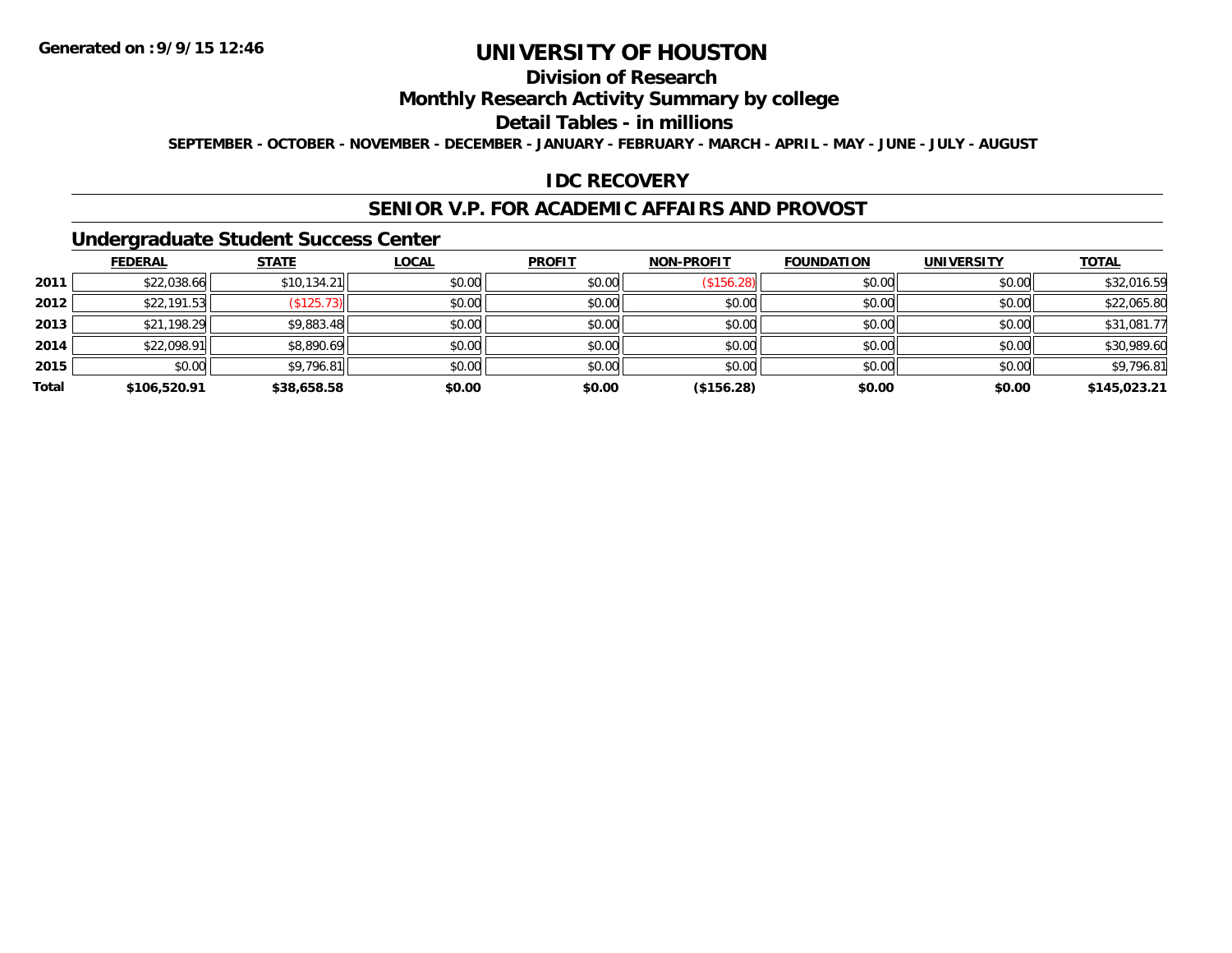# **Division of Research**

**Monthly Research Activity Summary by college**

#### **Detail Tables - in millions**

**SEPTEMBER - OCTOBER - NOVEMBER - DECEMBER - JANUARY - FEBRUARY - MARCH - APRIL - MAY - JUNE - JULY - AUGUST**

#### **IDC RECOVERY**

#### **UH LAW CENTER**

|              | Dean, Law      |              |              |               |                   |                   |                   |               |
|--------------|----------------|--------------|--------------|---------------|-------------------|-------------------|-------------------|---------------|
|              | <b>FEDERAL</b> | <b>STATE</b> | <b>LOCAL</b> | <b>PROFIT</b> | <b>NON-PROFIT</b> | <b>FOUNDATION</b> | <b>UNIVERSITY</b> | <b>TOTAL</b>  |
| 2011         | \$11,605.60    | \$0.00       | \$0.00       | \$0.00        | \$0.00            | \$0.00            | \$0.00            | \$11,605.60   |
| 2012         | (\$70,357.49)  | \$0.00       | \$0.00       | \$0.00        | \$0.00            | \$0.00            | \$0.00            | (\$70,357.49) |
| 2013         | \$0.00         | \$0.00       | \$0.00       | \$0.00        | \$0.00            | \$0.00            | \$0.00            | \$0.00        |
|              | Law-UH         |              |              |               |                   |                   |                   |               |
|              | <b>FEDERAL</b> | <b>STATE</b> | <b>LOCAL</b> | <b>PROFIT</b> | <b>NON-PROFIT</b> | <b>FOUNDATION</b> | <b>UNIVERSITY</b> | <b>TOTAL</b>  |
| 2011         | \$21,040.99    | \$2,755.67   | \$0.00       | \$0.00        | \$0.00            | \$8,533.75        | \$0.00            | \$32,330.41   |
| 2012         | \$25,190.08    | \$0.00       | \$0.00       | \$0.00        | \$0.00            | \$7,712.62        | \$0.00            | \$32,902.70   |
| 2013         | \$47,221.10    | \$35,229.03  | \$0.00       | \$0.00        | \$0.00            | \$4,786.56        | \$0.00            | \$87,236.69   |
| 2014         | \$9,802.48     | \$32,487.66  | \$0.00       | \$0.00        | \$0.00            | \$664.71          | \$0.00            | \$42,954.85   |
| 2015         | \$20,280.12    | \$29,952.20  | \$0.00       | \$0.00        | \$0.00            | \$0.00            | \$0.00            | \$50,232.32   |
| <b>Total</b> | \$64,782.87    | \$100,424.56 | \$0.00       | \$0.00        | \$0.00            | \$21,697.64       | \$0.00            | \$186,905.07  |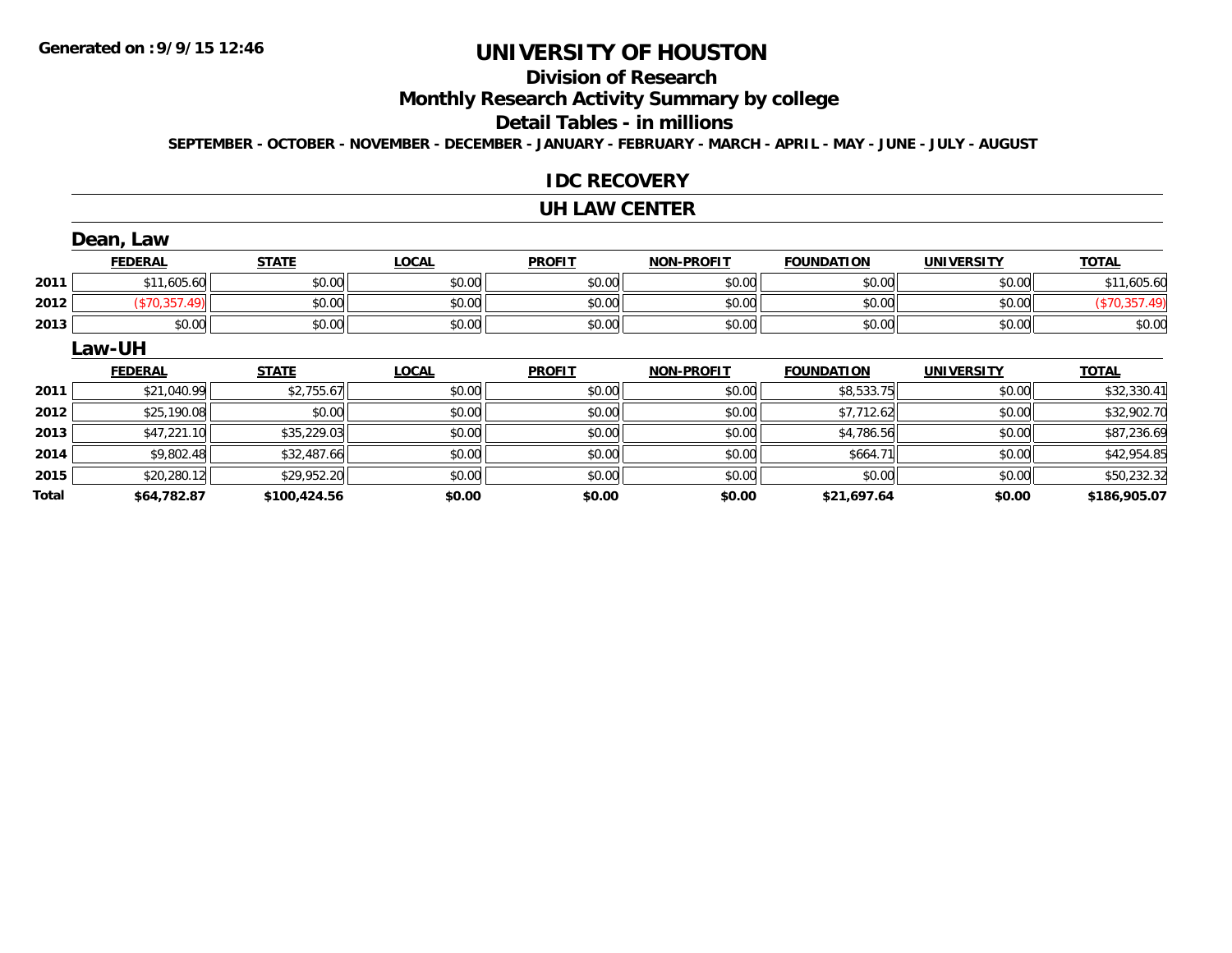# **UNIVERSITY OF HOUSTON**

# **Division of Research**

**Monthly Research Activity Summary by college**

#### **Detail Tables - in millions**

**SEPTEMBER - OCTOBER - NOVEMBER - DECEMBER - JANUARY - FEBRUARY - MARCH - APRIL - MAY - JUNE - JULY - AUGUST**

### **IDC RECOVERY**

#### **UKNOWN COLLEGE**

### **Unknown Department**

|      | <b>FEDERAI</b> | <b>CTATE</b>  | 000<br>-UUM-           | <b>PROFIT</b> | <b>DDOEL1</b><br><b>MAR</b> | ΓΙΟΝ<br>IΊΔ   | UNIVERSITY | <b>TOTAL</b> |
|------|----------------|---------------|------------------------|---------------|-----------------------------|---------------|------------|--------------|
| 2014 | ሶስ ሰሰ<br>JU.UU | 0.00<br>JU.UU | $\sim$ $\sim$<br>JU.UU | 0000<br>JU.UU | 0.00<br>וטטוע               | 0000<br>DU.UU | \$0.00     | \$0.00       |
| 2015 | ሶስ ሰሰ<br>JU.UU | 0000<br>JU.UU | JU.UU                  | 0000<br>JU.UU | $\sim$ 00<br>DU.UU          | \$0.00        | \$0.00     | \$0.00       |

# **Wrong Department - Please Dont Select It**

|              | <b>FEDERAL</b> | <b>STATE</b> | <u>LOCAL</u> | <b>PROFIT</b> | <b>NON-PROFIT</b> | <b>FOUNDATION</b> | <b>UNIVERSITY</b> | <b>TOTAL</b> |
|--------------|----------------|--------------|--------------|---------------|-------------------|-------------------|-------------------|--------------|
| 2011         | \$0.00         | \$0.00       | \$0.00       | \$0.00        | \$0.00            | \$0.00            | \$0.00            | \$0.00       |
| 2012         | \$0.00         | \$0.00       | \$0.00       | \$0.00        | \$0.00            | \$0.00            | \$0.00            | \$0.00       |
| 2013         | \$5,172.92     | \$0.00       | \$0.00       | \$0.00        | \$0.00            | \$0.00            | \$0.00            | \$5,172.92   |
| 2014         | \$0.00         | \$0.00       | \$0.00       | \$0.00        | \$0.00            | \$0.00            | \$0.00            | \$0.00       |
| 2015         | \$0.00         | \$0.00       | \$0.00       | \$0.00        | \$0.00            | \$0.00            | \$0.00            | \$0.00       |
| <b>Total</b> | \$5,172.92     | \$0.00       | \$0.00       | \$0.00        | \$0.00            | \$0.00            | \$0.00            | \$5,172.92   |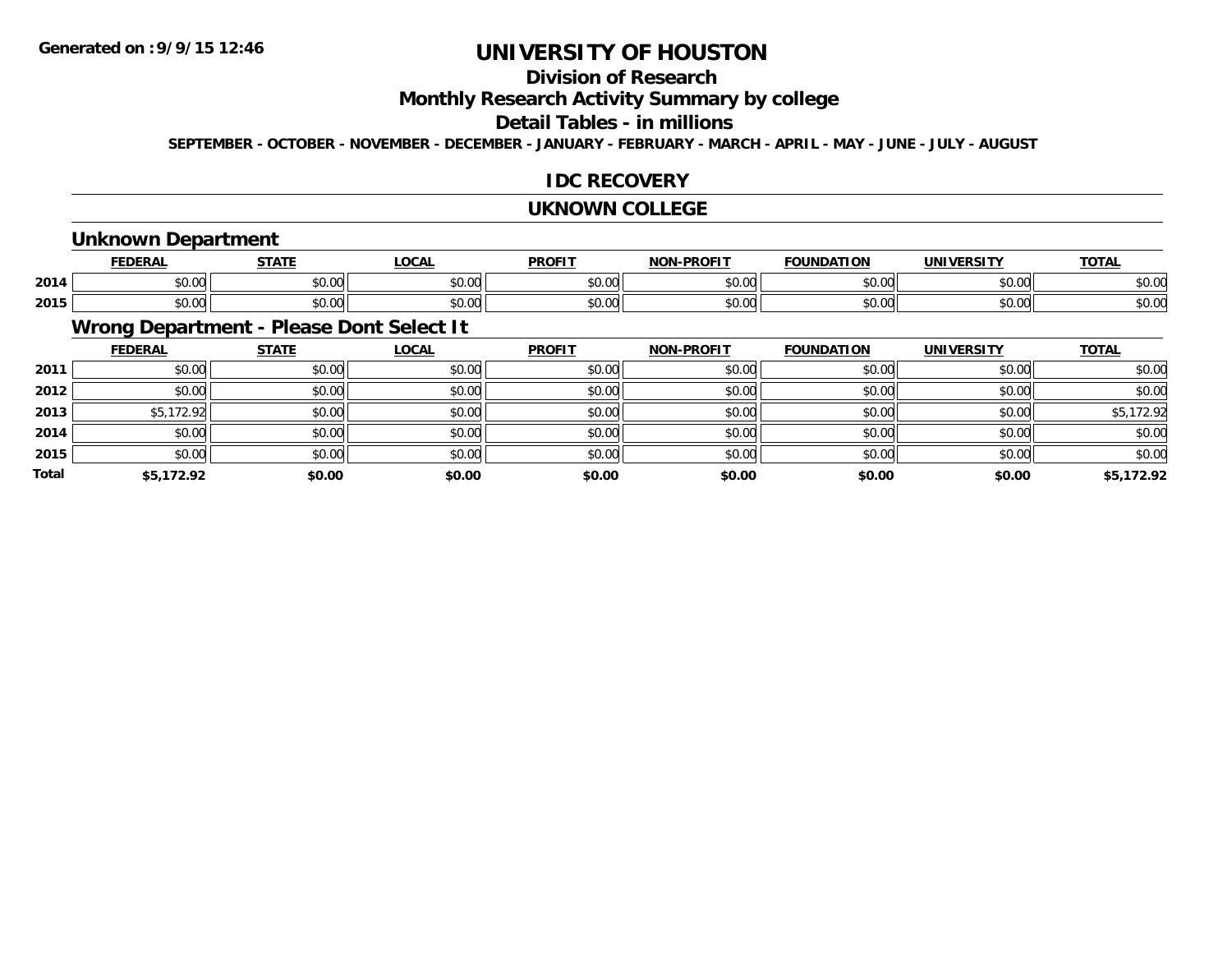# **UNIVERSITY OF HOUSTON**

# **Division of Research**

# **Monthly Research Activity Summary by college**

#### **Detail Tables - in millions**

**SEPTEMBER - OCTOBER - NOVEMBER - DECEMBER - JANUARY - FEBRUARY - MARCH - APRIL - MAY - JUNE - JULY - AUGUST**

### **IDC RECOVERY**

## **VICE PRESIDENT FOR ADMINISTRATION**

|              | <b>KUHT-TV</b>        |              |              |               |                   |                   |                   |              |
|--------------|-----------------------|--------------|--------------|---------------|-------------------|-------------------|-------------------|--------------|
|              | <b>FEDERAL</b>        | <b>STATE</b> | <b>LOCAL</b> | <b>PROFIT</b> | <b>NON-PROFIT</b> | <b>FOUNDATION</b> | <b>UNIVERSITY</b> | <b>TOTAL</b> |
| 2011         | \$1,451.00            | \$0.00       | \$0.00       | \$0.00        | \$0.00            | \$0.00            | \$0.00            | (\$1,451.00) |
|              | <b>Physical Plant</b> |              |              |               |                   |                   |                   |              |
|              | <b>FEDERAL</b>        | <b>STATE</b> | <b>LOCAL</b> | <b>PROFIT</b> | <b>NON-PROFIT</b> | <b>FOUNDATION</b> | <b>UNIVERSITY</b> | <b>TOTAL</b> |
| 2013         | \$0.00                | \$0.00       | \$0.00       | \$0.00        | \$0.00            | \$0.00            | \$0.00            | \$0.00       |
| 2014         | \$0.00                | \$0.00       | \$0.00       | \$0.00        | \$0.00            | \$0.00            | \$0.00            | \$0.00       |
| 2015         | \$0.00                | \$0.00       | \$0.00       | \$0.00        | \$0.00            | \$0.00            | \$0.00            | \$0.00       |
| <b>Total</b> | (\$1,451.00)          | \$0.00       | \$0.00       | \$0.00        | \$0.00            | \$0.00            | \$0.00            | (\$1,451.00) |